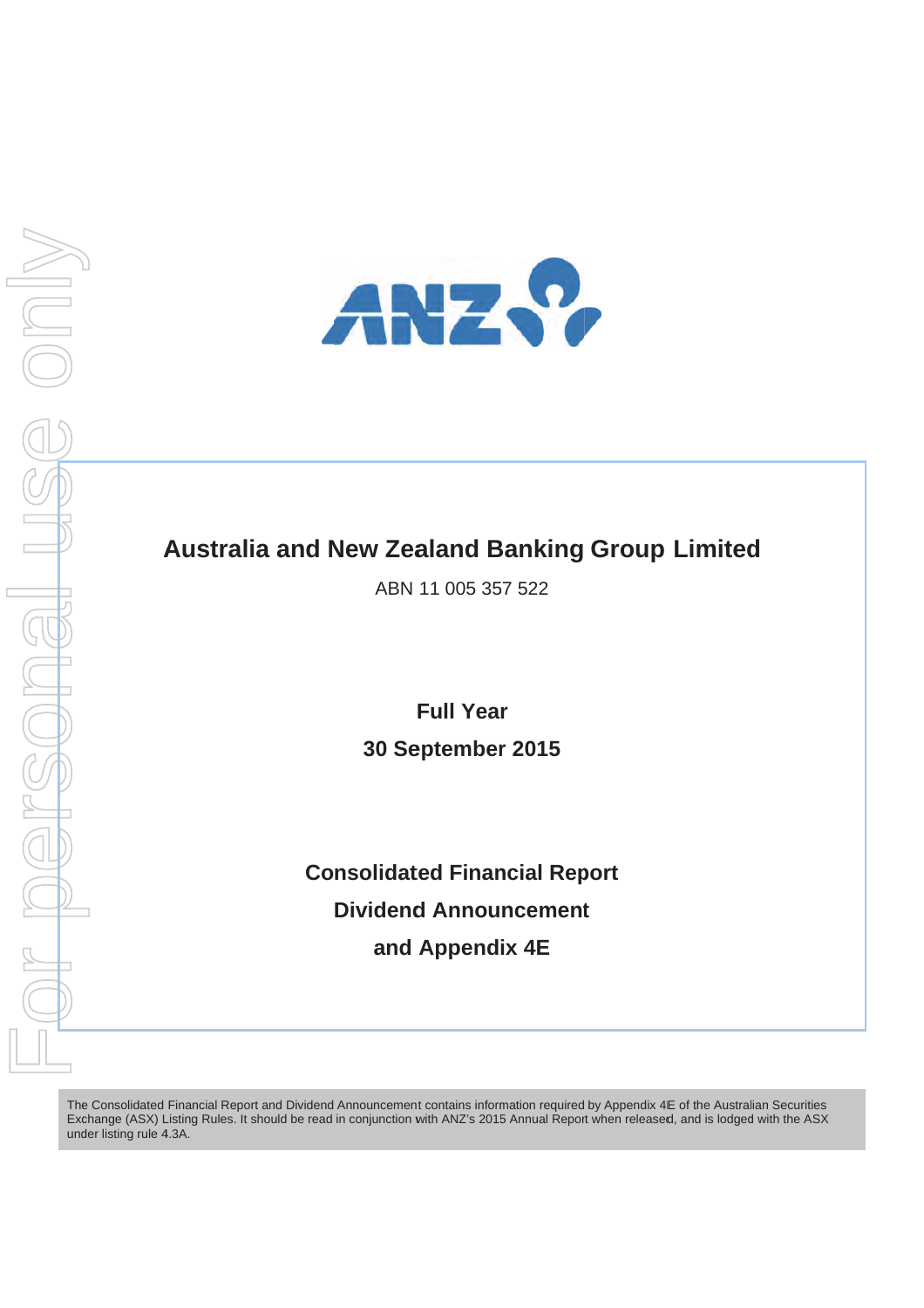**Name of Company:** Australia and New Zealand Banking Group Limited ABN 11 005 357 522

| Report for the year ended 30 September 2015                                                                                                                                                                                                                                                                                                                                                                                                                                      |   |                     |    |                                       |  |  |  |  |  |  |
|----------------------------------------------------------------------------------------------------------------------------------------------------------------------------------------------------------------------------------------------------------------------------------------------------------------------------------------------------------------------------------------------------------------------------------------------------------------------------------|---|---------------------|----|---------------------------------------|--|--|--|--|--|--|
|                                                                                                                                                                                                                                                                                                                                                                                                                                                                                  |   |                     |    |                                       |  |  |  |  |  |  |
| <b>Operating Results<sup>1</sup></b>                                                                                                                                                                                                                                                                                                                                                                                                                                             |   |                     |    | A\$ million                           |  |  |  |  |  |  |
| Operating income                                                                                                                                                                                                                                                                                                                                                                                                                                                                 | ⇧ | 5%                  | to | 21,071                                |  |  |  |  |  |  |
| Net statutory profit attributable to shareholders                                                                                                                                                                                                                                                                                                                                                                                                                                | ⇧ | 3%                  | to | 7,493                                 |  |  |  |  |  |  |
| Cash profit <sup>2</sup>                                                                                                                                                                                                                                                                                                                                                                                                                                                         | ⇧ | 1%                  | to | 7,216                                 |  |  |  |  |  |  |
|                                                                                                                                                                                                                                                                                                                                                                                                                                                                                  |   |                     |    |                                       |  |  |  |  |  |  |
| Dividends <sup>3</sup>                                                                                                                                                                                                                                                                                                                                                                                                                                                           |   | <b>Cents</b><br>per |    | <b>Franked</b><br>amount <sup>4</sup> |  |  |  |  |  |  |
|                                                                                                                                                                                                                                                                                                                                                                                                                                                                                  |   | share               |    | per share                             |  |  |  |  |  |  |
| Proposed final dividend                                                                                                                                                                                                                                                                                                                                                                                                                                                          |   | 95                  |    | 100%                                  |  |  |  |  |  |  |
| Interim dividend                                                                                                                                                                                                                                                                                                                                                                                                                                                                 |   | 86                  |    | 100%                                  |  |  |  |  |  |  |
|                                                                                                                                                                                                                                                                                                                                                                                                                                                                                  |   |                     |    |                                       |  |  |  |  |  |  |
| Record date for determining entitlements to the proposed 2015 final dividend                                                                                                                                                                                                                                                                                                                                                                                                     |   |                     |    | 10 November 2015                      |  |  |  |  |  |  |
| Payment date for the proposed 2015 final dividend                                                                                                                                                                                                                                                                                                                                                                                                                                |   |                     |    | 16 December 2015                      |  |  |  |  |  |  |
|                                                                                                                                                                                                                                                                                                                                                                                                                                                                                  |   |                     |    |                                       |  |  |  |  |  |  |
|                                                                                                                                                                                                                                                                                                                                                                                                                                                                                  |   |                     |    |                                       |  |  |  |  |  |  |
| Dividend Reinvestment Plan and Bonus Option Plan                                                                                                                                                                                                                                                                                                                                                                                                                                 |   |                     |    |                                       |  |  |  |  |  |  |
| Australia and New Zealand Banking Group Limited (ANZ) has a Dividend Reinvestment Plan (DRP) and a Bonus Option Plan (BOP) that will operate in<br>respect of the 2015 final dividend. For the 2015 final dividend, ANZ intends to provide shares under the DRP and BOP through the issue of new shares.                                                                                                                                                                         |   |                     |    |                                       |  |  |  |  |  |  |
| The 'Acquisition Price' to be used in determining the number of shares to be provided under the DRP and BOP will be calculated by reference to the<br>arithmetic average of the daily volume weighted average sale price of all fully paid ANZ ordinary shares sold in the ordinary course of trading on the ASX<br>during the ten trading days commencing on 13 November 2015, and then rounded to the nearest whole cent. Shares provided under the DRP and BOP                |   |                     |    |                                       |  |  |  |  |  |  |
| will rank equally in all respects with existing fully paid ANZ ordinary shares. Election notices from shareholders wanting to commence, cease or vary their<br>participation in the DRP or BOP for the 2015 final dividend must be received by ANZ's Share Registrar by 5.00pm (Australian Eastern Daylight Time) on<br>11 November 2015. Subject to receiving effective contrary instructions from the shareholder, dividends payable to shareholders with a registered address |   |                     |    |                                       |  |  |  |  |  |  |
| in the United Kingdom (including the Channel Islands and the Isle of Man) or New Zealand will be converted to Pounds Sterling or New Zealand Dollars<br>respectively at an exchange rate calculated on 13 November 2015.                                                                                                                                                                                                                                                         |   |                     |    |                                       |  |  |  |  |  |  |
|                                                                                                                                                                                                                                                                                                                                                                                                                                                                                  |   |                     |    |                                       |  |  |  |  |  |  |
| Unless otherwise noted, all comparisons are to the year ended 30 September 2014.                                                                                                                                                                                                                                                                                                                                                                                                 |   |                     |    |                                       |  |  |  |  |  |  |
| $\overline{\mathbf{c}}$<br>Statutory profit has been adjusted to exclude non-core items to arrive at cash profit, which is provided to assist readers to understand the results for the ongoing activities of the Group.<br>The net after tax adjustment was a reduction to statutory profit of \$277 million made up of several items. Refer pages 83 to 92 for further details.<br>3                                                                                           |   |                     |    |                                       |  |  |  |  |  |  |
| There is no foreign conduit income attributed to the dividends.<br>4<br>It is proposed that the final dividend will be fully franked for Australian tax purposes (30% tax rate) and carry New Zealand imputation credits of NZD 11 cents per ordinary share.                                                                                                                                                                                                                     |   |                     |    |                                       |  |  |  |  |  |  |

#### **Dividend Reinvestment Plan and Bonus Option Plan**

- 3 There is no foreign conduit income attributed to the dividends.
- 4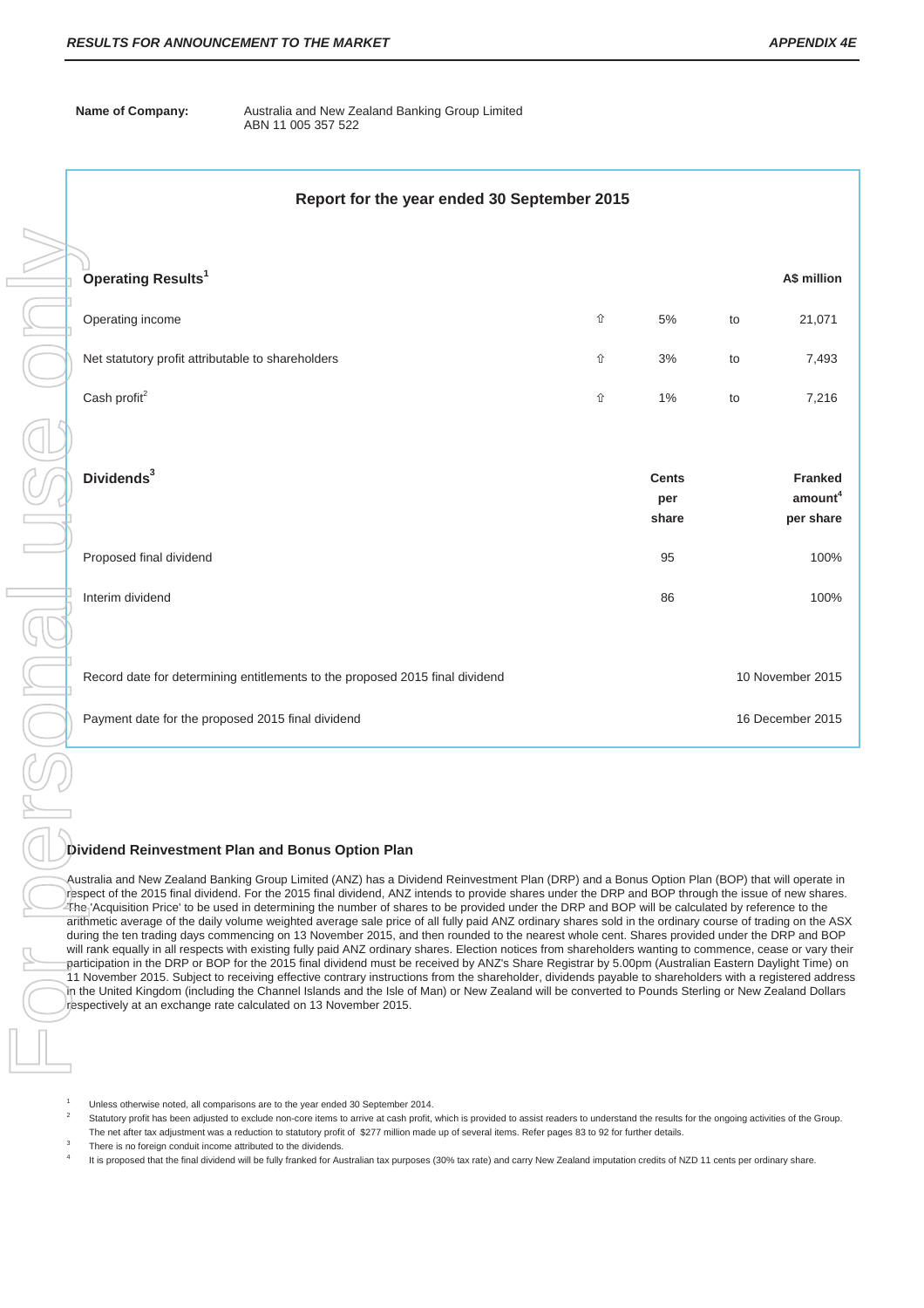$\mathcal{Z}$ 

The directors of Australia and New Zealand Banking Group Limited confirm that the financial information and notes of the consolidated entity set out on pages 93 to 112 are in the process of being audited.

For personal use only **Dav vid M Gonski, A AC** *Cha airman*  28 October 2015 For personal

 $\rightarrow$ 

**Michael R P Sm mith, OBE** *Director*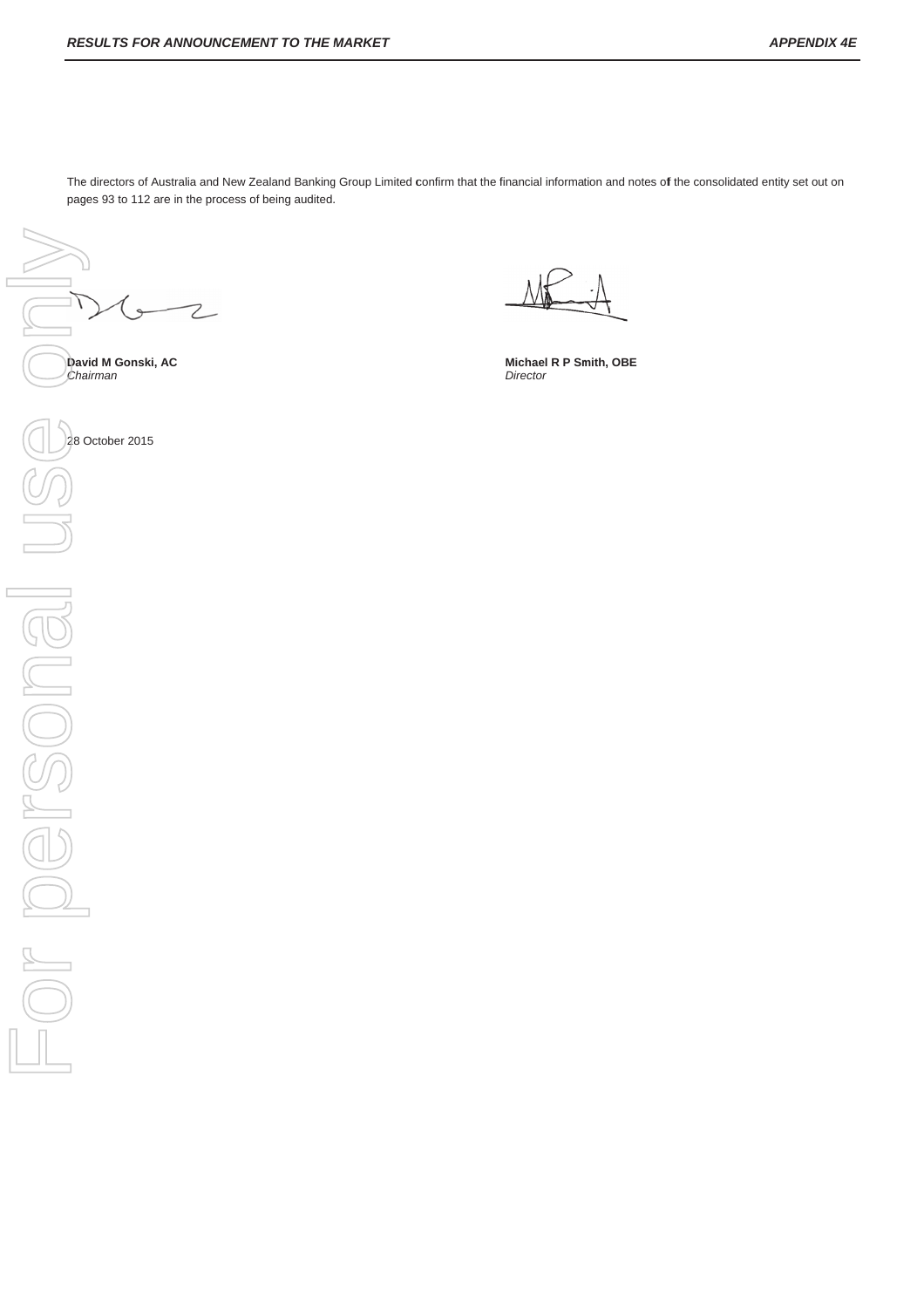**This page has been left blank intentionally**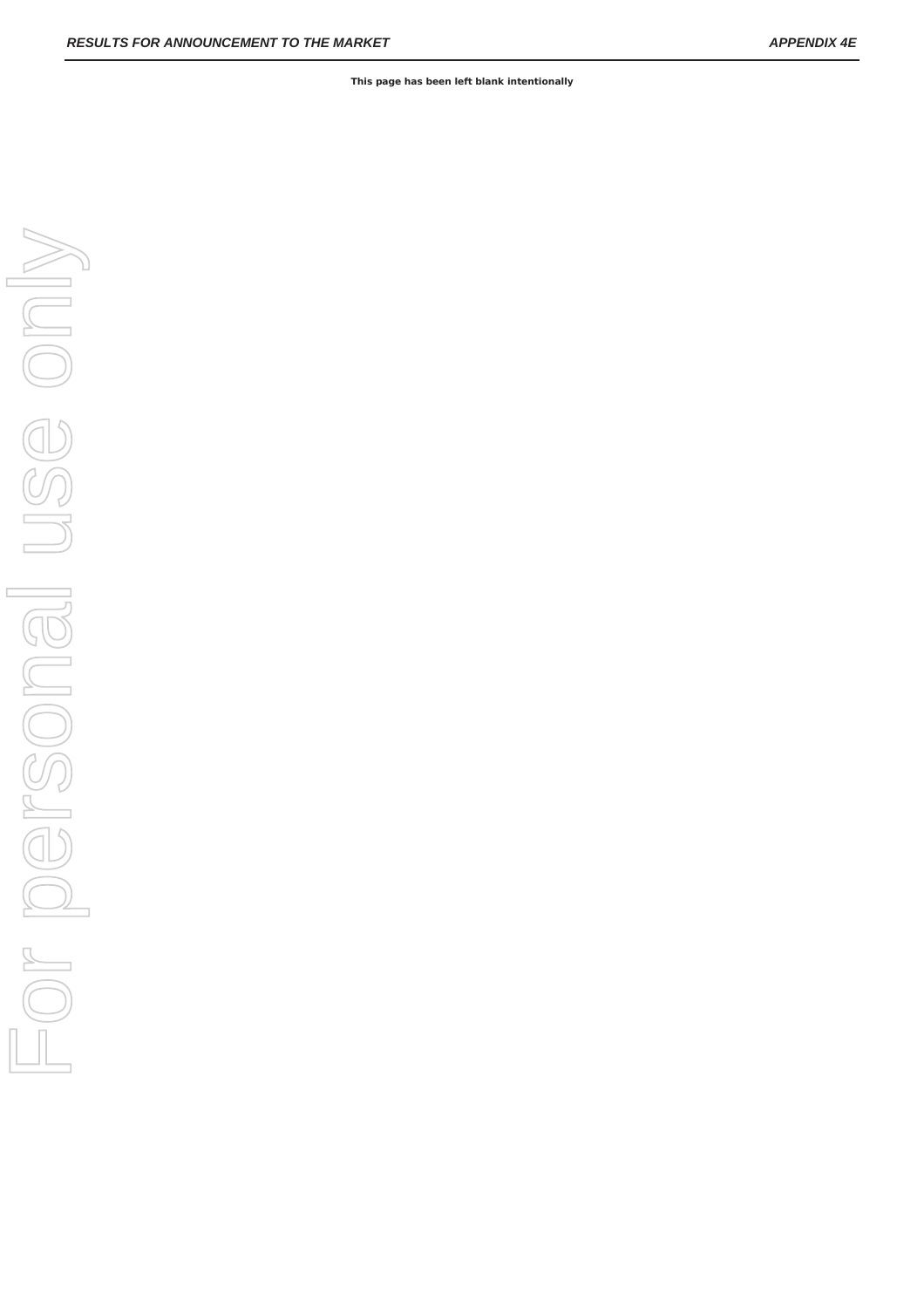## **CONSOLIDATED FINANCIAL REPORT, DIVIDEND ANNOUNCEMENT AND APPENDIX 4E**

Full year ended 30 September 2015

| <b>CONTENTS</b>                                                                                                                                                                                                                                                                                                                                                                                                                                                           | <b>PAGE</b>    |
|---------------------------------------------------------------------------------------------------------------------------------------------------------------------------------------------------------------------------------------------------------------------------------------------------------------------------------------------------------------------------------------------------------------------------------------------------------------------------|----------------|
|                                                                                                                                                                                                                                                                                                                                                                                                                                                                           |                |
| Section 1 - Media Release                                                                                                                                                                                                                                                                                                                                                                                                                                                 | $\overline{7}$ |
|                                                                                                                                                                                                                                                                                                                                                                                                                                                                           |                |
| Section 2 - Summary                                                                                                                                                                                                                                                                                                                                                                                                                                                       | 11             |
| Section 3 - Strategic Review                                                                                                                                                                                                                                                                                                                                                                                                                                              | 17             |
| Section 4 - Group Results                                                                                                                                                                                                                                                                                                                                                                                                                                                 | 19             |
| <b>Section 5 - Divisional Results</b>                                                                                                                                                                                                                                                                                                                                                                                                                                     | 45             |
| Section 6 - Geographic Results                                                                                                                                                                                                                                                                                                                                                                                                                                            | 75             |
| Section 7 - Profit Reconciliation                                                                                                                                                                                                                                                                                                                                                                                                                                         | 83             |
| Section 8 - Condensed Consolidated Financial Statements                                                                                                                                                                                                                                                                                                                                                                                                                   | 93             |
|                                                                                                                                                                                                                                                                                                                                                                                                                                                                           |                |
| Section 9 - Supplementary Information                                                                                                                                                                                                                                                                                                                                                                                                                                     | 113            |
| Definitions                                                                                                                                                                                                                                                                                                                                                                                                                                                               | 125            |
| ASX Appendix 4E Cross Reference Index                                                                                                                                                                                                                                                                                                                                                                                                                                     | 128            |
| Alphabetical Index                                                                                                                                                                                                                                                                                                                                                                                                                                                        | 129            |
|                                                                                                                                                                                                                                                                                                                                                                                                                                                                           |                |
|                                                                                                                                                                                                                                                                                                                                                                                                                                                                           |                |
|                                                                                                                                                                                                                                                                                                                                                                                                                                                                           |                |
|                                                                                                                                                                                                                                                                                                                                                                                                                                                                           |                |
|                                                                                                                                                                                                                                                                                                                                                                                                                                                                           |                |
|                                                                                                                                                                                                                                                                                                                                                                                                                                                                           |                |
|                                                                                                                                                                                                                                                                                                                                                                                                                                                                           |                |
| This Consolidated Financial Report, Dividend Announcement and Appendix 4E has been prepared for Australia and New Zealand Banking Group Limited<br>(the "Company" or "Parent Entity") together with its subsidiaries which are variously described as "ANZ", "Group", "ANZ Group", "the consolidated entity"<br>"the Bank", "us", "we" or "our".                                                                                                                          |                |
| All amounts are in Australian dollars unless otherwise stated. The information on which the Condensed Consolidated Financial Statements is based is in<br>the process of being audited by the Group's auditors, KPMG. The Company has a formally constituted Audit Committee of the Board of Directors. The                                                                                                                                                               |                |
| signing of the Condensed Consolidated Financial Statements was approved by resolution of a Committee of the Board of Directors on 28 October 2015.<br>When used in this Results Announcement the words "estimate", "project", "intend", "anticipate", "believe", "expect", "should" and similar expressions, as                                                                                                                                                           |                |
| they relate to ANZ and its management, are intended to identify forward-looking statements. Readers are cautioned not to place undue reliance on these<br>forward-looking statements, which speak only as of the date hereof. ANZ does not undertake any obligation to publicly release the result of any revisions<br>to these forward-looking statements to reflect events or circumstances after the date hereof or to reflect the occurrence of unanticipated events. |                |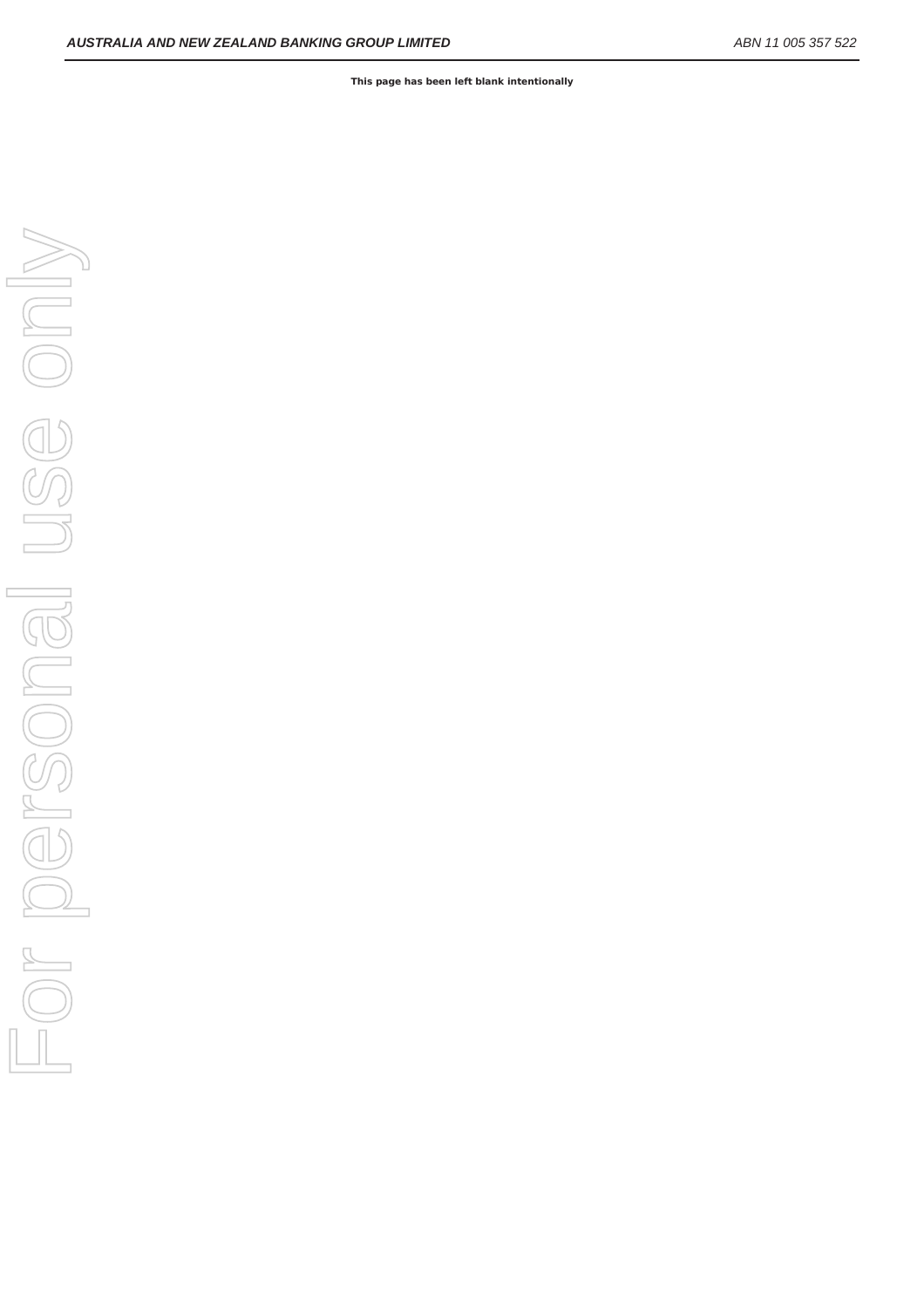For Release: 29 October 2015

# **Media Release**



## **ANZ 2015 Full Year Result**

**– continued growth in customer franchises in a challenging operating environment –** 

## **Performance Highlights**

- Statutory profit after tax of \$7.5 billion up 3%. Cash profit<sup>1</sup> of \$7.2 billion up 1%.
- Final Dividend 95 cents per share (cps) fully franked. Total Dividend for the year 181 cps up 2%. Earnings per share was flat at 260.3 cents, reflecting increased shares on issue following the capital raising in the second half.
- Profit before Provisions (PBP) up 3%.
- Customer deposits grew 10% with net loans and advances up 9%.
- Return on Equity (RoE) 14.0%.
- ANZ's Common Equity Tier 1 (CET1) ratio is 13.2% on an internationally comparable Basel 3 basis<sup>2</sup> and 9.6% on an Australian Prudential Regulation Authority (APRA) Basel 3 basis.

All comparisons are Financial Year ended 30 September 2015 compared to Financial Year ended 30 September 2014, not adjusted for FX and on a cash basis unless otherwise noted.

## **OVERVIEW**

j

ANZ Chief Executive Officer Mike Smith said: "We have produced another record result in FY15. In a constrained environment, we have continued to see growth in our core customer franchises in Australia, in New Zealand and in key Asian markets, partly offset by the effect of macro-economic headwinds on the International and Institutional Banking Division.

"The Australia Division has continued to deliver good profit growth based on market share gains in key segments. The New Zealand Division also grew profit based on market share gains and strong cost disciplines. Global Wealth again produced a positive performance. In International and Institutional Banking profit was down reflecting the challenging global environment. This included pronounced market volatility in the final weeks of FY15 which saw a disappointing trading outcome in Global Markets.

"We are continuing to evolve our strategy and accelerate its execution to maximise value for our customers and for our shareholders. There are significant opportunities for ANZ, however lower economic growth, intense competition, the growing cost of regulation and market volatility present headwinds for all banks.

"In Australia we are successfully investing in growth opportunities in New South Wales while across Australia and New Zealand we are continuing to grow market share in Mortgages and Small Business. In International and Institutional Banking, we are focusing on attractive opportunities in Cash Management while stepping away from lower return financial institutions Trade Finance. Growth in Risk Weighted Assets is also being restricted to better manage capital within the business. There is still a lot to do, however we are already seeing some results from these actions and we expect to see more in future periods. 2 **Performance Islamilghts**<br>
2 Comparable methodology aligns with APRA's international Capital Capital Capital Capital Capital Capital Capital Capital Capital Capital Capital Capital Capital Capital Capital Capital Capital

"Over the past eight years we have strengthened ANZ, created Australia's only truly regional bank and built a better bank for our customers in Australia, in New Zealand and in Asia Pacific. I know ANZ will be in good hands when Shayne Elliott succeeds me as Chief Executive on 1 January," Mr Smith said.

## **DIVIDEND AND CAPITAL**

Inclusive of the Final Dividend of 95 cps, the total dividend for the year of 181 cps will see ANZ shareholders receive \$5.1 billion.

At the end of FY15 the Group's APRA CET1 ratio was 9.6%, up 87 basis points (bps) from March 2015. On an Internationally Comparable basis the CET1 ratio was 13.2%, placing ANZ within the top quartile of international peer banks. The completion of the sale of the Esanda Dealer Finance portfolio will deliver a further 20 bps of CET1.

ANZ raised a total of \$4.4 billion of new equity throughout the past year, including \$3.2 billion in response to APRA's increased capital requirement for Australian residential mortgages which applies from July 2016. ANZ

 1 Statutory profit has been adjusted to exclude non-core items to arrive at Cash profit which measures the result for the ongoing activities of the Group.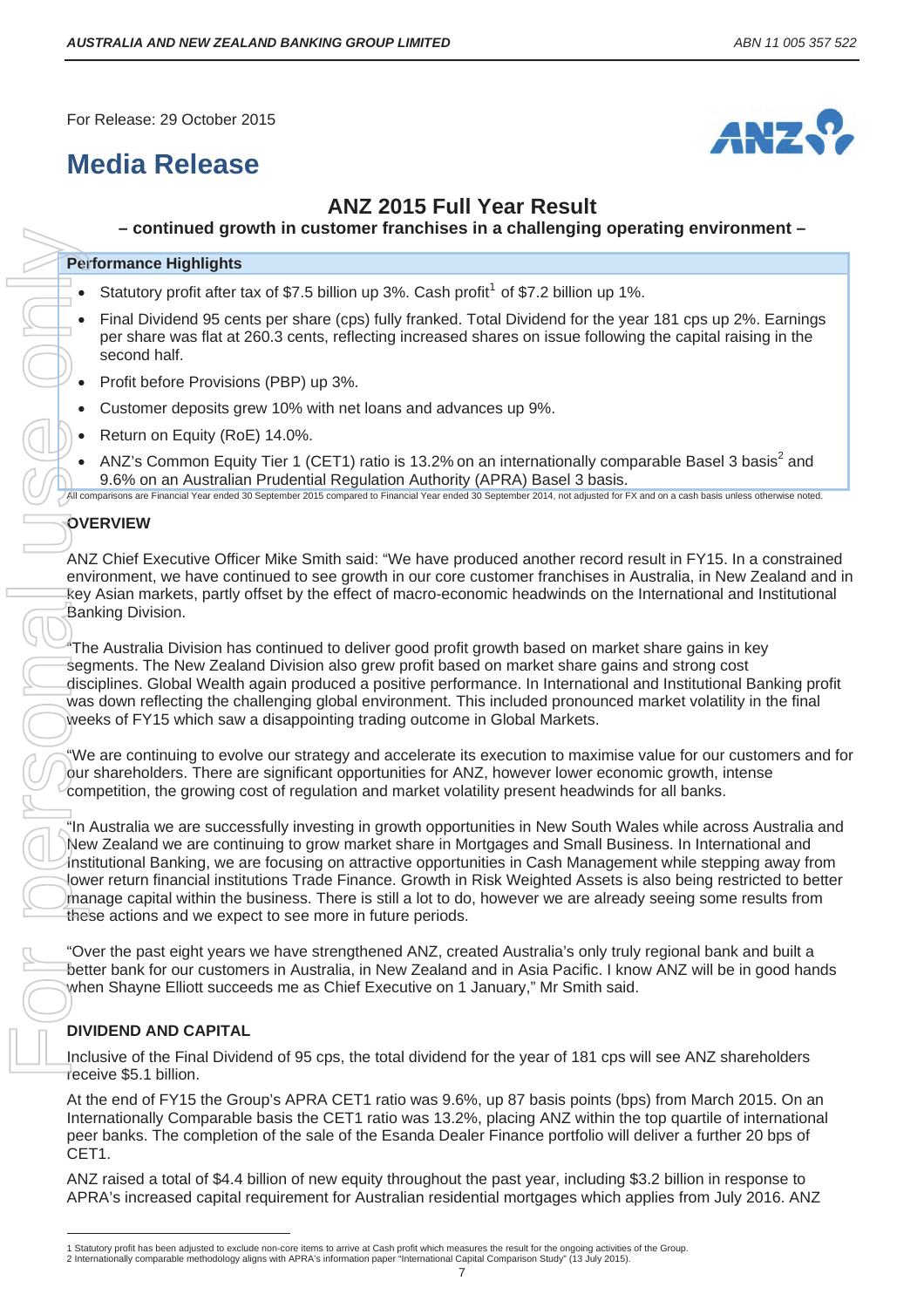expects the APRA CET1 ratio to remain around 9% post implementing the mortgage RWA change next year. The Group continues to retain significant capital management flexibility to progressively adjust to further changes in regulatory capital requirements if required.

## **PERFORMANCE BY DIVISION**<sup>3</sup>

## **AUSTRALIA**

The Australia Division continued its trend of cash profit improvement with profit and PBP growth of 7%. The result was driven by growth in customer numbers along with increased product sales and market share.

Investment focused on digital platform enhancement, increasing distribution sales capacity and capability, growing our presence in particular in New South Wales (NSW), a high growth market where ANZ has historically been Underweight, and building out specialist propositions in key sectors of Corporate and Commercial Banking (C&CB).

Lending grew 9% with deposits up 5%. Sales performance has been strong, particularly in Home Lending, Credit Cards and Small Business Banking. ANZ has grown home lending market share consistently now for six years driven by capability and capacity improvements in our branches, online, in ANZ's mobile lender team and improved broker servicing.

ANZ's C&CB business grew lending by 6% despite patchy sentiment in the Commercial sector, with Small Business Banking performing particularly strongly, up 12%. Increased specialist capability saw lending to the Health sector up 16% in the second half.

ANZ has seen strong commercial outcomes from its investment in digital capability with increased numbers of customers engaging with the business via digital channels. In FY15 sales via digital channels grew 30%, new to bank goMoney customers grew 89% and product purchases on mobile devices increased 121%.

## **INTERNATIONAL AND INSTITUTIONAL BANKING (IIB)**

IIB cash profit declined 2% with PBP down 1%. While it has been a challenging year for the business we have continued to develop the customer franchises in Asia, New Zealand and Australia with particularly good outcomes in Asia. Customer sales in our higher returning products demonstrated good growth with cash deposits up 11%, commodities sales up 44% and rates sales up 32%.

Global Markets customer income continued a pattern of steady year on year (YOY) increases, up 7%. Despite a strong performance over the nine months to the end of the third quarter, changed financial market conditions in the last six weeks of the fourth quarter caused significant dislocation and a widening of credit spreads, which particularly impacted trading income as well as suppressing sales. This meant total Global Markets income finished the year down 2%. All comparisons are the state of the state of the financial Year ended 30 September 2015 compared to Financial Year ended 30 September 2014, and the state of the Southern Phenometric Methods (Not Figure 2014), and the Sou

A multi-year investment in the high returning Transaction Banking Cash Management capability has seen Cash Management deposits up 48% over the past three years. Similarly investment in Global Markets product, technology and customer sales capability has driven good outcomes with Foreign Exchange income up 24% over the past three years to represent 42% of the book.

IIB has been refining key business areas. Reduced exposure to some lower returning areas of the Trade business, while lowering Trade income slightly, has improved returns. In the Global Loans business, increased focus on RWA efficiency over the course of the second half saw profit decline but margins and returns on RWA begin to stabilise.

## **NEW ZEALAND (all figures in NZD)**

New Zealand Division cash profit grew 3% with PBP up 7%. Ongoing business momentum is reflected in balance sheet growth which along with capital and cost discipline (costs +2%) has grown returns. While underlying credit quality remains robust and gross impaired assets continued to decline, a lower level of provision write-backs YOY saw the provision charge normalising although remaining modest at \$59 million.

Lending grew 8% with deposits up 14%. Brand consideration remains the best of the top four banks, strengthening further. In turn, this is translating into lending demand with ANZ now the largest mortgage lender across all major cities. ANZ has grown market share in key categories during the year including mortgages, credit cards, household deposits, life insurance, KiwiSaver and business lending. The Commercial business grew strongly across all regions with lending up 8%.

ANZ increased investment in digital and in sales capability. Sales revenue generated from digital channels increased 32%. A focus on delivering a great digital experience for customers has seen ANZ's mobile banking app 'goMoney' consistently scoring above 98% in customer satisfaction and, with over half a million customers, it is the most downloaded banking app in New Zealand.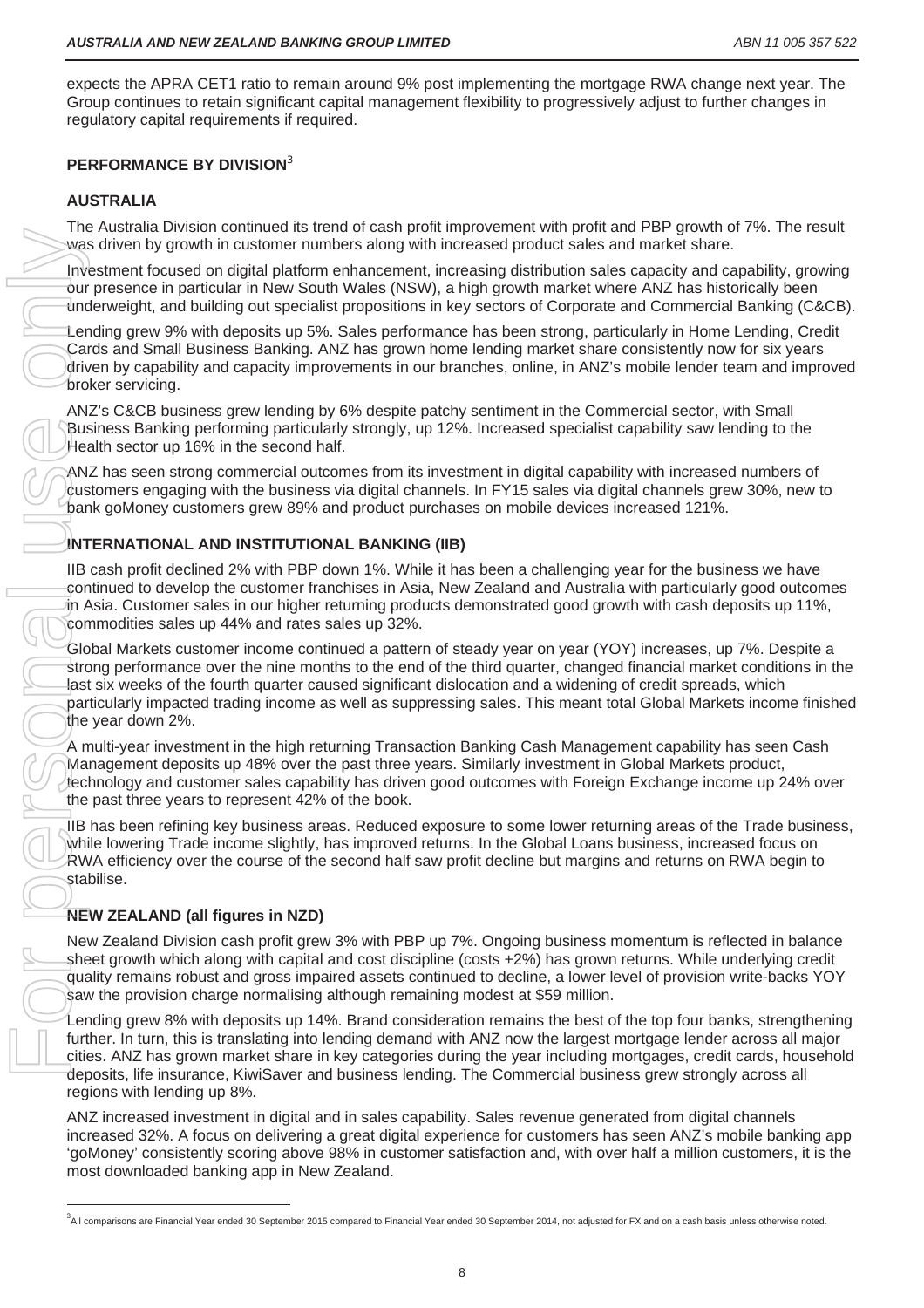## **GLOBAL WEALTH**

The Global Wealth Division increased profit by 11%. Positive performance was experienced across all business units. Insurance delivered growth in in-force premiums along with stable claims and lapse experience, which contributed to an 18% increase in both embedded value and in the value of new business. Private Wealth continued to deliver growth through customer focused investment solutions – with FUM increasing 22% and customer deposits 33% YOY.

Global Wealth continues to reshape the customer experience through new digital solutions. Recent innovations include 'Advice on Grow™', new tools improving the advice experience, while 'Insurance on Grow™' will soon be released to the market.

ANZ Smart Choice Super leads the industry in value for money and innovation. FUM now exceeds \$4.3 billion and for the second year ANZ Smart Choice received the prestigious Super Ratings Fastest Mover award. ANZ KiwiSaver continues to build its market position with FUM growing 32% to A\$7 billion. Global Wealth's focus on improving customer experience is reflected in the increased sale of Wealth solutions through ANZ channels with drowth of 8% YOY.

## **CREDIT QUALITY**

Gross impaired assets decreased 6% over the course of the year. While the total provision charge increased to \$1.2 billion or 22 bps, loss rates<sup>4</sup> remain well under the long term average having risen from their historically low levels. The individual provision charge declined \$34 million and while the collective provision charge increased it remained low in absolute terms at \$95 million compared to a net release the prior year.

We are beginning to see the normalisation of provision charges with the component parts of the collective provision charge responding as expected to the economic environment. During FY15 the movement in the risk profile component of the charge reflected moderating economic activity with a lower number of credit downgrades being recorded whereas the prior year saw a higher level of upgrades.

## **For media enquiries contact:**

Paul Edwards Group GM, Corporate Communications Tel: +61-434-070101 Email: Paul.Edwards@anz.com

**For investor and analyst enquiries contact:**  Jill Craig Group GM, Investor Relations Tel: +61-412-047448

Email: Jill.Craig@anz.com

Stephen Ries Head of Media Relations Tel: +61-409-655551 Email: Stephen.Ries@anz.com

Cameron Davis Executive Manager, Investor Relations Tel: +61-421- 613819 Email: Cameron.Davis@anz.com

**Video interviews with ANZ's Chief Executive Officer Mike Smith and Chief Financial Officer Shayne Elliott regarding today's Full Year 2015 Consolidated Financial Report and Dividend announcement can be found at ANZ BlueNotes www.bluenotes.anz.com**

i.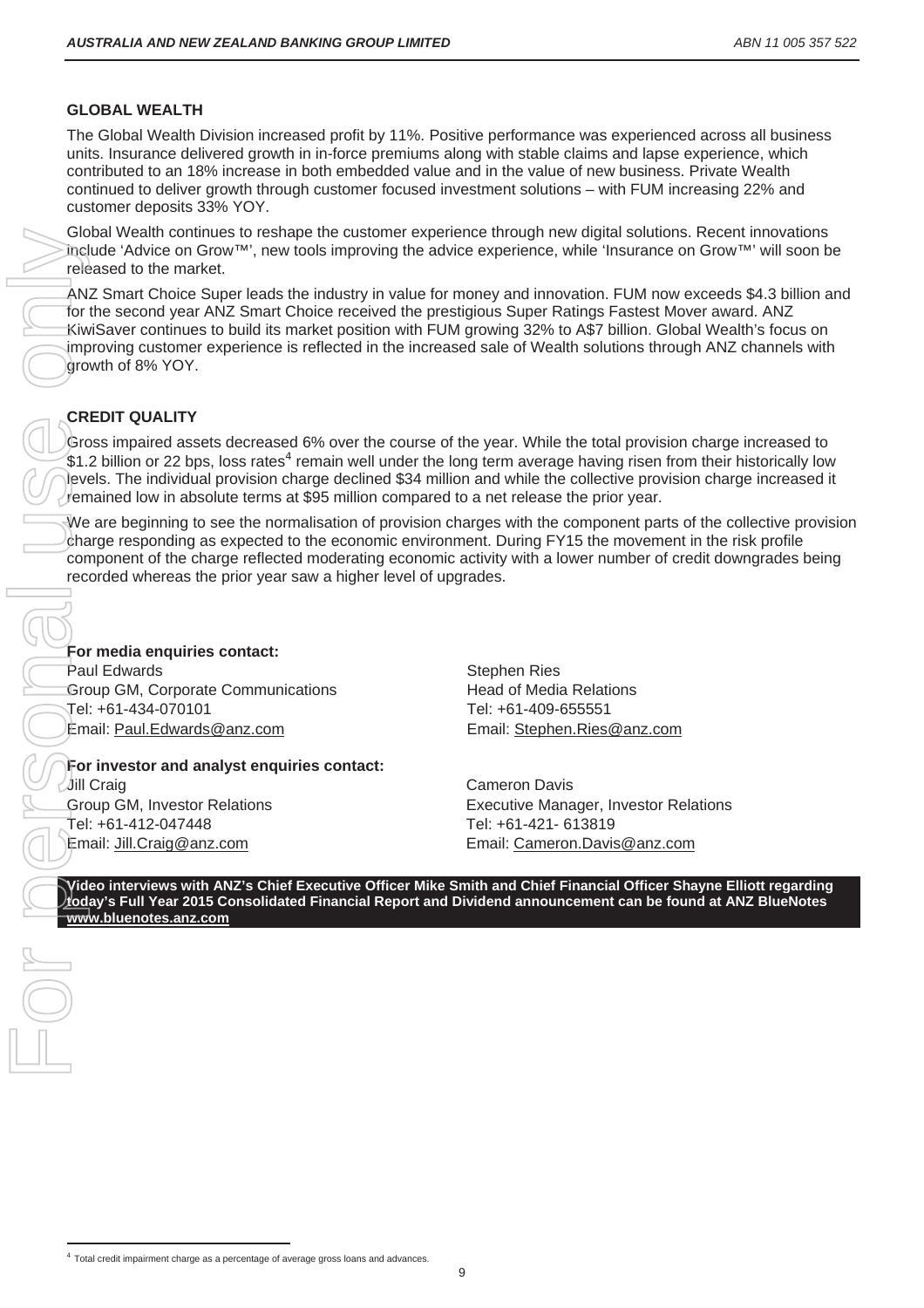**This page has been left blank intentionally**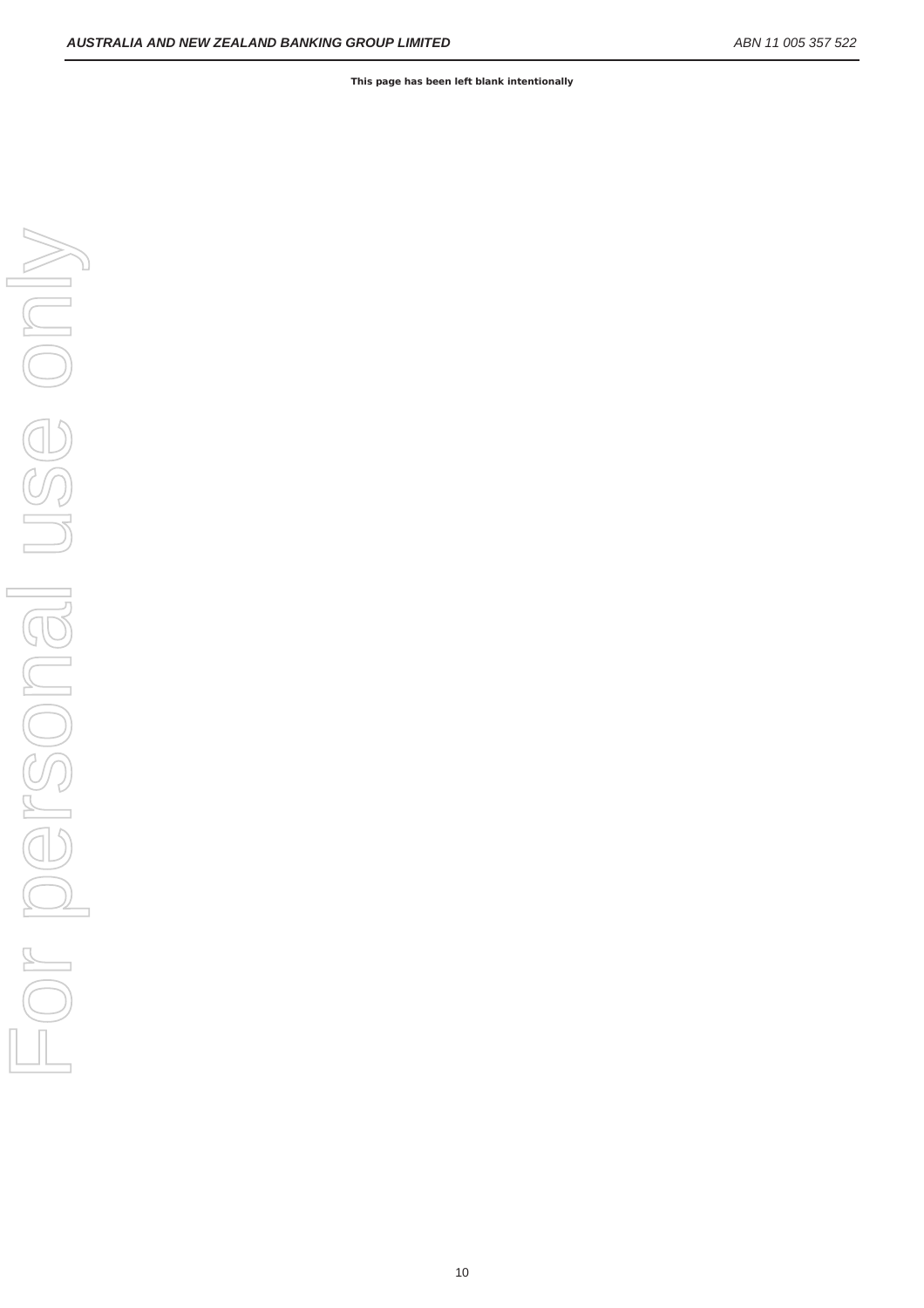### **CONTENTS**

#### **Section 2 – Summary**

Statutory Profit Results

Cash Profit Results

Key Balance Sheet Metrics

FX Adjusted - Cash Profit Results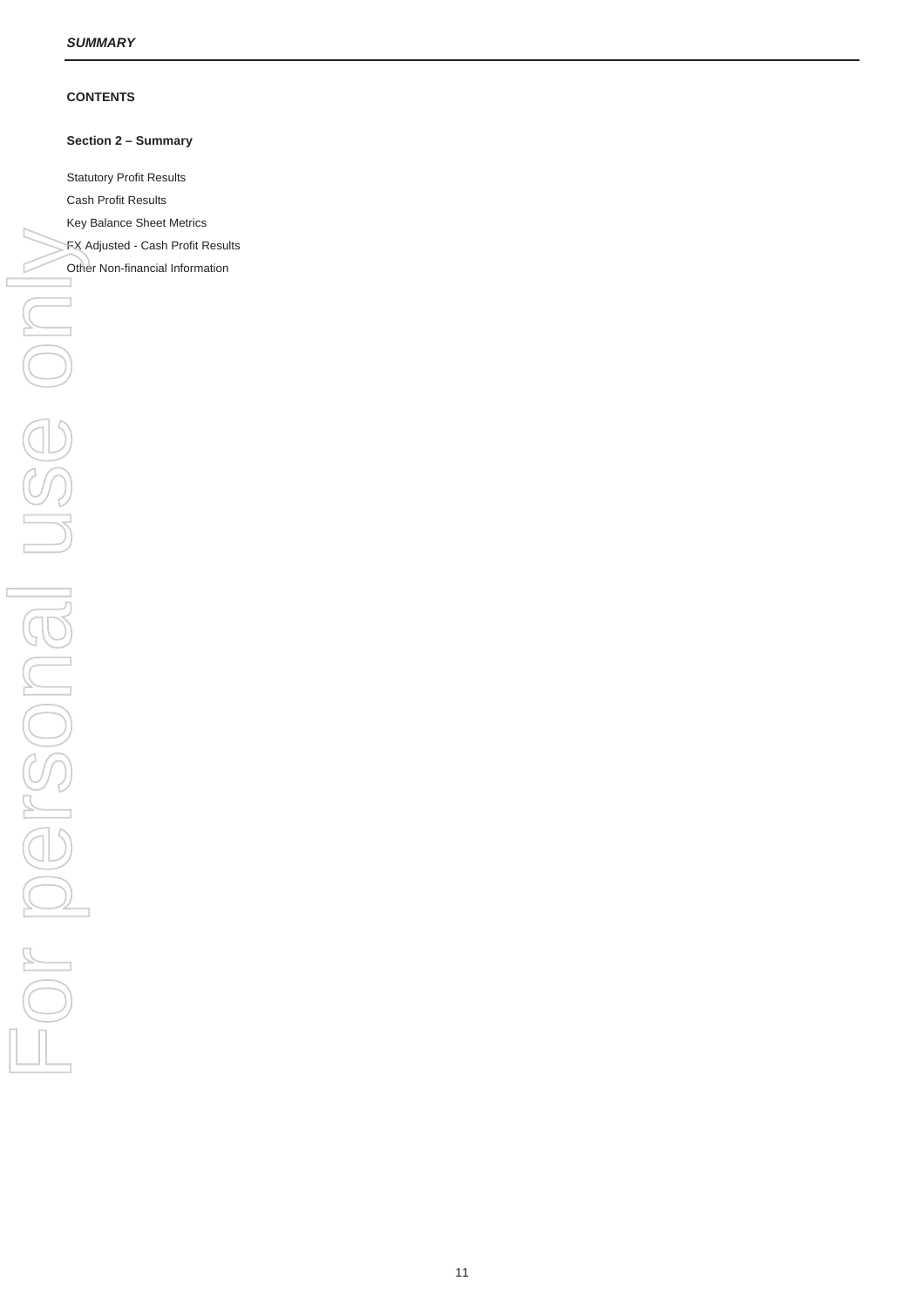#### **Statutory Profit Results**

|                                                    | <b>Half Year</b> |                      |                   | <b>Full Year</b> |               |      |  |
|----------------------------------------------------|------------------|----------------------|-------------------|------------------|---------------|------|--|
|                                                    | Sep 15<br>\$M    | <b>Mar 15</b><br>\$M | Movt <sup>1</sup> | Sep 15<br>\$M    | Sep 14<br>\$M | Movt |  |
| Net interest income                                | 7,478            | 7,138                | 5%                | 14,616           | 13,810        | 6%   |  |
| Other operating income                             | 3,363            | 3,092                | 9%                | 6,455            | 6,244         | 3%   |  |
| Operating income                                   | 10,841           | 10,230               | 6%                | 21,071           | 20,054        | 5%   |  |
| Operating expenses                                 | (4,766)          | (4,593)              | 4%                | (9,359)          | (8,760)       | 7%   |  |
| Profit before credit impairment and income tax     | 6,075            | 5,637                | 8%                | 11,712           | 11,294        | 4%   |  |
| Credit impairment charge                           | (685)            | (494)                | 39%               | (1, 179)         | (986)         | 20%  |  |
| Profit before income tax                           | 5,390            | 5,143                | 5%                | 10,533           | 10,308        | 2%   |  |
| Income tax expense                                 | (1, 397)         | (1,629)              | $-14%$            | (3,026)          | (3,025)       | 0%   |  |
| Non-controlling interests                          | (6)              | (8)                  | $-25%$            | (14)             | (12)          | 17%  |  |
| Profit attributable to shareholders of the Company | 3,987            | 3,506                | 14%               | 7,493            | 7,271         | 3%   |  |

| Earnings per ordinary share (cents) |                   |        | <b>Half Year</b> |             | <b>Full Year</b> |        |      |  |
|-------------------------------------|-------------------|--------|------------------|-------------|------------------|--------|------|--|
|                                     | Reference<br>Page | Sep 15 | <b>Mar 15</b>    | <b>Movt</b> | Sep 15           | Sep 14 | Movt |  |
| Basic                               | 104               | 143.4  | 128.0            | 12%         | 271.5            | 267.1  | 2%   |  |
| <b>Diluted</b>                      | 104               | 134.9  | 124.6            | 8%          | 257.2            | 257.0  | 0%   |  |

| Operating expenses                                                                                                                                                                                                                                                           |                   | (4, 766)  | (4, 593)         | 4%                | (9, 359)      | (8,760)          | 7%     |
|------------------------------------------------------------------------------------------------------------------------------------------------------------------------------------------------------------------------------------------------------------------------------|-------------------|-----------|------------------|-------------------|---------------|------------------|--------|
| Profit before credit impairment and income tax                                                                                                                                                                                                                               |                   | 6,075     | 5,637            | 8%                | 11,712        | 11,294           | 4%     |
| Credit impairment charge                                                                                                                                                                                                                                                     |                   | (685)     | (494)            | 39%               | (1, 179)      | (986)            | 20%    |
| Profit before income tax                                                                                                                                                                                                                                                     |                   | 5,390     | 5,143            | 5%                | 10,533        | 10,308           | 2%     |
| Income tax expense                                                                                                                                                                                                                                                           |                   | (1, 397)  | (1,629)          | $-14%$            | (3,026)       | (3,025)          | 0%     |
| Non-controlling interests                                                                                                                                                                                                                                                    |                   | (6)       | (8)              | $-25%$            | (14)          | (12)             | 17%    |
| Profit attributable to shareholders of the Company                                                                                                                                                                                                                           |                   | 3,987     | 3,506            | 14%               | 7,493         | 7,271            | 3%     |
| Earnings per ordinary share (cents)                                                                                                                                                                                                                                          |                   |           | <b>Half Year</b> |                   |               | <b>Full Year</b> |        |
|                                                                                                                                                                                                                                                                              | Reference<br>Page | Sep 15    | <b>Mar 15</b>    | Movt <sup>1</sup> | <b>Sep 15</b> | Sep 14           | Movt   |
| Basic                                                                                                                                                                                                                                                                        | 104               | 143.4     | 128.0            | 12%               | 271.5         | 267.1            | 2%     |
| Diluted                                                                                                                                                                                                                                                                      | 104               | 134.9     | 124.6            | 8%                | 257.2         | 257.0            | 0%     |
|                                                                                                                                                                                                                                                                              |                   |           |                  | <b>Half Year</b>  |               | <b>Full Year</b> |        |
|                                                                                                                                                                                                                                                                              |                   | Reference |                  |                   |               |                  |        |
|                                                                                                                                                                                                                                                                              |                   | Page      |                  | <b>Sep 15</b>     | <b>Mar 15</b> | <b>Sep 15</b>    | Sep 14 |
| Ordinary share dividends (cents)<br>Interim - 100% franked $^{2}$                                                                                                                                                                                                            |                   | 103       |                  |                   | 86            | 86               | 83     |
| Final - 100% franked $2$                                                                                                                                                                                                                                                     |                   | 103       |                  | 95                |               | 95               | 95     |
| Total - 100% franked <sup>2</sup>                                                                                                                                                                                                                                            |                   | 103       |                  | 95                | 86            | 181              | 178    |
| Ordinary share dividend payout ratio <sup>3</sup>                                                                                                                                                                                                                            |                   | 103       |                  | 69.2%             | 67.9%         | 68.6%            | 67.4%  |
|                                                                                                                                                                                                                                                                              |                   |           |                  |                   |               |                  |        |
| Preference share dividend (\$M)                                                                                                                                                                                                                                              |                   |           |                  |                   |               |                  |        |
| Dividend paid <sup>4</sup>                                                                                                                                                                                                                                                   |                   | 103       |                  |                   | 1             | 1                | 6      |
| <b>Profitability ratios</b>                                                                                                                                                                                                                                                  |                   |           |                  |                   |               |                  |        |
| Return on average ordinary shareholders' equity <sup>3</sup>                                                                                                                                                                                                                 |                   |           |                  | 15.0%             | 14.0%         | 14.5%            | 15.8%  |
| Return on average assets                                                                                                                                                                                                                                                     |                   |           |                  | 0.91%             | 0.85%         | 0.88%            | 0.97%  |
| Net interest margin                                                                                                                                                                                                                                                          |                   |           |                  | 2.04%             | 2.04%         | 2.04%            | 2.13%  |
| <b>Efficiency ratios</b>                                                                                                                                                                                                                                                     |                   |           |                  |                   |               |                  |        |
| Operating expenses to operating income                                                                                                                                                                                                                                       |                   |           |                  | 44.0%             | 44.9%         | 44.4%            | 43.7%  |
| Operating expenses to average assets                                                                                                                                                                                                                                         |                   |           |                  | 1.09%             | 1.11%         | 1.10%            | 1.17%  |
|                                                                                                                                                                                                                                                                              |                   |           |                  |                   |               |                  |        |
| Credit impairment charge/(release)                                                                                                                                                                                                                                           |                   |           |                  |                   |               |                  |        |
| Individual credit impairment charge (\$M)                                                                                                                                                                                                                                    |                   |           |                  | 645               | 439           | 1,084            | 1,141  |
| Collective credit impairment charge/(release) (\$M)<br>Total credit impairment charge (\$M)                                                                                                                                                                                  |                   |           |                  | 40                | 55            | 95               | (155)  |
|                                                                                                                                                                                                                                                                              |                   | 106       |                  | 685               | 494           | 1,179            | 986    |
| Individual credit impairment charge as a % of average gross loans & advances                                                                                                                                                                                                 |                   |           |                  | 0.23%             | 0.16%         | 0.19%            | 0.22%  |
| Total credit impairment charge as a % of average gross loans & advances                                                                                                                                                                                                      |                   |           |                  | 0.24%             | 0.18%         | 0.21%            | 0.19%  |
| The half-on-half results are impacted by seasonal variability such as the number of days in the half and seasonal related impacts on product sales and profitability.                                                                                                        |                   |           |                  |                   |               |                  |        |
| Fully franked for Australian tax purposes and carry New Zealand imputation credits of NZD 11 cents per ordinary share for the proposed 2015 final dividend (2015 interim dividend: NZD<br>10 cents; 2014 final dividend: NZD 12 cents; 2014 interim dividend: NZD 10 cents). |                   |           |                  |                   |               |                  |        |
| Dividend payout ratio is calculated using the proposed 2015 final, 2015 interim, 2014 final and 2014 interim dividends.                                                                                                                                                      |                   |           |                  |                   |               |                  |        |
| 4.<br>Represents dividends paid on Euro Trust Securities (preference shares) issued on 13 December 2004. The Euro Trust Securities were bought back by ANZ for cash at face value and<br>cancelled on 15 December 2014.                                                      |                   |           |                  |                   |               |                  |        |
| Average ordinary shareholders' equity excludes non-controlling interests and preference shares.                                                                                                                                                                              |                   |           |                  |                   |               |                  |        |

 *Loans & advances as at 30 September 2015 include assets classified as held for sale.*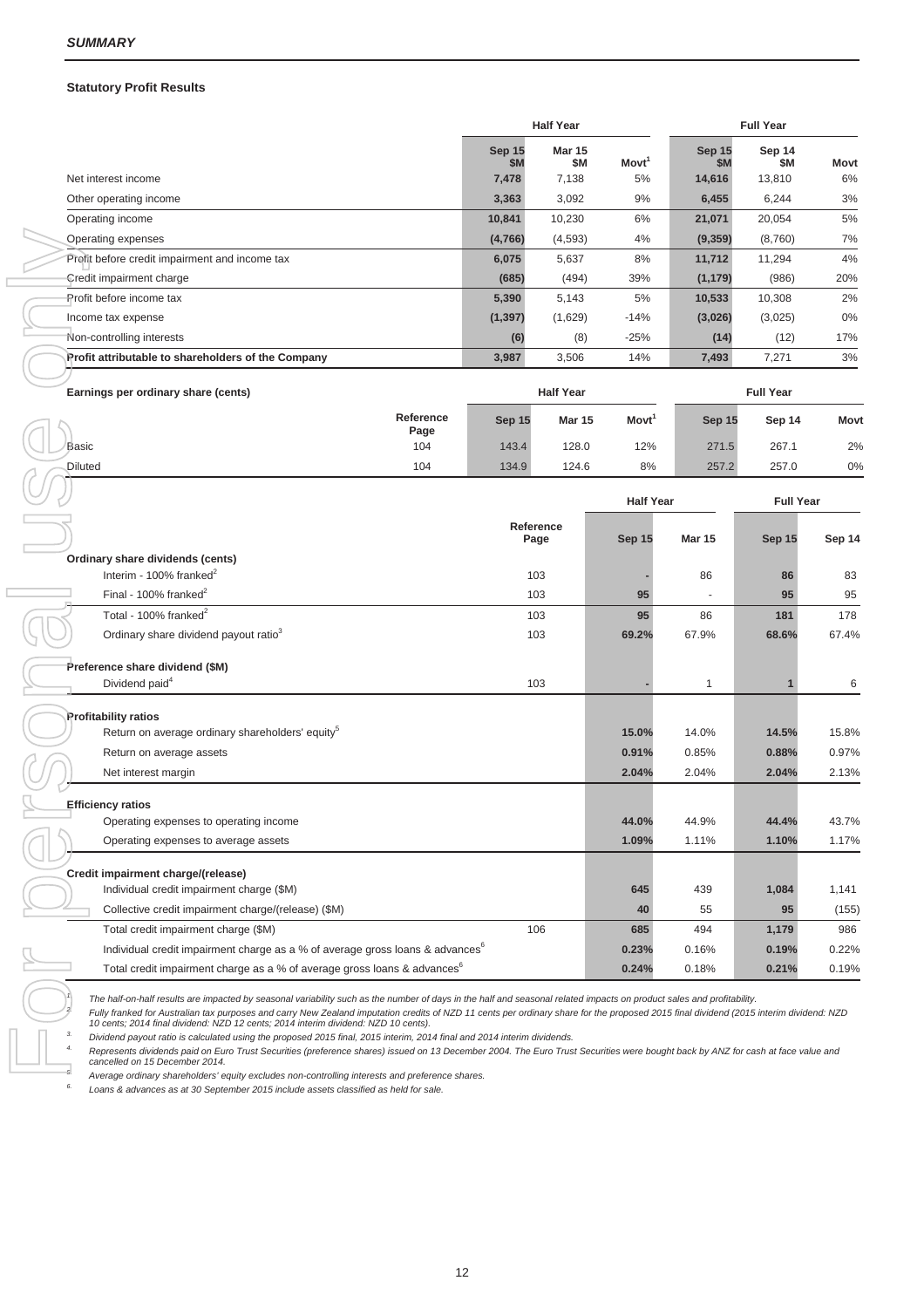## **Cash Profit Results1**

|                  | <b>Cash Profit Results</b>                                                           | <b>Half Year</b> |                                   |                   | <b>Full Year</b>  |                            |                  |
|------------------|--------------------------------------------------------------------------------------|------------------|-----------------------------------|-------------------|-------------------|----------------------------|------------------|
|                  |                                                                                      | Sep 15<br>\$M    | <b>Mar 15</b><br>\$Μ              | Movt <sup>2</sup> | Sep 15<br>\$M     | Sep 14<br>\$M              | Movt             |
|                  | Net interest income                                                                  | 7,478            | 7,138                             | 5%                | 14,616            | 13,797                     | 6%               |
|                  | Other operating income                                                               | 2,855            | 3,047                             | $-6%$             | 5,902             | 5,781                      | 2%               |
|                  | Operating income                                                                     | 10,333           | 10,185                            | 1%<br>4%          | 20,518            | 19,578                     | 5%<br>7%         |
|                  | Operating expenses<br>Profit before credit impairment and income tax                 | (4,766)<br>5,567 | (4, 593)<br>5,592                 | 0%                | (9,359)<br>11,159 | (8,760)<br>10,818          | 3%               |
|                  | Credit impairment charge                                                             | (695)            | (510)                             | 36%               | (1,205)           | (989)                      | 22%              |
|                  | Profit before income tax                                                             | 4,872            | 5,082                             | $-4%$             | 9,954             | 9,829                      | 1%               |
|                  | Income tax expense                                                                   | (1, 326)         | (1, 398)                          | $-5%$             | (2,724)           | (2,700)                    | 1%               |
|                  | Non-controlling interests                                                            | (6)              | (8)                               | $-25%$            | (14)              | (12)                       | 17%              |
|                  | Cash profit                                                                          | 3,540            | 3,676                             | $-4%$             | 7,216             | 7,117                      | 1%               |
|                  |                                                                                      |                  |                                   |                   |                   |                            |                  |
|                  | Earnings per ordinary share (cents)<br>Reference                                     | <b>Sep 15</b>    | <b>Half Year</b><br><b>Mar 15</b> | Movt              | Sep 15            | <b>Full Year</b><br>Sep 14 | Movt             |
|                  | Page                                                                                 | 126.8            |                                   |                   | 260.3             |                            | 0%               |
| Basic<br>Diluted | 35<br>35                                                                             | 119.8            | 133.6<br>129.9                    | $-5%$<br>$-8%$    | 247.0             | 260.3<br>250.6             | $-1%$            |
|                  |                                                                                      |                  |                                   |                   |                   |                            |                  |
|                  |                                                                                      |                  | Reference                         | <b>Half Year</b>  |                   |                            | <b>Full Year</b> |
|                  |                                                                                      |                  | Page                              | Sep 15            | <b>Mar 15</b>     | <b>Sep 15</b>              | Sep 14           |
|                  | Ordinary share dividends<br>Ordinary share dividend payout ratio <sup>3</sup>        |                  | 36                                | 77.9%             | 64.7%             | 71.2%                      | 68.9%            |
|                  | <b>Profitability ratios</b>                                                          |                  |                                   |                   |                   |                            |                  |
|                  | Return on average ordinary shareholders' equity <sup>4</sup>                         |                  |                                   | 13.3%             | 14.7%             | 14.0%                      | 15.4%            |
|                  | Return on average assets                                                             |                  |                                   | 0.81%             | 0.89%             | 0.85%                      | 0.95%            |
|                  | Net interest margin                                                                  |                  | 22                                | 2.04%             | 2.04%             | 2.04%                      | 2.13%            |
|                  | Profit per average FTE (\$)                                                          |                  |                                   | 69,214            | 72,382            | 141,621                    | 142,064          |
|                  | <b>Efficiency ratios</b><br>Operating expenses to operating income                   |                  |                                   | 46.1%             | 45.1%             | 45.6%                      | 44.7%            |
|                  | Operating expenses to average assets                                                 |                  |                                   | 1.09%             | 1.11%             | 1.10%                      | 1.17%            |
|                  |                                                                                      |                  |                                   |                   |                   |                            |                  |
|                  | Credit impairment charge/(release)<br>Individual credit impairment charge (\$M)      |                  | 29                                | 655               | 455               | 1,110                      | 1,144            |
|                  | Collective credit impairment charge/(release) (\$M)                                  |                  | 30                                | 40                | 55                | 95                         | (155)            |
|                  | Total credit impairment charge (\$M)                                                 |                  | 29                                | 695               | 510               | 1,205                      | 989              |
|                  | Individual credit impairment charge as a % of average gross loans & advances         |                  |                                   | 0.23%             | 0.17%             | 0.20%                      | 0.22%            |
|                  | Total credit impairment charge as a % of average gross loans & advances <sup>5</sup> |                  |                                   | 0.24%             | 0.19%             | 0.22%                      | 0.19%            |
|                  | Cash profit by division/geography (in AUD)                                           |                  | <b>Half Year</b>                  |                   |                   | <b>Full Year</b>           |                  |
|                  |                                                                                      | Sep 15           | <b>Mar 15</b>                     |                   | <b>Sep 15</b>     | Sep 14                     |                  |
|                  | Australia                                                                            | \$M<br>1,672     | \$M<br>1,602                      | Movt<br>4%        | \$M<br>3,274      | \$M<br>3,054               | Movt<br>7%       |
|                  | International and Institutional Banking                                              | 1,205            | 1,459                             | $-17%$            | 2,664             | 2,708                      | $-2%$            |
|                  | New Zealand                                                                          | 561              | 566                               | $-1%$             | 1,127             | 1,078                      | 5%               |
|                  | Global Wealth                                                                        | 342              | 259                               | 32%               | 601               | 542                        | 11%              |
|                  | GTSO and Group Centre                                                                | (240)            | (210)                             | 14%               | (450)             | (265)                      | 70%              |
|                  | Cash profit by division                                                              | 3,540            | 3,676                             | $-4%$             | 7,216             | 7,117                      | 1%               |
|                  |                                                                                      |                  |                                   |                   |                   |                            |                  |
|                  | Australia                                                                            | 2,269            | 2,147                             | 6%                | 4,416             | 4,362                      | 1%               |
|                  | Asia Pacific, Europe & America                                                       | 492              | 743                               | $-34%$            | 1,235             | 1,216                      | 2%               |
|                  |                                                                                      | 779              | 786                               | $-1%$             | 1,565             | 1,539                      | 2%               |
|                  | New Zealand                                                                          |                  |                                   |                   |                   |                            |                  |

| Cash profit by division/geography (in AUD) |               | <b>Half Year</b>     |        | <b>Full Year</b>    |               |       |  |
|--------------------------------------------|---------------|----------------------|--------|---------------------|---------------|-------|--|
|                                            | Sep 15<br>\$M | <b>Mar 15</b><br>\$M | Movt   | Sep 15<br><b>SM</b> | Sep 14<br>\$M | Movt  |  |
| Australia                                  | 1,672         | 1,602                | 4%     | 3,274               | 3,054         | 7%    |  |
| International and Institutional Banking    | 1,205         | 1,459                | $-17%$ | 2,664               | 2,708         | $-2%$ |  |
| New Zealand                                | 561           | 566                  | $-1\%$ | 1,127               | 1,078         | 5%    |  |
| Global Wealth                              | 342           | 259                  | 32%    | 601                 | 542           | 11%   |  |
| <b>GTSO and Group Centre</b>               | (240)         | (210)                | 14%    | (450)               | (265)         | 70%   |  |
| Cash profit by division                    | 3,540         | 3,676                | -4%    | 7,216               | 7,117         | 1%    |  |
|                                            |               |                      |        |                     |               |       |  |
| Australia                                  | 2,269         | 2,147                | 6%     | 4,416               | 4,362         | 1%    |  |
| Asia Pacific, Europe & America             | 492           | 743                  | $-34%$ | 1,235               | 1,216         | 2%    |  |
| New Zealand                                | 779           | 786                  | $-1\%$ | 1,565               | 1,539         | 2%    |  |
| Cash profit by geography                   | 3,540         | 3,676                | $-4%$  | 7,216               | 7,117         | 1%    |  |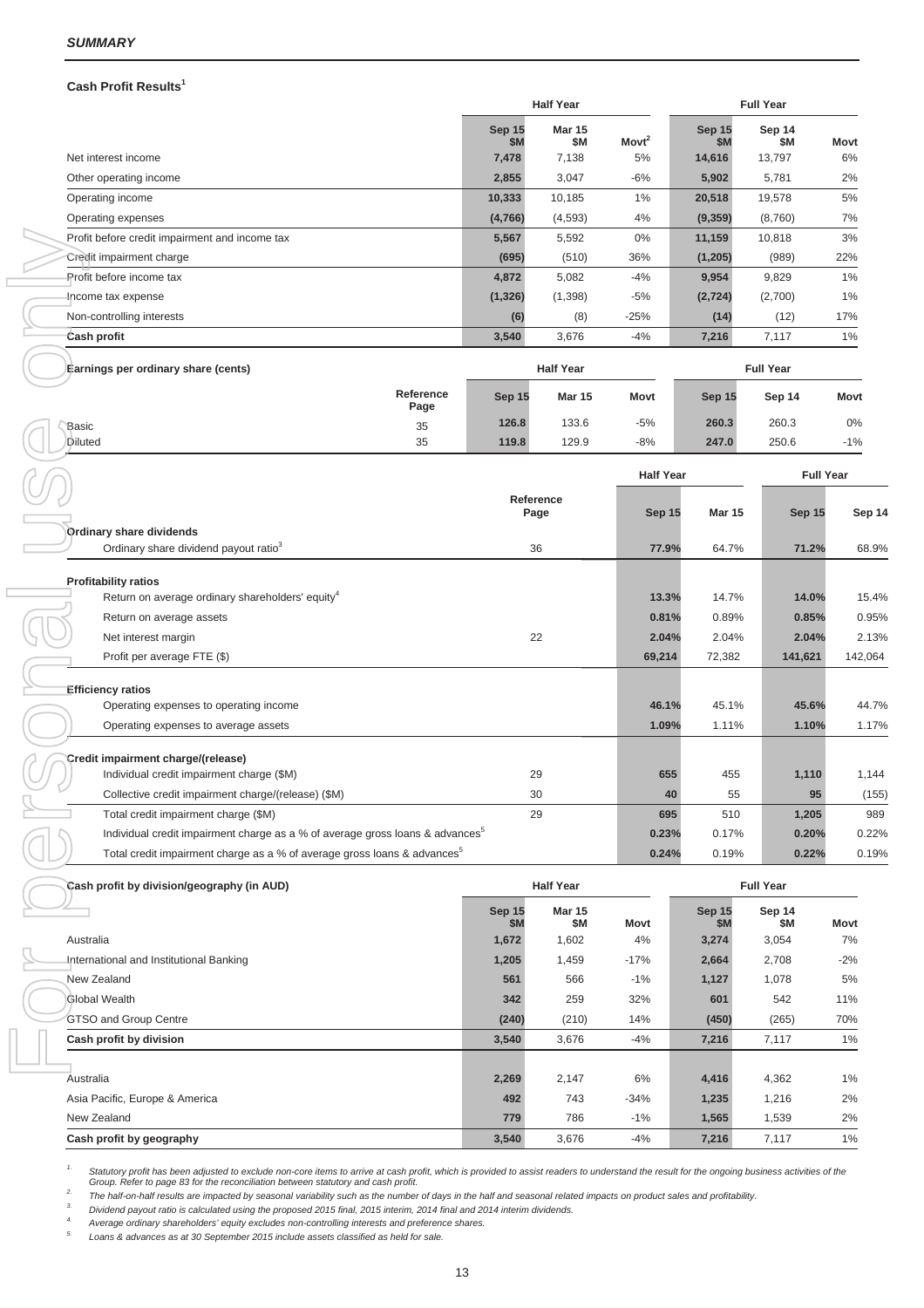#### **Key Balance Sheet Metrics**

|                                                                                                                                                                                                                          |                   | As at  |               |        | <b>Movement</b>     |                     |  |
|--------------------------------------------------------------------------------------------------------------------------------------------------------------------------------------------------------------------------|-------------------|--------|---------------|--------|---------------------|---------------------|--|
|                                                                                                                                                                                                                          | Reference<br>Page | Sep 15 | <b>Mar 15</b> | Sep 14 | Sep 15<br>v. Mar 15 | Sep 15<br>v. Sep 14 |  |
| Capital adequacy                                                                                                                                                                                                         |                   |        |               |        |                     |                     |  |
| Common Equity Tier 1                                                                                                                                                                                                     |                   |        |               |        |                     |                     |  |
| - APRA Basel 3                                                                                                                                                                                                           | 40                | 9.6%   | 8.7%          | 8.8%   |                     |                     |  |
| - Internationally Comparable Basel $31$                                                                                                                                                                                  | 40                | 13.2%  | 12.1%         | 12.5%  |                     |                     |  |
| Credit risk weighted assets (\$B)                                                                                                                                                                                        | 116               | 349.8  | 339.7         | 308.9  | 3%                  | 13%                 |  |
| Total risk weighted assets (\$B)                                                                                                                                                                                         | 116               | 401.9  | 386.9         | 361.5  | 4%                  | 11%                 |  |
|                                                                                                                                                                                                                          |                   |        |               |        |                     |                     |  |
| <b>Balance Sheet: Key Items</b><br>Gross loans & advances $(SB)^2$                                                                                                                                                       |                   | 574.3  | 562.2         | 525.7  | 2%                  | 9%                  |  |
| Net loans & advances $(SB)^2$                                                                                                                                                                                            |                   | 570.2  | 558.2         | 521.8  | 2%                  | 9%                  |  |
| Total assets (\$B)                                                                                                                                                                                                       |                   | 889.9  | 860.1         | 772.1  | 3%                  | 15%                 |  |
|                                                                                                                                                                                                                          |                   |        |               | 403.7  | 2%                  | 10%                 |  |
| Customer deposits (\$B)                                                                                                                                                                                                  |                   | 444.6  | 436.1<br>52.1 |        |                     | 16%                 |  |
| Total equity (\$B)                                                                                                                                                                                                       |                   | 57.4   |               | 49.3   | 10%                 |                     |  |
| <b>Liquidity Coverage Ratio</b>                                                                                                                                                                                          |                   | 122%   | 119%          | 111%   |                     |                     |  |
| Leverage Ratio                                                                                                                                                                                                           |                   | 5.1%   | n/a           | n/a    |                     |                     |  |
| Impaired assets                                                                                                                                                                                                          |                   |        |               |        |                     |                     |  |
| Gross impaired assets (\$M)                                                                                                                                                                                              | 31                | 2,719  | 2,708         | 2,889  | 0%                  | $-6%$               |  |
| Gross impaired assets as a % of gross loans & advances <sup>2</sup>                                                                                                                                                      |                   | 0.47%  | 0.48%         | 0.55%  |                     |                     |  |
| Net impaired assets (\$M)                                                                                                                                                                                                | 31                | 1,658  | 1,594         | 1,713  | 4%                  | $-3%$               |  |
| Net impaired assets as a % of shareholders' equity                                                                                                                                                                       |                   | 2.9%   | 3.1%          | 3.5%   |                     |                     |  |
| Individual provision (\$M)                                                                                                                                                                                               | 107               | 1,061  | 1,114         | 1,176  | $-5%$               | $-10%$              |  |
| Individual provision as a % of gross impaired assets                                                                                                                                                                     |                   | 39.0%  | 41.1%         | 40.7%  |                     |                     |  |
| Collective provision (\$M)                                                                                                                                                                                               | 107               | 2,956  | 2,914         | 2,757  | 1%                  | 7%                  |  |
| Collective provision as a % of credit risk weighted assets                                                                                                                                                               |                   | 0.85%  | 0.86%         | 0.89%  |                     |                     |  |
|                                                                                                                                                                                                                          |                   |        |               |        |                     |                     |  |
| <b>Net Assets</b>                                                                                                                                                                                                        |                   |        |               | 40.4   | 12%                 | 21%                 |  |
| Net tangible assets attributable to ordinary shareholders (\$B)<br>Net tangible assets per ordinary share (\$)                                                                                                           |                   | 48.9   | 43.6          |        | 7%                  |                     |  |
|                                                                                                                                                                                                                          |                   | 16.86  | 15.75         | 14.65  |                     | 15%                 |  |
| See page 41 for further details regarding the differences between APRA Basel 3 and Internationally Comparable Basel 3 standards.<br>Loans & advances as at 30 September 2015 include assets classified as held for sale. |                   |        |               |        |                     |                     |  |
|                                                                                                                                                                                                                          |                   |        |               |        |                     |                     |  |
| Net loans and advances by division/geography                                                                                                                                                                             |                   |        | As at         |        | <b>Movement</b>     |                     |  |
|                                                                                                                                                                                                                          |                   | Sep 15 | <b>Mar 15</b> | Sep 14 | Sep 15              | Sep 15              |  |
|                                                                                                                                                                                                                          |                   | \$Β    | \$Β           | \$В    | v. Mar 15           | v. Sep 14           |  |
| Australia                                                                                                                                                                                                                |                   | 313.7  | 297.6         | 287.8  | 5%                  | 9%                  |  |
| International and Institutional Banking                                                                                                                                                                                  |                   | 154.7  | 156.5         | 142.0  | $-1%$               | 9%                  |  |
| New Zealand                                                                                                                                                                                                              |                   | 95.2   | 97.7          | 86.1   | $-3%$               | 11%                 |  |
| Global Wealth                                                                                                                                                                                                            |                   | 7.1    | 6.9           | 6.4    | 3%                  | 11%                 |  |
| GTSO and Group Centre                                                                                                                                                                                                    |                   | (0.5)  | (0.5)         | (0.5)  | $0\%$               | $0\%$               |  |
| Net loans and advances by division <sup>3</sup>                                                                                                                                                                          |                   | 570.2  | 558.2         | 521.8  | 2%                  | 9%                  |  |
|                                                                                                                                                                                                                          |                   |        | 362.8         |        | 5%                  |                     |  |
| Australia                                                                                                                                                                                                                |                   | 381.2  |               | 348.6  |                     | 9%                  |  |
| Asia Pacific, Europe & America                                                                                                                                                                                           |                   | 85.1   | 88.4          | 79.2   | $-4%$               | 7%                  |  |
| New Zealand                                                                                                                                                                                                              |                   | 103.9  | 107.0         | 94.0   | $-3%$               | 11%                 |  |
|                                                                                                                                                                                                                          |                   |        |               |        |                     | 9%                  |  |
| Net loans and advances by geography <sup>3</sup>                                                                                                                                                                         |                   | 570.2  | 558.2         | 521.8  | 2%                  |                     |  |

| Net loans and advances by division/geography     |               | As at                |               | <b>Movement</b>     |                     |  |
|--------------------------------------------------|---------------|----------------------|---------------|---------------------|---------------------|--|
|                                                  | Sep 15<br>\$B | <b>Mar 15</b><br>\$Β | Sep 14<br>\$Β | Sep 15<br>v. Mar 15 | Sep 15<br>v. Sep 14 |  |
| Australia                                        | 313.7         | 297.6                | 287.8         | 5%                  | 9%                  |  |
| International and Institutional Banking          | 154.7         | 156.5                | 142.0         | $-1\%$              | 9%                  |  |
| New Zealand                                      | 95.2          | 97.7                 | 86.1          | $-3%$               | 11%                 |  |
| Global Wealth                                    | 7.1           | 6.9                  | 6.4           | 3%                  | 11%                 |  |
| GTSO and Group Centre                            | (0.5)         | (0.5)                | (0.5)         | $0\%$               | $0\%$               |  |
| Net loans and advances by division <sup>3</sup>  | 570.2         | 558.2                | 521.8         | 2%                  | 9%                  |  |
|                                                  |               |                      |               |                     |                     |  |
| Australia                                        | 381.2         | 362.8                | 348.6         | 5%                  | 9%                  |  |
| Asia Pacific, Europe & America                   | 85.1          | 88.4                 | 79.2          | $-4%$               | 7%                  |  |
| New Zealand                                      | 103.9         | 107.0                | 94.0          | $-3%$               | 11%                 |  |
| Net loans and advances by geography <sup>3</sup> | 570.2         | 558.2                | 521.8         | 2%                  | 9%                  |  |

 *Loans & advances as at 30 September 2015 include assets classified as held for sale.*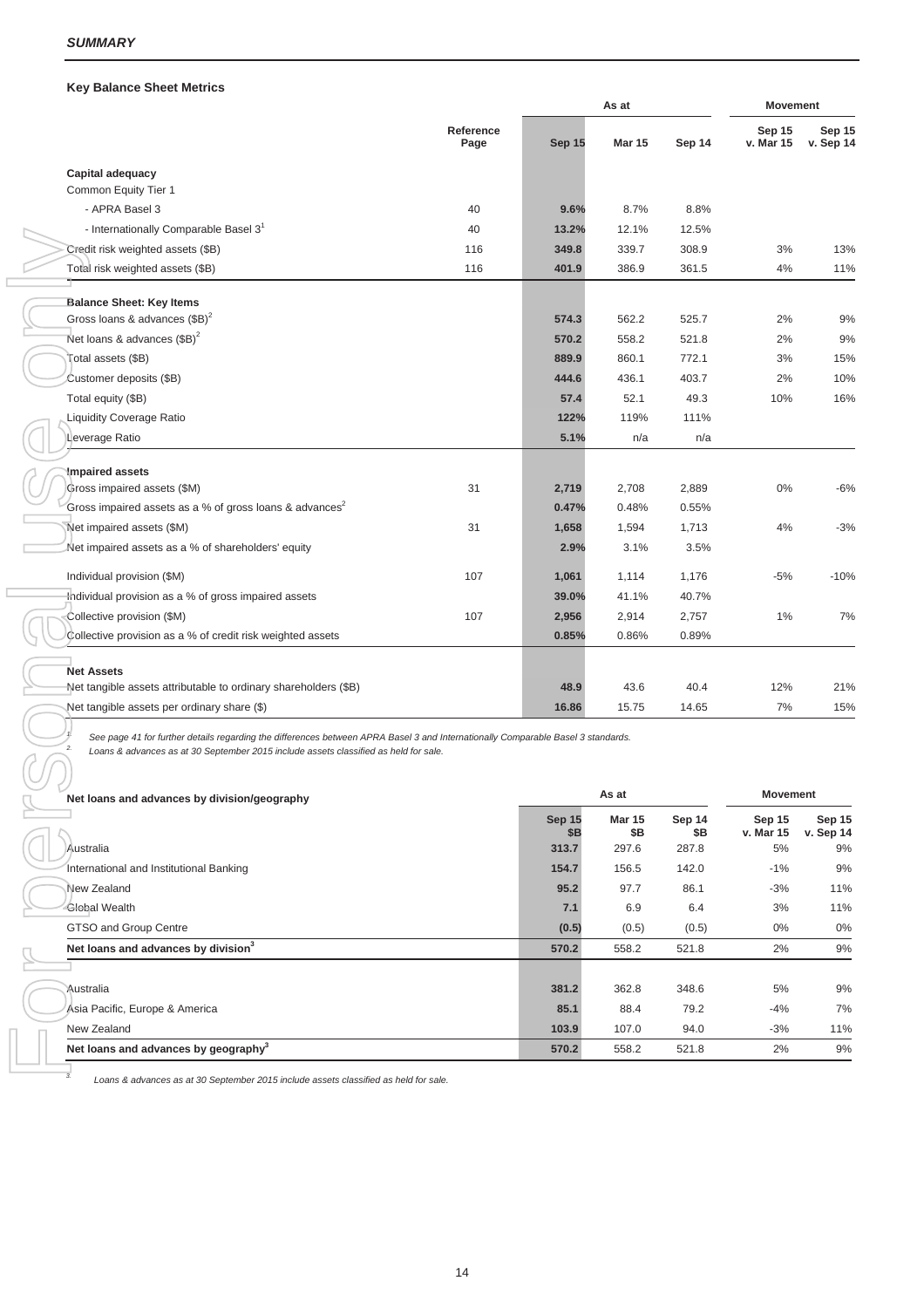#### **FX Adjusted – Cash Profit Results**

The following tables present the Group's cash profit results neutralised for the impact of foreign exchange translation. Comparative data has been adjusted to remove the translation impact of foreign exchange movements by retranslating prior period comparatives at current period foreign exchange rates. Refer to page 33 for further details on the impact of exchange rate movements.

#### **Cash Profit - September 2015 Full Year vs September 2014 Full Year**

|                                                |               | <b>Full Year</b>        | <b>Movement</b>     |                       |                         |                     |                       |
|------------------------------------------------|---------------|-------------------------|---------------------|-----------------------|-------------------------|---------------------|-----------------------|
|                                                | <b>Actual</b> | <b>FX</b><br>unadjusted | <b>FX</b><br>impact | <b>FX</b><br>adjusted | <b>FX</b><br>unadjusted | <b>FX</b><br>impact | <b>FX</b><br>adjusted |
|                                                | Sep 15<br>\$M | Sep 14<br>\$M           | Sep 14<br>\$M       | Sep 14<br>\$M         | Sep 15<br>v. Sep 14     | Sep 15<br>v. Sep 14 | Sep 15<br>v. Sep 14   |
| Net interest income                            | 14,616        | 13,797                  | 276                 | 14,073                | 6%                      | 2%                  | 4%                    |
| Other operating income                         | 5,902         | 5,781                   | 212                 | 5,993                 | 2%                      | 4%                  | $-2%$                 |
| Operating income                               | 20,518        | 19,578                  | 488                 | 20,066                | 5%                      | 3%                  | 2%                    |
| <b>Operating expenses</b>                      | (9, 359)      | (8,760)                 | (324)               | (9,084)               | 7%                      | 4%                  | 3%                    |
| Profit before credit impairment and income tax | 11,159        | 10,818                  | 164                 | 10,982                | 3%                      | 1%                  | 2%                    |
| Credit impairment charge                       | (1, 205)      | (989)                   | (17)                | (1,006)               | 22%                     | 2%                  | 20%                   |
| Profit before income tax                       | 9,954         | 9,829                   | 147                 | 9,976                 | $1\%$                   | 1%                  | 0%                    |
| Income tax expense                             | (2,724)       | (2,700)                 | (33)                | (2,733)               | $1\%$                   | 1%                  | 0%                    |
| Non-controlling interests                      | (14)          | (12)                    | (1)                 | (13)                  | 17%                     | 9%                  | 8%                    |
| Cash profit                                    | 7,216         | 7,117                   | 113                 | 7,230                 | $1\%$                   | 1%                  | 0%                    |

|                                                                | <b>Actual</b> | FX<br>unadjusted              | FX<br>impact             | <b>FX</b><br>adjusted | FX<br>unadjusted    | FX<br>impact          | <b>FX</b><br>adjusted |
|----------------------------------------------------------------|---------------|-------------------------------|--------------------------|-----------------------|---------------------|-----------------------|-----------------------|
|                                                                | Sep 15<br>\$M | Sep 14<br>\$Μ                 | Sep 14<br>\$Μ            | Sep 14<br>\$Μ         | Sep 15<br>v. Sep 14 | Sep 15<br>v. Sep 14   | Sep 15<br>v. Sep 14   |
| Net interest income                                            | 14,616        | 13,797                        | 276                      | 14,073                | 6%                  | 2%                    | 4%                    |
| Other operating income                                         | 5,902         | 5,781                         | 212                      | 5,993                 | 2%                  | 4%                    | $-2%$                 |
| Operating income                                               | 20,518        | 19,578                        | 488                      | 20,066                | 5%                  | 3%                    | 2%                    |
| Operating expenses                                             | (9, 359)      | (8,760)                       | (324)                    | (9,084)               | 7%                  | 4%                    | 3%                    |
| Profit before credit impairment and income tax                 | 11,159        | 10,818                        | 164                      | 10,982                | 3%                  | $1\%$                 | 2%                    |
| Credit impairment charge                                       | (1, 205)      | (989)                         | (17)                     | (1,006)               | 22%                 | 2%                    | 20%                   |
| Profit before income tax                                       | 9,954         | 9,829                         | 147                      | 9,976                 | $1\%$               | $1\%$                 | $0\%$                 |
| Income tax expense                                             | (2, 724)      | (2,700)                       | (33)                     | (2,733)               | $1\%$               | $1\%$                 | $0\%$                 |
| Non-controlling interests                                      | (14)          | (12)                          | (1)                      | (13)                  | 17%                 | 9%                    | 8%                    |
| Cash profit                                                    | 7,216         | 7,117                         | 113                      | 7,230                 | $1\%$               | 1%                    | $0\%$                 |
| Cash Profit - September 2015 Half Year vs March 2015 Half Year |               | <b>Half Year</b><br><b>FX</b> | <b>FX</b>                | <b>FX</b>             | FX                  | <b>Movement</b><br>FX | <b>FX</b>             |
|                                                                | <b>Actual</b> | unadjusted                    | impact                   | adjusted              | unadjusted          | impact                | adjusted              |
|                                                                | Sep 15<br>\$M | <b>Mar 15</b><br>\$Μ          | <b>Mar 15</b><br>\$Μ     | <b>Mar 15</b><br>\$M  | Sep 15<br>v. Mar 15 | Sep 15<br>v. Mar 15   | Sep 15<br>v. Mar 15   |
| Net interest income                                            | 7,478         | 7,138                         | 46                       | 7,184                 | 5%                  | $1\%$                 | 4%                    |
| Other operating income                                         | 2,855         | 3,047                         | 35                       | 3,082                 | $-6%$               | $1\%$                 | $-7%$                 |
| Operating income                                               | 10,333        | 10,185                        | 81                       | 10,266                | $1\%$               | $0\%$                 | 1%                    |
| Operating expenses                                             | (4,766)       | (4, 593)                      | (84)                     | (4,677)               | 4%                  | 2%                    | 2%                    |
| Profit before credit impairment and income tax                 | 5,567         | 5,592                         | (3)                      | 5,589                 | $0\%$               | $0\%$                 | $0\%$                 |
| Credit impairment charge                                       | (695)         | (510)                         | (2)                      | (512)                 | 36%                 | $0\%$                 | 36%                   |
| Profit before income tax                                       | 4,872         | 5,082                         | (5)                      | 5,077                 | $-4%$               | $0\%$                 | $-4%$                 |
| Income tax expense                                             | (1, 326)      | (1, 398)                      | 11                       | (1, 387)              | $-5%$               | $-1%$                 | $-4%$                 |
| Non-controlling interests                                      | (6)           | (8)                           | $\overline{\phantom{a}}$ | (8)                   | $-25%$              | $0\%$                 | $-25%$                |
| Cash profit                                                    | 3,540         | 3,676                         | 6                        | 3,682                 | $-4%$               | $0\%$                 | $-4%$                 |
|                                                                |               |                               |                          |                       |                     |                       |                       |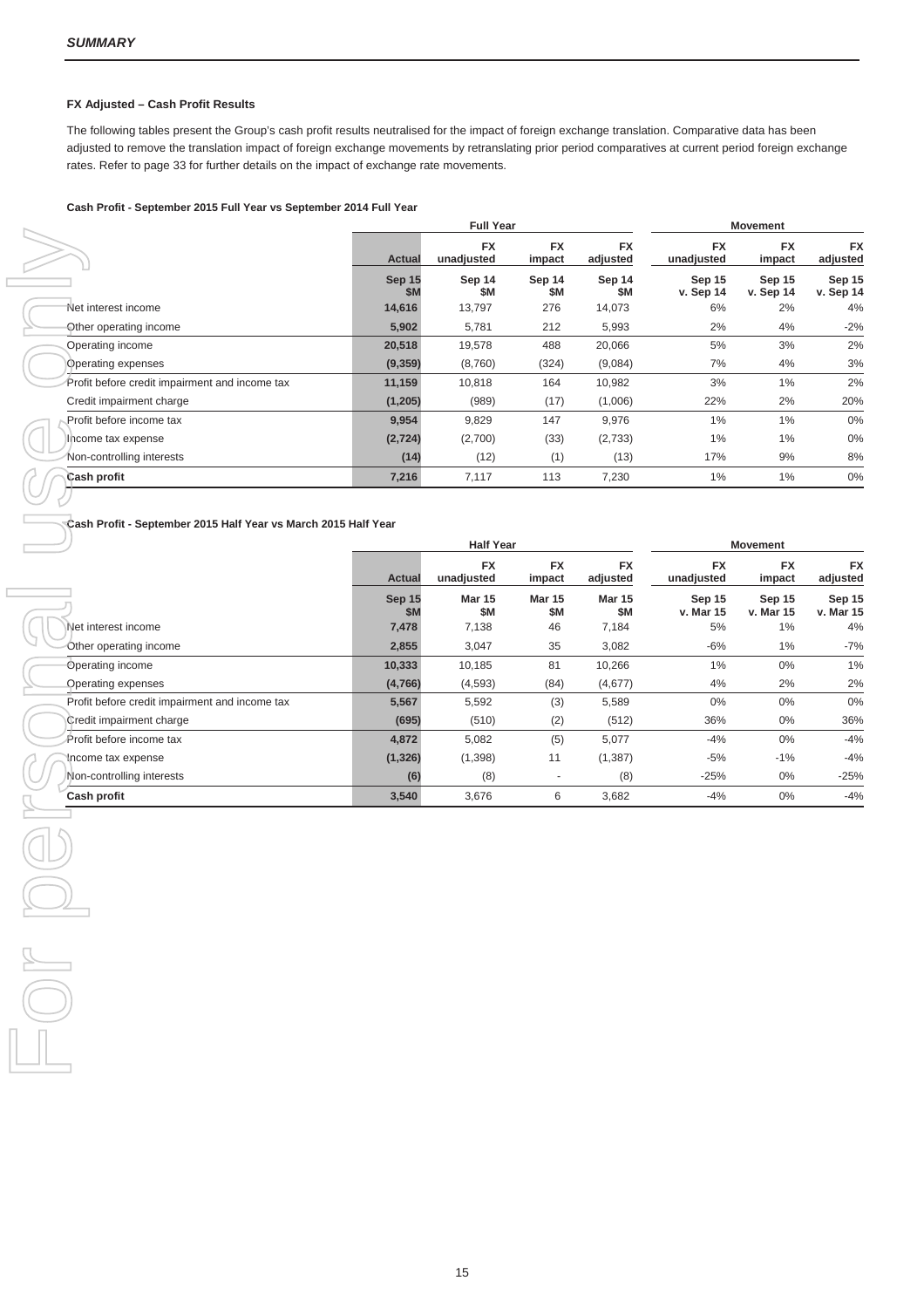### **Other Non-financial Information**

|                                        | As at  |               |        | <b>Movement</b>     |                     |  |
|----------------------------------------|--------|---------------|--------|---------------------|---------------------|--|
|                                        | Sep 15 | <b>Mar 15</b> | Sep 14 | Sep 15<br>v. Mar 15 | Sep 15<br>v. Sep 14 |  |
| Full time equivalent staff information |        |               |        |                     |                     |  |
| Full time equivalent staff (FTE)       | 50.152 | 51.243        | 50,328 | $-2%$               | 0%                  |  |
| Assets per FTE (\$M)                   | 17.7   | 16.8          | 15.3   | 5%                  | 16%                 |  |

|                                                        | <b>Half Year</b> |                      |        | <b>Full Year</b>     |               |         |  |
|--------------------------------------------------------|------------------|----------------------|--------|----------------------|---------------|---------|--|
|                                                        | Sep 15<br>\$M    | <b>Mar 15</b><br>\$M | Movt   | Sep 15<br>\$M        | Sep 14<br>\$M | Movt    |  |
| Shareholder value - ordinary shares                    |                  |                      |        |                      |               |         |  |
| Share price (\$)                                       |                  |                      |        |                      |               |         |  |
| $\overline{\phantom{a}}$ - high                        | 37.25            | 37.19                | $0\%$  | 37.25                | 35.07         | $6\%$   |  |
| - low                                                  | 26.38            | 30.47                | $-13%$ | 26.38                | 28.84         | $-9%$   |  |
| - closing                                              | 27.08            | 36.64                | $-26%$ | 27.08                | 30.92         | $-12%$  |  |
| Closing market capitalisation of ordinary shares (\$B) | 78.6             | 101.3                | $-22%$ | 78.6                 | 85.2          | $-8%$   |  |
| Total shareholder returns (TSR)                        | $-21.9%$         | 19.9%                | large  | $-7.5%$              | 5.9%          | large   |  |
|                                                        |                  |                      |        |                      | As at Sep 15  |         |  |
| <b>Credit Ratings</b>                                  |                  |                      |        | Short-Term Long-Term |               | Outlook |  |
| Moody's Investor Services                              |                  |                      |        | $P-1$                | Aa2           | Stable  |  |
| Standard & Poor's                                      |                  |                      |        | $A-1+$               | AA-           | Stable  |  |
| <b>Fitch Ratings</b>                                   |                  |                      |        | $F1+$                | AA-           | Stable  |  |
| $\overline{\phantom{a}}$<br>$\sim$                     |                  |                      |        |                      |               |         |  |

| __                        |        |                      |        |  |  |  |
|---------------------------|--------|----------------------|--------|--|--|--|
| <b>Credit Ratings</b>     |        | As at Sep 15         |        |  |  |  |
|                           |        | Short-Term Long-Term |        |  |  |  |
| Moody's Investor Services | $P-1$  | Aa2                  | Stable |  |  |  |
| Standard & Poor's         | $A-1+$ | AA-                  | Stable |  |  |  |
| <b>Fitch Ratings</b>      | $F1+$  | AA-                  | Stable |  |  |  |
|                           |        |                      |        |  |  |  |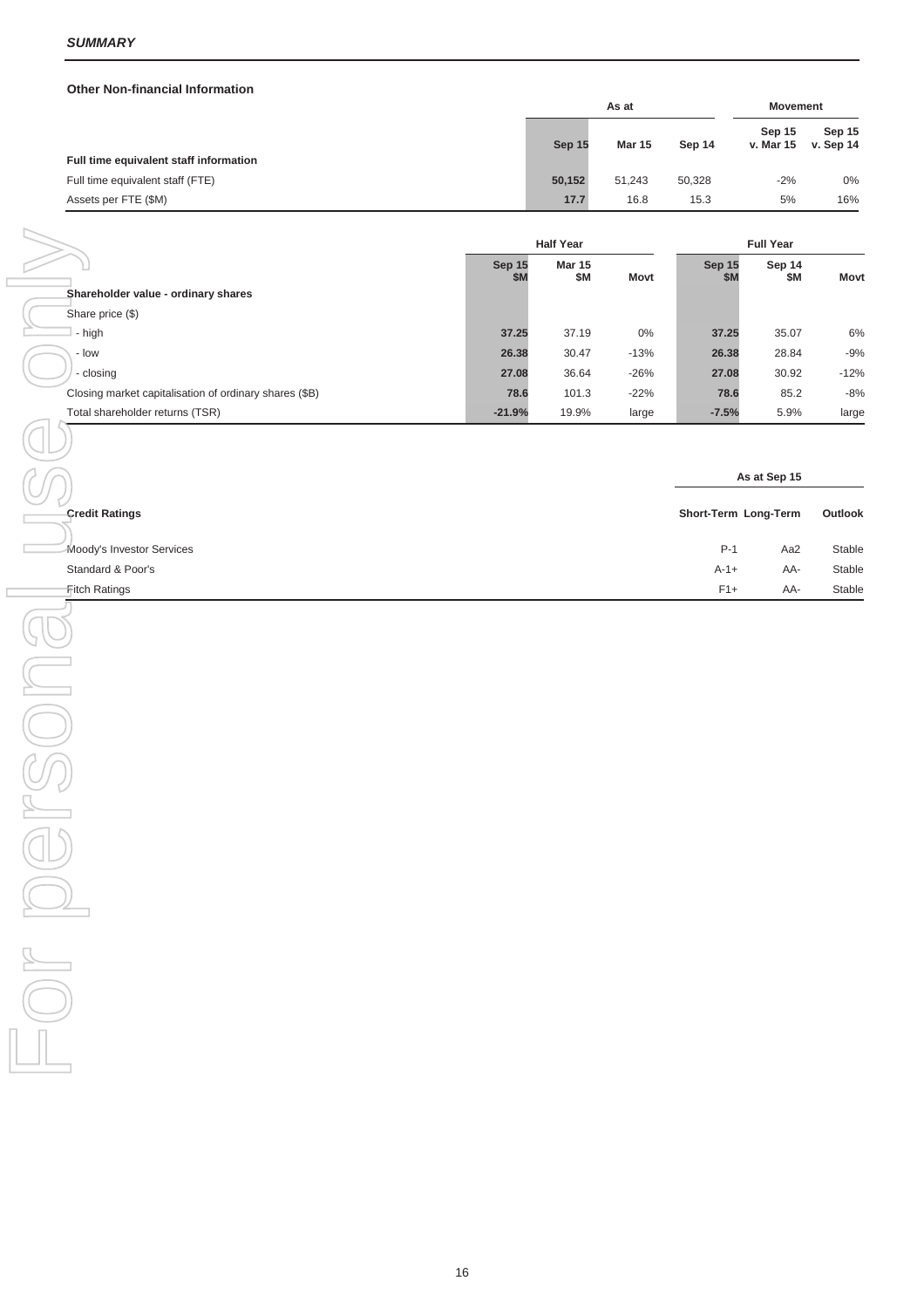### **Strategic Review**<sup>1</sup>

ANZ is building the best connected, most respected bank across the Asia Pacific region, to help deliver prosperity for our customers and the communities in which they live, develop our people, and to provide shareholders sustainable earnings growth.

The strategy has three key elements – strengthening our core franchises in Australia and New Zealand, growing profitably in Asia focused on corporate and institutional clients, and taking an enterprise approach to operations and technology to deliver better control and lower unit costs. ANZ is focused on the organic growth opportunities which exist in Australia, New Zealand and Asia Pacific and our distinctive footprint sees us uniquely positioned to meet the needs of customers who are dependent on regional trade and capital flows. The strategy is underpinned by rigorous liquidity, capital and portfolio management and by the quality of our people.

ANZ's approach to sustainability supports the achievement of our business strategy by guiding the way we make decisions and conduct business in all of the markets in which we operate. Our decision making processes take into account the social and environmental impacts of ANZ's operations and prioritise building trust and respect amongst all of our stakeholders. Details of ANZ's approach to sustainability, including the identification and management of material issues and sustainability risks and opportunities, are available in the Corporate Sustainability Review. The 2015 report will be published on anz.com in December 2015.

In 2015, cash profit increased 1% to \$7.2 billion, with a Return on Equity of 14%, earnings per share of 260.3 cents and a fully-franked dividend of 181 cents per share. The result was driven by revenue growth of 5%, expense uplift of 7% and a 22% increase in the credit impairment charge. Gross impaired assets decreased 6% over the year. While the credit impairment charge was up, loss rates remain well under the long term average having risen from their historically low levels. Revenue sourced from the APEA region was 25% of total Group revenue.

The Common Equity Tier 1 (CET1) ratio on an APRA basis was 9.6% at 30 September, up 80 basis points (bps), which equates to 13.2% on an Internationally Comparable Basel 3 basis placing ANZ within the top quartile of international peer banks. The completion of the sale of the Esanda Dealer Finance business will deliver a further 20 bps of CET1.

#### **Strategic Progress**

ANZ's strategy has driven growth in our core customer franchises in Australia, in New Zealand and in key Asian markets, partly offset by the effect of macro-headwinds in our IIB Division.

ANZ's view is that the constrained market conditions are unlikely to change in the near term and so the banking sector must remain focussed on selective growth opportunities, productivity and capital management. A number of initiatives have been put in place to drive improvement in both our cost and capital position over time.

- We have continued to strengthen our businesses in our home markets of Australia and New Zealand, with further gains in productivity and market share, and further penetration of Wealth products into our existing customer base in these markets. In Australia, we have successfully focused on investment in digital platform enhancement, increasing distribution sales capacity and capability, growing our presence in particular in New South Wales where ANZ has historically been underweight, and building out specialist propositions in key sectors of Corporate and Commercial Banking such as Health. The Australia Division has grown home lending market share consistently for six years driven by capability and capacity improvements. In New Zealand, ANZ's brand consideration has strengthened further year on year to remain the best of the big four banks. This has translated into lending demand with ANZ now the largest mortgage lender across all major cities.
- In IIB, we have retained our position as the leading Institutional bank in Australia and New Zealand (Source: Peter Lee) and as the number four Corporate bank in Asia (Source: Greenwich Associates). Despite a challenging year IIB has continued to develop the customer franchise across the region with particularly good outcomes in Asia. IIB has increased its focus on improving returns. Investment in higher returning businesses has seen customer sales increase in products like commodities (sales +44%), rates (sales up 32%) and cash deposits (up 11%). Investment in digitisation is reducing manual processing of transactions, improving efficiency and cost to serve. IIB has also been refining key business areas. Reducing exposure to some lower returning areas of the Trade business improved returns while slightly lowering income. Increased focus on Risk Weighted Asset (RWA) efficiency in the second half saw Global Loans profit decline but margins and returns on RWA begin to stabilise.
- ANZ's in-house regional delivery network is a source of ongoing competitive advantage for ANZ. The network is enabling the transformation of key business activities and delivery of productivity improvements while driving a more consistent, higher quality experience for our customers. The regional delivery centres provide full service regional coverage across our operating time zones helping to drive lower unit costs, improve quality and lower risk. ANZ is leveraging time zone advantages to support "same day" propositions for our businesses. In our retail mortgages business for example, we are now effecting same day decisions for 5,000 customers every month. We have built out a regional voice capability and have advanced our location agnostic processing capability with payments operations in five locations and mortgage operations in four thereby mitigating disruption risk and ensuring business resilience.
- ANZ raised a total of \$4.4 billion of new equity in FY15, including \$3.2 billion in response to APRA's increased capital requirement for Australian residential mortgages which applies from July 2016. The Group CET1 was 9.6% at 30 September. ANZ expects the APRA CET1 ratio to remain around 9% post implementing the mortgage RWA change in July 2016 and retains significant capital management flexibility to progressively adjust to further changes to regulatory capital requirements if required.
- The total provision charge increased to 22 bps or \$1.2 billion. The individual provision charge declined slightly while the collective provision charge increased but remained low in absolute terms at \$95 million compared to a net release in FY14. Loss rates remained under the long term average.

*1 The Strategic Review is reported on a cash basis. All comparisons are Financial Year ended 30 September 2015 compared to Financial Year ended 30 September*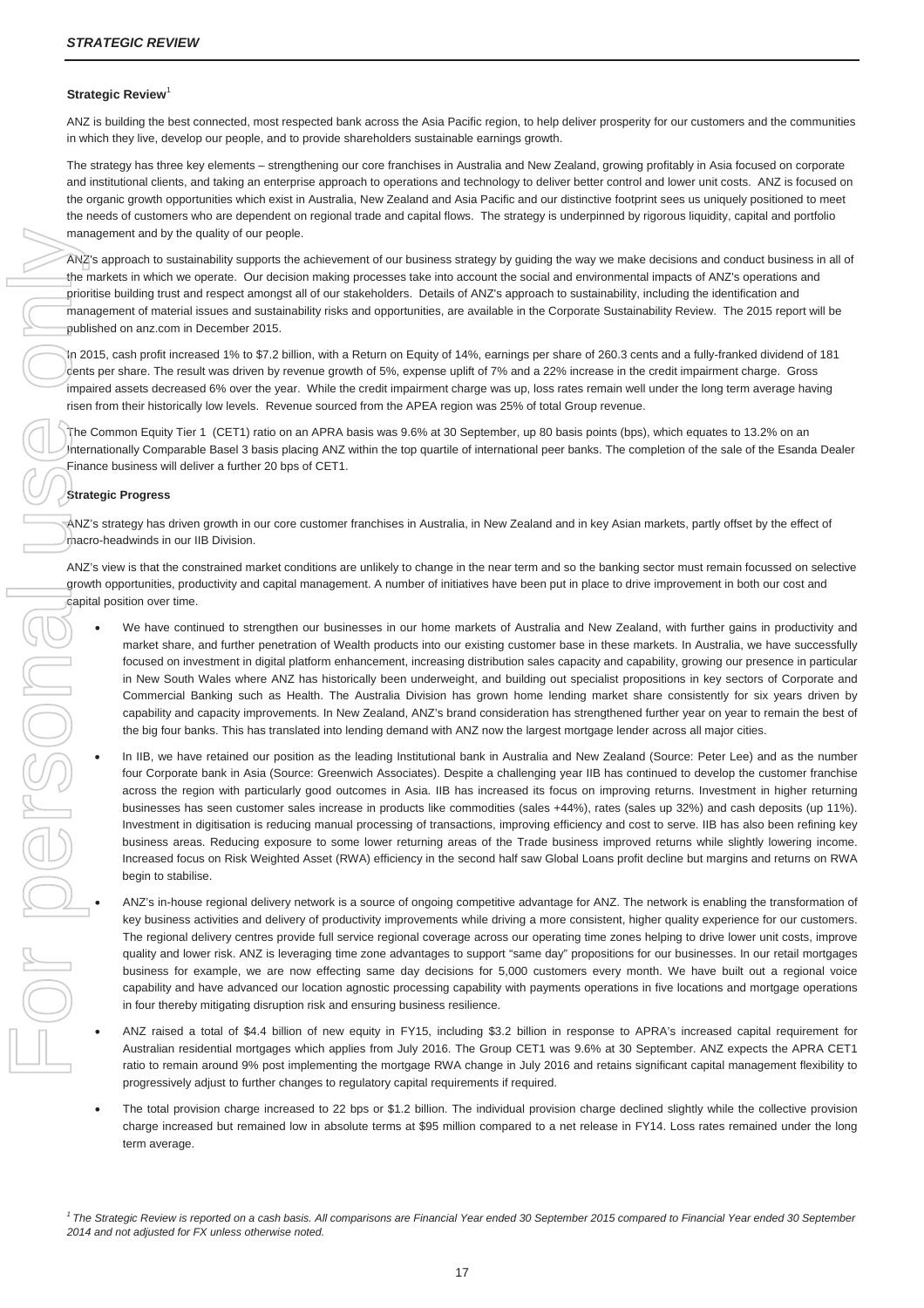#### **CEO Succession**

ANZ announced in September that Mike Smith would be stepping down as CEO effective 31 December 2015 with CFO Shayne Elliott succeeding him, becoming CEO effective 1 January 2016.

Over the past 8 years, ANZ has been transformed and is today a stronger, more diverse, more profitable bank. Importantly, we have created a better bank for our customers with a stronger brand, growing market share and more retail, commercial and institutional customers choosing to bank with ANZ

The bank's presence in Asia, which was often small in scale and based on limited licences, has been grown into a large and growing business that connects our Australian and New Zealand customers with opportunities in the fastest growing region in the world economy. And it connects customers in Asia with opportunities in the region and in Australia and New Zealand.

While there is still have much to do, ANZ is now Australia's only truly international bank and is a better bank for our 8 million customers in Australia, in New Zealand and in Asia Pacific. We are continuing to evolve our strategy and to accelerate its execution to maximize value for our customers and for our shareholders.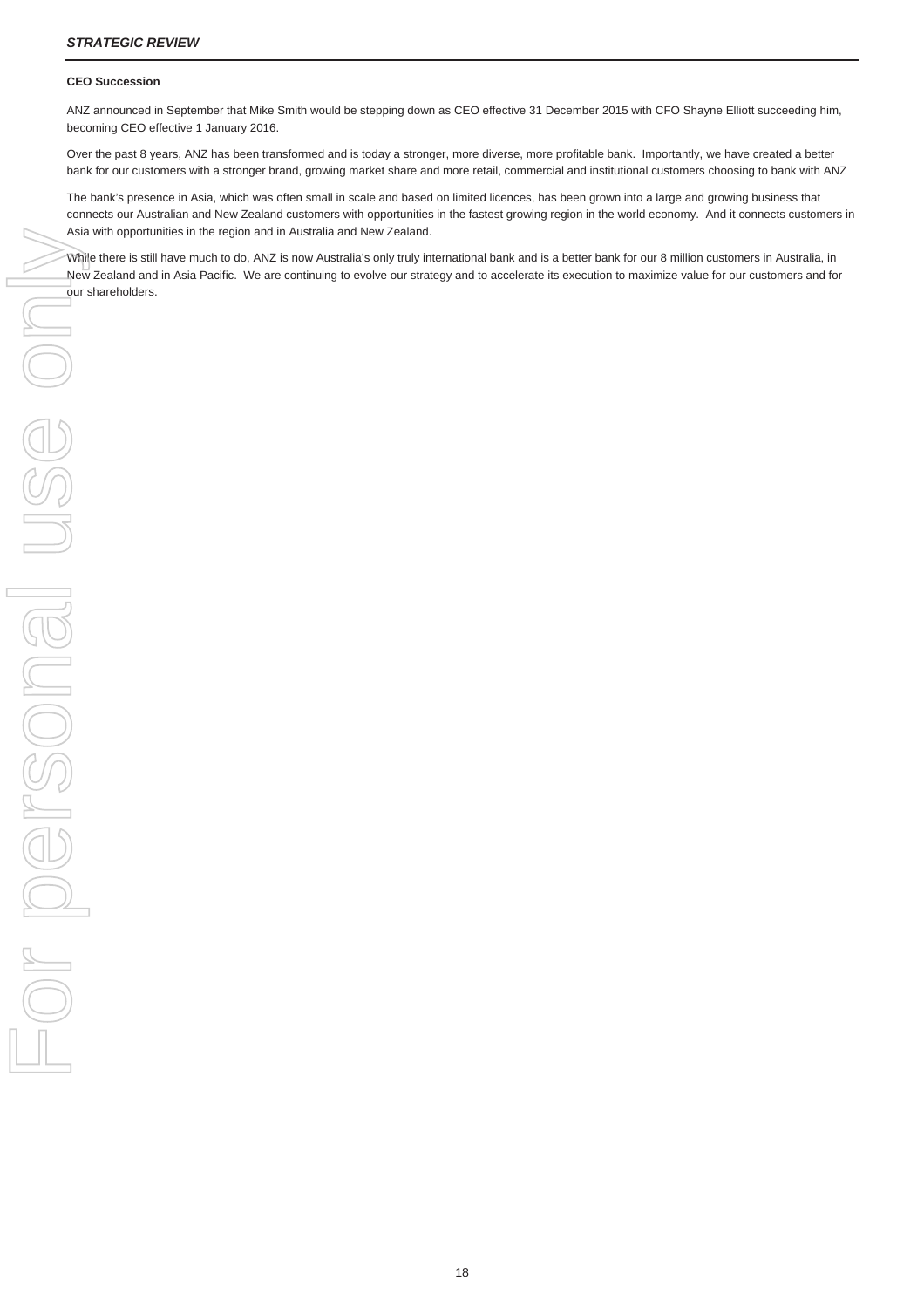### **CONTENTS**

#### **Section 4 – Group Results**

Group Performance

Net interest income

Other operating income

Operating expenses

Technology infrastructure spend

Credit risk

Income tax expense

Impact of foreign exchange rate movements

Earnings related hedges

Earnings per share

Dividends

Economic profit

Condensed balance sheet

Liquidity risk

Leverage ratio

Capital management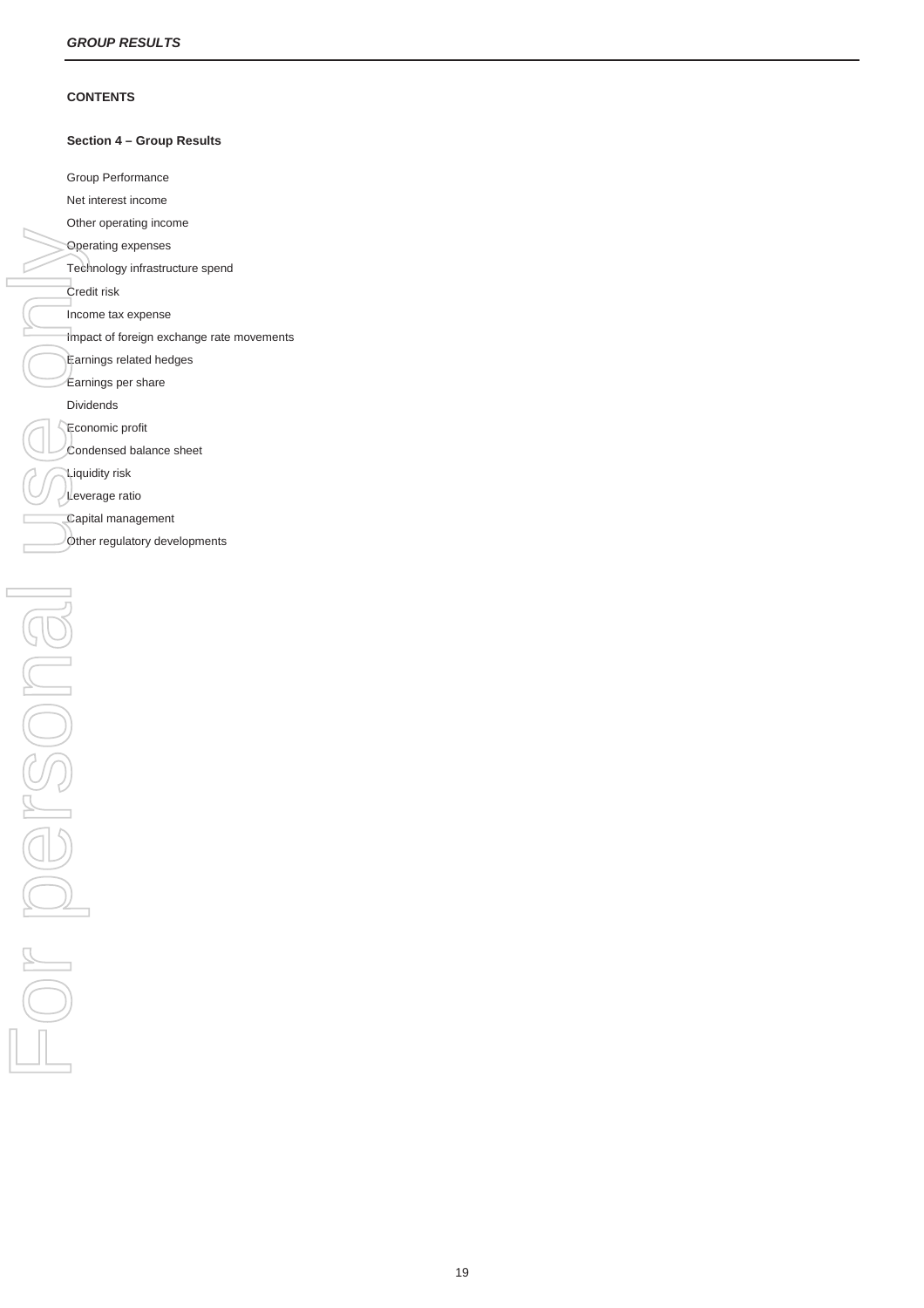#### **Non-IFRS information**

The Group provides additional measures of performance in the Results Announcement which are prepared on a basis other than in accordance with accounting standards. The guidance provided in Australian Securities and Investments Commission (ASIC) Regulatory Guide RG230 has been followed when presenting this information.

#### **Cash profit**

Statutory profit has been adjusted to exclude non-core items to arrive at cash profit, which is provided to assist readers in understanding the results for the ongoing business activities of the Group. The adjustments made in arriving at cash profit are included in statutory profit which is subject to audit within the context of the Group statutory audit opinion. The 2015 Annual Financial Statements are in the process of being audited. Cash profit is not audited by the external auditor, however, the external auditor has informed the Audit Committee that the adjustments have been determined on a consistent basis across each period presented.

| the context of the Group statutory audit opinion. The 2015 Annual Financial Statements are in the process of being audited. Cash profit is not audited by<br>the external auditor, however, the external auditor has informed the Audit Committee that the adjustments have been determined on a consistent basis<br>across each period presented. |                |                      |             |                      |                  |            |
|----------------------------------------------------------------------------------------------------------------------------------------------------------------------------------------------------------------------------------------------------------------------------------------------------------------------------------------------------|----------------|----------------------|-------------|----------------------|------------------|------------|
| The Group Results section is reported on a cash profit basis.                                                                                                                                                                                                                                                                                      |                |                      |             |                      |                  |            |
|                                                                                                                                                                                                                                                                                                                                                    |                | <b>Half Year</b>     |             |                      | <b>Full Year</b> |            |
|                                                                                                                                                                                                                                                                                                                                                    | Sep 15         | <b>Mar 15</b>        |             | Sep 15               | Sep 14           |            |
| Statutory profit attributable to shareholders of the Company                                                                                                                                                                                                                                                                                       | \$M<br>3,987   | \$Μ<br>3,506         | Movt<br>14% | \$M<br>7,493         | \$Μ<br>7,271     | Movt<br>3% |
| Adjustments between statutory profit and cash profit <sup>1</sup>                                                                                                                                                                                                                                                                                  |                |                      |             |                      |                  |            |
| Treasury shares adjustments                                                                                                                                                                                                                                                                                                                        | (95)           | 79                   | large       | (16)                 | 24               | large      |
| Revaluation of policy liabilities                                                                                                                                                                                                                                                                                                                  | (6)            | (67)                 | $-91%$      | (73)                 | (26)             | large      |
| Economic hedges                                                                                                                                                                                                                                                                                                                                    | (165)          | (14)                 | large       | (179)                | (72)             | large      |
| Revenue and net investment hedges                                                                                                                                                                                                                                                                                                                  | (179)          | 176                  | large       | (3)                  | (101)            | $-97%$     |
| Structured credit intermediation trades                                                                                                                                                                                                                                                                                                            | (2)            | (4)                  | -50%        | (6)                  | 21               | large      |
| $\mathcal T$ otal adjustments between statutory profit and cash profit $^1$                                                                                                                                                                                                                                                                        | (447)          | 170                  | large       | (277)                | (154)            | 80%        |
| <b>Cash Profit</b>                                                                                                                                                                                                                                                                                                                                 | 3,540          | 3,676                | $-4%$       | 7,216                | 7,117            | 1%         |
| <b>Group Performance</b>                                                                                                                                                                                                                                                                                                                           |                | <b>Half Year</b>     |             |                      | <b>Full Year</b> |            |
|                                                                                                                                                                                                                                                                                                                                                    | Sep 15<br>\$M  | <b>Mar 15</b><br>\$M | Movt        | <b>Sep 15</b><br>\$M | Sep 14<br>\$Μ    | Movt       |
| Net interest income                                                                                                                                                                                                                                                                                                                                | 7,478          | 7,138                | 5%          | 14,616               | 13,797           | 6%         |
| Other operating income                                                                                                                                                                                                                                                                                                                             | 2,855          | 3,047                | $-6%$       | 5,902                | 5,781            | 2%         |
| Operating income                                                                                                                                                                                                                                                                                                                                   | 10,333         | 10,185               | $1\%$       | 20,518               | 19,578           | 5%         |
| Operating expenses                                                                                                                                                                                                                                                                                                                                 | (4, 766)       | (4, 593)             | 4%          | (9, 359)             | (8,760)          | 7%         |
| Profit before credit impairment and income tax                                                                                                                                                                                                                                                                                                     | 5,567          | 5,592                | 0%          | 11,159               | 10,818           | 3%         |
| Credit impairment charge                                                                                                                                                                                                                                                                                                                           | (695)          | (510)                | 36%         | (1, 205)             | (989)            | 22%        |
| Profit before income tax                                                                                                                                                                                                                                                                                                                           | 4,872          | 5,082                | -4%         | 9,954                | 9,829            | 1%         |
| Income tax expense                                                                                                                                                                                                                                                                                                                                 | (1, 326)       | (1,398)              | $-5%$       | (2,724)              | (2,700)          | $1\%$      |
| Non-controlling interests                                                                                                                                                                                                                                                                                                                          | (6)            | (8)                  | $-25%$      | (14)                 | (12)             | 17%        |
| <b>Cash profit</b>                                                                                                                                                                                                                                                                                                                                 | 3,540          | 3,676                | $-4%$       | 7,216                | 7,117            | 1%         |
| Refer to page 33 for the impact of exchange rates and revenue hedges on cash profit.                                                                                                                                                                                                                                                               |                |                      |             |                      |                  |            |
|                                                                                                                                                                                                                                                                                                                                                    |                | <b>Half Year</b>     |             |                      | <b>Full Year</b> |            |
|                                                                                                                                                                                                                                                                                                                                                    | Sep 15         | <b>Mar 15</b>        |             | Sep 15               | Sep 14           |            |
| Cash profit by division                                                                                                                                                                                                                                                                                                                            | \$M            | \$Μ                  | Movt        | \$M                  | \$Μ              | Movt       |
| Australia                                                                                                                                                                                                                                                                                                                                          | 1,672          | 1,602                | 4%          | 3,274                | 3,054            | 7%         |
| International and Institutional Banking                                                                                                                                                                                                                                                                                                            | 1,205          | 1,459                | $-17%$      | 2,664                | 2,708            | $-2%$      |
| New Zealand                                                                                                                                                                                                                                                                                                                                        | 561            | 566                  | $-1\%$      | 1,127                | 1,078            | 5%         |
| Global Wealth<br>GTSO and Group Centre                                                                                                                                                                                                                                                                                                             | 342            | 259                  | 32%<br>14%  | 601                  | 542              | 11%<br>70% |
| Cash profit/(loss)                                                                                                                                                                                                                                                                                                                                 | (240)<br>3,540 | (210)<br>3,676       | $-4%$       | (450)<br>7,216       | (265)<br>7,117   | 1%         |
|                                                                                                                                                                                                                                                                                                                                                    |                |                      |             |                      |                  |            |

| <b>Group Performance</b>                       |               | <b>Half Year</b>     |        | <b>Full Year</b> |               |       |  |
|------------------------------------------------|---------------|----------------------|--------|------------------|---------------|-------|--|
|                                                | Sep 15<br>\$M | <b>Mar 15</b><br>\$M | Movt   | Sep 15<br>\$M    | Sep 14<br>\$M | Movt  |  |
| Net interest income                            | 7,478         | 7,138                | 5%     | 14,616           | 13,797        | 6%    |  |
| Other operating income                         | 2,855         | 3,047                | -6%    | 5,902            | 5,781         | 2%    |  |
| Operating income                               | 10,333        | 10,185               | $1\%$  | 20,518           | 19,578        | 5%    |  |
| Operating expenses                             | (4,766)       | (4,593)              | 4%     | (9,359)          | (8,760)       | 7%    |  |
| Profit before credit impairment and income tax | 5,567         | 5,592                | $0\%$  | 11,159           | 10,818        | 3%    |  |
| Credit impairment charge                       | (695)         | (510)                | 36%    | (1,205)          | (989)         | 22%   |  |
| Profit before income tax                       | 4,872         | 5,082                | $-4%$  | 9,954            | 9,829         | $1\%$ |  |
| Income tax expense                             | (1, 326)      | (1,398)              | $-5%$  | (2,724)          | (2,700)       | 1%    |  |
| Non-controlling interests                      | (6)           | (8)                  | $-25%$ | (14)             | (12)          | 17%   |  |
| Cash profit                                    | 3,540         | 3,676                | $-4%$  | 7,216            | 7,117         | $1\%$ |  |

|                                         | <b>Half Year</b> |                      |        | <b>Full Year</b> |               |       |
|-----------------------------------------|------------------|----------------------|--------|------------------|---------------|-------|
| Cash profit by division                 | Sep 15<br>\$M    | <b>Mar 15</b><br>\$M | Movt   | Sep 15<br>\$M    | Sep 14<br>\$M | Movt  |
| Australia                               | 1,672            | 1,602                | 4%     | 3,274            | 3,054         | 7%    |
| International and Institutional Banking | 1.205            | 1.459                | $-17%$ | 2,664            | 2,708         | $-2%$ |
| New Zealand                             | 561              | 566                  | $-1%$  | 1,127            | 1,078         | 5%    |
| Global Wealth                           | 342              | 259                  | 32%    | 601              | 542           | 11%   |
| GTSO and Group Centre                   | (240)            | (210)                | 14%    | (450)            | (265)         | 70%   |
| Cash profit/(loss)                      | 3,540            | 3,676                | $-4%$  | 7,216            | 7.117         | 1%    |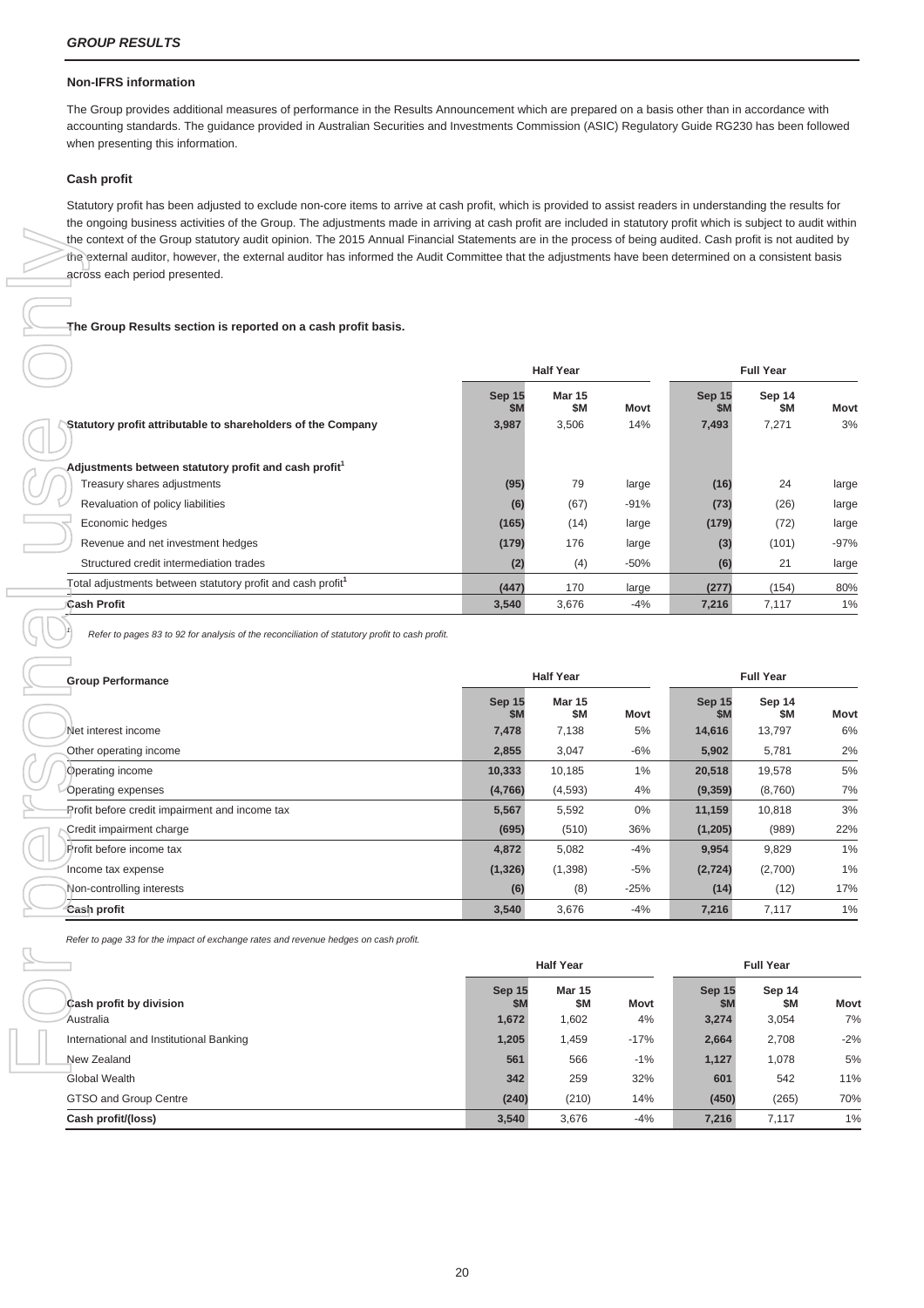#### **Group Cash Profit – September 2015 Full Year v September 2014 Full Year**



#### **September 2015 v September 2014**

Cash profit increased 1% compared to the September 2014 full year.

Key factors affecting the result were:

- Net interest income increased \$819 million (6%) with 11% growth in average interest earning assets, partly offset by a 9 basis point decrease in net interest margin. \$276 million (2%) of the increase in net interest income was due to foreign currency translation. The \$71.2 billion increase in average interest earning assets was due to foreign currency translation of \$20.9 billion, loan growth of \$26.7 billion in home loans and commercial lending, and \$24.7 billion growth in Global Markets driven by the Group liquidity portfolio and cash reserves. The decrease in net interest margin was due to asset competition, lower earnings on capital and higher liquid asset holdings, partly offset by favourable deposit pricing.
- Other operating income increased \$121 million (2%) with \$212 million (4%) due to foreign currency translation. Adjusting for this, other operating income decreased by \$91 million (- 2%). The decrease was due to a reduction in Global Markets' other operating income of \$218 million and the one-off \$125m gain on sale of Trustees in second half 2014, partially offset by a \$124 million increase in net funds management and insurance income, a \$64m increase in share of associates' profit and \$42m increased fee income in IIB from volume growth.
- Operating expenses increased \$599 million (7%) with \$324 million (4%) due to foreign currency translation. Personnel expenses increased \$177 million (3%) from annual salary increases, and technology expenses increased by \$166 million (13%) from higher depreciation and amortisation of key infrastructure projects. These increases were partially offset by a \$80 million (73%) decrease in restructuring expenses.
- Total credit impairment charges increased \$216 million (22%) due to a \$250 million increase in collective credit impairment charges, offset by a \$34 million (3%) decrease in individual impairment charges. The \$95 million collective charge for the year reflects lending growth in Australia, credit downgrades of a few IIB customers, partially offset by associated economic cycle releases. This compares to a \$155 million release in 2014 resulting from credit upgrades in IIB and New Zealand, and net decreases in the economic cycle overlay.

#### **September 2015 v March 2015**

Cash profit decreased 4% compared to the March 2015 half.

Key factors affecting the result were:

- Net interest income increased \$340 million (5%) with 4% growth in average interest earning assets and a flat net interest margin. \$46 million (1%) of the increase was due to foreign currency translation. The \$29.5 billion growth in average interest earning assets was due to foreign currency translation of \$11.1 billion, loan growth of \$12.5 billion in home loans and commercial lending, particularly in Australia and New Zealand, and \$7.7 billion growth in Global Markets reflecting a build-up in the Group liquidity portfolio.
- Other operating income decreased by \$192 million (6%) with foreign exchange translation having a \$35 million favourable impact. Adjusting for this, other operating income, decreased by \$227 million (7%). Significant market volatility and widening credit spreads drove a \$325 million decrease in Global Markets' other operating income, this was partially offset by a \$43 million increase in net funds management and insurance income as well as a \$37 million increase in other income.
- Operating expenses increased \$173 million (4%) with \$84 million (2%) due to foreign currency translation. Personnel expenses were broadly flat following disciplined FTE management, while technology expenses increased by \$53 million (8%) due to higher outsourcing and licence costs. Other expenses increased by \$30 million (4%) due to higher compliance and regulatory costs.
- Credit impairment charges increased \$185 million (36%) due to a \$200 million increase in individual credit impairment charges, partially offset by a \$15 million decrease in the collective credit impairment charge. The increase in individual credit impairment charges was primarily driven by new impaired loans in IIB, higher charges taken in Australia retail portfolios combined with lower write-backs in Corporate and Commercial Banking Australia.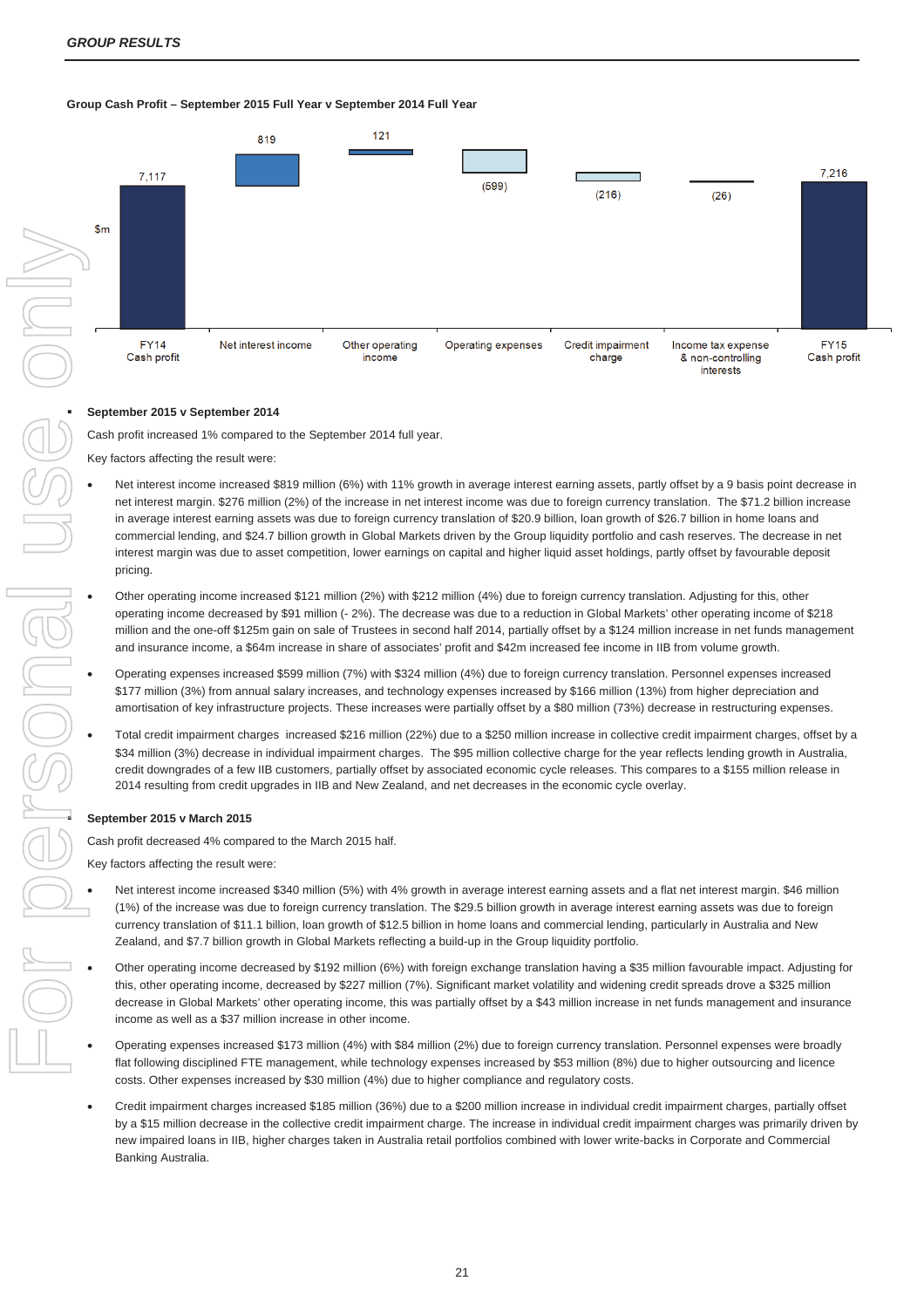## *GROUP RESULTS*

#### **Net interest income**

|                                       |               | <b>Half Year</b>     |       | <b>Full Year</b>    |               |          |
|---------------------------------------|---------------|----------------------|-------|---------------------|---------------|----------|
| Group                                 | Sep 15<br>\$M | <b>Mar 15</b><br>\$M | Movt  | Sep 15<br><b>SM</b> | Sep 14<br>\$M | Movt     |
| Cash net interest income              | 7,478         | 7,138                | 5%    | 14,616              | 13,797        | 6%       |
| Average interest earning assets       | 732,843       | 703,369              | 4%    | 718,147             | 646,997       | 11%      |
| Average deposits and other borrowings | 567,709       | 551,805              | 3%    | 559,779             | 507,856       | 10%      |
| Net interest margin (%) - cash        | 2.04          | 2.04                 | 0 bps | 2.04                | 2.13          | $-9$ bps |
|                                       |               |                      |       |                     |               |          |
| Group (excluding Global Markets)      |               |                      |       |                     |               |          |
| Cash net interest income              | 6,884         | 6,633                | 4%    | 13,517              | 12,754        | 6%       |
| Average interest earning assets       | 546,797       | 530,606              | 3%    | 538,724             | 500,966       | 8%       |
| Average deposits and other borrowings | 436,702       | 420,878              | 4%    | 428,812             | 387.908       | 11%      |
| Net interest margin (%) - cash        | 2.51          | 2.51                 | 0 bps | 2.51                | 2.55          | $-4$ bps |

| <b>Half Year</b>                                                                                                                               |                            |                            |                   | <b>Full Year</b>           |                            |                         |  |  |
|------------------------------------------------------------------------------------------------------------------------------------------------|----------------------------|----------------------------|-------------------|----------------------------|----------------------------|-------------------------|--|--|
| Cash net interest margin by major division<br>Australia                                                                                        | Sep 15<br>\$M              | <b>Mar 15</b><br>\$M       | Movt              | Sep 15<br><b>SM</b>        | Sep 14<br>\$Μ              | Movt                    |  |  |
| Net interest margin (%)                                                                                                                        | 2.50                       | 2.50                       | 0 bps             | 2.50                       | 2.52                       | $-2$ bps                |  |  |
| Average interest earning assets                                                                                                                | 306,816                    | 294,368                    | 4%                | 300,609                    | 280,702                    | 7%                      |  |  |
| Average deposits and other borrowings                                                                                                          | 164,732                    | 162,688                    | $1\%$             | 163,713                    | 156,418                    | 5%                      |  |  |
| International and Institutional Banking<br>Net interest margin (%)<br>Average interest earning assets<br>Average deposits and other borrowings | 1.34<br>318,507<br>249,907 | 1.34<br>304,429<br>244,050 | 0 bps<br>5%<br>2% | 1.34<br>311,487<br>246,987 | 1.50<br>267,028<br>221,371 | $-16$ bps<br>17%<br>12% |  |  |
| New Zealand                                                                                                                                    |                            |                            |                   |                            |                            |                         |  |  |
| Net interest margin (%)                                                                                                                        | 2.44                       | 2.52                       | -8 bps            | 2.48                       | 2.49                       | $-1$ bp                 |  |  |
| Average interest earning assets                                                                                                                | 94,624                     | 92,395                     | 2%                | 93,513                     | 87,210                     | 7%                      |  |  |
| Average deposits and other borrowings                                                                                                          | 63,996                     | 62,314                     | 3%                | 63,157                     | 55,852                     | 13%                     |  |  |

#### **Group net interest margin – September 2015 Full Year v September 2014 Full Year**



#### **September 2015 v September 2014**

#### **Net interest margin (-9 bps)**

- Asset mix and funding mix (1 bp): favourable funding mix from a higher proportion of capital. Asset mix had no impact on margin as lower margin Home Loans were offset by a reduced proportion of Trade Loans.
- Funding costs (1 bp): benefit from favourable wholesale funding costs.
- Deposit competition (6 bps): benefits from deposit pricing, particularly term deposits across Australia and New Zealand.
- Asset competition and risk mix (-9 bps):unfavourable impact of home loan competition in Australia and New Zealand and switching from variable rates to fixed rate loans in New Zealand, as well as competition in Global Loans and Corporate & Commercial Banking.
- Markets and treasury (-8 bps): driven by lower earnings on capital due to lower interest rates and higher liquid asset holdings which have a lower rate of return.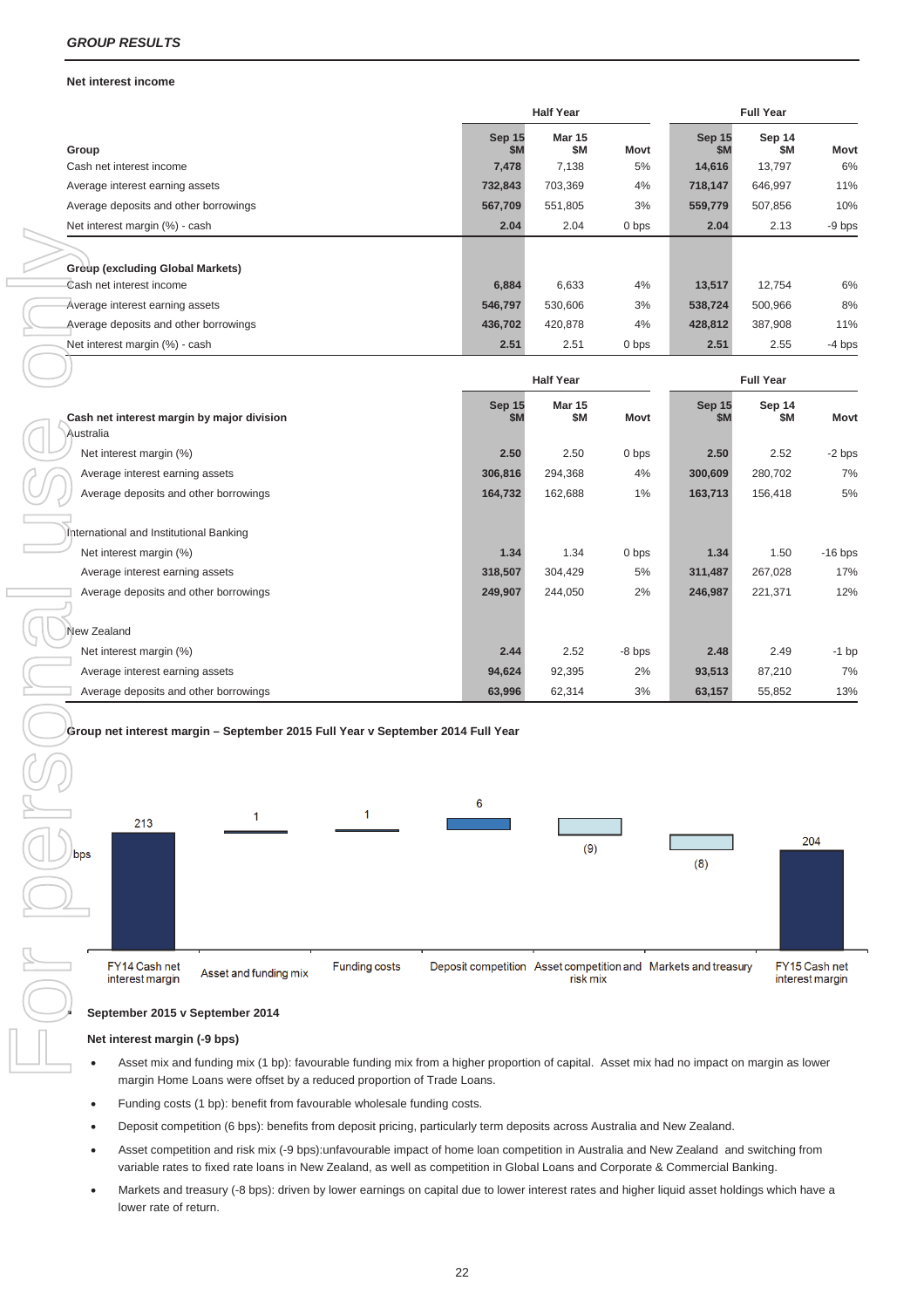#### **Average interest earning assets (+\$71.2 billion or +11%)**

- International and Institutional Banking (+\$44.5 billion or +17%): excluding foreign currency translation, growth was \$25.1 billion or +9%. \$24.7 billion of this increase was in Global Markets driven by a \$17.0 billion increase in the Group liquidity portfolio in response to regulatory requirements, a \$3.8 billion increase in reverse repos and a \$2.2 billion increase in collateral paid against derivative liabilities. Lending in Global Loans increased by \$4.2 billion. Global Trade volumes contracted by \$4.6 billion due to the impact of lower commodity prices.
- Australia (+\$19.9 billion or +7%): driven by growth in home loans where market share continued to increase.
- New Zealand (+\$6.3 billion or +7%): excluding foreign currency translation, growth was \$5.1 billion or +6% driven by market share gains in Retail, as well as Commercial loan growth.
- Global Wealth and Group Centre (+\$0.5 billion or 4%): broadly unchanged during the period.

#### **Average deposits and other borrowings (+\$51.9 billion or +10%)**

- International and Institutional Banking (+\$25.6 billion or +12%): excluding foreign currency translation, deposits and other borrowings increased \$5.7 billion or +2% driven by \$6.7 billion growth in customer deposits in Transaction Banking, particularly in Asia, partially offset by \$1.8 billion in certificates of deposits.
- Australia (+\$7.3 billion or +5%): driven by growth in customer deposits within Retail and Commercial.
- New Zealand (+\$7.3 billion or +13%): excluding foreign currency translation, growth was \$6.5 billion or +12% due to increased customer deposits across Retail and Commercial, particularly in Retail savings products.
- Global Wealth and Group Centre (+\$11.7 billion or 16%): growth mainly in Treasury repo borrowings.

#### **Group net interest margin – September 2015 Half Year v March 2015 Half Year**



#### **September 2015 v March 2015**

#### **Net interest margin (0 bps)**

- Asset mix and funding mix (1 bps): favourable funding mix from a higher proportion of capital. Asset mix had no impact as increased proportion of lower margin home loans were offset reduced proportion of trade loans.
- Funding costs (2 bps): benefit from favourable wholesale funding costs.
- Deposit competition (1 bp): benefit from less deposit competition across both Australia and New Zealand.
- Asset competition and risk mix (-2 bps): unfavourable impact of continued pressure on lending margins, particularly in Global Loans and Corporate and Commercial Banking.
- Markets and treasury (-2 bp): driven by lower earnings on capital due to lower interest rates.

#### **Average interest earning assets (+\$29.5 billion or +4%)**

- International and Institutional Banking (+\$14.1 billion or +5%): excluding foreign currency translation, growth was \$1.5 billion or +1% driven by a \$7.2 billion increase in Global Markets mainly from growth in the Group liquidity portfolio, partially offset by a decline in Global Trade of \$5.3 billion due to lower commodity prices.
- Australia (+\$12.4 billion or +4%): driven by market share gains in Retail.
- New Zealand (+\$2.2 billion or +2%): excluding foreign currency translation, growth was \$3.8 billion or +4% driven by growth in mortgage market share in Retail as well as growth in commercial lending.
- Global Wealth and Group Centre (+\$0.8 billion or +6%): broadly unchanged during the period.

#### **Average deposits and other borrowings (+\$15.9 billion or +3%)**

- International and Institutional Banking (+\$5.9 billion or +2%): excluding foreign currency translation, deposits and other borrowings contracted by \$6.7 billion or -3% due to a reduction in customer deposits in Transaction Banking, particularly in Asia.
- Australia (+\$2 billion or +1%): driven by growth in customer deposits across Commercial and Retail.
- New Zealand (+\$1.7 billion or +3%): excluding foreign currency translation, deposits increased by \$2.8 billion or +4% due to increased customer deposits across Retail and Commercial, particularly in Retail savings products.
- Global Wealth and Group Centre (+\$6.3 billion or 8%): growth was driven by Treasury repo borrowings and higher private bank customer deposits (at call products) in Global Wealth.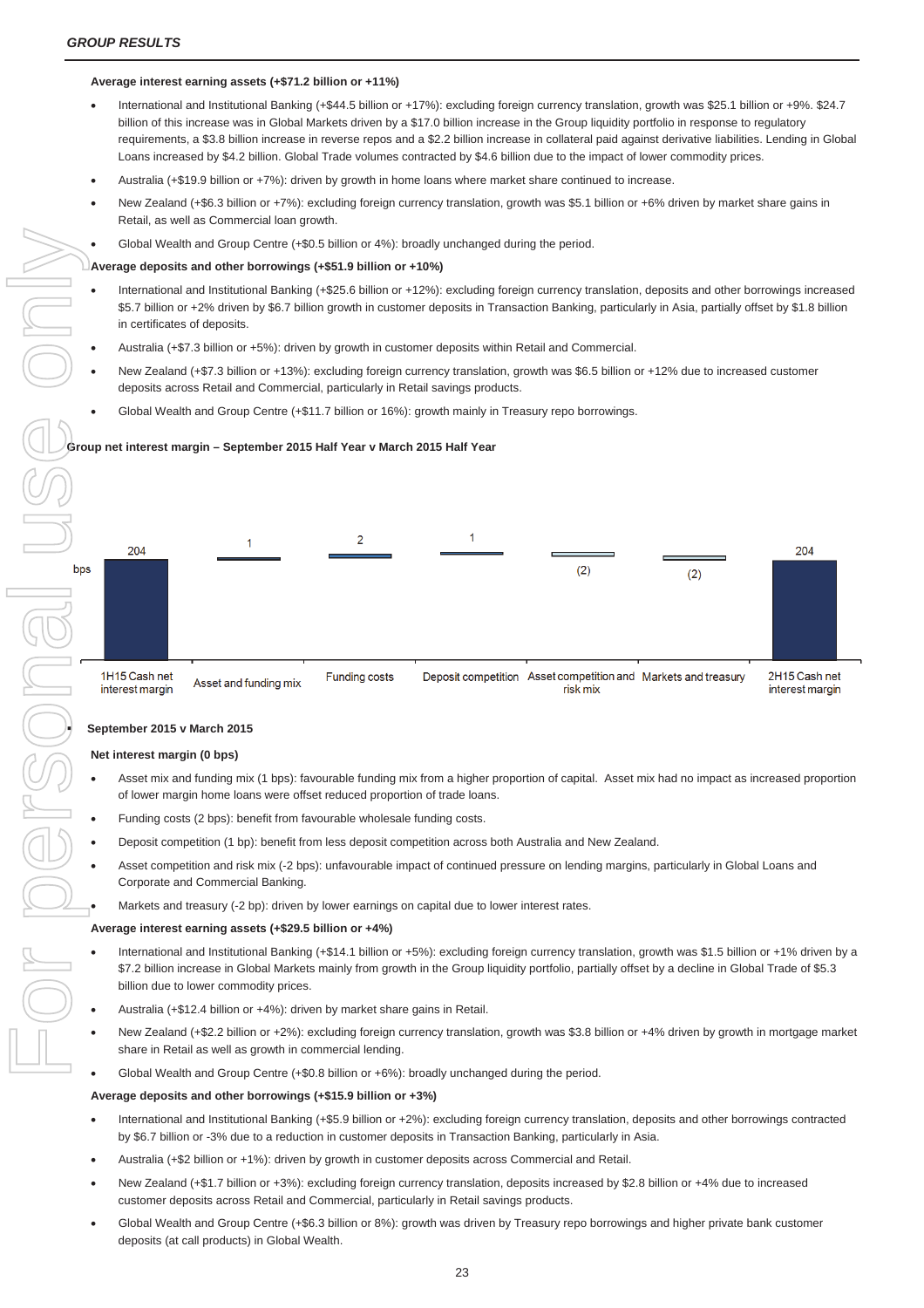#### **Other operating income**

|                                            | <b>Half Year</b> |                      |        | <b>Full Year</b> |               |        |  |
|--------------------------------------------|------------------|----------------------|--------|------------------|---------------|--------|--|
|                                            | Sep 15<br>\$M    | <b>Mar 15</b><br>\$M | Movt   | Sep 15<br>\$M    | Sep 14<br>\$M | Movt   |  |
| Net fee and commission income <sup>1</sup> | 1,231            | 1,217                | 1%     | 2,448            | 2,364         | 4%     |  |
| Net funds management and insurance income  | 734              | 691                  | 6%     | 1,425            | 1,283         | 11%    |  |
| Global Markets other operating income      | 448              | 737                  | $-39%$ | 1,185            | 1,285         | $-8%$  |  |
| Share of associates profit <sup>1</sup>    | 311              | 314                  | $-1%$  | 625              | 510           | 23%    |  |
| Net foreign exchange earnings <sup>1</sup> | 40               | 39                   | 3%     | 79               | 96            | $-18%$ |  |
| Other <sup>1,2</sup>                       | 91               | 49                   | 86%    | 140              | 243           | $-42%$ |  |
| Cash other operating income                | 2,855            | 3.047                | $-6%$  | 5,902            | 5.781         | 2%     |  |

*2. Other income includes \$125 million gain on sale of ANZ Trustees in July 2014 and \$21 million loss arising on sale of Saigon Securities Inc. (SSI) in September 2014.* 

|                              |               | <b>Half Year</b>     |        |               | <b>Full Year</b> |       |  |  |
|------------------------------|---------------|----------------------|--------|---------------|------------------|-------|--|--|
| <b>Global Markets income</b> | Sep 15<br>\$M | <b>Mar 15</b><br>\$M | Movt   | Sep 15<br>\$M | Sep 14<br>\$M    | Movt  |  |  |
| Net interest income          | 594           | 505                  | 18%    | 1,099         | 1,043            | 5%    |  |  |
| Other operating income       | 448           | 737                  | $-39%$ | 1.185         | 1.285            | $-8%$ |  |  |
| Cash Global Markets income   | 1,042         | 1.242                | $-16%$ | 2,284         | 2,328            | $-2%$ |  |  |

|                                                      |               | <b>Half Year</b>     |        | <b>Full Year</b> |               |             |  |
|------------------------------------------------------|---------------|----------------------|--------|------------------|---------------|-------------|--|
| Other operating income by division                   | Sep 15<br>\$M | <b>Mar 15</b><br>\$M | Movt   | Sep 15<br>\$M    | Sep 14<br>\$M | <b>Movt</b> |  |
| Australia                                            | 598           | 571                  | 5%     | 1,169            | 1,116         | 5%          |  |
| International and Institutional Banking <sup>1</sup> | 1,487         | 1,759                | $-15%$ | 3,246            | 3,096         | 5%          |  |
| New Zealand                                          | 185           | 183                  | 1%     | 368              | 349           | 5%          |  |
| Global Wealth <sup>2</sup>                           | 790           | 762                  | 4%     | 1,552            | 1,577         | $-2%$       |  |
| GTSO and Group Centre                                | (205)         | (228)                | $-10%$ | (433)            | (357)         | 21%         |  |
| Cash other operating income                          | 2,855         | 3.047                | $-6%$  | 5,902            | 5,781         | 2%          |  |

*1. Includes a \$21 million loss arising on sale of SSI in September 2014* 

*2. Includes a \$125 million gain on sale of ANZ Trustees in July 2014.* 

#### **Other operating income – September 2015 Full Year v September 2014 Full Year**



#### **September 2015 v September 2014**

#### **Net fee and commission income**

Increased by \$84 million (4%). Key factors include:

- \$65 million positive impact due to foreign currency translation.
- Increased fee income of \$42 million in IIB from Retail Asia Pacific and Transaction Banking volume growth.
- Partially offset by the divestment of the ANZ Trustees business in July 2014.

#### **Net funds management and insurance income**

Increased by \$142 million (11%). Key factors include:

- **•** \$18 million positive impact of foreign currency translation.
- \$107 million increase in Global Wealth income due to increased funds under management and in-force premiums, as well as growth in insurance income due to improved lapse experience and a large one-off loss in 2014 due to the exit of a Group life insurance plan.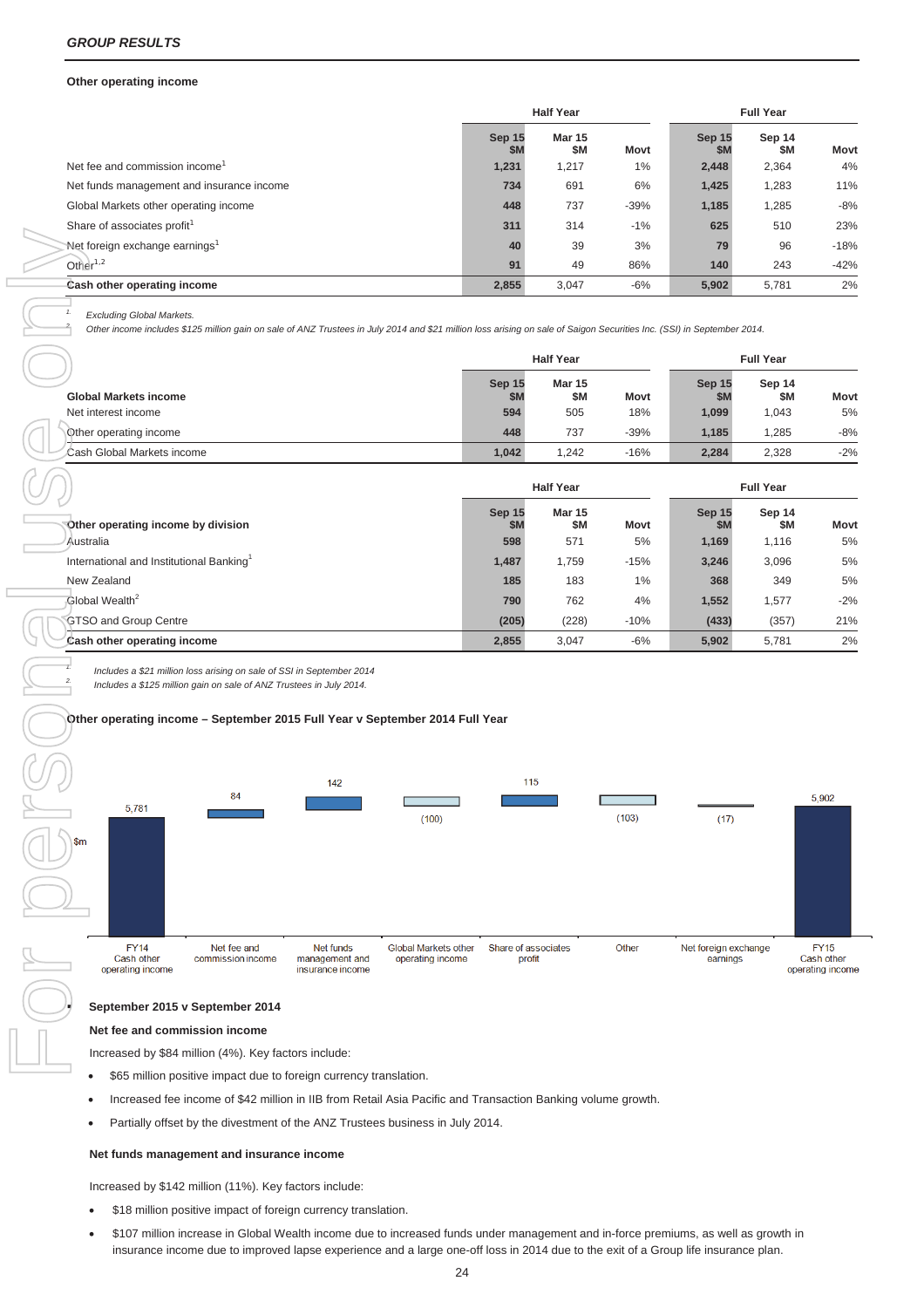#### **Global Markets income**

Decreased by \$44 million (2%). Key factors include:

- Balance Sheet income decreased 30% driven by widening credit spreads on balance sheet trading positions, particularly in the last weeks of the financial year where there was market dislocation.
- Credit decreased 23% as European debt and Chinese economic concerns drove widening credit spreads impacting Asian and European bond holdings.
- Sales income increased 7%, with global volatility increasing demand for Foreign Exchange, Commodities and Rates products.
- Foreign Exchange income increased 7%, with increased customer activity.
- Commodities income increased 52%, with continued demand for gold from Asian clients and falling commodity prices.
- Rates income increased 39% with increased customer hedging activities in the current lower interest rate environment.

#### **Share of associates' profit**

Increased by \$115 million (23%) with foreign currency translation driving an increase of \$51 million and the remaining increase explained by:

- Shanghai Rural Commercial Bank increased \$53 million due to lending growth and the impairment of an investment held by SRCB in 2014.
	- Bank of Tianjin increased \$45 million due to asset growth.
- AMMB Holdings Berhad decreased \$22 million mainly due to net interest margin contraction from a change in lending mix, and the divestment of its insurance business in September 2014.
- P.T. Bank Pan Indonesia decreased \$13 million mainly due to lower earnings and a \$10 million loan recovery in 2014.

#### **Net foreign exchange earnings**

Decreased by \$17 million (-18%). Key factors include:

- $\bullet$  \$12 million positive impact of foreign currency translation.
- Higher realised losses on foreign currency hedges in GTSO and Group Centre (\$68 million), these offset translation gains elsewhere in the **Group.**
- Higher unrealised gains on foreign currency balances held in IIB (\$19 million).
- Global Transaction Banking increased \$14 million due to volume growth in Australia and New Zealand.

#### **Other**

Decreased by \$103 million (42%). Key factors include:

- \$39 million positive impact due to foreign currency translation.
- The \$125 million gain on sale of ANZ Trustees recognised in 2014.

#### **Net fee and commission income**

Increased by \$14 million (1%) primarily due to:

\$16m positive impact of foreign currency translation.

#### **Net funds management and insurance income**

Increased by \$43 million (6%) primarily due to:

Income increased \$31m due to growth in average funds under management, in-force premiums and stable claims experience

#### **Global Markets income**

Decreased by \$200 million (16%). Key factors include:

- Balance Sheet income decreased 48% and Credit income decreased 28% as credit spreads widened, particularly at the end of the half.
- Rates income decreased 27% with many clients taking the opportunity of low interest rates to lock in their hedging profiles in the March 2015 half.
- Sales income decreased by 13% due to relative higher levels of volatility in March 2015 half and customer seasonality.
-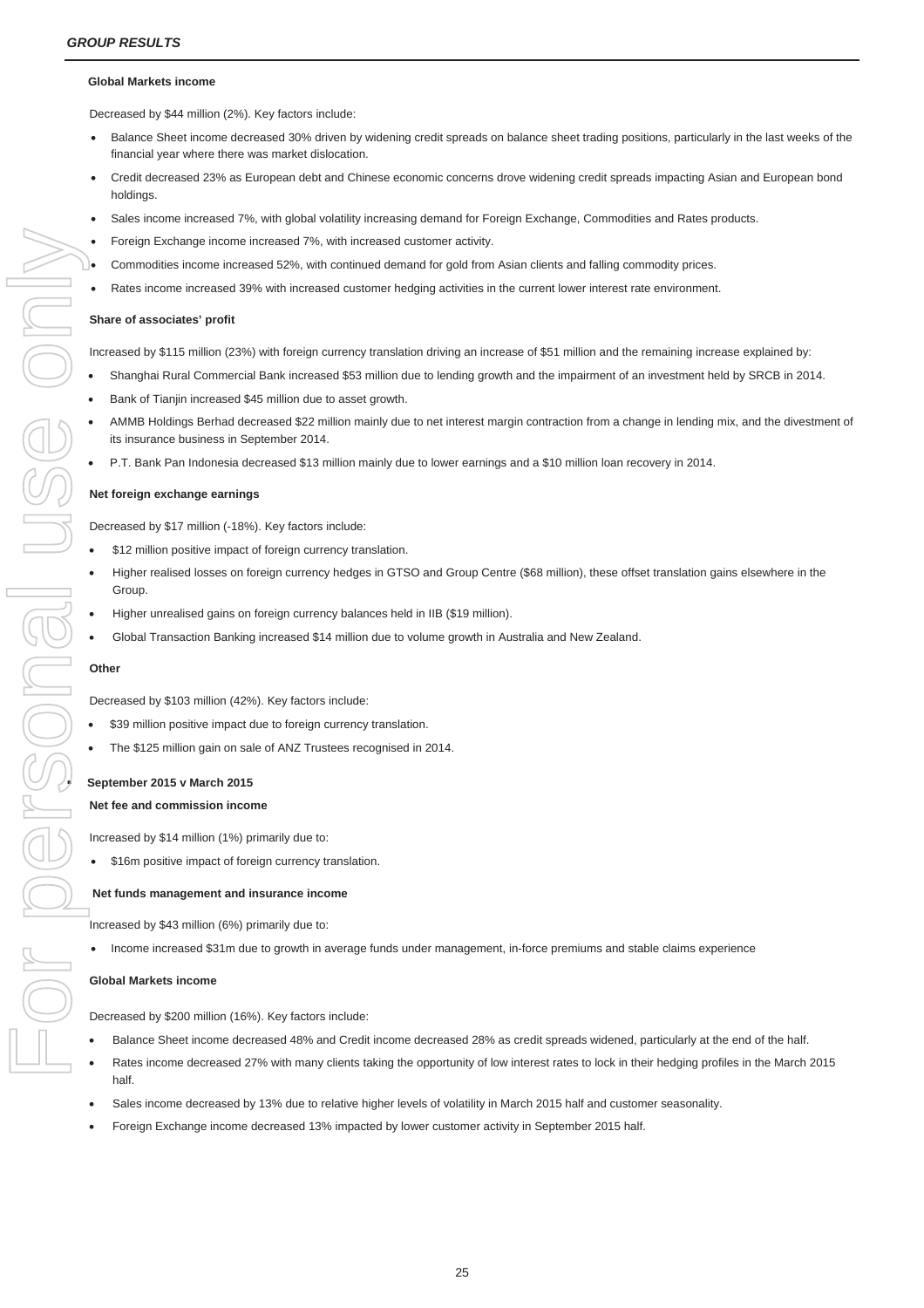#### **Share of associates profit**

Decreased by \$3 million (1%) with foreign currency translation having a \$16 million positive impact and the remaining movement driven by:

- Bank of Tianjin decreased \$12 million, driven by an increase in credit provisions.
- Shanghai Rural Commercial Bank decreased \$2 million, due to an increase in credit provisions.
- AMMB Holdings Berhad decreased \$16million, mainly due to net interest margin contraction from a change in lending mix.
- P.T. Bank Pan Indonesia increased \$8 million on underlying earnings growth.

 $\Box$ Increased by \$1 million (3%). Key factors include:

- Higher realised losses on foreign currency hedges in GTSO and Group Centre (\$20 million) that offset translation gains elsewhere in the Group.
- Higher unrealised gains on foreign currency balances in IIB (\$13 million).

#### **Other**

Increased by \$42 million (86%) key factors include:

- $\bullet$  \$4 million positive impact due to foreign currency translation.
- The release of legacy provisions associated with the sale of Grindlay's (\$14 million).
- Gains on credit default swaps (hedging underlying exposures) in Global Loans (\$19 million).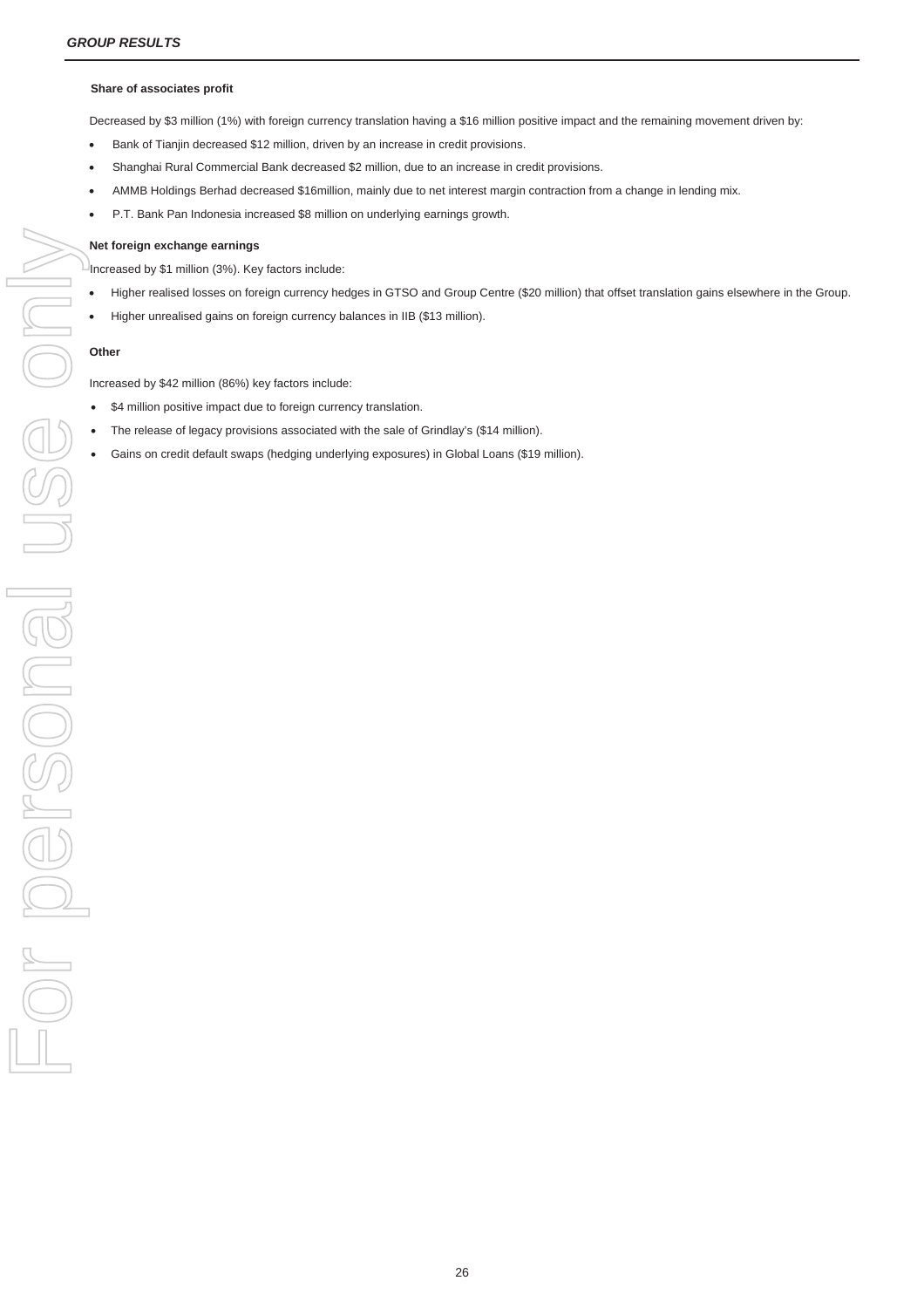## *GROUP RESULTS*

| <b>Operating Expenses</b>              |                  |                      |       |                  |               |        |  |
|----------------------------------------|------------------|----------------------|-------|------------------|---------------|--------|--|
|                                        | <b>Half Year</b> |                      |       | <b>Full Year</b> |               |        |  |
|                                        | Sep 15<br>\$M    | <b>Mar 15</b><br>\$M | Movt  | Sep 15<br>\$M    | Sep 14<br>\$M | Movt   |  |
| Personnel expenses                     | 2,764            | 2,715                | 2%    | 5,479            | 5,088         | 8%     |  |
| Premises expenses                      | 467              | 455                  | 3%    | 922              | 888           | 4%     |  |
| Technology expenses                    | 761              | 701                  | 9%    | 1,462            | 1,266         | 15%    |  |
| Restructuring expenses                 | 21               | 10                   | large | 31               | 113           | $-73%$ |  |
| Other expenses                         | 753              | 712                  | 6%    | 1,465            | 1,405         | 4%     |  |
| Total cash operating expenses          | 4.766            | 4,593                | 4%    | 9,359            | 8,760         | 7%     |  |
| Total full time equivalent staff (FTE) | 50,152           | 51,243               | $-2%$ | 50,152           | 50,328        | 0%     |  |

| <b>Total cash operating expenses</b>    | 4,766                                | 4,593                | 4%     | 9,359         | 8,760         | 7%    |
|-----------------------------------------|--------------------------------------|----------------------|--------|---------------|---------------|-------|
| Total full time equivalent staff (FTE)  | 50,152                               | 51,243               | $-2\%$ | 50,152        | 50,328        | $0\%$ |
|                                         | <b>Full Year</b><br><b>Half Year</b> |                      |        |               |               |       |
| <b>Expenses by division</b>             | Sep 15<br>\$M                        | <b>Mar 15</b><br>\$M | Movt   | Sep 15<br>\$M | Sep 14<br>\$M | Movt  |
| Australia                               | 1,601                                | 1,556                | 3%     | 3,157         | 3,015         | 5%    |
| International and Institutional Banking | 1,845                                | 1,771                | 4%     | 3,616         | 3,275         | 10%   |
| New Zealand                             | 525                                  | 539                  | $-3%$  | 1,064         | 1,031         | 3%    |
| Global Wealth                           | 486                                  | 489                  | $-1\%$ | 975           | 1,004         | $-3%$ |
| <b>GTSO and Group Centre</b>            | 309                                  | 238                  | 30%    | 547           | 435           | 26%   |
| <b>Total cash operating expenses</b>    | 4,766                                | 4,593                | 4%     | 9,359         | 8,760         | 7%    |
|                                         |                                      |                      |        |               |               |       |

**Operating expenses – September 2015 Full Year v September 2014 Full Year** 



- Personnel expenses increased \$391 million (8%), with \$214 million (4%) due to foreign exchange translation and \$177 million (3%) driven by annual salary increases and related costs.
- Premises expenses increased \$34 million (4%), with \$29 million (3%) driven by foreign exchange translation and \$5 million (1%) due to the impact of rent increases linked to CPI.
- Technology expenses increased \$196 million (15%), with \$30 million (1%) due to foreign exchange translation and \$166 million (13%) due to increased depreciation and amortisation on key infrastructure projects, higher data storage and software license costs and the increased use of outsourced and managed services.
- Restructuring expenses decreased \$82 million (-73%), with \$2 million (2%) due to foreign exchange translation and \$80 million (71%) from decreased restructuring costs across all Divisions.
- Other expenses increased \$60 million (4%), with \$49 million (3%) due to foreign exchange translation and \$11 million (1%) from higher spend related to compliance and regulatory remediation activities, partly offset by GST recoveries and the write down of intangible assets in Global Wealth in 2014.

#### **September 2015 v March 2015**

- Personnel expenses increased \$49 million (2%), with \$58 million (2%) due to foreign exchange translation. Adjusting for this, Personnel expenses were broadly flat due to disciplined FTE management.
- Premises expenses increased \$12 million (3%), with \$7 million (2%) due to foreign exchange translation and remaining \$5 million (1%) due to the impact of rent increases linked to CPI.
- Technology expenses increased \$60 million (9%), with \$7 million (1%) due to foreign exchange translation and \$53 million (8%) driven by higher outsourced and managed services costs, increased depreciation and amortisation on key infrastructure projects as well as higher data storage and software license costs.
- Restructuring expenses increased \$11 million (large), due to restructuring in the GTSO division.
- Other expenses increased \$41 million (6%), with \$11 million (2%) due to foreign exchange translation and \$30 million (4%) from higher spend on compliance and regulatory costs and increased advertising spend, partly offset by GST recoveries.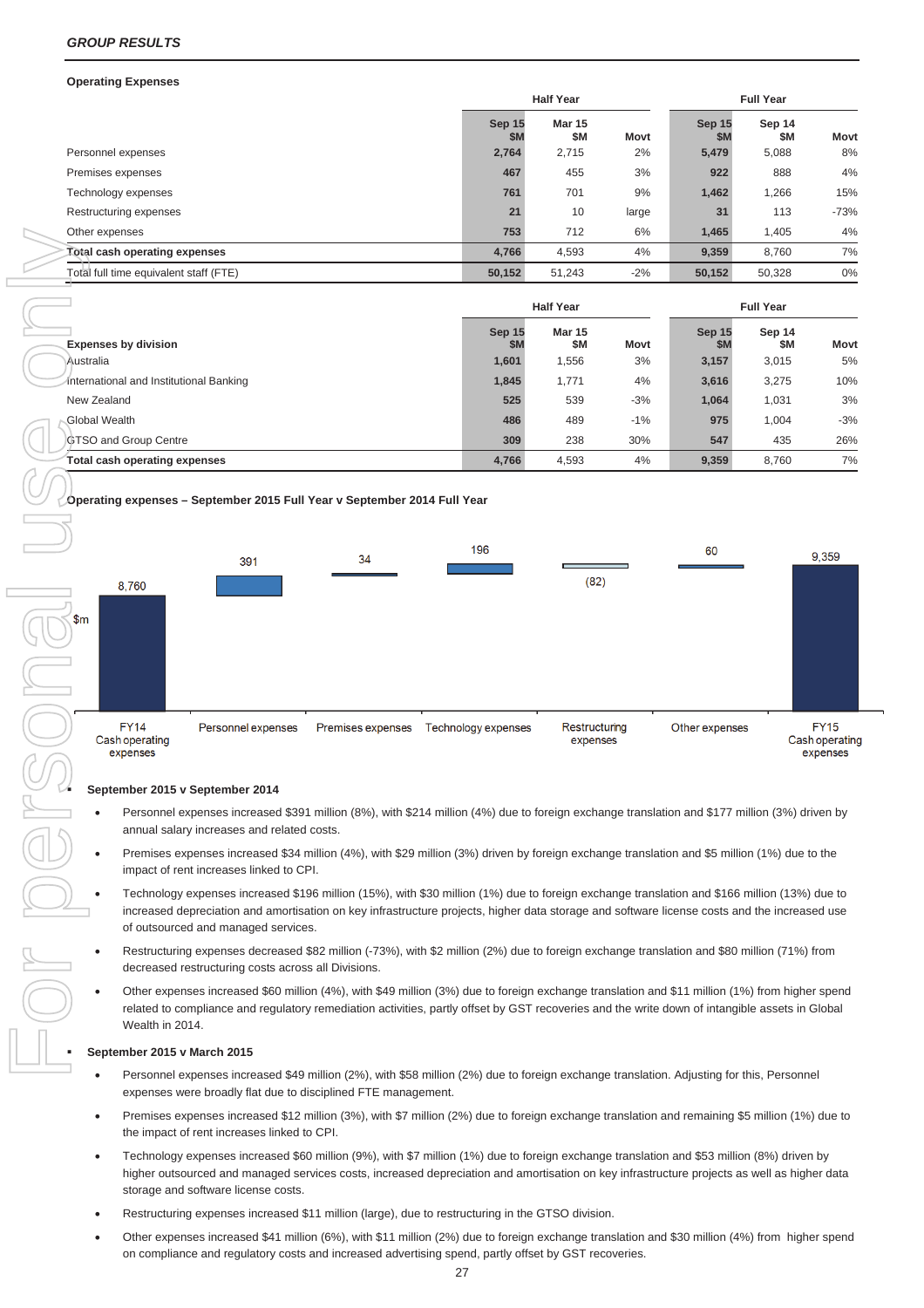#### **Technology infrastructure spend**<sup>1</sup>

Technology infrastructure spend includes expenditure that develops and enhances the Group's technology infrastructure to meet business and strategic objectives and to improve capability and efficiency.

|                                 | <b>Half Year</b> |                      |      | <b>Full Year</b> |               |       |  |
|---------------------------------|------------------|----------------------|------|------------------|---------------|-------|--|
|                                 | Sep 15<br>\$M    | <b>Mar 15</b><br>\$M | Movt | Sep 15<br>\$M    | Sep 14<br>\$M | Movt  |  |
| Expensed investment spend       | 135              | 123                  | 10%  | 258              | 281           | $-8%$ |  |
| Capitalised investment spend    | 425              | 314                  | 35%  | 739              | 779           | $-5%$ |  |
| Technology infrastructure spend | 560              | 437                  | 28%  | 997              | 1,060         | $-6%$ |  |

| Comprising                      |               | <b>Half Year</b>     |      | <b>Full Year</b> |               |        |  |
|---------------------------------|---------------|----------------------|------|------------------|---------------|--------|--|
|                                 | Sep 15<br>\$M | <b>Mar 15</b><br>\$M | Movt | Sep 15<br>\$M    | Sep 14<br>\$M | Movt   |  |
| Growth                          | 242           | 204                  | 19%  | 446              | 438           | 2%     |  |
| Productivity                    | 114           | 102                  | 12%  | 216              | 263           | $-18%$ |  |
| Risk and compliance             | 141           | 82                   | 72%  | 223              | 242           | $-8%$  |  |
| Infrastructure and other        | 63            | 49                   | 29%  | 112              | 117           | $-4%$  |  |
| Technology infrastructure spend | 560           | 437                  | 28%  | 997              | 1,060         | $-6%$  |  |

| Capitalised investment spend                                                                                                                                                                                                                                                                                                                                                                                                                                                                                                                                                                                                                                                                                                                                                                                                                                                                                                       | 425           | 314                  | 35%  | 739                  | 779              | -5%    |
|------------------------------------------------------------------------------------------------------------------------------------------------------------------------------------------------------------------------------------------------------------------------------------------------------------------------------------------------------------------------------------------------------------------------------------------------------------------------------------------------------------------------------------------------------------------------------------------------------------------------------------------------------------------------------------------------------------------------------------------------------------------------------------------------------------------------------------------------------------------------------------------------------------------------------------|---------------|----------------------|------|----------------------|------------------|--------|
| Technology infrastructure spend                                                                                                                                                                                                                                                                                                                                                                                                                                                                                                                                                                                                                                                                                                                                                                                                                                                                                                    | 560           | 437                  | 28%  | 997                  | 1,060            | $-6%$  |
| Comprising                                                                                                                                                                                                                                                                                                                                                                                                                                                                                                                                                                                                                                                                                                                                                                                                                                                                                                                         |               | <b>Half Year</b>     |      |                      | <b>Full Year</b> |        |
|                                                                                                                                                                                                                                                                                                                                                                                                                                                                                                                                                                                                                                                                                                                                                                                                                                                                                                                                    | Sep 15<br>\$M | <b>Mar 15</b><br>\$M | Movt | <b>Sep 15</b><br>\$M | Sep 14<br>\$M    | Movt   |
| Growth                                                                                                                                                                                                                                                                                                                                                                                                                                                                                                                                                                                                                                                                                                                                                                                                                                                                                                                             | 242           | 204                  | 19%  | 446                  | 438              | 2%     |
| Productivity                                                                                                                                                                                                                                                                                                                                                                                                                                                                                                                                                                                                                                                                                                                                                                                                                                                                                                                       | 114           | 102                  | 12%  | 216                  | 263              | $-18%$ |
| Risk and compliance                                                                                                                                                                                                                                                                                                                                                                                                                                                                                                                                                                                                                                                                                                                                                                                                                                                                                                                | 141           | 82                   | 72%  | 223                  | 242              | $-8%$  |
| Infrastructure and other                                                                                                                                                                                                                                                                                                                                                                                                                                                                                                                                                                                                                                                                                                                                                                                                                                                                                                           | 63            | 49                   | 29%  | 112                  | 117              | $-4%$  |
| Technology infrastructure spend                                                                                                                                                                                                                                                                                                                                                                                                                                                                                                                                                                                                                                                                                                                                                                                                                                                                                                    | 560           | 437                  | 28%  | 997                  | 1,060            | $-6%$  |
| Technology infrastructure spend by division                                                                                                                                                                                                                                                                                                                                                                                                                                                                                                                                                                                                                                                                                                                                                                                                                                                                                        |               | <b>Half Year</b>     |      |                      | <b>Full Year</b> |        |
|                                                                                                                                                                                                                                                                                                                                                                                                                                                                                                                                                                                                                                                                                                                                                                                                                                                                                                                                    | Sep 15        | <b>Mar 15</b>        |      | <b>Sep 15</b>        | Sep 14           |        |
|                                                                                                                                                                                                                                                                                                                                                                                                                                                                                                                                                                                                                                                                                                                                                                                                                                                                                                                                    | \$M           | \$M                  | Movt | \$M                  | \$M              | Movt   |
| Australia                                                                                                                                                                                                                                                                                                                                                                                                                                                                                                                                                                                                                                                                                                                                                                                                                                                                                                                          | 158           | 136                  | 16%  | 294                  | 314              | $-6%$  |
| International and Institutional Banking                                                                                                                                                                                                                                                                                                                                                                                                                                                                                                                                                                                                                                                                                                                                                                                                                                                                                            | 151           | 101                  | 50%  | 252                  | 286              | $-12%$ |
| New Zealand                                                                                                                                                                                                                                                                                                                                                                                                                                                                                                                                                                                                                                                                                                                                                                                                                                                                                                                        | 39            | 28                   | 39%  | 67                   | 61               | 10%    |
| Global Wealth                                                                                                                                                                                                                                                                                                                                                                                                                                                                                                                                                                                                                                                                                                                                                                                                                                                                                                                      | 49            | 35                   | 40%  | 84                   | 67               | 25%    |
| GTSO and Group Centre                                                                                                                                                                                                                                                                                                                                                                                                                                                                                                                                                                                                                                                                                                                                                                                                                                                                                                              | 163           | 137<br>437           | 19%  | 300                  | 332              | $-10%$ |
| Technology infrastructure spend<br>Investment spend no longer includes technology infrastructure maintenance spend (Sep 14: \$100 million), as infrastructure lifecycle management is considered to be part of business-as-                                                                                                                                                                                                                                                                                                                                                                                                                                                                                                                                                                                                                                                                                                        | 560           |                      | 28%  | 997                  | 1,060            | $-6%$  |
| digital across the Group, delivering multichannel platforms that have globally extensible capabilities covering aspects like employee mobility, products<br>(GoMoney and MobilePay), security systems and more intuitive internet banking.<br>Australia Division continues to deliver simplification and digitisation of end-to-end customer channels, ensuring a consistent digital experience across any<br>channel or device improving both the customer and banker experience. This is underpinned by ongoing investment in data analytics capabilities.<br>IIB investment focused on the multi-year development of Transaction Banking Cash Management and Global Markets capabilities, scaling and optimising<br>infrastructure to connect with more customers and provide seamless value. Significant investment continued in risk and compliance projects to meet<br>increasing regulatory requirements across the region. |               |                      |      |                      |                  |        |
| Global Wealth has focused on the use of customer centric digital solutions and has continued to innovate, launching 'Advice on Grow', a tool to improve<br>Planner performance in July and will soon be releasing 'Insurance on Grow'.                                                                                                                                                                                                                                                                                                                                                                                                                                                                                                                                                                                                                                                                                             |               |                      |      |                      |                  |        |
| GTSO & Group Centre has continued to invest in Payments Transformation to provide competitive payment services for our customers with a<br>strong focus on enterprise payment processing. The Global Loan Management System will continue to further transform Wholesale Lending capabilities<br>by standardising and simplifying our approach to loan fulfilment, servicing and management.                                                                                                                                                                                                                                                                                                                                                                                                                                                                                                                                       |               |                      |      |                      |                  |        |
| September 2015 v September 2014                                                                                                                                                                                                                                                                                                                                                                                                                                                                                                                                                                                                                                                                                                                                                                                                                                                                                                    |               |                      |      |                      |                  |        |
| The decrease in investment spend reflects ongoing cost efficiencies from greater utilisation of hubs and outsourcing partners, along with the completion<br>of some large programs of work in 2014 including HR Foundation and Transaction Banking capabilities. Significant investment continued in Growth<br>capabilities including Multi Channel Platform, Next Best Conversation and Asia Payments.                                                                                                                                                                                                                                                                                                                                                                                                                                                                                                                            |               |                      |      |                      |                  |        |
| September 2015 v March 2015<br>٠                                                                                                                                                                                                                                                                                                                                                                                                                                                                                                                                                                                                                                                                                                                                                                                                                                                                                                   |               |                      |      |                      |                  |        |
| During the September 2015 half, the Group continued to invest strongly with spend of \$560 million. The increase in the September 2015 half was driven<br>by Australia (Small Business Origination System and anz.com redesign), IIB (China Expansion and Myanmar Business Mobilisation), GTSO and Group<br>Centre (Payments Transformation, data management and credit decisioning platform).                                                                                                                                                                                                                                                                                                                                                                                                                                                                                                                                     |               |                      |      |                      |                  |        |

### **September 2015 v September 2014**

#### **September 2015 v March 2015**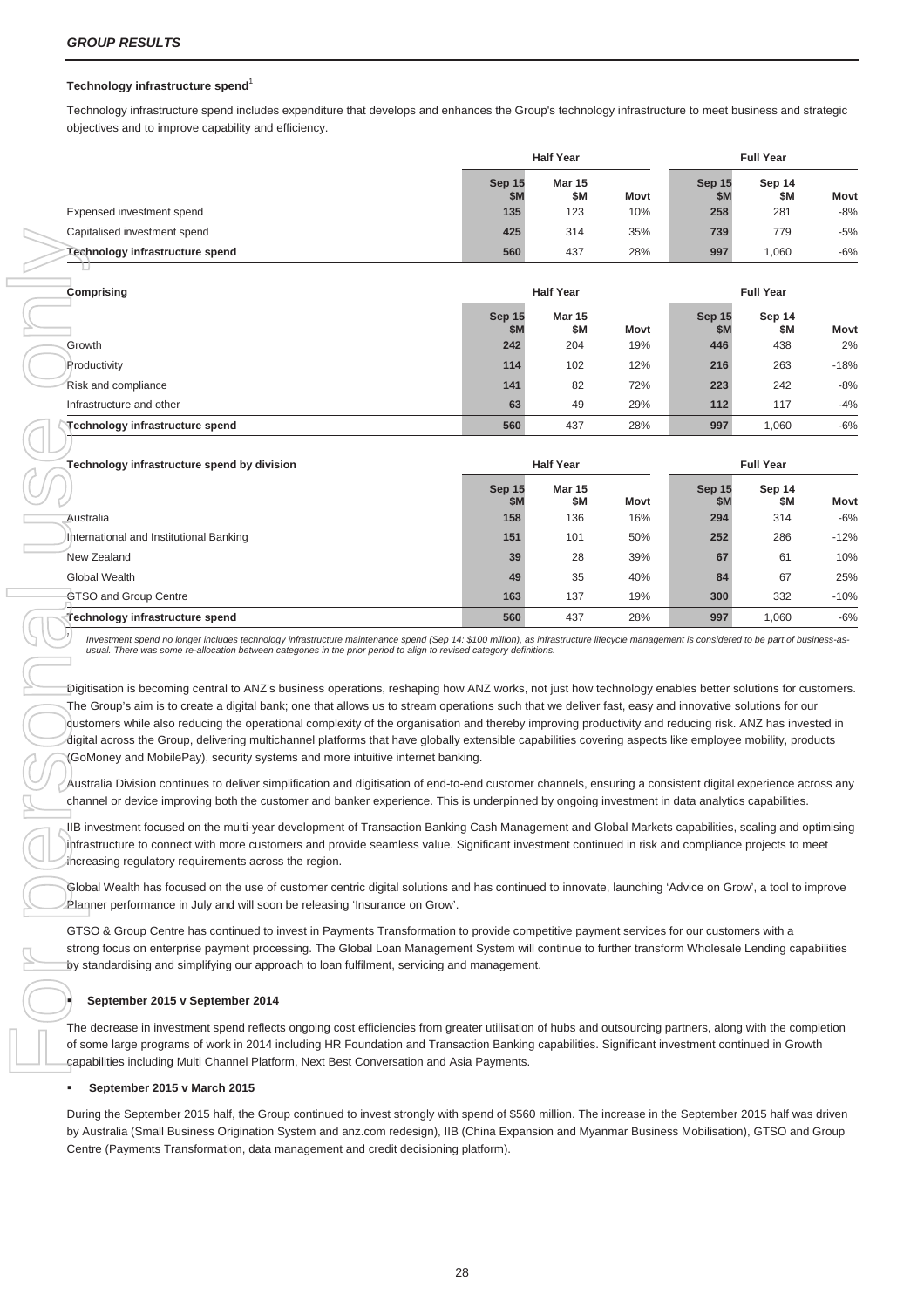## **Credit risk**

|                                               | <b>Half Year</b> |                      |             | <b>Full Year</b> |               |       |  |
|-----------------------------------------------|------------------|----------------------|-------------|------------------|---------------|-------|--|
| Credit impairment charge/(release)            | Sep 15<br>\$M    | <b>Mar 15</b><br>\$M | <b>Movt</b> | Sep 15<br>\$M    | Sep 14<br>\$M | Movt  |  |
| Individual credit impairment charge           | 655              | 455                  | 44%         | 1,110            | 1.144         | $-3%$ |  |
| Collective credit impairment charge/(release) | 40               | 55                   | $-27%$      | 95               | (155)         | large |  |
| Total credit impairment charge                | 695              | 510                  | 36%         | 1.205            | 989           | 22%   |  |

|                                         |               | <b>Half Year</b>     |       | <b>Full Year</b> |               |         |  |
|-----------------------------------------|---------------|----------------------|-------|------------------|---------------|---------|--|
| Credit impairment charge/(release)      | Sep 15<br>\$M | <b>Mar 15</b><br>\$M | Movt  | Sep 15<br>\$M    | Sep 14<br>\$M | Movt    |  |
| Australia                               | 458           | 395                  | 16%   | 853              | 818           | 4%      |  |
| International and Institutional Banking | 197           | 98                   | large | 295              | 216           | 37%     |  |
| New Zealand                             | 36            | 19                   | 89%   | 55               | (8)           | large   |  |
| Global Wealth                           |               | (1)                  | large |                  | (2)           | $-100%$ |  |
| <b>GTSO and Group Centre</b>            |               | (1)                  | large |                  | (35)          | large   |  |
| Total credit impairment charge          | 695           | 510                  | 36%   | 1.205            | 989           | 22%     |  |

|                                                 | <b>Half Year</b> |                      |       | <b>Full Year</b> |               |         |  |
|-------------------------------------------------|------------------|----------------------|-------|------------------|---------------|---------|--|
| Individual credit impairment charge by division | Sep 15<br>\$M    | <b>Mar 15</b><br>\$M | Movt  | Sep 15<br>\$M    | Sep 14<br>\$M | Movt    |  |
| Australia                                       | 427              | 334                  | 28%   | 761              | 787           | $-3%$   |  |
| International and Institutional Banking         | 191              | 100                  | 91%   | 291              | 290           | 0%      |  |
| New Zealand                                     | 32 <sup>2</sup>  | 22                   | 45%   | 54               | 63            | $-14%$  |  |
| Global Wealth                                   |                  | (1)                  | large |                  |               | $-100%$ |  |
| GTSO and Group Centre                           |                  | $\overline{a}$       | n/a   | 4                | 3             | 33%     |  |
| Total individual credit impairment charge       | 655              | 455                  | 44%   | 1,110            | 1,144         | $-3%$   |  |

| <b>Mar 15</b><br>\$Μ<br>Movt<br>395<br>98<br>large<br>19<br>(1)<br>large<br>(1)<br>large<br>510<br><b>Half Year</b><br><b>Mar 15</b><br>\$M<br>Movt<br>334<br>100<br>22<br>(1)<br>large<br>$\overline{\phantom{a}}$<br>44%<br>455<br><b>Half Year</b><br><b>Mar 15</b><br>\$Μ<br>Movt | Sep 15<br>\$M<br>16%<br>853<br>295<br>89%<br>55<br>$\overline{2}$<br>36%<br>1,205<br>Sep 15<br>\$M<br>28%<br>761<br>91%<br>291<br>45%<br>54<br>n/a<br>4<br>1,110<br><b>Sep 15</b><br>\$M | Sep 14<br>\$Μ<br>818<br>216<br>(8)<br>(2)<br>(35)<br>989<br><b>Full Year</b><br>Sep 14<br>\$Μ<br>787<br>290<br>63<br>1<br>3<br>1,144<br><b>Full Year</b><br>Sep 14<br>\$Μ | Movt<br>4%<br>37%<br>large<br>$-100%$<br>large<br>22%<br>Movt<br>$-3%$<br>0%<br>$-14%$<br>$-100%$<br>33%<br>$-3%$ |
|---------------------------------------------------------------------------------------------------------------------------------------------------------------------------------------------------------------------------------------------------------------------------------------|------------------------------------------------------------------------------------------------------------------------------------------------------------------------------------------|---------------------------------------------------------------------------------------------------------------------------------------------------------------------------|-------------------------------------------------------------------------------------------------------------------|
|                                                                                                                                                                                                                                                                                       |                                                                                                                                                                                          |                                                                                                                                                                           |                                                                                                                   |
|                                                                                                                                                                                                                                                                                       |                                                                                                                                                                                          |                                                                                                                                                                           |                                                                                                                   |
|                                                                                                                                                                                                                                                                                       |                                                                                                                                                                                          |                                                                                                                                                                           |                                                                                                                   |
|                                                                                                                                                                                                                                                                                       |                                                                                                                                                                                          |                                                                                                                                                                           |                                                                                                                   |
|                                                                                                                                                                                                                                                                                       |                                                                                                                                                                                          |                                                                                                                                                                           |                                                                                                                   |
|                                                                                                                                                                                                                                                                                       |                                                                                                                                                                                          |                                                                                                                                                                           |                                                                                                                   |
|                                                                                                                                                                                                                                                                                       |                                                                                                                                                                                          |                                                                                                                                                                           |                                                                                                                   |
|                                                                                                                                                                                                                                                                                       |                                                                                                                                                                                          |                                                                                                                                                                           |                                                                                                                   |
|                                                                                                                                                                                                                                                                                       |                                                                                                                                                                                          |                                                                                                                                                                           |                                                                                                                   |
|                                                                                                                                                                                                                                                                                       |                                                                                                                                                                                          |                                                                                                                                                                           |                                                                                                                   |
|                                                                                                                                                                                                                                                                                       |                                                                                                                                                                                          |                                                                                                                                                                           |                                                                                                                   |
|                                                                                                                                                                                                                                                                                       |                                                                                                                                                                                          |                                                                                                                                                                           |                                                                                                                   |
|                                                                                                                                                                                                                                                                                       |                                                                                                                                                                                          |                                                                                                                                                                           |                                                                                                                   |
|                                                                                                                                                                                                                                                                                       |                                                                                                                                                                                          |                                                                                                                                                                           |                                                                                                                   |
|                                                                                                                                                                                                                                                                                       |                                                                                                                                                                                          |                                                                                                                                                                           |                                                                                                                   |
|                                                                                                                                                                                                                                                                                       |                                                                                                                                                                                          |                                                                                                                                                                           |                                                                                                                   |
|                                                                                                                                                                                                                                                                                       |                                                                                                                                                                                          |                                                                                                                                                                           |                                                                                                                   |
|                                                                                                                                                                                                                                                                                       |                                                                                                                                                                                          |                                                                                                                                                                           |                                                                                                                   |
|                                                                                                                                                                                                                                                                                       |                                                                                                                                                                                          |                                                                                                                                                                           |                                                                                                                   |
|                                                                                                                                                                                                                                                                                       |                                                                                                                                                                                          |                                                                                                                                                                           | Movt                                                                                                              |
|                                                                                                                                                                                                                                                                                       |                                                                                                                                                                                          |                                                                                                                                                                           |                                                                                                                   |
| 530                                                                                                                                                                                                                                                                                   | 8%<br>1,103                                                                                                                                                                              | 1,114                                                                                                                                                                     | $-1%$                                                                                                             |
| 202                                                                                                                                                                                                                                                                                   | 42%<br>488                                                                                                                                                                               | 446                                                                                                                                                                       | 9%                                                                                                                |
| 90                                                                                                                                                                                                                                                                                    | 11%<br>190                                                                                                                                                                               | 250                                                                                                                                                                       | $-24%$                                                                                                            |
|                                                                                                                                                                                                                                                                                       | n/a<br>1                                                                                                                                                                                 | $\overline{4}$                                                                                                                                                            | $-75%$                                                                                                            |
|                                                                                                                                                                                                                                                                                       |                                                                                                                                                                                          | 1                                                                                                                                                                         | 0%                                                                                                                |
|                                                                                                                                                                                                                                                                                       |                                                                                                                                                                                          | 1,815                                                                                                                                                                     | $-2%$                                                                                                             |
|                                                                                                                                                                                                                                                                                       |                                                                                                                                                                                          |                                                                                                                                                                           |                                                                                                                   |
|                                                                                                                                                                                                                                                                                       |                                                                                                                                                                                          | (327)                                                                                                                                                                     | 5%                                                                                                                |
|                                                                                                                                                                                                                                                                                       |                                                                                                                                                                                          | (156)                                                                                                                                                                     | 26%                                                                                                               |
| (68)                                                                                                                                                                                                                                                                                  |                                                                                                                                                                                          | (187)                                                                                                                                                                     | $-27%$                                                                                                            |
| (1)                                                                                                                                                                                                                                                                                   |                                                                                                                                                                                          | (3)                                                                                                                                                                       | $-67%$                                                                                                            |
| $\overline{\phantom{a}}$                                                                                                                                                                                                                                                              |                                                                                                                                                                                          | $\overline{2}$                                                                                                                                                            | 50%                                                                                                               |
|                                                                                                                                                                                                                                                                                       |                                                                                                                                                                                          | (671)                                                                                                                                                                     | 0%                                                                                                                |
|                                                                                                                                                                                                                                                                                       |                                                                                                                                                                                          | 1,144                                                                                                                                                                     | $-3%$                                                                                                             |
|                                                                                                                                                                                                                                                                                       | 822<br>(196)<br>(102)<br>(367)<br>455                                                                                                                                                    | n/a<br>1<br>17%<br>$-26%$<br>$-7%$<br>$0\%$<br>$-100%$<br>n/a<br>$-17%$<br>44%                                                                                            | 1,783<br>(342)<br>(197)<br>(136)<br>(1)<br>3 <sup>5</sup><br>(673)<br>1,110                                       |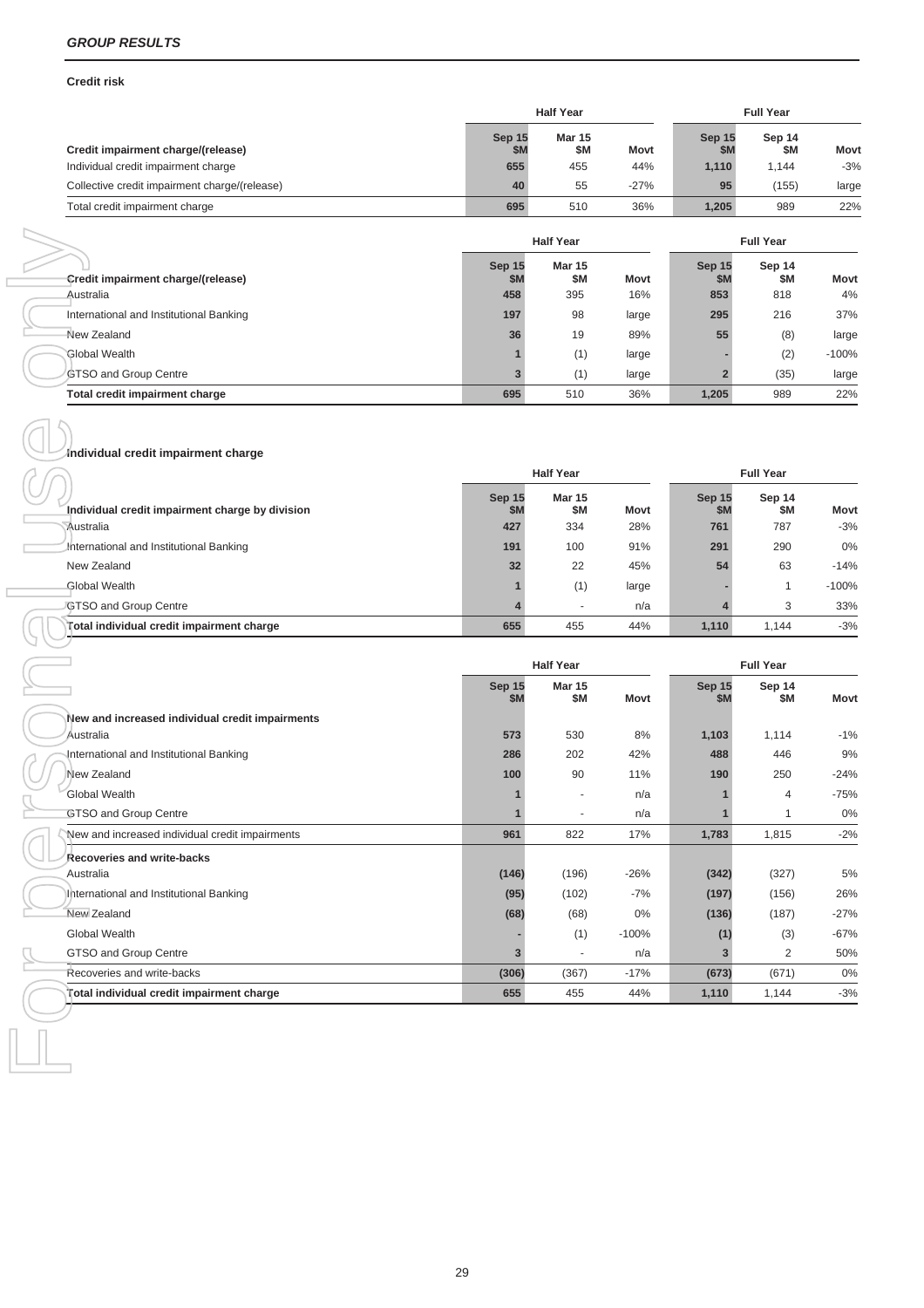#### **Individual credit impairment charge (cont'd)**

#### **September 2015 v September 2014**

The individual credit impairment charge decreased \$34 million (-3%) primarily due to lower new impairment charges in New Zealand and to a lesser extent Australia, partly offset by an increase in IIB. Recoveries and write-backs remained consistent year on year.

#### **September 2015 v March 2015**

|                                                         | <b>Half Year</b> |                      |        | <b>Full Year</b> |                  |         |  |
|---------------------------------------------------------|------------------|----------------------|--------|------------------|------------------|---------|--|
| Collective credit impairment charge/(release) by source | Sep 15<br>\$N    | <b>Mar 15</b><br>\$M | Movt   | Sep 15<br>\$M    | Sep 14<br>\$M    | Movt    |  |
| Lending growth                                          | 50               | 54                   | $-7%$  | 104              | 146              | $-29%$  |  |
| Risk profile                                            | 65               | 5                    | large  | 70               | (232)            | large   |  |
| Portfolio mix                                           | (3)              | 3                    | large  |                  | (20)             | $-100%$ |  |
| Economic cycle and concentration risk adjustment        | (72)             | (7)                  | large  | (79)             | (49)             | 61%     |  |
| Total collective credit impairment charge/(release)     | 40               | 55                   | $-27%$ | 95               | (155)            | large   |  |
|                                                         |                  | <b>Half Year</b>     |        |                  | <b>Full Year</b> |         |  |
|                                                         |                  |                      |        |                  |                  |         |  |

| Collective credit impairment charge                                                                                                                                                                                                                                                                                                                                                                                                                                                                                                                                                                                                                                                                                                                                                                                                                                                                                                                                                                                                                                                                                                                                            |               |                      |               |                      |                  |                                     |
|--------------------------------------------------------------------------------------------------------------------------------------------------------------------------------------------------------------------------------------------------------------------------------------------------------------------------------------------------------------------------------------------------------------------------------------------------------------------------------------------------------------------------------------------------------------------------------------------------------------------------------------------------------------------------------------------------------------------------------------------------------------------------------------------------------------------------------------------------------------------------------------------------------------------------------------------------------------------------------------------------------------------------------------------------------------------------------------------------------------------------------------------------------------------------------|---------------|----------------------|---------------|----------------------|------------------|-------------------------------------|
|                                                                                                                                                                                                                                                                                                                                                                                                                                                                                                                                                                                                                                                                                                                                                                                                                                                                                                                                                                                                                                                                                                                                                                                |               | <b>Half Year</b>     |               |                      | <b>Full Year</b> |                                     |
| Collective credit impairment charge/(release) by source                                                                                                                                                                                                                                                                                                                                                                                                                                                                                                                                                                                                                                                                                                                                                                                                                                                                                                                                                                                                                                                                                                                        | Sep 15<br>\$M | <b>Mar 15</b><br>\$M | Movt          | <b>Sep 15</b><br>\$M | Sep 14<br>\$M    | Movt                                |
| Lending growth                                                                                                                                                                                                                                                                                                                                                                                                                                                                                                                                                                                                                                                                                                                                                                                                                                                                                                                                                                                                                                                                                                                                                                 | 50            | 54                   | $-7%$         | 104                  | 146              | $-29%$                              |
| <b>Risk profile</b>                                                                                                                                                                                                                                                                                                                                                                                                                                                                                                                                                                                                                                                                                                                                                                                                                                                                                                                                                                                                                                                                                                                                                            | 65            | 5                    | large         | 70                   | (232)            | large                               |
| Portfolio mix                                                                                                                                                                                                                                                                                                                                                                                                                                                                                                                                                                                                                                                                                                                                                                                                                                                                                                                                                                                                                                                                                                                                                                  | (3)           | 3                    | large         |                      | (20)             | -100%                               |
| Economic cycle and concentration risk adjustment                                                                                                                                                                                                                                                                                                                                                                                                                                                                                                                                                                                                                                                                                                                                                                                                                                                                                                                                                                                                                                                                                                                               | (72)          | (7)                  | large         | (79)                 | (49)             | 61%                                 |
| Total collective credit impairment charge/(release)                                                                                                                                                                                                                                                                                                                                                                                                                                                                                                                                                                                                                                                                                                                                                                                                                                                                                                                                                                                                                                                                                                                            | 40            | 55                   | $-27%$        | 95                   | (155)            | large                               |
|                                                                                                                                                                                                                                                                                                                                                                                                                                                                                                                                                                                                                                                                                                                                                                                                                                                                                                                                                                                                                                                                                                                                                                                |               | <b>Half Year</b>     |               |                      | <b>Full Year</b> |                                     |
|                                                                                                                                                                                                                                                                                                                                                                                                                                                                                                                                                                                                                                                                                                                                                                                                                                                                                                                                                                                                                                                                                                                                                                                | Sep 15        | <b>Mar 15</b>        |               | Sep 15               | Sep 14           |                                     |
| Collective credit impairment charge/(release) by division                                                                                                                                                                                                                                                                                                                                                                                                                                                                                                                                                                                                                                                                                                                                                                                                                                                                                                                                                                                                                                                                                                                      | \$M           | \$M                  | Movt          | \$M                  | \$M              | Movt                                |
| Australia                                                                                                                                                                                                                                                                                                                                                                                                                                                                                                                                                                                                                                                                                                                                                                                                                                                                                                                                                                                                                                                                                                                                                                      | 31            | 61                   | $-49%$        | 92                   | 31               | large                               |
| International and Institutional Banking                                                                                                                                                                                                                                                                                                                                                                                                                                                                                                                                                                                                                                                                                                                                                                                                                                                                                                                                                                                                                                                                                                                                        | 6             | (2)                  | large         |                      | (74)             | large                               |
| New Zealand                                                                                                                                                                                                                                                                                                                                                                                                                                                                                                                                                                                                                                                                                                                                                                                                                                                                                                                                                                                                                                                                                                                                                                    |               | (3)                  | large         |                      | (71)             | large                               |
| Global Wealth                                                                                                                                                                                                                                                                                                                                                                                                                                                                                                                                                                                                                                                                                                                                                                                                                                                                                                                                                                                                                                                                                                                                                                  |               |                      | n/a           |                      | (3)              | $-100%$                             |
| GTSO and Group Centre<br>Total collective credit impairment charge/(release)                                                                                                                                                                                                                                                                                                                                                                                                                                                                                                                                                                                                                                                                                                                                                                                                                                                                                                                                                                                                                                                                                                   | (1)<br>40     | (1)<br>55            | 0%<br>$-27%$  | (2)<br>95            | (38)<br>(155)    | $-95%$<br>large                     |
| September 2015 v September 2014                                                                                                                                                                                                                                                                                                                                                                                                                                                                                                                                                                                                                                                                                                                                                                                                                                                                                                                                                                                                                                                                                                                                                |               |                      |               |                      |                  |                                     |
| The collective credit impairment charge increased by \$250 million compared to the prior year. The \$155 million release in September 2014 was<br>attributable to customer credit rating upgrades in IIB and New Zealand divisions as well as net decreases in the economic cycle overlay provisions. The<br>\$95 million charge in September 2015 was attributable to customer credit rating downgrades for a few large IIB customers and lending growth in Australia<br>division, partially offset by associated economic cycle overlay releases.<br>September 2015 v March 2015<br>The collective credit impairment charge decreased by \$15 million compared to the prior half. The \$40 million charge in the September half was primarily<br>driven by lending growth in Australia division, partially offset by seasonal improvements in retail lending delinquencies. In the New Zealand division,<br>lending growth contributed to increased impairment charges. In IIB, increased impairment charges were attributable to customer credit rating downgrades<br>of a few large IIB customers offset by releases from the associated economic cycle overlay provision. |               |                      |               |                      |                  |                                     |
| Provision for credit impairment balance                                                                                                                                                                                                                                                                                                                                                                                                                                                                                                                                                                                                                                                                                                                                                                                                                                                                                                                                                                                                                                                                                                                                        |               |                      | As at         |                      | <b>Movement</b>  |                                     |
|                                                                                                                                                                                                                                                                                                                                                                                                                                                                                                                                                                                                                                                                                                                                                                                                                                                                                                                                                                                                                                                                                                                                                                                |               | Sep 15               | <b>Mar 15</b> | Sep 14               | Sep 15           |                                     |
| Collective provision <sup>1</sup>                                                                                                                                                                                                                                                                                                                                                                                                                                                                                                                                                                                                                                                                                                                                                                                                                                                                                                                                                                                                                                                                                                                                              |               | \$M<br>2,956         | \$Μ<br>2,914  | \$M<br>2,757         | v. Mar 15<br>1%  |                                     |
| individual provision                                                                                                                                                                                                                                                                                                                                                                                                                                                                                                                                                                                                                                                                                                                                                                                                                                                                                                                                                                                                                                                                                                                                                           |               | 1,061                | 1,114         | 1,176                | $-5%$            | Sep 15<br>v. Sep 14<br>7%<br>$-10%$ |

#### **September 2015 v September 2014**

#### **September 2015 v March 2015**

#### **Provision for credit impairment balance**

|                                       |               | As at                | <b>Movement</b> |                     |                     |
|---------------------------------------|---------------|----------------------|-----------------|---------------------|---------------------|
|                                       | Sep 15<br>\$M | <b>Mar 15</b><br>\$M | Sep 14<br>\$M   | Sep 15<br>v. Mar 15 | Sep 15<br>v. Sep 14 |
| Collective provision <sup>1</sup>     | 2,956         | 2.914                | 2,757           | $1\%$               | 7%                  |
| Thdividual provision                  | 1.061         | 1,114                | 1.176           | $-5%$               | $-10%$              |
| Total provision for credit impairment | 4,017         | 4.028                | 3,933           | 0%                  | 2%                  |

*1. The collective provision includes amounts for off-balance sheet credit exposures of \$677 million at 30 Sep 2015 (Mar 2015: \$646 million; Sep 2014: \$613 million). The impact on the*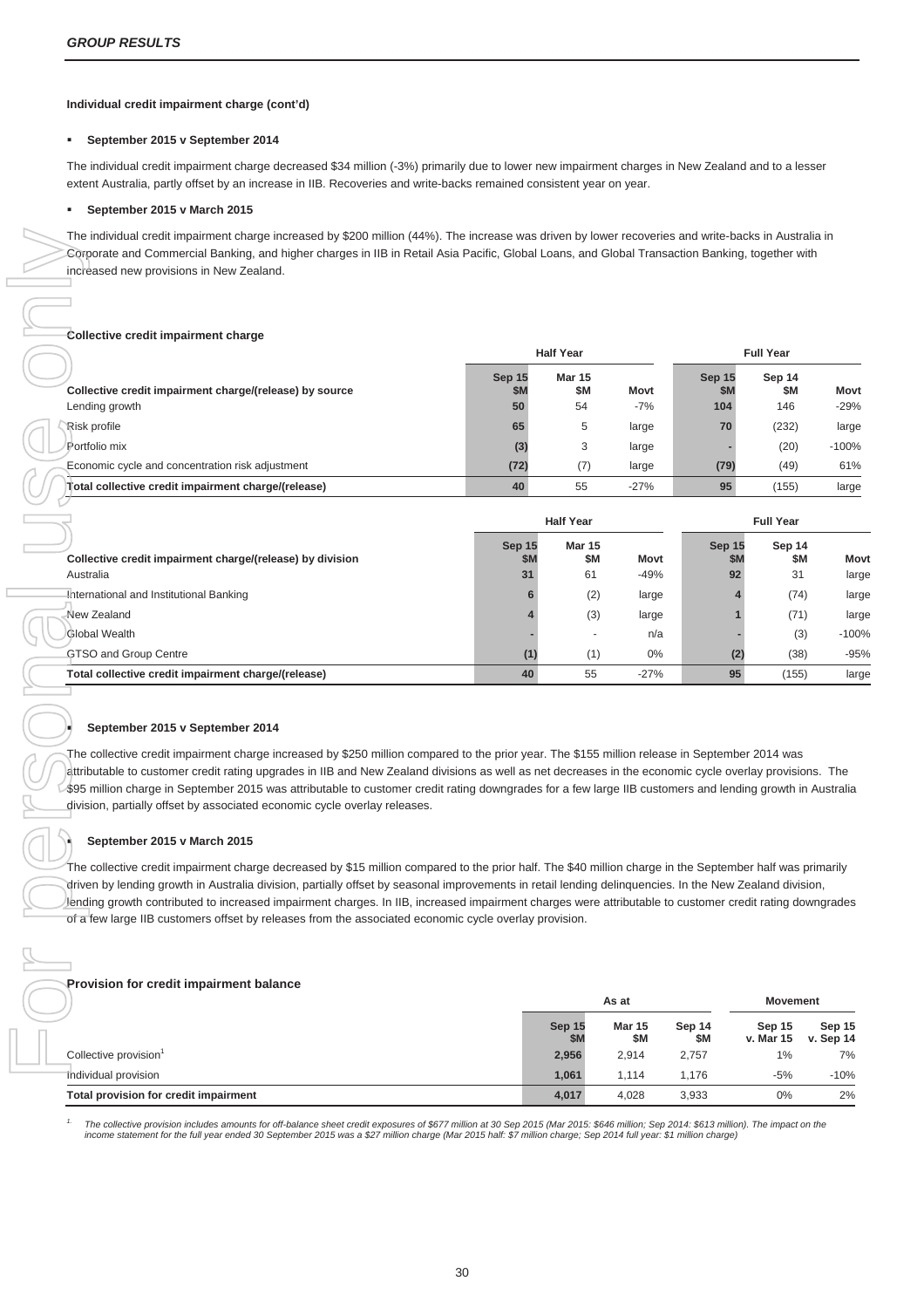#### **Gross Impaired Assets**

| Sep 15<br><b>Mar 15</b><br>Sep 14<br>Sep 15<br>\$M<br>v. Mar 15<br>\$Μ<br>\$M<br>Impaired loans<br>2,441<br>2,466<br>2,682<br>$-1%$<br><b>Restructured items</b><br>184<br>146<br>67<br>26%<br>94<br>Non-performing commitments and contingencies<br>96<br>140<br>$-2%$<br><b>Gross impaired assets</b><br>2,719<br>2,708<br>2,889<br>0%<br>Individual provisions<br>Impaired loans<br>(1,038)<br>(1,081)<br>(1, 130)<br>$-4%$<br>Non-performing commitments and contingencies<br>(23)<br>$-30%$<br>(33)<br>(46)<br>Net impaired assets<br>1,658<br>1,594<br>1,713<br>4%<br>Gross impaired assets by division<br>1,193<br>1,253<br>$-4%$<br>Australia<br>1,245<br>16%<br>International and Institutional Banking<br>1,183<br>1,021<br>1,093<br>338<br>532<br>$-22%$<br>New Zealand<br>434<br>Global Wealth<br>5<br>$-38%$<br>8<br>11<br>2,708<br>2,889<br>0%<br><b>Gross impaired assets</b><br>2,719<br>Gross impaired assets by size of exposure<br>Less than \$10 million<br>1,903<br>1,896<br>$-8%$<br>1,748<br>17%<br>\$10 million to \$100 million<br>708<br>607<br>683<br>Greater than \$100 million<br>263<br>198<br>310<br>33%<br><b>Gross impaired assets</b><br>2,719<br>2,708<br>2,889<br>0%<br>September 2015 v September 2014<br>Gross impaired assets decreased \$170 million (6%) primarily driven by the continued workout of the impaired asset portfolio combined with lower levels<br>of new impairment. The Group has an individual provision coverage ratio on impaired assets of 39.0% at 30 September 2015 down from 40.7% at 30<br>September 2014.<br>September 2015 v March 2015<br>٠<br>Gross impaired assets remain relatively stable compared to the March 2015 half with decreases in Australia division and New Zealand division gross<br>impaired assets offset by increases in IIB. The Group has an individual provision coverage ratio on impaired assets of 39.0% at 30 September 2015,<br>down from 41.1% at 31 March 2015.<br><b>New Impaired Assets</b><br><b>Half Year</b><br><b>Full Year</b><br>Sep 15<br><b>Mar 15</b><br>Sep 15<br>Sep 14<br>\$M<br>\$M<br>\$Μ<br>Movt<br>\$M<br>Impaired loans<br>1,707<br>50%<br>2,734<br>1,141<br>2,848<br>Restructured items<br>26<br>$-85%$<br>17<br>4<br>30<br>Non-performing commitments and contingencies<br>72<br>30<br>117<br>large<br>102<br><b>Total new impaired assets</b><br>1,783<br>1,197<br>49%<br>2,980<br>2,868<br>New impaired assets by division<br>Australia<br>778<br>8%<br>1,588<br>840<br>1,618<br>740<br>236<br>976<br>699<br>International and Institutional Banking<br>large<br>New Zealand<br>203<br>165<br>23%<br>368<br>571<br>Global Wealth<br>18<br>$-100%$<br>18<br>10<br>Total new impaired assets<br>1,783<br>49%<br>2,980<br>2,868<br>1,197<br>September 2015 v September 2014<br>٠<br>New impaired assets increased \$112 million (4%) driven by an increase in IIB due to the downgrade of a few large customers. This was partially offset by<br>New Zealand with decreases in the retail and commercial portfolios.<br>September 15 v March 2015<br>٠ |  |  | As at | <b>Movement</b> |                    |
|-----------------------------------------------------------------------------------------------------------------------------------------------------------------------------------------------------------------------------------------------------------------------------------------------------------------------------------------------------------------------------------------------------------------------------------------------------------------------------------------------------------------------------------------------------------------------------------------------------------------------------------------------------------------------------------------------------------------------------------------------------------------------------------------------------------------------------------------------------------------------------------------------------------------------------------------------------------------------------------------------------------------------------------------------------------------------------------------------------------------------------------------------------------------------------------------------------------------------------------------------------------------------------------------------------------------------------------------------------------------------------------------------------------------------------------------------------------------------------------------------------------------------------------------------------------------------------------------------------------------------------------------------------------------------------------------------------------------------------------------------------------------------------------------------------------------------------------------------------------------------------------------------------------------------------------------------------------------------------------------------------------------------------------------------------------------------------------------------------------------------------------------------------------------------------------------------------------------------------------------------------------------------------------------------------------------------------------------------------------------------------------------------------------------------------------------------------------------------------------------------------------------------------------------------------------------------------------------------------------------------------------------------------------------------------------------------------------------------------------------------------------------------------------------------------------------------------------------------------------------------------------------------------------------------------------------------------------------------------------------------------------------------------------------------------------------------------|--|--|-------|-----------------|--------------------|
|                                                                                                                                                                                                                                                                                                                                                                                                                                                                                                                                                                                                                                                                                                                                                                                                                                                                                                                                                                                                                                                                                                                                                                                                                                                                                                                                                                                                                                                                                                                                                                                                                                                                                                                                                                                                                                                                                                                                                                                                                                                                                                                                                                                                                                                                                                                                                                                                                                                                                                                                                                                                                                                                                                                                                                                                                                                                                                                                                                                                                                                                             |  |  |       |                 | Sep 15             |
|                                                                                                                                                                                                                                                                                                                                                                                                                                                                                                                                                                                                                                                                                                                                                                                                                                                                                                                                                                                                                                                                                                                                                                                                                                                                                                                                                                                                                                                                                                                                                                                                                                                                                                                                                                                                                                                                                                                                                                                                                                                                                                                                                                                                                                                                                                                                                                                                                                                                                                                                                                                                                                                                                                                                                                                                                                                                                                                                                                                                                                                                             |  |  |       |                 | v. Sep 14<br>$-9%$ |
|                                                                                                                                                                                                                                                                                                                                                                                                                                                                                                                                                                                                                                                                                                                                                                                                                                                                                                                                                                                                                                                                                                                                                                                                                                                                                                                                                                                                                                                                                                                                                                                                                                                                                                                                                                                                                                                                                                                                                                                                                                                                                                                                                                                                                                                                                                                                                                                                                                                                                                                                                                                                                                                                                                                                                                                                                                                                                                                                                                                                                                                                             |  |  |       |                 | large              |
|                                                                                                                                                                                                                                                                                                                                                                                                                                                                                                                                                                                                                                                                                                                                                                                                                                                                                                                                                                                                                                                                                                                                                                                                                                                                                                                                                                                                                                                                                                                                                                                                                                                                                                                                                                                                                                                                                                                                                                                                                                                                                                                                                                                                                                                                                                                                                                                                                                                                                                                                                                                                                                                                                                                                                                                                                                                                                                                                                                                                                                                                             |  |  |       |                 | $-33%$             |
|                                                                                                                                                                                                                                                                                                                                                                                                                                                                                                                                                                                                                                                                                                                                                                                                                                                                                                                                                                                                                                                                                                                                                                                                                                                                                                                                                                                                                                                                                                                                                                                                                                                                                                                                                                                                                                                                                                                                                                                                                                                                                                                                                                                                                                                                                                                                                                                                                                                                                                                                                                                                                                                                                                                                                                                                                                                                                                                                                                                                                                                                             |  |  |       |                 | $-6%$              |
|                                                                                                                                                                                                                                                                                                                                                                                                                                                                                                                                                                                                                                                                                                                                                                                                                                                                                                                                                                                                                                                                                                                                                                                                                                                                                                                                                                                                                                                                                                                                                                                                                                                                                                                                                                                                                                                                                                                                                                                                                                                                                                                                                                                                                                                                                                                                                                                                                                                                                                                                                                                                                                                                                                                                                                                                                                                                                                                                                                                                                                                                             |  |  |       |                 |                    |
|                                                                                                                                                                                                                                                                                                                                                                                                                                                                                                                                                                                                                                                                                                                                                                                                                                                                                                                                                                                                                                                                                                                                                                                                                                                                                                                                                                                                                                                                                                                                                                                                                                                                                                                                                                                                                                                                                                                                                                                                                                                                                                                                                                                                                                                                                                                                                                                                                                                                                                                                                                                                                                                                                                                                                                                                                                                                                                                                                                                                                                                                             |  |  |       |                 | $-8%$              |
|                                                                                                                                                                                                                                                                                                                                                                                                                                                                                                                                                                                                                                                                                                                                                                                                                                                                                                                                                                                                                                                                                                                                                                                                                                                                                                                                                                                                                                                                                                                                                                                                                                                                                                                                                                                                                                                                                                                                                                                                                                                                                                                                                                                                                                                                                                                                                                                                                                                                                                                                                                                                                                                                                                                                                                                                                                                                                                                                                                                                                                                                             |  |  |       |                 | $-50%$             |
|                                                                                                                                                                                                                                                                                                                                                                                                                                                                                                                                                                                                                                                                                                                                                                                                                                                                                                                                                                                                                                                                                                                                                                                                                                                                                                                                                                                                                                                                                                                                                                                                                                                                                                                                                                                                                                                                                                                                                                                                                                                                                                                                                                                                                                                                                                                                                                                                                                                                                                                                                                                                                                                                                                                                                                                                                                                                                                                                                                                                                                                                             |  |  |       |                 | $-3%$              |
|                                                                                                                                                                                                                                                                                                                                                                                                                                                                                                                                                                                                                                                                                                                                                                                                                                                                                                                                                                                                                                                                                                                                                                                                                                                                                                                                                                                                                                                                                                                                                                                                                                                                                                                                                                                                                                                                                                                                                                                                                                                                                                                                                                                                                                                                                                                                                                                                                                                                                                                                                                                                                                                                                                                                                                                                                                                                                                                                                                                                                                                                             |  |  |       |                 |                    |
|                                                                                                                                                                                                                                                                                                                                                                                                                                                                                                                                                                                                                                                                                                                                                                                                                                                                                                                                                                                                                                                                                                                                                                                                                                                                                                                                                                                                                                                                                                                                                                                                                                                                                                                                                                                                                                                                                                                                                                                                                                                                                                                                                                                                                                                                                                                                                                                                                                                                                                                                                                                                                                                                                                                                                                                                                                                                                                                                                                                                                                                                             |  |  |       |                 |                    |
|                                                                                                                                                                                                                                                                                                                                                                                                                                                                                                                                                                                                                                                                                                                                                                                                                                                                                                                                                                                                                                                                                                                                                                                                                                                                                                                                                                                                                                                                                                                                                                                                                                                                                                                                                                                                                                                                                                                                                                                                                                                                                                                                                                                                                                                                                                                                                                                                                                                                                                                                                                                                                                                                                                                                                                                                                                                                                                                                                                                                                                                                             |  |  |       |                 | $-5%$              |
|                                                                                                                                                                                                                                                                                                                                                                                                                                                                                                                                                                                                                                                                                                                                                                                                                                                                                                                                                                                                                                                                                                                                                                                                                                                                                                                                                                                                                                                                                                                                                                                                                                                                                                                                                                                                                                                                                                                                                                                                                                                                                                                                                                                                                                                                                                                                                                                                                                                                                                                                                                                                                                                                                                                                                                                                                                                                                                                                                                                                                                                                             |  |  |       |                 | 8%                 |
|                                                                                                                                                                                                                                                                                                                                                                                                                                                                                                                                                                                                                                                                                                                                                                                                                                                                                                                                                                                                                                                                                                                                                                                                                                                                                                                                                                                                                                                                                                                                                                                                                                                                                                                                                                                                                                                                                                                                                                                                                                                                                                                                                                                                                                                                                                                                                                                                                                                                                                                                                                                                                                                                                                                                                                                                                                                                                                                                                                                                                                                                             |  |  |       |                 | $-36%$             |
|                                                                                                                                                                                                                                                                                                                                                                                                                                                                                                                                                                                                                                                                                                                                                                                                                                                                                                                                                                                                                                                                                                                                                                                                                                                                                                                                                                                                                                                                                                                                                                                                                                                                                                                                                                                                                                                                                                                                                                                                                                                                                                                                                                                                                                                                                                                                                                                                                                                                                                                                                                                                                                                                                                                                                                                                                                                                                                                                                                                                                                                                             |  |  |       |                 | $-55%$             |
|                                                                                                                                                                                                                                                                                                                                                                                                                                                                                                                                                                                                                                                                                                                                                                                                                                                                                                                                                                                                                                                                                                                                                                                                                                                                                                                                                                                                                                                                                                                                                                                                                                                                                                                                                                                                                                                                                                                                                                                                                                                                                                                                                                                                                                                                                                                                                                                                                                                                                                                                                                                                                                                                                                                                                                                                                                                                                                                                                                                                                                                                             |  |  |       |                 | $-6%$              |
|                                                                                                                                                                                                                                                                                                                                                                                                                                                                                                                                                                                                                                                                                                                                                                                                                                                                                                                                                                                                                                                                                                                                                                                                                                                                                                                                                                                                                                                                                                                                                                                                                                                                                                                                                                                                                                                                                                                                                                                                                                                                                                                                                                                                                                                                                                                                                                                                                                                                                                                                                                                                                                                                                                                                                                                                                                                                                                                                                                                                                                                                             |  |  |       |                 |                    |
|                                                                                                                                                                                                                                                                                                                                                                                                                                                                                                                                                                                                                                                                                                                                                                                                                                                                                                                                                                                                                                                                                                                                                                                                                                                                                                                                                                                                                                                                                                                                                                                                                                                                                                                                                                                                                                                                                                                                                                                                                                                                                                                                                                                                                                                                                                                                                                                                                                                                                                                                                                                                                                                                                                                                                                                                                                                                                                                                                                                                                                                                             |  |  |       |                 |                    |
|                                                                                                                                                                                                                                                                                                                                                                                                                                                                                                                                                                                                                                                                                                                                                                                                                                                                                                                                                                                                                                                                                                                                                                                                                                                                                                                                                                                                                                                                                                                                                                                                                                                                                                                                                                                                                                                                                                                                                                                                                                                                                                                                                                                                                                                                                                                                                                                                                                                                                                                                                                                                                                                                                                                                                                                                                                                                                                                                                                                                                                                                             |  |  |       |                 | $-8%$              |
|                                                                                                                                                                                                                                                                                                                                                                                                                                                                                                                                                                                                                                                                                                                                                                                                                                                                                                                                                                                                                                                                                                                                                                                                                                                                                                                                                                                                                                                                                                                                                                                                                                                                                                                                                                                                                                                                                                                                                                                                                                                                                                                                                                                                                                                                                                                                                                                                                                                                                                                                                                                                                                                                                                                                                                                                                                                                                                                                                                                                                                                                             |  |  |       |                 | 4%                 |
|                                                                                                                                                                                                                                                                                                                                                                                                                                                                                                                                                                                                                                                                                                                                                                                                                                                                                                                                                                                                                                                                                                                                                                                                                                                                                                                                                                                                                                                                                                                                                                                                                                                                                                                                                                                                                                                                                                                                                                                                                                                                                                                                                                                                                                                                                                                                                                                                                                                                                                                                                                                                                                                                                                                                                                                                                                                                                                                                                                                                                                                                             |  |  |       |                 | $-15%$             |
|                                                                                                                                                                                                                                                                                                                                                                                                                                                                                                                                                                                                                                                                                                                                                                                                                                                                                                                                                                                                                                                                                                                                                                                                                                                                                                                                                                                                                                                                                                                                                                                                                                                                                                                                                                                                                                                                                                                                                                                                                                                                                                                                                                                                                                                                                                                                                                                                                                                                                                                                                                                                                                                                                                                                                                                                                                                                                                                                                                                                                                                                             |  |  |       |                 | $-6%$              |
|                                                                                                                                                                                                                                                                                                                                                                                                                                                                                                                                                                                                                                                                                                                                                                                                                                                                                                                                                                                                                                                                                                                                                                                                                                                                                                                                                                                                                                                                                                                                                                                                                                                                                                                                                                                                                                                                                                                                                                                                                                                                                                                                                                                                                                                                                                                                                                                                                                                                                                                                                                                                                                                                                                                                                                                                                                                                                                                                                                                                                                                                             |  |  |       |                 |                    |
|                                                                                                                                                                                                                                                                                                                                                                                                                                                                                                                                                                                                                                                                                                                                                                                                                                                                                                                                                                                                                                                                                                                                                                                                                                                                                                                                                                                                                                                                                                                                                                                                                                                                                                                                                                                                                                                                                                                                                                                                                                                                                                                                                                                                                                                                                                                                                                                                                                                                                                                                                                                                                                                                                                                                                                                                                                                                                                                                                                                                                                                                             |  |  |       |                 |                    |
|                                                                                                                                                                                                                                                                                                                                                                                                                                                                                                                                                                                                                                                                                                                                                                                                                                                                                                                                                                                                                                                                                                                                                                                                                                                                                                                                                                                                                                                                                                                                                                                                                                                                                                                                                                                                                                                                                                                                                                                                                                                                                                                                                                                                                                                                                                                                                                                                                                                                                                                                                                                                                                                                                                                                                                                                                                                                                                                                                                                                                                                                             |  |  |       |                 |                    |
|                                                                                                                                                                                                                                                                                                                                                                                                                                                                                                                                                                                                                                                                                                                                                                                                                                                                                                                                                                                                                                                                                                                                                                                                                                                                                                                                                                                                                                                                                                                                                                                                                                                                                                                                                                                                                                                                                                                                                                                                                                                                                                                                                                                                                                                                                                                                                                                                                                                                                                                                                                                                                                                                                                                                                                                                                                                                                                                                                                                                                                                                             |  |  |       |                 | Mov<br>4%          |
|                                                                                                                                                                                                                                                                                                                                                                                                                                                                                                                                                                                                                                                                                                                                                                                                                                                                                                                                                                                                                                                                                                                                                                                                                                                                                                                                                                                                                                                                                                                                                                                                                                                                                                                                                                                                                                                                                                                                                                                                                                                                                                                                                                                                                                                                                                                                                                                                                                                                                                                                                                                                                                                                                                                                                                                                                                                                                                                                                                                                                                                                             |  |  |       |                 | 76%                |
|                                                                                                                                                                                                                                                                                                                                                                                                                                                                                                                                                                                                                                                                                                                                                                                                                                                                                                                                                                                                                                                                                                                                                                                                                                                                                                                                                                                                                                                                                                                                                                                                                                                                                                                                                                                                                                                                                                                                                                                                                                                                                                                                                                                                                                                                                                                                                                                                                                                                                                                                                                                                                                                                                                                                                                                                                                                                                                                                                                                                                                                                             |  |  |       |                 | $-139$             |
|                                                                                                                                                                                                                                                                                                                                                                                                                                                                                                                                                                                                                                                                                                                                                                                                                                                                                                                                                                                                                                                                                                                                                                                                                                                                                                                                                                                                                                                                                                                                                                                                                                                                                                                                                                                                                                                                                                                                                                                                                                                                                                                                                                                                                                                                                                                                                                                                                                                                                                                                                                                                                                                                                                                                                                                                                                                                                                                                                                                                                                                                             |  |  |       |                 | 4 <sup>0</sup>     |
|                                                                                                                                                                                                                                                                                                                                                                                                                                                                                                                                                                                                                                                                                                                                                                                                                                                                                                                                                                                                                                                                                                                                                                                                                                                                                                                                                                                                                                                                                                                                                                                                                                                                                                                                                                                                                                                                                                                                                                                                                                                                                                                                                                                                                                                                                                                                                                                                                                                                                                                                                                                                                                                                                                                                                                                                                                                                                                                                                                                                                                                                             |  |  |       |                 |                    |
|                                                                                                                                                                                                                                                                                                                                                                                                                                                                                                                                                                                                                                                                                                                                                                                                                                                                                                                                                                                                                                                                                                                                                                                                                                                                                                                                                                                                                                                                                                                                                                                                                                                                                                                                                                                                                                                                                                                                                                                                                                                                                                                                                                                                                                                                                                                                                                                                                                                                                                                                                                                                                                                                                                                                                                                                                                                                                                                                                                                                                                                                             |  |  |       |                 |                    |
|                                                                                                                                                                                                                                                                                                                                                                                                                                                                                                                                                                                                                                                                                                                                                                                                                                                                                                                                                                                                                                                                                                                                                                                                                                                                                                                                                                                                                                                                                                                                                                                                                                                                                                                                                                                                                                                                                                                                                                                                                                                                                                                                                                                                                                                                                                                                                                                                                                                                                                                                                                                                                                                                                                                                                                                                                                                                                                                                                                                                                                                                             |  |  |       |                 | 2 <sup>0</sup>     |
|                                                                                                                                                                                                                                                                                                                                                                                                                                                                                                                                                                                                                                                                                                                                                                                                                                                                                                                                                                                                                                                                                                                                                                                                                                                                                                                                                                                                                                                                                                                                                                                                                                                                                                                                                                                                                                                                                                                                                                                                                                                                                                                                                                                                                                                                                                                                                                                                                                                                                                                                                                                                                                                                                                                                                                                                                                                                                                                                                                                                                                                                             |  |  |       |                 | 40%                |
|                                                                                                                                                                                                                                                                                                                                                                                                                                                                                                                                                                                                                                                                                                                                                                                                                                                                                                                                                                                                                                                                                                                                                                                                                                                                                                                                                                                                                                                                                                                                                                                                                                                                                                                                                                                                                                                                                                                                                                                                                                                                                                                                                                                                                                                                                                                                                                                                                                                                                                                                                                                                                                                                                                                                                                                                                                                                                                                                                                                                                                                                             |  |  |       |                 | $-36%$             |
|                                                                                                                                                                                                                                                                                                                                                                                                                                                                                                                                                                                                                                                                                                                                                                                                                                                                                                                                                                                                                                                                                                                                                                                                                                                                                                                                                                                                                                                                                                                                                                                                                                                                                                                                                                                                                                                                                                                                                                                                                                                                                                                                                                                                                                                                                                                                                                                                                                                                                                                                                                                                                                                                                                                                                                                                                                                                                                                                                                                                                                                                             |  |  |       |                 | 80%                |
|                                                                                                                                                                                                                                                                                                                                                                                                                                                                                                                                                                                                                                                                                                                                                                                                                                                                                                                                                                                                                                                                                                                                                                                                                                                                                                                                                                                                                                                                                                                                                                                                                                                                                                                                                                                                                                                                                                                                                                                                                                                                                                                                                                                                                                                                                                                                                                                                                                                                                                                                                                                                                                                                                                                                                                                                                                                                                                                                                                                                                                                                             |  |  |       |                 | 4 <sup>0</sup>     |
|                                                                                                                                                                                                                                                                                                                                                                                                                                                                                                                                                                                                                                                                                                                                                                                                                                                                                                                                                                                                                                                                                                                                                                                                                                                                                                                                                                                                                                                                                                                                                                                                                                                                                                                                                                                                                                                                                                                                                                                                                                                                                                                                                                                                                                                                                                                                                                                                                                                                                                                                                                                                                                                                                                                                                                                                                                                                                                                                                                                                                                                                             |  |  |       |                 |                    |
| New impaired assets increased \$586 million (49%) predominantly driven by the downgrade of few large customers in IIB along with more moderate                                                                                                                                                                                                                                                                                                                                                                                                                                                                                                                                                                                                                                                                                                                                                                                                                                                                                                                                                                                                                                                                                                                                                                                                                                                                                                                                                                                                                                                                                                                                                                                                                                                                                                                                                                                                                                                                                                                                                                                                                                                                                                                                                                                                                                                                                                                                                                                                                                                                                                                                                                                                                                                                                                                                                                                                                                                                                                                              |  |  |       |                 |                    |

#### **September 2015 v September 2014**

#### **September 2015 v March 2015**

#### **New Impaired Assets**

|                                              |               | <b>Half Year</b>     |         |               | <b>Full Year</b> |        |  |  |
|----------------------------------------------|---------------|----------------------|---------|---------------|------------------|--------|--|--|
|                                              | Sep 15<br>\$M | <b>Mar 15</b><br>\$M | Movt    | Sep 15<br>\$M | Sep 14<br>\$M    | Movt   |  |  |
| Impaired loans                               | 1,707         | 1,141                | 50%     | 2,848         | 2,734            | 4%     |  |  |
| <b>Restructured items</b>                    | 4             | 26                   | $-85%$  | 30            | 17               | 76%    |  |  |
| Non-performing commitments and contingencies | 72            | 30                   | large   | 102           | 117              | $-13%$ |  |  |
| <b>Total new impaired assets</b>             | 1,783         | 1,197                | 49%     | 2,980         | 2,868            | 4%     |  |  |
|                                              |               |                      |         |               |                  |        |  |  |
| New impaired assets by division              |               |                      |         |               |                  |        |  |  |
| Australia                                    | 840           | 778                  | 8%      | 1,618         | 1,588            | 2%     |  |  |
| International and Institutional Banking      | 740           | 236                  | large   | 976           | 699              | 40%    |  |  |
| New Zealand                                  | 203           | 165                  | 23%     | 368           | 571              | $-36%$ |  |  |
| Global Wealth                                |               | 18                   | $-100%$ | 18            | 10               | 80%    |  |  |
| Total new impaired assets                    | 1,783         | 1,197                | 49%     | 2,980         | 2,868            | 4%     |  |  |

#### **September 2015 v September 2014**

#### **September 15 v March 2015**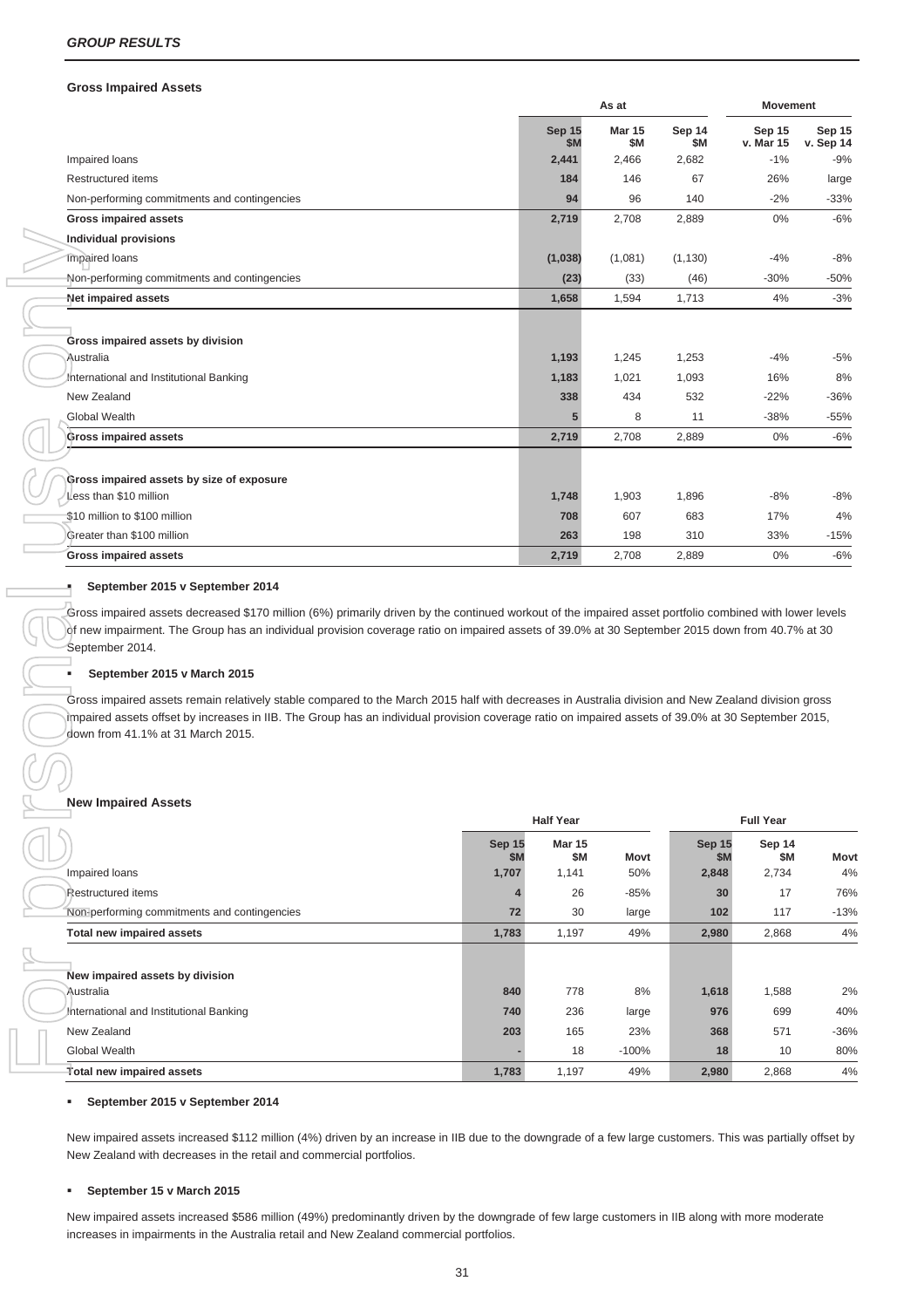|                                                                                 |               | As at                |               |                     |                     |
|---------------------------------------------------------------------------------|---------------|----------------------|---------------|---------------------|---------------------|
| Ageing analysis of net loans and advances<br>that are past due but not impaired | Sep 15<br>\$M | <b>Mar 15</b><br>\$M | Sep 14<br>\$M | Sep 15<br>v. Mar 15 | Sep 15<br>v. Sep 14 |
| $1-5$ days                                                                      | 2,621         | 3,323                | 3,082         | $-21%$              | $-15%$              |
| $6-29$ days                                                                     | 5,235         | 5,271                | 4,559         | $-1%$               | 15%                 |
| 30-59 days                                                                      | 1,674         | 2,069                | 1,624         | $-19%$              | 3%                  |
| 60-89 days                                                                      | 1.050         | 1,160                | 1,005         | $-9%$               | 4%                  |
| >90 days                                                                        | 2,378         | 2,248                | 1,982         | 6%                  | 20%                 |
| Total                                                                           | 12,958        | 14,071               | 12,252        | $-8%$               | 6%                  |

*1. A policy change was implemented during FY15 whereby the Group changed the criteria for including past due loans attributable to hardship in the ageing analysis. Comparative information has not been restated.* 

#### **September 2015 v September 2014**

The 90 days past due but not impaired increased by 20% primarily within Australia division due to a change in the management and reporting of the 90 days past due mortgages book in line with regulatory requirements, along with some deterioration in Western Australia and Queensland.

#### **September 2015 v March 2015**

The 90 days past due but not impaired increased by 6% primarily within Australia division due to a change in the management and reporting of the 90 days past due mortgages book in line with regulatory requirements, along with some deterioration in Western Australia and Queensland.

#### **Income tax expense**

|                                   | <b>Half Year</b> |                      |             | <b>Full Year</b> |               |      |  |
|-----------------------------------|------------------|----------------------|-------------|------------------|---------------|------|--|
|                                   | Sep 15<br>\$M    | <b>Mar 15</b><br>\$M | <b>Movt</b> | Sep 15<br>\$M    | Sep 14<br>\$M | Movt |  |
| Income tax expense on cash profit | 1,326            | ,398                 | -5%         | 2,724            | 2,700         | 1%   |  |
| Effective tax rate (cash profit)  | 27.2%            | 27.5%                | $-1%$       | 27.4%            | 27.5%         | 0%   |  |

#### **September 2015 v September 2014**

The effective tax rate decreased by 0.1%. The decrease was predominantly due to a favourable Global Wealth tax consolidation benefit and higher earnings from equity accounted associates offset by a release of tax provisions no longer required in 2014.

#### **September 2015 v March 2015**

The effective tax rate decreased by 0.3%. The decrease was predominantly due to a favourable Global Wealth tax consolidation benefit in the September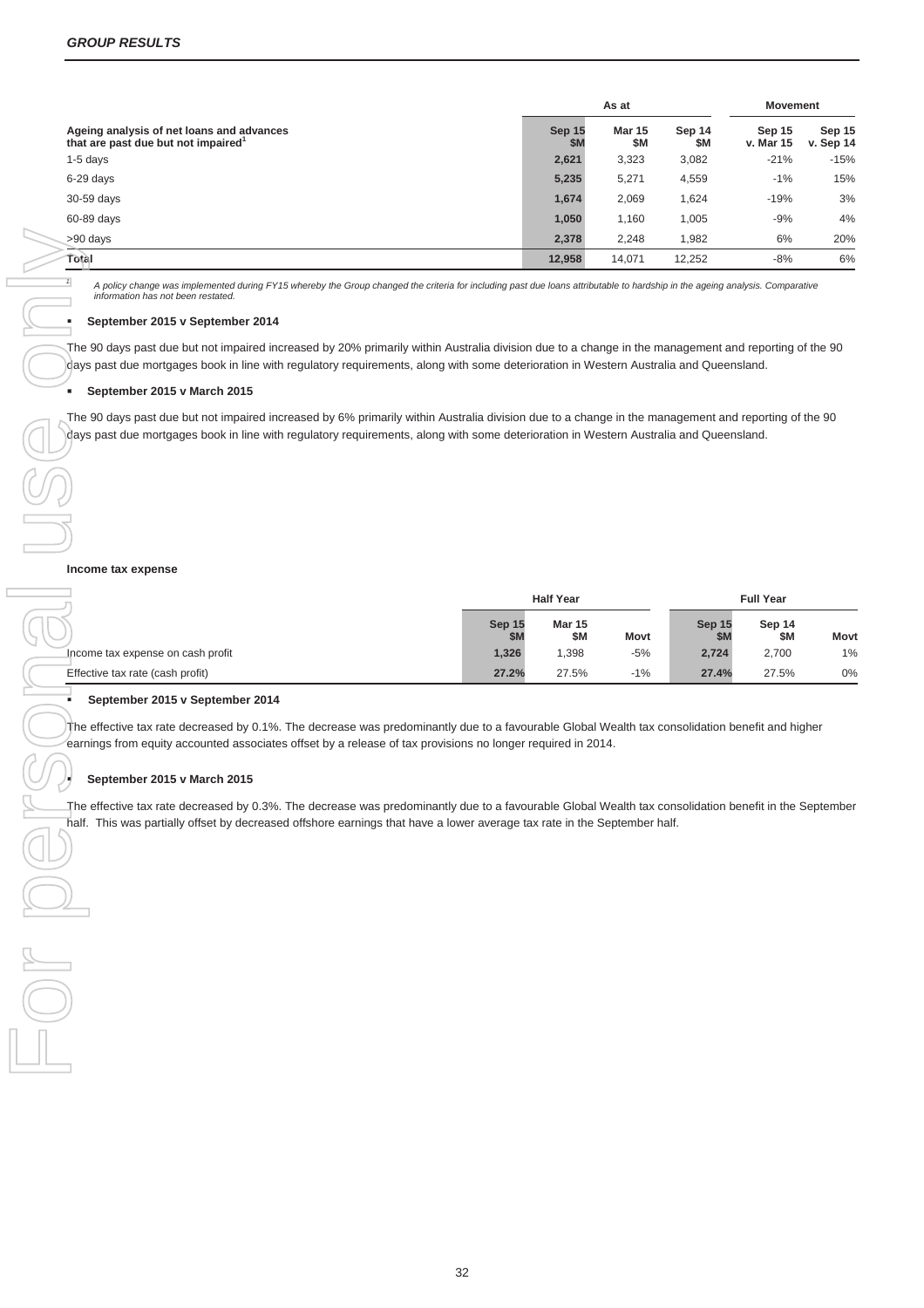#### **Impact of foreign exchange rate movements**

The following tables present the Group's cash profit results and net loans and advances neutralised for the impact of foreign exchange translation. Comparative data has been adjusted to remove the translation impact of foreign exchange movements by retranslating prior period comparatives at current period foreign exchange rates.

#### **Cash Profit - September 2015 Full Year vs September 2014 Full Year**

|                                                |                     | <b>Full Year</b>        |                     |                       | <b>Movement</b>         |                     |                       |
|------------------------------------------------|---------------------|-------------------------|---------------------|-----------------------|-------------------------|---------------------|-----------------------|
|                                                | <b>Actual</b>       | <b>FX</b><br>unadjusted | <b>FX</b><br>impact | <b>FX</b><br>adjusted | <b>FX</b><br>unadjusted | <b>FX</b><br>impact | <b>FX</b><br>adjusted |
|                                                | Sep 15<br><b>SM</b> | Sep 14<br>\$M           | Sep 14<br>\$M       | Sep 14<br>\$M         | Sep 15<br>v. Sep 14     | Sep 15<br>v. Sep 14 | Sep 15<br>v. Sep 14   |
| Net interest income                            | 14,616              | 13,797                  | 276                 | 14,073                | 6%                      | 2%                  | 4%                    |
| Other operating income                         | 5,902               | 5,781                   | 212                 | 5,993                 | 2%                      | 4%                  | $-2%$                 |
| Operating income                               | 20,518              | 19,578                  | 488                 | 20,066                | 5%                      | 3%                  | 2%                    |
| Operating expenses                             | (9, 359)            | (8,760)                 | (324)               | (9,084)               | 7%                      | 4%                  | 3%                    |
| Profit before credit impairment and income tax | 11,159              | 10,818                  | 164                 | 10,982                | 3%                      | 1%                  | 2%                    |
| Credit impairment charge                       | (1,205)             | (989)                   | (17)                | (1,006)               | 22%                     | 2%                  | 20%                   |
| Profit before income tax                       | 9,954               | 9,829                   | 147                 | 9,976                 | $1\%$                   | $1\%$               | 0%                    |
| Income tax expense                             | (2,724)             | (2,700)                 | (33)                | (2,733)               | $1\%$                   | $1\%$               | 0%                    |
| Non-controlling interests                      | (14)                | (12)                    | (1)                 | (13)                  | 17%                     | 9%                  | 8%                    |
| Cash profit                                    | 7,216               | 7,117                   | 113                 | 7,230                 | $1\%$                   | 1%                  | 0%                    |

#### **Cash Profit by Division and Geography - September 2015 Full Year vs September 2014 Full Year**

|                                                                                                         | <b>Actual</b> | unadjusted         | impact                   | adjusted       | unadjusted                 | impact                | adjusted                   |
|---------------------------------------------------------------------------------------------------------|---------------|--------------------|--------------------------|----------------|----------------------------|-----------------------|----------------------------|
|                                                                                                         | Sep 15<br>\$M | Sep 14<br>\$Μ      | Sep 14<br>\$Μ            | Sep 14<br>\$Μ  | Sep 15<br>v. Sep 14        | Sep 15<br>v. Sep 14   | <b>Sep 15</b><br>v. Sep 14 |
| Net interest income                                                                                     | 14,616        | 13,797             | 276                      | 14,073         | 6%                         | 2%                    | 4%                         |
| Other operating income                                                                                  | 5,902         | 5,781              | 212                      | 5,993          | 2%                         | 4%                    | $-2%$                      |
| Operating income                                                                                        | 20,518        | 19,578             | 488                      | 20,066         | 5%                         | 3%                    | 2%                         |
| Operating expenses                                                                                      | (9, 359)      | (8,760)            | (324)                    | (9,084)        | 7%                         | 4%                    | 3%                         |
| Profit before credit impairment and income tax                                                          | 11,159        | 10,818             | 164                      | 10,982         | 3%                         | 1%                    | 2%                         |
| Credit impairment charge                                                                                | (1, 205)      | (989)              | (17)                     | (1,006)        | 22%                        | 2%                    | 20%                        |
| Profit before income tax                                                                                | 9,954         | 9,829              | 147                      | 9,976          | 1%                         | 1%                    | $0\%$                      |
| Income tax expense                                                                                      | (2, 724)      | (2,700)            | (33)                     | (2,733)        | 1%                         | 1%                    | $0\%$                      |
| Non-controlling interests                                                                               | (14)          | (12)               | (1)                      | (13)           | 17%                        | 9%                    | 8%                         |
| Cash profit                                                                                             | 7,216         | 7,117              | 113                      | 7,230          | 1%                         | 1%                    | $0\%$                      |
| Cash Profit by Division and Geography - September 2015 Full Year vs September 2014 Full Year            |               | <b>Full Year</b>   |                          |                |                            | Movement              |                            |
|                                                                                                         | <b>Actual</b> | FX<br>unadjusted   | FX<br>impact             | FX<br>adjusted | FX<br>unadjusted           | FX<br>impact          | <b>FX</b><br>adjusted      |
|                                                                                                         | Sep 15<br>\$M | Sep 14<br>\$Μ      | Sep 14<br>\$Μ            | Sep 14<br>\$Μ  | <b>Sep 15</b><br>v. Sep 14 | Sep 15<br>v. Sep 14   | Sep 15<br>v. Sep 14        |
| Australia                                                                                               | 3,274         | 3,054              |                          | 3,054          | 7%                         | 0%                    | 7%                         |
| International and Institutional Banking                                                                 | 2,664         | 2,708              | 154                      | 2,862          | $-2%$                      | 5%                    | $-7%$                      |
| New Zealand                                                                                             | 1,127         | 1,078              | 14                       | 1,092          | 5%                         | 2%                    | 3%                         |
| Global Wealth                                                                                           | 601           | 542                | 3                        | 545            | 11%                        | 1%                    | 10%                        |
| GTSO and Group Centre                                                                                   | (450)         | (265)              | (58)                     | (323)          | 70%                        | 30%                   | 39%                        |
| Cash profit by division                                                                                 | 7,216         | 7,117              | 113                      | 7,230          | 1%                         | 1%                    | $0\%$                      |
|                                                                                                         |               |                    |                          |                |                            |                       |                            |
| Australia                                                                                               | 4,416         | 4,362              | (50)                     | 4,312          | 1%                         | $-1%$                 | 2%                         |
|                                                                                                         |               |                    |                          |                |                            | 11%                   | $-9%$                      |
| Asia Pacific, Europe & America                                                                          | 1,235         | 1,216              | 141                      | 1,357          | 2%                         |                       |                            |
| New Zealand                                                                                             | 1,565         | 1,539              | 22                       | 1,561          | 2%                         | 2%                    | 0%                         |
| Cash profit by geography                                                                                | 7,216         | 7,117              | 113                      | 7,230          | $1\%$                      | 1%                    | $0\%$                      |
| Net loans and advances by division and geography - September 2015 Full Year vs September 2014 Full Year |               | As at<br><b>FX</b> | FX                       | <b>FX</b>      | FX                         | <b>Movement</b><br>FX | FX                         |
|                                                                                                         | <b>Actual</b> | unadjusted         | impact                   | adjusted       | unadjusted                 | impact                | adjusted                   |
|                                                                                                         | Sep 15        | Sep 14             | Sep 14                   | Sep 14         | Sep 15                     | Sep 15                | Sep 15                     |
| Australia                                                                                               | \$B<br>313.7  | \$Β<br>287.8       | \$Β                      | \$В<br>287.8   | v. Sep 14<br>9%            | v. Sep 14<br>0%       | v. Sep 14<br>9%            |
| International and Institutional Banking                                                                 | 154.7         | 142.0              | 16.6                     | 158.6          | 9%                         | 11%                   | $-2%$                      |
| New Zealand                                                                                             | 95.2          | 86.1               | 1.7                      | 87.8           | 11%                        | 3%                    | 8%                         |
| <b>Global Wealth</b>                                                                                    | 7.1           | 6.4                | 0.4                      | 6.8            | 11%                        | 6%                    |                            |
|                                                                                                         |               |                    | $\overline{\phantom{a}}$ |                | 0%                         |                       | $5\%$                      |
| GTSO and Group Centre                                                                                   | (0.5)         | (0.5)              |                          | (0.5)          |                            | 0%                    | 0%                         |
| Net loans and advances by division <sup>1</sup>                                                         | 570.2         | 521.8              | 18.7                     | 540.5          | 9%                         | 3%                    | 6%                         |
|                                                                                                         |               |                    |                          |                |                            |                       |                            |
| Australia                                                                                               | 381.2         | 348.5              |                          | 348.5          | 9%                         | $0\%$                 | 9%                         |
| Asia Pacific, Europe & America<br>New Zealand                                                           | 85.1<br>104.0 | 79.2<br>94.0       | 16.9<br>1.9              | 96.1<br>95.9   | 7%<br>11%                  | 18%<br>3%             | $-11%$<br>8%               |

#### **Net loans and advances by division and geography - September 2015 Full Year vs September 2014 Full Year**

|                                                  |               | As at                   |                     |                       | Movement                |                     |                       |  |
|--------------------------------------------------|---------------|-------------------------|---------------------|-----------------------|-------------------------|---------------------|-----------------------|--|
|                                                  | <b>Actual</b> | <b>FX</b><br>unadjusted | <b>FX</b><br>impact | <b>FX</b><br>adjusted | <b>FX</b><br>unadjusted | <b>FX</b><br>impact | <b>FX</b><br>adjusted |  |
|                                                  | Sep 15<br>\$B | Sep 14<br>\$Β           | Sep 14<br>\$Β       | Sep 14<br>\$Β         | Sep 15<br>v. Sep 14     | Sep 15<br>v. Sep 14 | Sep 15<br>v. Sep 14   |  |
| Australia                                        | 313.7         | 287.8                   | -                   | 287.8                 | 9%                      | $0\%$               | 9%                    |  |
| International and Institutional Banking          | 154.7         | 142.0                   | 16.6                | 158.6                 | 9%                      | 11%                 | $-2%$                 |  |
| New Zealand                                      | 95.2          | 86.1                    | 1.7                 | 87.8                  | 11%                     | 3%                  | 8%                    |  |
| Global Wealth                                    | 7.1           | 6.4                     | 0.4                 | 6.8                   | 11%                     | 6%                  | 5%                    |  |
| GTSO and Group Centre                            | (0.5)         | (0.5)                   |                     | (0.5)                 | 0%                      | $0\%$               | 0%                    |  |
| Net loans and advances by division               | 570.2         | 521.8                   | 18.7                | 540.5                 | 9%                      | 3%                  | 6%                    |  |
| Australia                                        | 381.2         | 348.5                   |                     | 348.5                 | 9%                      | $0\%$               | 9%                    |  |
| Asia Pacific, Europe & America                   | 85.1          | 79.2                    | 16.9                | 96.1                  | 7%                      | 18%                 | $-11%$                |  |
| New Zealand                                      | 104.0         | 94.0                    | 1.9                 | 95.9                  | 11%                     | 3%                  | 8%                    |  |
| Net loans and advances by geography <sup>1</sup> | 570.2         | 521.8                   | 18.7                | 540.5                 | 9%                      | 3%                  | 6%                    |  |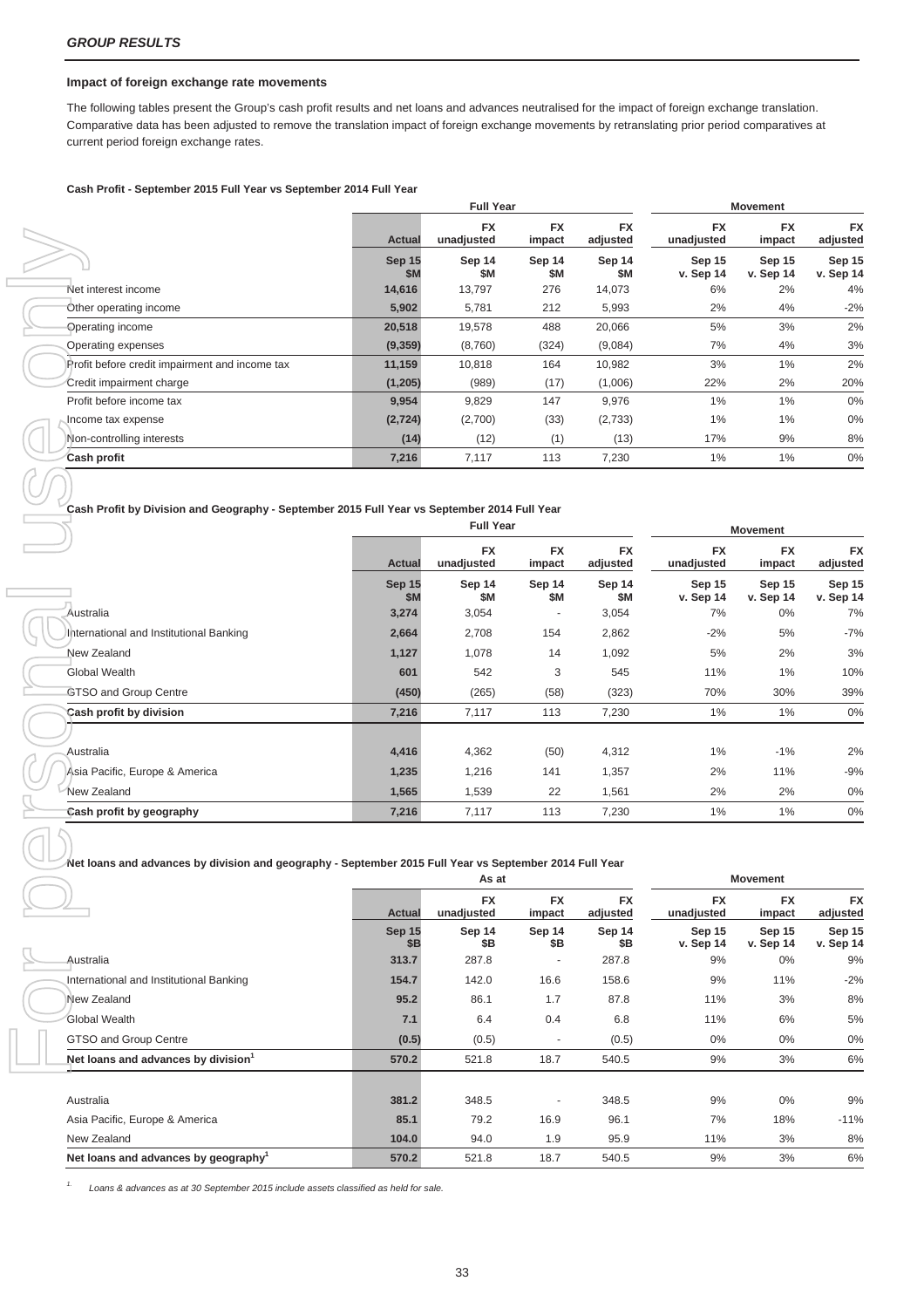**Cash Profit - September 2015 Half Year vs March 2015 Half Year** 

|                                                |               | <b>Half Year</b>        |                      |                       | <b>Movement</b>         |                     |                       |
|------------------------------------------------|---------------|-------------------------|----------------------|-----------------------|-------------------------|---------------------|-----------------------|
|                                                | <b>Actual</b> | <b>FX</b><br>unadjusted | <b>FX</b><br>impact  | <b>FX</b><br>adjusted | <b>FX</b><br>unadjusted | <b>FX</b><br>impact | <b>FX</b><br>adjusted |
|                                                | Sep 15<br>\$M | <b>Mar 15</b><br>\$M    | <b>Mar 15</b><br>\$M | <b>Mar 15</b><br>\$M  | Sep 15<br>v. Mar 15     | Sep 15<br>v. Mar 15 | Sep 15<br>v. Mar 15   |
| Net interest income                            | 7,478         | 7,138                   | 46                   | 7,184                 | 5%                      | 1%                  | 4%                    |
| Other operating income                         | 2,855         | 3,047                   | 35                   | 3,082                 | -6%                     | $1\%$               | $-7%$                 |
| Operating income                               | 10,333        | 10,185                  | 81                   | 10,266                | 1%                      | 0%                  | 1%                    |
| Operating expenses                             | (4,766)       | (4, 593)                | (84)                 | (4,677)               | 4%                      | 2%                  | 2%                    |
| Profit before credit impairment and income tax | 5,567         | 5,592                   | (3)                  | 5,589                 | $0\%$                   | $0\%$               | 0%                    |
| Credit impairment charge                       | (695)         | (510)                   | (2)                  | (512)                 | 36%                     | $0\%$               | 36%                   |
| Profit before income tax                       | 4,872         | 5,082                   | (5)                  | 5,077                 | -4%                     | $0\%$               | $-4%$                 |
| Income tax expense                             | (1, 326)      | (1,398)                 | 11                   | (1,387)               | $-5%$                   | $-1%$               | $-4%$                 |
| Non-controlling interests                      | (6)           | (8)                     |                      | (8)                   | $-25%$                  | $0\%$               | $-25%$                |
| Cash profit                                    | 3,540         | 3,676                   | 6                    | 3,682                 | -4%                     | $0\%$               | $-4%$                 |

|                                         |               | <b>Half Year</b>        |                      |                       | <b>Movement</b>         |                     |                       |  |
|-----------------------------------------|---------------|-------------------------|----------------------|-----------------------|-------------------------|---------------------|-----------------------|--|
|                                         | <b>Actual</b> | <b>FX</b><br>unadjusted | <b>FX</b><br>impact  | <b>FX</b><br>adjusted | <b>FX</b><br>unadjusted | <b>FX</b><br>impact | <b>FX</b><br>adjusted |  |
|                                         | Sep 15<br>\$M | <b>Mar 15</b><br>\$M    | <b>Mar 15</b><br>\$M | <b>Mar 15</b><br>\$M  | Sep 15<br>v. Mar 15     | Sep 15<br>v. Mar 15 | Sep 15<br>v. Mar 15   |  |
| Australia                               | 1,672         | 1,602                   | ٠                    | 1,602                 | 4%                      | $0\%$               | 4%                    |  |
| International and Institutional Banking | 1,205         | 1,459                   | 50                   | 1,509                 | $-17%$                  | 3%                  | $-20%$                |  |
| New Zealand                             | 561           | 566                     | (10)                 | 556                   | $-1%$                   | $-2%$               | 1%                    |  |
| <b>Global Wealth</b>                    | 342           | 259                     | (1)                  | 258                   | 32%                     | $-1%$               | 33%                   |  |
| GTSO and Group Centre                   | (240)         | (210)                   | (33)                 | (243)                 | 14%                     | 16%                 | $-1%$                 |  |
| Cash profit by division                 | 3,540         | 3,676                   | 6                    | 3,682                 | -4%                     | $0\%$               | $-4%$                 |  |
|                                         |               |                         |                      |                       |                         |                     |                       |  |
| Australia                               | 2,269         | 2,147                   | (29)                 | 2,118                 | 6%                      | $-1%$               | 7%                    |  |
| Asia Pacific, Europe & America          | 492           | 743                     | 49                   | 792                   | $-34%$                  | 4%                  | $-38%$                |  |
| New Zealand                             | 779           | 786                     | (14)                 | 772                   | $-1%$                   | $-2%$               | 1%                    |  |
| Cash profit by geography                | 3,540         | 3,676                   | 6                    | 3,682                 | -4%                     | $0\%$               | $-4%$                 |  |

#### **Net loans and advances by division and geography - September 2015 Half Year vs March 2015 Half Year**

|                                                                                                                                                | 10,333                  | 10,100                      | O <sub>1</sub>          | 10,200                    | 170                     | U70                 | 170                   |
|------------------------------------------------------------------------------------------------------------------------------------------------|-------------------------|-----------------------------|-------------------------|---------------------------|-------------------------|---------------------|-----------------------|
| Operating expenses                                                                                                                             | (4,766)                 | (4, 593)                    | (84)                    | (4,677)                   | 4%                      | 2%                  | 2%                    |
| Profit before credit impairment and income tax                                                                                                 | 5,567                   | 5,592                       | (3)                     | 5,589                     | 0%                      | $0\%$               | $0\%$                 |
| Credit impairment charge                                                                                                                       | (695)                   | (510)                       | (2)                     | (512)                     | 36%                     | 0%                  | 36%                   |
| Profit before income tax                                                                                                                       | 4,872                   | 5,082                       | (5)                     | 5,077                     | $-4%$                   | $0\%$               | $-4%$                 |
| Income tax expense                                                                                                                             | (1, 326)                | (1,398)                     | 11                      | (1, 387)                  | $-5%$                   | $-1%$               | $-4%$                 |
| Non-controlling interests                                                                                                                      | (6)                     | (8)                         |                         | (8)                       | $-25%$                  | 0%                  | $-25%$                |
| <b>Cash profit</b>                                                                                                                             | 3,540                   | 3,676                       | 6                       | 3,682                     | $-4%$                   | $0\%$               | $-4%$                 |
| Cash Profit by Division and Geography - September 2015 Half Year vs March 2015 Half Year                                                       |                         | <b>Half Year</b>            |                         |                           |                         | <b>Movement</b>     |                       |
|                                                                                                                                                | <b>Actual</b>           | <b>FX</b><br>unadjusted     | <b>FX</b><br>impact     | <b>FX</b><br>adjusted     | <b>FX</b><br>unadjusted | <b>FX</b><br>impact | <b>FX</b><br>adjusted |
|                                                                                                                                                | Sep 15<br>\$M           | <b>Mar 15</b><br>\$Μ        | <b>Mar 15</b><br>\$Μ    | <b>Mar 15</b><br>\$Μ      | Sep 15<br>v. Mar 15     | Sep 15<br>v. Mar 15 | Sep 15<br>v. Mar 15   |
| Australia                                                                                                                                      | 1,672                   | 1,602                       |                         | 1,602                     | 4%                      | 0%                  | 4%                    |
| International and Institutional Banking                                                                                                        | 1,205                   | 1,459                       | 50                      | 1,509                     | $-17%$                  | 3%                  | $-20%$                |
| New Zealand                                                                                                                                    | 561                     | 566                         | (10)                    | 556                       | $-1%$                   | $-2%$               | 1%                    |
| <b>Global Wealth</b>                                                                                                                           | 342                     | 259                         | (1)                     | 258                       | 32%                     | $-1%$               | 33%                   |
| GTSO and Group Centre                                                                                                                          | (240)                   | (210)                       | (33)                    | (243)                     | 14%                     | 16%                 | $-1%$                 |
| Cash profit by division                                                                                                                        | 3,540                   | 3,676                       | 6                       | 3,682                     | $-4%$                   | 0%                  | $-4%$                 |
|                                                                                                                                                |                         |                             |                         |                           |                         |                     |                       |
|                                                                                                                                                |                         |                             |                         |                           |                         |                     |                       |
| Australia                                                                                                                                      | 2,269                   | 2,147                       | (29)                    | 2,118                     | 6%                      | $-1%$               | 7%                    |
| Asia Pacific, Europe & America                                                                                                                 | 492                     | 743                         | 49                      | 792                       | $-34%$                  | 4%                  | $-38%$                |
|                                                                                                                                                | 779                     | 786                         | (14)                    | 772                       | $-1%$                   | $-2%$               | 1%                    |
|                                                                                                                                                | 3,540                   | 3,676                       | 6                       | 3,682                     | $-4%$                   | $0\%$               | $-4%$                 |
| New Zealand<br>Cash profit by geography<br>Net loans and advances by division and geography - September 2015 Half Year vs March 2015 Half Year |                         | As at<br>FX                 | FX                      | <b>FX</b>                 | FX                      | Movement<br>FX      | FX                    |
|                                                                                                                                                | <b>Actual</b><br>Sep 15 | unadjusted<br><b>Mar 15</b> | impact<br><b>Mar 15</b> | adjusted<br><b>Mar 15</b> | unadjusted<br>Sep 15    | impact<br>Sep 15    | adjusted<br>Sep 15    |
|                                                                                                                                                | \$M                     | \$M                         | \$Μ                     | \$Μ                       | v. Mar 15               | v. Mar 15           | v. Mar 15             |
| Australia                                                                                                                                      | 313.7                   | 297.6                       |                         | 297.6                     | 5%                      | 0%                  | 5%                    |
| International and Institutional Banking                                                                                                        | 154.7                   | 156.5                       | 5.6                     | 162.1                     | $-1%$                   | 4%                  | $-5%$                 |
| New Zealand                                                                                                                                    | 95.2                    | 97.7                        | (7.2)                   | 90.5                      | $-3%$                   | $-8%$               | $5%$                  |
| Global Wealth                                                                                                                                  | 7.1                     | 6.9                         |                         | 6.9                       | 3%                      | $0\%$               | 3%                    |
| <b>GTSO and Group Centre</b>                                                                                                                   | (0.5)                   | (0.5)                       |                         | (0.5)                     | $0\%$                   | n/a                 | $0\%$                 |
| Net loans and advances by division $1$                                                                                                         | 570.2                   | 558.2                       | (1.6)                   | 556.6                     | 2%                      | $0\%$               | 2%                    |
|                                                                                                                                                |                         |                             |                         |                           |                         |                     |                       |
| Australia                                                                                                                                      | 381.2                   | 362.8                       | 0.0                     | 362.8                     | 5%                      | $0\%$               | 5%                    |
| Asia Pacific, Europe & America<br>New Zealand                                                                                                  | 85.1<br>104.0           | 88.4<br>107.0               | 6.3<br>(7.9)            | 94.6<br>99.1              | $-4%$<br>$-3%$          | 6%<br>$-8%$         | $-10%$<br>5%          |

 $\bar{t}$ *Loans & advances as at 30 September 2015 include assets classified as held for sale.*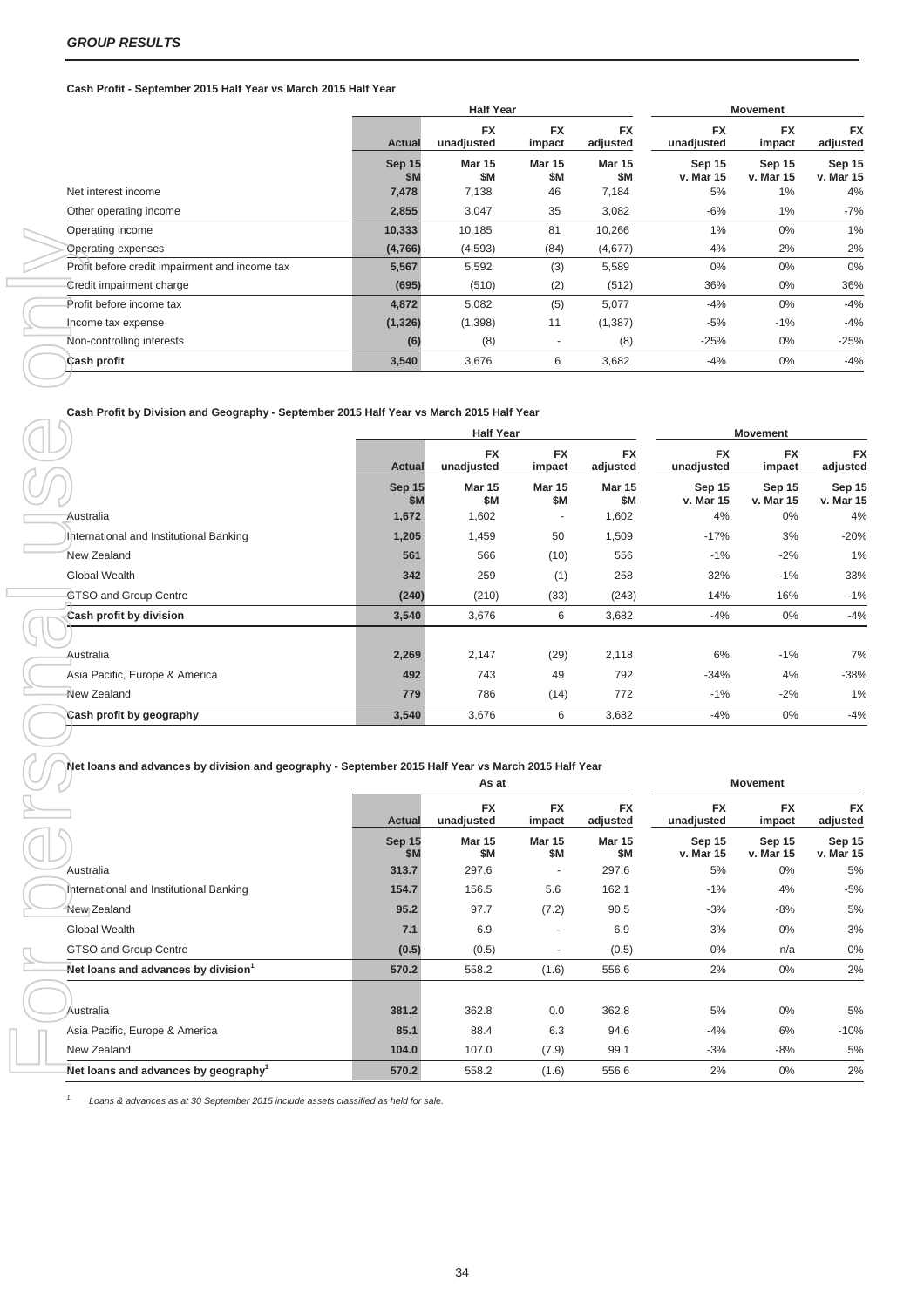#### **Earnings related hedges**

The Group has taken out economic hedges against larger foreign exchange denominated revenue and expense streams (primarily New Zealand Dollar, US Dollar and US Dollar correlated). New Zealand dollar exposure relates to the New Zealand geography and USD exposure relates to APEA. Details of these hedges are set out below.

|                                                               | <b>Half Year</b>    |                      | <b>Full Year</b> |               |
|---------------------------------------------------------------|---------------------|----------------------|------------------|---------------|
| <b>NZD Economic hedges</b>                                    | Sep 15<br><b>SM</b> | <b>Mar 15</b><br>\$M | Sep 15<br>\$M    | Sep 14<br>\$M |
| Net open NZD position (notional principal) <sup>1</sup>       | 3,567               | 2,375                | 3,567            | 2,042         |
| Amount taken to income (pre-tax statutory basis) <sup>2</sup> | 168                 | (220)                | (52)             | 3             |
| Amount taken to income (pre-tax cash basis) $3$               | (34)                | (51)                 | (85)             | (149)         |
| <b>USD Economic hedges</b>                                    |                     |                      |                  |               |
| Net open USD position (notional principal) $1$                | 352                 | 823                  | 352              | 797           |
| Amount taken to income (pre-tax statutory basis) <sup>2</sup> | (41)                | (129)                | (170)            | (30)          |
| Amount taken to income (pre-tax cash basis) $3$               | (92)                | (46)                 | (138)            | (19)          |

#### **Earnings per share**

| ivet open iver position (notional philopal)                                                                                                                                                                                                                                                                                    |         |                  |         |         |                  |        |
|--------------------------------------------------------------------------------------------------------------------------------------------------------------------------------------------------------------------------------------------------------------------------------------------------------------------------------|---------|------------------|---------|---------|------------------|--------|
| Amount taken to income (pre-tax statutory basis) <sup>2</sup>                                                                                                                                                                                                                                                                  |         |                  | 168     | (220)   | (52)             | 3      |
| Amount taken to income (pre-tax cash basis) <sup>3</sup>                                                                                                                                                                                                                                                                       |         |                  | (34)    | (51)    | (85)             | (149)  |
| <b>USD Economic hedges</b>                                                                                                                                                                                                                                                                                                     |         |                  |         |         |                  |        |
| Net open USD position (notional principal) $1$                                                                                                                                                                                                                                                                                 |         |                  | 352     | 823     | 352              | 797    |
| Amount taken to income (pre-tax statutory basis) <sup>2</sup>                                                                                                                                                                                                                                                                  |         |                  | (41)    | (129)   | (170)            | (30)   |
| Amount taken to income (pre-tax cash basis) <sup>3</sup>                                                                                                                                                                                                                                                                       |         |                  | (92)    | (46)    | (138)            | (19)   |
| Value in AUD at contracted rate.<br>Unrealised valuation movement plus realised revenue from closed hedges.<br>Realised revenue from closed hedges.                                                                                                                                                                            |         |                  |         |         |                  |        |
| As at 30 September 2015, the following hedges are in place to partially hedge future earnings against adverse movements in exchange rates:                                                                                                                                                                                     |         |                  |         |         |                  |        |
| NZD 3.9 billion at a forward rate of approximately NZD 1.09 / AUD.                                                                                                                                                                                                                                                             |         |                  |         |         |                  |        |
| USD 0.3 billion at a forward rate of approximately USD 0.85 / AUD.                                                                                                                                                                                                                                                             |         |                  |         |         |                  |        |
| During the September 2015 full year:                                                                                                                                                                                                                                                                                           |         |                  |         |         |                  |        |
| NZD 1.8 billion of economic hedges matured and a realised loss of \$85 million (pre-tax) was recorded in cash profit.                                                                                                                                                                                                          |         |                  |         |         |                  |        |
| USD 0.8 billion of economic hedges matured and a realised loss of \$138 million (pre-tax) was recorded in cash profit.                                                                                                                                                                                                         |         |                  |         |         |                  |        |
| An unrealised gain of \$1 million (pre-tax) on the outstanding NZD and USD economic hedges was recorded in the statutory income statement during<br>the year. When determining cash profit, this unrealised gain has been treated as an adjustment to statutory profit as these are hedges of future NZD                       |         |                  |         |         |                  |        |
| and USD revenues.                                                                                                                                                                                                                                                                                                              |         |                  |         |         |                  |        |
| During the September 2015 half:                                                                                                                                                                                                                                                                                                |         |                  |         |         |                  |        |
| NZD 1.0 billion of economic hedges matured and a realised loss of \$34 million (pre-tax) was recorded in cash profit.                                                                                                                                                                                                          |         |                  |         |         |                  |        |
| USD 0.4 billion of economic hedges matured and a realised loss of \$92 million (pre-tax) was recorded in cash profit.                                                                                                                                                                                                          |         |                  |         |         |                  |        |
| An unrealised gain of \$253 million (pre-tax) on the outstanding NZD and USD economic hedges was recorded in the statutory income statement<br>during the half. When determining cash profit, this unrealised gain has been treated as an adjustment to statutory profit as these are hedges of future<br>NZD and USD revenue. |         |                  |         |         |                  |        |
| Earnings per share                                                                                                                                                                                                                                                                                                             |         |                  |         |         |                  |        |
|                                                                                                                                                                                                                                                                                                                                |         | <b>Half Year</b> |         |         | <b>Full Year</b> |        |
|                                                                                                                                                                                                                                                                                                                                | Sep 15  | <b>Mar 15</b>    | Movt    | Sep 15  | Sep 14           | Movt   |
| Cash earnings per share (cents)                                                                                                                                                                                                                                                                                                |         |                  |         |         |                  |        |
| Basic                                                                                                                                                                                                                                                                                                                          | 126.8   | 133.6            | -5%     | 260.3   | 260.3            | 0%     |
| Diluted                                                                                                                                                                                                                                                                                                                        | 119.8   | 129.9            | $-8%$   | 247.0   | 250.6            | $-1%$  |
| Cash weighted average number of ordinary shares (M) <sup>2</sup>                                                                                                                                                                                                                                                               |         |                  |         |         |                  |        |
| Basic                                                                                                                                                                                                                                                                                                                          | 2,792.7 | 2,750.0          | 2%      | 2,771.4 | 2,732.2          | 1%     |
| Diluted                                                                                                                                                                                                                                                                                                                        | 3,077.4 | 2,926.8          | 5%      | 3,032.2 | 2,934.4          | 3%     |
| Cash profit (\$M)                                                                                                                                                                                                                                                                                                              | 3,540   | 3,676            | -4%     | 7,216   | 7,117            | 1%     |
| Preference share dividends (\$M)                                                                                                                                                                                                                                                                                               |         | (1)              | $-100%$ | (1)     | (6)              | $-83%$ |
| Cash profit less preference share dividends (\$M)                                                                                                                                                                                                                                                                              | 3,540   | 3,675            | -4%     | 7,215   | 7,111            | 1%     |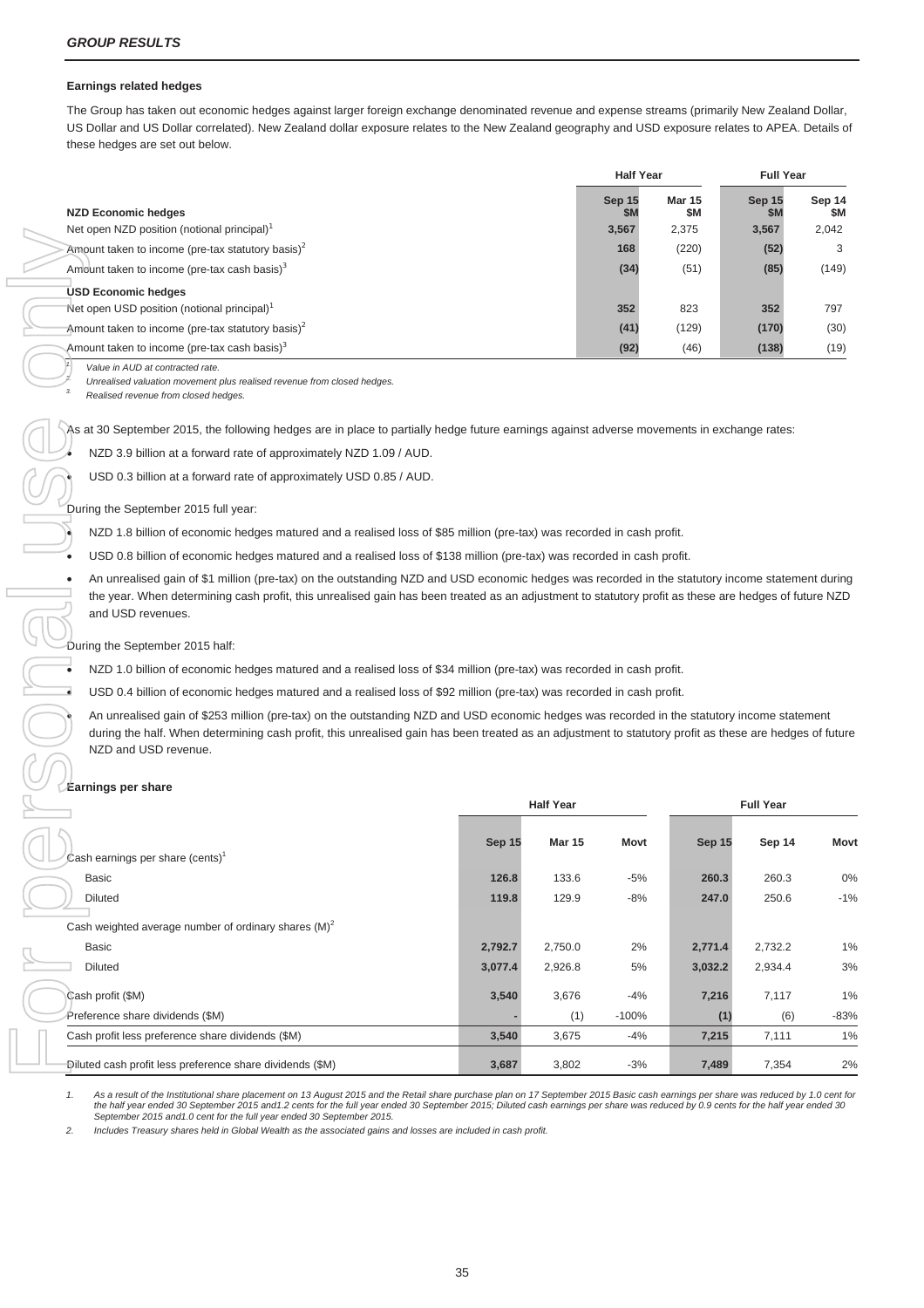#### **Dividends**

|                                                                |        | <b>Half Year</b>         |             |              | <b>Full Year</b> |            |  |  |
|----------------------------------------------------------------|--------|--------------------------|-------------|--------------|------------------|------------|--|--|
| Dividend per ordinary share (cents)<br>Interim (fully franked) | Sep 15 | <b>Mar 15</b><br>86      | Movt<br>n/a | Sep 15<br>86 | Sep 14<br>83     | Movt<br>4% |  |  |
| Final (fully franked) <sup>1</sup>                             | 95     | $\overline{\phantom{a}}$ | n/a         | 95           | 95               | 0%         |  |  |
| Total (fully franked)                                          | 95     | 86                       | 10%         | 181          | 178              | 2%         |  |  |
| Ordinary share dividends used in payout ratio $(SM)^2$         | 2,758  | 2,379                    | 16%         | 5,137        | 4,897            | 5%         |  |  |
| Cash profit (\$M)                                              | 3.540  | 3,676                    | $-4%$       | 7,216        | 7.117            | 1%         |  |  |
| Less: Preference share dividends paid                          |        | (1)                      | $-100%$     | (1)          | (6)              | $-83%$     |  |  |
| Ordinary share dividend payout ratio (cash basis) <sup>2</sup> | 77.9%  | 64.7%                    |             | 71.2%        | 68.9%            |            |  |  |

#### **Economic profit**

| Total (fully franked)                                                                                                                                                                                                                                                                                                                                                                                                                                                                                                                                                                                                                                                                                                                                                                                                                                                                                                                                                                                                                                                                                                                                                                                                                                                                                                                                                                                                                                                                                                                                                                                                                                                       | ນວ            | 80               | 10%         | 181          | 178              | $2\%$      |
|-----------------------------------------------------------------------------------------------------------------------------------------------------------------------------------------------------------------------------------------------------------------------------------------------------------------------------------------------------------------------------------------------------------------------------------------------------------------------------------------------------------------------------------------------------------------------------------------------------------------------------------------------------------------------------------------------------------------------------------------------------------------------------------------------------------------------------------------------------------------------------------------------------------------------------------------------------------------------------------------------------------------------------------------------------------------------------------------------------------------------------------------------------------------------------------------------------------------------------------------------------------------------------------------------------------------------------------------------------------------------------------------------------------------------------------------------------------------------------------------------------------------------------------------------------------------------------------------------------------------------------------------------------------------------------|---------------|------------------|-------------|--------------|------------------|------------|
| Ordinary share dividends used in payout ratio (\$M) <sup>2</sup>                                                                                                                                                                                                                                                                                                                                                                                                                                                                                                                                                                                                                                                                                                                                                                                                                                                                                                                                                                                                                                                                                                                                                                                                                                                                                                                                                                                                                                                                                                                                                                                                            | 2,758         | 2,379            | 16%         | 5,137        | 4,897            | 5%         |
| Cash profit (\$M)                                                                                                                                                                                                                                                                                                                                                                                                                                                                                                                                                                                                                                                                                                                                                                                                                                                                                                                                                                                                                                                                                                                                                                                                                                                                                                                                                                                                                                                                                                                                                                                                                                                           | 3,540         | 3,676            | $-4%$       | 7,216        | 7,117            | 1%         |
| tess: Preference share dividends paid                                                                                                                                                                                                                                                                                                                                                                                                                                                                                                                                                                                                                                                                                                                                                                                                                                                                                                                                                                                                                                                                                                                                                                                                                                                                                                                                                                                                                                                                                                                                                                                                                                       |               | (1)              | $-100%$     | (1)          | (6)              | $-83%$     |
| Ordinary share dividend payout ratio (cash basis) <sup>2</sup>                                                                                                                                                                                                                                                                                                                                                                                                                                                                                                                                                                                                                                                                                                                                                                                                                                                                                                                                                                                                                                                                                                                                                                                                                                                                                                                                                                                                                                                                                                                                                                                                              | 77.9%         | 64.7%            |             | 71.2%        | 68.9%            |            |
| 2015 final dividend is proposed.<br>Dividend payout ratio is calculated using proposed 2015 final dividend of \$2,758 million, which is based on the forecast number of ordinary shares on issue at the dividend record date.<br>Dividend payout ratios for the March 2015 half and September 2014 full year are calculated using actual dividend paid of \$2,379 million and \$4,897 million respectively. Dividend payout<br>ratio is calculated by adjusting profit attributable to shareholders of the company by the amount of preference share dividends paid.                                                                                                                                                                                                                                                                                                                                                                                                                                                                                                                                                                                                                                                                                                                                                                                                                                                                                                                                                                                                                                                                                                        |               |                  |             |              |                  |            |
| The Directors propose that a final dividend of 95 cents be paid on each eligible fully paid ANZ ordinary share on 16 December 2015. The proposed 2015<br>final dividend will be fully franked for Australian tax purposes, and New Zealand imputation credits of NZ 11 cents per ordinary share will also be<br>attached.<br><b>Economic profit</b>                                                                                                                                                                                                                                                                                                                                                                                                                                                                                                                                                                                                                                                                                                                                                                                                                                                                                                                                                                                                                                                                                                                                                                                                                                                                                                                         |               |                  |             |              |                  |            |
|                                                                                                                                                                                                                                                                                                                                                                                                                                                                                                                                                                                                                                                                                                                                                                                                                                                                                                                                                                                                                                                                                                                                                                                                                                                                                                                                                                                                                                                                                                                                                                                                                                                                             |               | <b>Half Year</b> |             |              | <b>Full Year</b> |            |
|                                                                                                                                                                                                                                                                                                                                                                                                                                                                                                                                                                                                                                                                                                                                                                                                                                                                                                                                                                                                                                                                                                                                                                                                                                                                                                                                                                                                                                                                                                                                                                                                                                                                             | <b>Sep 15</b> | <b>Mar 15</b>    |             | Sep 15       | Sep 14           |            |
| Statutory profit attributable to shareholders of the Company                                                                                                                                                                                                                                                                                                                                                                                                                                                                                                                                                                                                                                                                                                                                                                                                                                                                                                                                                                                                                                                                                                                                                                                                                                                                                                                                                                                                                                                                                                                                                                                                                | \$M<br>3,987  | \$M<br>3,506     | Movt<br>14% | \$M<br>7,493 | \$Μ<br>7,271     | Movt<br>3% |
| Adjustments between statutory profit and cash profit                                                                                                                                                                                                                                                                                                                                                                                                                                                                                                                                                                                                                                                                                                                                                                                                                                                                                                                                                                                                                                                                                                                                                                                                                                                                                                                                                                                                                                                                                                                                                                                                                        | (447)         | 170              | large       | (277)        | (154)            | 80%        |
| Cash Profit                                                                                                                                                                                                                                                                                                                                                                                                                                                                                                                                                                                                                                                                                                                                                                                                                                                                                                                                                                                                                                                                                                                                                                                                                                                                                                                                                                                                                                                                                                                                                                                                                                                                 | 3,540         | 3,676            | $-4%$       | 7,216        | 7,117            | 1%         |
| Economic credit cost adjustment                                                                                                                                                                                                                                                                                                                                                                                                                                                                                                                                                                                                                                                                                                                                                                                                                                                                                                                                                                                                                                                                                                                                                                                                                                                                                                                                                                                                                                                                                                                                                                                                                                             | (203)         | (290)            | $-30%$      | (493)        | (554)            | $-11%$     |
| Imputation credits                                                                                                                                                                                                                                                                                                                                                                                                                                                                                                                                                                                                                                                                                                                                                                                                                                                                                                                                                                                                                                                                                                                                                                                                                                                                                                                                                                                                                                                                                                                                                                                                                                                          | 663           | 657              | $1\%$       | 1,320        | 1,244            | 6%         |
| Economic return                                                                                                                                                                                                                                                                                                                                                                                                                                                                                                                                                                                                                                                                                                                                                                                                                                                                                                                                                                                                                                                                                                                                                                                                                                                                                                                                                                                                                                                                                                                                                                                                                                                             | 4,000         | 4,043            | $-1\%$      | 8,043        | 7,807            | 3%         |
| Cost of capital                                                                                                                                                                                                                                                                                                                                                                                                                                                                                                                                                                                                                                                                                                                                                                                                                                                                                                                                                                                                                                                                                                                                                                                                                                                                                                                                                                                                                                                                                                                                                                                                                                                             | (2,916)       | (2,746)          | 6%          | (5,662)      | (5,057)          | 12%        |
| Economic profit                                                                                                                                                                                                                                                                                                                                                                                                                                                                                                                                                                                                                                                                                                                                                                                                                                                                                                                                                                                                                                                                                                                                                                                                                                                                                                                                                                                                                                                                                                                                                                                                                                                             | 1,084         | 1,297            | $-16%$      | 2,381        | 2,750            | $-13%$     |
| Economic profit is a risk adjusted profit measure used to evaluate business unit performance and is considered in determining the variable component of<br>remuneration packages. This is used for internal management purposes and is not subject to audit by the external auditor.<br>Economic profit is calculated via a series of adjustments to cash profit. The economic credit cost adjustment replaces the actual credit loss charge with<br>ihternal expected loss based on the average loss per annum on the portfolio over an economic cycle. The benefit of imputation credits to our<br>shareholders is recognised, measured at 70% of Australian tax. The cost of capital is a major component of economic profit. At an ANZ Group level, this<br>is calculated using average ordinary shareholders' equity (excluding non-controlling interests), multiplied by a cost of capital rate (11% - as has been<br>consistently applied across reporting periods) plus the dividend on preference shares. At a business unit level, capital is allocated based on economic<br>capital, whereby higher risk businesses attract higher levels of capital. This method is designed to help drive appropriate risk management and ensure<br>business returns align with the relevant risk. Key risks covered include credit risk, operating risk, market risk and other risks.<br>Economic profit decreased 13% on the prior year due to higher capital levels being offset by an increase in cash profit of 1% and higher imputation<br>credits.<br>Economic profit decreased 16% on the prior half due to a decrease in cash profit of 4% and higher capital levels. |               |                  |             |              |                  |            |
|                                                                                                                                                                                                                                                                                                                                                                                                                                                                                                                                                                                                                                                                                                                                                                                                                                                                                                                                                                                                                                                                                                                                                                                                                                                                                                                                                                                                                                                                                                                                                                                                                                                                             |               |                  |             |              |                  |            |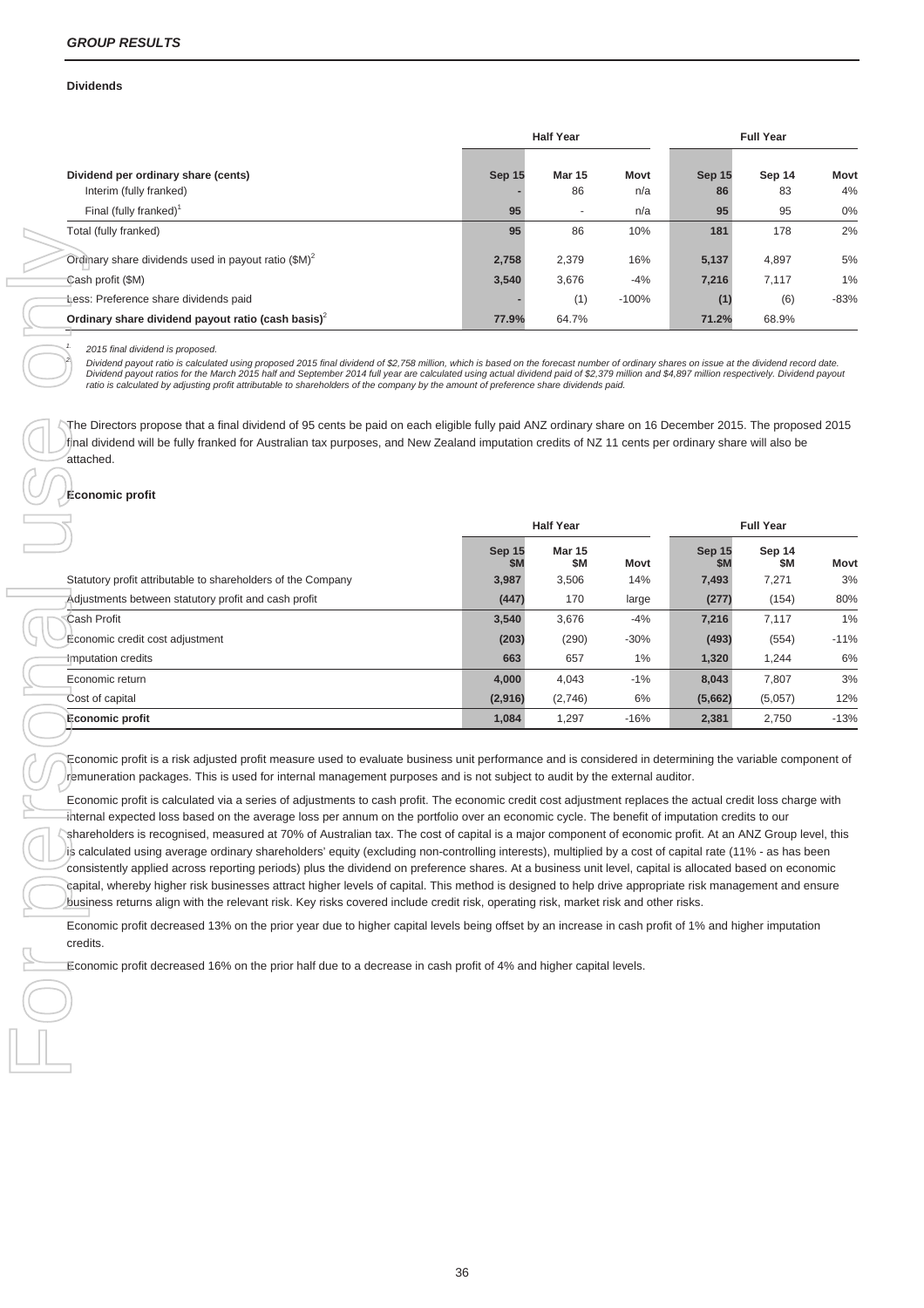# **Condensed balance sheet**

|                                                          |               | As at                | <b>Movement</b> |                     |                     |
|----------------------------------------------------------|---------------|----------------------|-----------------|---------------------|---------------------|
| <b>Assets</b>                                            | Sep 15<br>\$Β | <b>Mar 15</b><br>\$Β | Sep 14<br>\$Β   | Sep 15<br>v. Mar 15 | Sep 15<br>v. Sep 14 |
| Cash / Settlement balances owed to ANZ / Collateral paid | 82.5          | 79.3                 | 58.3            | 4%                  | 42%                 |
| Trading and available-for-sale assets                    | 92.7          | 89.7                 | 80.6            | 3%                  | 15%                 |
| Derivative financial instruments                         | 85.6          | 73.6                 | 56.4            | 16%                 | 52%                 |
| Net loans and advances <sup>1</sup>                      | 570.2         | 558.2                | 521.8           | 2%                  | 9%                  |
| Investment backing policy liabilities                    | 34.8          | 36.5                 | 33.6            | $-5%$               | 4%                  |
| Other                                                    | 24.1          | 22.8                 | 21.4            | 6%                  | 13%                 |
| <b>Total assets</b>                                      | 889.9         | 860.1                | 772.1           | 3%                  | 15%                 |
| <b>Liabilities</b>                                       |               |                      |                 |                     |                     |
| Settlement balances owed by ANZ / Collateral received    | 19.1          | 12.6                 | 15.7            | 52%                 | 22%                 |
| Deposits and other borrowings                            | 570.8         | 567.2                | 510.1           | 1%                  | 12%                 |
| Derivative financial instruments                         | 81.3          | 73.2                 | 52.9            | 11%                 | 54%                 |
| Debt issuances                                           | 93.7          | 85.7                 | 80.1            | 9%                  | 17%                 |
| Policy liabilities and external unit holder liabilities  | 38.7          | 40.3                 | 37.7            | $-4%$               | 3%                  |
| Other                                                    | 28.9          | 29.0                 | 26.3            | $0\%$               | 10%                 |
| <b>Total liabilities</b>                                 | 832.5         | 808.0                | 722.8           | 3%                  | 15%                 |
| Total equity                                             | 57.4          | 52.1                 | 49.3            | 10%                 | 16%                 |

*1. Loans & advances as at 30 September 2015 include assets classified as held for sale.* 

# **September 2015 v September 2014**

- Cash, settlement balances and collateral paid increased by \$24 billion, with \$7 billion due to foreign exchange translation. The remaining increase was primarily driven by increased short term deposits with the US Federal Reserve and Bank of England, following the introduction of Basel 3 liquidity risk standards in Australia on 1 January 2015, and higher collateral paid on derivative liabilities with collateralised counterparties.
- Trading and available-for-sale assets increased \$12 billion, with \$5 billion due to foreign exchange translation. The increase was primarily driven by growth in the size of the Liquidity portfolio influenced by new liquidity requirements.
- Derivative financial instruments increased on higher customer demand for interest rate hedging products in light of low interest rates, along with increased customer demand for foreign exchange spot and forward products driven by volatility in the Asia market. Net derivative financial instruments increased by \$1 billion primarily driven by movements in foreign exchange and interest rates, along with the impact of foreign exchange translation.
- Net loans and advances increased \$48 billion, with \$19 billion due to foreign exchange rate translation, \$26 billion growth in Australia division on home loan and non-housing term loans, a \$7 billion increase in New Zealand home loans and non-housing term loans and a \$3 billion decrease in IIB term loans.
- Deposits and other borrowings increased \$60 billion, with \$32 billion due to foreign exchange rate translation impacts, \$31 billion increase in interest bearing deposits, \$17 billion growth in Group Treasury certificates of deposit and commercial paper, and a \$17 billion decrease in term deposits composed of \$10 billion decrease in IIB and \$8 billion decrease in Australia division partially offset by \$1 billion increase in New Zealand.
- Total equity increased \$8 billion primarily due to \$7.5 billion of profits generated over the year, \$3 billion from an institutional placement and retail share placement plan, and other comprehensive income of \$2 billion, offset by the payment (net of reinvestment) of the 2014 final and 2015 interim dividends of \$4 billion.

# **September 2015 v March 2015**

- Net loans and advances increased \$12 billion, with \$2 billion due to foreign exchange translation, \$13 billion growth in Australia division home loans, growth of \$5 billion in New Zealand home loans and non-housing term loans and a \$7 billion decrease in IIB term loans.
- Derivative financial instruments increased on higher customer demand for interest rate hedging products in light of low interest rates, along with increased customer demand for foreign exchange spot and forward products driven by volatility in the Asia market. Net derivative financial instruments increased by \$4 billion primarily driven by movements in foreign exchange and interest rates, along with the impact of foreign exchange translation.
- Debt issuances increased \$8 billion mainly due to increased number of new long term trades and movements in foreign currency translation.
- Total equity increased by \$5 billion primarily due to \$4 billion of profits generated over the half year, \$3 billion from an institutional placement and retail share placement plan and other comprehensive income of \$1 billion, offset by the payment (net of reinvestment) of the 2015 interim dividends of \$2 billion.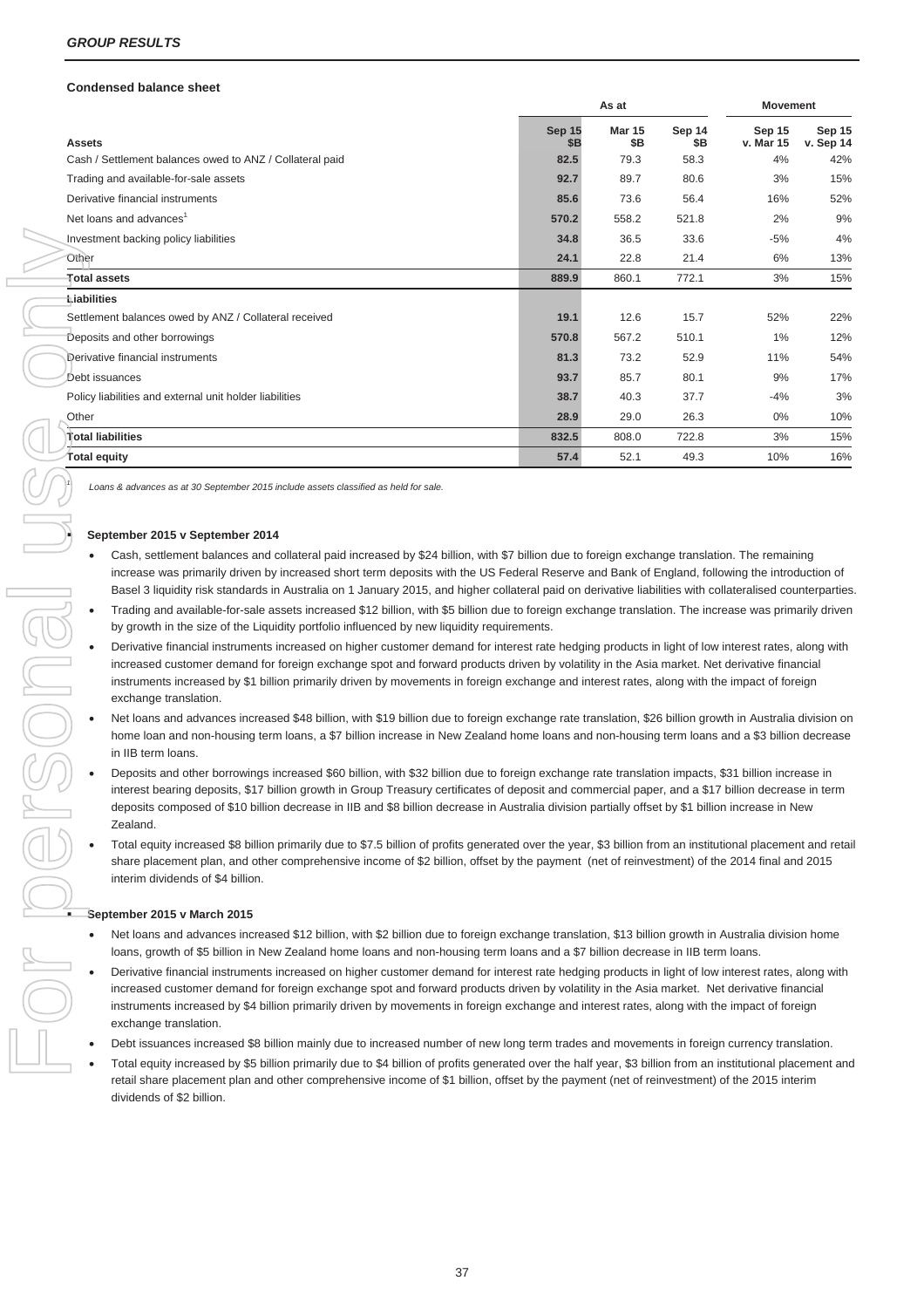## **Liquidity risk**

Liquidity risk is the risk that the Group is unable to meet its payment obligations as they fall due, including repaying depositors or maturing wholesale debt, or that the Group has insufficient capacity to fund increases in assets. The timing mismatch of cash flows and the related liquidity risk is inherent in all banking operations and is closely monitored by the Group and managed in accordance with the risk appetite set by the Board.

The Group's approach to liquidity risk management incorporates two key components:

#### **Scenario modelling of funding sources**

ANZ's liquidity risk appetite is defined by the ability to meet a range of regulatory and internal liquidity metrics mandated by the Board. The metrics cover a range of scenarios of varying duration and level of severity. This framework:

- **Provides protection against shorter-term extreme market dislocations and stresses.**
- Maintains structural strength in the balance sheet by ensuring an appropriate amount of longer-term assets are funded with longer-term funding.
- Ensures no undue timing concentrations exist in the Group's funding profile.

- Highest-quality liquid assets (HQLA1): Cash, highest credit quality government, central bank or public sector securities eligible for repurchase with central banks to provide same-day liquidity.
- High-quality liquid assets (HQLA2): High credit quality government, central bank or public sector securities, high quality corporate debt securities and high quality covered bonds eligible for repurchase with central banks to provide same-day liquidity.
- Alternative liquid assets (ALA): Assets qualifying as collateral for the CLF and eligible securities listed by the Reserve Bank of New Zealand (RBNZ).

|                            | ANZ's liquidity risk appetite is defined by the ability to meet a range of regulatory and internal liquidity metrics mandated by the Board. The metrics<br>cover a range of scenarios of varying duration and level of severity. This framework:                                                                                                                                                                                                                                                                                                                                                                                                                                                                                      |               |                      |               |                     |                                     |  |
|----------------------------|---------------------------------------------------------------------------------------------------------------------------------------------------------------------------------------------------------------------------------------------------------------------------------------------------------------------------------------------------------------------------------------------------------------------------------------------------------------------------------------------------------------------------------------------------------------------------------------------------------------------------------------------------------------------------------------------------------------------------------------|---------------|----------------------|---------------|---------------------|-------------------------------------|--|
|                            | Provides protection against shorter-term extreme market dislocations and stresses.<br>٠                                                                                                                                                                                                                                                                                                                                                                                                                                                                                                                                                                                                                                               |               |                      |               |                     |                                     |  |
|                            | Maintains structural strength in the balance sheet by ensuring an appropriate amount of longer-term assets are funded with longer-term funding.<br>٠                                                                                                                                                                                                                                                                                                                                                                                                                                                                                                                                                                                  |               |                      |               |                     |                                     |  |
|                            | Ensures no undue timing concentrations exist in the Group's funding profile.<br>$\bullet$                                                                                                                                                                                                                                                                                                                                                                                                                                                                                                                                                                                                                                             |               |                      |               |                     |                                     |  |
|                            | A key component of this framework is the Liquidity Coverage Ratio (LCR) which was implemented in Australia on 1 January 2015. The LCR is a<br>severe short term liquidity stress scenario, introduced as part of the Basel 3 international framework for liquidity risk measurement, standards and<br>monitoring. As part of meeting the LCR requirements, ANZ has a Committed Liquidity Facility (CLF) with the Reserve Bank of Australia (RBA). The<br>CLF has been established as a solution to a High Quality Liquid Asset (HQLA) shortfall in the Australian marketplace and provides an alternative<br>form of RBA-qualifying liquid assets. The total amount of the CLF available to a qualifying ADI is set annually by APRA. |               |                      |               |                     |                                     |  |
|                            | <b>Liquid assets</b>                                                                                                                                                                                                                                                                                                                                                                                                                                                                                                                                                                                                                                                                                                                  |               |                      |               |                     |                                     |  |
|                            | The Group holds a portfolio of high quality unencumbered liquid assets in order to protect the Group's liquidity position in a severely stressed<br>environment, as well as to meet regulatory requirements. High quality liquid assets comprise three categories, with the definitions consistent with<br>Basel 3 LCR:                                                                                                                                                                                                                                                                                                                                                                                                               |               |                      |               |                     |                                     |  |
|                            | Highest-quality liquid assets (HQLA1): Cash, highest credit quality government, central bank or public sector securities eligible for repurchase<br>with central banks to provide same-day liquidity.                                                                                                                                                                                                                                                                                                                                                                                                                                                                                                                                 |               |                      |               |                     |                                     |  |
|                            | High-quality liquid assets (HQLA2): High credit quality government, central bank or public sector securities, high quality corporate debt securities<br>$\bullet$<br>and high quality covered bonds eligible for repurchase with central banks to provide same-day liquidity.                                                                                                                                                                                                                                                                                                                                                                                                                                                         |               |                      |               |                     |                                     |  |
|                            | Alternative liquid assets (ALA): Assets qualifying as collateral for the CLF and eligible securities listed by the Reserve Bank of New Zealand<br>(RBNZ).                                                                                                                                                                                                                                                                                                                                                                                                                                                                                                                                                                             |               |                      |               |                     |                                     |  |
|                            | Minimum levels of liquid assets held are set annually based on a range of ANZ specific and general market liquidity stress scenarios such that                                                                                                                                                                                                                                                                                                                                                                                                                                                                                                                                                                                        |               |                      |               |                     |                                     |  |
|                            | potential cash flow obligations can be met over the short to medium term, and holdings are appropriate to existing and future business activities,<br>regulatory requirements and in line with the approved risk appetite.                                                                                                                                                                                                                                                                                                                                                                                                                                                                                                            |               | As at                |               | <b>Movement</b>     |                                     |  |
|                            |                                                                                                                                                                                                                                                                                                                                                                                                                                                                                                                                                                                                                                                                                                                                       | Sep 15<br>\$Β | <b>Mar 15</b><br>\$B | Sep 14<br>\$Β | Sep 15<br>v. Mar 15 | Sep 15<br>v. Sep 14                 |  |
|                            | Market Values Post Discount <sup>1</sup>                                                                                                                                                                                                                                                                                                                                                                                                                                                                                                                                                                                                                                                                                              |               |                      |               |                     |                                     |  |
|                            | HQLA1 <sup>2</sup>                                                                                                                                                                                                                                                                                                                                                                                                                                                                                                                                                                                                                                                                                                                    | 115.4         | 103.8                | 81.0          | 11%                 |                                     |  |
|                            | HQLA2                                                                                                                                                                                                                                                                                                                                                                                                                                                                                                                                                                                                                                                                                                                                 | 3.2           | 3.0                  | 2.7           | 7%                  |                                     |  |
|                            | Internal Residential Mortgage Backed Securities (Australia)                                                                                                                                                                                                                                                                                                                                                                                                                                                                                                                                                                                                                                                                           | 43.5          | 43.5                 | 43.5          | 0%                  |                                     |  |
|                            | Internal Residential Mortgage Backed Securities (New Zealand)                                                                                                                                                                                                                                                                                                                                                                                                                                                                                                                                                                                                                                                                         | 5.5           | 5.6                  | 5.1           | $-2%$               | 8%                                  |  |
|                            | Other ALA <sup>3</sup>                                                                                                                                                                                                                                                                                                                                                                                                                                                                                                                                                                                                                                                                                                                | 16.9          | 17.1                 | 17.3          | -1%                 |                                     |  |
|                            | <b>Total Liquid Assets</b>                                                                                                                                                                                                                                                                                                                                                                                                                                                                                                                                                                                                                                                                                                            | 184.5         | 173.0                | 149.6         | 7%                  | 23%                                 |  |
|                            |                                                                                                                                                                                                                                                                                                                                                                                                                                                                                                                                                                                                                                                                                                                                       |               |                      |               |                     |                                     |  |
|                            | Cash flows modelled under stress scenario                                                                                                                                                                                                                                                                                                                                                                                                                                                                                                                                                                                                                                                                                             |               |                      |               |                     |                                     |  |
|                            |                                                                                                                                                                                                                                                                                                                                                                                                                                                                                                                                                                                                                                                                                                                                       |               |                      |               |                     |                                     |  |
|                            | Cash outflows <sup>2,4</sup><br>Cash inflows <sup>4</sup>                                                                                                                                                                                                                                                                                                                                                                                                                                                                                                                                                                                                                                                                             | 175.2         | 174.8                | 157.1         | 0%                  |                                     |  |
|                            | Net cash outflows                                                                                                                                                                                                                                                                                                                                                                                                                                                                                                                                                                                                                                                                                                                     | 24.4          | 29.4                 | 22.4          | -17%                | 9%                                  |  |
|                            |                                                                                                                                                                                                                                                                                                                                                                                                                                                                                                                                                                                                                                                                                                                                       | 150.8         | 145.4                | 134.7         | 4%                  | 12%                                 |  |
|                            | Liquidity Coverage Ratio (%) <sup>5</sup>                                                                                                                                                                                                                                                                                                                                                                                                                                                                                                                                                                                                                                                                                             | 122%          | 119%                 | 111%          |                     | 42%<br>19%<br>$0\%$<br>$-2%$<br>12% |  |
| 1.<br>2.<br>3.<br>4.<br>5. | Market value post discount as defined in APRA Prudential Standard APS 210 Liquidity.<br>RBA open-repo arrangement netted down by exchange settlement account cash balance.<br>Comprised of assets qualifying as collateral for the CLF, excluding internal RMBS, up to approved facility limit; and any liquid assets contained in the RBNZ's Liquidity Policy - Annex:<br>Liquidity Assets - Prudential Supervision Department Document BS13A12.<br>Derivative cash flows are included on a net basis.<br>All currency Group LCR.                                                                                                                                                                                                    |               |                      |               |                     |                                     |  |

*<sup>2.</sup> RBA open-repo arrangement netted down by exchange settlement account cash balance.* 

*<sup>3.</sup> Comprised of assets qualifying as collateral for the CLF, excluding internal RMBS, up to approved facility limit; and any liquid assets contained in the RBNZ's Liquidity Policy - Annex: Liquidity Assets - Prudential Supervision Department Document BS13A12. 4. Derivative cash flows are included on a net basis.*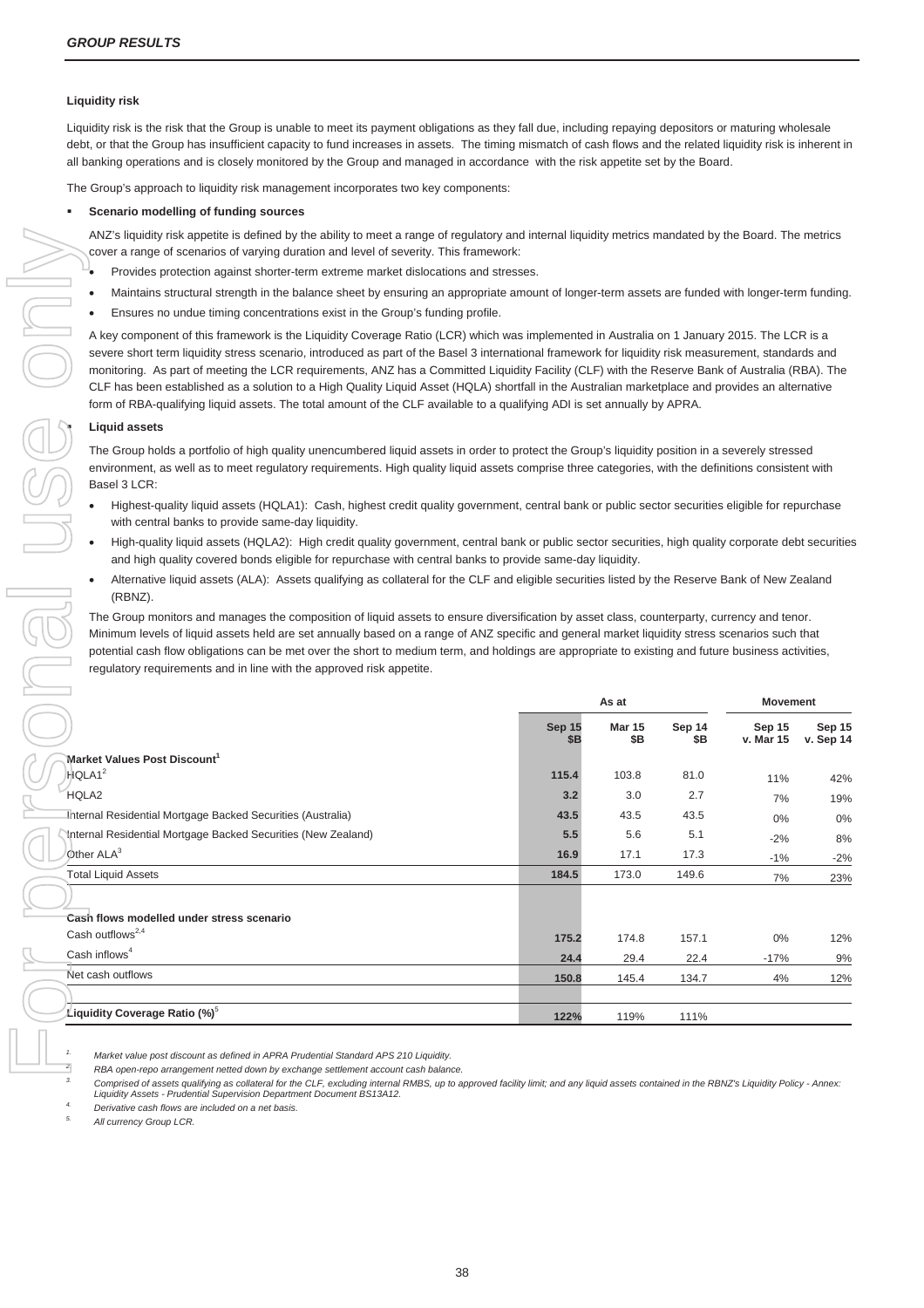## **Funding**

ANZ targets a diversified funding base, avoiding undue concentrations by investor type, maturity, market source and currency.

\$18.8 billion of term wholesale debt (with a remaining term greater than one year as at 30 September 2015) was issued during the year ended 30 September 2015 (Sep 2014: 23.9 billion). The weighted average tenor of new term debt was 4.9 years (2014: 4.9 years). Furthermore, a \$3.2 billion Institutional Share Placement and Share Purchase Plan and a \$1.5 billion Additional Tier 1 Capital issue took place during the financial year.

| The following tables show the Group's total funding composition: |               | As at                |               |                     | <b>Movement</b>     |  |
|------------------------------------------------------------------|---------------|----------------------|---------------|---------------------|---------------------|--|
|                                                                  | Sep 15<br>\$M | <b>Mar 15</b><br>\$Μ | Sep 14<br>\$M | Sep 15<br>v. Mar 15 | Sep 15<br>v. Sep 14 |  |
| Customer deposits and other liabilities <sup>1</sup>             |               |                      |               |                     |                     |  |
| Australia                                                        | 169,280       | 162,587              | 160,683       | 4%                  | 5%                  |  |
| International and Institutional Banking                          | 202,495       | 201,124              | 183,126       | $1\%$               | 11%                 |  |
| New Zealand                                                      | 59,703        | 60,293               | 51,360        | $-1%$               | 16%                 |  |
| <b>Global Wealth</b>                                             | 18.467        | 17,357               | 13,844        | 6%                  | 33%                 |  |
| GTSO and Group Centre <sup>1</sup>                               | (5, 361)      | (5,214)              | (5,294)       | 3%                  | 1%                  |  |
| <b>Customer deposits</b>                                         | 444.584       | 436,147              | 403,719       | 2%                  | 10%                 |  |
| Other funding liabilities <sup>2</sup>                           | 14,346        | 12,315               | 14,502        | 16%                 | $-1%$               |  |
| Total customer liabilities (funding)                             | 458,930       | 448,462              | 418,221       | 2%                  | 10%                 |  |
|                                                                  |               |                      |               |                     |                     |  |
| Wholesale funding <sup>3</sup><br>Debt issuances <sup>4</sup>    | 93,347        | 84,859               | 79,291        | 10%                 | 18%                 |  |
| Subordinated debt                                                | 17,009        | 16,463               | 13,607        | 3%                  | 25%                 |  |
| Certificates of deposit                                          | 63,446        | 59,646               | 52,754        | 6%                  | 20%                 |  |
| Commercial paper                                                 | 22,989        | 22,729               | 15,152        | 1%                  | 52%                 |  |
| Other wholesale borrowings <sup>5,6</sup>                        | 44.556        | 53,625               | 42,460        | $-17%$              | 5%                  |  |
| <b>Total wholesale funding</b>                                   | 241,347       | 237,322              | 203,264       | 2%                  | 19%                 |  |
| Shareholders' Equity (excl. preference shares)                   | 57,353        | 52,051               | 48,413        | 10%                 | 18%                 |  |
| <b>Total Funding</b>                                             | 757,630       | 737,835              | 669,898       | 3%                  | 13%                 |  |

|                                                                                                                                                                                                                                                                                            | Sep 15<br>\$M | <b>Mar 15</b><br>\$Μ | Sep 14<br>\$Μ | <b>Sep 15</b><br>v. Mar 15 | Sep 15<br>v. Sep 14 |
|--------------------------------------------------------------------------------------------------------------------------------------------------------------------------------------------------------------------------------------------------------------------------------------------|---------------|----------------------|---------------|----------------------------|---------------------|
| Customer deposits and other liabilities <sup>1</sup>                                                                                                                                                                                                                                       |               |                      |               |                            |                     |
| Australia                                                                                                                                                                                                                                                                                  | 169,280       | 162,587              | 160,683       | 4%                         | 5%                  |
| International and Institutional Banking                                                                                                                                                                                                                                                    | 202,495       | 201,124              | 183,126       | $1\%$                      | 11%                 |
| New Zealand                                                                                                                                                                                                                                                                                | 59,703        | 60,293               | 51,360        | $-1%$                      | 16%                 |
| <b>Global Wealth</b>                                                                                                                                                                                                                                                                       | 18,467        | 17,357               | 13,844        | 6%                         | 33%                 |
| GTSO and Group Centre <sup>1</sup>                                                                                                                                                                                                                                                         | (5, 361)      | (5,214)              | (5,294)       | 3%                         | 1%                  |
| Customer deposits                                                                                                                                                                                                                                                                          | 444,584       | 436,147              | 403,719       | 2%                         | 10%                 |
| Other funding liabilities <sup>2</sup>                                                                                                                                                                                                                                                     | 14,346        | 12,315               | 14,502        | 16%                        | $-1%$               |
| Total customer liabilities (funding)                                                                                                                                                                                                                                                       | 458,930       | 448,462              | 418,221       | 2%                         | 10%                 |
| Wholesale funding <sup>3</sup>                                                                                                                                                                                                                                                             |               |                      |               |                            |                     |
| Debt issuances <sup>4</sup>                                                                                                                                                                                                                                                                | 93,347        | 84,859               | 79,291        | 10%                        | 18%                 |
| Subordinated debt                                                                                                                                                                                                                                                                          | 17,009        | 16,463               | 13,607        | 3%                         | 25%                 |
| Certificates of deposit                                                                                                                                                                                                                                                                    | 63,446        | 59,646               | 52,754        | 6%                         | 20%                 |
| Commercial paper                                                                                                                                                                                                                                                                           | 22,989        | 22,729               | 15,152        | 1%                         | 52%                 |
| Other wholesale borrowings <sup>5,6</sup>                                                                                                                                                                                                                                                  | 44,556        | 53,625               | 42,460        | $-17%$                     | 5%                  |
| <b>Total wholesale funding</b>                                                                                                                                                                                                                                                             | 241,347       | 237,322              | 203,264       | 2%                         | 19%                 |
| Shareholders' Equity (excl. preference shares)                                                                                                                                                                                                                                             | 57,353        | 52,051               | 48,413        | 10%                        | 18%                 |
| <b>Total Funding</b>                                                                                                                                                                                                                                                                       | 757,630       | 737,835              | 669,898       | 3%                         | 13%                 |
|                                                                                                                                                                                                                                                                                            |               |                      |               |                            |                     |
|                                                                                                                                                                                                                                                                                            |               | As at                |               | <b>Movement</b>            |                     |
|                                                                                                                                                                                                                                                                                            | Sep 15<br>\$M | <b>Mar 15</b><br>\$Μ | Sep 14<br>\$Μ | Sep 15<br>v. Mar 15        | Sep 15<br>v. Sep 14 |
| <b>Funded Assets</b>                                                                                                                                                                                                                                                                       |               |                      |               |                            |                     |
| Other short term assets & trade finance assets                                                                                                                                                                                                                                             | 78,879        | 87,755               | 74,925        | $-10%$                     | 5%                  |
| Liquids <sup>6</sup>                                                                                                                                                                                                                                                                       | 135,496       | 123,835              | 100,951       | 9%                         | 34%                 |
| Short term funded assets                                                                                                                                                                                                                                                                   | 214,375       | 211,590              | 175,876       | 1%                         | 22%                 |
| Lending & fixed assets <sup>8</sup>                                                                                                                                                                                                                                                        | 543,255       | 526,245              | 494,022       | 3%                         | 10%                 |
| <b>Total Funded Assets</b>                                                                                                                                                                                                                                                                 | 757,630       | 737,835              | 669,898       | 3%                         | 13%                 |
|                                                                                                                                                                                                                                                                                            |               |                      |               |                            |                     |
| Funding Liabilities <sup>3,4,6</sup>                                                                                                                                                                                                                                                       |               |                      |               |                            |                     |
| Other short term liabilities                                                                                                                                                                                                                                                               | 27,863        | 30,858               | 22,676        | $-10%$                     | 23%                 |
| Short term funding                                                                                                                                                                                                                                                                         | 59,850        | 60,394               | 46,466        | $-1%$                      | 29%                 |
| Term funding < 12 months                                                                                                                                                                                                                                                                   | 41,549        | 31,860               | 23,888        | 30%                        | 74%                 |
| Other customer and central bank deposits <sup>1,9</sup>                                                                                                                                                                                                                                    | 88,288        | 101,223              | 89,825        | $-13%$                     | $-2%$               |
| Total short term funding liabilities                                                                                                                                                                                                                                                       | 217,550       | 224,335              | 182,855       | $-3%$                      | 19%                 |
| Stable customer deposits <sup>1,10</sup>                                                                                                                                                                                                                                                   | 387,988       | 370,331              | 347,237       | 5%                         | 12%                 |
| Term funding > 12 months                                                                                                                                                                                                                                                                   | 87,316        | 83,665               | 84,519        | 4%                         | 3%                  |
| Shareholders' equity and hybrid debt                                                                                                                                                                                                                                                       | 64,776        | 59,504               | 55,287        | 9%                         | 17%                 |
| <b>Total Stable Funding</b>                                                                                                                                                                                                                                                                | 540,080       | 513,500              | 487,043       | 5%                         | 11%                 |
| <b>Total Funding</b>                                                                                                                                                                                                                                                                       | 757,630       | 737,835              | 669,898       | 3%                         | 13%                 |
| 1<br>Includes term deposits, other deposits and an adjustment recognised in Group Centre to eliminate Global Wealth investments in ANZ deposit products.                                                                                                                                   |               |                      |               |                            |                     |
| $\mathfrak{2}.$<br>Includes interest accruals, payables and other liabilities, provisions and net tax provisions, excluding other liabilities in Global Wealth.<br>3.                                                                                                                      |               |                      |               |                            |                     |
| Excludes liability for acceptances as they do not provide net funding.<br>4.<br>Excludes term debt issued externally by Global Wealth.                                                                                                                                                     |               |                      |               |                            |                     |
| 5.<br>Includes borrowings from banks, net derivative balances, special purpose vehicles, other borrowings and Euro Trust securities (preference shares). The Euro Trust Securities were bougl                                                                                              |               |                      |               |                            |                     |
| back by ANZ for cash at face value and cancelled on 15 December 2014.<br>6.<br>RBA open-repo arrangement netted down by the exchange settlement account cash balance.                                                                                                                      |               |                      |               |                            |                     |
| 7.<br>Includes short-dated assets such as trading securities, available-for-sale securities, trade dated assets and trade finance loans.                                                                                                                                                   |               |                      |               |                            |                     |
| 8.<br>Excludes trade finance loans.<br>9.                                                                                                                                                                                                                                                  |               |                      |               |                            |                     |
| Total customer liabilities (funding) plus Central Bank deposits less Stable customer deposits.<br>10.<br>Stable customer deposits represent operational type deposits or those sourced from retail / business / corporate customers and the stable component of Other funding liabilities. |               |                      |               |                            |                     |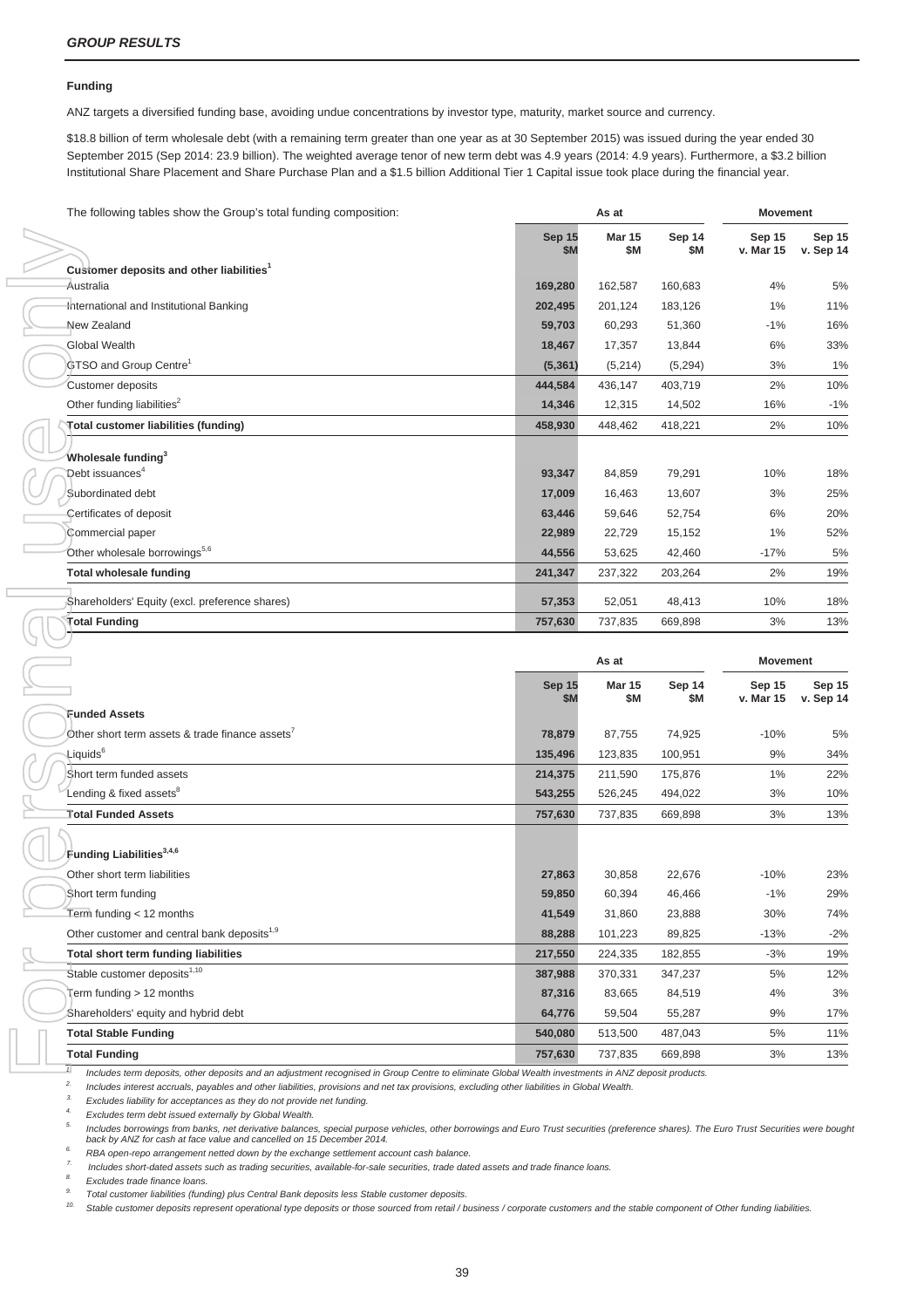# **Capital Management**

|                            |        | As at               |        |        |                                     |        |  |  |  |
|----------------------------|--------|---------------------|--------|--------|-------------------------------------|--------|--|--|--|
|                            |        | <b>APRA Basel 3</b> |        |        | Internationally Comparable Basel 3' |        |  |  |  |
|                            | Sep 15 | <b>Mar 15</b>       | Sep 14 | Sep 15 | <b>Mar 15</b>                       | Sep 14 |  |  |  |
| <b>Capital Ratios</b>      |        |                     |        |        |                                     |        |  |  |  |
| Common Equity Tier 1       | 9.6%   | 8.7%                | 8.8%   | 13.2%  | 12.1%                               | 12.5%  |  |  |  |
| Tier 1                     | 11.3%  | 10.6%               | 10.7%  | 15.3%  | 14.4%                               | 14.8%  |  |  |  |
| Total capital              | 13.3%  | 12.6%               | 12.7%  | 17.8%  | 16.8%                               | 17.2%  |  |  |  |
| Risk weighted assets (\$B) | 401.9  | 386.9               | 361.5  | 332.1  | 319.3                               | 294.0  |  |  |  |

Internationally Comparable methodology aligns with APRA's information paper entitled International Capital Comparison Study (13 July 2015). The March 2015 and September 2014<br>comparatives have been restated to align with th

# **APRA Basel 3 Common Equity Tier 1 (CET1) – September 2015 v March 2015**



2. *28.6 million ordinary shares were issued under the Dividend Reinvestment Plan and Bonus Option Plan for the 2015 interim dividend.* 

3. *108.1 million ordinary shares were issued under the Institutional share placement and the Retail share purchase plan.* 

# **September 2015 v September 2014**

ANZ's CET1 ratio increased 80 bps to 9.6% in the year to September 2015. Key drivers of the CET1 ratio movement were:

- Net organic capital generation of 130 bps or \$4.6 billion driven by cash profit of \$7.2 billion, partially offset by RWA growth and other business capital deductions.
- Payment of the September 2014 Final Dividend and March 2015 Interim Dividend (net of shares issued under the DRP) reduced the CET1 ratio by 104 bps.
- Capital Deductions represents the movement in retained earnings in deconsolidated entities, capitalised software and other intangibles in the period.<br>
10.8.1 million ordinary shares were issued under the Dividend Reinvestm Other impacts of -26 bps were mainly due to increased Operational Risk RWA (-12 bps) primarily as a result of APRA's accreditation of ANZ's new Operational Risk Measurement System (ORMS) in September 2015, repayment of the first tranche of debt (\$405 million) issued by ANZ Wealth Australia Limited (ANZWA) in June 2015 (-11 bps) and other net impacts from RWA measurement changes, movement in non-cash earnings and net foreign currency translation.
	- In response to higher capital requirements for Australian residential mortgages by APRA from 1 July 2016, ANZ raised an additional \$3.2 billion of capital via an Institutional Placement and Retail Share Placement Plan. This provided an additional 80 bps to the CET1 ratio.

# **September 2015 v March 2015**

ANZ's CET1 ratio increased 87 bps to 9.6% in the September 2015 half. Key drivers of the CET1 ratio movement during the half were:

- Net organic capital generation is 65 bps or \$2.5 billion driven by from cash profit of \$3.5 billion which more than offset capital usage from RWA growth and other business capital deductions.
- Payment of the March 2015 Interim Dividend (net of shares issued under the DRP) reduced the CET1 ratio by 38 bps.
- Other impacts of -20 bps were mainly due to increased Operational Risk RWA (-10 bps) as a result of APRA's accreditation of ANZ's new ORMS in September 2015, repayment of the first tranche of debt (\$405 million) issued by ANZWA in June 2015 (-10 bps) and other net impacts from RWA measurement changes, movement in non-cash earnings and net foreign currency translation.
- In response to higher capital requirements for Australian residential mortgages by APRA from 1 July 2016, ANZ raised an additional \$3.2 billion of capital via an Institutional Placement and Retail Share Placement Plan. This provided an additional 80 bps to the CET1 ratio.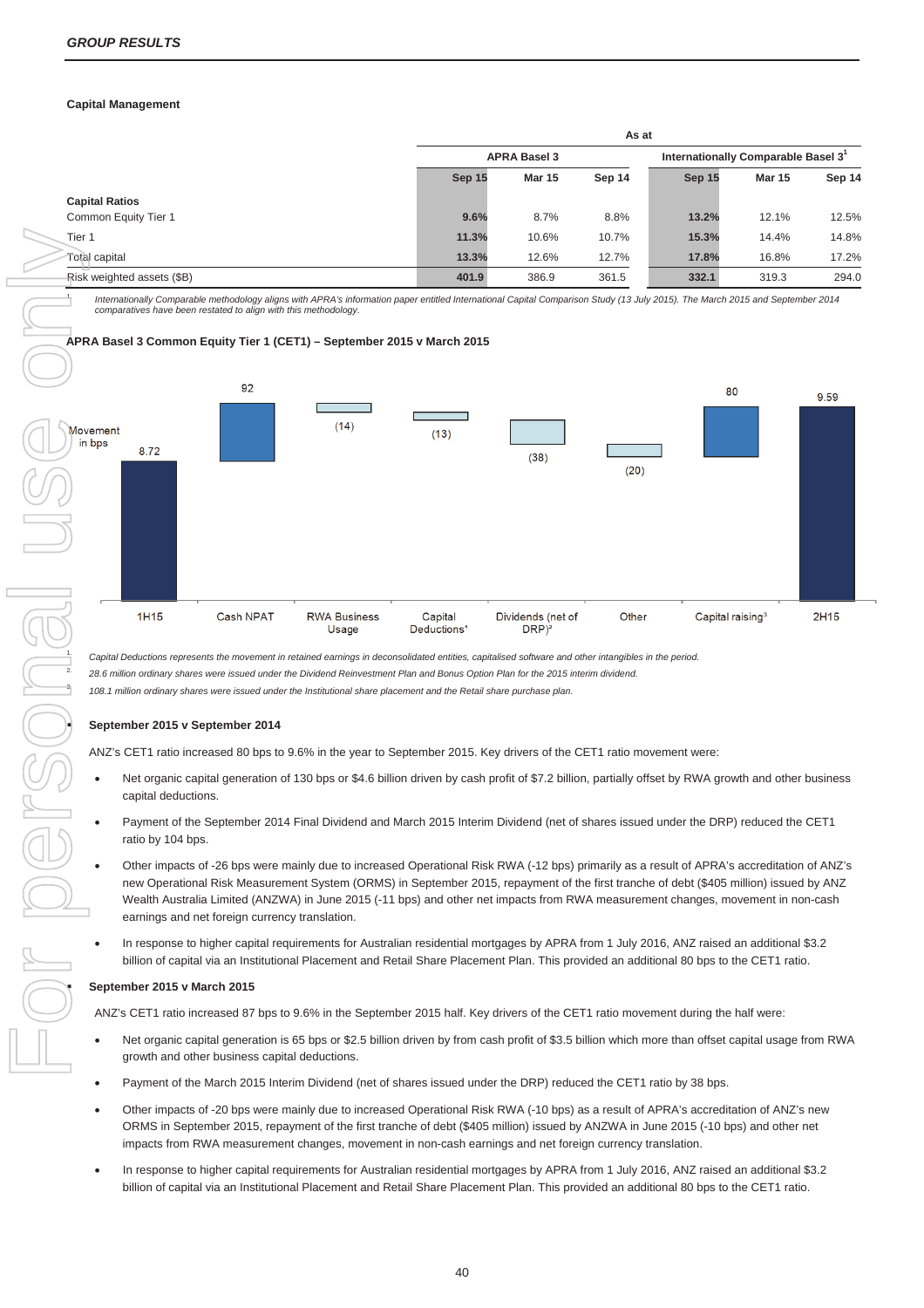# APRA to Internationally Comparable<sup>1</sup> Common Equity Tier 1 (CET1) as at 30 September 2015



2011) and "International Convergence of Capital Measurement and Capital Standards" (June 2006). Also includes differences identified in APRA's information paper entitled *International Capital Comparison Study (13 July 2015).* 

The above provides a reconciliation of the CET1 ratio under APRA's Basel 3 prudential capital standards to Internationally Comparable Basel 3 standards. APRA views the Basel 3 reforms as a minimum requirement and hence has not incorporated some of the concessions proposed in the Basel 3 rules and has also set higher requirements in other areas. As a result, Australian banks' Basel 3 reported capital ratios will not be directly comparable with international peers. The International Comparable Basel 3 CET1 ratio incorporates differences between APRA and both the Basel Committee Basel 3 framework (including differences identified in the March 2014 Basel Committee's Regulatory Consistency Assessment Programme (RCAP) on Basel 3 implementation in Australia) and its application in major offshore jurisdictions.

The material differences in APRA's Basel 3 and Internationally Comparable Basel 3 ratios include:

**Deductions** 

- Investment in insurance and banking associates APRA requires full deduction against CET1. On an Internationally Comparable basis, these investments are subject to a concessional threshold before a deduction is required.
- Deferred tax assets A full deduction is required from CET1 for deferred tax assets (DTA) relating to temporary differences. On an Internationally Comparable basis, this is first subject to a concessional threshold before the deduction is required.

# Risk Weighted Assets (RWA)

- IRRBB RWA APRA requires inclusion of Interest Rate Risk in the Banking Book (IRRBB) within the RWA base for the CET1 ratio calculation. This is not required on an Internationally Comparable basis.
- Mortgages RWA APRA imposes a floor of 20% on the downturn Loss Given Default (LGD) used in credit RWA calculations for residential mortgages. The Internationally Comparable Basel 3 framework only requires downturn LGD floor of 10%.
- Specialised Lending APRA requires the supervisory slotting approach be used in determining credit RWA for specialised lending exposures. The Internationally Comparable basis allows for the advanced internal ratings based approach to be used when calculating RWA for these exposures.
- Unsecured Corporate Lending LGD Adjustment to align ANZ's unsecured corporate lending LGD to 45% to be consistent with banks in other jurisdictions. The 45% LGD rate is also used in the Foundation Internal Ratings-Based approach (FIRB).
- Undrawn Corporate Lending Exposure at Default (EAD) To adjust ANZ's credit conversion factors (CCF) for undrawn corporate loan commitments to 75% (used in FIRB approach) to align with banks in other jurisdictions.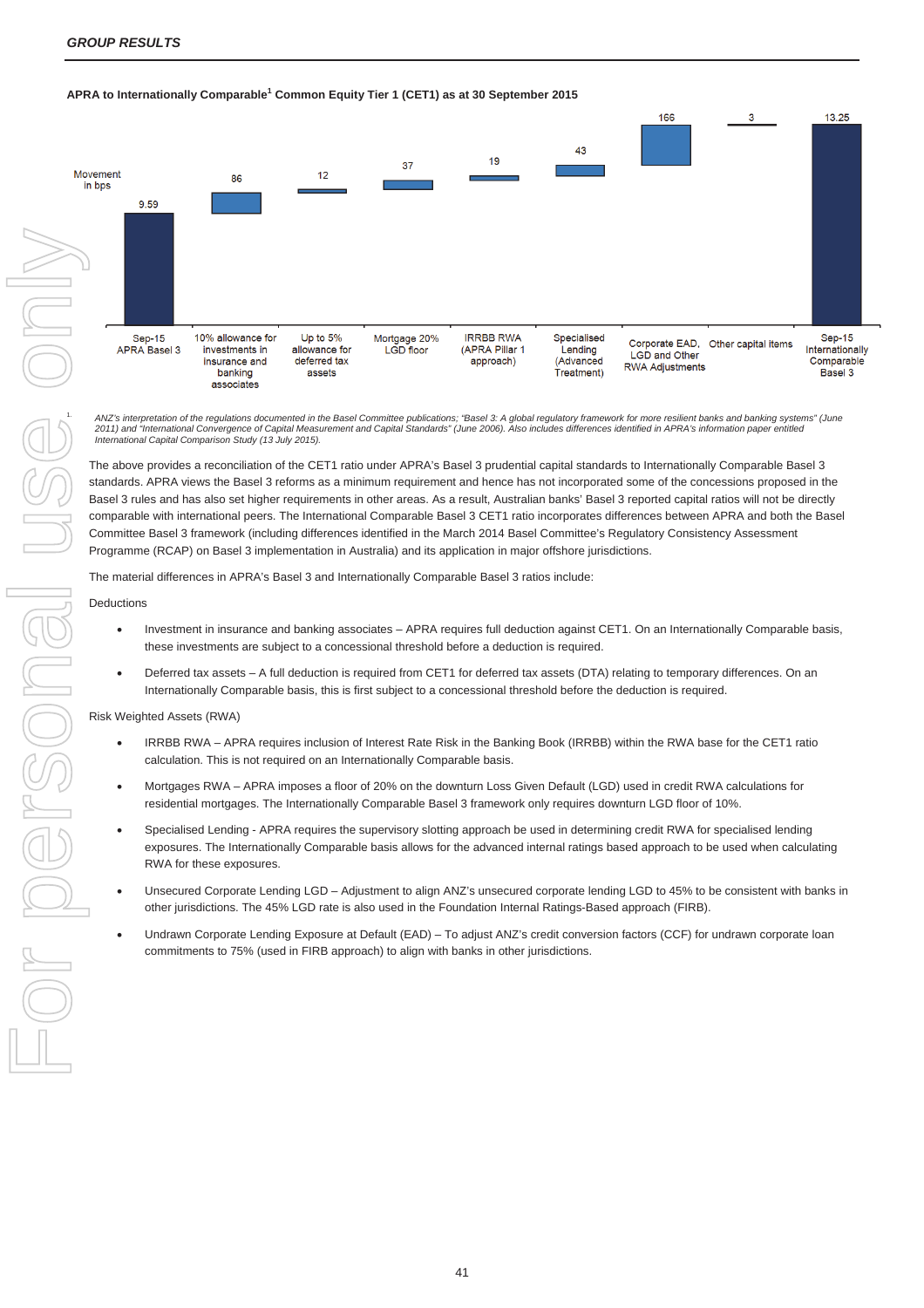# **Leverage Ratio**

In May 2015, APRA introduced amendments to APS 110 *Capital Adequacy* and APS 330 *Public Disclosure* to incorporate the requirements for calculating and disclosing ANZ's Leverage Ratio. The Leverage Ratio requirements are part of the Basel Committee on Banking Supervision (BCBS) Basel 3 capital framework. It is a simple, non-risk based supplement or backstop to the current risk based capital requirements and is intended to restrict the build-up of excessive leverage in the banking system.

Consistent with the BCBS definition, APRA's Leverage Ratio compares Tier 1 Capital to the Exposure Measure (expressed as a percentage) as defined by APS 110. APRA has not finalised a minimum Leverage Ratio requirement for Australian ADIs, although the current BCBS proposal is for a minimum of 3%.

Currently the Leverage Ratio is only a disclosure requirement. APRA intends to consult on the appropriate application of the Leverage Ratio as a minimum requirement for Australian ADIs once the BCBS finalises its calibration for implementation as a binding Pillar 1 requirement by January 2018.

# **Leverage Ratio – APRA Basis**

At 30 September 2015, the Group's Leverage Ratio of 5.1% was above the 3% minimum currently proposed by the BCBS. The following table summarises the Group's Leverage Ratio calculation:

|                                                                                                   | As at         |
|---------------------------------------------------------------------------------------------------|---------------|
|                                                                                                   | Sep 15<br>\$M |
| Tier 1 Capital (net of capital deductions)                                                        | 45,484        |
| On-balance sheet exposures (excluding derivatives and securities financing transaction exposures) | 733,756       |
| Derivative exposures                                                                              | 38,115        |
| Securities financing transaction (SFT) exposures                                                  | 17,297        |
| Other off-balance sheet exposures                                                                 | 107,817       |
| Total exposure measure                                                                            | 896,985       |
| <b>APRA Leverage Ratio</b>                                                                        | 5.1%          |

The Leverage Ratio calculated under the APRA basis uses the APRA definition of Tier 1 capital and therefore does not incorporate some of the concessions allowed for in the Basel 3 rules with regard to capital deductions (as described on page 41). As a result, Australian banks' Leverage Ratios are not directly comparable with international peers. The below is a reconciliation of ANZ's Leverage Ratio under APRA and the Internationally Comparable Basel 3 definition of Tier 1 Capital.

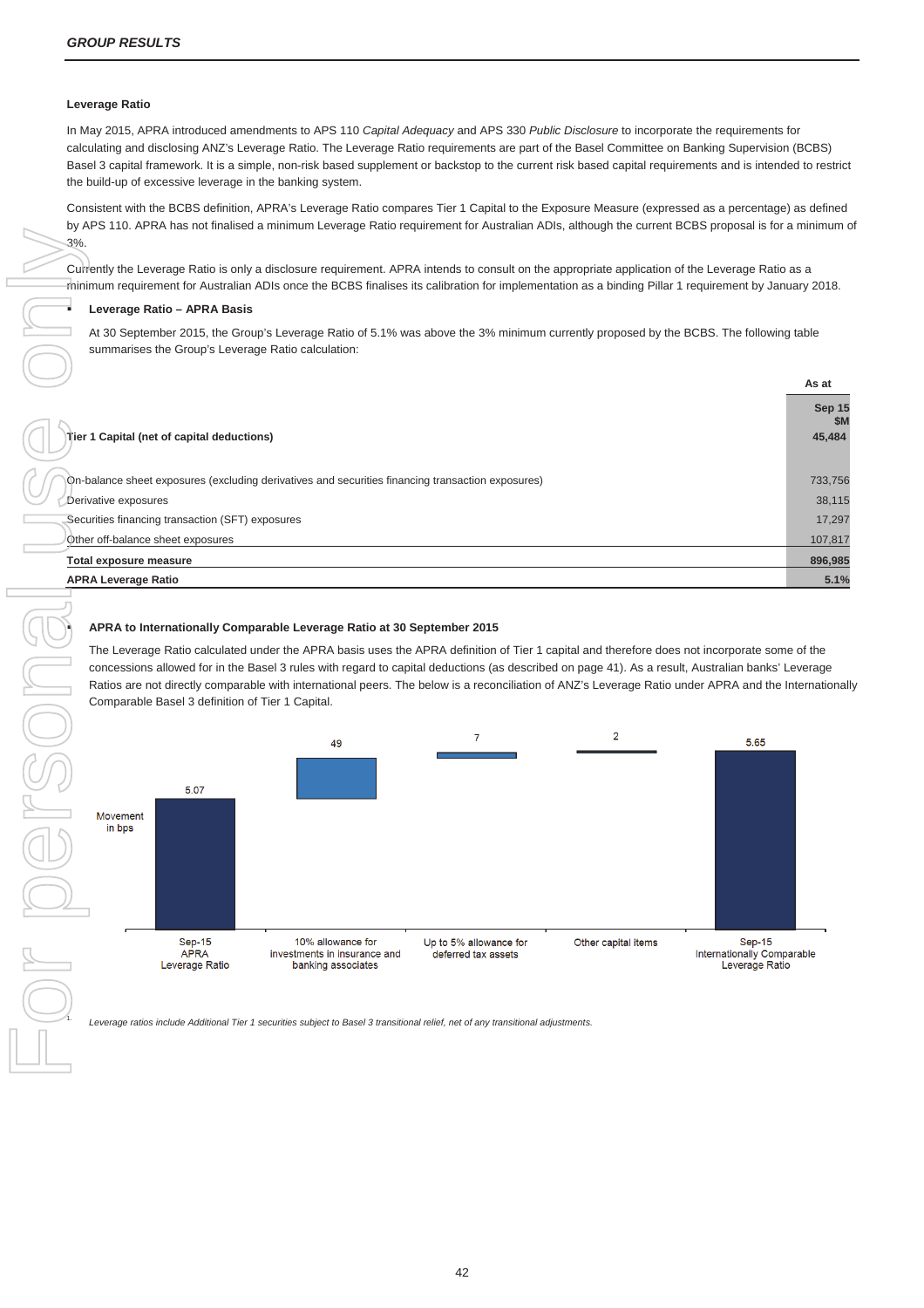# **Other regulatory developments**

# **Financial System Inquiry (FSI)**

The Australian Government recently completed a comprehensive inquiry into Australia's financial system. The final FSI report was released on 7 December 2014. The contents of the final FSI report are wide-ranging and key recommendations that may have an impact on regulatory capital levels include:

- Setting capital standards such that ADIs' capital ratios are unquestionably strong;
- Raising the average internal ratings-based (IRB) mortgage risk weight to narrow the difference between average mortgage risk-weight for ADIs using IRB models and those using standardised risk weights;
- Implementing a framework for minimum loss absorbing and recapitalisation capacity in line with emerging international practice;
- Developing a common reporting template that improves the transparency and comparability of capital ratios of Australian ADIs; and
- Introducing a leverage ratio requirement that acts as a backstop to ADIs' risk-based capital requirements, in line with Basel framework.

APRA responded to parts of the FSI inquiry in July 2015 with the following announcements made in connection with the key recommendations:

- APRA released an information paper entitled "International capital comparison study" ("APRA Study") which supports the FSI's recommendation that the capital ratios of Australian ADIs should be unquestionably strong. The APRA Study confirmed that the major Australian ADIs are well-capitalised and acknowledged the challenges and complexity in comparing capital ratios between Australian ADIs and international peers given the varied national discretions exercised by different jurisdictions in implementing the global capital adequacy framework (Basel framework). The APRA Study did not confirm the definition of 'unquestionably strong' and stated that APRA does not intend to directly link Australian capital requirements to a continually moving benchmark. The results of the APRA Study will only inform but will not determine APRA's approach for setting capital adequacy requirements.
- Effective from 1 July 2016, APRA requires increased capital requirements for Australian residential mortgage exposures for ADIs accredited to use the internal ratings-based (IRB) approach to credit risk. These new requirements will increase the average risk weighting for mortgage portfolios to approximately 25%. For ANZ, the impact is an approximate 60 bps reduction in CET1 on implementation of this change. In response to this, ANZ has raised \$3.2 billion of ordinary share capital via a fully underwritten Institutional Placement in August 2015 (\$2.5 billion raised) and a Share Purchase Plan to eligible Australian and New Zealand shareholders in September 2015 (\$0.7 billion raised). APRA has indicated that further changes may be required once greater clarity on the deliberations of the Basel Committee is available, particularly in relation to revisions to the standardised approach for credit risk and capital floors.

The Australian Government released its response to the FSI in October 2015 which agrees with all of the above capital related recommendations. The Australian Government support and endorses APRA to implement the recommendations, including the initial actions to raise the capital requirements for Australian residential mortgage exposures and to take additional steps to ensure that the major banks have unquestionably strong capital ratios by the end of 2016.

Apart from the July 2015 announcements, APRA has not made any determination on the other key recommendations. Therefore, the final outcomes from the FSI, including any impacts and the timing of these impacts on ANZ remain uncertain.

The Basel 3 Liquidity changes include the introduction of two liquidity ratios to measure liquidity risk; (i) the Liquidity Coverage Ratio (LCR) which became effective on 1 January 2015 and (ii) the Net Stable Funding Ratio (NSFR).

The final Basel 3 revised NSFR standard was released in October 2014, and is broadly consistent with the previous version. It will become the minimum Basel standard on 1 January 2018, and it is expected APRA will adopt the same timeline. As part of managing future liquidity requirements, ANZ monitors the NSFR ratio in its internal reporting and is well placed to meet this requirement.

#### **Domestic Systemically Important Bank (D-SIB) Framework**

APRA has released details of its D-SIB framework for implementation in Australia and has classified ANZ and three other major Australian banks as domestic systemically important banks. As a result, an addition to the Capital Conservation Buffer (CCB) will be applied to four major Australian banks, increasing capital requirements by 100 bps from 1 January 2016 and further strengthening the capital position of Australia's D-SIBs. ANZ's current capital position is already in excess of APRA's requirements including the D-SIB overlay. The Group is well placed for D-SIB implementation in January 2016.

#### **Composition of Level 2 ADI Group**

In May 2014, APRA provided further clarification to the definition of the Level 2 ADI group, where subsidiary intermediate holding companies are now considered part of the Level 2 Group.

The above clarification results in the phasing out, over time, of capital benefits arising from the debt issued by ANZ Wealth Australia Limited (ANZWA). The first tranche of this debt, amounting to \$405 million or approximately 10 bps of CET1 was phased out in June 2015. As at 30 September 2015, ANZWA has \$400 million of debt outstanding which will mature by March 2016. This will result in a reduction in CET1 by approximately 10 bps on maturity of the debt with the Group well placed to manage this through organic capital generation.

#### **Level 3 Conglomerates ("Level 3")**

In August 2014, APRA announced its planned framework for the supervision of Conglomerates Group (Level 3) which includes updated Level 3 capital adequacy standards. These standards will regulate a bancassurance group such as ANZ as a single economic entity with minimum capital requirements and additional monitoring on risk exposure levels.

APRA has deferred a decision on the implementation date as well as the final form of the Level 3 framework until the Australian Government's response to the FSI recommendations have been announced and considered by APRA. APRA has committed to a minimum transition period of 12 months for the affected institutions to comply with the new requirements once an implementation date is established.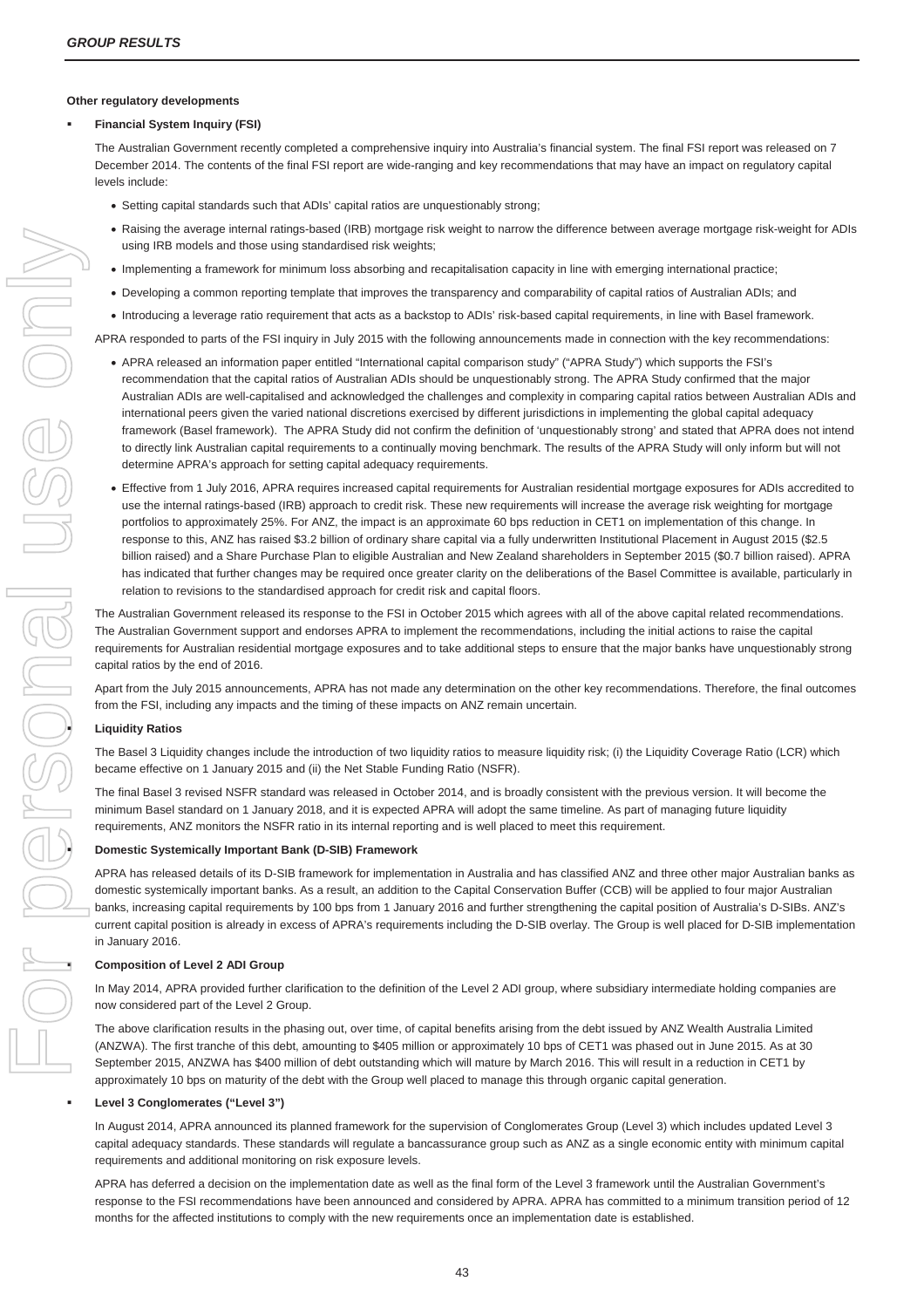Based upon the current draft of the Level 3 standards covering capital adequacy and risk exposures, ANZ is not expecting any material impact on its operations.

## **APRA Discussion Paper on Disclosure Reforms**

In May 2015, APRA released final standards implementing the internationally agreed disclosure framework on the leverage ratio, liquidity coverage ratio and the identification of potential global systemically important banks ("G-SIB") with effect from 1 July 2015.

Leverage Ratio

APRA's leverage ratio will apply to those ADIs using the IRB approach to Credit Risk Weighted Assets. Leverage ratio requirements are included in the Basel Committee on Banking Supervision (BCBS) Basel 3 capital framework as a supplement to the current risk based capital requirements and are intended to restrict the build-up of excessive leverage in the banking system.

In the requirements, APRA has maintained the BCBS calculation of the leverage ratio of Tier 1 Capital expressed as a percentage of Exposure Measure. The proposed BCBS minimum leverage ratio requirement is 3%. APRA has not yet announced details of the minimum requirement which will apply to impacted Australian ADIs.

Public disclosure of the leverage ratio commenced for the year ended September 2015, with subsequent disclosures to be published on a quarterly basis in the Pillar 3 Report.

Liquidity Coverage Ratio (LCR) disclosures

Management disclosed the LCR for the half year ended March 2015. The formal LCR disclosure requirements commenced for the year ended 30 September 2015 with subsequent disclosures to be published on a half-yearly basis in the Pillar 3 Report.

Globally Systemically Important Bank (G-SIB) indicators disclosures

APRA requires that the four major Australian ADIs report a set of 12 financial indicators used in the G-SIB framework to identify banks that should be designated as systemically important from a global perspective. These indicators reflect the size, interconnectedness, level of cross jurisdictional activities and complexity of the ADI, which are then used to calculate each ADI's "systemicness" score. ADIs identified as G-SIB will be imposed with higher loss absorbency ("HLA") requirements in the form of additional CET1 capital. As of 30 September 2015, no Australian ADI (ANZ included) was considered to be globally systemically important.

Under the requirements of APS 330: *Public Disclosure*, the four major Australian ADIs must disclose the 12 indicators on an annual basis. The indicator values are to be reported as at an ADI's financial year-end, although the first disclosures (as at 30 September 2015) are not required to be published until 31 July 2016. The disclosures can either be included in an ADI's annual financial report or in the "Regulatory Disclosures" section of an ADI's website.

In December 2014, BCBS released two consultation papers on its proposals to revise the approach to measuring Standardised Risk Weighted Assets (RWA) for credit risk (this is in addition to their proposals on standardised approaches to market risk, counterparty credit risk and operational risks announced earlier in 2014) and to impose capital floors based on these revised approaches to the RWA measurement. These proposals are aimed at reducing RWA variability amongst banks and improving risk sensitivities to key drivers of risk, whilst reducing the reliance on external credit ratings when setting capital charges.

The impact of these changes to ANZ and other Australian ADIs cannot be determined until BCBS finalise its calibration and proposals incorporating comments from the industry (consultation closed on 27 March 2015). Final impacts are also subject to the form of the BCBS proposal that APRA will implement for Australian ADIs.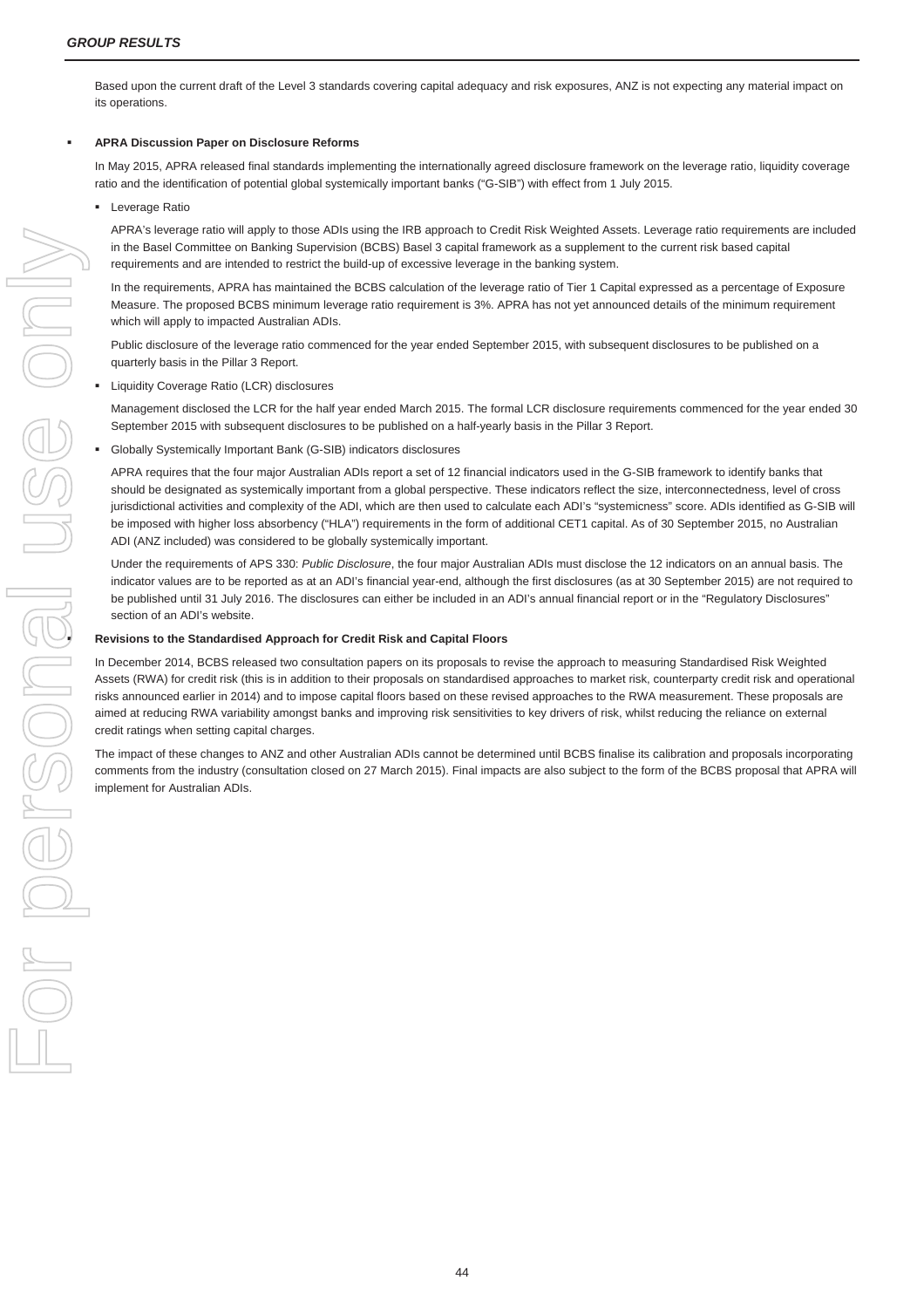# **CONTENTS**

# **Section 5 – Divisional Results**

Divisional performance

Australia

International and Institutional Banking (IIB)

New Zealand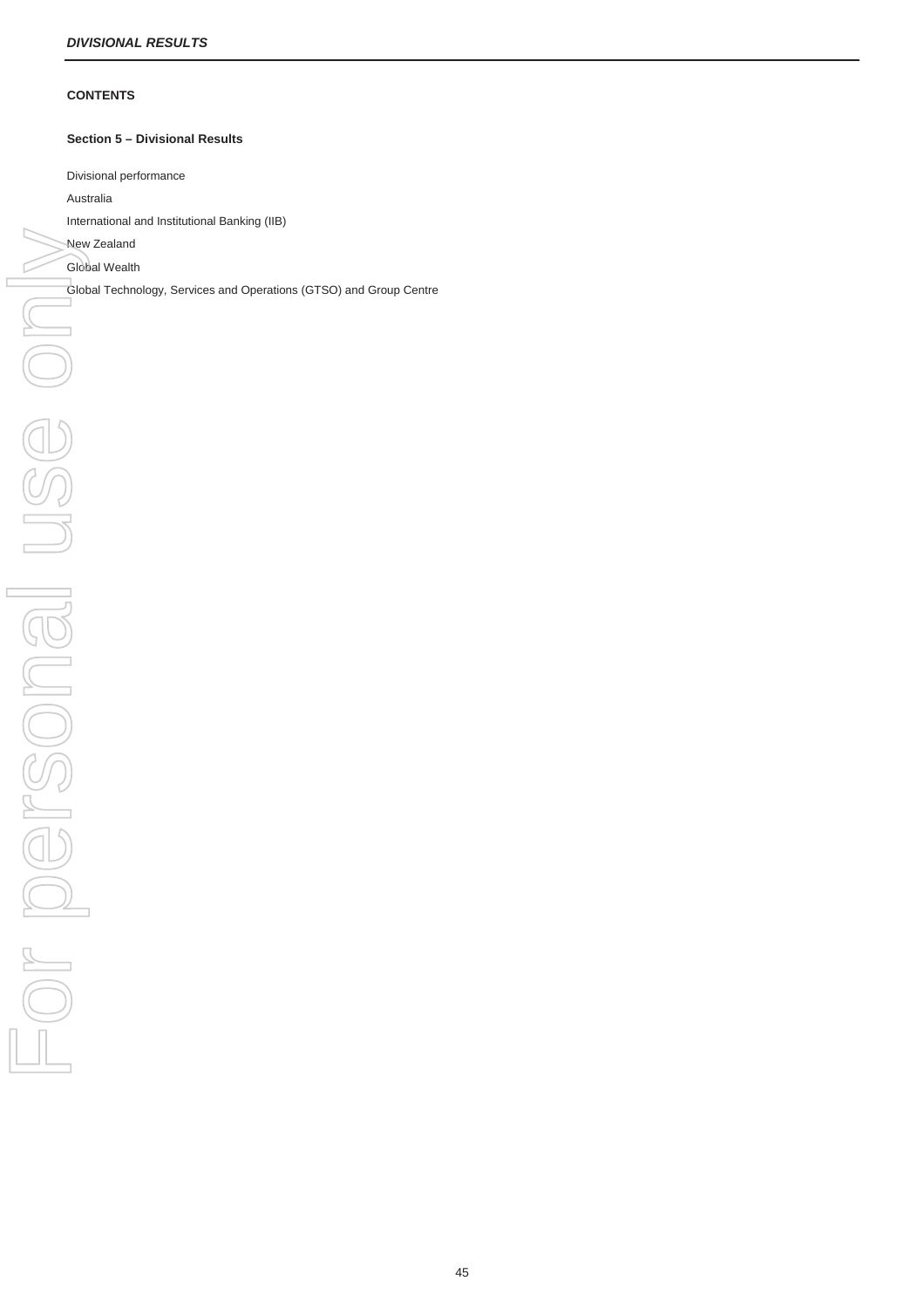# **Divisional Performance**

The Group operates on a divisional structure with Australia, International and Institutional Banking (IIB), New Zealand, and Global Wealth being the major operating divisions. The IIB and Global Wealth divisions are coordinated globally. Global Technology Services and Operations (GTSO) and Group Centre provide support to the operating divisions, including technology, operations, shared services, property, risk management, financial management, strategy, marketing, human resources and corporate affairs. The Group Centre also includes Group Treasury and Shareholder Functions.

During the September 2015 half, Small Business Banking within the New Zealand division was transferred out of the Commercial business unit and is now presented as part of the Retail business unit. During the March 2015 half, the Merchant Services and Commercial Credit Cards businesses were transferred out of the Cards and payments business unit in Australia Retail and split between Australia C&CB and IIB based on customer ownership. Comparative information has been restated.

### **The Divisional Results section is reported on a cash profit basis.**

|                                                     |           | International &<br>Institutional |             |                          | GTSO and            |         |
|-----------------------------------------------------|-----------|----------------------------------|-------------|--------------------------|---------------------|---------|
| <b>AUD M</b>                                        | Australia | <b>Banking</b>                   | New Zealand | <b>Global Wealth</b>     | <b>Group Centre</b> | Group   |
| Net interest income                                 | 7,509     | 4,173                            | 2,316       | 178                      | 440                 | 14,616  |
| Other operating income                              | 1,169     | 3,246                            | 368         | 1,552                    | (433)               | 5,902   |
| <b>Operating income</b>                             | 8,678     | 7,419                            | 2,684       | 1,730                    |                     | 20,518  |
| Operating expenses                                  | (3, 157)  | (3,616)                          | (1,064)     | (975)                    | (547)               | (9,359) |
| Profit before credit impairment and income tax      | 5,521     | 3,803                            | 1,620       | 755                      | (540)               | 11,159  |
| Credit impairment (charge)/release                  | (853)     | (295)                            | (55)        | $\overline{\phantom{a}}$ | (2)                 | (1,205) |
| Profit before income tax                            | 4,668     | 3,508                            | 1,565       | 755                      | (542)               | 9,954   |
| Income tax expense and<br>non-controlling interests | (1, 394)  | (844)                            | (438)       | (154)                    | 92                  | (2,738) |
| Cash profit                                         | 3,274     | 2,664                            | 1,127       | 601                      | (450)               | 7,216   |

#### **September 2014 Full Year**

| Comparative information has been restated.                                                                                                                                                                                                                            |                  |                                                    |                    |                      |                                 |          |
|-----------------------------------------------------------------------------------------------------------------------------------------------------------------------------------------------------------------------------------------------------------------------|------------------|----------------------------------------------------|--------------------|----------------------|---------------------------------|----------|
| There have been no other significant structure changes, however certain prior period comparatives have been restated to align with current period<br>presentation as a result of changes to customer segmentation and the continued realignment of support functions. |                  |                                                    |                    |                      |                                 |          |
| The Divisional Results section is reported on a cash profit basis.                                                                                                                                                                                                    |                  |                                                    |                    |                      |                                 |          |
| September 2015 Full Year                                                                                                                                                                                                                                              |                  |                                                    |                    |                      |                                 |          |
|                                                                                                                                                                                                                                                                       |                  | International &<br>Institutional                   |                    |                      | GTSO and                        |          |
| <b>AUD M</b>                                                                                                                                                                                                                                                          | <b>Australia</b> | <b>Banking</b>                                     | <b>New Zealand</b> | <b>Global Wealth</b> | <b>Group Centre</b>             | Group    |
| Net interest income                                                                                                                                                                                                                                                   | 7,509            | 4,173                                              | 2,316              | 178                  | 440                             | 14,616   |
| Other operating income                                                                                                                                                                                                                                                | 1,169            | 3,246                                              | 368                | 1,552                | (433)<br>$\overline{7}$         | 5,902    |
| Operating income                                                                                                                                                                                                                                                      | 8,678            | 7,419                                              | 2,684              | 1,730                |                                 | 20,518   |
| Operating expenses                                                                                                                                                                                                                                                    | (3, 157)         | (3,616)                                            | (1,064)            | (975)                | (547)                           | (9, 359) |
| Profit before credit impairment and income tax                                                                                                                                                                                                                        | 5,521            | 3,803                                              | 1,620              | 755                  | (540)                           | 11,159   |
| Credit impairment (charge)/release                                                                                                                                                                                                                                    | (853)            | (295)                                              | (55)               |                      | (2)                             | (1, 205) |
| Profit before income tax<br>Income tax expense and                                                                                                                                                                                                                    | 4,668            | 3,508                                              | 1,565              | 755                  | (542)                           | 9,954    |
| non-controlling interests                                                                                                                                                                                                                                             | (1, 394)         | (844)                                              | (438)              | (154)                | 92                              | (2,738)  |
| Cash profit                                                                                                                                                                                                                                                           | 3,274            | 2,664                                              | 1,127              | 601                  | (450)                           | 7,216    |
| AUD M                                                                                                                                                                                                                                                                 | <b>Australia</b> | International &<br>Institutional<br><b>Banking</b> | <b>New Zealand</b> | <b>Global Wealth</b> | GTSO and<br><b>Group Centre</b> | Group    |
| Net interest income                                                                                                                                                                                                                                                   | 7,077            | 4,009                                              | 2,171              | 168                  | 372                             | 13,797   |
| Other operating income                                                                                                                                                                                                                                                | 1,116            | 3,096                                              | 349                | 1,577                | (357)                           | 5,781    |
| Operating income                                                                                                                                                                                                                                                      | 8,193            | 7,105                                              | 2,520              | 1,745                | 15                              | 19,578   |
| Operating expenses                                                                                                                                                                                                                                                    | (3,015)          | (3,275)                                            | (1,031)            | (1,004)              | (435)                           | (8,760)  |
| Profit before credit impairment and income tax                                                                                                                                                                                                                        | 5,178            | 3,830                                              | 1,489              | 741                  | (420)                           | 10,818   |
| Credit impairment (charge)/release                                                                                                                                                                                                                                    | (818)            | (216)                                              | 8                  | 2                    | 35                              | (989)    |
| Profit before income tax                                                                                                                                                                                                                                              | 4,360            | 3,614                                              | 1,497              | 743                  | (385)                           | 9,829    |
| Income tax expense and<br>non-controlling interests                                                                                                                                                                                                                   | (1,306)          | (906)                                              | (419)              | (201)                | 120                             | (2,712)  |
| Cash profit                                                                                                                                                                                                                                                           | 3,054            | 2,708                                              | 1,078              | 542                  | (265)                           | 7,117    |
| September 2015 Full Year vs September 2014 Full Year                                                                                                                                                                                                                  |                  | International &                                    |                    |                      |                                 |          |
| <b>AUD M</b>                                                                                                                                                                                                                                                          | <b>Australia</b> | Institutional<br><b>Banking</b>                    | <b>New Zealand</b> | <b>Global Wealth</b> | GTSO and<br><b>Group Centre</b> | Group    |
| Net interest income                                                                                                                                                                                                                                                   | 6%               | 4%                                                 | 7%                 | 6%                   | 18%                             | 6%       |
| Other operating income                                                                                                                                                                                                                                                | 5%               | 5%                                                 | 5%                 | $-2%$                | 21%                             | 2%       |
| Operating income                                                                                                                                                                                                                                                      | 6%               | 4%                                                 | 7%                 | $-1%$                | $-53%$                          | 5%       |
| Operating expenses                                                                                                                                                                                                                                                    | 5%               | 10%                                                | 3%                 | $-3%$                | 26%                             | 7%       |
| Profit before credit impairment and income tax                                                                                                                                                                                                                        | 7%               | $-1%$                                              | 9%                 | 2%                   | 29%                             | 3%       |
| Credit impairment (charge)/release                                                                                                                                                                                                                                    | 4%               | 37%                                                | large              | $-100%$              | large                           | 22%      |
| Profit before income tax<br>Income tax expense and                                                                                                                                                                                                                    | 7%               | $-3%$                                              | 5%                 | 2%                   | 41%                             | 1%       |
| non-controlling interests                                                                                                                                                                                                                                             | 7%               | $-7%$                                              | 5%                 | $-23%$               | $-23%$                          | 1%       |
| Cash profit                                                                                                                                                                                                                                                           | 7%               | $-2%$                                              | 5%                 | 11%                  | 70%                             | 1%       |

#### **September 2015 Full Year vs September 2014 Full Year**

| <b>AUD M</b>                                        | Australia | International &<br>Institutional<br><b>Banking</b> | <b>New Zealand</b> | <b>Global Wealth</b> | GTSO and<br><b>Group Centre</b> | Group |
|-----------------------------------------------------|-----------|----------------------------------------------------|--------------------|----------------------|---------------------------------|-------|
| Net interest income                                 | 6%        | 4%                                                 | 7%                 | 6%                   | 18%                             | 6%    |
| Other operating income                              | 5%        | 5%                                                 | 5%                 | $-2%$                | 21%                             | 2%    |
| <b>Operating income</b>                             | 6%        | 4%                                                 | 7%                 | $-1%$                | $-53%$                          | 5%    |
| Operating expenses                                  | 5%        | 10%                                                | 3%                 | $-3%$                | 26%                             | 7%    |
| Profit before credit impairment and income tax      | 7%        | $-1%$                                              | 9%                 | 2%                   | 29%                             | 3%    |
| Credit impairment (charge)/release                  | 4%        | 37%                                                | large              | $-100%$              | large                           | 22%   |
| Profit before income tax                            | 7%        | $-3%$                                              | 5%                 | 2%                   | 41%                             | 1%    |
| Income tax expense and<br>non-controlling interests | 7%        | $-7%$                                              | 5%                 | $-23%$               | $-23%$                          | 1%    |
| Cash profit                                         | 7%        | $-2%$                                              | 5%                 | 11%                  | 70%                             | 1%    |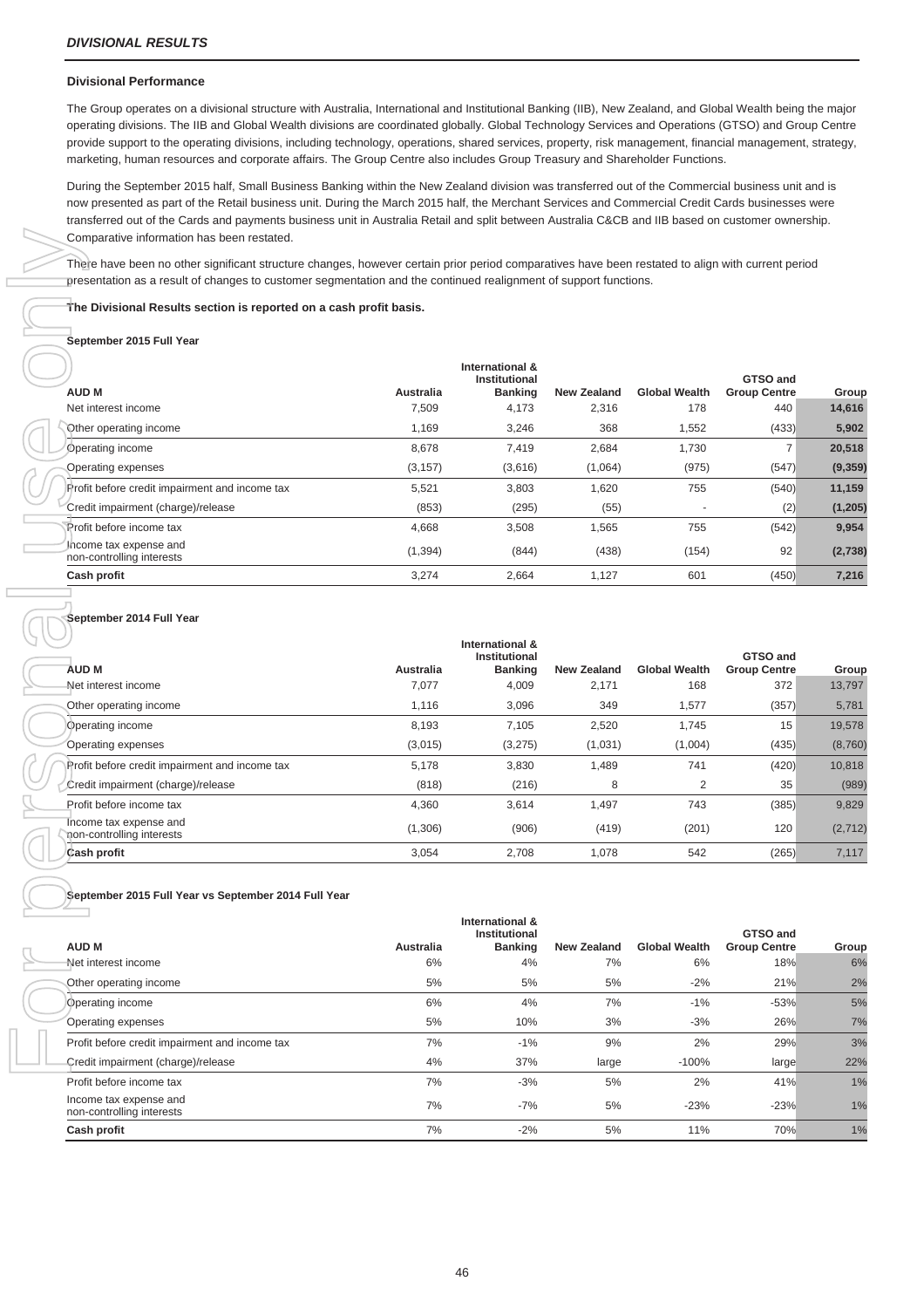# **Cash profit by division – September 2015 v September 2014**



# **September 2015 Half Year**

|  | <b>FY14</b><br>Australia<br>Cash profit                        | International and<br><b>Institutional Banking</b> | <b>New Zealand</b>                      | <b>Global Wealth</b> | <b>GTSO and Group</b><br>Centre |                                 | <b>FY15</b><br>Cash profit |
|--|----------------------------------------------------------------|---------------------------------------------------|-----------------------------------------|----------------------|---------------------------------|---------------------------------|----------------------------|
|  | September 2015 Half Year                                       |                                                   |                                         |                      |                                 |                                 |                            |
|  |                                                                |                                                   | International &<br><b>Institutional</b> |                      |                                 | GTSO and                        |                            |
|  | AUD M                                                          | Australia                                         | <b>Banking</b>                          | <b>New Zealand</b>   | <b>Global Wealth</b>            | <b>Group Centre</b>             | Group                      |
|  | Net interest income                                            | 3,839                                             | 2,146                                   | 1,155                | 90                              | 248                             | 7,478                      |
|  | Other operating income                                         | 598                                               | 1,487                                   | 185                  | 790                             | (205)                           | 2,855                      |
|  | Operating income                                               | 4,437                                             | 3,633                                   | 1,340                | 880                             | 43                              | 10,333                     |
|  | Operating expenses                                             | (1,601)                                           | (1,845)                                 | (525)                | (486)                           | (309)                           | (4, 766)                   |
|  | Profit before credit impairment and income tax                 | 2,836                                             | 1,788                                   | 815                  | 394                             | (266)                           | 5,567                      |
|  | Credit impairment (charge)/release                             | (458)                                             | (197)                                   | (36)                 | (1)                             | (3)                             | (695)                      |
|  | Profit before income tax                                       | 2,378                                             | 1,591                                   | 779                  | 393                             | (269)                           | 4,872                      |
|  | Income tax expense and non-controlling interests               | (706)                                             | (386)                                   | (218)                | (51)                            | 29                              | (1, 332)                   |
|  | Cash profit                                                    | 1,672                                             | 1,205                                   | 561                  | 342                             | (240)                           | 3,540                      |
|  | March 2015 Half Year                                           |                                                   | International &                         |                      |                                 |                                 |                            |
|  |                                                                |                                                   |                                         |                      |                                 |                                 |                            |
|  | AUD M                                                          | <b>Australia</b>                                  | Institutional<br><b>Banking</b>         | <b>New Zealand</b>   | <b>Global Wealth</b>            | GTSO and<br><b>Group Centre</b> | Group                      |
|  | Net interest income                                            | 3,670                                             | 2,027                                   | 1,161                | 88                              | 192                             | 7,138                      |
|  | Other operating income                                         | 571                                               | 1,759                                   | 183                  | 762                             | (228)                           | 3,047                      |
|  | Operating income                                               | 4,241                                             | 3,786                                   | 1,344                | 850                             | (36)                            | 10,185                     |
|  | Operating expenses                                             | (1,556)                                           | (1,771)                                 | (539)                | (489)                           | (238)                           | (4, 593)                   |
|  | Profit before credit impairment and income tax                 | 2,685                                             | 2,015                                   | 805                  | 361                             | (274)                           | 5,592                      |
|  | Credit impairment (charge)/release                             | (395)                                             | (98)                                    | (19)                 | 1                               | 1                               | (510)                      |
|  | Profit before income tax                                       | 2,290                                             | 1,917                                   | 786                  | 362                             | (273)                           | 5,082                      |
|  | Income tax expense and non-controlling interests               | (688)                                             | (458)                                   | (220)                | (103)                           | 63                              | (1,406)                    |
|  | Cash profit                                                    | 1,602                                             | 1,459                                   | 566                  | 259                             | (210)                           | 3,676                      |
|  |                                                                |                                                   |                                         |                      |                                 |                                 |                            |
|  | September 2015 Half Year vs March 2015 Half Year               |                                                   |                                         |                      |                                 |                                 |                            |
|  |                                                                |                                                   |                                         |                      |                                 |                                 |                            |
|  |                                                                |                                                   | International &<br>Institutional        |                      |                                 | GTSO and                        |                            |
|  | <b>AUD M</b>                                                   | <b>Australia</b>                                  | <b>Banking</b>                          | <b>New Zealand</b>   | <b>Global Wealth</b>            | <b>Group Centre</b>             | Group                      |
|  | Net interest income                                            |                                                   | 6%<br>5%                                | $-1%$                | 2%                              | 29%                             | 5%                         |
|  | Other operating income                                         |                                                   | 5%<br>$-15%$                            | $1\%$                | 4%                              | $-10%$                          | $-6%$                      |
|  | Operating income<br>Operating expenses                         |                                                   | 5%<br>-4%<br>3%<br>4%                   | 0%<br>$-3%$          | 4%<br>$-1%$                     | large<br>30%                    | 1%                         |
|  |                                                                |                                                   |                                         |                      |                                 |                                 | 4%                         |
|  | Profit before credit impairment and income tax                 |                                                   | 6%<br>$-11%$<br>16%                     | 1%<br>89%            | 9%                              | $-3%$                           | 0%                         |
|  | Credit impairment (charge)/release<br>Profit before income tax |                                                   | large<br>4%<br>$-17%$                   | $-1%$                | large<br>9%                     | large<br>$-1%$                  | 36%<br>$-4%$               |
|  | Income tax expense and non-controlling interests               |                                                   | 3%<br>$-16%$                            | $-1%$                | $-50%$                          | $-54%$                          | $-5%$                      |

#### **March 2015 Half Year**

| <b>AUD M</b>                                     | <b>Australia</b> | International &<br>Institutional<br><b>Banking</b> | <b>New Zealand</b> | <b>Global Wealth</b> | GTSO and<br><b>Group Centre</b> | Group    |
|--------------------------------------------------|------------------|----------------------------------------------------|--------------------|----------------------|---------------------------------|----------|
| Net interest income                              | 3,670            | 2,027                                              | 1,161              | 88                   | 192                             | 7,138    |
| Other operating income                           | 571              | 1,759                                              | 183                | 762                  | (228)                           | 3,047    |
| Operating income                                 | 4.241            | 3,786                                              | 1,344              | 850                  | (36)                            | 10,185   |
| Operating expenses                               | (1,556)          | (1,771)                                            | (539)              | (489)                | (238)                           | (4, 593) |
| Profit before credit impairment and income tax   | 2,685            | 2,015                                              | 805                | 361                  | (274)                           | 5,592    |
| Credit impairment (charge)/release               | (395)            | (98)                                               | (19)               |                      |                                 | (510)    |
| Profit before income tax                         | 2,290            | 1,917                                              | 786                | 362                  | (273)                           | 5,082    |
| Income tax expense and non-controlling interests | (688)            | (458)                                              | (220)              | (103)                | 63                              | (1,406)  |
| Cash profit                                      | 1,602            | 1,459                                              | 566                | 259                  | (210)                           | 3,676    |

### **September 2015 Half Year vs March 2015 Half Year**

|                                                  |                  | International &<br>Institutional |                    |                      | GTSO and            |       |
|--------------------------------------------------|------------------|----------------------------------|--------------------|----------------------|---------------------|-------|
| <b>AUD M</b>                                     | <b>Australia</b> | <b>Banking</b>                   | <b>New Zealand</b> | <b>Global Wealth</b> | <b>Group Centre</b> | Group |
| Net interest income                              | 5%               | 6%                               | $-1%$              | 2%                   | 29%                 | 5%    |
| Other operating income                           | 5%               | $-15%$                           | 1%                 | 4%                   | $-10%$              | $-6%$ |
| Operating income                                 | 5%               | $-4%$                            | $0\%$              | 4%                   | large               | 1%    |
| Operating expenses                               | 3%               | 4%                               | $-3%$              | $-1%$                | 30%                 | 4%    |
| Profit before credit impairment and income tax   | 6%               | $-11%$                           | 1%                 | 9%                   | $-3%$               | 0%    |
| Credit impairment (charge)/release               | 16%              | large                            | 89%                | large                | large               | 36%   |
| Profit before income tax                         | 4%               | $-17%$                           | $-1%$              | 9%                   | $-1%$               | $-4%$ |
| Income tax expense and non-controlling interests | 3%               | $-16%$                           | $-1%$              | $-50%$               | $-54%$              | $-5%$ |
| Cash profit                                      | 4%               | $-17%$                           | $-1%$              | 32%                  | 14%                 | $-4%$ |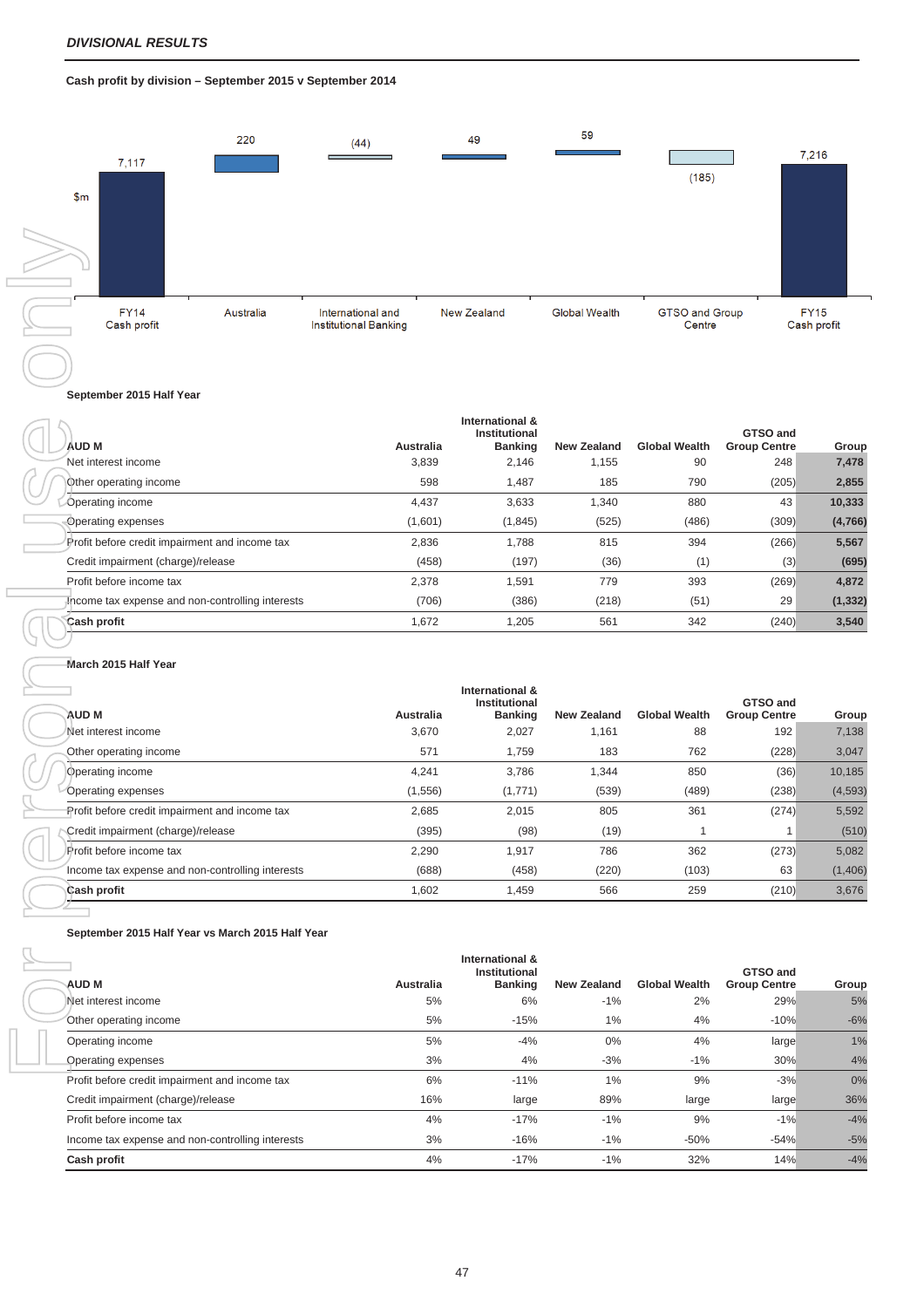The Australia Division comprises the Retail and Corporate and Commercial Banking (C&CB) business units.

**Cash profit – September 2015 Full Year v September 2014 Full Year** 



Australia Division's strategy is focused on growing customers, products per customer and cross-sell between Divisions through improving the customer proposition in all parts of our business.

In 2015, Australia Division delivered a 7% increase in cash profit and accounted for 45% of the ANZ Group Cash profit. The cost to income ratio has improved from 36.8% to 36.4% while investment has continued in key growth areas such as increasing distribution sales capacity and capability, expanding our presence in NSW and building out key customer and industry segments in our Corporate and Commercial business (C&CB).

We continue to deliver innovative and digital solutions to enhance the customer experience and allow customers to have more control over their banking needs. Digital sales have increased 30% in the year. Customer acquisition has increased by 3%, 59% of Retail customers hold multiple products with us and C&CB cross-sell has increased 5%. Margins have been well managed with lending margin pressure from competition being largely offset from deposit repricing.

In Retail, Home loan sales are up 24% nationally and are on track to deliver 6 consecutive years of above system growth<sup>1</sup>. Home loan sales in NSW have grown 63% in the year. Cards momentum continues with acquisitions up 29% and market share is 20%<sup>1</sup>. Individual impairment loss rates are at their lowest level in 8 years, with increases in collective impairment charges predominantly from lending growth.

C&CB continues to grow its business, targeting key sectors and supporting customers across the region. Customer numbers grew 5%, lending growth increased by 6% with Small Business a highlight growing at 12%. Cost discipline and underlying asset quality remain sound.

# **September 2015 v September 2014**

Cash profit increased 7%, with 6% income growth, a 5% increase in expenses and a 4% increase in credit impairment charges.

Key factors affecting the result were:

- Net interest income increased by \$432 million or 6% primarily due to Home Loans and Small Business Banking lending growth of 10% and 12% respectively. Lending margin contraction from competition was partially offset by favourable deposit pricing.
- Other operating income increased \$53 million or 5% primarily due to increased net interchange fee revenue, and lending

fee income driven by Small Business Banking lending growth.

- Operating expenses increased \$142 million or 5%.This was primarily due to investments supporting our sales force growth strategy (particularly in NSW and Digital), as well as wage inflation.
- Credit impairment charges increased \$35 million or 4%, with a lower individual impairment charge partially offsetting a higher collective charge. The lower individual charge reflected write-backs in Corporate Banking partially offset by higher charges in Personal Loans, Small Business Banking and Esanda. The collective charge increase was mainly due to lending growth in Cards and Small Business, along with methodology adjustments in Esanda and changes to hardship policy also contributing to the increase.

# **September 2015 v March 2015**

Cash profit increased 4%, with 5% income growth, a 3% increase in operating expenses and a 16% increase in credit impairment charges.

Key factors affecting the result were:

- Net interest income increased \$169 million or 5% primarily due to Home Loans and Small Business Banking lending growth of 6% and 6% respectively. Net interest margin was stable, reflecting disciplined retail portfolio margin management, offset by lending margin contraction in C&CB from competitive pressures.
- Other operating income increased \$27 million or 5% primarily due to higher Cards fee income.
- Operating expenses increased \$45 million or 3%. Investment in sales reach and sales capability continued in the September 2015 half, primarily in NSW.
- Credit impairment charges increased \$63 million or 16%, with a higher individual impairment charge being partially offset by a lower collective charge. The increase in individual charge is a combination of seasonality and growth in Cards, higher charges in Small Business Banking and Regional Business Banking, with lower write-backs in Corporate Banking. The collective charge decrease reflects methodology changes in Cards in the second half and model improvements in Esanda implemented in the first half.

<sup>1</sup> *Source: APRA Monthly Banking Statistics as at 31 August 2015.*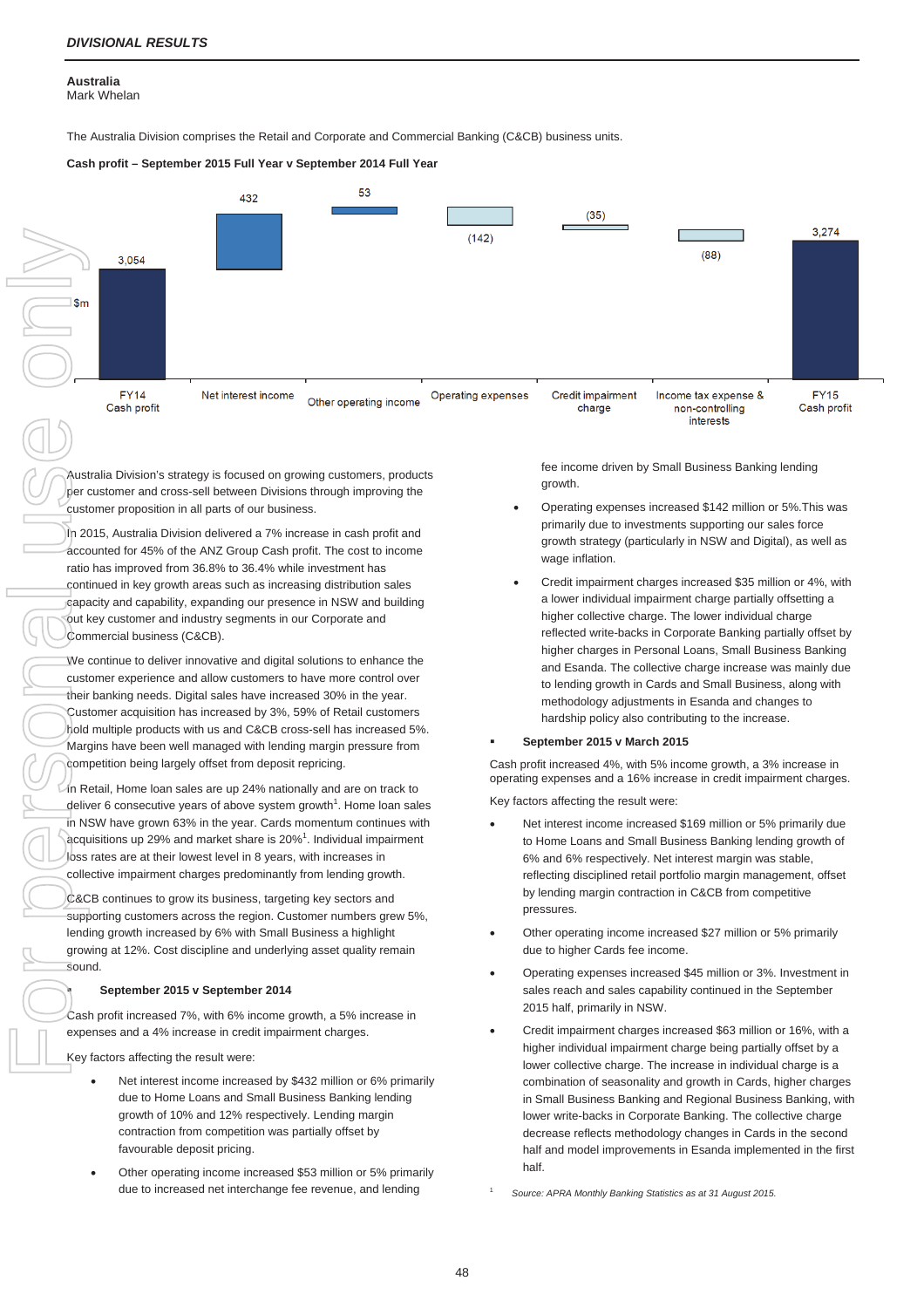|                                                                     | <b>Half Year</b> |                      |        | <b>Full Year</b> |                |          |
|---------------------------------------------------------------------|------------------|----------------------|--------|------------------|----------------|----------|
|                                                                     | Sep 15<br>\$M    | <b>Mar 15</b><br>\$M | Movt   | Sep 15<br>\$M    | Sep 14<br>\$M  | Movt     |
| Net interest income                                                 | 3,839            | 3,670                | 5%     | 7,509            | 7,077          | 6%       |
| Other operating income                                              | 598              | 571                  | 5%     | 1,169            | 1,116          | 5%       |
| Operating income                                                    | 4,437            | 4,241                | 5%     | 8,678            | 8,193          | 6%       |
| Operating expenses                                                  | (1,601)          | (1, 556)             | 3%     | (3, 157)         | (3,015)        | 5%       |
| Profit before credit impairment and income tax                      | 2,836            | 2,685                | 6%     | 5,521            | 5,178          | 7%       |
| Credit impairment charge                                            | (458)            | (395)                | 16%    | (853)            | (818)          | 4%       |
| Profit before income tax                                            | 2,378            | 2,290                | 4%     | 4,668            | 4,360          | 7%       |
| Income tax expense and non-controlling interests                    | (706)            | (688)                | 3%     | (1, 394)         | (1,306)        | 7%<br>7% |
| <b>Cash profit</b>                                                  | 1,672            | 1,602                | 4%     | 3,274            | 3,054          |          |
| Consisting of:                                                      |                  |                      |        |                  |                |          |
| Retail                                                              | 1,065            | 956                  | 11%    | 2,021            | 1,843          | 10%      |
| Corporate and Commercial Banking                                    | 607              | 646                  | $-6%$  | 1,253            | 1,211          | 3%       |
| Cash profit                                                         | 1,672            | 1,602                | 4%     | 3,274            | 3,054          | 7%       |
| <b>Balance Sheet</b>                                                |                  |                      |        |                  |                |          |
| Net loans & advances                                                | 313,672          | 297,642              | 5%     | 313,672          | 287,750        | 9%       |
| Other external assets                                               | 2,911            | 2,885                | 1%     | 2,911            | 2,814          | 3%       |
| <b>External assets</b>                                              | 316,583          | 300,527              | 5%     | 316,583          | 290,564        | 9%       |
| Customer deposits                                                   | 169,280          | 162,587              | 4%     | 169,280          | 160,683        | 5%       |
| Other external liabilities                                          | 11,398           | 11,414               | $0\%$  | 11,398           | 12,001         | $-5%$    |
| <b>External liabilities</b>                                         | 180,678          | 174,001              | 4%     | 180,678          | 172,684        | 5%       |
| Risk weighted assets                                                | 128,428          | 116,386              | 10%    | 128,428          | 110,752        | 16%      |
| Average gross loans and advances                                    | 306,820          | 294,357              | 4%     | 300,605          | 280,706        | 7%       |
| Average deposits and other borrowings                               | 164,732          | 162,688              | 1%     | 163,713          | 156,418        | $5\%$    |
| Ratios                                                              |                  |                      |        |                  |                |          |
| Return on assets                                                    | 1.08%            | 1.09%                |        | 1.09%            | 1.08%          |          |
| Net interest margin                                                 | 2.50%            | 2.50%                |        | 2.50%            | 2.52%          |          |
| Operating expenses to operating income                              | 36.1%            | 36.7%                |        | 36.4%            | 36.8%          |          |
| Operating expenses to average assets                                | 1.04%            | 1.06%                |        | 1.05%            | 1.07%          |          |
| Individual credit impairment charge/(release)                       | 427              | 334                  | 28%    | 761              | 787            | $-3%$    |
| Individual credit impairment charge/(release) as a % of average GLA | 0.28%            | 0.23%                |        | 0.25%            | 0.28%          |          |
| Collective credit impairment charge/(release)                       | 31               | 61                   | $-49%$ | 92               | 31             | large    |
| Collective credit impairment charge/(release) as a % of average GLA | 0.02%            | 0.04%                |        | 0.03%            | 0.01%          |          |
| Gross impaired assets<br>Gross impaired assets as a % of GLA        | 1,193<br>0.38%   | 1,245                | $-4%$  | 1,193<br>0.38%   | 1,253          | $-5%$    |
| Total full time equivalent staff (FTE)                              | 9,781            | 0.42%<br>10,235      | $-4%$  | 9,781            | 0.43%<br>9,904 | $-1%$    |
|                                                                     |                  |                      |        |                  |                |          |
|                                                                     |                  |                      |        |                  |                |          |
|                                                                     |                  |                      |        |                  |                |          |
|                                                                     |                  |                      |        |                  |                |          |
|                                                                     |                  |                      |        |                  |                |          |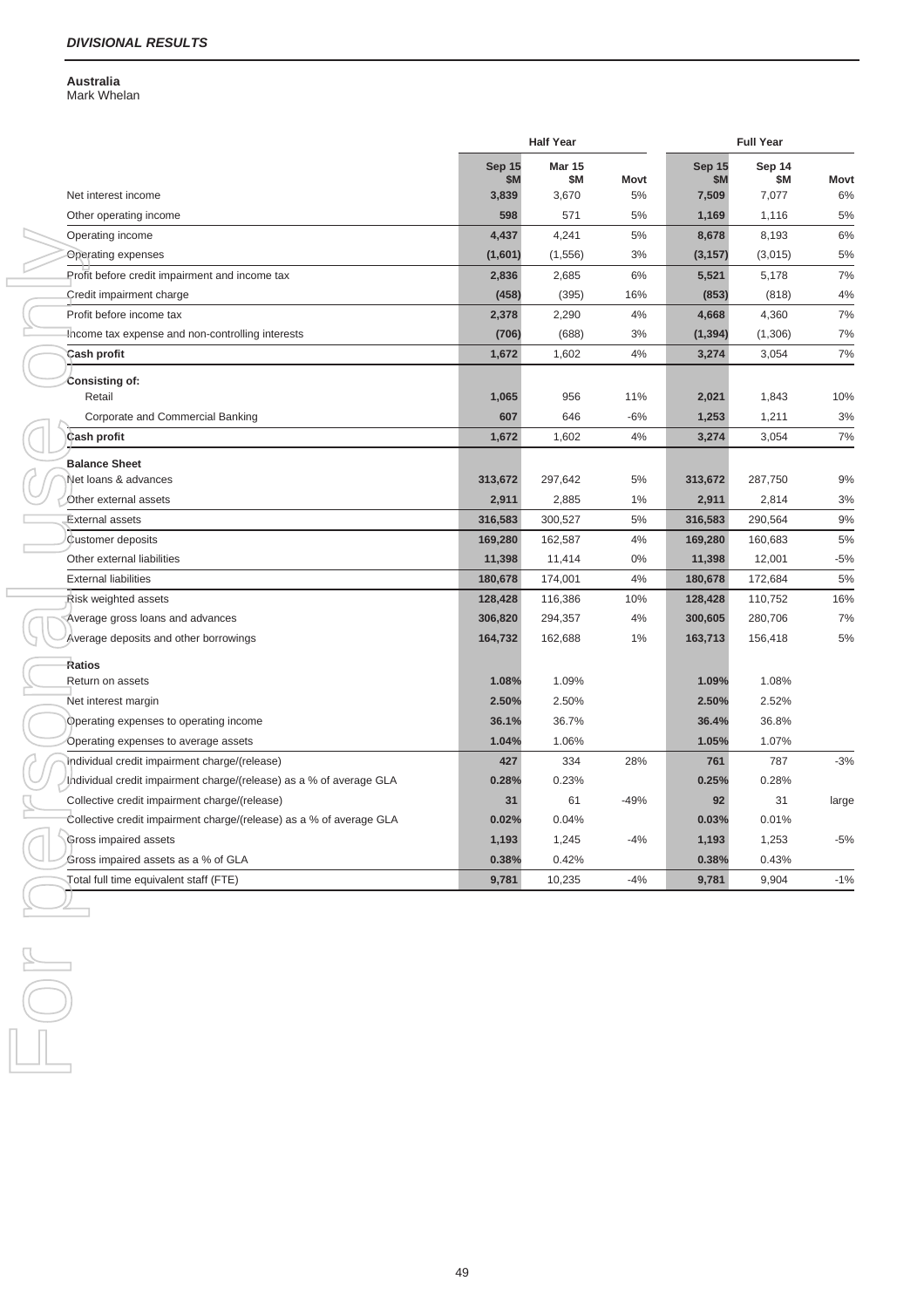| Individual credit impairment charge/(release) | <b>Half Year</b>     |                             |             | <b>Full Year</b>     |                      |            |  |
|-----------------------------------------------|----------------------|-----------------------------|-------------|----------------------|----------------------|------------|--|
| Retail                                        | Sep 15<br>\$M<br>196 | <b>Mar 15</b><br>\$M<br>158 | Movt<br>24% | Sep 15<br>\$M<br>354 | Sep 14<br>\$M<br>338 | Movt<br>5% |  |
| Home Loans                                    | 10                   | 6                           | 67%         | 16                   | 24                   | $-33%$     |  |
| Cards and Personal Loans                      | 174                  | 144                         | 21%         | 318                  | 293                  | 9%         |  |
| Deposits and Payments <sup>1</sup>            | 12                   | 8                           | 50%         | 20                   | 21                   | $-5%$      |  |
| <b>Corporate and Commercial Banking</b>       | 231                  | 176                         | 31%         | 407                  | 449                  | $-9%$      |  |
| Corporate Banking                             |                      | (18)                        | $-100%$     | (18)                 | 109                  | large      |  |
| Esanda                                        | 93                   | 100                         | $-7%$       | 193                  | 154                  | 25%        |  |
| Regional Business Banking                     | 35                   | 20                          | 75%         | 55                   | 59                   | $-7%$      |  |
| <b>Business Banking</b>                       | 22                   | 24                          | -8%         | 46                   | 28                   | 64%        |  |
| Small Business Banking                        | 81                   | 50                          | 62%         | 131                  | 99                   | 32%        |  |
| Individual credit impairment charge/(release) | 427                  | 334                         | 28%         | 761                  | 787                  | $-3%$      |  |

| Cards and Personal Loans                                                                                                                                           | 1/4            | 144              | 21%     | 318                  | 293                      | $9\%$ |
|--------------------------------------------------------------------------------------------------------------------------------------------------------------------|----------------|------------------|---------|----------------------|--------------------------|-------|
| Deposits and Payments <sup>1</sup>                                                                                                                                 | 12             | 8                | 50%     | 20                   | 21                       | $-5%$ |
| <b>Corporate and Commercial Banking</b>                                                                                                                            | 231            | 176              | 31%     | 407                  | 449                      | $-9%$ |
| Corporate Banking                                                                                                                                                  |                | (18)             | $-100%$ | (18)                 | 109                      | large |
| Esanda                                                                                                                                                             | 93             | 100              | $-7%$   | 193                  | 154                      | 25%   |
| Regional Business Banking                                                                                                                                          | 35             | 20               | 75%     | 55                   | 59                       | $-7%$ |
| <b>Business Banking</b>                                                                                                                                            | 22             | 24               | $-8%$   | 46                   | 28                       | 64%   |
| <b>Small Business Banking</b>                                                                                                                                      | 81             | 50               | 62%     | 131                  | 99                       | 32%   |
| Individual credit impairment charge/(release)                                                                                                                      | 427            | 334              | 28%     | 761                  | 787                      | $-3%$ |
| Collective credit impairment charge/(release)                                                                                                                      |                | <b>Half Year</b> |         |                      | <b>Full Year</b>         |       |
|                                                                                                                                                                    |                | <b>Mar 15</b>    |         |                      |                          |       |
|                                                                                                                                                                    | Sep 15<br>\$M  | \$Μ              | Movt    | <b>Sep 15</b><br>\$M | Sep 14<br>\$Μ            | Movt  |
| Retail                                                                                                                                                             | $\overline{7}$ | 37               | $-81%$  | 44                   | 15                       | large |
| Home Loans                                                                                                                                                         | 15             | 11               | 36%     | 26                   | 14                       | 86%   |
| Cards and Personal Loans                                                                                                                                           | (12)           | 25               | large   | 13                   | $\mathbf{1}$             | large |
| Deposits and Payments <sup>2</sup>                                                                                                                                 | $\overline{4}$ | $\mathbf{1}$     | large   | 5                    | $\overline{\phantom{a}}$ | n/a   |
| <b>Corporate and Commercial Banking</b>                                                                                                                            | 24             | 24               | $0\%$   | 48                   | 16                       | large |
| Corporate Banking                                                                                                                                                  | $17\,$         | (29)             | large   | (12)                 | (8)                      | 50%   |
| Esanda                                                                                                                                                             | (6)            | 27               | large   | 21                   | (1)                      | large |
| Regional Business Banking                                                                                                                                          | (6)            | 12               | large   | $\,6$                | (2)                      | large |
| <b>Business Banking</b>                                                                                                                                            | $9\,$          | (1)              | large   | $\bf 8$              | $\mathbf{1}$             | large |
| <b>Small Business Banking</b>                                                                                                                                      | 10             | 15               | $-33%$  | 25                   | 26                       | $-4%$ |
| Collective credit impairment charge/(release)                                                                                                                      | 31             | 61               | -49%    | 92                   | 31                       | large |
| Total credit impairment charge/(release)                                                                                                                           | 458            | 395              | 16%     | 853                  | 818                      | 4%    |
| Represents individual credit impairment charge/(release) on Overdraft balances.<br>Represents collective credit impairment charge/(release) on Overdraft balances. |                |                  |         |                      |                          |       |
|                                                                                                                                                                    |                |                  |         |                      |                          |       |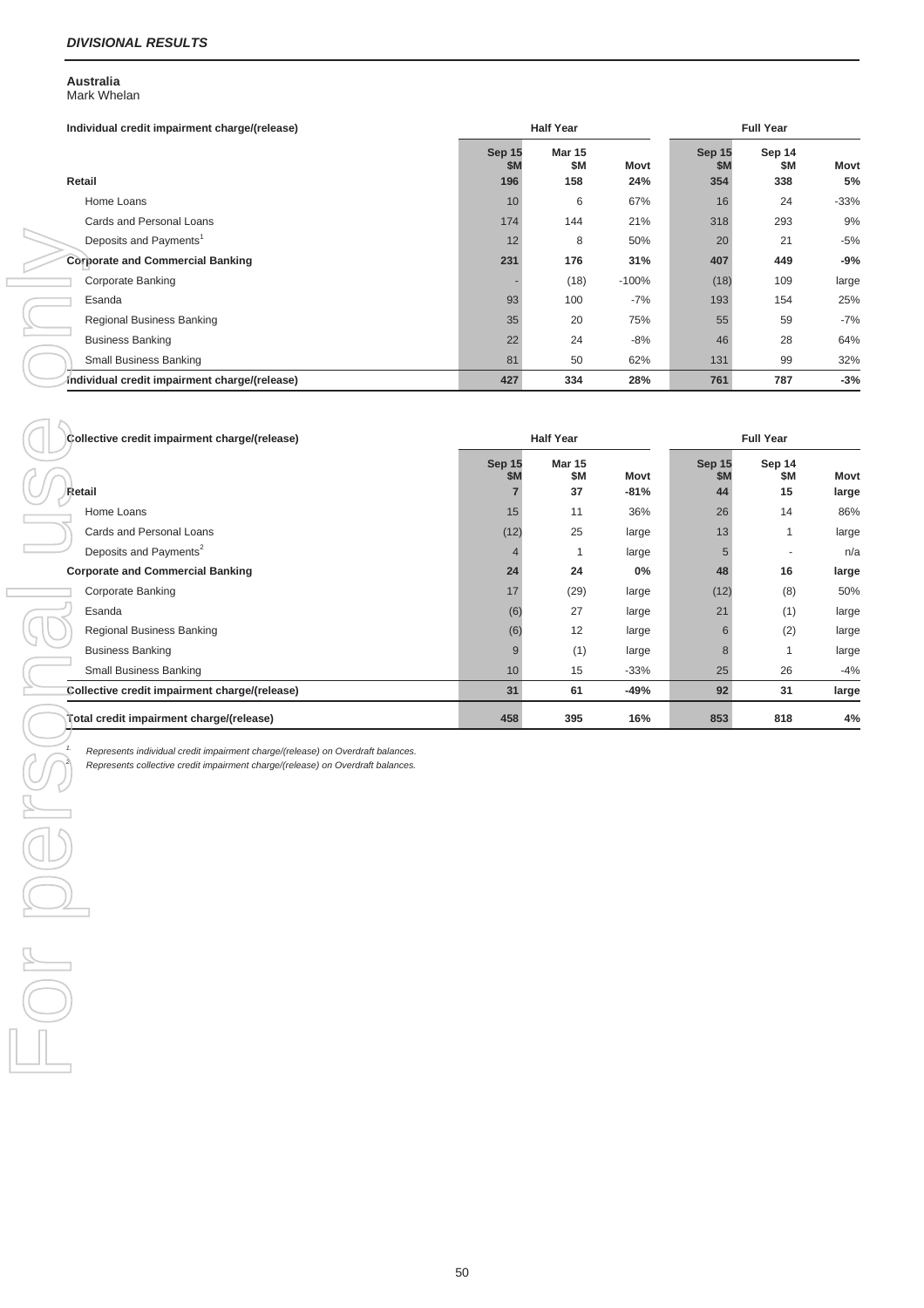| Net loans and advances                  |               | <b>Half Year</b>     | <b>Full Year</b> |                     |               |        |
|-----------------------------------------|---------------|----------------------|------------------|---------------------|---------------|--------|
|                                         | Sep 15<br>\$M | <b>Mar 15</b><br>\$M | Movt             | Sep 15<br><b>SM</b> | Sep 14<br>\$M | Movt   |
| Retail                                  | 242,333       | 229,211              | 6%               | 242,333             | 220,164       | 10%    |
| Home Loans                              | 231,206       | 217,977              | 6%               | 231,206             | 209,391       | 10%    |
| Cards and Personal Loans                | 11,049        | 11,139               | $-1%$            | 11,049              | 10,680        | 3%     |
| Deposits and Payments <sup>1</sup>      | 78            | 95                   | $-18%$           | 78                  | 93            | $-16%$ |
| <b>Corporate and Commercial Banking</b> | 71,339        | 68,431               | 4%               | 71,339              | 67,586        | 6%     |
| Corporate Banking                       | 10,418        | 9,661                | 8%               | 10,418              | 9,389         | 11%    |
| Esanda                                  | 15,917        | 15,776               | $1\%$            | 15,917              | 16,149        | $-1%$  |
| Regional Business Banking               | 12,827        | 12,359               | 4%               | 12,827              | 12,409        | 3%     |
| <b>Business Banking</b>                 | 17,827        | 17,150               | 4%               | 17,827              | 16,774        | 6%     |
| Small Business Banking                  | 14,350        | 13,485               | 6%               | 14,350              | 12,865        | 12%    |
| Net loans and advances                  | 313,672       | 297,642              | 5%               | 313,672             | 287,750       | 9%     |

| Deposits and Payments <sup>1</sup>                                                                                                                                                                                                                                                                        | 78            | 95                   | $-18%$ | 78            | 93               | $-16%$  |
|-----------------------------------------------------------------------------------------------------------------------------------------------------------------------------------------------------------------------------------------------------------------------------------------------------------|---------------|----------------------|--------|---------------|------------------|---------|
| <b>Corporate and Commercial Banking</b>                                                                                                                                                                                                                                                                   | 71,339        | 68,431               | 4%     | 71,339        | 67,586           | 6%      |
| Corporate Banking                                                                                                                                                                                                                                                                                         | 10,418        | 9,661                | $8\%$  | 10,418        | 9,389            | 11%     |
| Esanda                                                                                                                                                                                                                                                                                                    | 15,917        | 15,776               | 1%     | 15,917        | 16,149           | $-1%$   |
| Regional Business Banking                                                                                                                                                                                                                                                                                 | 12,827        | 12,359               | 4%     | 12,827        | 12,409           | 3%      |
| <b>Business Banking</b>                                                                                                                                                                                                                                                                                   | 17,827        | 17,150               | 4%     | 17,827        | 16,774           | 6%      |
| Small Business Banking                                                                                                                                                                                                                                                                                    | 14,350        | 13,485               | 6%     | 14,350        | 12,865           | 12%     |
| Net loans and advances                                                                                                                                                                                                                                                                                    | 313,672       | 297,642              | $5%$   | 313,672       | 287,750          | 9%      |
| <b>Customer deposits</b>                                                                                                                                                                                                                                                                                  |               | <b>Half Year</b>     |        |               | <b>Full Year</b> |         |
|                                                                                                                                                                                                                                                                                                           | Sep 15<br>\$M | <b>Mar 15</b><br>\$M | Movt   | Sep 15<br>\$M | Sep 14<br>\$M    | Movt    |
| Retail                                                                                                                                                                                                                                                                                                    | 118,433       | 112,906              | $5%$   | 118,433       | 111,962          | 6%      |
| Home Loans <sup>2</sup>                                                                                                                                                                                                                                                                                   | 21,861        | 19,211               | 14%    | 21,861        | 17,684           | 24%     |
| Cards and Personal Loans                                                                                                                                                                                                                                                                                  | 258           | 230                  | 12%    | 258           | 245              | 5%      |
| Deposits and Payments                                                                                                                                                                                                                                                                                     | 96,314        | 93,465               | 3%     | 96,314        | 94,033           | 2%      |
| Corporate and Commercial Banking <sup>3</sup>                                                                                                                                                                                                                                                             | 50,847        | 49,681               | 2%     | 50,847        | 48,721           | 4%      |
| Esanda                                                                                                                                                                                                                                                                                                    |               |                      | n/a    |               | $\mathbf{1}$     | $-100%$ |
| Regional Business Banking                                                                                                                                                                                                                                                                                 | 5,051         | 4,693                | 8%     | 5,051         | 4,518            | 12%     |
| <b>Business Banking</b>                                                                                                                                                                                                                                                                                   | 14,007        | 14,136               | $-1%$  | 14,007        | 14,038           | 0%      |
| <b>Small Business Banking</b>                                                                                                                                                                                                                                                                             | 31,789        | 30,852               | 3%     | 31,789        | 30,164           | 5%      |
| <b>Customer deposits</b>                                                                                                                                                                                                                                                                                  | 169,280       | 162,587              | 4%     | 169,280       | 160,683          | 5%      |
| Net loans and advances for the Deposits and Payments business represent amounts in overdraft.<br>Customer deposit amounts for the Home Loans business represent balances in offset accounts.<br>Corporate Banking deposits are included in the International and Institutional Banking division deposits. |               |                      |        |               |                  |         |
|                                                                                                                                                                                                                                                                                                           |               |                      |        |               |                  |         |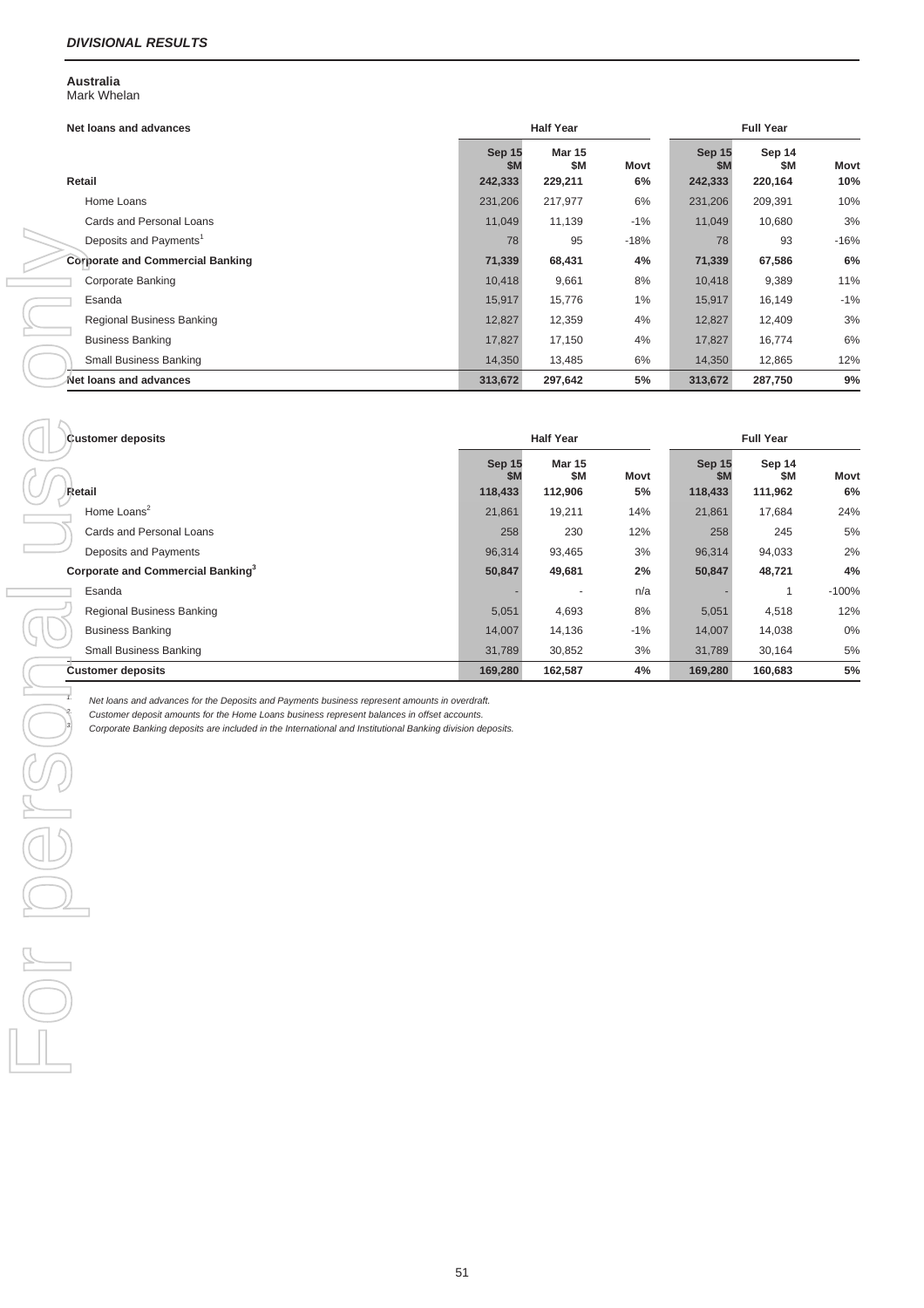# **Retail**

|                                                  | <b>Half Year</b>    |                      |      | <b>Full Year</b>    |               |      |  |
|--------------------------------------------------|---------------------|----------------------|------|---------------------|---------------|------|--|
|                                                  | Sep 15<br><b>SM</b> | <b>Mar 15</b><br>\$M | Movt | Sep 15<br><b>SM</b> | Sep 14<br>\$M | Movt |  |
| Net interest income                              | 2,381               | 2,219                | 7%   | 4,600               | 4,248         | 8%   |  |
| Other operating income                           | 377                 | 357                  | 6%   | 734                 | 689           | 7%   |  |
| Operating income                                 | 2,758               | 2,576                | 7%   | 5,334               | 4,937         | 8%   |  |
| Operating expenses                               | (1,046)             | (1,015)              | 3%   | (2,061)             | (1,957)       | 5%   |  |
| Profit before credit impairment and income tax   | 1,712               | 1,561                | 10%  | 3,273               | 2,980         | 10%  |  |
| Credit impairment charge                         | (203)               | (195)                | 4%   | (398)               | (353)         | 13%  |  |
| Profit before income tax                         | 1,509               | 1,366                | 10%  | 2,875               | 2,627         | 9%   |  |
| Income tax expense and non-controlling interests | (444)               | (410)                | 8%   | (854)               | (784)         | 9%   |  |
| <b>Cash profit</b>                               | 1,065               | 956                  | 11%  | 2,021               | 1,843         | 10%  |  |
| Risk weighted assets                             | 61,873              | 57,304               | 8%   | 61,873              | 53,367        | 16%  |  |

|                                               |               | <b>Half Year</b>     |      | <b>Full Year</b> |               |        |  |
|-----------------------------------------------|---------------|----------------------|------|------------------|---------------|--------|--|
| Individual credit impairment charge/(release) | Sep 15<br>\$M | <b>Mar 15</b><br>\$M | Movt | Sep 15<br>\$M    | Sep 14<br>\$M | Movt   |  |
| Home Loans                                    | 10            | 6                    | 67%  | 16               | 24            | $-33%$ |  |
| Cards and Personal Loans                      | 174           | 144                  | 21%  | 318              | 293           | 9%     |  |
| Deposits and Payments <sup>1</sup>            | 12            | 8                    | 50%  | 20 <sup>°</sup>  | 21            | $-5%$  |  |
| Individual credit impairment charge/(release) | 196           | 158                  | 24%  | 354              | 338           | 5%     |  |

| Total credit impairment charge/(release)      | 203  | 195 | 4%     | 398             | 353 | 13%   |
|-----------------------------------------------|------|-----|--------|-----------------|-----|-------|
| Collective credit impairment charge/(release) |      | 37  | $-81%$ | 44              | 15  | large |
| Deposits and Payments <sup>2</sup>            |      |     | large  |                 |     | n/a   |
| Cards and Personal Loans                      | (12) | 25  | large  | 13 <sup>°</sup> |     | large |
| Home Loans                                    | 15   | 11  | 36%    | 26              | 14  | 86%   |
|                                               |      |     |        |                 |     |       |

| Other operating income                                                                                                                                             | 377                 | 357              | 6%          | 734          | 689              | 7%        |
|--------------------------------------------------------------------------------------------------------------------------------------------------------------------|---------------------|------------------|-------------|--------------|------------------|-----------|
| Operating income                                                                                                                                                   | 2,758               | 2,576            | 7%          | 5,334        | 4,937            | 8%        |
| Operating expenses                                                                                                                                                 | (1,046)             | (1,015)          | 3%          | (2,061)      | (1,957)          | 5%        |
| Profit before credit impairment and income tax                                                                                                                     | 1,712               | 1,561            | 10%         | 3,273        | 2,980            | 10%       |
| Credit impairment charge                                                                                                                                           | (203)               | (195)            | 4%          | (398)        | (353)            | 13%       |
| Profit before income tax                                                                                                                                           | 1,509               | 1,366            | 10%         | 2,875        | 2,627            | 9%        |
| Income tax expense and non-controlling interests                                                                                                                   | (444)               | (410)            | 8%          | (854)        | (784)            | 9%        |
| Cash profit                                                                                                                                                        | 1,065               | 956              | 11%         | 2,021        | 1,843            | 10%       |
| Risk weighted assets                                                                                                                                               | 61,873              | 57,304           | 8%          | 61,873       | 53,367           | 16%       |
|                                                                                                                                                                    |                     | <b>Half Year</b> |             |              | <b>Full Year</b> |           |
|                                                                                                                                                                    | Sep 15              | <b>Mar 15</b>    |             | Sep 15       | Sep 14           |           |
| Individual credit impairment charge/(release)                                                                                                                      | \$M                 | \$Μ              | Movt        | \$M          | \$Μ              | Movt      |
| Home Loans                                                                                                                                                         | 10                  | 6                | 67%         | 16           | 24               | $-33%$    |
| Cards and Personal Loans                                                                                                                                           | 174                 | 144              | 21%         | 318          | 293              | 9%        |
| Deposits and Payments <sup>1</sup>                                                                                                                                 | 12                  | 8                | 50%         | 20           | 21               | $-5%$     |
| Individual credit impairment charge/(release)                                                                                                                      | 196                 | 158              | 24%         | 354          | 338              | 5%        |
|                                                                                                                                                                    |                     |                  |             |              |                  |           |
| Collective credit impairment charge/(release)                                                                                                                      | 15                  |                  |             |              |                  |           |
| Home Loans                                                                                                                                                         |                     | 11               | 36%         | 26           | 14               | 86%       |
| Cards and Personal Loans                                                                                                                                           | (12)                | 25               | large       | 13           | 1                | large     |
| Deposits and Payments <sup>2</sup><br>Collective credit impairment charge/(release)                                                                                | 4<br>$\overline{7}$ | 1<br>37          | large       | 5<br>44      | ٠                | n/a       |
|                                                                                                                                                                    |                     |                  | $-81%$      |              | 15               | large     |
| Total credit impairment charge/(release)                                                                                                                           | 203                 | 195              | 4%          | 398          | 353              | 13%       |
|                                                                                                                                                                    |                     | <b>Half Year</b> |             |              | <b>Full Year</b> |           |
|                                                                                                                                                                    | Sep 15              | <b>Mar 15</b>    |             | Sep 15       | Sep 14           |           |
| Net loans and advances                                                                                                                                             | \$M                 | \$Μ              | Movt        | \$M          | \$Μ              | Movt      |
| Home Loans<br>Cards and Personal Loans                                                                                                                             | 231,206             | 217,977          | 6%<br>$-1%$ | 231,206      | 209,391          | 10%<br>3% |
|                                                                                                                                                                    | 11,049<br>78        | 11,139<br>95     | $-18%$      | 11,049<br>78 | 10,680<br>93     | $-16%$    |
| Deposits and Payments<br>Net loans and advances                                                                                                                    |                     |                  | 6%          |              |                  | 10%       |
|                                                                                                                                                                    | 242,333             | 229,211          |             | 242,333      | 220,164          |           |
| <b>Customer deposits</b>                                                                                                                                           |                     |                  |             |              |                  |           |
| Home Loans                                                                                                                                                         | 21,861              | 19,211           | 14%         | 21,861       | 17,684           | 24%       |
| Cards and Personal Loans                                                                                                                                           | 258                 | 230              | 12%         | 258          | 245              | $5\%$     |
| Deposits and Payments                                                                                                                                              | 96,314              | 93,465           | 3%          | 96,314       | 94,033           | 2%        |
| <b>Customer deposits</b>                                                                                                                                           | 118,433             | 112,906          | 5%          | 118,433      | 111,962          | 6%        |
| Represents individual credit impairment charge/(release) on Overdraft balances.<br>Represents collective credit impairment charge/(release) on Overdraft balances. |                     |                  |             |              |                  |           |

| <b>Customer deposits</b> | 118,433 | 112.906 | 5%  | 118,433 | 111.962 | 6%  |
|--------------------------|---------|---------|-----|---------|---------|-----|
| Deposits and Payments    | 96.314  | 93.465  | 3%  | 96.314  | 94.033  | 2%  |
| Cards and Personal Loans | 258     | 230     | 12% | 258     | 245     | 5%  |
| Home Loans               | 21,861  | 19.211  | 14% | 21,861  | 17.684  | 24% |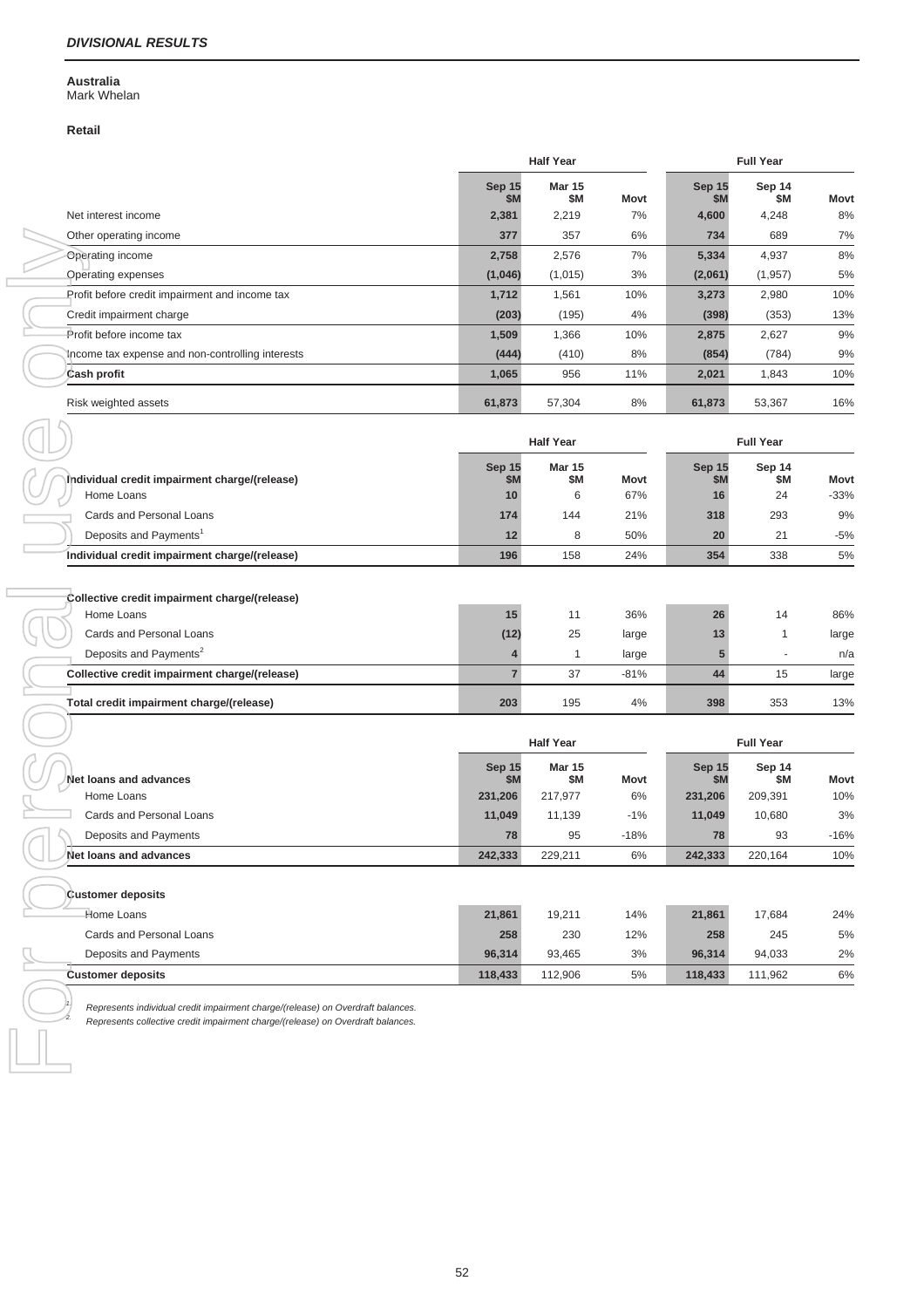# **Corporate and Commercial Banking**

|                                                  | <b>Half Year</b>       |                               |               | <b>Full Year</b>             |                        |            |  |
|--------------------------------------------------|------------------------|-------------------------------|---------------|------------------------------|------------------------|------------|--|
| Net interest income                              | Sep 15<br>\$M<br>1,458 | <b>Mar 15</b><br>\$M<br>1,451 | Movt<br>$0\%$ | Sep 15<br><b>SM</b><br>2,909 | Sep 14<br>\$Μ<br>2,829 | Movt<br>3% |  |
| Other operating income                           | 221                    | 214                           | 3%            | 435                          | 427                    | 2%         |  |
| Operating income                                 | 1,679                  | 1,665                         | 1%            | 3,344                        | 3,256                  | 3%         |  |
| Operating expenses                               | (555)                  | (541)                         | 3%            | (1,096)                      | (1,058)                | 4%         |  |
| Profit before credit impairment and income tax   | 1,124                  | 1,124                         | $0\%$         | 2,248                        | 2,198                  | 2%         |  |
| Credit impairment charge                         | (255)                  | (200)                         | 28%           | (455)                        | (465)                  | $-2%$      |  |
| Profit before income tax                         | 869                    | 924                           | $-6%$         | 1,793                        | 1,733                  | 3%         |  |
| Income tax expense and non-controlling interests | (262)                  | (278)                         | $-6%$         | (540)                        | (522)                  | 3%         |  |
| <b>Cash profit</b>                               | 607                    | 646                           | $-6%$         | 1,253                        | 1,211                  | 3%         |  |
| Risk weighted assets                             | 66,555                 | 59,080                        | 13%           | 66,555                       | 56,287                 | 18%        |  |

|                                               |               | <b>Half Year</b>     |         |               | <b>Full Year</b> |       |
|-----------------------------------------------|---------------|----------------------|---------|---------------|------------------|-------|
| Individual credit impairment charge/(release) | Sep 15<br>\$M | <b>Mar 15</b><br>\$M | Movt    | Sep 15<br>\$M | Sep 14<br>\$M    | Movt  |
| Corporate Banking                             |               | (18)                 | $-100%$ | (18)          | 109              | large |
| Esanda                                        | 93            | 100                  | $-7%$   | 193           | 154              | 25%   |
| Regional Business Banking                     | 35            | 20                   | 75%     | 55            | 59               | $-7%$ |
| <b>Business Banking</b>                       | 22            | 24                   | -8%     | 46            | 28               | 64%   |
| <b>Small Business Banking</b>                 | 81            | 50                   | 62%     | 131           | 99               | 32%   |
| Individual credit impairment charge/(release) | 231           | 176                  | 31%     | 407           | 449              | $-9%$ |
| Collective credit impairment charge/(release) |               |                      |         |               |                  |       |
| <b>Corporate Banking</b>                      | 17            | (29)                 | large   | (12)          | (8)              | 50%   |
| Esanda                                        | (6)           | 27                   | large   | 21            | (1)              | large |
| Regional Business Banking                     | (6)           | 12                   | large   | 6             | (2)              | large |
| <b>Business Banking</b>                       | q             | (1)                  | large   | 8             |                  | large |
| Small Business Banking                        | 10            | 15                   | $-33%$  | 25            | 26               | $-4%$ |

| 3,256<br>Operating income<br>1,679<br>1,665<br>1%<br>3,344<br>(555)<br>(541)<br>3%<br>(1,096)<br>(1,058)<br>Operating expenses<br>Profit before credit impairment and income tax<br>1,124<br>1,124<br>0%<br>2,248<br>2,198<br>Credit impairment charge<br>(255)<br>(200)<br>28%<br>(455)<br>(465)<br>Profit before income tax<br>869<br>924<br>$-6%$<br>1,793<br>1,733<br>(262)<br>(278)<br>$-6%$<br>(540)<br>(522)<br>Income tax expense and non-controlling interests<br>Cash profit<br>607<br>646<br>$-6%$<br>1,211<br>1,253<br>Risk weighted assets<br>66,555<br>59,080<br>13%<br>66,555<br>56,287 | 3%<br>4%     |  |  |  |
|--------------------------------------------------------------------------------------------------------------------------------------------------------------------------------------------------------------------------------------------------------------------------------------------------------------------------------------------------------------------------------------------------------------------------------------------------------------------------------------------------------------------------------------------------------------------------------------------------------|--------------|--|--|--|
|                                                                                                                                                                                                                                                                                                                                                                                                                                                                                                                                                                                                        |              |  |  |  |
|                                                                                                                                                                                                                                                                                                                                                                                                                                                                                                                                                                                                        |              |  |  |  |
|                                                                                                                                                                                                                                                                                                                                                                                                                                                                                                                                                                                                        | 2%           |  |  |  |
|                                                                                                                                                                                                                                                                                                                                                                                                                                                                                                                                                                                                        | $-2%$        |  |  |  |
|                                                                                                                                                                                                                                                                                                                                                                                                                                                                                                                                                                                                        | 3%           |  |  |  |
|                                                                                                                                                                                                                                                                                                                                                                                                                                                                                                                                                                                                        | 3%           |  |  |  |
|                                                                                                                                                                                                                                                                                                                                                                                                                                                                                                                                                                                                        | 3%           |  |  |  |
|                                                                                                                                                                                                                                                                                                                                                                                                                                                                                                                                                                                                        | 18%          |  |  |  |
| <b>Half Year</b><br><b>Full Year</b>                                                                                                                                                                                                                                                                                                                                                                                                                                                                                                                                                                   |              |  |  |  |
| <b>Mar 15</b><br><b>Sep 15</b><br>Sep 14<br><b>Sep 15</b>                                                                                                                                                                                                                                                                                                                                                                                                                                                                                                                                              |              |  |  |  |
| Individual credit impairment charge/(release)<br>\$M<br>\$Μ<br>Movt<br>\$M<br>\$M                                                                                                                                                                                                                                                                                                                                                                                                                                                                                                                      | Movt         |  |  |  |
| $-100%$<br>Corporate Banking<br>(18)<br>(18)<br>109                                                                                                                                                                                                                                                                                                                                                                                                                                                                                                                                                    | large        |  |  |  |
| 93<br>100<br>$-7%$<br>193<br>154<br>Esanda                                                                                                                                                                                                                                                                                                                                                                                                                                                                                                                                                             | 25%          |  |  |  |
| Regional Business Banking<br>35<br>20<br>75%<br>55<br>59                                                                                                                                                                                                                                                                                                                                                                                                                                                                                                                                               | $-7%$        |  |  |  |
| <b>Business Banking</b><br>$-8%$<br>28<br>22<br>24<br>46                                                                                                                                                                                                                                                                                                                                                                                                                                                                                                                                               | 64%          |  |  |  |
| Small Business Banking<br>81<br>50<br>62%<br>131<br>99                                                                                                                                                                                                                                                                                                                                                                                                                                                                                                                                                 | 32%          |  |  |  |
| Individual credit impairment charge/(release)<br>231<br>176<br>31%<br>407<br>449                                                                                                                                                                                                                                                                                                                                                                                                                                                                                                                       | $-9%$        |  |  |  |
|                                                                                                                                                                                                                                                                                                                                                                                                                                                                                                                                                                                                        |              |  |  |  |
| Collective credit impairment charge/(release)                                                                                                                                                                                                                                                                                                                                                                                                                                                                                                                                                          |              |  |  |  |
| 17<br>(12)<br>Corporate Banking<br>(29)<br>(8)<br>large                                                                                                                                                                                                                                                                                                                                                                                                                                                                                                                                                | 50%          |  |  |  |
| 27<br>large<br>21<br>(1)<br>Esanda<br>(6)                                                                                                                                                                                                                                                                                                                                                                                                                                                                                                                                                              | large        |  |  |  |
| Regional Business Banking<br>12<br>6<br>(2)<br>(6)<br>large                                                                                                                                                                                                                                                                                                                                                                                                                                                                                                                                            | large        |  |  |  |
| <b>Business Banking</b><br>(1)<br>9<br>8<br>$\mathbf{1}$<br>large                                                                                                                                                                                                                                                                                                                                                                                                                                                                                                                                      | large        |  |  |  |
| <b>Small Business Banking</b><br>10<br>15<br>$-33%$<br>25<br>26                                                                                                                                                                                                                                                                                                                                                                                                                                                                                                                                        | $-4%$        |  |  |  |
| 24<br>24<br>0%<br>48<br>16<br>Collective credit impairment charge/(release)                                                                                                                                                                                                                                                                                                                                                                                                                                                                                                                            | large        |  |  |  |
| Total credit impairment charge/(release)<br>255<br>200<br>28%<br>455<br>465                                                                                                                                                                                                                                                                                                                                                                                                                                                                                                                            | $-2%$        |  |  |  |
| <b>Half Year</b><br><b>Full Year</b>                                                                                                                                                                                                                                                                                                                                                                                                                                                                                                                                                                   |              |  |  |  |
| <b>Mar 15</b><br>Sep 14<br>Sep 15<br>Sep 15                                                                                                                                                                                                                                                                                                                                                                                                                                                                                                                                                            |              |  |  |  |
| Net loans and advances<br>\$Μ<br>Movt<br>\$M<br>\$M<br>\$M                                                                                                                                                                                                                                                                                                                                                                                                                                                                                                                                             | Movt         |  |  |  |
| 9,661<br>8%<br>9,389<br>Corporate Banking<br>10,418<br>10,418                                                                                                                                                                                                                                                                                                                                                                                                                                                                                                                                          | 11%<br>$-1%$ |  |  |  |
| 15,917<br>15,776<br>1%<br>15,917<br>16,149<br>Esanda<br>4%<br>12,409                                                                                                                                                                                                                                                                                                                                                                                                                                                                                                                                   |              |  |  |  |
| 12,827<br>12,359<br>Regional Business Banking<br>12,827                                                                                                                                                                                                                                                                                                                                                                                                                                                                                                                                                | 3%           |  |  |  |
| <b>Business Banking</b><br>17,827<br>17,150<br>$4\%$<br>17,827<br>16,774                                                                                                                                                                                                                                                                                                                                                                                                                                                                                                                               | 6%           |  |  |  |
| Small Business Banking<br>14,350<br>14,350<br>12,865<br>13,485<br>6%                                                                                                                                                                                                                                                                                                                                                                                                                                                                                                                                   | 12%          |  |  |  |
| Net loans and advances<br>71,339<br>4%<br>71,339<br>67,586<br>68,431                                                                                                                                                                                                                                                                                                                                                                                                                                                                                                                                   | $6\%$        |  |  |  |
| $\text{\textsf{C}}$ ustomer deposits <sup>1</sup>                                                                                                                                                                                                                                                                                                                                                                                                                                                                                                                                                      |              |  |  |  |
| Esanda<br>n/a<br>$\mathbf{1}$                                                                                                                                                                                                                                                                                                                                                                                                                                                                                                                                                                          | $-100%$      |  |  |  |
| Regional Business Banking<br>5,051<br>4,693<br>8%<br>5,051<br>4,518                                                                                                                                                                                                                                                                                                                                                                                                                                                                                                                                    | 12%          |  |  |  |
| <b>Business Banking</b><br>14,007<br>14,136<br>$-1%$<br>14,007<br>14,038                                                                                                                                                                                                                                                                                                                                                                                                                                                                                                                               | $0\%$        |  |  |  |
| Small Business Banking<br>31,789<br>30,852<br>$3%$<br>31,789<br>30,164                                                                                                                                                                                                                                                                                                                                                                                                                                                                                                                                 | 5%           |  |  |  |
| <b>Customer deposits</b><br>2%<br>48,721<br>50,847<br>49,681<br>50,847                                                                                                                                                                                                                                                                                                                                                                                                                                                                                                                                 | $4\%$        |  |  |  |
| 1.<br>Corporate Banking deposits are included in the International and Institutional Banking division deposits.                                                                                                                                                                                                                                                                                                                                                                                                                                                                                        |              |  |  |  |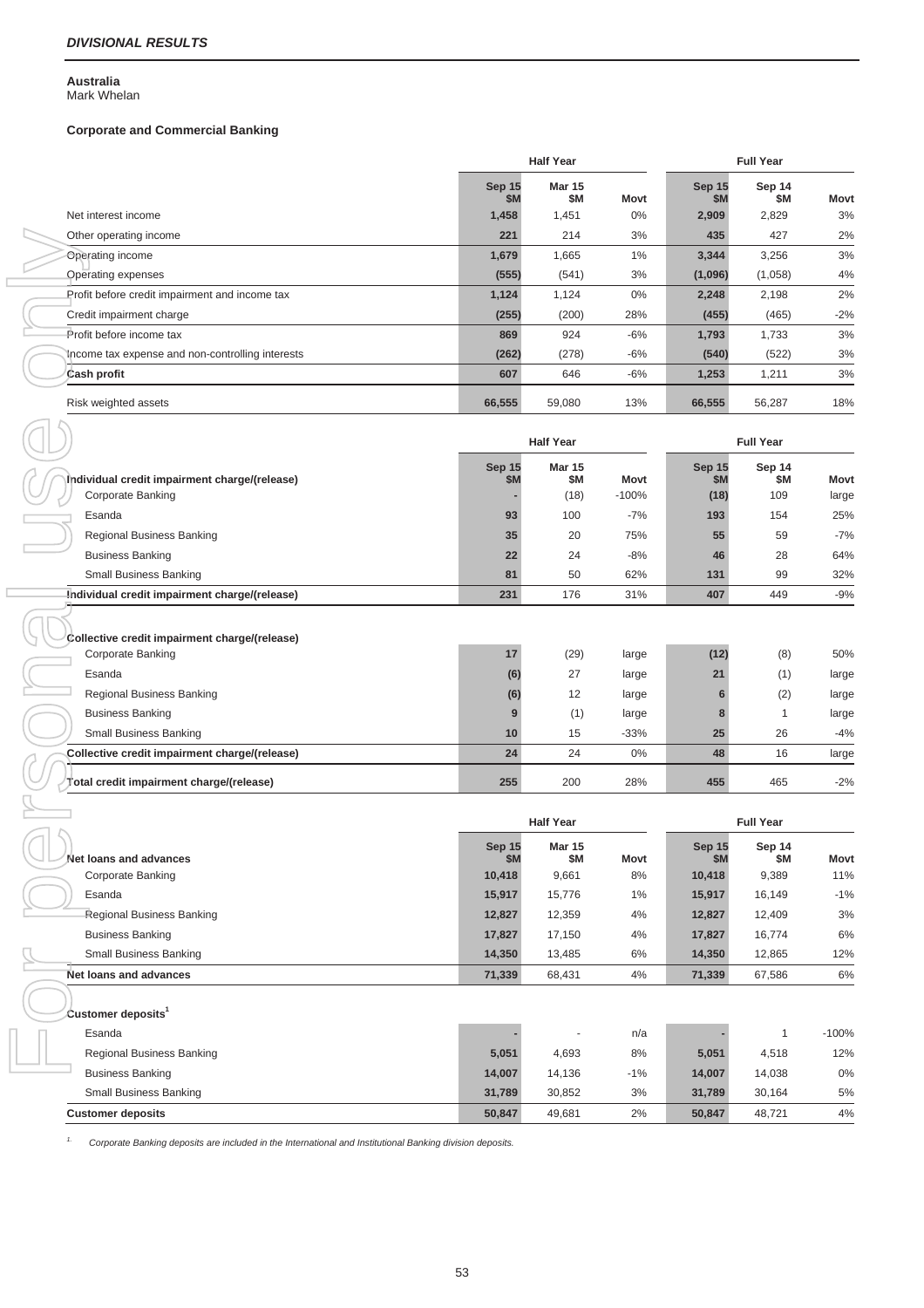International and Institutional Banking (IIB) division provides markets, transaction banking and lending services to Institutional clients globally, leveraging its Australian market strength, and capability to reach across Asia Pacific. The Global Banking division serves customers with multi-product and multigeographic requirements, while International Banking serves customers with less complex needs. IIB also provides banking and wealth management services to affluent and emerging affluent retail customers across Asia Pacific. In addition, IIB manages the Group's investment in partnerships in Asia.

# **Cash profit – September 2015 Full Year v September 2014 Full Year**



### IIB's four key strategic priorities are:

 Connecting with more customers by providing seamless value: supporting customers' trade and investment activities across the key Asia Pacific corridors through the provision of multi-product, integrated financial solutions.

 Delivering leading products through insights: combining product excellence with industry and regional expertise to provide tailored, innovative solutions to customers.

 Intensifying balance sheet discipline: accelerating performance by managing capital efficiently and prudently.

 Scaling and optimising infrastructure: simplifying and focusing the business to effectively control costs.

IIB continues to focus on accelerating performance by investing in the growth of higher returning products; Markets and Cash Management. Loans remain an important product from which to build customer relationships.

# **September 2015 v September 2014**

Cash profit decreased by 2% due to increases in operating expenses and credit impairment charges, partially offset by an increase in operating income.

Key factors affecting the result were:

- Net interest income increased 4%. The increase in net interest income was driven by Retail Asia Pacific, Global Markets and Global Transaction Banking, partially offset by a decrease in Global Loans. Average deposits and other borrowings increased 12% and average gross loans and advances increased 11%. Net interest margin declined 16 bps, mainly due to excess liquidity in **Australia**
- Other operating income increased by 5%, due to increased Global Transaction Banking fees reflecting deposit volume growth in all geographies, along with income growth in Asia Partnerships, higher Investment and Insurance income in Retail Asia Pacific, higher Global Markets Sales income and increased fee income from Global Loans. These increases were offset by a decrease in Global Markets Balance Sheet Trading income which was

negatively impacted by widening credit spreads towards the end of the year.

- Operating expenses increased by 10%, with ongoing investment in key growth, infrastructure, and compliance-related projects.
- Credit impairment charges increased 37%. Individual credit impairment charges were flat, with higher provisions in Global Loans offset by lower provisions in Global Transaction Banking. Collective credit impairment charges increased due to nonrecurring provision releases in Retail Asia Pacific and a higher level of customer credit rating upgrades in Global Loans in the prior year.

# **September 2015 v March 2015**

Cash profit decreased 17%, due to lower income in Global Markets, and an increase in operating expenses and credit impairment charges.

Key factors affecting the result were:

- Net interest income increased 6%. The increase in net interest income was driven by Global Markets, Global Loans and Retail Asia Pacific. Average deposits and other borrowings increased 2% and average gross loans and advances increased 4%. Net interest margin was flat with improved asset and funding mix, partially offset by continued pricing pressure in Global Loans in Australia.
- Other operating income decreased by 15%, driven by lower Global Markets income which was negatively impacted by widening credit spreads and market dislocation in the fourth quarter. This decrease was partially offset by increased fee income from Global Loans.
- Operating expenses increased 4% with continued investment in key infrastructure projects to support future growth.
- Credit impairment charges increased by \$99 million, with higher individual credit impairment charges driven by provision releases in Retail Asia Pacific in the first half, combined with higher new provisions in Global Transaction Banking and Global Loans. Collective provision impairment charges remained broadly flat.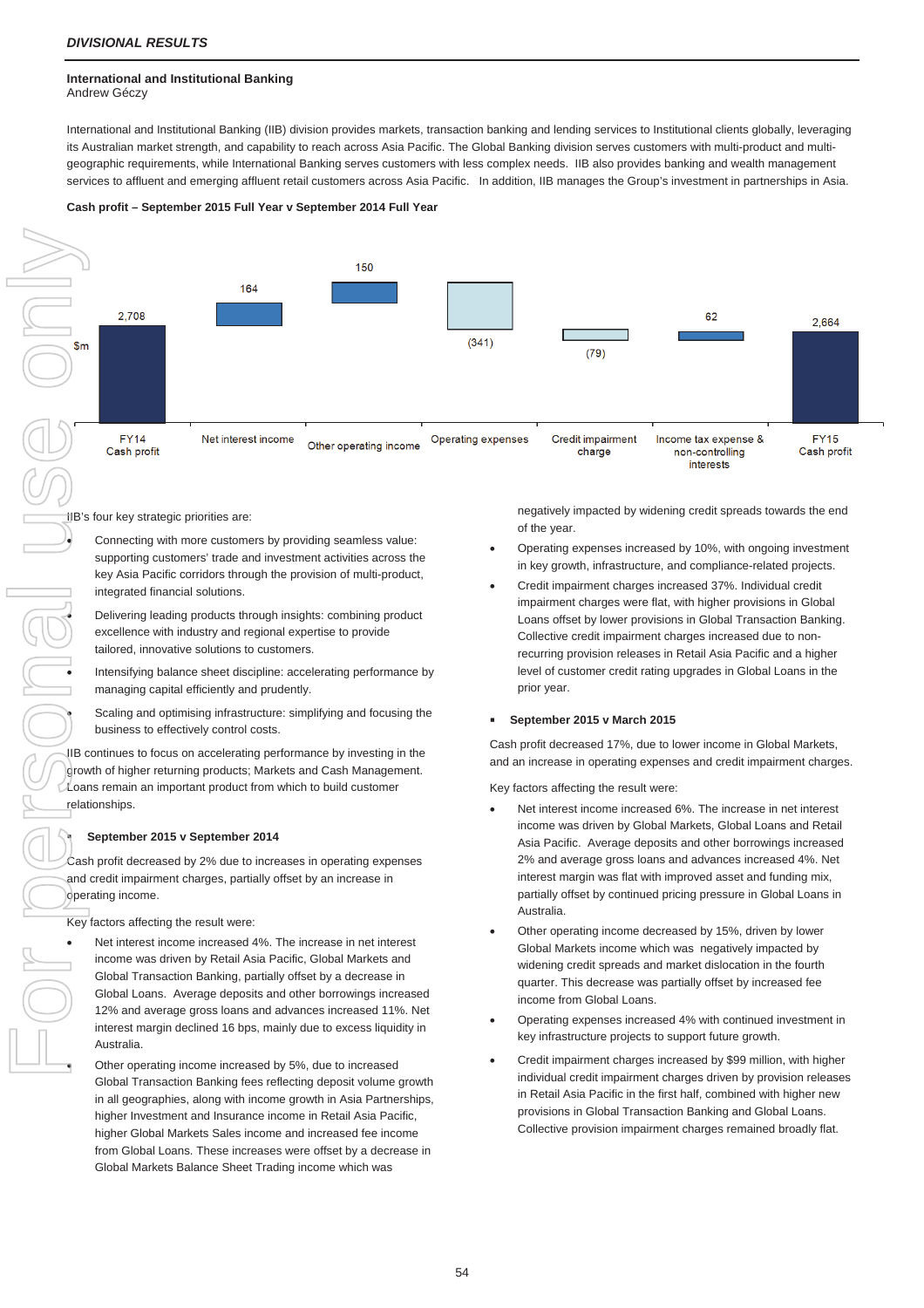# **International and Institutional Banking**

Andrew Géczy

|                                                                     | <b>Half Year</b> |                      |        | <b>Full Year</b> |               |        |  |
|---------------------------------------------------------------------|------------------|----------------------|--------|------------------|---------------|--------|--|
|                                                                     | Sep 15<br>\$M    | <b>Mar 15</b><br>\$M | Movt   | Sep 15<br>\$M    | Sep 14<br>\$Μ | Movt   |  |
| Net interest income                                                 | 2,146            | 2,027                | 6%     | 4,173            | 4,009         | 4%     |  |
| Other operating income                                              | 1,487            | 1,759                | $-15%$ | 3,246            | 3,096         | 5%     |  |
| Operating income                                                    | 3,633            | 3,786                | $-4%$  | 7,419            | 7,105         | 4%     |  |
| Operating expenses                                                  | (1, 845)         | (1,771)              | 4%     | (3,616)          | (3,275)       | 10%    |  |
| Profit before credit impairment and income tax                      | 1,788            | 2,015                | $-11%$ | 3,803            | 3,830         | $-1%$  |  |
| Credit impairment charge                                            | (197)            | (98)                 | large  | (295)            | (216)         | 37%    |  |
| Profit before income tax                                            | 1,591            | 1,917                | $-17%$ | 3,508            | 3,614         | $-3%$  |  |
| Income tax expense and non-controlling interests                    | (386)            | (458)                | $-16%$ | (844)            | (906)         | $-7%$  |  |
| Çash profit                                                         | 1,205            | 1,459                | $-17%$ | 2,664            | 2,708         | $-2%$  |  |
| Consisting of:                                                      |                  |                      |        |                  |               |        |  |
| <b>Global Transaction Banking</b>                                   | 297              | 305                  | $-3%$  | 602              | 557           | 8%     |  |
| Global Loans and Advisory                                           | 368              | 394                  | $-7%$  | 762              | 866           | $-12%$ |  |
| <b>Global Markets</b>                                               | 280              | 421                  | $-33%$ | 701              | 841           | $-17%$ |  |
| Global Products                                                     | 945              | 1,120                | $-16%$ | 2,065            | 2,264         | $-9%$  |  |
| Retail Asia Pacific                                                 | 6                | 56                   | $-89%$ | 62               | 46            | 35%    |  |
| Asia Partnerships                                                   | 290              | 299                  | $-3%$  | 589              | 488           | 21%    |  |
| <b>Central Functions</b>                                            | (36)             | (16)                 | large  | (52)             | (90)          | $-42%$ |  |
| Cash profit                                                         | 1,205            | 1,459                | $-17%$ | 2,664            | 2,708         | $-2%$  |  |
| <b>Balance Sheet</b>                                                |                  |                      |        |                  |               |        |  |
| Net loans & advances                                                | 154,741          | 156,517              | $-1%$  | 154,741          | 141,986       | 9%     |  |
| Other external assets                                               | 268,267          | 248,540              | 8%     | 268,267          | 200,998       | 33%    |  |
| <b>External assets</b>                                              | 423,008          | 405,057              | 4%     | 423,008          | 342,984       | 23%    |  |
| Customer deposits                                                   | 202,495          | 201,124              | $1\%$  | 202,495          | 183,126       | 11%    |  |
| Other deposits and borrowings                                       | 41,860           | 51,681               | $-19%$ | 41,860           | 39,604        | 6%     |  |
| Deposits and other borrowings                                       | 244,355          | 252,805              | $-3%$  | 244,355          | 222,730       | 10%    |  |
| Other external liabilities                                          | 109,341          | 93,713               | 17%    | 109,341          | 78,370        | 40%    |  |
| <b>External liabilities</b>                                         | 353,696          | 346,518              | 2%     | 353,696          | 301,100       | 17%    |  |
| Risk weighted assets                                                | 209,826          | 206,254              | 2%     | 209,826          | 191,286       | 10%    |  |
| Average gross loans and advances                                    | 159,778          | 153,399              | 4%     | 156,598          | 140,939       | 11%    |  |
| Average deposits and other borrowings                               | 249,907          | 244,050              | 2%     | 246,987          | 221,371       | 12%    |  |
| Ratios                                                              |                  |                      |        |                  |               |        |  |
| Return on assets                                                    | 0.58%            | 0.75%                |        | 0.67%            | 0.83%         |        |  |
| Net interest margin                                                 | 1.34%            | 1.34%                |        | 1.34%            | 1.50%         |        |  |
| Net interest margin (excluding Global Markets)                      | 2.34%            | 2.32%                |        | 2.33%            | 2.45%         |        |  |
| Operating expenses to operating income                              | 50.8%            | 46.8%                |        | 48.7%            | 46.1%         |        |  |
| Operating expenses to average assets                                | 0.89%            | 0.92%                |        | 0.90%            | 1.01%         |        |  |
| Individual credit impairment charge/(release)                       | 191              | 100                  | 91%    | 291              | 290           | $0\%$  |  |
| Individual credit impairment charge/(release) as a % of average GLA | 0.24%            | 0.13%                |        | 0.19%            | 0.21%         |        |  |
| Collective credit impairment charge/(release)                       | 6                | (2)                  | large  | 4                | (74)          | large  |  |
| Collective credit impairment charge/(release) as a % of average GLA | 0.01%            | $(0.00\%)$           |        | $0.00\%$         | $(0.05\%)$    |        |  |
| Gross impaired assets                                               | 1,183            | 1,021                | 16%    | 1,183            | 1,093         | 8%     |  |
| Gross impaired assets as a % of GLA                                 | 0.76%            | 0.65%                |        | 0.76%            | 0.76%         |        |  |
| Total full time equivalent staff (FTE)                              | 7,578            | 7,785                | $-3%$  | 7,578            | 7,749         | $-2%$  |  |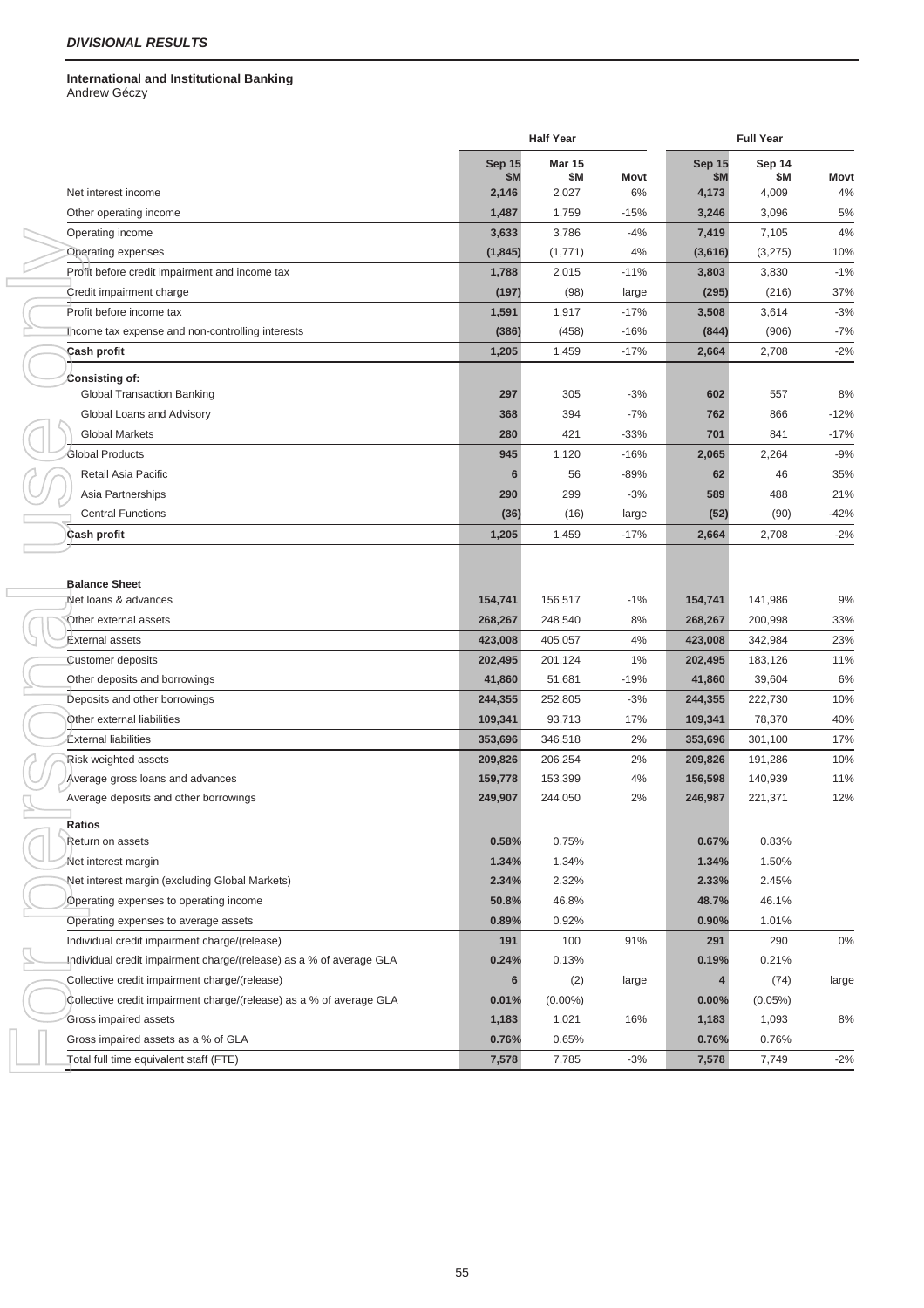# **International and Institutional Banking by Geography**

|                                                  |                         | <b>Half Year</b>     |        | <b>Full Year</b> |               |        |  |
|--------------------------------------------------|-------------------------|----------------------|--------|------------------|---------------|--------|--|
| <b>Australia</b>                                 | Sep 15<br>\$M           | <b>Mar 15</b><br>\$Μ | Movt   | Sep 15<br>\$M    | Sep 14<br>\$Μ | Movt   |  |
| Net interest income                              | 1,015                   | 967                  | 5%     | 1,982            | 2,012         | $-1%$  |  |
| Other operating income                           | 331                     | 445                  | $-26%$ | 776              | 907           | $-14%$ |  |
| Operating income                                 | 1,346                   | 1,412                | $-5%$  | 2,758            | 2,919         | $-6%$  |  |
| Operating expenses                               | (600)                   | (618)                | $-3%$  | (1,218)          | (1, 170)      | 4%     |  |
| Profit before credit impairment and income tax   | 746                     | 794                  | $-6%$  | 1,540            | 1,749         | $-12%$ |  |
| Credit impairment (charge)/release               | 17                      | (34)                 | large  | (17)             | (75)          | $-77%$ |  |
| Profit before income tax                         | 763                     | 760                  | $0\%$  | 1,523            | 1,674         | $-9%$  |  |
| Income tax expense and non-controlling interests | (228)                   | (228)                | $0\%$  | (456)            | (499)         | $-9%$  |  |
| Cash profit                                      | 535                     | 532                  | 1%     | 1,067            | 1,175         | $-9%$  |  |
| Individual credit impairment charge/(release)    | (1)                     | 41                   | large  | 40               | 101           | $-60%$ |  |
| Collective credit impairment charge/(release)    | (16)                    | (7)                  | large  | (23)             | (26)          | $-12%$ |  |
| Net loans & advances                             | 64,785                  | 62,491               | 4%     | 64,785           | 57,968        | 12%    |  |
| Customer deposits                                | 65,876                  | 62,610               | 5%     | 65,876           | 67,072        | $-2%$  |  |
|                                                  |                         |                      |        |                  |               |        |  |
| Asia Pacific, Europe, and America                |                         |                      |        |                  |               |        |  |
| Net interest income                              | 977                     | 930                  | 5%     | 1,907            | 1,695         | 13%    |  |
| Other operating income                           | 1,005                   | 1,131                | $-11%$ | 2,136            | 1,916         | 11%    |  |
| Operating income                                 | 1,982                   | 2,061                | $-4%$  | 4,043            | 3,611         | 12%    |  |
| Operating expenses                               | (1, 157)                | (1,066)              | 9%     | (2, 223)         | (1,938)       | 15%    |  |
| Profit before credit impairment and income tax   | 825                     | 995                  | $-17%$ | 1,820            | 1,673         | 9%     |  |
| Credit impairment (charge)/release               | (207)                   | (54)                 | large  | (261)            | (140)         | 86%    |  |
| Profit before income tax                         | 618                     | 941                  | $-34%$ | 1,559            | 1,533         | 2%     |  |
| Income tax expense and non-controlling interests | (101)                   | (170)                | $-41%$ | (271)            | (294)         | $-8%$  |  |
| Cash profit                                      | 517                     | 771                  | $-33%$ | 1,288            | 1,239         | 4%     |  |
| Individual credit impairment charge/(release)    | 190                     | 47                   | large  | 237              | 175           | 35%    |  |
| Collective credit impairment charge/(release)    | 17                      | 7                    | large  | 24               | (35)          | large  |  |
| Net loans & advances                             | 83,033                  | 86,474               | $-4%$  | 83,033           | 77,533        | 7%     |  |
| Customer deposits                                | 124,361                 | 125,234              | $-1%$  | 124,361          | 103,992       | 20%    |  |
|                                                  |                         |                      |        |                  |               |        |  |
| <b>New Zealand</b>                               |                         |                      |        |                  |               |        |  |
| Net interest income                              | 154                     | 130                  | 18%    | 284              | 302           | $-6%$  |  |
| Other operating income                           | 151                     | 183                  | $-17%$ | 334              | 273           | 22%    |  |
| Operating income                                 | 305                     | 313                  | $-3%$  | 618              | 575           | 7%     |  |
| Operating expenses                               | (88)                    | (87)                 | $1\%$  | (175)            | (167)         | 5%     |  |
| Profit before credit impairment and income tax   | 217                     | 226                  | $-4%$  | 443              | 408           | 9%     |  |
| Credit impairment (charge)/release               | (7)                     | (10)                 | $-30%$ | (17)             | (1)           | large  |  |
| Profit before income tax                         | 210                     | 216                  | $-3%$  | 426              | 407           | 5%     |  |
| Income tax expense and non-controlling interests | (57)                    | (60)                 | $-5%$  | (117)            | (113)         | 4%     |  |
| Cash profit                                      | 153                     | 156                  | $-2%$  | 309              | 294           | 5%     |  |
| Individual credit impairment charge/(release)    | $\overline{\mathbf{2}}$ | 12                   | -83%   | 14               | 14            | 0%     |  |
| Collective credit impairment charge/(release)    | 5                       | (2)                  | large  |                  | (13)          | large  |  |
| Net loans & advances                             | 6,923                   | 7,552                | $-8%$  | 6,923            | 6,485         | 7%     |  |
| Customer deposits                                | 12,258                  | 13,280               | $-8%$  | 12,258           | 12,061        | 2%     |  |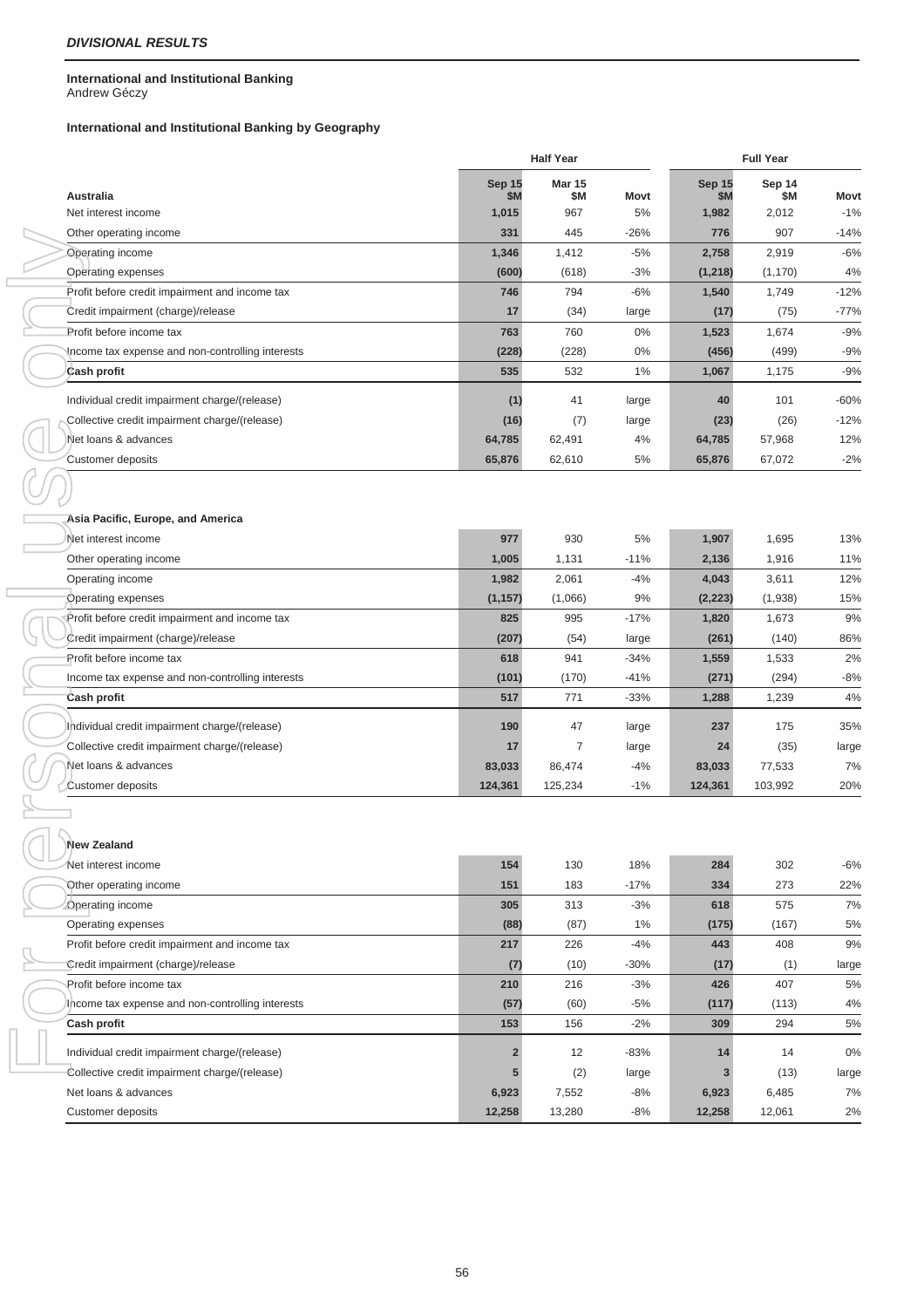| Individual credit impairment charge/(release) |               | <b>Half Year</b>     |        | <b>Full Year</b> |               |        |  |
|-----------------------------------------------|---------------|----------------------|--------|------------------|---------------|--------|--|
|                                               | Sep 15<br>\$M | <b>Mar 15</b><br>\$M | Movt   | Sep 15<br>\$M    | Sep 14<br>\$M | Movt   |  |
| <b>Retail Asia Pacific</b>                    | 69            | 9                    | large  | 78               | 86            | $-9%$  |  |
| <b>Global Products</b>                        | 123           | 91                   | 35%    | 214              | 203           | 5%     |  |
| <b>Global Transaction Banking</b>             | 42            | 19                   | large  | 61               | 113           | $-46%$ |  |
| Global Loans and Advisory                     | 73            | 33                   | large  | 106              | 67            | 58%    |  |
| Global Markets                                | 8             | 39                   | $-79%$ | 47               | 23            | large  |  |
| <b>Central Functions</b>                      | (1)           | ۰                    | n/a    | (1)              | 1             | large  |  |
| Individual credit impairment charge/(release) | 191           | 100                  | 91%    | 291              | 290           | 0%     |  |

| Global Loans and Advisory                     | 73            | 33                    | large         | 106           | 67               | 58%           |
|-----------------------------------------------|---------------|-----------------------|---------------|---------------|------------------|---------------|
| <b>Global Markets</b>                         | 8             | 39                    | $-79%$        | 47            | 23               | large         |
| <b>Central Functions</b>                      | (1)           | $\blacksquare$        | n/a           | (1)           | $\mathbf{1}$     | large         |
| Individual credit impairment charge/(release) | 191           | 100                   | 91%           | 291           | 290              | 0%            |
|                                               |               |                       |               |               |                  |               |
| Collective credit impairment charge/(release) |               | <b>Half Year</b>      |               |               | <b>Full Year</b> |               |
|                                               | Sep 15        | <b>Mar 15</b>         |               | <b>Sep 15</b> | Sep 14           |               |
| <b>Retail Asia Pacific</b>                    | \$M<br>14     | \$Μ<br>$\overline{2}$ | Movt<br>large | \$M<br>16     | \$M<br>(21)      | Movt<br>large |
| <b>Global Products</b>                        | (7)           | (5)                   | 40%           | (12)          | (53)             | $-77%$        |
| <b>Global Transaction Banking</b>             | (29)          | (1)                   | large         | (30)          | 3                | large         |
| Global Loans and Advisory                     | 21            | (4)                   | large         | 17            | (57)             | large         |
| <b>Global Markets</b>                         | 1             |                       | n/a           |               | $\mathbf{1}$     | $0\%$         |
| <b>Central Functions</b>                      | (1)           | $\mathbf{1}$          | large         |               |                  | n/a           |
| Collective credit impairment charge/(release) | 6             | (2)                   | large         | 4             | (74)             | large         |
| Total credit impairment charge/(release)      | 197           | 98                    | large         | 295           | 216              | 37%           |
| Net loans and advances                        |               | <b>Half Year</b>      |               |               | <b>Full Year</b> |               |
|                                               | Sep 15        | <b>Mar 15</b>         |               | Sep 15        | Sep 14           |               |
| Retail Asia Pacific                           | \$M<br>10,940 | \$M<br>10,160         | Movt<br>8%    | \$M<br>10,940 | \$Μ<br>8,782     | Movt<br>25%   |
| <b>Global Products</b>                        | 143,571       | 146,080               | $-2%$         | 143,571       | 132,950          | 8%            |
| <b>Global Transaction Banking</b>             | 26,354        | 32,801                | $-20%$        | 26,354        | 30,230           | $-13%$        |
| Global Loans and Advisory                     | 93,851        | 91,129                | 3%            | 93,851        | 84,191           | 11%           |
| <b>Global Markets</b>                         | 23,366        | 22,150                | 5%            | 23,366        | 18,529           | 26%           |
| <b>Central Functions</b>                      | 230           | 277                   | $-17%$        | 230           | 254              | $-9%$         |
| Net loans and advances                        | 154,741       | 156,517               | $-1%$         | 154,741       | 141,986          | 9%            |
|                                               |               |                       |               |               |                  |               |
| <b>Customer deposits</b>                      |               | <b>Half Year</b>      |               |               | <b>Full Year</b> |               |
|                                               | Sep 15<br>\$M | <b>Mar 15</b><br>\$Μ  | Movt          | Sep 15<br>\$M | Sep 14<br>\$Μ    | Movt          |
| Retail Asia Pacific                           | 17,695        | 16,233                | 9%            | 17,695        | 14,433           | 23%           |
| <b>Global Products</b>                        | 184,643       | 184,733               | 0%            | 184,643       | 168,542          | 10%           |
| <b>Global Transaction Banking</b>             | 96,172        | 92,875                | 4%            | 96,172        | 86,438           | 11%           |
| Global Loans and Advisory                     | 849           | 792                   | 7%            | 849           | 730              | 16%           |
|                                               | 87,622        | 91,066                | $-4%$         | 87,622        | 81,374           | 8%            |
| Global Markets                                |               |                       |               |               |                  |               |
| <b>Central Functions</b>                      | 157           | 158                   | $-1%$         | 157           | 151              | 4%            |

| Net loans and advances            |               | <b>Half Year</b>     |        | <b>Full Year</b> |               |        |  |
|-----------------------------------|---------------|----------------------|--------|------------------|---------------|--------|--|
|                                   | Sep 15<br>\$M | <b>Mar 15</b><br>\$M | Movt   | Sep 15<br>\$M    | Sep 14<br>\$M | Movt   |  |
| Retail Asia Pacific               | 10,940        | 10,160               | 8%     | 10,940           | 8,782         | 25%    |  |
| <b>Global Products</b>            | 143,571       | 146.080              | $-2%$  | 143.571          | 132,950       | 8%     |  |
| <b>Global Transaction Banking</b> | 26,354        | 32,801               | $-20%$ | 26.354           | 30,230        | $-13%$ |  |
| Global Loans and Advisory         | 93,851        | 91,129               | 3%     | 93,851           | 84.191        | 11%    |  |
| <b>Global Markets</b>             | 23,366        | 22.150               | 5%     | 23,366           | 18,529        | 26%    |  |
| <b>Central Functions</b>          | 230           | 277                  | $-17%$ | 230              | 254           | $-9%$  |  |
| Net loans and advances            | 154,741       | 156.517              | $-1%$  | 154,741          | 141,986       | 9%     |  |

| <b>Customer deposits</b>   |                         | <b>Half Year</b>               |            | <b>Full Year</b>        |                         |             |  |
|----------------------------|-------------------------|--------------------------------|------------|-------------------------|-------------------------|-------------|--|
| Retail Asia Pacific        | Sep 15<br>\$M<br>17,695 | <b>Mar 15</b><br>\$M<br>16,233 | Movt<br>9% | Sep 15<br>\$M<br>17,695 | Sep 14<br>\$M<br>14,433 | Movt<br>23% |  |
| <b>Global Products</b>     | 184,643                 | 184,733                        | 0%         | 184,643                 | 168,542                 | 10%         |  |
| Global Transaction Banking | 96,172                  | 92.875                         | 4%         | 96,172                  | 86,438                  | 11%         |  |
| Global Loans and Advisory  | 849                     | 792                            | 7%         | 849                     | 730                     | 16%         |  |
| <b>Global Markets</b>      | 87,622                  | 91.066                         | $-4%$      | 87,622                  | 81,374                  | 8%          |  |
| <b>Central Functions</b>   | 157                     | 158                            | $-1%$      | 157                     | 151                     | 4%          |  |
| <b>Customer deposits</b>   | 202,495                 | 201,124                        | 1%         | 202.495                 | 183.126                 | 11%         |  |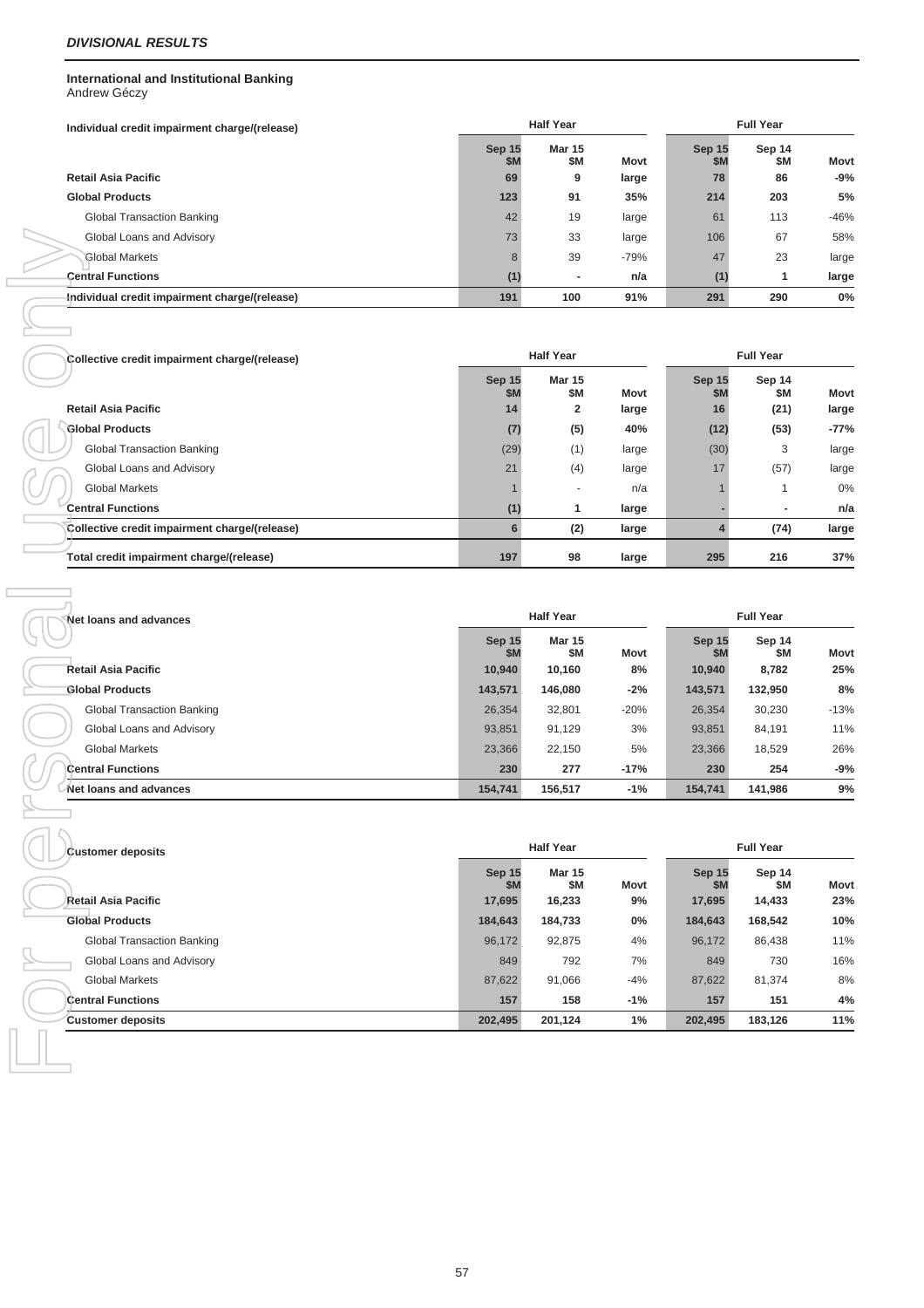# **September 2015 Full Year**

|  | <b>AUD M</b>                                         | Global<br><b>Transaction</b><br>Banking | Global<br>Loans &<br><b>Advisory</b> | Global<br><b>Markets</b> | <b>Products</b> | Global Retail Asia<br><b>Pacific</b> | Asia<br><b>Partnerships</b> | <b>Central</b><br><b>Functions</b> | <b>IIB Total</b> |
|--|------------------------------------------------------|-----------------------------------------|--------------------------------------|--------------------------|-----------------|--------------------------------------|-----------------------------|------------------------------------|------------------|
|  | Net interest income                                  | 957                                     | 1,575                                | 1,099                    | 3,631           | 545                                  | (7)                         | 4                                  | 4,173            |
|  | Other operating income                               | 842                                     | 160                                  | 1,185                    | 2,187           | 411                                  | 615                         | 33                                 | 3,246            |
|  | Operating income                                     | 1,799                                   | 1,735                                | 2,284                    | 5,818           | 956                                  | 608                         | 37                                 | 7,419            |
|  | Operating expenses                                   | (937)                                   | (570)                                | (1, 281)                 | (2,788)         | (782)                                | (8)                         | (38)                               | (3,616)          |
|  | Profit before credit impairment and income tax       | 862                                     | 1,165                                | 1,003                    | 3,030           | 174                                  | 600                         | (1)                                | 3,803            |
|  | Credit impairment (charge)/release                   | (31)                                    | (123)                                | (48)                     | (202)           | (94)                                 |                             | 1                                  | (295)            |
|  | Profit before income tax                             | 831                                     | 1,042                                | 955                      | 2,828           | 80                                   | 600                         |                                    | 3,508            |
|  | Income tax expense and non-controlling interests     | (229)                                   | (280)                                | (254)                    | (763)           | (18)                                 | (11)                        | (52)                               | (844)            |
|  | Cash profit                                          | 602                                     | 762                                  | 701                      | 2,065           | 62                                   | 589                         | (52)                               | 2,664            |
|  | Individual credit impairment (charge)/release        | (61)                                    | (106)                                | (47)                     | (214)           | (78)                                 |                             | 1                                  | (291)            |
|  | Collective credit impairment (charge)/release        | 30                                      | (17)                                 | (1)                      | 12              | (16)                                 |                             |                                    | (4)              |
|  | Net loans & advances                                 | 26,354                                  | 93,851                               | 23,366                   | 143,571         | 10,940                               |                             | 230                                | 154,741          |
|  | Customer deposits                                    | 96,172                                  | 849                                  | 87,622                   | 184,643         | 17,695                               |                             | 157                                | 202,495          |
|  | Risk weighted assets                                 | 35,676                                  | 103,315                              | 60,378                   | 199,369         | 9,096                                |                             | 1,361                              | 209,826          |
|  |                                                      |                                         |                                      |                          |                 |                                      |                             |                                    |                  |
|  | September 2014 Full Year                             |                                         |                                      |                          |                 |                                      |                             |                                    |                  |
|  | Net interest income                                  | 925                                     | 1,585                                | 1,043                    | 3,553           | 457                                  | (5)                         | 4                                  | 4,009            |
|  | Other operating income                               | 816                                     | 140                                  | 1,285                    | 2,241           | 360                                  | 492                         | 3                                  | 3,096            |
|  | Operating income                                     | 1,741                                   | 1,725                                | 2,328                    | 5,794           | 817                                  | 487                         | $\overline{7}$                     | 7,105            |
|  | Operating expenses                                   | (855)                                   | (512)                                | (1, 148)                 | (2, 515)        | (695)                                | (8)                         | (57)                               | (3, 275)         |
|  | Profit before credit impairment and income tax       | 886                                     | 1,213                                | 1,180                    | 3,279           | 122                                  | 479                         | (50)                               | 3,830            |
|  | Credit impairment (charge)/release                   | (116)                                   | (10)                                 | (24)                     | (150)           | (65)                                 |                             | (1)                                | (216)            |
|  | Profit before income tax                             | 770                                     | 1,203                                | 1,156                    | 3,129           | 57                                   | 479                         | (51)                               | 3,614            |
|  | Income tax expense and non-controlling interests     | (213)                                   | (337)                                | (315)                    | (865)           | (11)                                 | 9                           | (39)                               | (906)            |
|  | Cash profit                                          | 557                                     | 866                                  | 841                      | 2,264           | 46                                   | 488                         | (90)                               | 2,708            |
|  | Individual credit impairment (charge)/release        | (113)                                   | (67)                                 | (23)                     | (203)           | (86)                                 |                             | (1)                                | (290)            |
|  | Collective credit impairment (charge)/release        | (3)                                     | 57                                   | (1)                      | 53              | 21                                   |                             |                                    | 74               |
|  | Net loans & advances                                 | 30,230                                  | 84,191                               | 18,529                   | 132,950         | 8,782                                |                             | 254                                | 141,986          |
|  | <b>Customer deposits</b>                             | 86,438                                  | 730                                  | 81,374                   | 168,542         | 14,433                               |                             | 151                                | 183,126          |
|  | Risk weighted assets                                 | 38,601                                  | 90,553                               | 54,348                   | 183,502         | 7,307                                |                             | 477                                | 191,286          |
|  |                                                      |                                         |                                      |                          |                 |                                      |                             |                                    |                  |
|  | September 2015 Full Year vs September 2014 Full Year |                                         |                                      |                          |                 |                                      |                             |                                    |                  |
|  | Net interest income                                  | $3%$                                    | $-1%$                                | $5\%$                    | 2%              | 19%                                  | 40%                         | $0\%$                              | 4%               |
|  | Other operating income                               | 3%                                      | 14%                                  | $-8%$                    | $-2%$           | 14%                                  | 25%                         | large                              | 5%               |
|  | <b>Operating income</b>                              | 3%                                      | 1%                                   | $-2%$                    | 0%              | 17%                                  | 25%                         | large                              | 4%               |
|  | Operating expenses                                   | 10%                                     | 11%                                  | 12%                      | 11%             | 13%                                  | $0\%$                       | $-33%$                             | 10%              |
|  | Profit before credit impairment and income tax       | $-3%$                                   | $-4%$                                | $-15%$                   | $-8%$           | 43%                                  | 25%                         | $-98%$                             | $-1%$            |
|  | Credit impairment (charge)/release                   | $-73%$                                  | large                                | 100%                     | 35%             | 45%                                  | n/a                         | large                              | 37%              |
|  | Profit before income tax                             | 8%                                      | $-13%$                               | $-17%$                   | $-10%$          | 40%                                  | 25%                         | $-100%$                            | $-3%$            |
|  | Income tax expense and non-controlling interests     | 8%                                      | $-17%$                               | $-19%$                   | $-12%$          | 64%                                  | large                       | 33%                                | $-7%$            |
|  | Cash profit                                          | 8%                                      | $-12%$                               | $-17%$                   | $-9%$           | 35%                                  | 21%                         | $-42%$                             | $-2%$            |
|  | Individual credit impairment (charge)/release        |                                         |                                      |                          |                 | $-9%$                                |                             |                                    |                  |
|  | Collective credit impairment (charge)/release        | -46%                                    | 58%                                  | large<br>0%              | 5%<br>$-77%$    |                                      | n/a<br>n/a                  | large<br>n/a                       | 0%               |
|  | Net loans & advances                                 | large<br>$-13%$                         | large<br>11%                         | 26%                      | 8%              | large<br>25%                         | n/a                         | $-9%$                              | large<br>9%      |
|  | Customer deposits                                    | 11%                                     | 16%                                  | 8%                       | 10%             | 23%                                  | n/a                         | 4%                                 | 11%              |
|  | Risk weighted assets                                 | $-8%$                                   | 14%                                  | 11%                      | 9%              | 24%                                  | n/a                         | large                              | 10%              |
|  |                                                      |                                         |                                      |                          |                 |                                      |                             |                                    |                  |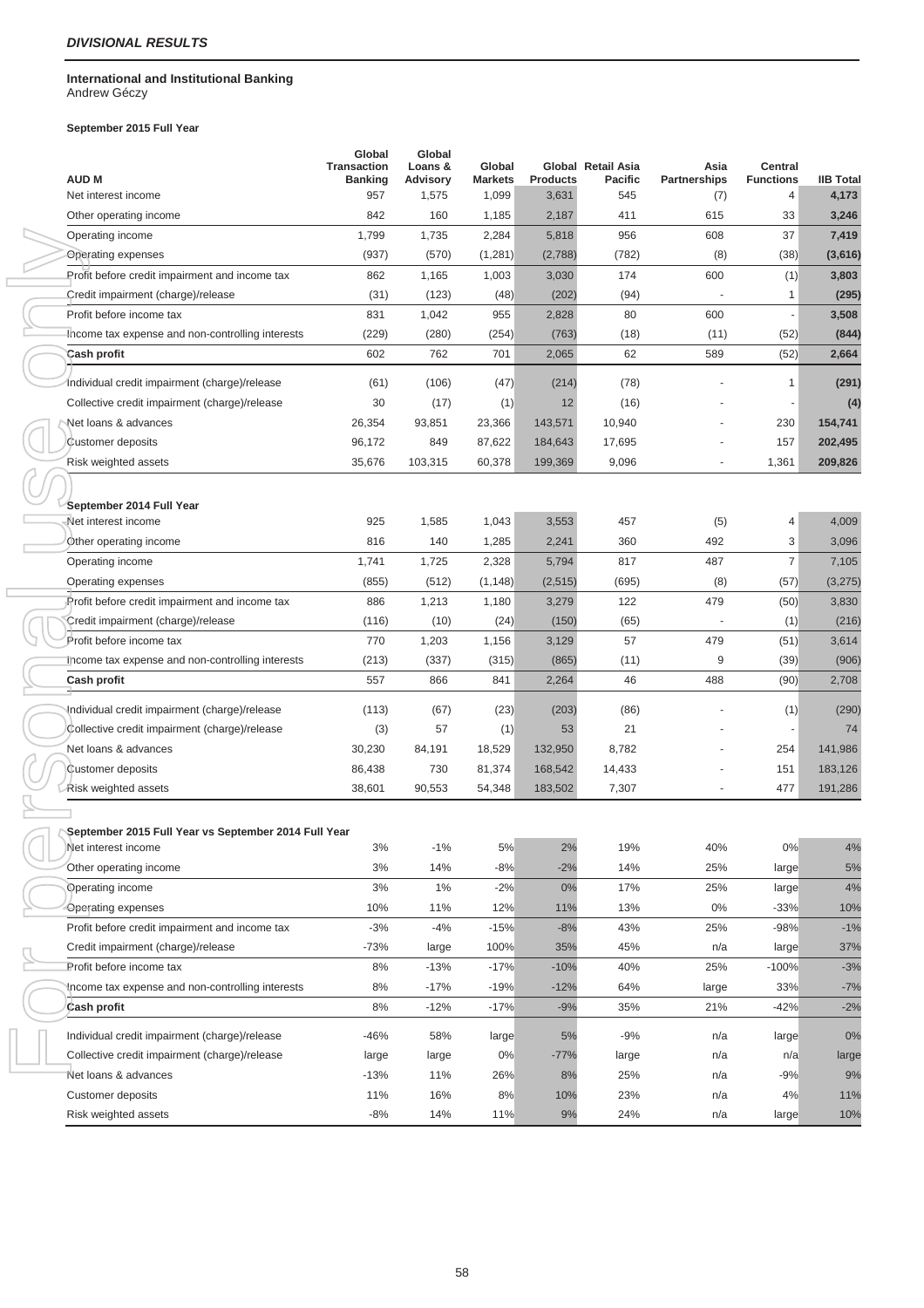# **September 2015 Half Year**

| <b>AUD M</b>                                     | Global<br><b>Transaction</b><br>Banking | Global<br>Loans &<br><b>Advisory</b> | Global<br><b>Markets</b> | <b>Products</b> | Global Retail Asia<br><b>Pacific</b> | Asia<br><b>Partnerships</b> | <b>Central</b><br><b>Functions</b> | <b>IIB Total</b> |
|--------------------------------------------------|-----------------------------------------|--------------------------------------|--------------------------|-----------------|--------------------------------------|-----------------------------|------------------------------------|------------------|
| Net interest income                              | 479                                     | 797                                  | 594                      | 1,870           | 283                                  | (4)                         | (3)                                | 2,146            |
| Other operating income                           | 415                                     | 93                                   | 448                      | 956             | 212                                  | 304                         | 15                                 | 1,487            |
| Operating income                                 | 894                                     | 890                                  | 1,042                    | 2,826           | 495                                  | 300                         | 12                                 | 3,633            |
| <b>Operating expenses</b>                        | (474)                                   | (295)                                | (648)                    | (1, 417)        | (399)                                | (4)                         | (25)                               | (1, 845)         |
| Profit before credit impairment and income tax   | 420                                     | 595                                  | 394                      | 1,409           | 96                                   | 296                         | (13)                               | 1,788            |
| Credit impairment (charge)/release               | (13)                                    | (94)                                 | (9)                      | (116)           | (83)                                 |                             | 2                                  | (197)            |
| Profit before income tax                         | 407                                     | 501                                  | 385                      | 1,293           | 13                                   | 296                         | (11)                               | 1,591            |
| Income tax expense and non-controlling interests | (110)                                   | (133)                                | (105)                    | (348)           | (7)                                  | (6)                         | (25)                               | (386)            |
| Cash profit                                      | 297                                     | 368                                  | 280                      | 945             | 6                                    | 290                         | (36)                               | 1,205            |
| Individual credit impairment (charge)/release    | (42)                                    | (73)                                 | (8)                      | (123)           | (69)                                 |                             | 1                                  | (191)            |
| Collective credit impairment (charge)/release    | 29                                      | (21)                                 | (1)                      | $\overline{7}$  | (14)                                 |                             | 1                                  | (6)              |
| Net loans & advances                             | 26,354                                  | 93,851                               | 23,366                   | 143,571         | 10,940                               |                             | 230                                | 154,741          |
| Customer deposits                                | 96,172                                  | 849                                  | 87,622                   | 184,643         | 17,695                               |                             | 157                                | 202,495          |
| Risk weighted assets                             | 35,676                                  | 103,315                              | 60,378                   | 199,369         | 9,096                                |                             | 1,361                              | 209,826          |
|                                                  |                                         |                                      |                          |                 |                                      |                             |                                    |                  |
| March 2015 Half Year                             |                                         |                                      |                          |                 |                                      |                             |                                    |                  |
| Net interest income                              | 478                                     | 778                                  | 505                      | 1,761           | 262                                  | (3)                         | $\overline{7}$                     | 2,027            |
| Other operating income                           | 427                                     | 67                                   | 737                      | 1,231           | 199                                  | 311                         | 18                                 | 1,759            |
| Operating income                                 | 905                                     | 845                                  | 1,242                    | 2,992           | 461                                  | 308                         | 25                                 | 3,786            |
| Operating expenses                               | (463)                                   | (275)                                | (633)                    | (1, 371)        | (383)                                | (4)                         | (13)                               | (1, 771)         |
| Profit before credit impairment and income tax   | 442                                     | 570                                  | 609                      | 1,621           | 78                                   | 304                         | 12                                 | 2,015            |
| Credit impairment (charge)/release               | (18)                                    | (29)                                 | (39)                     | (86)            | (11)                                 |                             | (1)                                | (98)             |
| Profit before income tax                         | 424                                     | 541                                  | 570                      | 1,535           | 67                                   | 304                         | 11                                 | 1,917            |
| Income tax expense and non-controlling interests | (119)                                   | (147)                                | (149)                    | (415)           | (11)                                 | (5)                         | (27)                               | (458)            |
| Cash profit                                      | 305                                     | 394                                  | 421                      | 1,120           | 56                                   | 299                         | (16)                               | 1,459            |
| Individual credit impairment (charge)/release    | (19)                                    | (33)                                 | (39)                     | (91)            | (9)                                  |                             |                                    | (100)            |
| Collective credit impairment (charge)/release    | 1                                       | 4                                    |                          | 5               | (2)                                  |                             | (1)                                | $\overline{2}$   |
| Net loans & advances                             | 32,801                                  | 91,129                               | 22,150                   | 146,080         | 10,160                               |                             | 277                                | 156,517          |
| <b>Customer deposits</b>                         | 92,875                                  | 792                                  | 91,066                   | 184,733         | 16,233                               |                             | 158                                | 201,124          |
| Risk weighted assets                             | 41,512                                  | 96,362                               | 59,676                   | 197,550         | 8,145                                |                             | 559                                | 206,254          |
|                                                  |                                         |                                      |                          |                 |                                      |                             |                                    |                  |
| September 2015 Half Year vs March 2015 Half Year |                                         |                                      |                          |                 |                                      |                             |                                    |                  |
| Net interest income                              | $0\%$                                   | 2%                                   | 18%                      | 6%              | $8%$                                 | 33%                         | large                              | 6%               |
| Other operating income                           | $-3%$                                   | 39%                                  | $-39%$                   | $-22%$          | 7%                                   | $-2%$                       | $-17%$                             | $-15%$           |
| <b>Operating income</b>                          | $-1%$                                   | 5%                                   | $-16%$                   | $-6%$           | 7%                                   | $-3%$                       | $-52%$                             | $-4%$            |
| Operating expenses                               | 2%                                      | 7%                                   | 2%                       | 3%              | 4%                                   | $0\%$                       | 92%                                | 4%               |
| Profit before credit impairment and income tax   | $-5%$                                   | 4%                                   | $-35%$                   | $-13%$          | 23%                                  | $-3%$                       | large                              | $-11%$           |
| Credit impairment (charge)/release               | -28%                                    | large                                | $-77%$                   | 35%             | large                                | n/a                         | large                              | large            |
| Profit before income tax                         | $-4%$                                   | $-7%$                                | $-32%$                   | $-16%$          | $-81%$                               | $-3%$                       | large                              | $-17%$           |
| Income tax expense and non-controlling interests | -8%                                     | $-10%$                               | $-30%$                   | $-16%$          | -36%                                 | 20%                         | $-7%$                              | $-16%$           |
| Cash profit                                      | $-3%$                                   | $-7%$                                | $-33%$                   | $-16%$          | $-89%$                               | $-3%$                       | large                              | $-17%$           |
|                                                  |                                         |                                      |                          |                 |                                      |                             |                                    |                  |
| Individual credit impairment (charge)/release    | large                                   | large                                | $-79%$                   | 35%             | large                                | n/a                         | n/a                                | 91%              |
| Collective credit impairment (charge)/release    | large                                   | large                                | n/a                      | 40%             | large                                | n/a                         | large                              | large            |
| Net loans & advances                             | -20%                                    | 3%                                   | 5%                       | $-2%$           | 8%                                   | n/a                         | $-17%$                             | $-1%$            |
| Customer deposits                                | 4%                                      | $7\%$                                | $-4%$                    | 0%              | 9%                                   | n/a                         | $-1%$                              | 1%               |
| Risk weighted assets                             | $-14%$                                  | 7%                                   | $1\%$                    | 1%              | 12%                                  | n/a                         | large                              | 2%               |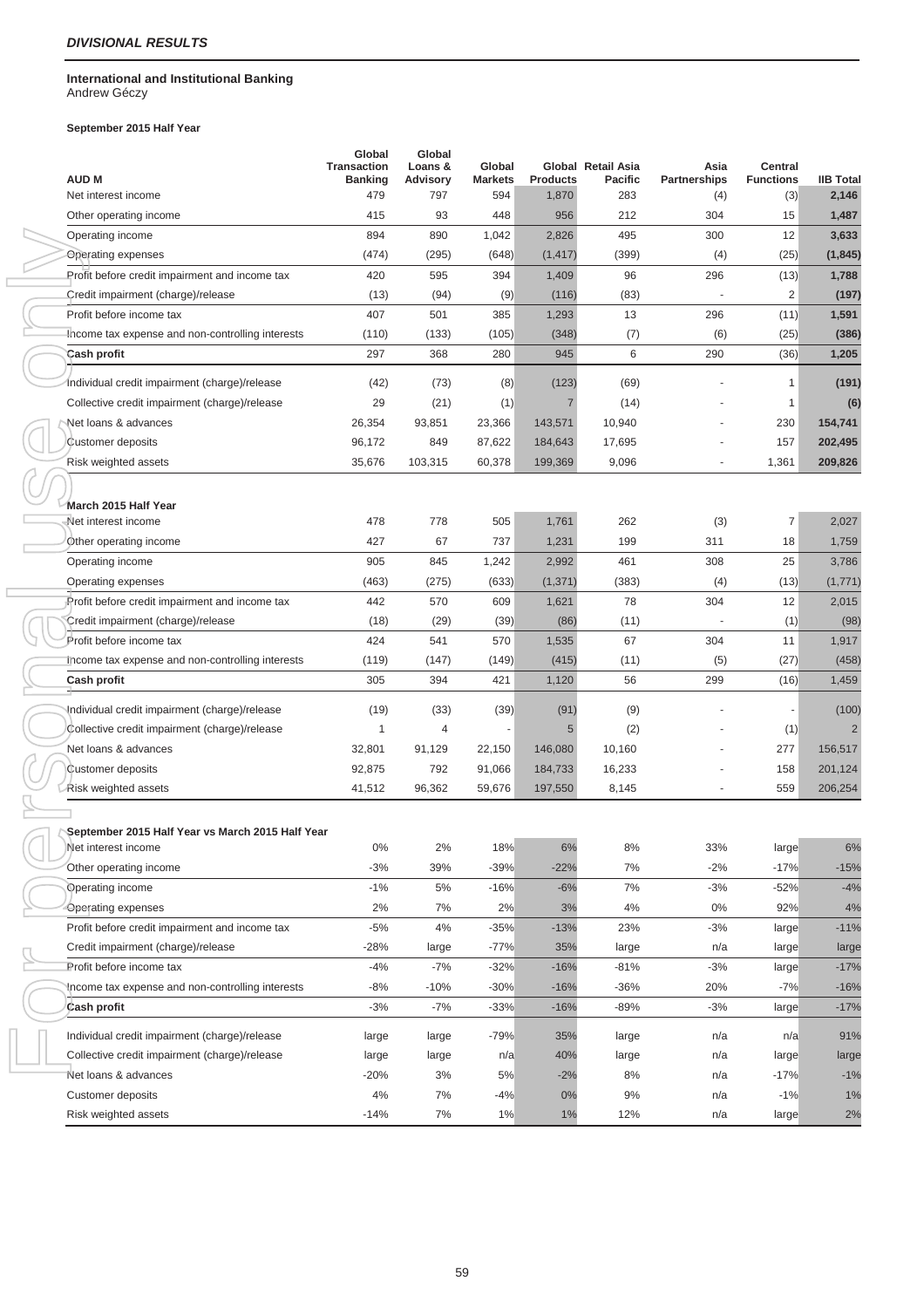# **Analysis of Global Markets operating income**

|                                                                               |               | <b>Half Year</b>     |        | <b>Full Year</b>    |               |        |  |
|-------------------------------------------------------------------------------|---------------|----------------------|--------|---------------------|---------------|--------|--|
| <b>Composition of Global Markets</b><br>operating income by business activity | Sep 15<br>\$M | <b>Mar 15</b><br>\$M | Movt   | Sep 15<br><b>SM</b> | Sep 14<br>\$M | Movt   |  |
| Sales <sup>1</sup>                                                            | 601           | 689                  | $-13%$ | 1.290               | 1,208         | 7%     |  |
| $\text{Trading}^2$                                                            | 308           | 297                  | 4%     | 605                 | 566           | 7%     |  |
| Balance sheet <sup>3</sup>                                                    | 133           | 256                  | $-48%$ | 389                 | 554           | $-30%$ |  |
| <b>Global Markets operating income</b>                                        | 1.042         | 1.242                | $-16%$ | 2,284               | 2,328         | $-2%$  |  |

Sales represents direct client flow business on core products such as fixed income, FX, commodities and capital markets.<br>Trading primarily represents management of the Group's strategic positions and those taken as part of

| --                                                                    |               | <b>Half Year</b>     |        | <b>Full Year</b> |               |       |  |
|-----------------------------------------------------------------------|---------------|----------------------|--------|------------------|---------------|-------|--|
| <b>Composition of Global Markets</b><br>operating income by geography | Sep 15<br>\$M | <b>Mar 15</b><br>\$M | Movt   | Sep 15<br>\$M    | Sep 14<br>\$M | Movt  |  |
| Australia                                                             | 402           | 461                  | $-13%$ | 863              | 947           | $-9%$ |  |
| Asia Pacific, Europe & America                                        | 482           | 612                  | $-21%$ | 1.094            | 1,092         | 0%    |  |
| New Zealand                                                           | 158           | 169                  | $-7%$  | 327              | 289           | 13%   |  |
| Global Markets operating income                                       | 1.042         | 1.242                | $-16%$ | 2,284            | 2,328         | $-2%$ |  |

2015 has been characterised by higher volatility driven by the strengthening of the US dollar and timing of US interest rate announcements, falling commodity prices and growing uncertainty surrounding the global economy. The resulting volatility in global financial markets increased customer activity and created trading opportunities with increased demand for Foreign Exchange, Commodities and Rate products. The second half results were impacted by widening of credit spreads and significant market dislocation in the fourth quarter.

# **September 2015 v September 2014**

Global Markets operating income decreased by \$44 million (2%):

 Sales income increased 7%, with global volatility increasing demand for Foreign Exchange, Commodities and Rates products.

 Foreign Exchange income increased 7%, with increased customer activity.

gold from Asian clients and falling commodity prices.

- Rates income increased 39% with increased customer hedging activity in the prevailing lower interest rate environment.
- Credit income decreased 23% as European debt and Chinese economic concerns drove widening credit spreads, impacting the value of Asian and European bonds.
- Balance Sheet income decreased 30% driven by widening credit spreads towards the end of the year.

# **September 2015 v March 2015**

Global Markets operating income decreased by \$200 million (16%):

- Sales income decreased by 13% due to relatively lower levels of volatility and customer seasonality.
- Foreign Exchange income decreased 13% impacted by lower customer activity.
- Rates income decreased 27% with many clients having taken the opportunity of the low interest rate environment to lock in their hedging profiles in the March 2015 half.
- Balance Sheet income decreased 48% and Credit income decreased 28% as credit spreads widened.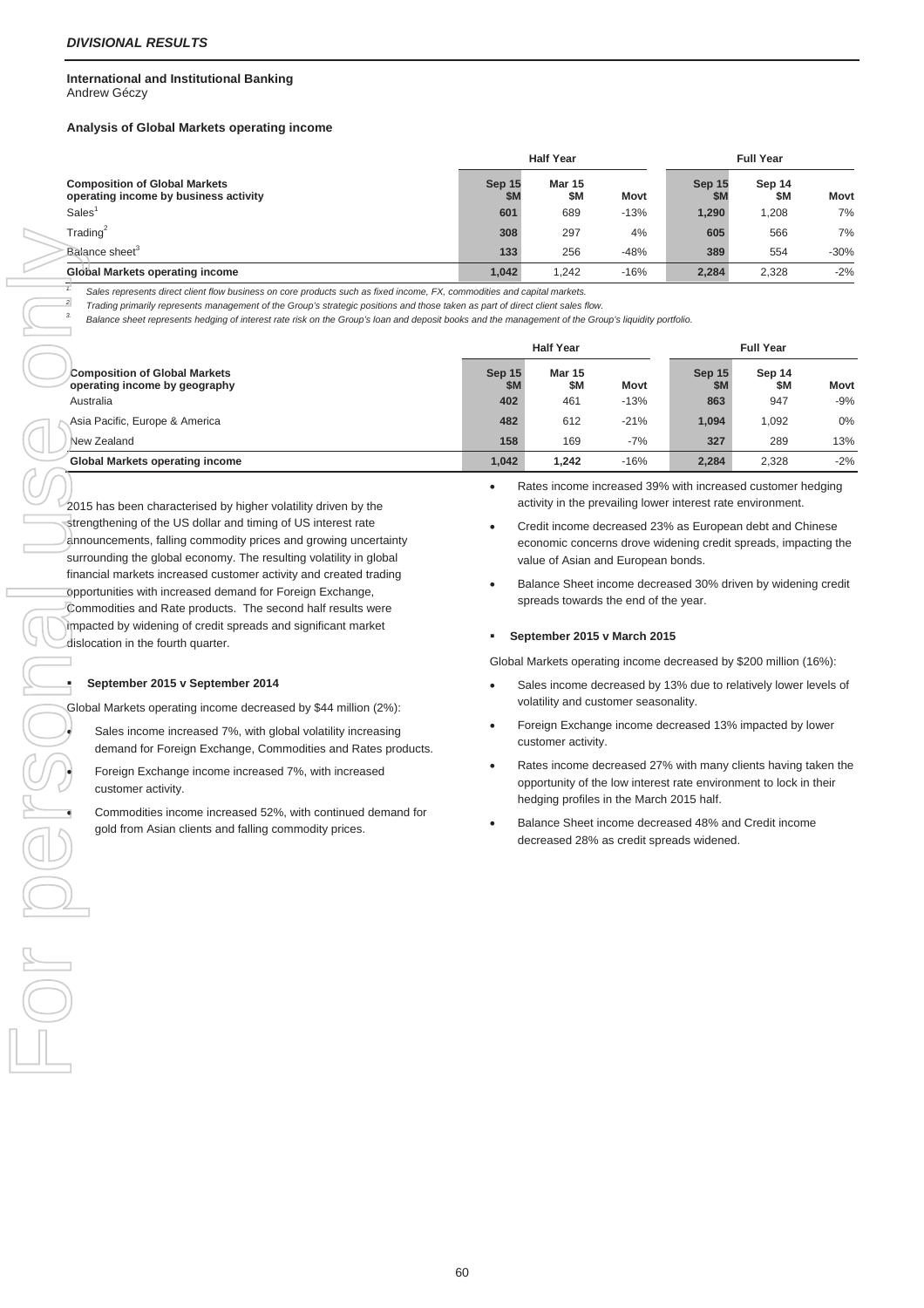# *DIVISIONAL RESULTS*

# **International and Institutional Banking**  Andrew Géczy

# **Market risk**

# **Traded market risk**

Below are aggregate Value at Risk (VaR) exposures at 99% confidence level covering both physical and derivative trading positions for the Bank's principal trading centres. All figures are in AUD.

# **99% confidence level (1 day holding period)**

|                                 | As at  | High for<br>year | Low for<br>year | Avg for<br>year | As at  | High for<br>vear | Low for<br>year | Avg for<br>year |
|---------------------------------|--------|------------------|-----------------|-----------------|--------|------------------|-----------------|-----------------|
|                                 | Sep 15 | Sep 15           | Sep 15          | Sep 15          | Sep 14 | Sep 14           | Sep 14          | Sep 14          |
|                                 | \$M    | \$M              | <b>\$M</b>      | \$M             | \$M    | \$M              | \$M             | \$M             |
| Value at Risk at 99% confidence |        |                  |                 |                 |        |                  |                 |                 |
| Foreign exchange                | 5.0    | 18.2             | 2.8             | 7.9             | 11.9   | 18.5             | 1.7             | 8.9             |
| Interest rate                   | 10.1   | 20.2             | 4.8             | 9.3             | 10.4   | 16.6             | 3.8             | 8.1             |
| Credit                          | 3.5    | 5.4              | 2.9             | 3.8             | 5.8    | 5.8              | 2.7             | 3.8             |
| Commodities                     | 1.6    | 3.6              | 1.3             | 2.4             | 2.0    | 2.8              | 0.9             | 1.4             |
| Equity                          | 2.5    | 6.3              | 0.1             | 1.1             | 1.3    | 2.5              | 0.4             | 1.0             |
| Diversification benefit         | (6.0)  | n/a              | n/a             | (13.2)          | (18.6) | n/a              | n/a             | (10.5)          |
| <b>∦otal VaR</b>                | 16.7   | 19.7             | 6.9             | 11.3            | 12.8   | 22.9             | 5.5             | 12.7            |

# **Non-traded interest rate risk**

Non-traded interest rate risk is managed by Global Markets and relates to the potential adverse impact of changes in market interest rates on future net interest income for the Group. Interest rate risk is reported using various techniques including VaR and scenario analysis to a 1% rate shock.

#### **99% confidence level (1 day holding period)**

|                                 | As at         | <b>High for</b><br>year | Low for<br>year | Avg for<br>year | As at         | High for<br>year | Low for<br>vear | Avg for<br>year |
|---------------------------------|---------------|-------------------------|-----------------|-----------------|---------------|------------------|-----------------|-----------------|
|                                 | Sep 15<br>\$M | Sep 15<br>\$M           | Sep 15<br>\$M   | Sep 15<br>\$M   | Sep 14<br>\$M | Sep 14<br>\$M    | Sep 14<br>\$M   | Sep 14<br>\$M   |
| Value at Risk at 99% confidence |               |                         |                 |                 |               |                  |                 |                 |
| Australia                       | 25.4          | 38.5                    | 21.2            | 27.2            | 41.8          | 64.5             | 39.1            | 50.1            |
| New Zealand                     | 9.7           | 11.4                    | 8.9             | 10.2            | 8.9           | 11.4             | 8.9             | 10.4            |
| Asia Pacific, Europe & America  | 14.4          | 14.4                    | 7.9             | 10.4            | 9.1           | 10.6             | 8.9             | 9.8             |
| Diversification benefit         | (16.8)        | n/a                     | n/a             | (14.8)          | (13.4)        | n/a              | n/a             | (13.7)          |
| <b>Total VaR</b>                | 32.7          | 37.4                    | 28.6            | 33.0            | 46.4          | 76.3             | 43.3            | 56.6            |

Impact of 1% rate shock on the next 12 months' net interest income<sup>1</sup>

|                                      | As at  |        |
|--------------------------------------|--------|--------|
|                                      | Sep 15 | Sep 14 |
| As at period end                     | 0.61%  | 0.97%  |
| Maximum exposure                     | 1.36%  | 1.48%  |
| Minimum exposure                     | 0.45%  | 0.74%  |
| Average exposure (in absolute terms) | 0.93%  | 1.12%  |

The impact is expressed as a percentage of net interest income. A positive result indicates that a rate increase is positive for net interest income. Conversely, a negative indicates a rate increase is negative for net int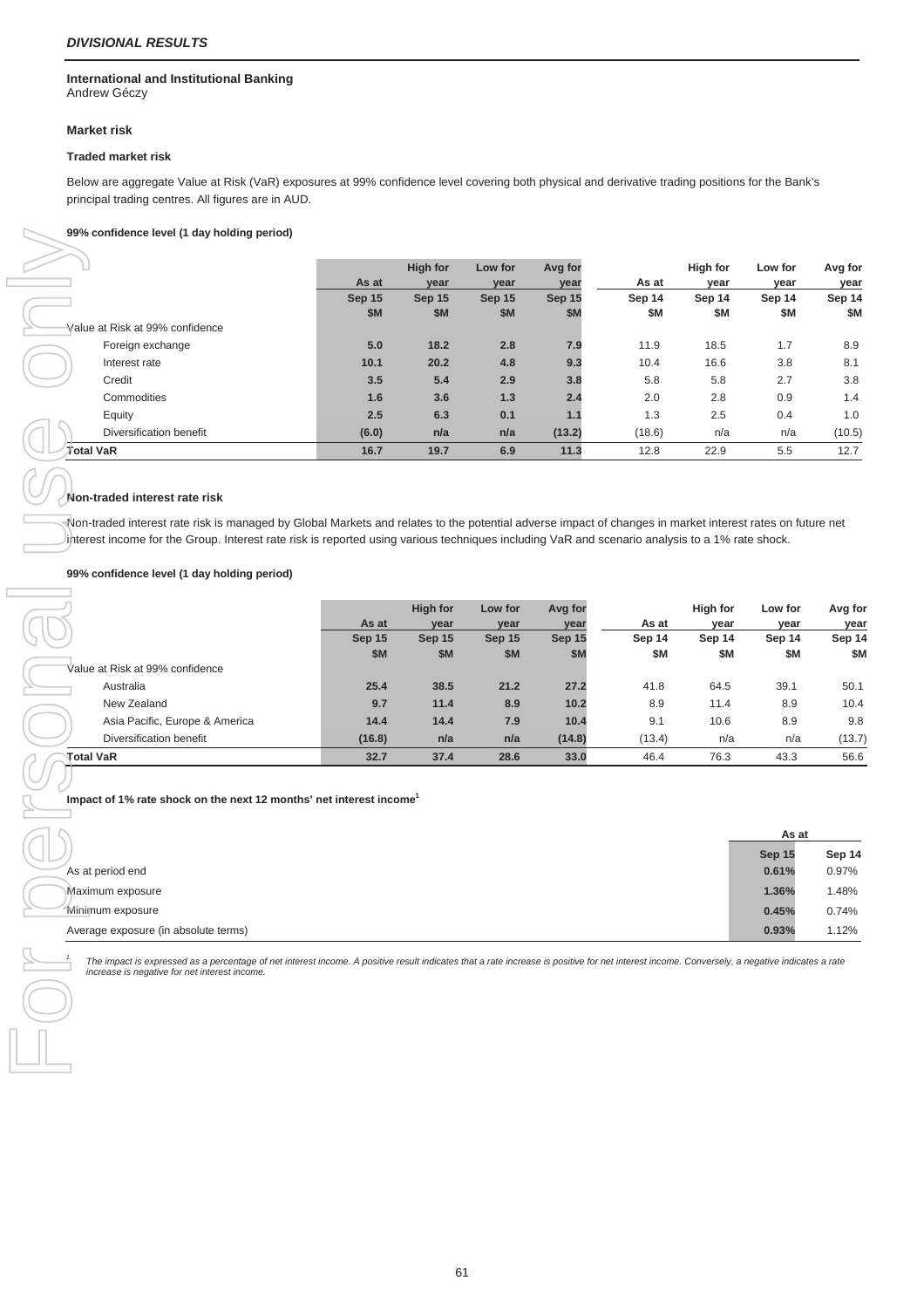The New Zealand division comprises Retail and Commercial business units. New Zealand's results and commentary are reported in NZD. AUD results are shown on page 67.

**Cash profit – September 2015 Full Year v September 2014 Full Year** 



New Zealand is a core market and ANZ is well positioned with its market leading network coverage and super regional connections. We maintained our momentum and have continued to grow our market share in key products<sup>1</sup> during 2015, including mortgage lending, business lending, credit cards and deposits. Our gross impaired assets ratio has reduced due to improved credit quality across the portfolio and our operating expenses to operating income ratio continued to trend downwards, due to revenue growth and continued benefits from our simplification strategy. Our vision is to help New Zealanders achieve more by offering unrivalled connections across the region and the best combination of convenience, service and price. We remain well placed to deliver this.

# **Retail**<sup>2</sup>

We have grown customer numbers in 2015 and are now the biggest mortgage lender<sup>3</sup> across all major cities and we are earning more revenue per FTE. We delivered new digital functionality for our customers, and our mobile banking application (goMoney™) was  $\zeta$ onsistently rated either 98% or 99% for customer satisfaction<sup>4</sup>. Our focus on having the best people in the right locations is paying off, with growth in the key Auckland and Christchurch markets and the migrant and Small Business Banking customer segments.

# **Commercial**

We have continued to see lending growth in our Commercial business. Portfolio quality and supporting existing customers has been the key focus in the Agri market. Our network of frontline specialists has played a leading role in delivering business and industry specific insights. Our focus on simplification continues and projects, including loan document simplification and process reengineering, have improved efficiency for staff and made banking easier for our customers.

# **September 2015 v September 2014**

Cash profit increased 3%, primarily driven by an improvement in net interest income and disciplined expense management, partially offset by high credit impairment charges.

Key factors affecting the result were:

 Net interest income increased 5%, primarily due to above system growth in lending<sup>1</sup>. Average gross loans and advances grew 6%, with growth across both the housing and non-housing portfolios. Margins were broadly flat, despite competitive market conditions.

- Other operating income increased 4% driven by increased sales of KiwiSaver and insurance products via the branch network.
- Operating expenses increased 2% driven by inflationary impacts and investment activity partly offset by productivity measures.
- Credit impairment charges increased NZD 68 million from a net release of NZD 9 million in 2014 to a charge of NZD 59 million in 2015. The individual credit impairment charge decreased 16% reflecting lower levels of new and top-up provisions, partially offset by lower write-backs in Commercial. The collective provision was NZD 79 million higher due to portfolio growth, a lower release of economic overlay provisions and reduced rate of improvement in credit quality compared to 2014.

# **September 2015 v March 2015**

Cash profit increased by 1% with lending driven growth in income and disciplined expense management partially offset by higher credit impairment charges.

Key factors affecting the result were:

- Net interest income increased 1%, due to lending growth. Average gross loans and advances grew 4%, with growth across both the housing and non-housing portfolios. Net interest margin contracted 8 bps driven by the impact of capital notes issued late in the first half, lending competition and unfavourable lending mix with customers continuing to favour lower margin fixed rate products.
- Other operating income increased 3% driven by increased investment management and insurance commission revenues in Retail.
- Operating expenses decreased 1% with productivity gains more than offsetting inflationary and investment impacts.
- Credit impairment charges increased NZD 19 million. The individual credit impairment charge increased 52% due to higher new provisions and lower write-backs in Commercial. The collective provision charge was NZD 7 million higher due to portfolio growth.

- *2. Retail now includes Small Business Banking which was previously included*
- *in Commercial. 3. Source: Core Logic (mortgage registrations) September 2015. 4. Source: Camorra (rolling 6 month average) Retail Market Monitor.*
- 

*<sup>1.</sup> Source: RBNZ August 2015.*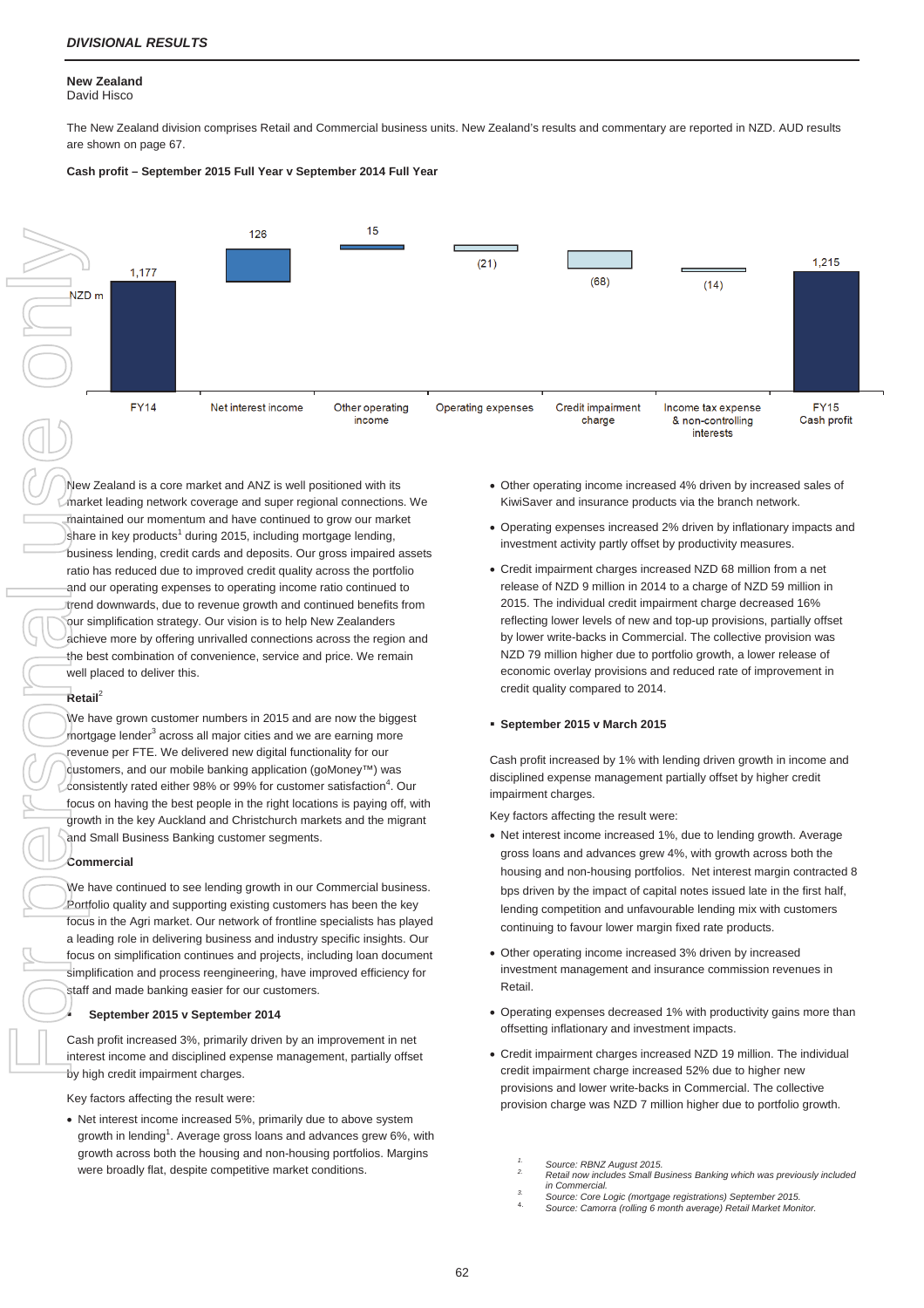*Table reflects NZD for New Zealand AUD results shown on page* 67

|                                                                                                                                    | <b>Half Year</b>       |                               |             | <b>Full Year</b>      |                        |          |  |
|------------------------------------------------------------------------------------------------------------------------------------|------------------------|-------------------------------|-------------|-----------------------|------------------------|----------|--|
|                                                                                                                                    | Sep 15<br><b>NZD M</b> | <b>Mar 15</b><br><b>NZD M</b> | Movt        | Sep 15<br><b>NZDM</b> | Sep 14<br><b>NZD M</b> | Movt     |  |
| Net interest income                                                                                                                | 1,257<br>201           | 1,241<br>196                  | 1%<br>3%    | 2,498<br>397          | 2,372<br>382           | 5%<br>4% |  |
| Other operating income                                                                                                             |                        |                               |             |                       |                        | 5%       |  |
| Operating income                                                                                                                   | 1,458<br>(572)         | 1,437<br>(576)                | 1%<br>$-1%$ | 2,895                 | 2,754<br>(1, 127)      | 2%       |  |
| Operating expenses                                                                                                                 |                        |                               |             | (1, 148)              |                        |          |  |
| Profit before credit impairment and income tax<br>Credit impairment (charge)/release                                               | 886                    | 861<br>(20)                   | 3%<br>95%   | 1,747                 | 1,627<br>9             | 7%       |  |
| Profit before income tax                                                                                                           | (39)                   |                               |             | (59)                  |                        | large    |  |
|                                                                                                                                    | 847<br>(237)           | 841<br>(236)                  | 1%<br>0%    | 1,688<br>(473)        | 1,636<br>(459)         | 3%<br>3% |  |
| Income tax expense and non-controlling interests<br>Cash profit                                                                    | 610                    | 605                           | 1%          | 1,215                 | 1,177                  | 3%       |  |
|                                                                                                                                    |                        |                               |             |                       |                        |          |  |
| <b>Consisting of:</b><br>Retail <sup>1</sup>                                                                                       | 369                    | 365                           | 1%          | 734                   | 673                    | 9%       |  |
| Commercial <sup>1</sup>                                                                                                            | 237                    | 241                           | $-2%$       | 478                   | 501                    | -5%      |  |
| Other                                                                                                                              | 4                      | (1)                           | large       | 3                     | 3                      | 0%       |  |
| Cash profit                                                                                                                        | 610                    | 605                           | 1%          | 1,215                 | 1,177                  | 3%       |  |
| <b>Balance Sheet</b>                                                                                                               |                        |                               |             |                       |                        |          |  |
| Net loans & advances                                                                                                               | 104,756                | 99,518                        | 5%          | 104,756               | 96,555                 | 8%       |  |
| Other external assets                                                                                                              | 3,514                  | 3,699                         | $-5%$       | 3,514                 | 3,791                  | -7%      |  |
| <b>External assets</b>                                                                                                             | 108,270                | 103,217                       | 5%          | 108,270               | 100,346                | 8%       |  |
| Customer deposits                                                                                                                  | 65,689                 | 61,427                        | 7%          | 65,689                | 57,621                 | 14%      |  |
| Other deposits and borrowings                                                                                                      | 4,963                  | 6,273                         | $-21%$      | 4,963                 | 6,057                  | $-18%$   |  |
| Deposits and other borrowings                                                                                                      | 70,652                 | 67,700                        | 4%          | 70,652                | 63,678                 | 11%      |  |
| Other external liabilities                                                                                                         | 21,501                 | 19,748                        | 9%          | 21,501                | 18,313                 | 17%      |  |
| <b>External liabilities</b>                                                                                                        | 92,153                 | 87,448                        | 5%          | 92,153                | 81,991                 | 12%      |  |
| Risk weighted assets                                                                                                               | 59,024                 | 55,006                        | 7%          | 59,024                | 54,620                 | 8%       |  |
| Average gross loans and advances                                                                                                   | 102,629                | 98,262                        | 4%          | 100,452               | 94,810                 | 6%       |  |
| Average deposits and other borrowings                                                                                              | 69,602                 | 66,622                        | 4%          | 68,116                | 61,050                 | 12%      |  |
| Ratios                                                                                                                             |                        |                               |             |                       |                        |          |  |
| Return on assets                                                                                                                   | 1.15%                  | 1.20%                         |             | 1.17%                 | 1.20%                  |          |  |
| Net interest margin                                                                                                                | 2.44%                  | 2.52%                         |             | 2.48%                 | 2.49%                  |          |  |
| Operating expenses to operating income                                                                                             | 39.2%                  | 40.1%                         |             | 39.7%                 | 40.9%                  |          |  |
| Operating expenses to average assets                                                                                               | 1.08%                  | 1.14%                         |             | 1.11%                 | 1.15%                  |          |  |
| Individual credit impairment charge/(release)                                                                                      | 35                     | 23                            | 52%         | 58                    | 69                     | $-16%$   |  |
| Individual credit impairment charge/(release) as a % of average GLA                                                                | 0.07%                  | 0.05%                         |             | 0.06%                 | 0.07%                  |          |  |
| Collective credit impairment charge/(release)                                                                                      | 4                      | (3)                           | large       | 1                     | (78)                   | large    |  |
| Collective credit impairment charge/(release) as a % of average GLA                                                                | 0.01%                  | $(0.01\%)$                    |             | 0.00%                 | $(0.08\%)$             |          |  |
| Gross impaired assets                                                                                                              | 372                    | 443                           | $-16%$      | 372                   | 597                    | $-38%$   |  |
| Gross impaired assets as a % of GLA                                                                                                | 0.35%                  | 0.44%                         |             | 0.35%                 | 0.61%                  |          |  |
| Total full time equivalent staff (FTE)                                                                                             | 5,068                  | 5,090                         | $0\%$       | 5,068                 | 5,059                  | 0%       |  |
| Retail now includes Small Business Banking which was previously included in Commercial. Comparative information has been restated. |                        |                               |             |                       |                        |          |  |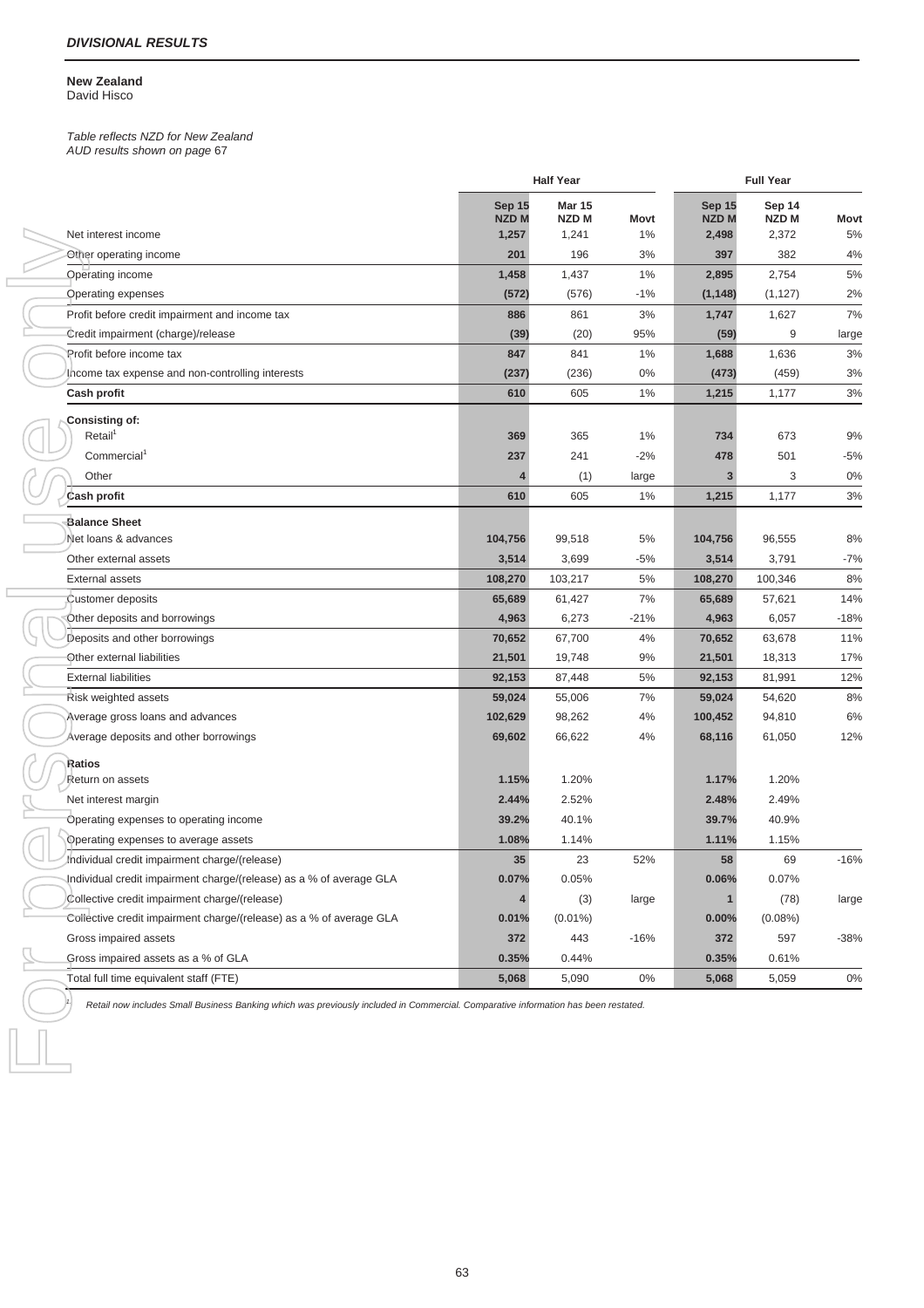# **New Zealand**

David Hisco

| Individual credit impairment charge/(release) |                        | <b>Half Year</b>       |       |                        | <b>Full Year</b> |        |  |  |
|-----------------------------------------------|------------------------|------------------------|-------|------------------------|------------------|--------|--|--|
|                                               | Sep 15<br><b>NZD M</b> | <b>Mar 15</b><br>NZD M | Movt  | Sep 15<br><b>NZD M</b> | Sep 14<br>NZD M  | Movt   |  |  |
| Retail <sup>1</sup>                           | 29                     | 25                     | 16%   | 54                     | 87               | $-38%$ |  |  |
| Home Loans                                    | 4                      | 2                      | 100%  | 6                      | 34               | $-82%$ |  |  |
| Other                                         | 25                     | 23                     | 9%    | 48                     | 53               | $-9%$  |  |  |
| Commercial <sup>1</sup>                       | 6                      | (2)                    | large | 4                      | (18)             | large  |  |  |
| Individual credit impairment charge/(release) | 35                     | 23                     | 52%   | 58                     | 69               | $-16%$ |  |  |

| Commercial <sup>1</sup>                                                                                                            | 6                                  | (2)                                | large        | 4                | (18)             | large           |  |
|------------------------------------------------------------------------------------------------------------------------------------|------------------------------------|------------------------------------|--------------|------------------|------------------|-----------------|--|
| Individual credit impairment charge/(release)                                                                                      | 35 <sup>5</sup>                    | 23                                 | 52%          | 58               | 69               | $-16%$          |  |
|                                                                                                                                    |                                    |                                    |              |                  |                  |                 |  |
|                                                                                                                                    |                                    |                                    |              |                  |                  |                 |  |
| Collective credit impairment charge/(release)                                                                                      |                                    | <b>Half Year</b>                   |              |                  | <b>Full Year</b> |                 |  |
|                                                                                                                                    | Sep 15                             | <b>Mar 15</b>                      |              | Sep 15           | Sep 14           |                 |  |
| $R$ etail $^1$                                                                                                                     | NZD <sub>M</sub><br>$\overline{7}$ | <b>NZD M</b>                       | Movt         | <b>NZDM</b><br>4 | <b>NZD M</b>     | Movt            |  |
| Home Loans                                                                                                                         | (3)                                | (3)<br>(2)                         | large<br>50% | (5)              | (24)<br>(20)     | large<br>$-75%$ |  |
| Other                                                                                                                              | 10 <sup>°</sup>                    | (1)                                | large        | 9                | (4)              | large           |  |
| $\mathbb{C}{\mathsf{ommercial}}^1$                                                                                                 | (3)                                | $\overline{\phantom{a}}$           | n/a          | (3)              | (54)             | $-94%$          |  |
| Collective credit impairment charge/(release)                                                                                      | $\overline{4}$                     | (3)                                | large        | $\mathbf{1}$     | (78)             | large           |  |
| Total credit impairment charge/(release)                                                                                           | 39                                 | 20                                 | 95%          | 59               | (9)              | large           |  |
|                                                                                                                                    |                                    |                                    |              |                  |                  |                 |  |
|                                                                                                                                    |                                    |                                    |              |                  |                  |                 |  |
| Net loans and advances                                                                                                             |                                    | <b>Half Year</b>                   |              |                  | <b>Full Year</b> |                 |  |
|                                                                                                                                    | Sep 15                             | <b>Mar 15</b>                      |              | Sep 15           | Sep 14           |                 |  |
|                                                                                                                                    | <b>NZDM</b>                        | <b>NZD M</b>                       | Movt         | <b>NZDM</b>      | <b>NZD M</b>     | Movt            |  |
| Retail <sup>1</sup>                                                                                                                | 65,228                             | 61,917                             | 5%           | 65,228           | 59,999           | 9%              |  |
| Home Loans                                                                                                                         | 61,314                             | 58,152                             | 5%           | 61,314           | 56,361           | 9%              |  |
| Other                                                                                                                              | 3,914                              | 3,765                              | 4%           | 3,914            | 3,638            | 8%              |  |
| Commercial <sup>1</sup><br>Other                                                                                                   | 39,334<br>194                      | 37,601<br>$\overline{\phantom{a}}$ | 5%           | 39,334<br>194    | 36,556           | 8%              |  |
| Net loans and advances                                                                                                             | 104,756                            | 99,518                             | n/a<br>5%    | 104,756          | 96,555           | n/a<br>8%       |  |
|                                                                                                                                    |                                    |                                    |              |                  |                  |                 |  |
|                                                                                                                                    |                                    |                                    |              |                  |                  |                 |  |
| <b>Customer deposits</b>                                                                                                           | <b>Half Year</b>                   |                                    |              | <b>Full Year</b> |                  |                 |  |
|                                                                                                                                    | Sep 15                             | <b>Mar 15</b>                      |              | Sep 15           | Sep 14           |                 |  |
|                                                                                                                                    | <b>NZDM</b>                        | <b>NZD M</b>                       | Movt         | <b>NZDM</b>      | <b>NZD M</b>     | Movt            |  |
| Retail <sup>1</sup>                                                                                                                | 53,407                             | 49,834                             | 7%           | 53,407           | 46,792           | 14%             |  |
| Commercial <sup>1</sup>                                                                                                            | 12,282                             | 11,593                             | 6%           | 12,282           | 10,829           | 13%             |  |
| <b>Customer deposits</b>                                                                                                           | 65,689                             | 61,427                             | 7%           | 65,689           | 57,621           | 14%             |  |
| Retail now includes Small Business Banking which was previously included in Commercial. Comparative information has been restated. |                                    |                                    |              |                  |                  |                 |  |
|                                                                                                                                    |                                    |                                    |              |                  |                  |                 |  |
|                                                                                                                                    |                                    |                                    |              |                  |                  |                 |  |
|                                                                                                                                    |                                    |                                    |              |                  |                  |                 |  |
|                                                                                                                                    |                                    |                                    |              |                  |                  |                 |  |
|                                                                                                                                    |                                    |                                    |              |                  |                  |                 |  |
|                                                                                                                                    |                                    |                                    |              |                  |                  |                 |  |
|                                                                                                                                    |                                    |                                    |              |                  |                  |                 |  |
|                                                                                                                                    |                                    |                                    |              |                  |                  |                 |  |
|                                                                                                                                    |                                    |                                    |              |                  |                  |                 |  |

| Net loans and advances  |                                  | <b>Half Year</b>                 |            | <b>Full Year</b>                 |                           |            |  |
|-------------------------|----------------------------------|----------------------------------|------------|----------------------------------|---------------------------|------------|--|
| Retail <sup>1</sup>     | Sep 15<br><b>NZD M</b><br>65,228 | <b>Mar 15</b><br>NZD M<br>61,917 | Movt<br>5% | Sep 15<br><b>NZD M</b><br>65,228 | Sep 14<br>NZD M<br>59,999 | Movt<br>9% |  |
| Home Loans              | 61,314                           | 58,152                           | 5%         | 61,314                           | 56,361                    | 9%         |  |
| Other                   | 3.914                            | 3,765                            | 4%         | 3.914                            | 3,638                     | 8%         |  |
| Commercial <sup>1</sup> | 39,334                           | 37,601                           | 5%         | 39,334                           | 36,556                    | 8%         |  |
| Other                   | 194                              | ۰                                | n/a        | 194                              | ۰                         | n/a        |  |
| Net loans and advances  | 104,756                          | 99,518                           | 5%         | 104,756                          | 96,555                    | 8%         |  |

| Customer deposits |                         | <b>Half Year</b>       |                        |             | <b>Full Year</b>       |                        |      |  |
|-------------------|-------------------------|------------------------|------------------------|-------------|------------------------|------------------------|------|--|
|                   |                         | Sep 15<br><b>NZD M</b> | <b>Mar 15</b><br>NZD M | <b>Movt</b> | Sep 15<br><b>NZD M</b> | Sep 14<br><b>NZD M</b> | Movt |  |
|                   | Retail <sup>1</sup>     | 53,407                 | 49,834                 | 7%          | 53,407                 | 46,792                 | 14%  |  |
|                   | Commercial <sup>1</sup> | 12,282                 | 11,593                 | 6%          | 12,282                 | 10,829                 | 13%  |  |
|                   | Gustomer deposits       | 65,689                 | 61.427                 | 7%          | 65,689                 | 57.621                 | 14%  |  |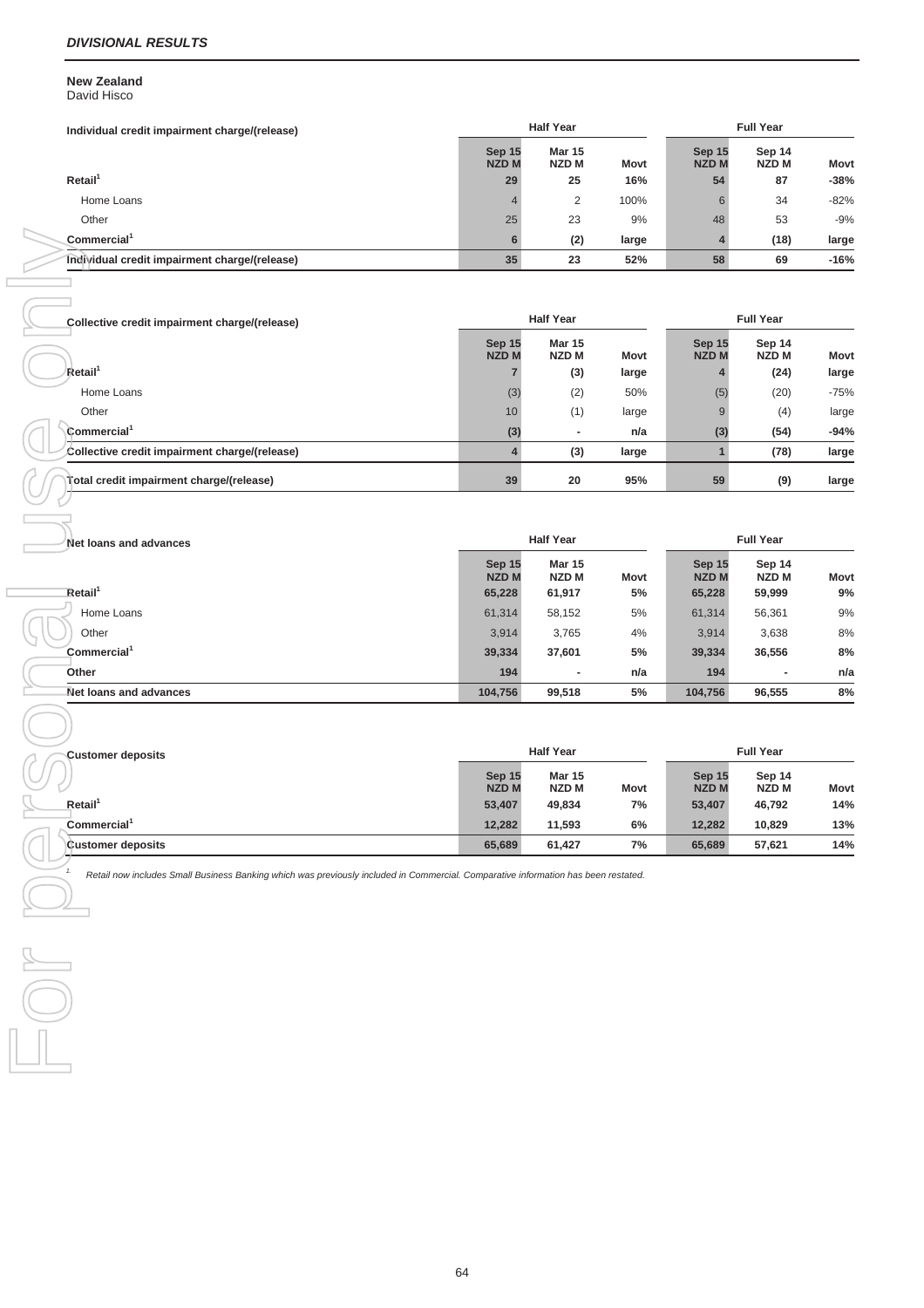# **Retail**

Small Business Banking was previously presented as part of the Commercial business unit and is now presented as part of the Retail business unit. Comparative information has been restated.

|                                                  | <b>Half Year</b>       |                               |       | <b>Full Year</b>       |                        |       |  |
|--------------------------------------------------|------------------------|-------------------------------|-------|------------------------|------------------------|-------|--|
|                                                  | Sep 15<br><b>NZD M</b> | <b>Mar 15</b><br><b>NZD M</b> | Movt  | Sep 15<br><b>NZD M</b> | Sep 14<br><b>NZD M</b> | Movt  |  |
| Net interest income                              | 794                    | 781                           | 2%    | 1,575                  | 1,499                  | 5%    |  |
| Other operating income                           | 195                    | 187                           | 4%    | 382                    | 370                    | 3%    |  |
| <b>Operating income</b>                          | 989                    | 968                           | 2%    | 1,957                  | 1,869                  | 5%    |  |
| Operating expenses                               | (439)                  | (440)                         | $0\%$ | (879)                  | (870)                  | $1\%$ |  |
| Profit before credit impairment and income tax   | 550                    | 528                           | 4%    | 1,078                  | 999                    | 8%    |  |
| Credit impairment (charge)                       | (36)                   | (22)                          | 64%   | (58)                   | (63)                   | $-8%$ |  |
| Profit before income tax                         | 514                    | 506                           | 2%    | 1,020                  | 936                    | 9%    |  |
| Income tax expense and non-controlling interests | (145)                  | (141)                         | 3%    | (286)                  | (263)                  | 9%    |  |
| Cash profit                                      | 369                    | 365                           | 1%    | 734                    | 673                    | 9%    |  |
| Customer deposits                                | 53,407                 | 49,834                        | 7%    | 53,407                 | 46,792                 | 14%   |  |
| Risk weighted assets                             | 29,029                 | 27,914                        | 4%    | 29,029                 | 28,350                 | 2%    |  |

| Net interest income                                         | эер тэ<br><b>NZDM</b> | <b>Mario</b><br>NZD M | Movt         | эер тэ<br><b>NZDM</b> | эер 14<br><b>NZD M</b> | Movt           |
|-------------------------------------------------------------|-----------------------|-----------------------|--------------|-----------------------|------------------------|----------------|
|                                                             | 794                   | 781                   | 2%           | 1,575                 | 1,499                  | 5%             |
| Other operating income                                      | 195                   | 187                   | 4%           | 382                   | 370                    | 3%             |
| <b>Operating income</b>                                     | 989                   | 968                   | 2%           | 1,957                 | 1,869                  | 5%             |
| Operating expenses                                          | (439)                 | (440)                 | $0\%$        | (879)                 | (870)                  | 1%             |
| Profit before credit impairment and income tax              | 550                   | 528                   | 4%           | 1,078                 | 999                    | 8%             |
| Credit impairment (charge)                                  | (36)                  | (22)                  | 64%          | (58)                  | (63)                   | $-8%$          |
| Profit before income tax                                    | 514                   | 506                   | 2%           | 1,020                 | 936                    | 9%             |
| Income tax expense and non-controlling interests            | (145)                 | (141)                 | 3%           | (286)                 | (263)                  | 9%             |
| Cash profit                                                 | 369                   | 365                   | $1\%$        | 734                   | 673                    | 9%             |
| Customer deposits                                           | 53,407                | 49,834                | 7%           | 53,407                | 46,792                 | 14%            |
| Risk weighted assets                                        | 29,029                | 27,914                | 4%           | 29,029                | 28,350                 | 2%             |
|                                                             |                       |                       |              |                       |                        |                |
|                                                             |                       | <b>Half Year</b>      |              |                       | <b>Full Year</b>       |                |
|                                                             | Sep 15                | <b>Mar 15</b>         |              | Sep 15                | Sep 14                 |                |
| Individual credit impairment charge/(release)<br>Home Loans | <b>NZDM</b><br>4      | <b>NZD M</b><br>2     | Movt<br>100% | <b>NZDM</b><br>6      | <b>NZD M</b><br>34     | Movt<br>$-82%$ |
| Other                                                       | 25                    | 23                    | 9%           | 48                    | 53                     | $-9%$          |
|                                                             |                       |                       |              |                       |                        |                |
| individual credit impairment charge/(release)               | 29                    | 25                    | 16%          | 54                    | 87                     | $-38%$         |
|                                                             |                       |                       |              |                       |                        |                |
| Collective credit impairment charge/(release)               |                       |                       |              |                       |                        |                |
| Home Loans<br>Other                                         | (3)                   | (2)                   | 50%          | (5)<br>9              | (20)                   | $-75%$         |
| Collective credit impairment charge/(release)               | 10<br>$\overline{7}$  | (1)<br>(3)            | large        | $\overline{4}$        | (4)<br>(24)            | large          |
|                                                             |                       |                       | large        |                       |                        | large          |
| Total credit impairment charge/(release)                    | 36                    | 22                    | 64%          | 58                    | 63                     | $-8%$          |
|                                                             |                       |                       |              |                       |                        |                |
|                                                             |                       |                       |              |                       | <b>Full Year</b>       |                |
|                                                             |                       | <b>Half Year</b>      |              |                       |                        |                |
|                                                             | Sep 15                | <b>Mar 15</b>         |              | Sep 15                | Sep 14                 |                |
| Net loans & advances                                        | <b>NZD M</b>          | <b>NZD M</b>          | Movt         | NZD <sub>M</sub>      | <b>NZD M</b>           | Movt           |
| Home Loans                                                  | 61,314                | 58,152                | 5%           | 61,314                | 56,361                 | 9%             |
| Other<br>Net loans & advances                               | 3,914<br>65,228       | 3,765<br>61,917       | 4%<br>5%     | 3,914<br>65,228       | 3,638<br>59,999        | 8%<br>9%       |

|                      |                        | <b>Half Year</b>              |             |                        | <b>Full Year</b> |      |  |  |
|----------------------|------------------------|-------------------------------|-------------|------------------------|------------------|------|--|--|
| Net loans & advances | Sep 15<br><b>NZD M</b> | <b>Mar 15</b><br><b>NZD M</b> | <b>Movt</b> | Sep 15<br><b>NZD M</b> | Sep 14<br>NZD M  | Movt |  |  |
| Home Loans           | 61,314                 | 58,152                        | 5%          | 61,314                 | 56,361           | 9%   |  |  |
| Other                | 3.914                  | 3.765                         | 4%          | 3,914                  | 3,638            | 8%   |  |  |
| Net Ioans & advances | 65.228                 | 61.917                        | 5%          | 65,228                 | 59.999           | 9%   |  |  |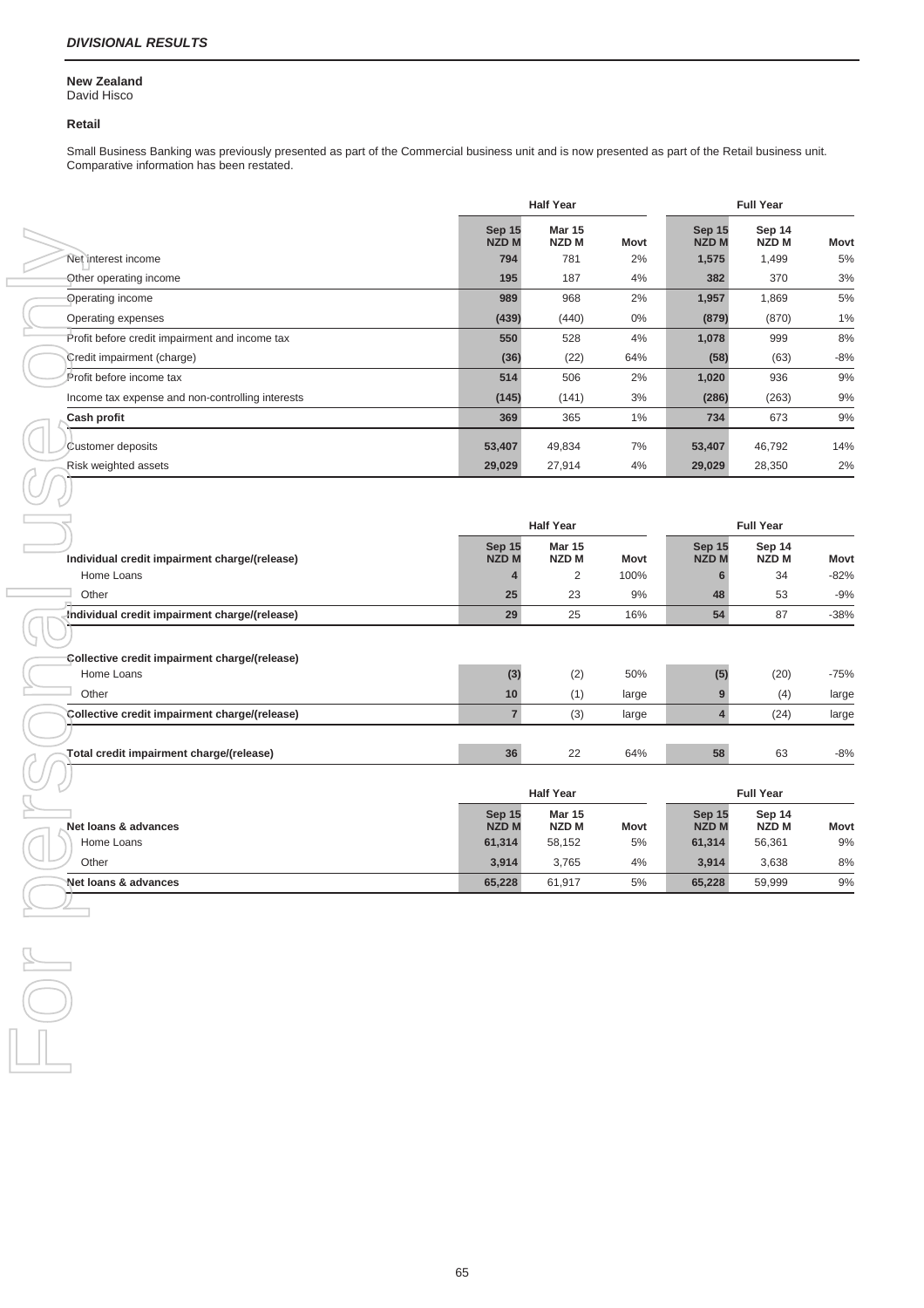# **Commercial<sup>1</sup>**

|                                                                                                                                         | <b>Half Year</b>             |                               |               |                              | <b>Full Year</b>       |               |  |  |
|-----------------------------------------------------------------------------------------------------------------------------------------|------------------------------|-------------------------------|---------------|------------------------------|------------------------|---------------|--|--|
| Net interest income                                                                                                                     | Sep 15<br><b>NZDM</b><br>453 | <b>Mar 15</b><br><b>NZD M</b> | Movt<br>$0\%$ | Sep 15<br><b>NZDM</b><br>904 | Sep 14<br>NZD M<br>857 | Movt<br>5%    |  |  |
| Other operating income                                                                                                                  | 8                            | 451<br>9                      | $-11%$        | 17                           | 18                     | $-6%$         |  |  |
| Operating income                                                                                                                        | 461                          | 460                           | $0\%$         | 921                          | 875                    | 5%            |  |  |
| Operating expenses                                                                                                                      | (130)                        | (126)                         | 3%            | (256)                        | (251)                  | 2%            |  |  |
| Profit before credit impairment and income tax                                                                                          | 331                          | 334                           | $-1%$         | 665                          | 624                    | 7%            |  |  |
| Credit impairment (charge)/release                                                                                                      | (3)                          | $\overline{2}$                | large         | (1)                          | 72                     | large         |  |  |
| Profit before tax                                                                                                                       | 328                          | 336                           | $-2%$         | 664                          | 696                    | $-5%$         |  |  |
| Income tax expense and non-controlling interests                                                                                        | (91)                         | (95)                          | $-4%$         | (186)                        | (195)                  | $-5%$         |  |  |
| Cash profit                                                                                                                             | 237                          | 241                           | $-2%$         | 478                          | 501                    | $-5%$         |  |  |
| Net loans & advances                                                                                                                    | 39,334                       | 37,601                        | 5%            | 39,334                       | 36,556                 | $8\%$         |  |  |
| Customer deposits                                                                                                                       | 12,282                       | 11,593                        | 6%            | 12,282                       | 10,829                 | 13%           |  |  |
| Risk weighted assets                                                                                                                    | 29,224                       | 26,403                        | 11%           | 29,224                       | 25,588                 | 14%           |  |  |
|                                                                                                                                         |                              |                               |               |                              |                        |               |  |  |
|                                                                                                                                         |                              |                               |               |                              |                        |               |  |  |
|                                                                                                                                         |                              | <b>Half Year</b>              |               |                              | <b>Full Year</b>       |               |  |  |
|                                                                                                                                         | Sep 15                       | <b>Mar 15</b>                 |               | Sep 15                       | Sep 14                 |               |  |  |
| Individual credit impairment charge/(release)                                                                                           | <b>NZDM</b><br>6             | <b>NZD M</b><br>(2)           | Movt<br>large | <b>NZD M</b><br>4            | NZD M<br>(18)          | Movt<br>large |  |  |
| Collective credit impairment charge/(release)                                                                                           | (3)                          | $\overline{\phantom{a}}$      | n/a           | (3)                          | (54)                   | $-94%$        |  |  |
| Total credit impairment charge/(release)                                                                                                | $\overline{\mathbf{3}}$      | (2)                           | large         | 1                            | (72)                   | large         |  |  |
| Retail now includes Small Business Banking which was previously included in Commercial. Comparative information has been restated.<br>W |                              |                               |               |                              |                        |               |  |  |
|                                                                                                                                         |                              |                               |               |                              |                        |               |  |  |

|                                               | <b>Half Year</b>       |                               |       | <b>Full Year</b>       |                        |        |  |
|-----------------------------------------------|------------------------|-------------------------------|-------|------------------------|------------------------|--------|--|
|                                               | Sep 15<br><b>NZD M</b> | <b>Mar 15</b><br><b>NZD M</b> | Movt  | Sep 15<br><b>NZD M</b> | Sep 14<br><b>NZD M</b> | Movt   |  |
| Individual credit impairment charge/(release) |                        | (2)                           | large |                        | (18)                   | large  |  |
| Collective credit impairment charge/(release) | (3)                    |                               | n/a   | (3)                    | (54)                   | $-94%$ |  |
| Total credit impairment charge/(release)      |                        | (2)                           | large |                        | (72)                   | large  |  |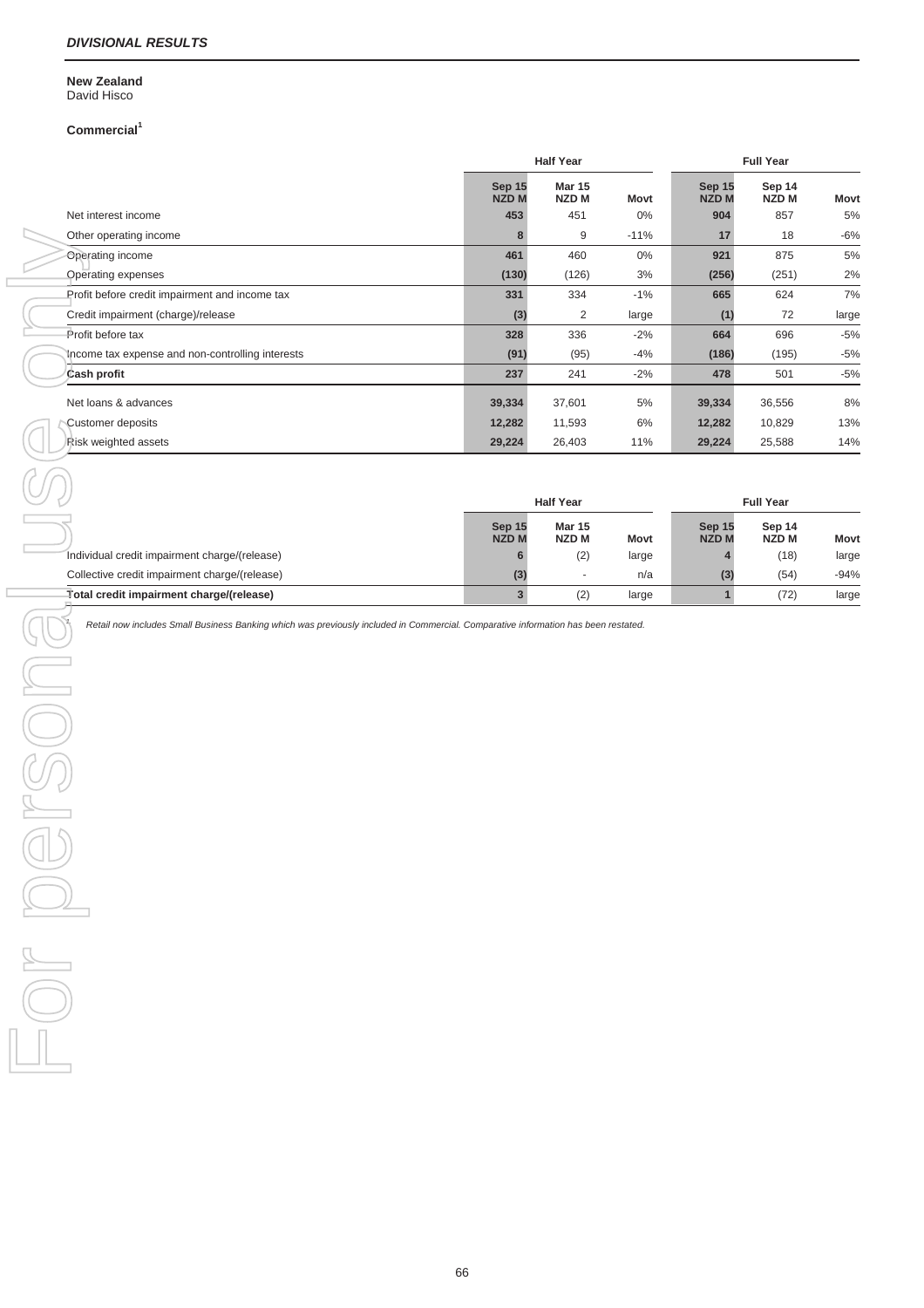*Table reflects AUD for New Zealand NZD results shown on page* 63

|                                                                                                                                    |               | <b>Half Year</b>     |        | <b>Full Year</b> |               |        |  |
|------------------------------------------------------------------------------------------------------------------------------------|---------------|----------------------|--------|------------------|---------------|--------|--|
|                                                                                                                                    | Sep 15<br>\$M | <b>Mar 15</b><br>\$Μ | Movt   | Sep 15<br>\$M    | Sep 14<br>\$M | Movt   |  |
| Net interest income                                                                                                                | 1,155         | 1,161                | $-1%$  | 2,316            | 2,171         | 7%     |  |
| Other operating income                                                                                                             | 185           | 183                  | 1%     | 368              | 349           | 5%     |  |
| Operating income                                                                                                                   | 1,340         | 1,344                | $0\%$  | 2,684            | 2,520         | 7%     |  |
| Operating expenses                                                                                                                 | (525)         | (539)                | $-3%$  | (1,064)          | (1,031)       | 3%     |  |
| Profit before credit impairment and income tax                                                                                     | 815           | 805                  | $1\%$  | 1,620            | 1,489         | 9%     |  |
| Credit impairment (charge)/release                                                                                                 | (36)          | (19)                 | 89%    | (55)             | 8             | large  |  |
| Profit before income tax                                                                                                           | 779           | 786                  | $-1%$  | 1,565            | 1,497         | 5%     |  |
| Income tax expense and non-controlling interests                                                                                   | (218)         | (220)                | $-1%$  | (438)            | (419)         | 5%     |  |
| Cash profit                                                                                                                        | 561           | 566                  | $-1%$  | 1,127            | 1,078         | 5%     |  |
| <b>Consisting of:</b>                                                                                                              |               |                      |        |                  |               |        |  |
| $Retai^1$                                                                                                                          | 340           | 341                  | $0\%$  | 681              | 617           | 10%    |  |
| Commercial <sup>1</sup>                                                                                                            | 217           | 226                  | $-4%$  | 443              | 460           | $-4%$  |  |
| Other                                                                                                                              | 4             | (1)                  | large  | 3                | 1             | large  |  |
| Cash profit                                                                                                                        | 561           | 566                  | $-1%$  | 1,127            | 1,078         | 5%     |  |
| <b>Balance Sheet</b>                                                                                                               |               |                      |        |                  |               |        |  |
| Net loans & advances                                                                                                               | 95,211        | 97,679               | $-3%$  | 95,211           | 86,063        | 11%    |  |
| Other external assets                                                                                                              | 3,194         | 3,631                | $-12%$ | 3,194            | 3,380         | $-6%$  |  |
| <b>External assets</b>                                                                                                             | 98,405        | 101,310              | $-3%$  | 98,405           | 89,443        | 10%    |  |
| Customer deposits                                                                                                                  | 59,703        | 60,293               | $-1%$  | 59,703           | 51,360        | 16%    |  |
| Other deposits and borrowings                                                                                                      | 4,511         | 6,157                | $-27%$ | 4,511            | 5,399         | $-16%$ |  |
| Deposits and other borrowings                                                                                                      | 64,214        | 66,450               | $-3%$  | 64,214           | 56,759        | 13%    |  |
| Other external liabilities                                                                                                         | 19,543        | 19,383               | $1\%$  | 19,543           | 16,323        | 20%    |  |
| <b>External liabilities</b>                                                                                                        | 83,757        | 85,833               | $-2%$  | 83,757           | 73,082        | 15%    |  |
| Risk weighted assets                                                                                                               | 53,646        | 53,990               | $-1%$  | 53,646           | 48,682        | 10%    |  |
| Average gross loans and advances                                                                                                   | 94,362        | 91,908               | 3%     | 93,138           | 86,737        | 7%     |  |
| Average deposits and other borrowings                                                                                              | 63,996        | 62,314               | 3%     | 63,157           | 55,852        | 13%    |  |
| Ratios                                                                                                                             |               |                      |        |                  |               |        |  |
| Return on assets                                                                                                                   | 1.15%         | 1.20%                |        | 1.17%            | 1.20%         |        |  |
| Net interest margin                                                                                                                | 2.44%         | 2.52%                |        | 2.48%            | 2.49%         |        |  |
| Operating expenses to operating income                                                                                             | 39.2%         | 40.1%                |        | 39.7%            | 40.9%         |        |  |
| Operating expenses to average assets                                                                                               | 1.08%         | 1.14%                |        | 1.11%            | 1.15%         |        |  |
| Individual credit impairment charge/(release)                                                                                      | 32            | 22                   | 45%    | 54               | 63            | $-14%$ |  |
| Individual credit impairment charge/(release) as a % of average GLA                                                                | 0.07%         | 0.05%                |        | 0.06%            | 0.07%         |        |  |
| Collective credit impairment charge/(release)                                                                                      | 4             | (3)                  | large  | 1                | (71)          | large  |  |
| Collective credit impairment charge/(release) as a % of average GLA                                                                | 0.01%         | $(0.01\%)$           |        | 0.00%            | $(0.08\%)$    |        |  |
| Gross impaired assets                                                                                                              | 338           | 434                  | $-22%$ | 338              | 532           | $-36%$ |  |
| Gross impaired assets as a % of GLA                                                                                                | 0.35%         | 0.44%                |        | 0.35%            | 0.61%         |        |  |
| Total full time equivalent staff (FTE)                                                                                             | 5,068         | 5,090                | $0\%$  | 5,068            | 5,059         | 0%     |  |
| Retail now includes Small Business Banking which was previously included in Commercial. Comparative information has been restated. |               |                      |        |                  |               |        |  |
|                                                                                                                                    |               |                      |        |                  |               |        |  |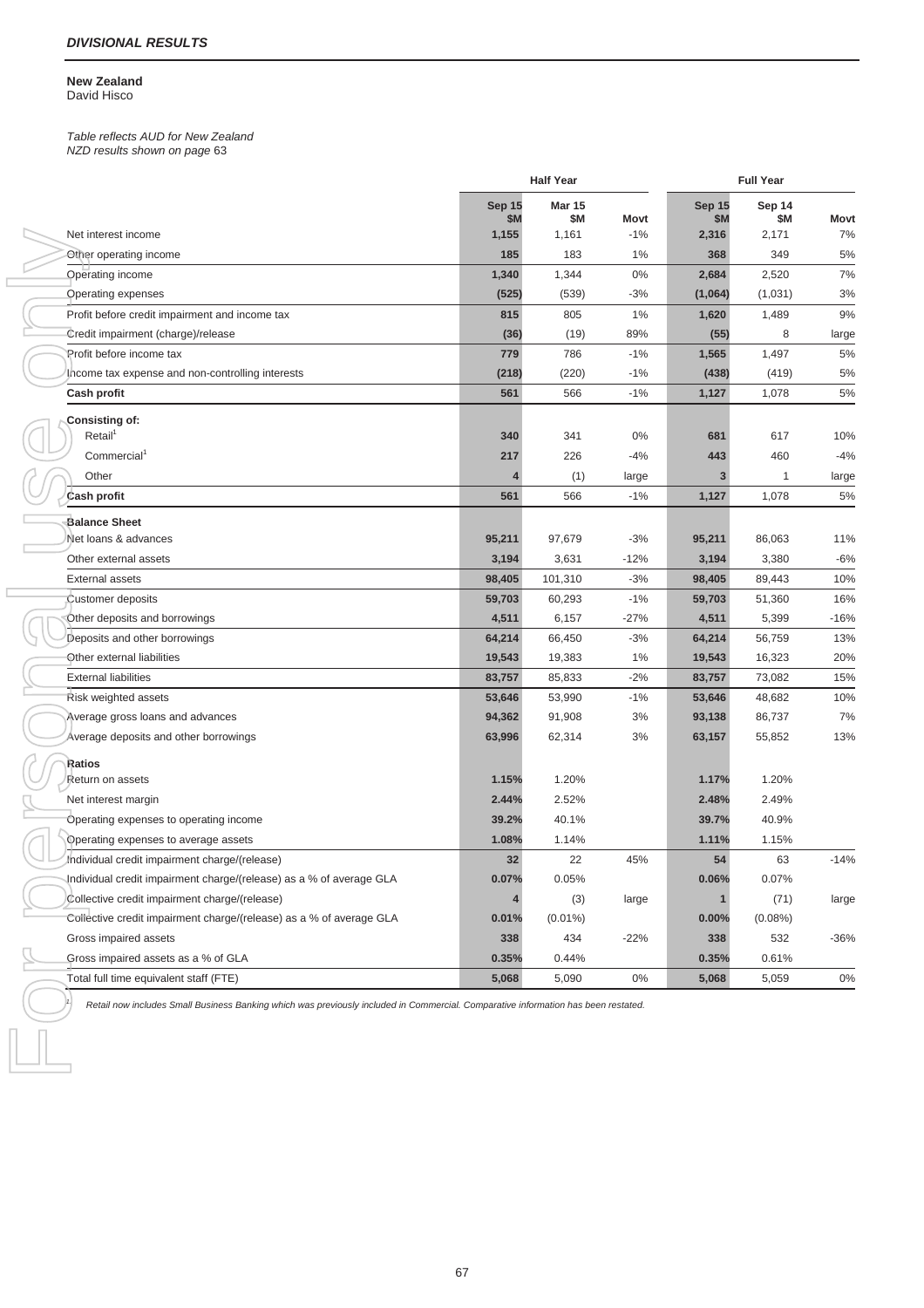## **Global Wealth**  Joyce Phillips

The Global Wealth division comprises Funds Management, Insurance and Private Wealth business units which provide wealth solutions to customers across the Asia Pacific region.

**Cash profit – September 2015 Full Year v September 2014 Full Year** 



Global Wealth provides a range of innovative solutions to customers across the Asia Pacific region to make it easier for them to connect with, protect and grow their wealth. Global Wealth serves over 2.4 million customers and manages \$65 billion in investment and retirement savings. Customers can access ANZ's wealth solutions through teams of qualified financial planners and advisers, innovative digital platforms, ANZ Private Bankers, ANZ branches and direct channels.

Global Wealth continues to deliver innovative solutions that are aligned to ANZ's strategy to improve customer experience. We developed GrowTM - a series of innovations across the physical, digital and advice space to help our customers better connect with, protect and grow their financial well-being. These include ANZ Smart Choice Super, a simple and direct retirement savings solution; the ANZ Grow Centre, a destination that blends digital tools with physical wealth specialists, where customers can get help with everything from their digital device to financial advice; and Grow by ANZ™, our award winning digital app that brings banking, share investments, superannuation and insurance, together in one place.

# **Funds Management**

The Funds Management business helps customers grow their wealth through investment (including direct shares via E\*TRADE), superannuation and pension solutions. Global Wealth has embraced the changing regulatory environment to reshape the business. simplifying operational processes and delivering innovative solutions like ANZ Smart Choice Super and ANZ KiwiSaver.

# **Insurance**

The Insurance business provides protection for all life stages through a comprehensive range of life and general insurance products distributed through intermediated and direct channels. Global Wealth's focus on retail risk resulted in a 9% growth in individual in-force premiums, while continued investment in retention initiatives in Australia reduced retail lapse rates by 20 bps.

# **Private Wealth**

Operating in six geographies across the region we continue to strengthen our Private Wealth offerings by building core investment advice capabilities and developing a suite of global investment solutions.

# **September 2015 v September 2014**

Cash profit increased by 11%. Excluding a \$56 million one-off tax consolidation benefit in September 2015 and the \$64 million net impact of the ANZ Trustees sale and subsequent investment in productivity initiatives in September 2014, cash profit increased by 14%.

Key factors affecting the result were:

- Funds Management income increased by 6%. This was driven by 10% growth in average FUM (excluding Private Wealth FUM) as a result of solid volume growth in the ANZ Smart Choice Super and ANZ KiwiSaver products. Funds Management margins remain under pressure, in line with broader industry experience.
- Insurance income increased by 18%. September 2014 full year results included a one-off \$47 million experience loss due to the exit of a Group Life Insurance plan. Excluding this, Insurance income grew by 9% reflecting solid in-force premium growth and lower lapse rates. This performance contributed to an 18% uplift in the Embedded Value (gross of transfers).
- Excluding the gain on sale from ANZ Trustees and related income in September 2014, Private Wealth income increased by 12%. This was driven by improved volumes with strong growth in customer deposits and investment FUM, up by 33% and 22% respectively.
- Operating expenses decreased by 3%. Excluding the net impact of ANZ Trustees related expenses and the write-down of intangibles in September 2014, expenses increased by 2%. This was driven by higher regulatory and compliance expenses.

# **September 2015 v March 2015**

Cash profit increased by 32%. Excluding the \$56 million one-off tax consolidation benefit, cash profit increased 10%.

Key factors affecting the result were:

- Funds Management income increased by 2% driven by 4% growth in average FUM (excluding Private Wealth FUM), partly offset by a shift in business towards lower margin products, consistent with broader industry experience.
- Insurance income increased by 5%, driven by growth in in-force premiums and stable claims experience.
- Private Wealth income increased by 2%. This was driven by increased volumes with customer deposits and net loans and advances growing by 6% and 5%, respectively.
- Operating expenses decreased by 1%, despite additional regulatory and compliance costs.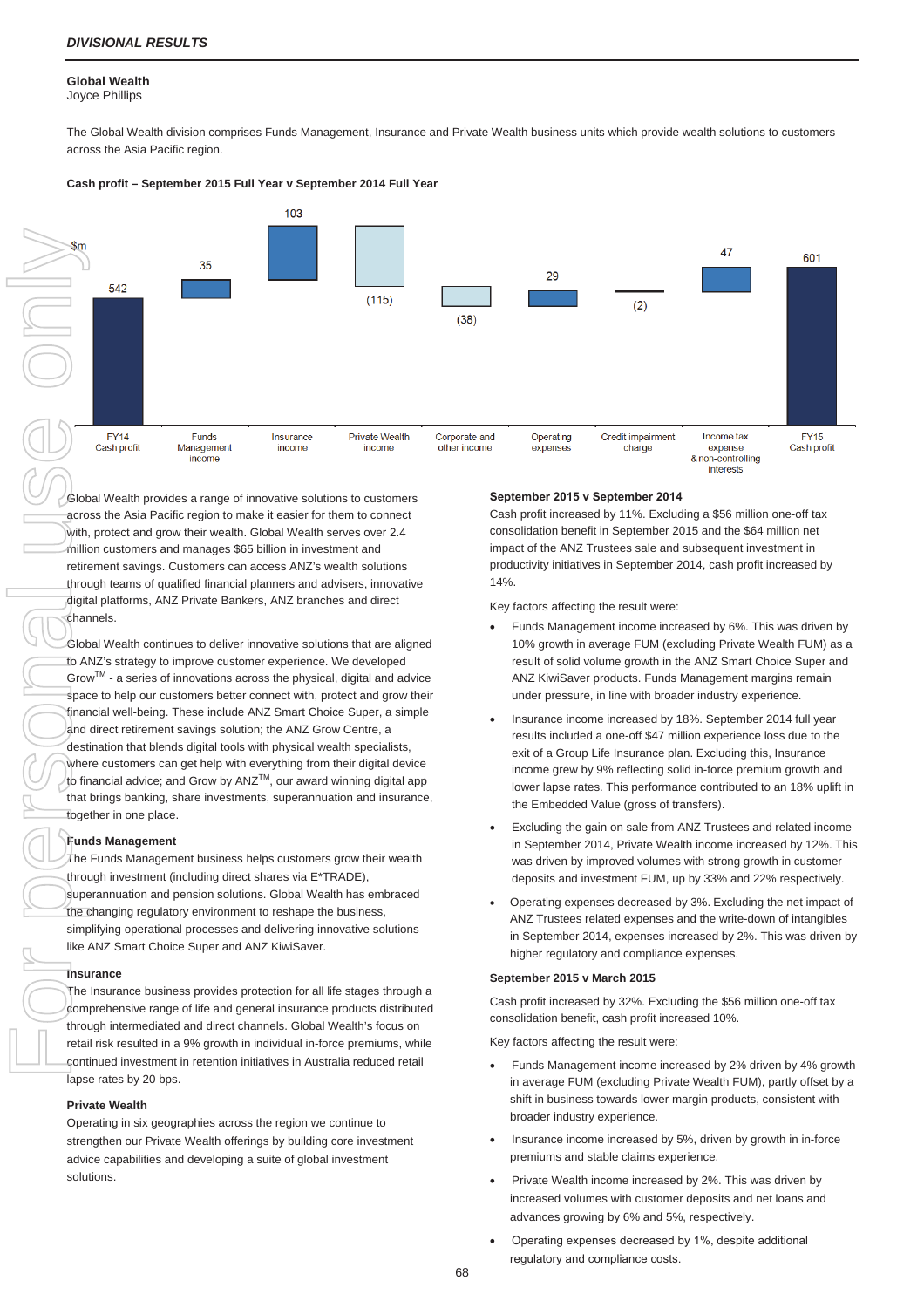**Global Wealth**  Joyce Phillips

**Consisting of: Business Units** 

| Net interest income                                   |                                                                                                                                                                                                                                                                                                                                                                                     | 90     | 88     | 2%    | 178    | 168     | 6%      |
|-------------------------------------------------------|-------------------------------------------------------------------------------------------------------------------------------------------------------------------------------------------------------------------------------------------------------------------------------------------------------------------------------------------------------------------------------------|--------|--------|-------|--------|---------|---------|
| Other operating income <sup>1</sup>                   |                                                                                                                                                                                                                                                                                                                                                                                     | 94     | 97     | $-3%$ | 191    | 328     | $-42%$  |
| Net funds management and insurance income             |                                                                                                                                                                                                                                                                                                                                                                                     | 696    | 665    | 5%    | 1,361  | 1,249   | 9%      |
| Operating income                                      |                                                                                                                                                                                                                                                                                                                                                                                     | 880    | 850    | 4%    | 1,730  | 1,745   | $-1%$   |
| Operating expenses                                    |                                                                                                                                                                                                                                                                                                                                                                                     | (486)  | (489)  | $-1%$ | (975)  | (1,004) | $-3%$   |
| Profit before credit impairment and income tax        |                                                                                                                                                                                                                                                                                                                                                                                     | 394    | 361    | 9%    | 755    | 741     | 2%      |
| Credit impairment (charge)/release                    |                                                                                                                                                                                                                                                                                                                                                                                     | (1)    | 1      | large |        | 2       | $-100%$ |
| Profit before income tax                              |                                                                                                                                                                                                                                                                                                                                                                                     | 393    | 362    | 9%    | 755    | 743     | 2%      |
| Income tax expense and non-controlling interests      |                                                                                                                                                                                                                                                                                                                                                                                     | (51)   | (103)  | -50%  | (154)  | (201)   | $-23%$  |
| Cash profit                                           |                                                                                                                                                                                                                                                                                                                                                                                     | 342    | 259    | 32%   | 601    | 542     | 11%     |
| Consisting of:                                        |                                                                                                                                                                                                                                                                                                                                                                                     |        |        |       |        |         |         |
| <b>Business Units</b>                                 |                                                                                                                                                                                                                                                                                                                                                                                     |        |        |       |        |         |         |
| <b>Funds Management</b>                               |                                                                                                                                                                                                                                                                                                                                                                                     | 79     | 78     | 1%    | 157    | 120     | 31%     |
| Insurance                                             |                                                                                                                                                                                                                                                                                                                                                                                     | 153    | 143    | 7%    | 296    | 224     | 32%     |
| Private Wealth <sup>1</sup>                           |                                                                                                                                                                                                                                                                                                                                                                                     | 50     | 43     | 16%   | 93     | 181     | -49%    |
| Corporate and Other <sup>2,3</sup>                    |                                                                                                                                                                                                                                                                                                                                                                                     | 60     | (5)    | large | 55     | 17      | large   |
| <i><b>Total Global Wealth</b></i>                     |                                                                                                                                                                                                                                                                                                                                                                                     | 342    | 259    | 32%   | 601    | 542     | 11%     |
|                                                       |                                                                                                                                                                                                                                                                                                                                                                                     |        |        |       |        |         |         |
| Australia                                             |                                                                                                                                                                                                                                                                                                                                                                                     | 281    | 199    | 41%   | 480    | 409     | 17%     |
| New Zealand                                           |                                                                                                                                                                                                                                                                                                                                                                                     | 64     | 62     | 3%    | 126    | 127     | $-1%$   |
| Asia Pacific, Europe & America                        |                                                                                                                                                                                                                                                                                                                                                                                     | (3)    | (2)    | 50%   | (5)    | 6       | large   |
| Total Global Wealth                                   |                                                                                                                                                                                                                                                                                                                                                                                     | 342    | 259    | 32%   | 601    | 542     | 11%     |
| Income from invested capital <sup>*</sup>             |                                                                                                                                                                                                                                                                                                                                                                                     | 59     | 55     | 7%    | 114    | 108     | 6%      |
| <b>Key metrics</b>                                    |                                                                                                                                                                                                                                                                                                                                                                                     |        |        |       |        |         |         |
| Funds under management                                |                                                                                                                                                                                                                                                                                                                                                                                     | 65,392 | 68,405 | $-4%$ | 65,392 | 61,411  | 6%      |
| Average funds under management                        |                                                                                                                                                                                                                                                                                                                                                                                     | 66,993 | 64,615 | 4%    | 65,805 | 61,329  | 7%      |
| In-force premiums                                     |                                                                                                                                                                                                                                                                                                                                                                                     | 2,217  | 2,154  | 3%    | 2,217  | 2,038   | 9%      |
| Net loans and advances                                |                                                                                                                                                                                                                                                                                                                                                                                     | 6,468  | 6,163  | 5%    | 6,468  | 5,678   | 14%     |
| Customer deposits                                     |                                                                                                                                                                                                                                                                                                                                                                                     | 18,467 | 17,357 | 6%    | 18,467 | 13,844  | 33%     |
| Average gross loans and advances                      |                                                                                                                                                                                                                                                                                                                                                                                     | 6,157  | 5,725  | 8%    | 5,941  | 5,936   | 0%      |
| Average customer deposits                             |                                                                                                                                                                                                                                                                                                                                                                                     | 17,922 | 15,639 | 15%   | 16,784 | 12,692  | 32%     |
| Ratios                                                |                                                                                                                                                                                                                                                                                                                                                                                     |        |        |       |        |         |         |
| Operating expenses to operating income                |                                                                                                                                                                                                                                                                                                                                                                                     | 55.2%  | 57.5%  |       | 56.4%  | 57.5%   |         |
| Funds Management expenses to average FUM <sup>5</sup> |                                                                                                                                                                                                                                                                                                                                                                                     |        |        |       |        |         |         |
| Australia                                             |                                                                                                                                                                                                                                                                                                                                                                                     | 0.51%  | 0.51%  |       | 0.51%  | 0.59%   |         |
| New Zealand                                           |                                                                                                                                                                                                                                                                                                                                                                                     | 0.28%  | 0.31%  |       | 0.29%  | 0.38%   |         |
| Insurance expenses to in-force premiums               |                                                                                                                                                                                                                                                                                                                                                                                     |        |        |       |        |         |         |
| Australia                                             |                                                                                                                                                                                                                                                                                                                                                                                     | 10.1%  | 10.4%  |       | 10.1%  | 11.2%   |         |
| New Zealand                                           |                                                                                                                                                                                                                                                                                                                                                                                     | 35.4%  | 32.1%  |       | 34.4%  | 35.4%   |         |
| Retail Insurance lapse rates                          |                                                                                                                                                                                                                                                                                                                                                                                     |        |        |       |        |         |         |
| Australia <sup>6</sup>                                |                                                                                                                                                                                                                                                                                                                                                                                     | 14.0%  | 12.6%  |       | 13.3%  | 13.5%   |         |
| New Zealand                                           |                                                                                                                                                                                                                                                                                                                                                                                     | 16.8%  | 14.3%  |       | 15.8%  | 16.1%   |         |
|                                                       |                                                                                                                                                                                                                                                                                                                                                                                     |        |        |       |        |         |         |
| Total full time equivalent staff (FTE)                |                                                                                                                                                                                                                                                                                                                                                                                     | 2,489  | 2,538  | $-2%$ | 2,489  | 2,290   | 9%      |
| Aligned adviser numbers'                              |                                                                                                                                                                                                                                                                                                                                                                                     | 1,819  | 1,823  | 0%    | 1,819  | 2,022   | $-10%$  |
| $\overline{2}$                                        | Other operating income within Private Wealth for September 2014 includes a \$125 million gain on the sale of ANZ Trustees.<br>Corporate and Other includes a one-off tax consolidation benefit of \$56 million in September 2015.                                                                                                                                                   |        |        |       |        |         |         |
| 3.                                                    | Includes a \$26 million cross border settlement of an insurance claim in September 2014 involving both Australia and New Zealand on a net basis. For statutory purposes, the individual                                                                                                                                                                                             |        |        |       |        |         |         |
| 4.                                                    | components of this settlement have been recognised in their respective geographies.                                                                                                                                                                                                                                                                                                 |        |        |       |        |         |         |
|                                                       | Income from invested capital represents after tax revenue generated from investing all Insurance and Funds Management business' capital balances held for regulatory purposes. The<br>invested capital as at 30 September 2015 was \$3.6 billion (Mar 15: \$3.6 billion, Sep 14: \$3.3 billion), which comprises fixed interest securities of 49% and cash deposits of 51% (Mar 15: |        |        |       |        |         |         |
| 5.                                                    | 49% fixed interest securities and 51% cash deposits, Sep 14: 49% fixed interest securities and 51% cash deposits).<br>Funds Management expense and FUM only relates to Pensions & Investments business.                                                                                                                                                                             |        |        |       |        |         |         |
| 6.                                                    | A definition change to the retail insurance lapse rate has been implemented to reflect the inclusion of partial premium reductions within the policy renewal period. Comparatives have beer                                                                                                                                                                                         |        |        |       |        |         |         |
| restated to align with the revised methodology.<br>7. | Includes corporate authorised representatives of dealer groups wholly or partially owned by ANZ Wealth and ANZ Group financial planners. Prior period aligned adviser numbers included                                                                                                                                                                                              |        |        |       |        |         |         |
|                                                       | authorised representatives of a dealer group no longer partially owned by ANZ Wealth (Sep 14: 211).                                                                                                                                                                                                                                                                                 |        |        |       |        |         |         |

**Sep 15 \$M** **Mar 15**

**Half Year Full Year** 

**Sep 15 \$M** **Sep 14**

**\$M Movt**

**\$M Movt**

out the state of the state of the state of the state of dealer groups wholly or partially owned by ANZ Wealth and ANZ Group financial planners. Prior period aligned adviser numbers included<br>authorised representatives of a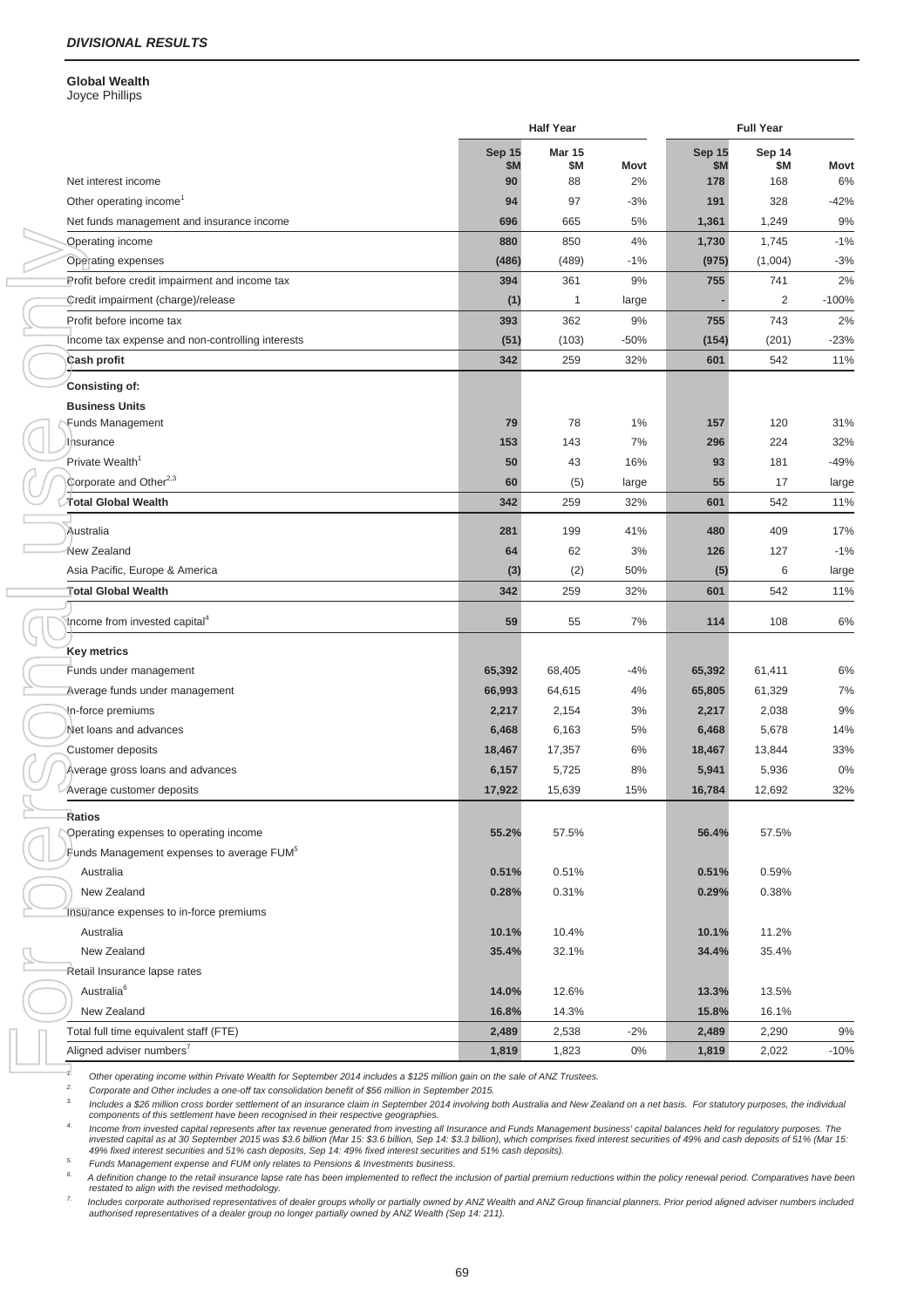# **Global Wealth**

Joyce Phillips

# **Major business units**

|                                                  |               | <b>Half Year</b>     |        |               | <b>Full Year</b> |       |  |  |
|--------------------------------------------------|---------------|----------------------|--------|---------------|------------------|-------|--|--|
| <b>Funds Management</b>                          | Sep 15<br>\$M | <b>Mar 15</b><br>\$M | Movt   | Sep 15<br>\$M | Sep 14<br>\$M    | Movt  |  |  |
| Net interest income                              | 15            | 15                   | $0\%$  | 30            | 33               | $-9%$ |  |  |
| Other operating income                           | 35            | 37                   | $-5%$  | 72            | 67               | 7%    |  |  |
| Funds management income                          | 437           | 431                  | 1%     | 868           | 835              | 4%    |  |  |
| Funds management volume related expenses         | (197)         | (199)                | $-1\%$ | (396)         | (396)            | 0%    |  |  |
| Operating income                                 | 290           | 284                  | 2%     | 574           | 539              | 6%    |  |  |
| Operating expenses                               | (182)         | (173)                | 5%     | (355)         | (371)            | $-4%$ |  |  |
| Profit before income tax                         | 108           | 111                  | $-3%$  | 219           | 168              | 30%   |  |  |
| Income tax expense and non-controlling interests | (29)          | (33)                 | $-12%$ | (62)          | (48)             | 29%   |  |  |
| <b>Cash profit</b>                               | 79            | 78                   | 1%     | 157           | 120              | 31%   |  |  |

|                                                  |                     | <b>Half Year</b>     |        | <b>Full Year</b> |               |      |  |
|--------------------------------------------------|---------------------|----------------------|--------|------------------|---------------|------|--|
| <b>Insurance</b>                                 | Sep 15<br><b>SM</b> | <b>Mar 15</b><br>\$M | Movt   | Sep 15<br>\$M    | Sep 14<br>\$M | Movt |  |
| Net interest income                              | 15                  | 17                   | $-12%$ | 32               | 29            | 10%  |  |
| Other operating income                           | 35                  | 32                   | 9%     | 67               | 57            | 18%  |  |
| Insurance income                                 | 465                 | 437                  | 6%     | 902              | 763           | 18%  |  |
| Insurance volume related expenses                | (167)               | (154)                | 8%     | (321)            | (272)         | 18%  |  |
| Operating income                                 | 348                 | 332                  | 5%     | 680              | 577           | 18%  |  |
| Operating expenses                               | (136)               | (134)                | 1%     | (270)            | (270)         | 0%   |  |
| Profit before income tax                         | 212                 | 198                  | 7%     | 410              | 307           | 34%  |  |
| Income tax expense and non-controlling interests | (59)                | (55)                 | 7%     | (114)            | (83)          | 37%  |  |
| Cash profit                                      | 153                 | 143                  | 7%     | 296              | 224           | 32%  |  |

| Other operating income                           | 35          | 37               | $-5%$          | 72           | 67               | 7%              |
|--------------------------------------------------|-------------|------------------|----------------|--------------|------------------|-----------------|
| Funds management income                          | 437         | 431              | 1%             | 868          | 835              | $4\%$           |
| Funds management volume related expenses         | (197)       | (199)            | $-1%$          | (396)        | (396)            | 0%              |
| Operating income                                 | 290         | 284              | 2%             | 574          | 539              | 6%              |
| Operating expenses                               | (182)       | (173)            | 5%             | (355)        | (371)            | $-4%$           |
| Profit before income tax                         | 108         | 111              | $-3%$          | 219          | 168              | 30%             |
| Income tax expense and non-controlling interests | (29)        | (33)             | $-12%$         | (62)         | (48)             | 29%             |
| Cash profit                                      | 79          | 78               | 1%             | 157          | 120              | 31%             |
|                                                  |             |                  |                |              |                  |                 |
|                                                  |             | <b>Half Year</b> |                |              | <b>Full Year</b> |                 |
|                                                  | Sep 15      | <b>Mar 15</b>    |                | Sep 15       | Sep 14           |                 |
| <b>Insurance</b><br>Net interest income          | \$M<br>15   | \$Μ<br>17        | Movt<br>$-12%$ | \$M<br>32    | \$Μ<br>29        | Movt<br>10%     |
| Other operating income                           | 35          | 32               | 9%             | 67           | 57               | 18%             |
| Insurance income                                 | 465         | 437              | 6%             | 902          | 763              | 18%             |
| Insurance volume related expenses                | (167)       | (154)            | 8%             | (321)        | (272)            | 18%             |
| Operating income                                 | 348         | 332              | 5%             | 680          | 577              | 18%             |
|                                                  |             | (134)            | $1\%$          | (270)        | (270)            | 0%              |
|                                                  |             |                  |                |              |                  |                 |
| Operating expenses                               | (136)       |                  |                |              |                  |                 |
| Profit before income tax                         | 212         | 198              | 7%             | 410          | 307              | 34%             |
| Income tax expense and non-controlling interests | (59)        | (55)             | 7%             | (114)        | (83)             | 37%             |
| Cash profit                                      | 153         | 143              | 7%             | 296          | 224              | 32%             |
|                                                  |             |                  |                |              |                  |                 |
|                                                  |             | <b>Half Year</b> |                |              | <b>Full Year</b> |                 |
|                                                  | Sep 15      | <b>Mar 15</b>    |                | Sep 15       | Sep 14           |                 |
| Private Wealth                                   | \$M         | \$M              | Movt           | \$M          | \$Μ              | Movt            |
| Net interest income                              | 81          | 79               | 3%             | 160          | 142              | 13%             |
| Other operating income <sup>1</sup>              | 17<br>29    | 20<br>25         | $-15%$<br>16%  | 37<br>54     | 177<br>47        | $-79%$          |
| Net funds management income                      |             |                  |                |              |                  | 15%             |
| Operating income<br>Operating expenses           | 127<br>(54) | 124<br>(64)      | 2%<br>$-16%$   | 251<br>(118) | 366              | $-31%$<br>$-1%$ |
| Profit before credit impairment and income tax   | 73          | 60               | 22%            | 133          | (119)<br>247     | $-46%$          |
| Credit impairment charge                         |             | $\mathbf{1}$     | large          |              | $\overline{2}$   | $-100%$         |
| Profit before income tax                         | (1)<br>72   | 61               | 18%            | 133          | 249              | $-47%$          |
| Income tax expense and non-controlling interests | (22)        | (18)             | 22%            | (40)         | (68)             | $-41%$          |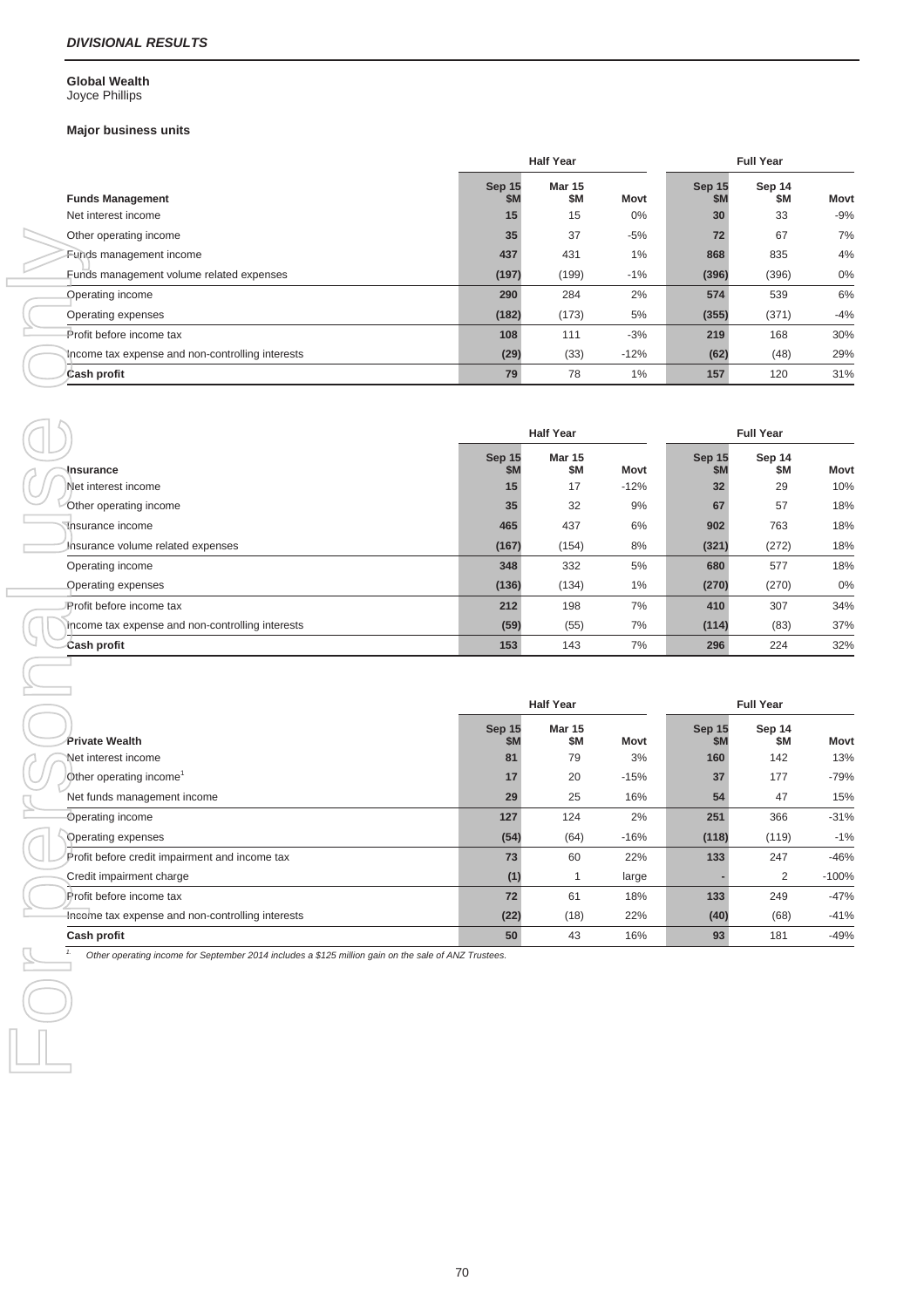# **Global Wealth**

Joyce Phillips

|                                                                    | <b>Half Year</b> |                          |        | <b>Full Year</b> |               |        |  |
|--------------------------------------------------------------------|------------------|--------------------------|--------|------------------|---------------|--------|--|
| Insurance operating margin<br>Life Insurance Planned profit margin | Sep 15<br>\$M    | <b>Mar 15</b><br>\$M     | Movt   | Sep 15<br>\$M    | Sep 14<br>\$M | Movt   |  |
| Group & Individual                                                 | 76               | 65                       | 17%    | 141              | 116           | 22%    |  |
| Experience profit/(loss) <sup>1</sup>                              |                  | 4                        | $-75%$ | 5                | (36)          | large  |  |
| Assumption changes <sup>2</sup>                                    |                  | ٠                        | n/a    |                  | ۰             | n/a    |  |
| General Insurance operating profit margin <sup>3</sup>             | 50               | 47                       | 6%     | 97               | 92            | 5%     |  |
| Australia                                                          | 127              | 116                      | 9%     | 243              | 172           | 41%    |  |
| Life Insurance Planned profit margin                               |                  |                          |        |                  |               |        |  |
| Individual                                                         | 23               | 24                       | $-4%$  | 47               | 42            | 12%    |  |
| Experience $profit/ (loss)^1$                                      | $\overline{3}$   | 3                        | 0%     | 6                | 10            | $-40%$ |  |
| Assumption changes <sup>2</sup>                                    |                  | $\overline{\phantom{a}}$ | n/a    |                  | ٠             | n/a    |  |
| New Zealand                                                        | 26               | 27                       | $-4%$  | 53               | 52            | 2%     |  |
| Total                                                              | 153              | 143                      | 7%     | 296              | 224           | 32%    |  |

|                                     |                      | <b>Half Year</b>     |        |                      | <b>Full Year</b> |       |  |  |
|-------------------------------------|----------------------|----------------------|--------|----------------------|------------------|-------|--|--|
| Operating expenses by business unit | <b>Sep 15</b><br>\$M | <b>Mar 15</b><br>\$M | Movt   | <b>Sep 15</b><br>\$M | Sep 14<br>\$M    | Movt  |  |  |
| Funds Management                    | 182                  | 173                  | 5%     | 355                  | 371              | $-4%$ |  |  |
| Insurance                           | 136                  | 134                  | $1\%$  | 270                  | 270              | $0\%$ |  |  |
| Private Wealth                      | 54                   | 64                   | $-16%$ | 118                  | 119              | $-1%$ |  |  |
| Corporate and Other                 | 114                  | 118                  | $-3%$  | 232                  | 244              | $-5%$ |  |  |
| Total                               | 486                  | 489                  | $-1%$  | 975                  | 1.004            | $-3%$ |  |  |

|                                         |               | <b>Half Year</b>     |       |               | <b>Full Year</b> |       |  |  |
|-----------------------------------------|---------------|----------------------|-------|---------------|------------------|-------|--|--|
| Operating expenses by geographic region | Sep 15<br>\$M | <b>Mar 15</b><br>\$M | Movt  | Sep 15<br>\$M | Sep 14<br>\$M    | Movt  |  |  |
| Australia                               | 385           | 392                  | $-2%$ | 777           | 827              | $-6%$ |  |  |
| New Zealand                             | 68            | 65                   | 5%    | 133           | 125              | 6%    |  |  |
| Asia Pacific, Europe & America          | 33            | 32                   | 3%    | 65            | 52               | 25%   |  |  |
| Total                                   | 486           | 489                  | $-1%$ | 975           | 1,004            | $-3%$ |  |  |

| Assumption changes <sup>2</sup>                                                                                                                                                                                                                                                                                       |                      |                  | n/a           |               | ÷,                 | n/a             |
|-----------------------------------------------------------------------------------------------------------------------------------------------------------------------------------------------------------------------------------------------------------------------------------------------------------------------|----------------------|------------------|---------------|---------------|--------------------|-----------------|
| General Insurance operating profit margin <sup>3</sup>                                                                                                                                                                                                                                                                | 50                   | 47               | 6%            | 97            | 92                 | 5%              |
| Australia                                                                                                                                                                                                                                                                                                             | 127                  | 116              | 9%            | 243           | 172                | 41%             |
| Life Insurance Planned profit margin                                                                                                                                                                                                                                                                                  |                      |                  |               |               |                    |                 |
| Individual                                                                                                                                                                                                                                                                                                            | 23                   | 24               | $-4%$         | 47            | 42                 | 12%             |
| Experience profit/(loss) <sup>1</sup>                                                                                                                                                                                                                                                                                 | 3                    | 3                | 0%            | 6             | 10                 | $-40%$          |
| Assumption changes <sup>2</sup>                                                                                                                                                                                                                                                                                       |                      |                  | n/a           |               | ä,                 | n/a             |
| <b>New Zealand</b>                                                                                                                                                                                                                                                                                                    | 26                   | 27               | $-4%$         | 53            | 52                 | 2%              |
| Total                                                                                                                                                                                                                                                                                                                 | 153                  | 143              | $7\%$         | 296           | 224                | 32%             |
| Experience profit/(loss) variations are gains or losses arising from actual experience differing from plan.<br>Assumption changes are gains or losses arising from a change in valuation methods and best estimate assumptions.<br>General Insurance operating profit margin includes ANZ Lenders Mortgage Insurance. |                      |                  |               |               |                    |                 |
|                                                                                                                                                                                                                                                                                                                       |                      | <b>Half Year</b> |               |               | <b>Full Year</b>   |                 |
|                                                                                                                                                                                                                                                                                                                       | Sep 15               | <b>Mar 15</b>    |               | Sep 15        | Sep 14             |                 |
| Operating expenses by business unit                                                                                                                                                                                                                                                                                   | \$M                  | \$Μ              | Movt          | \$M           | \$Μ                | Movt            |
| Funds Management                                                                                                                                                                                                                                                                                                      | 182                  | 173              | 5%            | 355           | 371                | $-4%$           |
| Insurance                                                                                                                                                                                                                                                                                                             | 136                  | 134              | 1%            | 270           | 270                | $0\%$           |
| <b>Private Wealth</b>                                                                                                                                                                                                                                                                                                 | 54                   | 64               | $-16%$        | 118           | 119                | $-1%$           |
| Corporate and Other                                                                                                                                                                                                                                                                                                   | 114                  | 118              | $-3%$         | 232           | 244                | -5%             |
| Total                                                                                                                                                                                                                                                                                                                 | 486                  | 489              | $-1%$         | 975           | 1,004              | $-3%$           |
|                                                                                                                                                                                                                                                                                                                       |                      | <b>Half Year</b> |               |               | <b>Full Year</b>   |                 |
|                                                                                                                                                                                                                                                                                                                       |                      | <b>Mar 15</b>    |               |               |                    |                 |
| Operating expenses by geographic region                                                                                                                                                                                                                                                                               | <b>Sep 15</b><br>\$M | \$Μ              | Movt          | Sep 15<br>\$M | Sep 14<br>\$Μ      | Movt            |
| Australia                                                                                                                                                                                                                                                                                                             | 385                  | 392              | $-2%$         | 777           | 827                | $-6%$           |
| New Zealand                                                                                                                                                                                                                                                                                                           | 68                   | 65               | 5%            | 133           | 125                | 6%              |
| Asia Pacific, Europe & America                                                                                                                                                                                                                                                                                        | 33                   | 32               | 3%            | 65            | 52                 | 25%             |
| Total                                                                                                                                                                                                                                                                                                                 | 486                  | 489              | $-1%$         | 975           | 1,004              | $-3%$           |
|                                                                                                                                                                                                                                                                                                                       |                      |                  | As at         |               | <b>Movement</b>    |                 |
|                                                                                                                                                                                                                                                                                                                       |                      | Sep 15           | <b>Mar 15</b> | Sep 14        | Sep 15             | Sep 15          |
| Funds under management                                                                                                                                                                                                                                                                                                |                      | \$Μ              | \$M           | \$Μ           | v. Mar 15          | v. Sep 14       |
| Funds under management - average                                                                                                                                                                                                                                                                                      |                      | 66,993           | 64,615        | 62,106        | 4%                 | 8%              |
| Funds under management - end of period                                                                                                                                                                                                                                                                                |                      | 65,392           | 68,405        | 61,411        | $-4%$              | 6%              |
| Composed of:                                                                                                                                                                                                                                                                                                          |                      |                  |               |               |                    |                 |
| Australian equities                                                                                                                                                                                                                                                                                                   |                      | 16,124           | 18,040        | 16,744        | $-11%$             | $-4%$           |
| International equities                                                                                                                                                                                                                                                                                                |                      | 17,596           | 18,533        | 16,164        | $-5%$              | 9%              |
| Cash and fixed interest                                                                                                                                                                                                                                                                                               |                      | 27,653           | 27,583        | 24,937        | $0\%$              | 11%             |
| Property and infrastructure                                                                                                                                                                                                                                                                                           |                      | 4,019            | 4,249         | 3,566         | $-5%$              | 13%             |
| Total                                                                                                                                                                                                                                                                                                                 |                      | 65,392           | 68,405        | 61,411        | $-4%$              | 6%              |
|                                                                                                                                                                                                                                                                                                                       |                      |                  |               |               |                    |                 |
|                                                                                                                                                                                                                                                                                                                       |                      |                  | As at         |               | <b>Movement</b>    |                 |
|                                                                                                                                                                                                                                                                                                                       |                      | Sep 15           | <b>Mar 15</b> | Sep 14        | Sep 15             | Sep 15          |
| Funds under management by region<br>Australia                                                                                                                                                                                                                                                                         |                      | \$M<br>48,874    | \$M<br>51,369 | \$Μ<br>47,502 | v. Mar 15<br>$-5%$ | v. Sep 14<br>3% |
| New Zealand                                                                                                                                                                                                                                                                                                           |                      | 16,518           | 17,036        | 13,909        | $-3%$              | 19%             |
|                                                                                                                                                                                                                                                                                                                       |                      | 65,392           | 68,405        | 61,411        | $-4%$              | 6%              |

|                                  | As at         |                      |               | <b>Movement</b>     |                     |  |
|----------------------------------|---------------|----------------------|---------------|---------------------|---------------------|--|
| Funds under management by region | Sep 15<br>\$M | <b>Mar 15</b><br>\$M | Sep 14<br>\$M | Sep 15<br>v. Mar 15 | Sep 15<br>v. Sep 14 |  |
| Australia                        | 48,874        | 51,369               | 47,502        | $-5%$               | 3%                  |  |
| New Zealand                      | 16.518        | 17.036               | 13.909        | $-3%$               | 19%                 |  |
| Total                            | 65,392        | 68,405               | 61.411        | $-4%$               | 6%                  |  |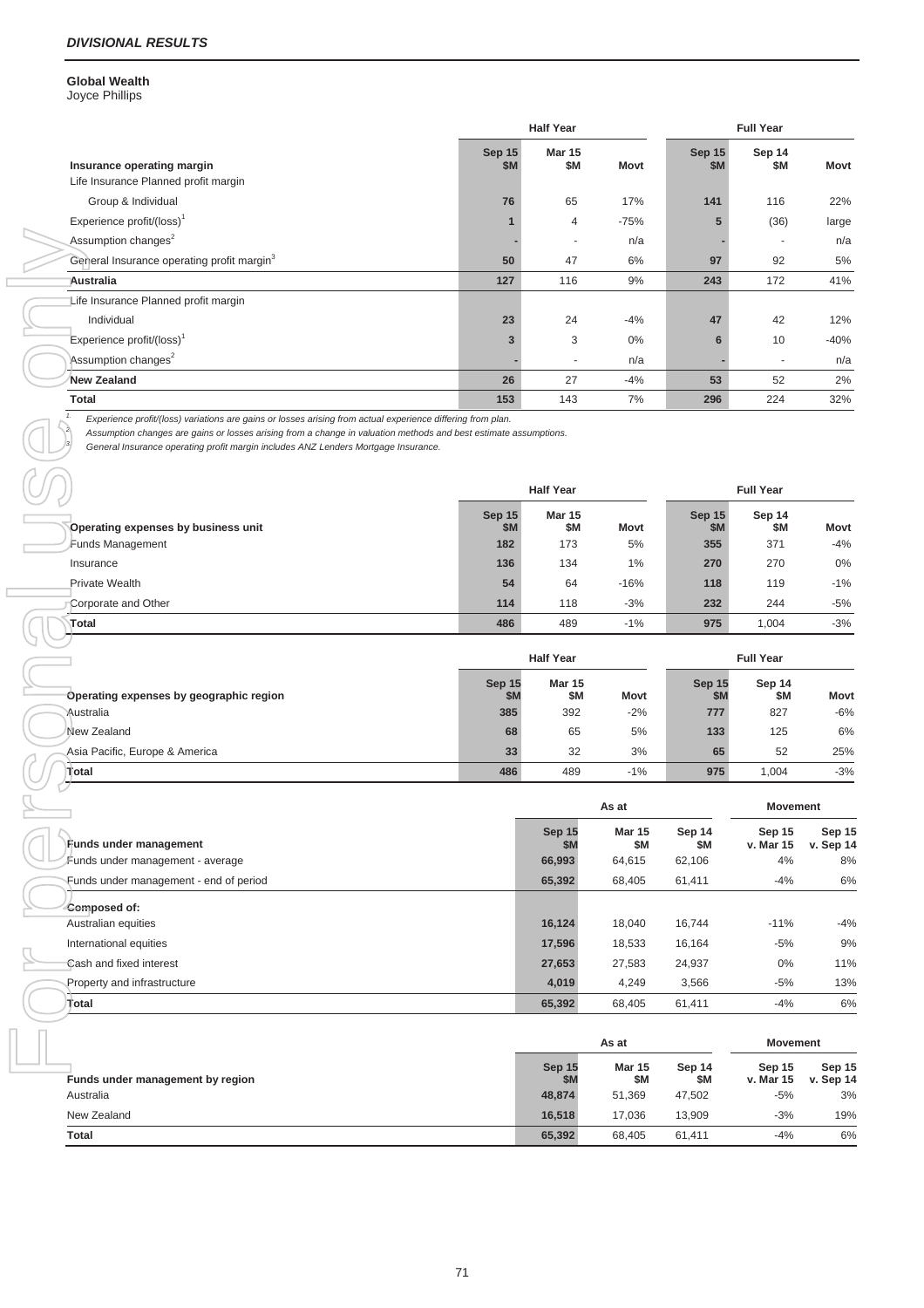#### **Global Wealth**  Joyce Phillips

| Funds Management cash flows by product | Sep 14<br>\$Μ | In-<br>flows | Out-<br>flows | Other <sup>1</sup> | Sep 15<br>\$M |
|----------------------------------------|---------------|--------------|---------------|--------------------|---------------|
| OneAnswer                              | 19,501        | 2,462        | (2, 479)      | 561                | 20,045        |
| Other Personal Investment              | 5.768         | 1,064        | (860)         | 17                 | 5,989         |
| <b>Employer Super</b>                  | 14,566        | 2,206        | (2,624)       | 196                | 14,344        |
| Oasis                                  | 6,366         | 888          | (946)         | 115                | 6,423         |
| Private Wealth - Australia             | 1,301         | 872          | (225)         | 125                | 2,073         |
| KiwiSaver                              | 5,162         | 1,679        | (456)         | 432                | 6,817         |
| Private Wealth - New Zealand           | 4,465         | 1,034        | (675)         | 152                | 4,976         |
| Other New Zealand                      | 4,282         | 1,827        | (1,834)       | 450                | 4,725         |
| Total                                  | 61.411        | 12,032       | (10,099)      | 2,048              | 65,392        |

|                | Udolo                                                                                                                                                                                                                                                                                                                                                                                                                                                                 | u,uuu  | uuu           | $(5 + 0)$              | .                  | ט⊾⊤בט         |
|----------------|-----------------------------------------------------------------------------------------------------------------------------------------------------------------------------------------------------------------------------------------------------------------------------------------------------------------------------------------------------------------------------------------------------------------------------------------------------------------------|--------|---------------|------------------------|--------------------|---------------|
|                | Private Wealth - Australia                                                                                                                                                                                                                                                                                                                                                                                                                                            | 1,301  | 872           | (225)                  | 125                | 2,073         |
|                | KiwiSaver                                                                                                                                                                                                                                                                                                                                                                                                                                                             | 5,162  | 1,679         | (456)                  | 432                | 6,817         |
|                | Private Wealth - New Zealand                                                                                                                                                                                                                                                                                                                                                                                                                                          | 4,465  | 1,034         | (675)                  | 152                | 4,976         |
|                | Other New Zealand                                                                                                                                                                                                                                                                                                                                                                                                                                                     | 4,282  | 1,827         | (1,834)                | 450                | 4,725         |
|                | Total                                                                                                                                                                                                                                                                                                                                                                                                                                                                 | 61,411 | 12,032        | (10,099)               | 2,048              | 65,392        |
| 1.             | Other includes investment income net of taxes, fees and charges, distributions and the impact of foreign currency translation.                                                                                                                                                                                                                                                                                                                                        |        |               |                        |                    |               |
|                |                                                                                                                                                                                                                                                                                                                                                                                                                                                                       |        |               |                        |                    |               |
|                |                                                                                                                                                                                                                                                                                                                                                                                                                                                                       |        | As at         |                        | <b>Movement</b>    |               |
|                |                                                                                                                                                                                                                                                                                                                                                                                                                                                                       | Sep 15 | <b>Mar 15</b> | Sep 14                 | Sep 15             | Sep 15        |
|                | Insurance annual in-force premiums                                                                                                                                                                                                                                                                                                                                                                                                                                    | \$M    | \$M           | \$M                    | v. Mar 14          | v. Sep 14     |
|                | Group                                                                                                                                                                                                                                                                                                                                                                                                                                                                 | 423    | 390           | 360                    | 8%                 | 18%           |
|                | <b>Individual</b>                                                                                                                                                                                                                                                                                                                                                                                                                                                     | 1,284  | 1,246         | 1,178                  | 3%                 | 9%            |
|                | General Insurance <sup>2</sup>                                                                                                                                                                                                                                                                                                                                                                                                                                        | 510    | 518           | 500                    | $-2%$              | 2%            |
|                | Total                                                                                                                                                                                                                                                                                                                                                                                                                                                                 | 2,217  | 2,154         | 2,038                  | 3%                 | 9%            |
|                |                                                                                                                                                                                                                                                                                                                                                                                                                                                                       |        |               |                        |                    |               |
|                | Insurance annual in-force premiums by region                                                                                                                                                                                                                                                                                                                                                                                                                          |        |               |                        |                    |               |
|                | Australia                                                                                                                                                                                                                                                                                                                                                                                                                                                             | 2,026  | 1,955         | 1,865                  | 4%                 | 9%            |
|                | New Zealand                                                                                                                                                                                                                                                                                                                                                                                                                                                           | 191    | 199           | 173                    | $-4%$              | 10%           |
|                | Total                                                                                                                                                                                                                                                                                                                                                                                                                                                                 | 2,217  | 2,154         | 2,038                  | 3%                 | 9%            |
|                |                                                                                                                                                                                                                                                                                                                                                                                                                                                                       |        |               |                        |                    |               |
|                |                                                                                                                                                                                                                                                                                                                                                                                                                                                                       |        | Sep 14        | <b>New</b><br>business | Lapses             | <b>Sep 15</b> |
|                | Insurance in-force book movement                                                                                                                                                                                                                                                                                                                                                                                                                                      |        | \$M           | \$M <sup>3</sup>       | \$M                | \$M           |
|                | Group                                                                                                                                                                                                                                                                                                                                                                                                                                                                 |        | 360           | 74                     | (11)               | 423           |
|                | <b>Individual</b>                                                                                                                                                                                                                                                                                                                                                                                                                                                     |        | 1,178         | 238                    | (132)              | 1,284         |
|                | General Insurance <sup>2</sup>                                                                                                                                                                                                                                                                                                                                                                                                                                        |        | 500           | 170                    | (160)              | 510           |
|                | Total                                                                                                                                                                                                                                                                                                                                                                                                                                                                 |        | 2,038         | 482                    | (303)              | 2,217         |
|                |                                                                                                                                                                                                                                                                                                                                                                                                                                                                       |        |               |                        |                    |               |
|                | Insurance in-force book movement by region                                                                                                                                                                                                                                                                                                                                                                                                                            |        |               |                        |                    |               |
|                | Australia                                                                                                                                                                                                                                                                                                                                                                                                                                                             |        | 1,865         | 449                    | (288)              | 2,026         |
|                | New Zealand                                                                                                                                                                                                                                                                                                                                                                                                                                                           |        | 173           | 33                     | (15)               | 191           |
|                | Total                                                                                                                                                                                                                                                                                                                                                                                                                                                                 |        | 2,038         | 482                    | (303)              | 2,217         |
|                | General Insurance in-force premiums include ANZ Lenders Mortgage Insurance.<br>New business includes the impact of foreign currency translation.                                                                                                                                                                                                                                                                                                                      |        |               |                        |                    |               |
|                |                                                                                                                                                                                                                                                                                                                                                                                                                                                                       |        | Australia     |                        | <b>New Zealand</b> | Tota          |
|                | Embedded value and value of new business (insurance and investments only)                                                                                                                                                                                                                                                                                                                                                                                             |        |               | \$M                    | \$M                | \$M           |
|                | Embedded value as at September 2014 <sup>4</sup>                                                                                                                                                                                                                                                                                                                                                                                                                      |        | 3,379         |                        | 504                | 3,883         |
|                | Value of new business <sup>5</sup>                                                                                                                                                                                                                                                                                                                                                                                                                                    |        |               | 181                    | 26                 | 207           |
|                | Expected return <sup>6</sup>                                                                                                                                                                                                                                                                                                                                                                                                                                          |        |               | 321                    | 45                 | 366           |
|                | Experience deviations and assumption changes'                                                                                                                                                                                                                                                                                                                                                                                                                         |        |               | 4                      | 27                 | 31            |
|                | Embedded value before economic assumption changes and net transfer                                                                                                                                                                                                                                                                                                                                                                                                    |        | 3,885         |                        | 602                | 4,487         |
|                | Economic assumptions change <sup>®</sup>                                                                                                                                                                                                                                                                                                                                                                                                                              |        |               | 70                     | 41                 | 111           |
|                | Net transfer <sup>9</sup>                                                                                                                                                                                                                                                                                                                                                                                                                                             |        |               | 57                     | (89)               | (32)          |
|                | Embedded value as at September 2015                                                                                                                                                                                                                                                                                                                                                                                                                                   |        | 4,012         |                        | 554                | 4,566         |
| $\overline{4}$ | Embedded value represents the present value of future profits and releases of capital arising from the business in-force at the valuation date, and adjusted net assets. It is determined<br>using best estimate assumptions with franking credits included at 70% of face value. Projected cash flows have been discounted using capital asset pricing model risk discount rates of<br>7.75%-9.50%. ANZ Lenders Mortgage Insurance is not included in the valuation. |        |               |                        |                    |               |
| 5.<br>6.       | Value of new business represents the present value of future profits less the cost of capital arising from new business written over the period.<br>Expected return represents the expected increase in value over the period.                                                                                                                                                                                                                                        |        |               |                        |                    |               |
| 7.             | Experience deviations and assumption changes arise from deviations and changes to best estimate assumptions underlying the prior period embedded value. The slightly favourable<br>movement for the Australian business was primarily driven by favourable claim and lapse experience, partially offset by adverse investment markets and strengthening assumptions for the                                                                                           |        |               |                        |                    |               |
|                | Retail Income Protection business. Favourable movement for the New Zealand business is primarily due to improved premium growth partially offset by higher lapse rate assumptions fror.<br>the Life Insurance business.                                                                                                                                                                                                                                               |        |               |                        |                    |               |
| 8.             | Lower interest rates have led to a positive value impact for both the Australia and New Zealand businesses.                                                                                                                                                                                                                                                                                                                                                           |        |               |                        |                    |               |
| 9.             | Net transfer represents the net capital movements over the period including capital injections, transfer of cash dividends and value of franking credits. There were \$314 million of cash<br>dividends and \$123 million of franking credits transferred to the parent entity, partially offset by a \$405 million capital injection from the parent entity.                                                                                                         |        |               |                        |                    |               |

|                                            | Sep 14 | <b>New</b><br>business | Lapses | Sep 15 |
|--------------------------------------------|--------|------------------------|--------|--------|
| Insurance in-force book movement           | \$M    | \$M <sup>3</sup>       | \$M    | \$M    |
| Group                                      | 360    | 74                     | (11)   | 423    |
| <b>Individual</b>                          | 1,178  | 238                    | (132)  | 1,284  |
| General Insurance <sup>2</sup>             | 500    | 170                    | (160)  | 510    |
| ∕Total                                     | 2,038  | 482                    | (303)  | 2,217  |
| Insurance in-force book movement by region |        |                        |        |        |
| Australia                                  | 1,865  | 449                    | (288)  | 2,026  |
| New Zealand                                | 173    | 33                     | (15)   | 191    |
| Total                                      | 2,038  | 482                    | (303)  | 2,217  |

| Embedded value and value of new business (insurance and investments only) | Australia<br>\$M | New Zealand<br>\$M | Total<br>\$M |
|---------------------------------------------------------------------------|------------------|--------------------|--------------|
| Embedded value as at September 2014 <sup>4</sup>                          | 3,379            | 504                | 3.883        |
| Value of new business <sup>5</sup>                                        | 181              | 26                 | 207          |
| Expected return <sup>6</sup>                                              | 321              | 45                 | 366          |
| Experience deviations and assumption changes'                             | 4                | 27                 | 31           |
| Embedded value before economic assumption changes and net transfer        | 3,885            | 602                | 4.487        |
| Economic assumptions change <sup>8</sup>                                  | 70               | 41                 | 111          |
| Net transfer <sup>9</sup>                                                 | 57               | (89)               | (32)         |
| Embedded value as at September 2015                                       | 4,012            | 554                | 4.566        |

the Life Insurance business.<br><sup>8.</sup> Lower interest rates have led to a positive value impact for both the Australia and New Zealand businesses.<br><sup>9.</sup> Net transfer represents the net capital movements over the period including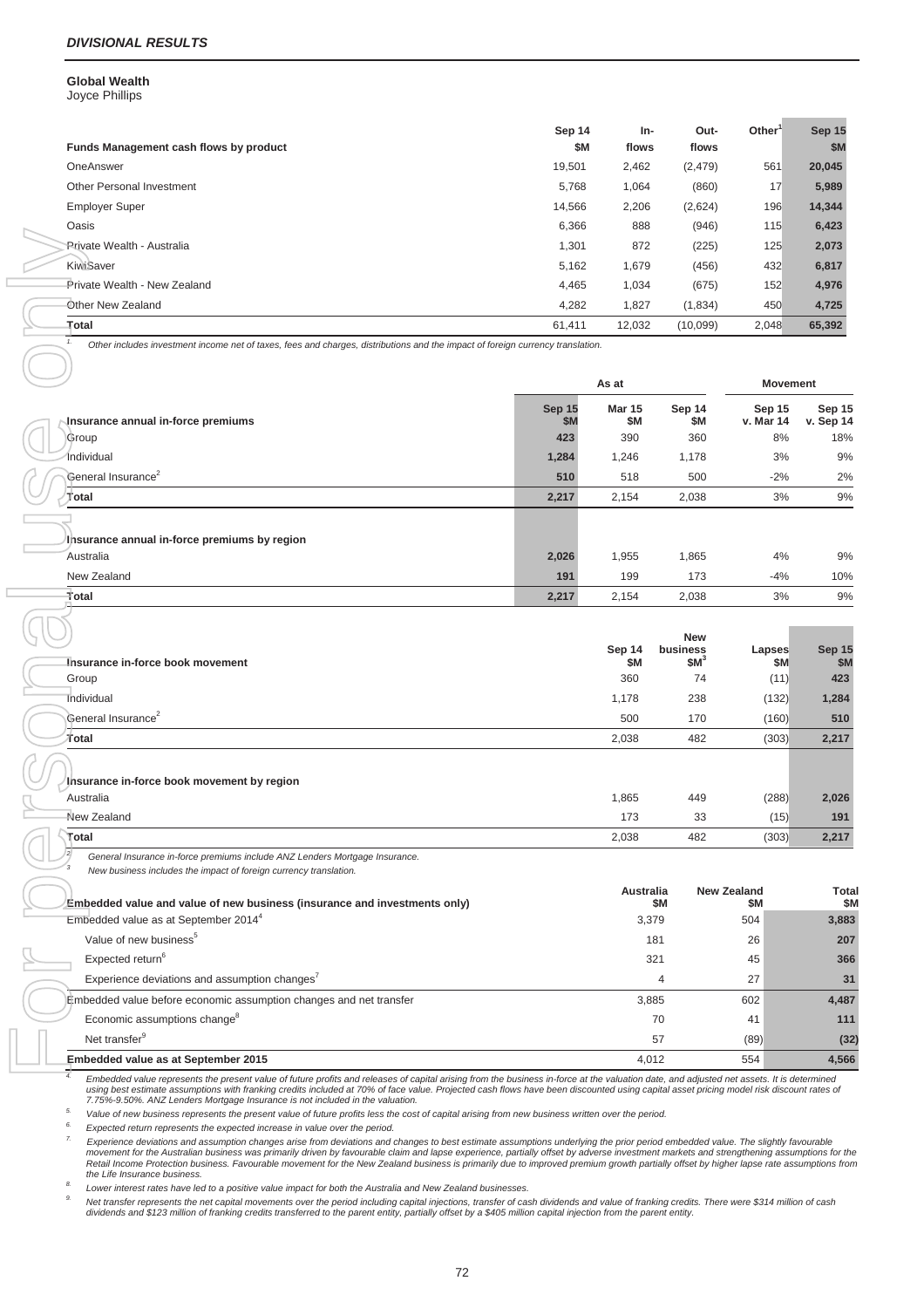## **Global Technology, Services and Operations and Group Centre**

GTSO and Group Centre provide support to the operating divisions, including technology, operations, shared services, property, risk management, financial management, strategy, marketing, human resources and corporate affairs. The Group Centre also includes Group Treasury and Shareholder Functions.

|                                                                                                                                                                                               | <b>Half Year</b> |                                        |        | <b>Full Year</b>    |               |        |  |
|-----------------------------------------------------------------------------------------------------------------------------------------------------------------------------------------------|------------------|----------------------------------------|--------|---------------------|---------------|--------|--|
|                                                                                                                                                                                               | Sep 15<br>\$M    | <b>Mar 15</b><br>\$M                   | Movt   | Sep 15<br><b>SM</b> | Sep 14<br>\$M | Movt   |  |
| Net interest income <sup>1</sup>                                                                                                                                                              | 248              | 192                                    | 29%    | 440                 | 372           | 18%    |  |
| Other operating income <sup>1</sup>                                                                                                                                                           | (205)            | (228)                                  | $-10%$ | (433)               | (357)         | 21%    |  |
| Operating income                                                                                                                                                                              | 43               | (36)                                   | large  |                     | 15            | $-53%$ |  |
| <b>Operating expenses</b>                                                                                                                                                                     | (309)            | (238)                                  | 30%    | (547)               | (435)         | 26%    |  |
| Profit before credit impairment and income tax                                                                                                                                                | (266)            | (274)                                  | $-3%$  | (540)               | (420)         | 29%    |  |
| Credit impairment (charge)/release                                                                                                                                                            | (3)              |                                        | large  | (2)                 | 35            | large  |  |
| Profit before income tax                                                                                                                                                                      | (269)            | (273)                                  | $-1%$  | (542)               | (385)         | 41%    |  |
| Income tax expense and non-controlling interests                                                                                                                                              | 29               | 63                                     | $-54%$ | 92                  | 120           | $-23%$ |  |
| Cash profit/(loss)                                                                                                                                                                            | (240)            | (210)                                  | 14%    | (450)               | (265)         | 70%    |  |
| Total full time equivalent staff (FTE)                                                                                                                                                        | 25,236           | 25,595                                 | $-1\%$ | 25,236              | 25,326        | 0%     |  |
| Includes offsetting variances between net interest and other income as a result of elimination entries associated with the consolidation of Global Wealth.<br>September 2015 v September 2014 |                  | September 2015 v March 2015            |        |                     |               |        |  |
| Koy factors offecting the result were:                                                                                                                                                        |                  | Koy factors offecting the result were: |        |                     |               |        |  |

### **September 2015 v September 2014**

Key factors affecting the result were:

 Operating income decreased \$8 million primarily due to increased realised revenue hedge losses partly offset by higher income generated from increased capital held in Group Centre.

investment in enterprise projects, higher depreciation and amortisation and investment in the Global Compliance function.

 Credit impairment charges increased \$37 million primarily due to the release of an economic cycle provision held in Group Centre in 2014.

 The decrease in FTE is primarily due to productivity initiatives in GTSO partly offset by the build out of the Global Compliance function.

#### **September 2015 v March 2015**

Key factors affecting the result were:

- Operating income increased \$79 million primarily due to higher income generated from capital held in Group Centre, partly offset by increased realised revenue hedges losses.
- Operating expenses increased \$71 million primarily due to higher depreciation and amortisation and investment in the Global Compliance function.
- The decrease in FTE is primarily due to productivity initiatives in GTSO.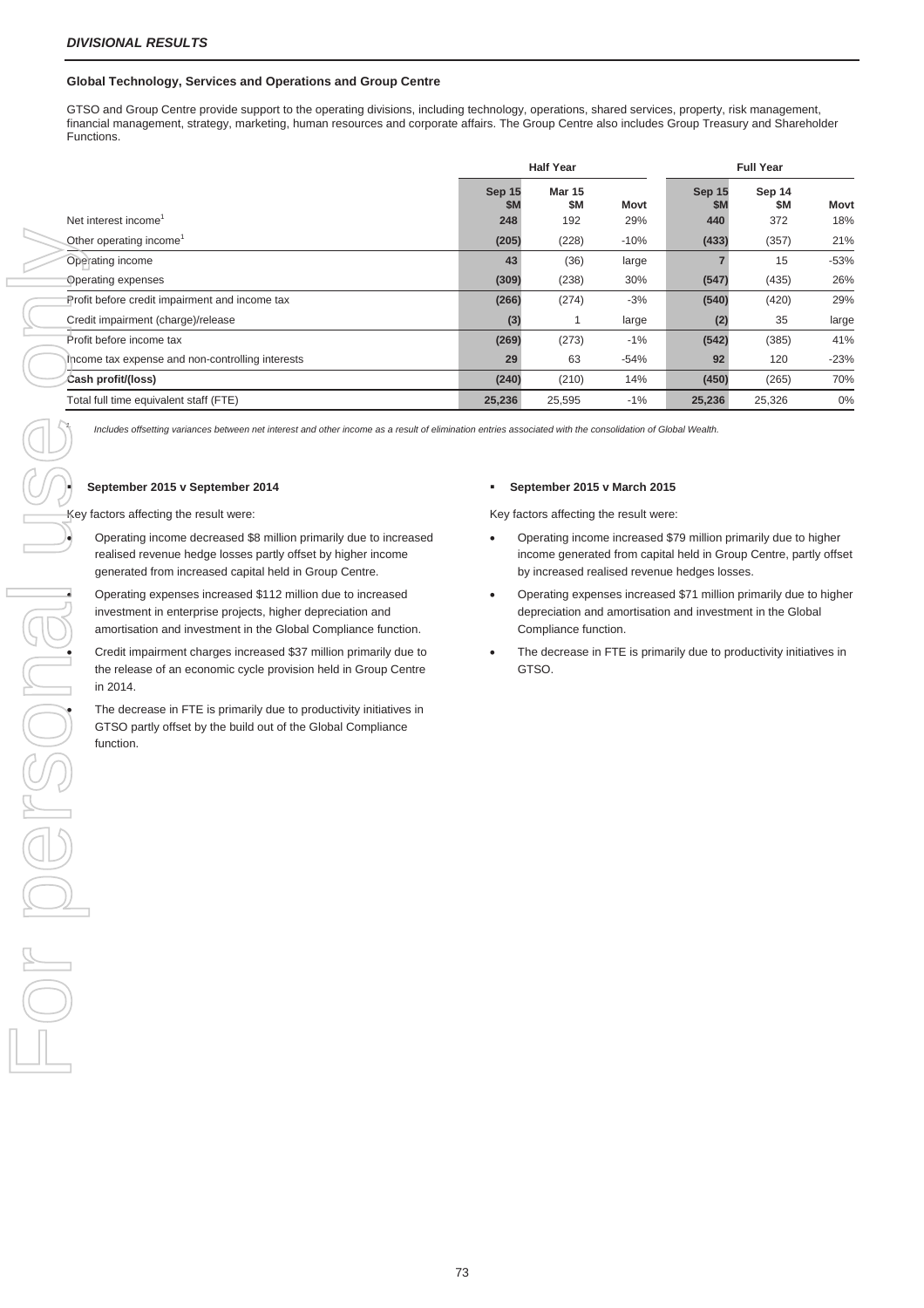**This page has been left blank intentionally**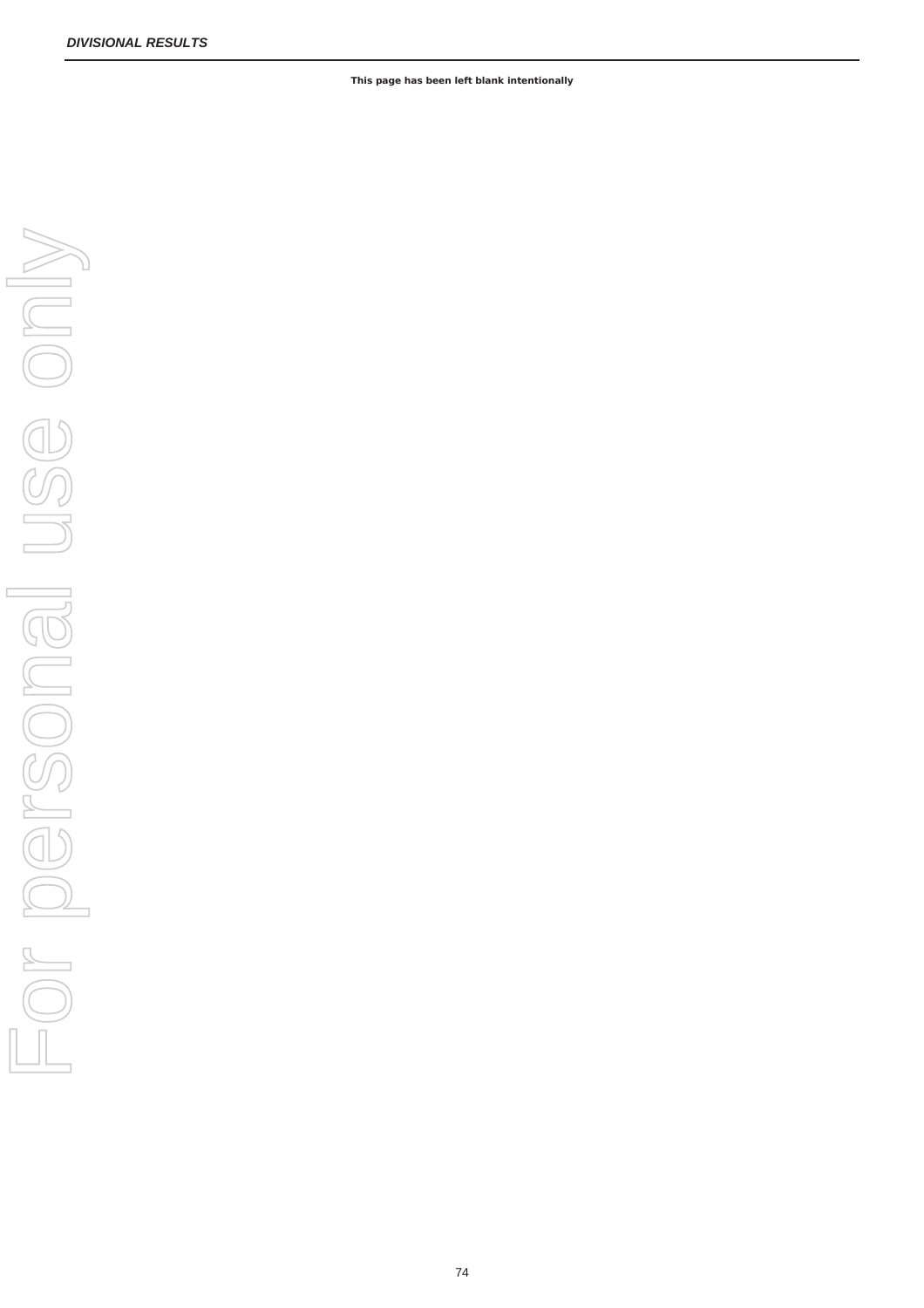# **CONTENTS**

## **Section 6 – Geographic Results**

Geographic performance

Australia geography

Asia Pacific, Europe & America geography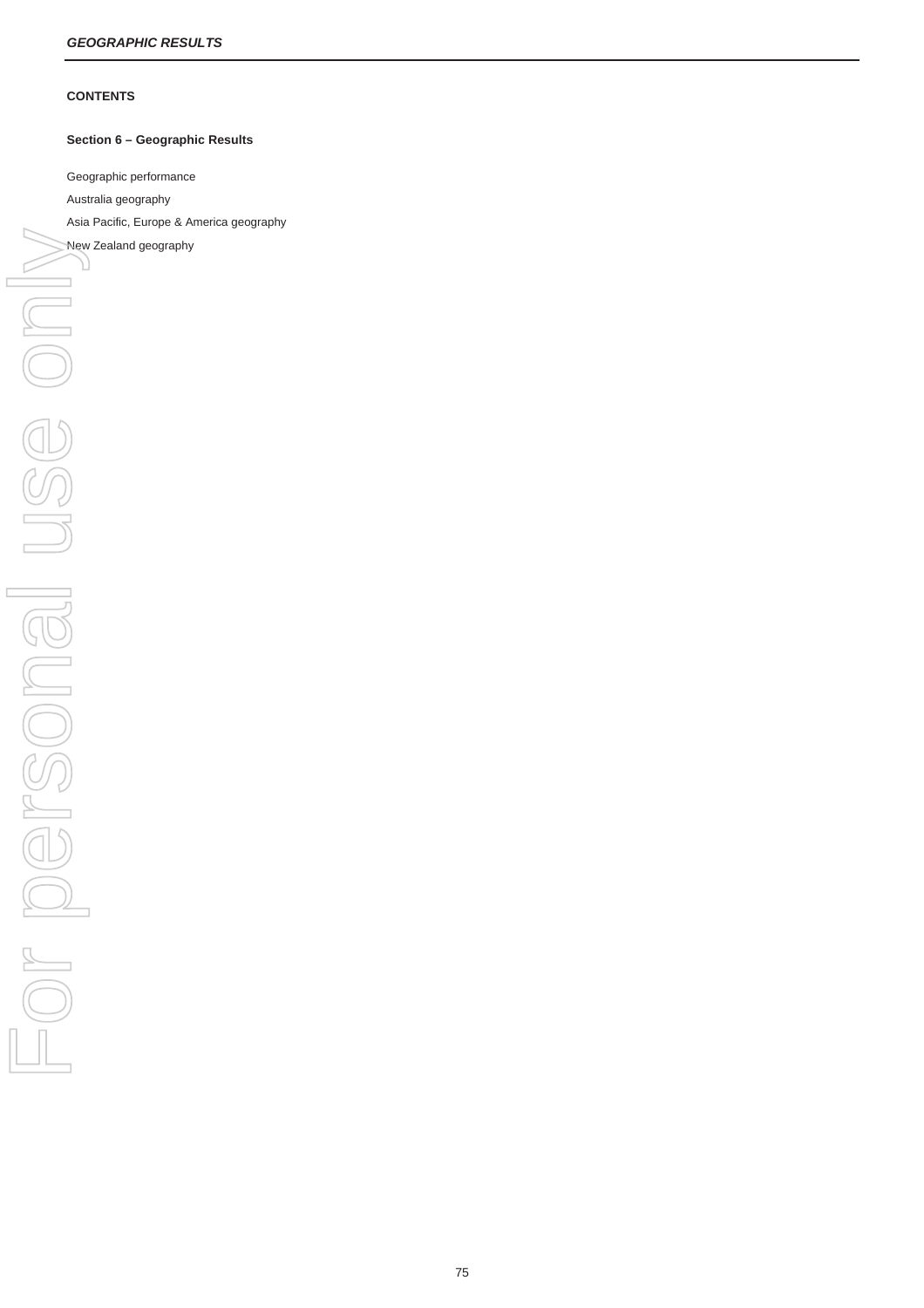### **Geographic Performance**

The Group's divisions operate across multiple geographies with components of the following divisional results reflected in each geography:

- Australia comprises the Australia Division and the Australian operations of International and Institutional Banking (IIB); Global Wealth and GTSO and Group Centre divisions;
- Asia, Pacific, Europe & America (APEA) comprises the APEA components of IIB, Global Wealth and GTSO and Group Centre divisions; and
- New Zealand comprises the New Zealand Division and the New Zealand components of IIB, Global Wealth and GTSO and Group Centre divisions.

|                                |                     | <b>Half Year</b>     |             |               | <b>Full Year</b> |      |  |  |
|--------------------------------|---------------------|----------------------|-------------|---------------|------------------|------|--|--|
| <b>Statutory Profit</b>        | Sep 15<br><b>SM</b> | <b>Mar 15</b><br>\$M | <b>Movt</b> | Sep 15<br>\$M | Sep 14<br>\$M    | Movt |  |  |
| Australia                      | 2,674               | 1,964                | 36%         | 4,638         | 4,492            | 3%   |  |  |
| Asia Pacific, Europe & America | 490                 | 722                  | $-32%$      | 1.212         | 1,214            | 0%   |  |  |
| New Zealand                    | 823                 | 820                  | $0\%$       | 1.643         | .565             | 5%   |  |  |
| Total statutory profit         | 3,987               | 3,506                | 14%         | 7,493         | 7,271            | 3%   |  |  |

|                                |               | <b>Half Year</b>     |        | <b>Full Year</b> |               |      |
|--------------------------------|---------------|----------------------|--------|------------------|---------------|------|
| <b>Cash Profit</b>             | Sep 15<br>\$M | <b>Mar 15</b><br>\$M | Movt   | Sep 15<br>\$M    | Sep 14<br>\$M | Movt |
| Australia                      | 2,269         | 2,147                | 6%     | 4,416            | 4,362         | 1%   |
| Asia Pacific, Europe & America | 492           | 743                  | $-34%$ | 1,235            | 1,216         | 2%   |
| New Zealand                    | 779           | 786                  | $-1%$  | 1,565            | 1,539         | 2%   |
| Total cash profit              | 3,540         | 3,676                | $-4%$  | 7,216            | 7,117         | 1%   |

|                                                                                            |               | <b>Half Year</b>     |                      |                   | <b>Full Year</b>    |                     |
|--------------------------------------------------------------------------------------------|---------------|----------------------|----------------------|-------------------|---------------------|---------------------|
| <b>Statutory Profit</b>                                                                    | Sep 15        | <b>Mar 15</b><br>\$Μ | Movt                 | Sep 15            | Sep 14<br>\$Μ       | Mov                 |
| Australia                                                                                  | \$M<br>2,674  | 1,964                | 36%                  | \$M<br>4,638      | 4,492               | 3%                  |
| Asia Pacific, Europe & America                                                             | 490           | 722                  | $-32%$               | 1,212             | 1,214               | 0%                  |
| New Zealand                                                                                | 823           | 820                  | 0%                   | 1,643             | 1,565               | 5%                  |
| Total statutory profit                                                                     | 3,987         | 3,506                | 14%                  | 7,493             | 7,271               | 3%                  |
|                                                                                            |               | <b>Half Year</b>     |                      |                   | <b>Full Year</b>    |                     |
|                                                                                            |               |                      |                      |                   |                     |                     |
| <b>Cash Profit</b>                                                                         | Sep 15<br>\$M | <b>Mar 15</b><br>\$Μ | Movt                 | Sep 15<br>\$M     | Sep 14<br>\$Μ       | Mov                 |
| Australia                                                                                  | 2,269         | 2,147                | 6%                   | 4,416             | 4,362               | 1%                  |
| Asia Pacific, Europe & America                                                             | 492           | 743                  | $-34%$               | 1,235             | 1,216               | 2%                  |
| New Zealand                                                                                | 779           | 786                  | $-1%$                | 1,565             | 1,539               | 2%                  |
| Total cash profit                                                                          | 3,540         | 3,676                | $-4%$                | 7,216             | 7,117               | 1%                  |
|                                                                                            |               |                      | As at                |                   | <b>Movement</b>     |                     |
|                                                                                            |               | Sep 15               | <b>Mar 15</b>        | Sep 14            | Sep 15              | Sep 15              |
| Net loans & advances                                                                       |               | \$M                  | \$Μ                  | \$Μ               | v. Mar 15           | v. Sep 14           |
| Australia                                                                                  |               | 381,222              | 362,830              | 348,537           | 5%                  | 9%                  |
| Asia Pacific, Europe & America                                                             |               | 85,062               | 88,356               | 79,192            | $-4%$               | 7%                  |
| New Zealand                                                                                |               | 103,954              | 107,017              | 94,023            | $-3%$               | 11%                 |
| Total net loans & advances $^{\rm \scriptscriptstyle 1}$                                   |               | 570,238              | 558,203              | 521,752           | 2%                  | 9%                  |
|                                                                                            |               |                      | As at                |                   | <b>Movement</b>     |                     |
|                                                                                            |               | Sep 15               | <b>Mar 15</b>        | Sep 14            | Sep 15              | Sep 15              |
| <b>Customer deposits</b><br>Australia                                                      |               | \$M                  | \$Μ                  | \$Μ               | v. Mar 15           | v. Sep 14           |
|                                                                                            |               | 238,184              | 227,560              | 227,823           | 5%                  | 5%                  |
| Asia Pacific, Europe & America<br>New Zealand                                              |               | 129,263              | 129,733              | 107,838           | $0\%$<br>$-2%$      | 20%                 |
| Total customer deposits                                                                    |               | 77,137<br>444,584    | 78,854<br>436,147    | 68,058<br>403,719 | 2%                  | 13%<br>10%          |
|                                                                                            |               |                      |                      |                   |                     |                     |
|                                                                                            |               |                      |                      |                   |                     |                     |
|                                                                                            |               |                      | As at                |                   | Movement            |                     |
| <b>Risk weighted assets</b>                                                                |               | Sep 15<br>\$M        | <b>Mar 15</b><br>\$Μ | Sep 14<br>\$Μ     | Sep 15<br>v. Mar 15 | Sep 15<br>v. Sep 14 |
| Australia                                                                                  |               | 224,830              | 209,981              | 203,235           | 7%                  | 11%                 |
| Asia Pacific, Europe & America                                                             |               | 109,842              | 108,953              | 96,874            | 1%                  | 13%                 |
| New Zealand                                                                                |               | 67,265               | 67,929               | 61,420            | $-1%$               | 10%                 |
| <b>Total risk weighted assets</b>                                                          |               | 401,937              | 386,863              | 361,529           | 4%                  | 11%                 |
| 1.<br>Loans & advances as at 30 September 2015 include assets classified as held for sale. |               |                      |                      |                   |                     |                     |

|                                | As at         |                      |               | <b>Movement</b>     |                     |  |
|--------------------------------|---------------|----------------------|---------------|---------------------|---------------------|--|
| <b>Customer deposits</b>       | Sep 15<br>\$M | <b>Mar 15</b><br>\$M | Sep 14<br>\$M | Sep 15<br>v. Mar 15 | Sep 15<br>v. Sep 14 |  |
| Australia                      | 238,184       | 227,560              | 227,823       | 5%                  | 5%                  |  |
| Asia Pacific, Europe & America | 129,263       | 129.733              | 107,838       | 0%                  | 20%                 |  |
| New Zealand                    | 77.137        | 78.854               | 68,058        | $-2%$               | 13%                 |  |
| Total customer deposits        | 444,584       | 436,147              | 403,719       | 2%                  | 10%                 |  |

| - -                               |               | As at                |               |                     | <b>Movement</b>     |  |  |
|-----------------------------------|---------------|----------------------|---------------|---------------------|---------------------|--|--|
| <b>Risk weighted assets</b>       | Sep 15<br>\$M | <b>Mar 15</b><br>\$M | Sep 14<br>\$M | Sep 15<br>v. Mar 15 | Sep 15<br>v. Sep 14 |  |  |
| Australia                         | 224.830       | 209.981              | 203,235       | 7%                  | 11%                 |  |  |
| Asia Pacific, Europe & America    | 109.842       | 108.953              | 96,874        | $1\%$               | 13%                 |  |  |
| New Zealand                       | 67.265        | 67.929               | 61.420        | $-1%$               | 10%                 |  |  |
| <b>Total risk weighted assets</b> | 401.937       | 386.863              | 361.529       | 4%                  | 11%                 |  |  |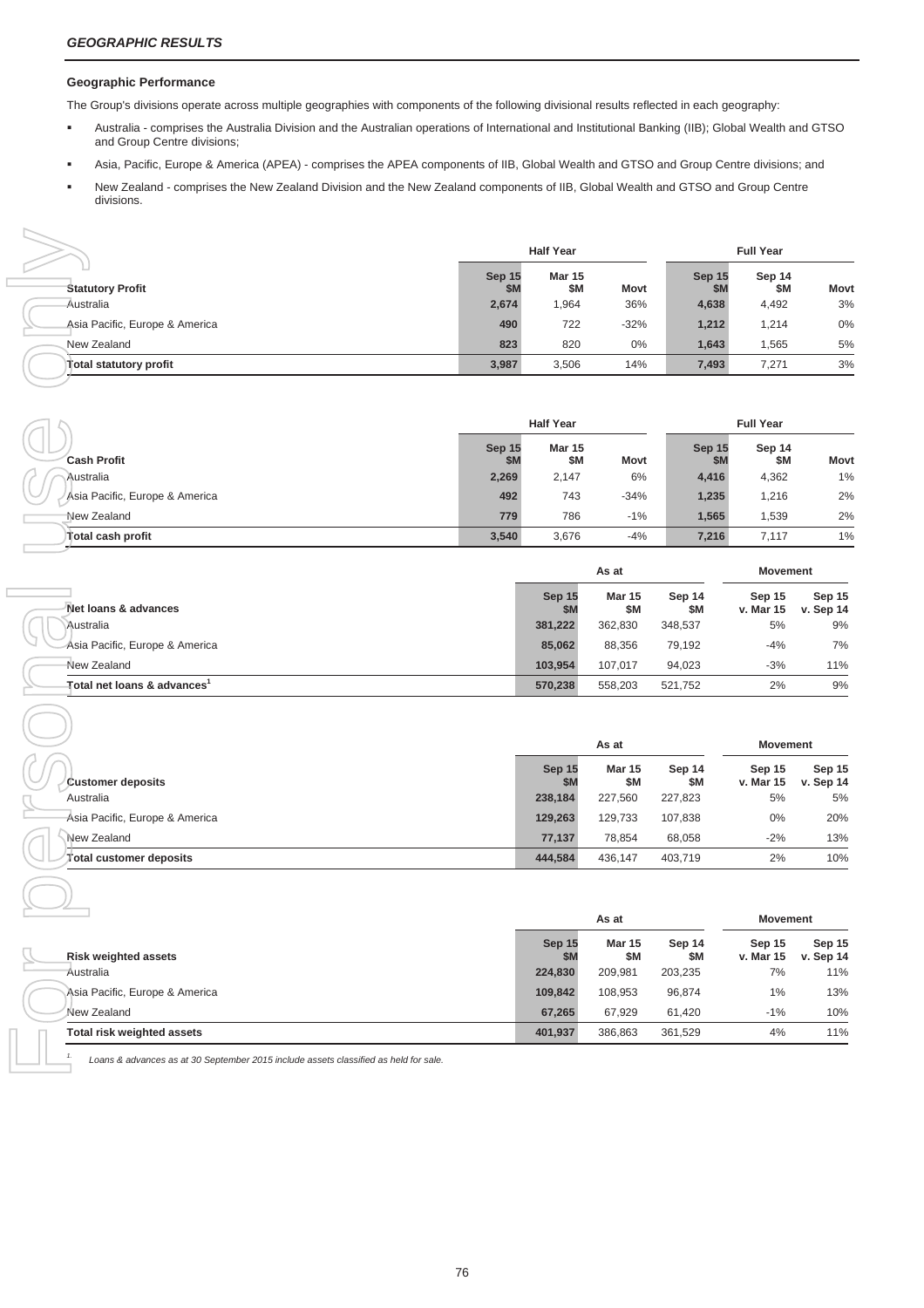### **Australia geography**

|                                                                                         | <b>Half Year</b> |                      |        | <b>Full Year</b> |               |        |  |
|-----------------------------------------------------------------------------------------|------------------|----------------------|--------|------------------|---------------|--------|--|
|                                                                                         | Sep 15<br>\$M    | <b>Mar 15</b><br>\$Μ | Movt   | Sep 15<br>\$M    | Sep 14<br>\$Μ | Movt   |  |
| Net interest income                                                                     | 5,151            | 4,881                | 6%     | 10,032           | 9,548         | 5%     |  |
| Other operating income                                                                  | 1,383            | 1,445                | $-4%$  | 2,828            | 2,934         | $-4%$  |  |
| Operating income                                                                        | 6,534            | 6,326                | 3%     | 12,860           | 12,482        | 3%     |  |
| Operating expenses                                                                      | (2,861)          | (2,782)              | 3%     | (5,643)          | (5,398)       | 5%     |  |
| Profit before credit impairment and income tax                                          | 3,673            | 3,544                | 4%     | 7,217            | 7,084         | 2%     |  |
| Credit impairment charge                                                                | (444)            | (428)                | 4%     | (872)            | (858)         | 2%     |  |
| Profit before income tax                                                                | 3,229            | 3,116                | 4%     | 6,345            | 6,226         | 2%     |  |
| Income tax expense and non-controlling interests                                        | (960)            | (969)                | $-1%$  | (1,929)          | (1,864)       | 3%     |  |
| Cash profit                                                                             | 2,269            | 2,147                | 6%     | 4,416            | 4,362         | 1%     |  |
| Adjustments between statutory profit and cash profit                                    | 405              | (183)                | large  | 222              | 130           | 71%    |  |
| <b>Statutory profit</b>                                                                 | 2,674            | 1,964                | 36%    | 4,638            | 4,492         | 3%     |  |
| <b>Balance Sheet</b>                                                                    |                  |                      |        |                  |               |        |  |
| Net loans & advances <sup>1</sup>                                                       | 381,222          | 362,830              | 5%     | 381,222          | 348,537       | 9%     |  |
| Other external assets                                                                   | 180,742          | 174,729              | 3%     | 180,742          | 153,020       | 18%    |  |
| <b>External assets</b>                                                                  | 561,964          | 537,559              | 5%     | 561,964          | 501,557       | 12%    |  |
| Customer deposits                                                                       | 238,184          | 227,560              | 5%     | 238,184          | 227,823       | 5%     |  |
| Other deposits and borrowings                                                           | 92,771           | 87,669               | 6%     | 92,771           | 71,342        | 30%    |  |
| Deposits and other borrowings                                                           | 330,955          | 315,229              | 5%     | 330,955          | 299,165       | 11%    |  |
| Other external liabilities                                                              | 188,877          | 179,421              | 5%     | 188,877          | 161,809       | 17%    |  |
| <b>External liabilities</b>                                                             | 519,832          | 494,650              | 5%     | 519,832          | 460,974       | 13%    |  |
| Risk weighted assets                                                                    | 224,830          | 209,981              | 7%     | 224,830          | 203,235       | 11%    |  |
| Average gross loans and advances <sup>1</sup>                                           | 377,090          | 358,774              | 5%     | 367,959          | 342,588       | 7%     |  |
| Average deposits and other borrowings                                                   | 327,871          | 318,382              | 3%     | 323,140          | 296,915       | 9%     |  |
| <b>Ratios</b>                                                                           |                  |                      |        |                  |               |        |  |
| Net interest margin - cash                                                              | 2.27%            | 2.28%                |        | 2.28%            | 2.39%         |        |  |
| Operating expenses to operating income - cash                                           | 43.8%            | 44.0%                |        | 43.9%            | 43.2%         |        |  |
| Operating expenses to average assets - cash                                             | 1.03%            | 1.06%                |        | 1.05%            | 1.13%         |        |  |
| Individual credit impairment charge/(release) - cash                                    | 430              | 375                  | 15%    | 805              | 892           | $-10%$ |  |
| Individual credit impairment charge/(release) as a % of average GLA <sup>1</sup> - cash | 0.23%            | 0.21%                |        | 0.22%            | 0.26%         |        |  |
| Collective credit impairment charge/(release) - cash                                    | 14               | 53                   | $-74%$ | 67               | (34)          | large  |  |
| Collective credit impairment charge/(release) as a % of average $GLA1$ - cash           | 0.01%            | 0.03%                |        | 0.02%            | $(0.01\%)$    |        |  |
| Gross impaired assets                                                                   | 1,528            | 1,589                | $-4%$  | 1,528            | 1,730         | $-12%$ |  |
| Gross impaired assets as a % of GLA                                                     | 0.40%            | 0.43%                |        | 0.40%            | 0.49%         |        |  |
| Total full time equivalent staff (FTE)                                                  | 21,138           | 22,096               | $-4%$  | 21,138           | 21,591        | $-2%$  |  |
| Loans & advances as at 30 September 2015 include assets classified as held for sale.    |                  |                      |        |                  |               |        |  |
|                                                                                         |                  |                      |        |                  |               |        |  |
|                                                                                         |                  |                      |        |                  |               |        |  |
|                                                                                         |                  |                      |        |                  |               |        |  |
|                                                                                         |                  |                      |        |                  |               |        |  |
|                                                                                         |                  |                      |        |                  |               |        |  |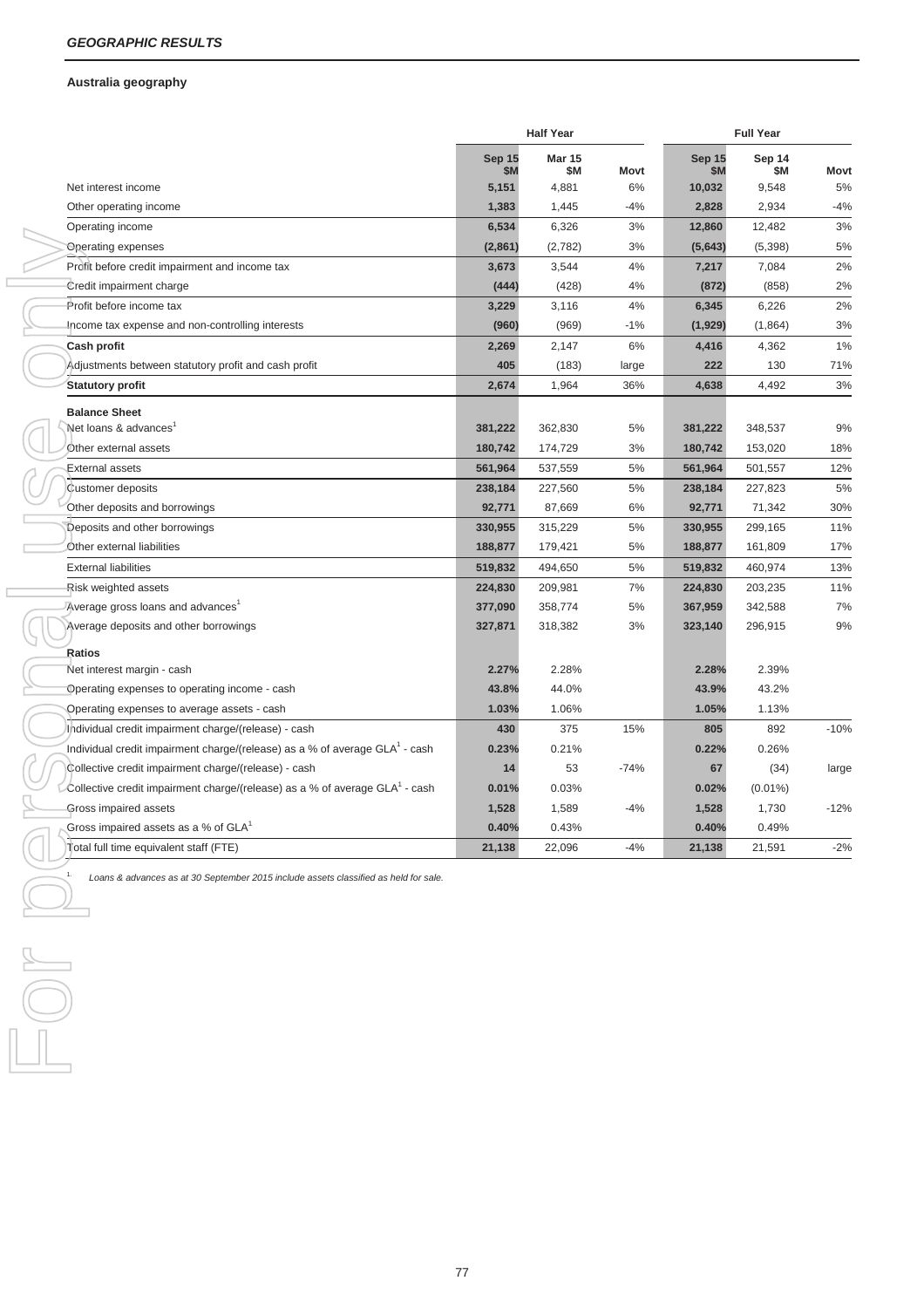### **Asia Pacific, Europe & America geography**

*Table reflects AUD for the APEA region* 

|                                                                                                                                                                                                                                                                                                                                                                                     | <b>Half Year</b> |                      |        | <b>Full Year</b> |               |        |  |
|-------------------------------------------------------------------------------------------------------------------------------------------------------------------------------------------------------------------------------------------------------------------------------------------------------------------------------------------------------------------------------------|------------------|----------------------|--------|------------------|---------------|--------|--|
|                                                                                                                                                                                                                                                                                                                                                                                     | Sep 15<br>\$M    | <b>Mar 15</b><br>\$Μ | Movt   | Sep 15<br>\$M    | Sep 14<br>\$Μ | Movt   |  |
| Net interest income                                                                                                                                                                                                                                                                                                                                                                 | 987              | 926                  | 7%     | 1,913            | 1,719         | 11%    |  |
| Other operating income                                                                                                                                                                                                                                                                                                                                                              | 1,016            | 1,127                | $-10%$ | 2,143            | 1,935         | 11%    |  |
| Operating income                                                                                                                                                                                                                                                                                                                                                                    | 2,003            | 2,053                | $-2%$  | 4,056            | 3,654         | 11%    |  |
| Operating expenses                                                                                                                                                                                                                                                                                                                                                                  | (1, 224)         | (1, 120)             | 9%     | (2, 344)         | (2,023)       | 16%    |  |
| Profit before credit impairment and income tax                                                                                                                                                                                                                                                                                                                                      | 779              | 933                  | $-17%$ | 1,712            | 1,631         | 5%     |  |
| Credit impairment charge                                                                                                                                                                                                                                                                                                                                                            | (209)            | (53)                 | large  | (262)            | (139)         | 88%    |  |
| Profit before income tax                                                                                                                                                                                                                                                                                                                                                            | 570              | 880                  | $-35%$ | 1,450            | 1,492         | $-3%$  |  |
| Income tax expense and non-controlling interests                                                                                                                                                                                                                                                                                                                                    | (78)             | (137)                | -43%   | (215)            | (276)         | $-22%$ |  |
| Cash profit <sup>1</sup>                                                                                                                                                                                                                                                                                                                                                            | 492              | 743                  | $-34%$ | 1,235            | 1,216         | 2%     |  |
| Adjustments between statutory profit and cash profit                                                                                                                                                                                                                                                                                                                                | (2)              | (21)                 | $-90%$ | (23)             | (2)           | large  |  |
| <b>Statutory profit</b>                                                                                                                                                                                                                                                                                                                                                             | 490              | 722                  | $-32%$ | 1,212            | 1,214         | $0\%$  |  |
| <b>Balance Sheet</b>                                                                                                                                                                                                                                                                                                                                                                |                  |                      |        |                  |               |        |  |
| Net loans & advances                                                                                                                                                                                                                                                                                                                                                                | 85,062           | 88,356               | $-4%$  | 85,062           | 79,192        | 7%     |  |
| Other external assets                                                                                                                                                                                                                                                                                                                                                               | 105,781          | 96,512               | 10%    | 105,781          | 72,353        | 46%    |  |
| <b>External assets</b>                                                                                                                                                                                                                                                                                                                                                              | 190,843          | 184,868              | 3%     | 190,843          | 151,545       | 26%    |  |
| Customer deposits                                                                                                                                                                                                                                                                                                                                                                   | 129,263          | 129,733              | 0%     | 129,263          | 107,838       | 20%    |  |
| Other deposits and borrowings                                                                                                                                                                                                                                                                                                                                                       | 28,207           | 35,764               | $-21%$ | 28,207           | 28,353        | $-1%$  |  |
| Deposits and other borrowings                                                                                                                                                                                                                                                                                                                                                       | 157,470          | 165,497              | $-5%$  | 157,470          | 136,191       | 16%    |  |
| Other external liabilities                                                                                                                                                                                                                                                                                                                                                          | 37,698           | 30,025               | 26%    | 37,698           | 25,834        | 46%    |  |
| <b>External liabilities</b>                                                                                                                                                                                                                                                                                                                                                         | 195,168          | 195,522              | 0%     | 195,168          | 162,025       | 20%    |  |
| Risk weighted assets                                                                                                                                                                                                                                                                                                                                                                | 109,842          | 108,953              | 1%     | 109,842          | 96,874        | 13%    |  |
| Average gross loans and advances                                                                                                                                                                                                                                                                                                                                                    | 86,886           | 86,172               | 1%     | 86,529           | 77,683        | 11%    |  |
| Average deposits and other borrowings                                                                                                                                                                                                                                                                                                                                               | 156,228          | 151,272              | 3%     | 153,757          | 135,404       | 14%    |  |
| Ratios                                                                                                                                                                                                                                                                                                                                                                              |                  |                      |        |                  |               |        |  |
| Net interest margin - cash                                                                                                                                                                                                                                                                                                                                                          | 1.12%            | 1.10%                |        | 1.11%            | 1.17%         |        |  |
| Operating expenses to operating income - cash                                                                                                                                                                                                                                                                                                                                       | 61.1%            | 54.6%                |        | 57.8%            | 55.4%         |        |  |
| Operating expenses to average assets - cash                                                                                                                                                                                                                                                                                                                                         | 1.23%            | 1.19%                |        | 1.21%            | 1.23%         |        |  |
| Individual credit impairment charge/(release) - cash                                                                                                                                                                                                                                                                                                                                | 190              | 48                   | large  | 238              | 176           | 35%    |  |
| Individual credit impairment charge/(release) as a % of average GLA - cash                                                                                                                                                                                                                                                                                                          | 0.44%            | 0.11%                |        | 0.28%            | 0.23%         |        |  |
| Collective credit impairment charge/(release) - cash                                                                                                                                                                                                                                                                                                                                | 17               | 7                    | large  | 24               | (37)          | large  |  |
| Collective credit impairment charge/(release) as a % of average GLA - cash                                                                                                                                                                                                                                                                                                          | 0.04%            | 0.02%                |        | 0.03%            | $(0.05\%)$    |        |  |
| Gross impaired assets                                                                                                                                                                                                                                                                                                                                                               | 811              | 609                  | 33%    | 811              | 527           | 54%    |  |
| Gross impaired assets as a % of GLA                                                                                                                                                                                                                                                                                                                                                 | 0.94%            | 0.68%                |        | 0.94%            | 0.66%         |        |  |
| Total full time equivalent staff (FTE)                                                                                                                                                                                                                                                                                                                                              | 20,910           | 20,910               | $0\%$  | 20,910           | 20,512        | 2%     |  |
| Includes APEA components of IIB (Sep 15 half: \$517 million; Mar 15 half: \$771 million; Sep 14 full year: \$1,239 million), Global Wealth (Sep 15 half: -\$3 million; Mar 15 half: -\$2 million; Mar 15 half: -\$2 million;<br>Sep 14 full year: \$6 million) and GTSO and Group Centre (Sep 15 half: -\$22 million; Mar 15 half: -\$26 million; Sep 14 full year: -\$29 million). |                  |                      |        |                  |               |        |  |
|                                                                                                                                                                                                                                                                                                                                                                                     |                  |                      |        |                  |               |        |  |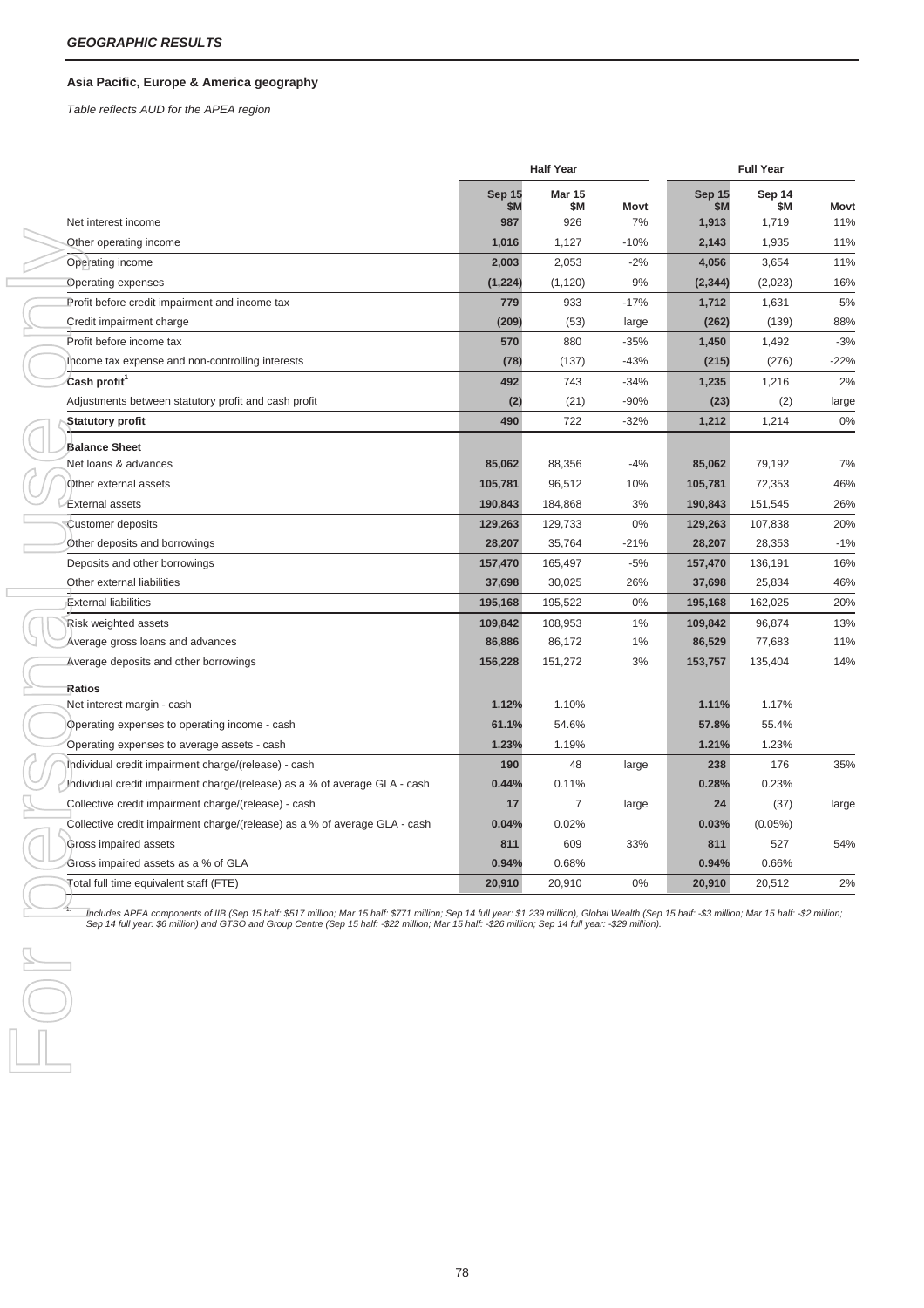# **Asia Pacific, Europe & America geography**

*Table reflects AUD results for the APEA regions* 

|                         |               | <b>Half Year</b>     |        |               | <b>Full Year</b> |        |  |  |
|-------------------------|---------------|----------------------|--------|---------------|------------------|--------|--|--|
| <b>Statutory Profit</b> | Sep 15<br>\$M | <b>Mar 15</b><br>\$M | Movt   | Sep 15<br>\$M | Sep 14<br>\$M    | Movt   |  |  |
| Asia                    | 338           | 571                  | $-41%$ | 909           | 845              | 8%     |  |  |
| Europe & America        | 77            | 65                   | 18%    | 142           | 160              | $-11%$ |  |  |
| Pacific                 | 75            | 86                   | $-13%$ | 161           | 209              | $-23%$ |  |  |
| Total statutory profit  | 490           | 722                  | $-32%$ | 1,212         | 1,214            | $0\%$  |  |  |

|                    | <b>Half Year</b> |                      |        | <b>Full Year</b> |               |        |  |
|--------------------|------------------|----------------------|--------|------------------|---------------|--------|--|
| <b>Cash Profit</b> | Sep 15<br>\$M    | <b>Mar 15</b><br>\$M | Movt   | Sep 15<br>\$M    | Sep 14<br>\$M | Movt   |  |
| Asia               | 338              | 571                  | $-41%$ | 909              | 844           | 8%     |  |
| Europe & America   | 79               | 86                   | $-8%$  | 165              | 163           | 1%     |  |
| Pacific            | 75               | 86                   | $-13%$ | 161              | 209           | $-23%$ |  |
| Total cash profit  | 492              | 743                  | $-34%$ | 1,235            | 1,216         | 2%     |  |

| $-$ |                            | As at         |                      |               | <b>Movement</b>     |                     |  |
|-----|----------------------------|---------------|----------------------|---------------|---------------------|---------------------|--|
|     | Net loans & advances       | Sep 15<br>\$M | <b>Mar 15</b><br>\$M | Sep 14<br>\$M | Sep 15<br>v. Mar 15 | Sep 15<br>v. Sep 14 |  |
|     | Asia                       | 73,236        | 76,459               | 68,733        | $-4%$               | 7%                  |  |
|     | Europe & America           | 7,697         | 8.006                | 6,923         | $-4%$               | 11%                 |  |
|     | Pacific                    | 4.129         | 3,891                | 3.536         | 6%                  | 17%                 |  |
|     | Total net loans & advances | 85,062        | 88,356               | 79,192        | $-4%$               | 7%                  |  |

|                         |               | As at                |               |                     | <b>Movement</b>     |  |  |
|-------------------------|---------------|----------------------|---------------|---------------------|---------------------|--|--|
| Customer deposits       | Sep 15<br>\$M | <b>Mar 15</b><br>\$M | Sep 14<br>\$M | Sep 15<br>v. Mar 15 | Sep 15<br>v. Sep 14 |  |  |
| Asia                    | 73,495        | 72,335               | 62,776        | 2%                  | 17%                 |  |  |
| Europe & America        | 50,129        | 51,936               | 40,307        | $-3%$               | 24%                 |  |  |
| Pacific                 | 5.639         | 5.462                | 4.755         | 3%                  | 19%                 |  |  |
| Total customer deposits | 129,263       | 129,733              | 107,838       | 0%                  | 20%                 |  |  |

| Europe & America               | 77     | 65               | 18%                  | 142           | 160                 | $-11%$              |
|--------------------------------|--------|------------------|----------------------|---------------|---------------------|---------------------|
| Pacific                        | 75     | 86               | $-13%$               | 161           | 209                 | $-23%$              |
| Total statutory profit         | 490    | 722              | $-32%$               | 1,212         | 1,214               | $0\%$               |
|                                |        |                  |                      |               |                     |                     |
|                                |        |                  |                      |               |                     |                     |
|                                |        | <b>Half Year</b> |                      |               | <b>Full Year</b>    |                     |
|                                | Sep 15 | <b>Mar 15</b>    |                      | Sep 15        | Sep 14              |                     |
| Cash Profit                    | \$M    | \$M              | Movt                 | \$M           | \$Μ                 | Movt                |
| Asia                           | 338    | 571              | $-41%$               | 909           | 844                 | 8%                  |
| Europe & America               | 79     | 86               | $-8%$                | 165           | 163                 | $1\%$               |
| Pacific                        | 75     | 86               | $-13%$               | 161           | 209                 | $-23%$              |
| ∕Total cash profit             | 492    | 743              | $-34%$               | 1,235         | 1,216               | 2%                  |
|                                |        |                  |                      |               |                     |                     |
|                                |        |                  |                      |               |                     |                     |
|                                |        |                  | As at                |               | <b>Movement</b>     |                     |
|                                |        | Sep 15           | <b>Mar 15</b>        | Sep 14        | Sep 15              | Sep 15              |
| Net loans & advances           |        | \$M              | \$Μ                  | \$M           | v. Mar 15           | v. Sep 14           |
| Asia                           |        | 73,236           | 76,459               | 68,733        | $-4%$               | 7%                  |
| Europe & America               |        | 7,697            | 8,006                | 6,923         | $-4%$               | 11%                 |
| Pacific                        |        | 4,129            | 3,891                | 3,536         | 6%                  | 17%                 |
| Total net loans & advances     |        | 85,062           | 88,356               | 79,192        | $-4%$               | 7%                  |
|                                |        |                  |                      |               |                     |                     |
|                                |        |                  | As at                |               | <b>Movement</b>     |                     |
|                                |        |                  |                      |               |                     |                     |
| <b>Customer deposits</b>       |        | Sep 15<br>\$M    | <b>Mar 15</b>        | Sep 14        |                     |                     |
|                                |        |                  |                      |               | <b>Sep 15</b>       | Sep 15              |
| Asia                           |        | 73,495           | \$M<br>72,335        | \$M<br>62,776 | v. Mar 15<br>2%     | v. Sep 14<br>17%    |
| Europe & America               |        | 50,129           | 51,936               | 40,307        | $-3%$               | 24%                 |
| Pacific                        |        | 5,639            | 5,462                | 4,755         | 3%                  | 19%                 |
| <b>Total customer deposits</b> |        | 129,263          | 129,733              | 107,838       | $0\%$               | 20%                 |
|                                |        |                  |                      |               |                     |                     |
|                                |        |                  |                      |               |                     |                     |
|                                |        |                  | As at                |               | <b>Movement</b>     |                     |
|                                |        |                  |                      |               |                     |                     |
| <b>Risk weighted assets</b>    |        | Sep 15<br>\$M    | <b>Mar 15</b><br>\$Μ | Sep 14<br>\$Μ | Sep 15<br>v. Mar 15 | Sep 15<br>v. Sep 14 |
| Asia                           |        | 76,296           | 78,274               | 70,078        | $-3%$               | 9%                  |
| Europe & America               |        | 25,955           | 22,514               | 19,422        | 15%                 | 34%                 |
| Pacific                        |        | 7,591            | 8,165                | 7,374         | $-7%$               | $3%$                |
| Total risk weighted assets     |        | 109,842          | 108,953              | 96,874        | $1\%$               | 13%                 |
|                                |        |                  |                      |               |                     |                     |
|                                |        |                  |                      |               |                     |                     |
|                                |        |                  |                      |               |                     |                     |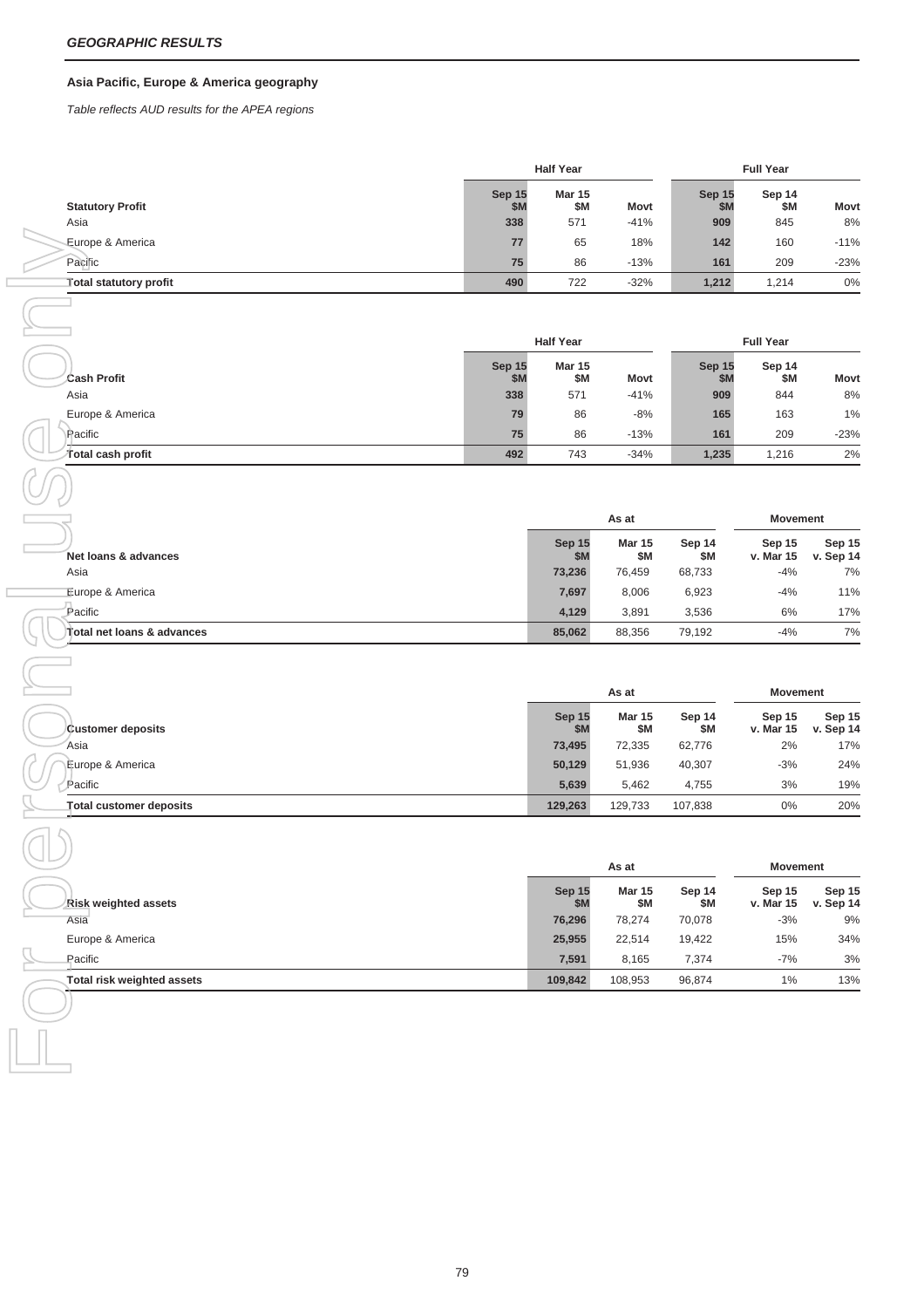# **Asia Pacific, Europe & America geography**

*Table reflects USD for the APEA region* 

|                                                                            |                       | <b>Half Year</b>             |        |                        | <b>Full Year</b>      |        |
|----------------------------------------------------------------------------|-----------------------|------------------------------|--------|------------------------|-----------------------|--------|
|                                                                            | Sep 15<br><b>USDM</b> | <b>Mar 15</b><br><b>USDM</b> | Movt   | Sep 15<br><b>USD M</b> | Sep 14<br><b>USDM</b> | Movt   |
| Net interest income                                                        | 740                   | 759                          | $-3%$  | 1,499                  | 1,581                 | $-5%$  |
| Other operating income                                                     | 755                   | 924                          | $-18%$ | 1,679                  | 1,780                 | $-6%$  |
| Operating income                                                           | 1,495                 | 1,683                        | $-11%$ | 3,178                  | 3,361                 | $-5%$  |
| Operating expenses                                                         | (920)                 | (918)                        | $0\%$  | (1,838)                | (1,861)               | $-1%$  |
| Profit before credit impairment and income tax                             | 575                   | 765                          | $-25%$ | 1,340                  | 1,500                 | $-11%$ |
| Credit impairment charge                                                   | (161)                 | (44)                         | large  | (205)                  | (128)                 | 60%    |
| Profit before income tax                                                   | 414                   | 721                          | $-43%$ | 1,135                  | 1,372                 | $-17%$ |
| Income tax expense and non-controlling interests                           | (55)                  | (112)                        | $-51%$ | (167)                  | (253)                 | $-34%$ |
| <b>Cash profit</b>                                                         | 359                   | 609                          | $-41%$ | 968                    | 1,119                 | $-13%$ |
| Adjustments between statutory profit and cash profit                       | (1)                   | (17)                         | $-94%$ | (18)                   | (2)                   | large  |
| <b>Statutory profit</b>                                                    | 358                   | 592                          | $-40%$ | 950                    | 1,117                 | $-15%$ |
| <b>Balance Sheet</b>                                                       |                       |                              |        |                        |                       |        |
| Net loans & advances                                                       | 59,654                | 67,451                       | $-12%$ | 59,654                 | 69,309                | $-14%$ |
| Other external assets                                                      | 74,184                | 73,677                       | 1%     | 74,184                 | 63,323                | 17%    |
| <b>External assets</b>                                                     | 133,838               | 141,128                      | $-5%$  | 133,838                | 132,632               | $1\%$  |
| Customer deposits                                                          | 90,653                | 99,038                       | $-8%$  | 90,653                 | 94,379                | $-4%$  |
| Other deposits and borrowings                                              | 19,781                | 27,303                       | $-28%$ | 19,781                 | 24,815                | $-20%$ |
| Deposits and other borrowings                                              | 110,434               | 126,341                      | $-13%$ | 110,434                | 119,194               | $-7%$  |
| Other external liabilities                                                 | 26,437                | 22,921                       | 15%    | 26,437                 | 22,610                | 17%    |
| <b>External liabilities</b>                                                | 136,871               | 149,262                      | $-8%$  | 136,871                | 141,804               | $-3%$  |
| Risk weighted assets                                                       | 77,032                | 83,175                       | $-7%$  | 77,032                 | 84,784                | $-9%$  |
| Average gross loans and advances                                           | 65,013                | 70,659                       | $-8%$  | 67,828                 | 71,475                | $-5%$  |
| Average deposits and other borrowings                                      | 117,030               | 124,040                      | $-6%$  | 120,526                | 124,585               | $-3%$  |
| Ratios                                                                     |                       |                              |        |                        |                       |        |
| Net interest margin - cash                                                 | 1.12%                 | 1.10%                        |        | 1.11%                  | 1.17%                 |        |
| Operating expenses to operating income - cash                              | 61.5%                 | 54.6%                        |        | 57.8%                  | 55.4%                 |        |
| Operating expenses to average assets - cash                                | 1.24%                 | 1.19%                        |        | 1.21%                  | 1.23%                 |        |
| Individual credit impairment charge/(release) - cash                       | 148                   | 38                           | large  | 186                    | 162                   | 15%    |
| Individual credit impairment charge/(release) as a % of average GLA - cash | 0.44%                 | 0.11%                        |        | 0.28%                  | 0.23%                 |        |
| Collective credit impairment charge/(release) - cash                       | 13                    | 6                            | large  | 19                     | (34)                  | large  |
| Collective credit impairment charge/(release) as a % of average GLA - cash | 0.04%                 | 0.02%                        |        | 0.03%                  | $(0.05\%)$            |        |
| Gross impaired assets                                                      | 570                   | 466                          | 22%    | 570                    | 462                   | 23%    |
| Gross impaired assets as a % of GLA                                        | 0.95%                 | 0.68%                        |        | 0.95%                  | 0.66%                 |        |
| Total full time equivalent staff (FTE)                                     | 20,910                | 20,910                       | $0\%$  | 20,910                 | 20,512                | 2%     |
|                                                                            |                       |                              |        |                        |                       |        |
|                                                                            |                       |                              |        |                        |                       |        |
|                                                                            |                       |                              |        |                        |                       |        |
|                                                                            |                       |                              |        |                        |                       |        |
|                                                                            |                       |                              |        |                        |                       |        |
|                                                                            |                       |                              |        |                        |                       |        |
|                                                                            |                       |                              |        |                        |                       |        |
|                                                                            |                       |                              |        |                        |                       |        |
|                                                                            |                       |                              |        |                        |                       |        |
|                                                                            |                       |                              |        |                        |                       |        |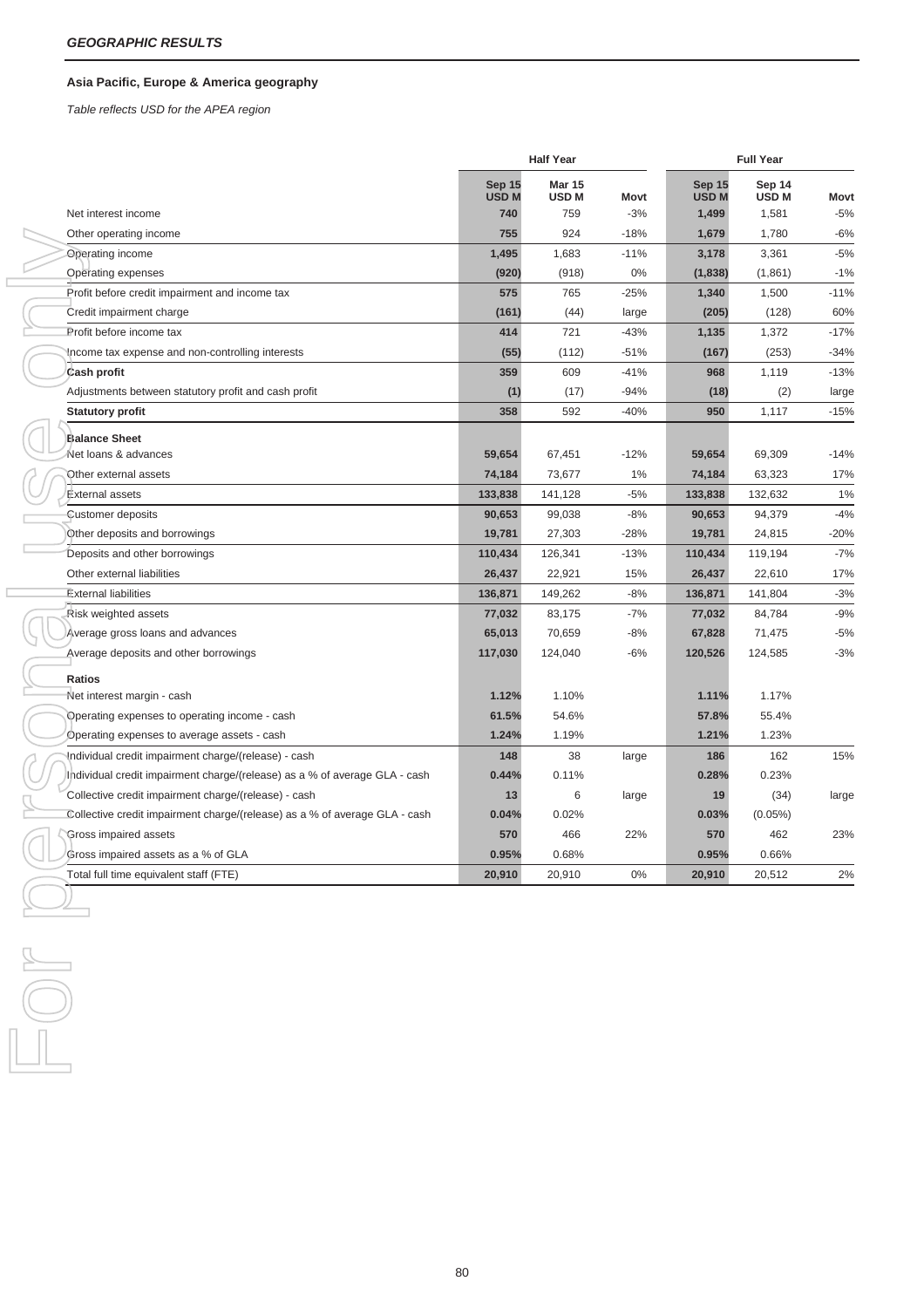# **New Zealand geography**

*Table reflects AUD results for the New Zealand geography* 

|                                                                            |               | <b>Half Year</b>     |        |               | <b>Full Year</b> |        |
|----------------------------------------------------------------------------|---------------|----------------------|--------|---------------|------------------|--------|
|                                                                            | Sep 15<br>\$M | <b>Mar 15</b><br>\$M | Movt   | Sep 15<br>\$M | Sep 14<br>\$Μ    | Movt   |
| Net interest income                                                        | 1,341         | 1,330                | 1%     | 2,671         | 2,530            | 6%     |
| Other operating income                                                     | 455           | 476                  | $-4%$  | 931           | 912              | 2%     |
| Operating income                                                           | 1,796         | 1,806                | $-1%$  | 3,602         | 3,442            | 5%     |
| Operating expenses                                                         | (680)         | (691)                | $-2%$  | (1, 371)      | (1, 339)         | 2%     |
| Profit before credit impairment and income tax                             | 1,116         | 1,115                | $0\%$  | 2,231         | 2,103            | 6%     |
| Credit impairment charge                                                   | (42)          | (29)                 | 45%    | (71)          | 8                | large  |
| Profit before income tax                                                   | 1,074         | 1,086                | $-1%$  | 2,160         | 2,111            | 2%     |
| Income tax expense and non-controlling interests                           | (295)         | (300)                | $-2%$  | (595)         | (572)            | 4%     |
| <b>Cash profit</b>                                                         | 779           | 786                  | $-1%$  | 1,565         | 1,539            | 2%     |
| Adjustments between statutory profit and cash profit                       | 44            | 34                   | 29%    | 78            | 26               | large  |
| <b>Statutory profit</b>                                                    | 823           | 820                  | 0%     | 1,643         | 1,565            | 5%     |
| <b>Balance Sheet</b>                                                       |               |                      |        |               |                  |        |
| Net loans & advances                                                       | 103,954       | 107,017              | $-3%$  | 103,954       | 94,023           | 11%    |
| Other external assets                                                      | 33,139        | 30,637               | 8%     | 33,139        | 24,962           | 33%    |
| <b>External assets</b>                                                     | 137,093       | 137,654              | $0\%$  | 137,093       | 118,985          | 15%    |
| Customer deposits                                                          | 77,137        | 78,854               | $-2%$  | 77,137        | 68,058           | 13%    |
| Other deposits and borrowings                                              | 5,232         | 7,635                | $-31%$ | 5,232         | 6,665            | $-22%$ |
| Deposits and other borrowings                                              | 82,369        | 86,489               | $-5%$  | 82,369        | 74,723           | 10%    |
| Other external liabilities                                                 | 35,178        | 31,375               | 12%    | 35,178        | 25,086           | 40%    |
| <b>External liabilities</b>                                                | 117,547       | 117,864              | $0\%$  | 117,547       | 99,809           | 18%    |
| Risk weighted assets                                                       | 67,265        | 67,929               | $-1%$  | 67,265        | 61,420           | 10%    |
| Average gross loans and advances                                           | 103,633       | 100,920              | 3%     | 102,280       | 94,773           | 8%     |
| Average deposits and other borrowings                                      | 83,610        | 82,150               | 2%     | 82,882        | 75,538           | 10%    |
| <b>Ratios</b>                                                              |               |                      |        |               |                  |        |
| Net interest margin - cash                                                 | 2.22%         | 2.27%                |        | 2.25%         | 2.30%            |        |
| Operating expenses to operating income - cash                              | 37.8%         | 38.3%                |        | 38.0%         | 38.9%            |        |
| Operating expenses to average assets - cash                                | 0.97%         | 1.05%                |        | 1.01%         | 1.10%            |        |
| Individual credit impairment charge/(release) - cash                       | 34            | 34                   | $0\%$  | 68            | 76               | $-11%$ |
| Individual credit impairment charge/(release) as a % of average GLA - cash | 0.07%         | 0.07%                |        | 0.07%         | 0.08%            |        |
| Collective credit impairment charge/(release) - cash                       | 8             | (5)                  | large  | 3             | (84)             | large  |
| Collective credit impairment charge/(release) as a % of average GLA - cash | 0.02%         | $(0.01\%)$           |        | 0.00%         | $(0.09\%)$       |        |
| Gross impaired assets                                                      | 379           | 510                  | $-26%$ | 379           | 631              | $-40%$ |
| Gross impaired assets as a % of GLA                                        | 0.36%         | 0.48%                |        | 0.36%         | 0.67%            |        |
| Total full time equivalent staff (FTE)                                     | 8,104         | 8,237                | $-2%$  | 8,104         | 8,225            | $-1%$  |
|                                                                            |               |                      |        |               |                  |        |
|                                                                            |               |                      |        |               |                  |        |
|                                                                            |               |                      |        |               |                  |        |
|                                                                            |               |                      |        |               |                  |        |
|                                                                            |               |                      |        |               |                  |        |
|                                                                            |               |                      |        |               |                  |        |
|                                                                            |               |                      |        |               |                  |        |
|                                                                            |               |                      |        |               |                  |        |
|                                                                            |               |                      |        |               |                  |        |
|                                                                            |               |                      |        |               |                  |        |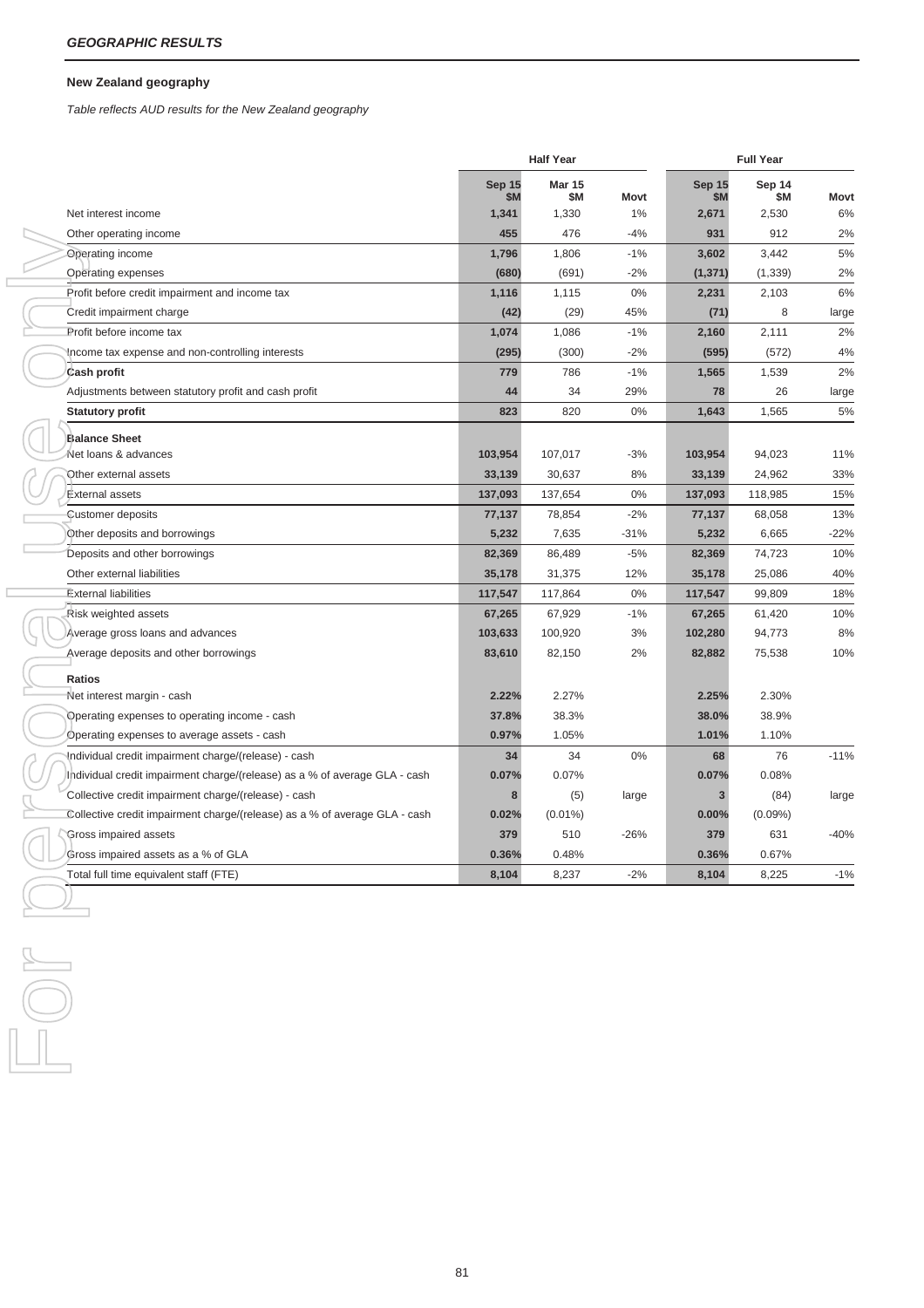# **New Zealand geography**

*Table reflects NZD results for the New Zealand geography* 

|                                                                            |                       | <b>Half Year</b>              |        |                        | <b>Full Year</b>       |        |
|----------------------------------------------------------------------------|-----------------------|-------------------------------|--------|------------------------|------------------------|--------|
|                                                                            | Sep 15<br><b>NZDM</b> | <b>Mar 15</b><br><b>NZD M</b> | Movt   | Sep 15<br><b>NZD M</b> | Sep 14<br><b>NZD M</b> | Movt   |
| Net interest income                                                        | 1,458                 | 1,422                         | 3%     | 2,880                  | 2,765                  | 4%     |
| Other operating income                                                     | 496                   | 509                           | $-3%$  | 1,005                  | 997                    | 1%     |
| Operating income                                                           | 1,954                 | 1,931                         | 1%     | 3,885                  | 3,762                  | 3%     |
| Operating expenses                                                         | (739)                 | (739)                         | 0%     | (1, 478)               | (1,464)                | 1%     |
| Profit before credit impairment and income tax                             | 1,215                 | 1,192                         | 2%     | 2,407                  | 2,298                  | 5%     |
| Credit impairment charge                                                   | (45)                  | (31)                          | 45%    | (76)                   | 9                      | large  |
| Profit before income tax                                                   | 1,170                 | 1,161                         | 1%     | 2,331                  | 2,307                  | 1%     |
| Income tax expense and non-controlling interests                           | (324)                 | (320)                         | 1%     | (644)                  | (625)                  | 3%     |
| Cash profit                                                                | 846                   | 841                           | 1%     | 1,687                  | 1,682                  | 0%     |
| Adjustments between statutory profit and cash profit                       | 48                    | 36                            | 33%    | 84                     | 29                     | large  |
| <b>Statutory profit</b>                                                    | 894                   | 877                           | 2%     | 1,771                  | 1,711                  | 4%     |
| <b>Balance Sheet</b>                                                       |                       |                               |        |                        |                        |        |
| Net loans & advances                                                       | 114,376               | 109,031                       | 5%     | 114,376                | 105,485                | 8%     |
| Other external assets                                                      | 36,460                | 31,214                        | 17%    | 36,460                 | 28,005                 | 30%    |
| <b>External assets</b>                                                     | 150,836               | 140,245                       | 8%     | 150,836                | 133,490                | 13%    |
| Customer deposits                                                          | 84,870                | 80,338                        | 6%     | 84,870                 | 76,355                 | 11%    |
| Other deposits and borrowings                                              | 5,756                 | 7,778                         | $-26%$ | 5,756                  | 7,478                  | $-23%$ |
| Deposits and other borrowings                                              | 90,626                | 88,116                        | 3%     | 90,626                 | 83,833                 | 8%     |
| Other external liabilities                                                 | 38,705                | 31,966                        | 21%    | 38,705                 | 28,143                 | 38%    |
| <b>External liabilities</b>                                                | 129,331               | 120,082                       | 8%     | 129,331                | 111,976                | 15%    |
| Risk weighted assets                                                       | 74,008                | 69,208                        | 7%     | 74,008                 | 68,908                 | 7%     |
| Average gross loans and advances                                           | 112,712               | 107,898                       | 4%     | 110,311                | 103,593                | 6%     |
| Average deposits and other borrowings                                      | 90,942                | 87,830                        | 4%     | 89,390                 | 82,568                 | 8%     |
| Ratios                                                                     |                       |                               |        |                        |                        |        |
| Net interest margin - cash                                                 | 2.22%                 | 2.27%                         |        | 2.25%                  | 2.30%                  |        |
| Operating expenses to operating income - cash                              | 37.8%                 | 38.3%                         |        | 38.0%                  | 38.9%                  |        |
| Operating expenses to average assets - cash                                | 0.97%                 | 1.05%                         |        | 1.01%                  | 1.10%                  |        |
| Individual credit impairment charge/(release) - cash                       | 36                    | 37                            | $-3%$  | 73                     | 83                     | $-12%$ |
| Individual credit impairment charge/(release) as a % of average GLA - cash | 0.07%                 | 0.07%                         |        | 0.07%                  | 0.08%                  |        |
| Collective credit impairment charge/(release) - cash                       | 9                     | (6)                           | large  | 3                      | (92)                   | large  |
| Collective credit impairment charge/(release) as a % of average GLA - cash | 0.02%                 | $(0.01\%)$                    |        | 0.00%                  | $(0.09\%)$             |        |
| Gross impaired assets                                                      | 419                   | 523                           | $-20%$ | 419                    | 708                    | $-41%$ |
| Gross impaired assets as a % of GLA                                        | 0.36%                 | 0.48%                         |        | 0.36%                  | 0.67%                  |        |
| Total full time equivalent staff (FTE)                                     | 8,104                 | 8,237                         | $-2%$  | 8,104                  | 8,225                  | $-1%$  |
|                                                                            |                       |                               |        |                        |                        |        |
|                                                                            |                       |                               |        |                        |                        |        |
|                                                                            |                       |                               |        |                        |                        |        |
|                                                                            |                       |                               |        |                        |                        |        |
|                                                                            |                       |                               |        |                        |                        |        |
|                                                                            |                       |                               |        |                        |                        |        |
|                                                                            |                       |                               |        |                        |                        |        |
|                                                                            |                       |                               |        |                        |                        |        |
|                                                                            |                       |                               |        |                        |                        |        |
|                                                                            |                       |                               |        |                        |                        |        |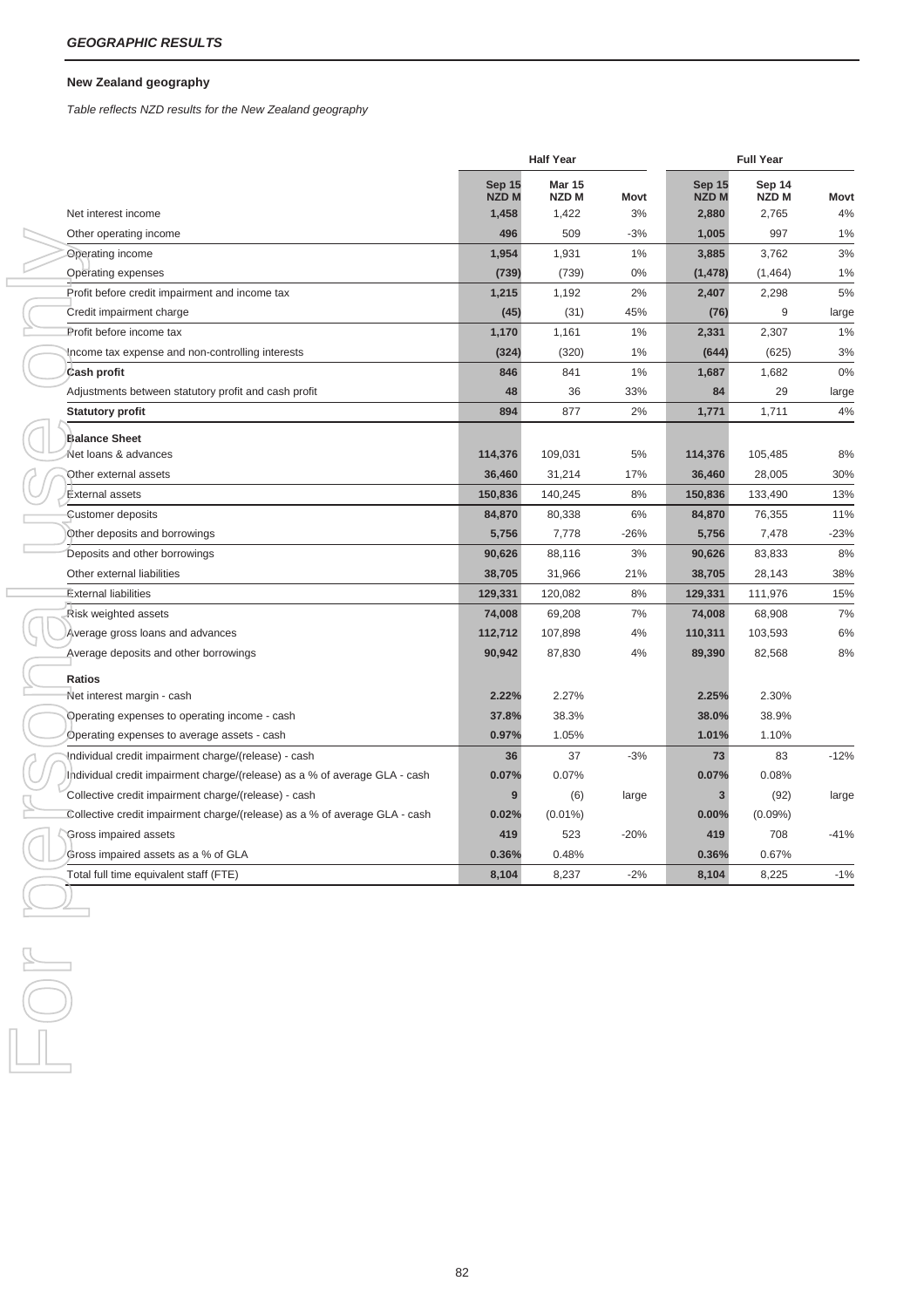# **CONTENTS**

# **Section 7 – Profit Reconciliation**

Adjustments between statutory profit and cash profit Explanation of adjustments between statutory profit and cash profit Other reclassifications between statutory profit and cash profit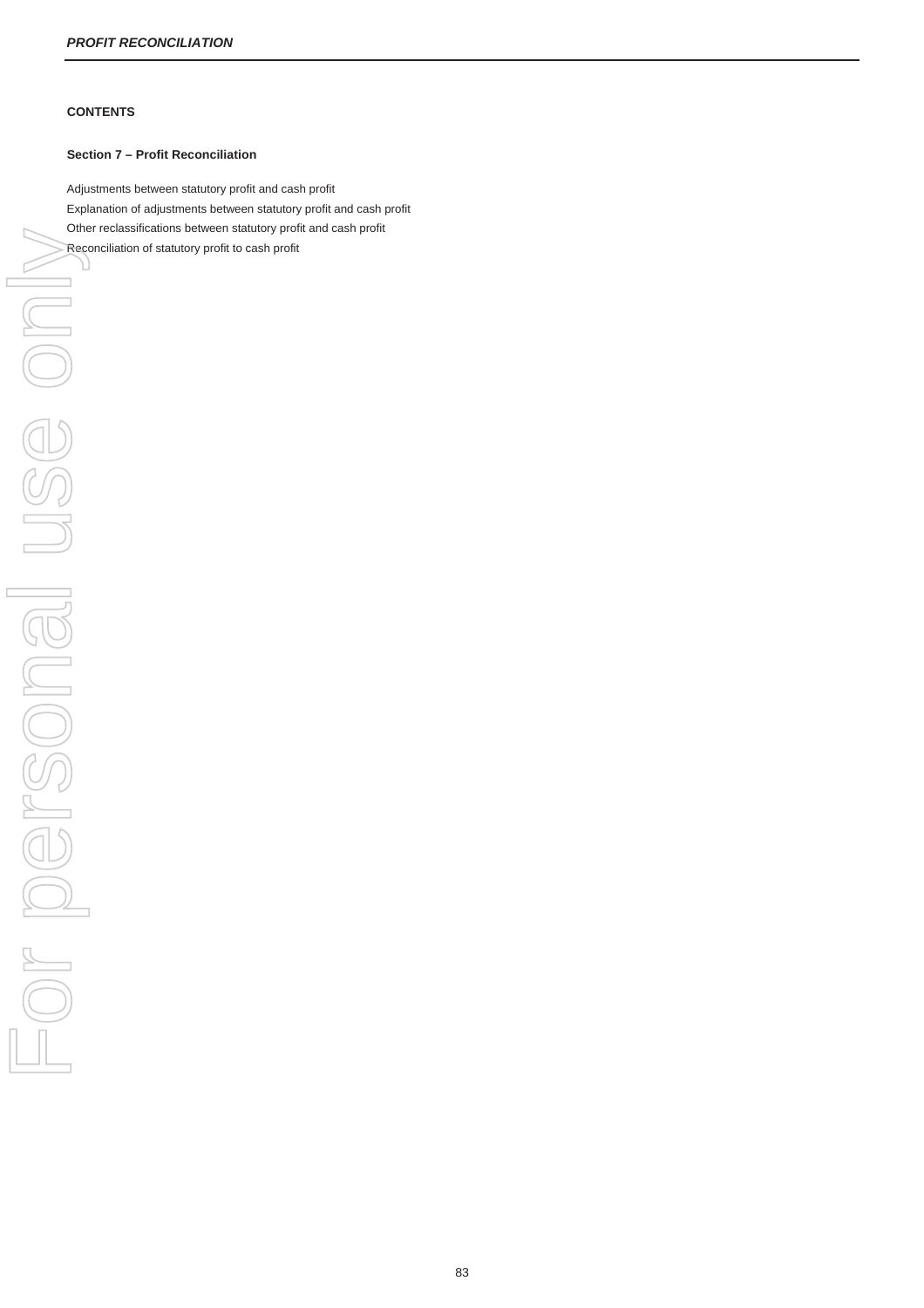## **Non-IFRS information**

The Group provides additional measures of performance in the Results Announcement which are prepared on a basis other than in accordance with accounting standards. The guidance provided in ASIC's RG230 has been followed when presenting this information.

# **Adjustments between statutory profit and cash profit**

Statutory profit has been adjusted to exclude non-core items to arrive at cash profit, which is provided to assist readers to understand the results for the ongoing business activities of the Group. The adjustments made in arriving at cash profit are included in statutory profit which is subject to audit within the context of the Group statutory audit opinion. The 2015 Annual Financial Statements are in the process of being audited. Cash profit is not subject to audit by the external auditor, however, the external auditor has informed the Audit Committee that the adjustments have been determined on a consistent basis across each period presented.

|                                                              | <b>Half Year</b> |               | <b>Full Year</b> |               |               |      |
|--------------------------------------------------------------|------------------|---------------|------------------|---------------|---------------|------|
|                                                              | Sep 15<br>\$M    | Mar 15<br>\$M | Movt             | Sep 15<br>\$M | Sep 14<br>\$M | Movt |
| Statutory profit attributable to shareholders of the Company | 3,987            | 3.506         | 14%              | 7.493         | 7.271         | 3%   |
| Adjustments between statutory profit and cash profit         | (447)            | 170           | large            | (277)         | (154)         | 80%  |
| <b>Cash Profit</b>                                           | 3.540            | 3.676         | $-4%$            | 7.216         | 7.117         | 1%   |

| by the external auditor, however, the external auditor has informed the Audit Committee that the adjustments have been determined on a consistent basis<br>across each period presented.                                                                                                                                                                                                                                                                                                                                                                                                         |               |                      |        |                      |                  |        |
|--------------------------------------------------------------------------------------------------------------------------------------------------------------------------------------------------------------------------------------------------------------------------------------------------------------------------------------------------------------------------------------------------------------------------------------------------------------------------------------------------------------------------------------------------------------------------------------------------|---------------|----------------------|--------|----------------------|------------------|--------|
|                                                                                                                                                                                                                                                                                                                                                                                                                                                                                                                                                                                                  |               | <b>Half Year</b>     |        |                      | <b>Full Year</b> |        |
|                                                                                                                                                                                                                                                                                                                                                                                                                                                                                                                                                                                                  | Sep 15<br>\$M | <b>Mar 15</b><br>\$Μ | Movt   | <b>Sep 15</b><br>\$M | Sep 14<br>\$M    | Movt   |
| Statutory profit attributable to shareholders of the Company                                                                                                                                                                                                                                                                                                                                                                                                                                                                                                                                     | 3,987         | 3,506                | 14%    | 7,493                | 7,271            | 3%     |
| Adjustments between statutory profit and cash profit                                                                                                                                                                                                                                                                                                                                                                                                                                                                                                                                             | (447)         | 170                  | large  | (277)                | (154)            | 80%    |
| Cash Profit                                                                                                                                                                                                                                                                                                                                                                                                                                                                                                                                                                                      | 3,540         | 3,676                | $-4%$  | 7,216                | 7,117            | 1%     |
|                                                                                                                                                                                                                                                                                                                                                                                                                                                                                                                                                                                                  |               | <b>Half Year</b>     |        |                      | <b>Full Year</b> |        |
|                                                                                                                                                                                                                                                                                                                                                                                                                                                                                                                                                                                                  | Sep 15<br>\$M | <b>Mar 15</b><br>\$M | Movt   | Sep 15<br>\$M        | Sep 14<br>\$Μ    | Movt   |
| Adjustments between statutory profit and cash profit                                                                                                                                                                                                                                                                                                                                                                                                                                                                                                                                             |               |                      |        |                      |                  |        |
| Treasury shares adjustments                                                                                                                                                                                                                                                                                                                                                                                                                                                                                                                                                                      | (95)          | 79                   | large  | (16)                 | 24               | large  |
| Revaluation of policy liabilities                                                                                                                                                                                                                                                                                                                                                                                                                                                                                                                                                                | (6)           | (67)                 | $-91%$ | (73)                 | (26)             | large  |
| Economic hedging                                                                                                                                                                                                                                                                                                                                                                                                                                                                                                                                                                                 | (165)         | (14)                 | large  | (179)                | (72)             | large  |
| Revenue and net investment hedges                                                                                                                                                                                                                                                                                                                                                                                                                                                                                                                                                                | (179)         | 176                  | large  | (3)                  | (101)            | $-97%$ |
| Structured credit intermediation trades                                                                                                                                                                                                                                                                                                                                                                                                                                                                                                                                                          | (2)           | (4)                  | $-50%$ | (6)                  | 21               | large  |
| Total adjustments between statutory profit and cash profit                                                                                                                                                                                                                                                                                                                                                                                                                                                                                                                                       | (447)         | 170                  | large  | (277)                | (154)            | 80%    |
| Dividends and realised and unrealised gains and losses from these shares are reversed as these are not permitted to be recognised in income for<br>statutory reporting purposes. In deriving cash profit, these earnings are included to ensure there is no asymmetrical impact on the Group's profits<br>because the Treasury shares are held to support policy liabilities which are revalued through the Income Statement. Accordingly, the full year loss of<br>\$16 million after tax (\$21 million pre tax) reversed for statutory accounting purposes has been added back to cash profit. |               |                      |        |                      |                  |        |
| Revaluation of policy liabilities                                                                                                                                                                                                                                                                                                                                                                                                                                                                                                                                                                |               |                      |        |                      |                  |        |
| When calculating policy liabilities, the projected future cash flows on insurance contracts are discounted to reflect the present value of the obligation,<br>with the impact of changes in the market discount rate each period being reflected in the income statement. ANZ includes the impact on the re-<br>measurement of the insurance contract attributable to changes in market discount rates as an adjustment to statutory profit to remove the volatility<br>attributable to changes in market interest rates which reverts to zero over the life of the insurance contract.          |               |                      |        |                      |                  |        |
|                                                                                                                                                                                                                                                                                                                                                                                                                                                                                                                                                                                                  |               |                      |        |                      |                  |        |

### **Explanation of adjustments between statutory profit and cash profit**

### Treasury shares adjustment

### Revaluation of policy liabilities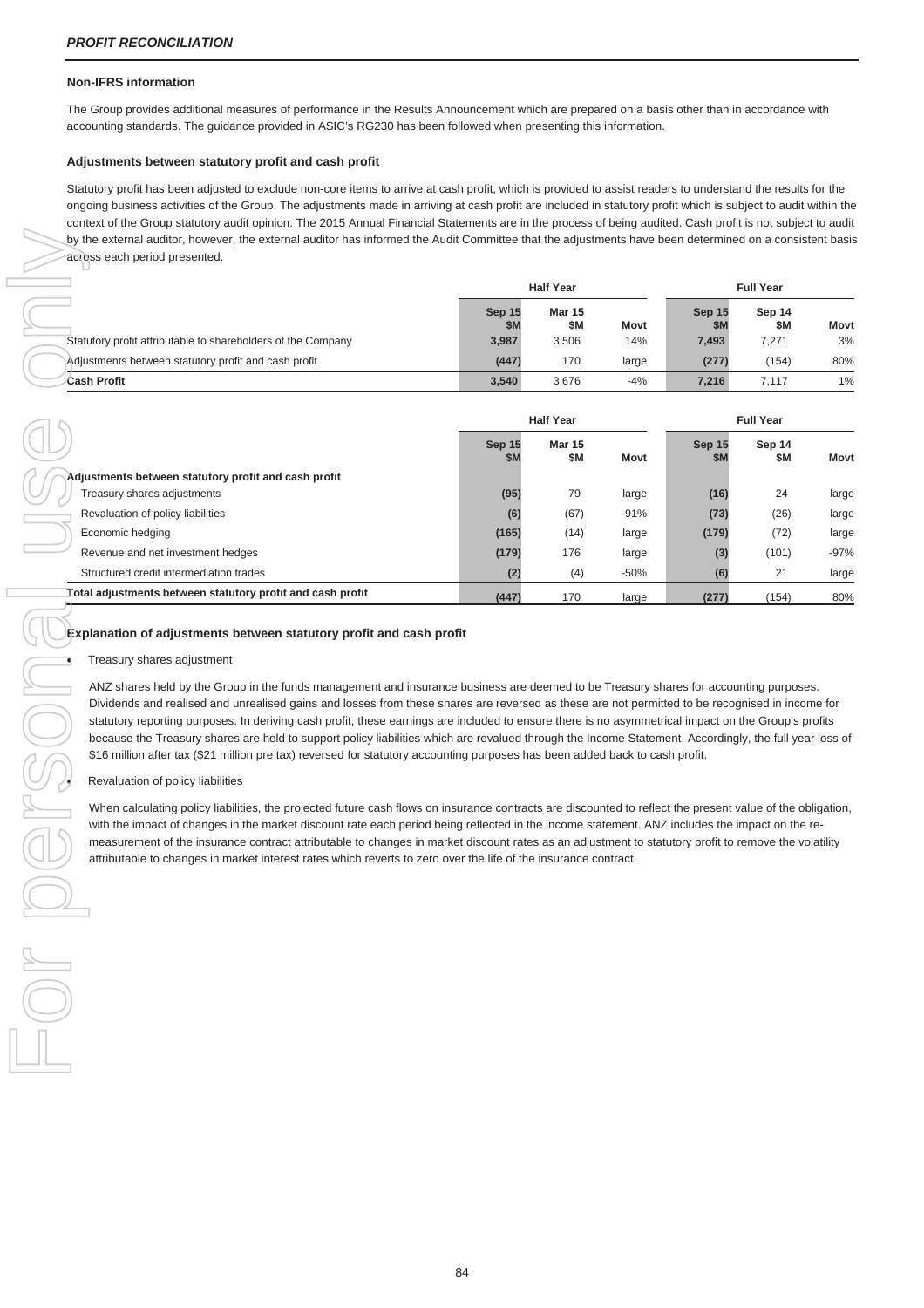Economic hedging and Revenue and net investment hedges

The Group enters into economic hedges to manage its interest rate and foreign exchange risk. The application of AASB 139: Financial Instruments – Recognition and Measurement results in fair value gains and losses being recognised within the income statement. ANZ removes the mark-to-market adjustments from cash profit as the profit or loss resulting from the hedge transactions will reverse over time to match with the profit or loss from the economically hedged item as part of cash profit. This includes gains and losses arising from approved classes of derivatives not designated in accounting hedge relationships but which are considered to be economic hedges, including hedges of larger foreign exchange denominated revenue and expense streams, primarily NZD and USD (and USD correlated), as well as ineffectiveness from designated accounting hedges.

Economic hedging comprises:

– Funding related swaps - primarily cross currency interest rate swaps which are being used to convert the proceeds of foreign currency debt issuances into floating rate Australian dollar and New Zealand dollar debt. As these swaps do not qualify for hedge accounting, movements in the fair values are recorded in the income statement. The main drivers of these fair values are currency basis spreads and the Australian dollar and New Zealand dollar fluctuations against other major funding currencies.

- Economic hedges of select structured finance and specialised leasing transactions that do not qualify for hedge accounting. The main drivers of these fair value adjustments are Australian and New Zealand yield curve movements.
- Ineffectiveness from designated accounting hedge relationships.

The majority of the full year gain in economic hedging arose in the September 2015 half and mainly related to funding related swaps that were impacted by the significant weakening in the AUD across a number of major currencies, most notably the USD and EUR.

Gains on revenue and net investment hedges in the September 2015 half were principally attributable to the strengthening of the AUD against the NZD exchange rate partially offset by the losses attributable to the weakening of the AUD against the USD. These gains reversed losses in the March 2015 half attributable to the weakening of the AUD against both the USD and NZD exchange rates.

|                                                                                                                              | <b>Half Year</b> |                      | <b>Full Year</b>    |               |
|------------------------------------------------------------------------------------------------------------------------------|------------------|----------------------|---------------------|---------------|
| Adjustments to the income statement<br>Timing differences where IFRS results in asymmetry between the hedge and hedged items | Sep 15<br>\$M    | <b>Mar 15</b><br>\$M | Sep 15<br><b>SM</b> | Sep 14<br>\$M |
| Economic hedging                                                                                                             | (235)            | (20)                 | (255)               | (103)         |
| Revenue and net investment hedges                                                                                            | (256)            | 252                  | (4)                 | (143)         |
| Increase/(decrease) to cash profit before tax                                                                                | (491)            | 232                  | (259)               | (246)         |
| increase/(decrease) to cash profit after tax                                                                                 | (344)            | 162                  | (182)               | (173)         |

|                                                                                                    |               | As at                |               |
|----------------------------------------------------------------------------------------------------|---------------|----------------------|---------------|
| Cumulative increase/(decrease) to cash profit pre-tax                                              | Sep 15<br>\$M | <b>Mar 15</b><br>\$M | Sep 14<br>\$M |
| Timing differences where IFRS results in asymmetry between the hedge and hedged items (before tax) |               |                      |               |
| Economic hedging                                                                                   | 295           | 530                  | 550           |
| Revenue and net investment hedges                                                                  | 32            | 288                  | 36            |
|                                                                                                    | 327           | 818                  | 586           |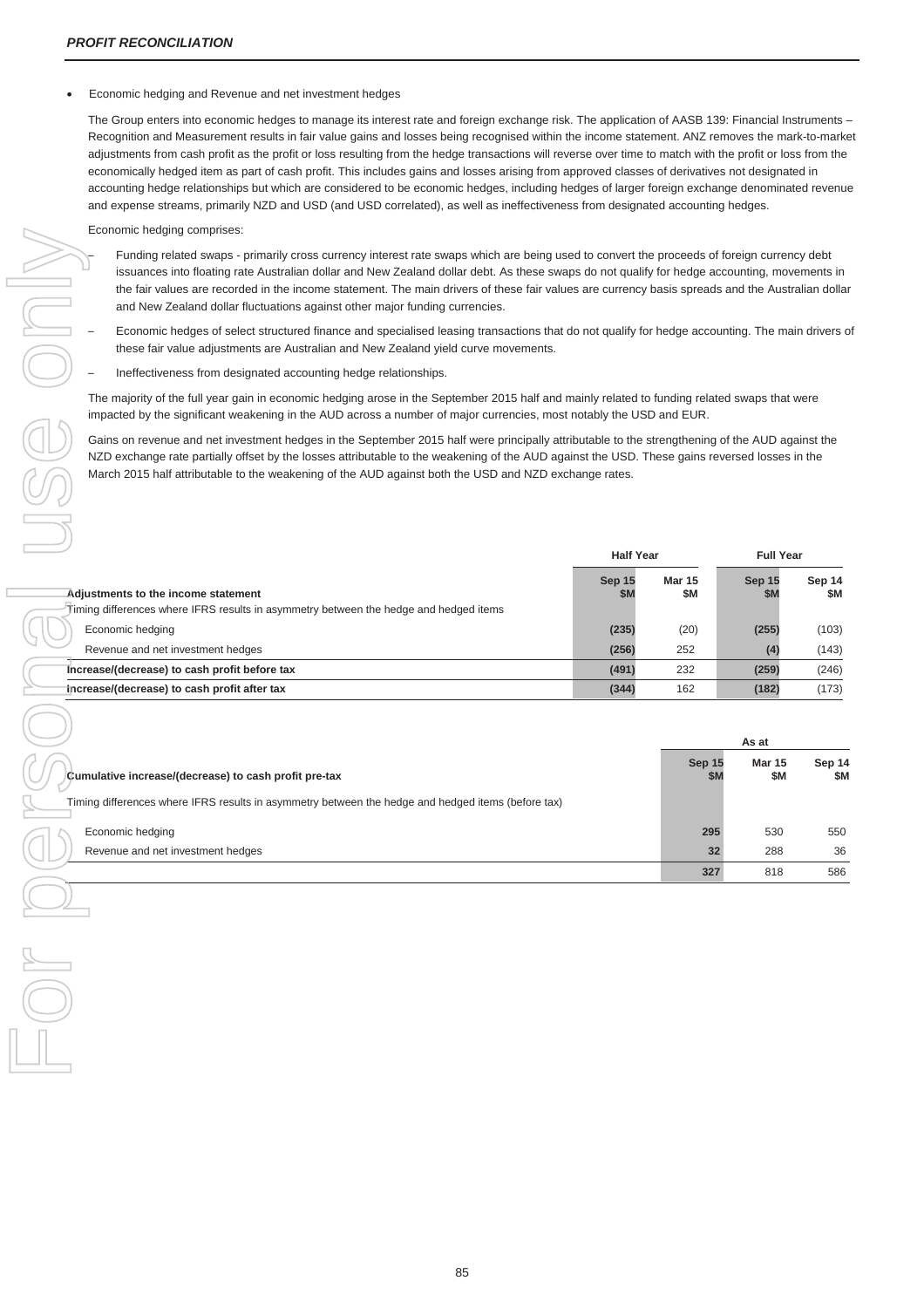Structured credit intermediation trades

ANZ entered into a series of structured credit intermediation trades with US financial guarantors from 2004 to 2007. The underlying structures involved credit default swaps (CDS) over synthetic collateralised debt obligations (CDOs), portfolios of external collateralised loan obligations (CLOs) or specific bonds/floating rate notes (FRNs). ANZ sold protection using credit default swaps over these structures and then to mitigate risk, purchased protection via credit default swaps over the same structures from eight US financial guarantors.

Being derivatives, both the sold protection and purchased protection are measured at fair value and marked-to-model. Prior to the commencement of the global financial crisis, movements in valuations of these positions were not significant and largely offset each other in income. Following the onset of the financial crisis, the purchased protection has provided only a partial offset against movements in valuation of the sold protection because:

- one of the counterparties to the purchased protection defaulted and many of the remaining were downgraded; and
- a credit valuation adjustment is applied to the remaining counterparties to the purchased protection reflective of changes to their credit worthiness.

|                                    | <b>Half Year</b> |                      |        | <b>Full Year</b> |               |       |
|------------------------------------|------------------|----------------------|--------|------------------|---------------|-------|
| Increase/(decrease) to cash profit | Sep 15<br>\$M    | <b>Mar 15</b><br>\$M | Movt   | Sep 15<br>\$M    | Sep 14<br>\$M | Movt  |
| Profit before income tax           | (3)              | (5)                  | $-40%$ | (8)              | 22            | large |
| income tax expense                 |                  |                      | 0%     |                  | (1)           | large |
| Profit after income tax            | (2)              | (4)                  | $-50%$ | (6)              | 21            | large |

| one of the counterparties to the purchased protection defaulted and many of the remaining were downgraded; and<br>a credit valuation adjustment is applied to the remaining counterparties to the purchased protection reflective of changes to their credit<br>worthiness.                                                                                                                                                                                                               |               |                      |                            |                       |                     |                               |
|-------------------------------------------------------------------------------------------------------------------------------------------------------------------------------------------------------------------------------------------------------------------------------------------------------------------------------------------------------------------------------------------------------------------------------------------------------------------------------------------|---------------|----------------------|----------------------------|-----------------------|---------------------|-------------------------------|
| ANZ is actively monitoring this portfolio with a view to reducing the exposures via termination and restructuring of both the bought and sold protectio<br>if and when ANZ deems it cost effective relative to the perceived risk associated with a specific trade or counterparty. As at 30 September 2015,<br>ANZ's remaining exposure is against two financial guarantors.                                                                                                             |               |                      |                            |                       |                     |                               |
| The bought and sold protection trades are by nature largely offsetting, with the notional amount on the outstanding bought CDSs and outstanding<br>sold CDSs at 30 September 2015 each amounting to \$0.7 billion (Mar 15: \$0.8 billion; Sep 14: \$1.2 billion). The decrease in notional balances of<br>\$0.5 billion during September 2015 is primarily due to the termination of one bought protection along with the corresponding sold protection in the<br>first half of the year. |               |                      |                            |                       |                     |                               |
| The profit and loss impact of credit risk on structured credit derivatives is driven by market movements in credit spreads and AUD/USD and<br>NZD/USD rates.                                                                                                                                                                                                                                                                                                                              |               |                      |                            |                       |                     |                               |
| The (gain)/loss on structured credit intermediation trades is included as an adjustment to cash profit as it relates to a legacy non-core business<br>where, unless terminated early, the fair value movements are expected to reverse to zero in future periods.                                                                                                                                                                                                                         |               |                      |                            |                       |                     |                               |
|                                                                                                                                                                                                                                                                                                                                                                                                                                                                                           |               | <b>Half Year</b>     |                            |                       | <b>Full Year</b>    |                               |
| Increase/(decrease) to cash profit                                                                                                                                                                                                                                                                                                                                                                                                                                                        | Sep 15<br>\$M | <b>Mar 15</b><br>\$M | Movt                       | Sep 15<br>\$M         | Sep 14<br>\$M       | Mov                           |
| Profit before income tax                                                                                                                                                                                                                                                                                                                                                                                                                                                                  | (3)           | (5)                  | $-40%$                     | (8)                   | 22                  | large                         |
| income tax expense<br>Profit after income tax                                                                                                                                                                                                                                                                                                                                                                                                                                             | 1<br>(2)      | 1<br>(4)             | 0%<br>$-50%$               | $\overline{2}$<br>(6) | (1)<br>21           | large<br>large                |
|                                                                                                                                                                                                                                                                                                                                                                                                                                                                                           |               |                      | As at                      |                       | <b>Movement</b>     |                               |
| Financial impacts of credit intermediation trades                                                                                                                                                                                                                                                                                                                                                                                                                                         |               | <b>Sep 15</b><br>\$M | <b>Mar 15</b><br>\$Μ<br>78 | Sep 14<br>\$M         | Sep 15<br>v. Mar 15 | Sep 15<br>v. Sep 14<br>$-16%$ |
|                                                                                                                                                                                                                                                                                                                                                                                                                                                                                           |               |                      |                            |                       |                     |                               |
| Mark-to-market exposure to financial guarantors<br><b>Cumulative costs relating to</b><br>financial guarantors'                                                                                                                                                                                                                                                                                                                                                                           |               | 69                   |                            | 82                    | $-12%$              |                               |
| CVA for outstanding transactions                                                                                                                                                                                                                                                                                                                                                                                                                                                          |               | 17                   | 19                         | 24                    | $-11%$              | $-29%$                        |
| Realised close out and hedge costs                                                                                                                                                                                                                                                                                                                                                                                                                                                        |               | 372                  | 373                        | 373                   | 0%                  | 0%                            |
| <b>Cumulative life to date charges</b>                                                                                                                                                                                                                                                                                                                                                                                                                                                    |               | 389                  | 392                        | 397                   | $-1%$               | $-2%$                         |
| The cumulative costs in managing the positions include realised losses relating to restructuring of trades in order to reduce risks and realised losses on termination of sold protection trade.<br>It also includes foreign exchange hedging losses.<br>Other reclassifications between statutory profit and cash profit                                                                                                                                                                 |               |                      |                            |                       |                     |                               |
| Credit risk on impaired derivatives (nil profit after tax impact)<br>The charge to income for credit valuation adjustments of \$26 million on defaulted and impaired derivative exposures has been reclassified to cash<br>credit impairment charges in the September 2015 full year (Mar 15 half: \$16 million charge; Sep 14 full year: \$3 million charge). The reclassification<br>has been made to reflect the manner in which the defaulted and impaired derivatives are managed.   |               |                      |                            |                       |                     |                               |
| Policyholders tax gross up (nil profit after tax impact)                                                                                                                                                                                                                                                                                                                                                                                                                                  |               |                      |                            |                       |                     |                               |

#### **Other reclassifications between statutory profit and cash profit**

For statutory reporting purposes, policyholder income tax and other related taxes paid on behalf of policyholders are included in both net funds management and insurance income and the Group's income tax expense. The gross up of \$186 million for the September 2015 full year (Mar 15 business which is assessed on a net of policyholder tax basis.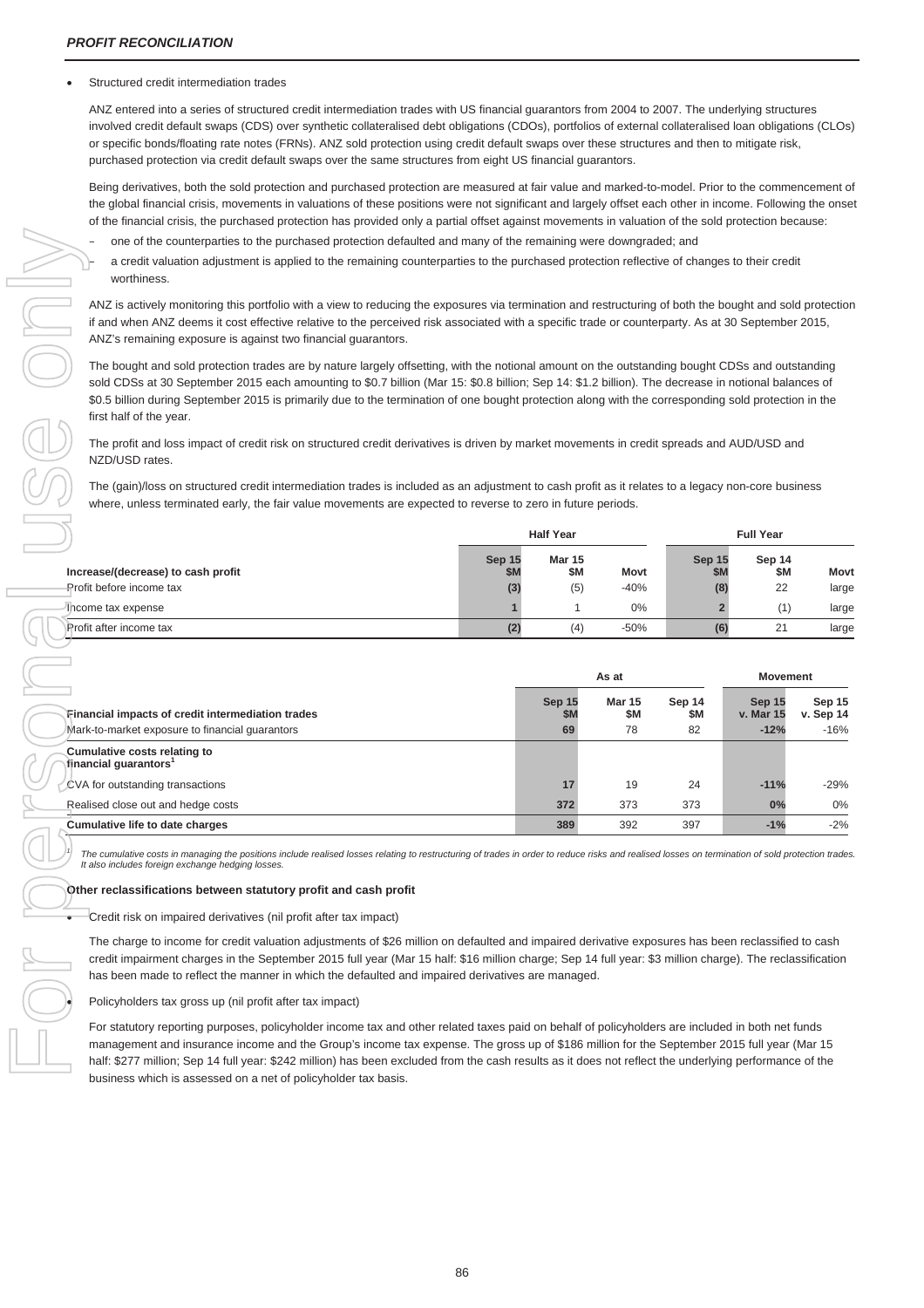**This page has been left blank intentionally**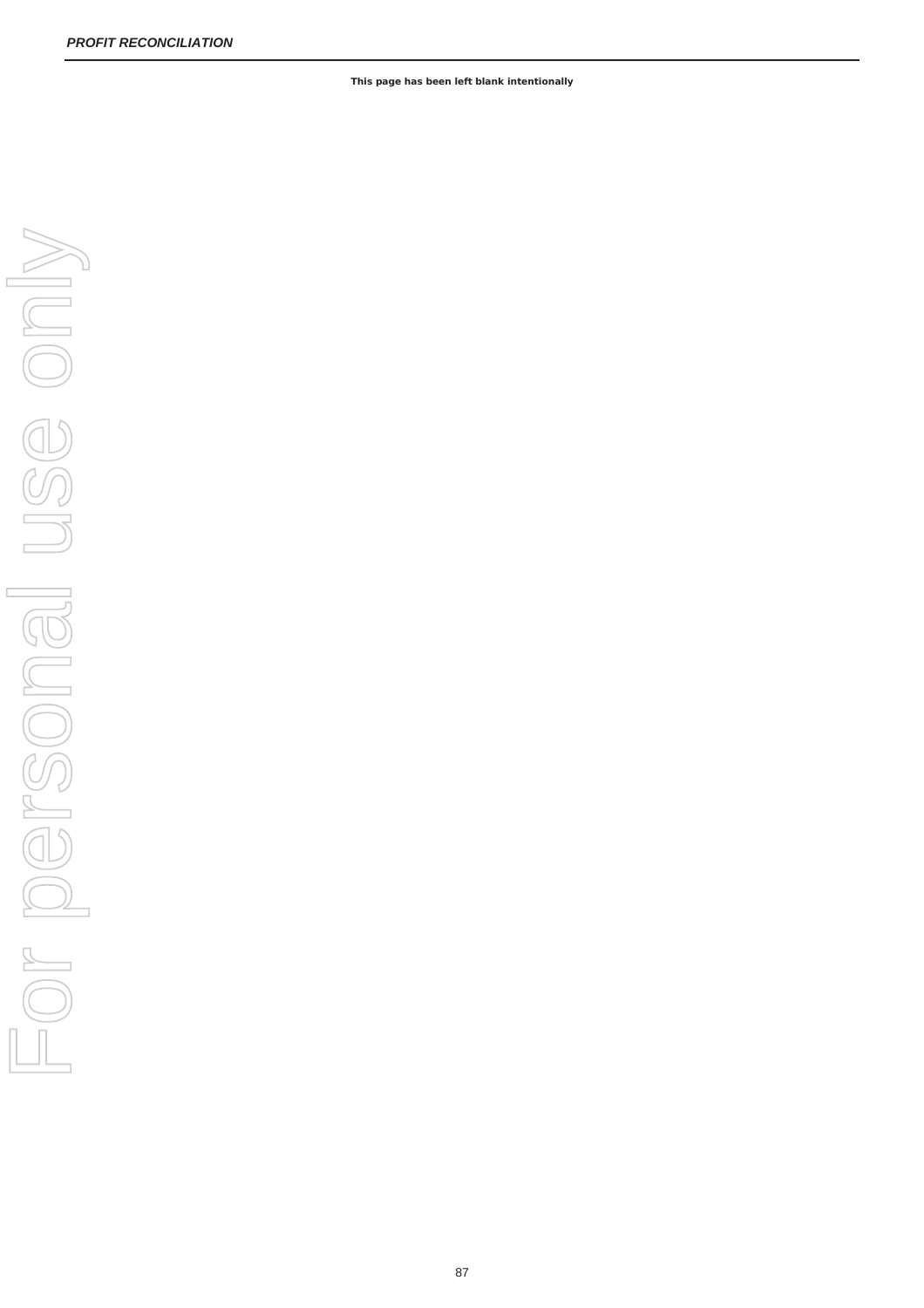|                                           | <b>Statutory</b> |                                         | Adjustments to statutory profit       |                                                |
|-------------------------------------------|------------------|-----------------------------------------|---------------------------------------|------------------------------------------------|
|                                           | profit           |                                         |                                       |                                                |
|                                           |                  | <b>Treasury</b><br>shares<br>adjustment | <b>Policy-holders</b><br>tax gross up | <b>Revaluation</b><br>of policy<br>liabilities |
|                                           | \$M              | \$M                                     | \$M                                   | \$M                                            |
| Net interest income                       | 14,616           |                                         |                                       |                                                |
| Net fee and commission income             | 2,591            |                                         |                                       |                                                |
| Net foreign exchange earnings             | 1,007            |                                         |                                       |                                                |
| Profit on trading instruments             | (130)            |                                         |                                       |                                                |
| Net funds management and insurance income | 1,736            | (21)                                    | (186)                                 | (104)                                          |
| Other                                     | 1,251            |                                         |                                       |                                                |
| Other operating income                    | 6,455            | (21)                                    | (186)                                 | (104)                                          |
| <b>Operating income</b>                   | 21,071           | (21)                                    | (186)                                 | (104)                                          |
| Operating expenses                        | (9,359)          |                                         |                                       |                                                |
| Profit before credit impairment and tax   | 11,712           | (21)                                    | (186)                                 | (104)                                          |
| Credit impairment charge                  | (1, 179)         |                                         |                                       |                                                |
| Profit before income tax                  | 10,533           | (21)                                    | (186)                                 | (104)                                          |
| Income tax expense                        | (3,026)          | 5                                       | 186                                   | 31                                             |
| Non-controlling interests                 | (14)             |                                         |                                       |                                                |
| Profit                                    | 7,493            | (16)                                    | ٠                                     | (73)                                           |

**September 2014 Full Year** 

|                                                 | 2,591            |                                         |                                |                                                |
|-------------------------------------------------|------------------|-----------------------------------------|--------------------------------|------------------------------------------------|
| Net foreign exchange earnings                   | 1,007            |                                         |                                |                                                |
| Profit on trading instruments                   | (130)            |                                         |                                |                                                |
| Net funds management and insurance income       | 1,736            | (21)                                    | (186)                          | (104)                                          |
| Other                                           | 1,251            | $\overline{\phantom{a}}$                |                                | $\overline{\phantom{a}}$                       |
| Other operating income                          | 6,455            | (21)                                    | (186)                          | (104)                                          |
| Operating income                                | 21,071           | (21)                                    | (186)                          | (104)                                          |
| <b>Operating expenses</b>                       | (9,359)          | $\overline{\phantom{a}}$                | $\overline{\phantom{a}}$       |                                                |
| Profit before credit impairment and tax         | 11,712           | (21)                                    | (186)                          | (104)                                          |
| Credit impairment charge                        | (1, 179)         | ÷,                                      |                                | $\overline{\phantom{a}}$                       |
| Profit before income tax                        | 10,533           | (21)                                    | (186)                          | (104)                                          |
| Income tax expense                              | (3,026)          | 5                                       | 186                            | 31                                             |
| Non-controlling interests                       | (14)             |                                         |                                |                                                |
| Profit                                          | 7,493            |                                         | $\overline{\phantom{a}}$       | (73)                                           |
| September 2014 Full Year                        |                  |                                         |                                |                                                |
|                                                 | <b>Statutory</b> |                                         |                                |                                                |
|                                                 | profit           |                                         |                                |                                                |
|                                                 |                  | <b>Treasury</b><br>shares<br>adjustment | Policy-holders<br>tax gross up | <b>Revaluation</b><br>of policy<br>liabilities |
|                                                 | \$M              | \$Μ                                     | \$Μ                            | \$M                                            |
| Net interest income                             | 13,810           |                                         |                                |                                                |
| Net fee and commission income                   | 2,505            | $\overline{a}$                          |                                |                                                |
| Net foreign exchange earnings                   | 1,073            |                                         |                                |                                                |
| Profit on trading instruments                   | 139              |                                         |                                |                                                |
| Net funds management and insurance income       | 1,538            | 24                                      | (242)                          | (37)                                           |
| Other                                           | 989              |                                         |                                | $\mathcal{L}_{\mathcal{A}}$                    |
| Other operating income                          | 6,244            | 24                                      | (242)                          | (37)                                           |
| Operating income                                | 20,054           | 24                                      | (242)                          | (37)                                           |
|                                                 |                  |                                         |                                |                                                |
| Operating expenses                              | (8,760)          |                                         |                                |                                                |
| Profit before credit impairment and tax         | 11,294           | 24                                      |                                |                                                |
| Credit impairment charge                        | (986)            |                                         | (242)                          | (37)<br>$\overline{\phantom{a}}$               |
| Profit before income tax                        |                  | 24                                      |                                |                                                |
|                                                 | 10,308           |                                         | (242)                          | (37)<br>11                                     |
| Income tax expense<br>Non-controlling interests | (3,025)<br>(12)  |                                         | 242                            |                                                |
|                                                 |                  |                                         | (16)                           | Adjustments to statutory profit                |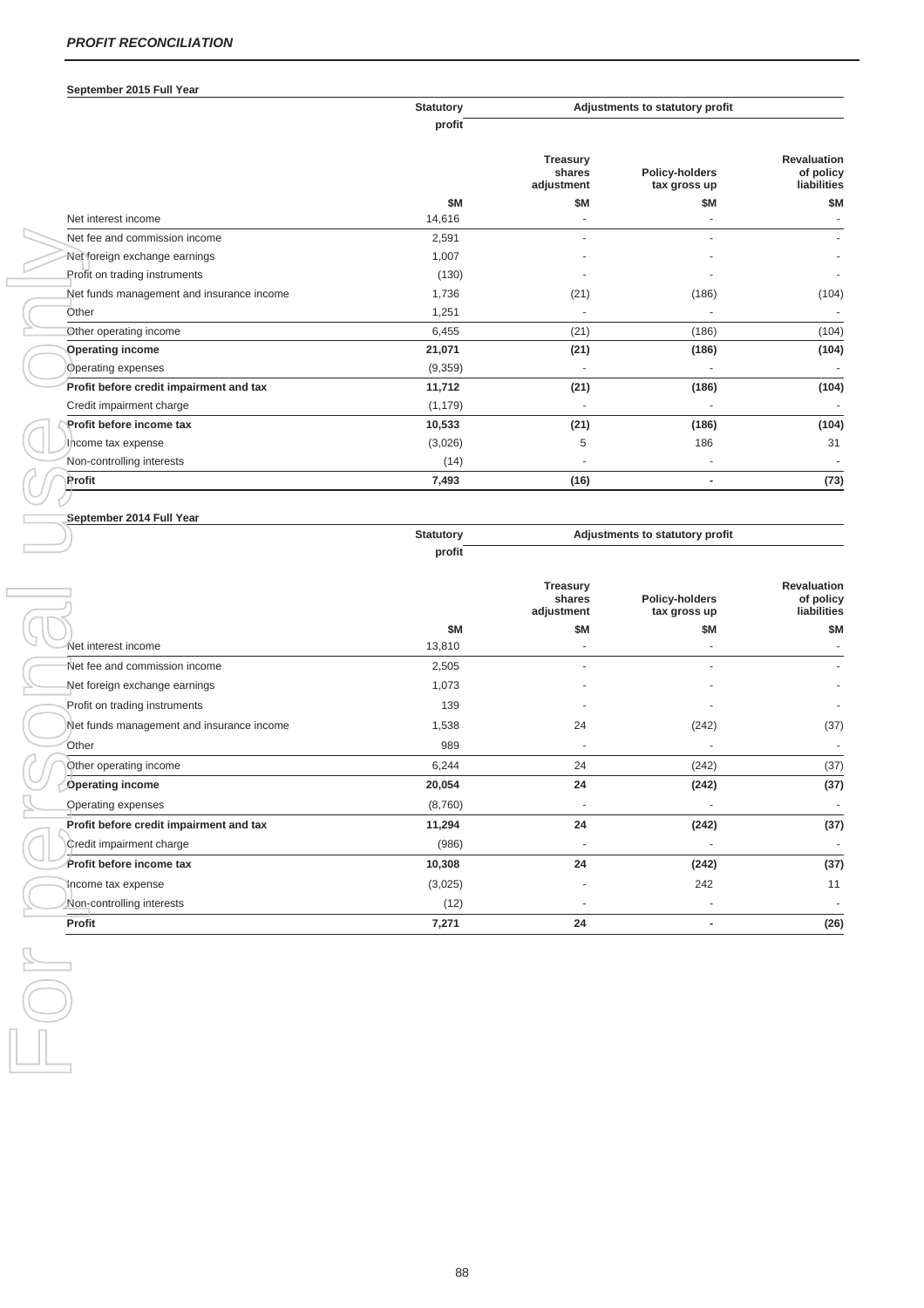# **September 2015 Full Year**

| Economic<br>hedging      | <b>Revenue and</b><br>net investment<br>hedges | Structured<br>credit<br>intermediation trades | <b>Credit risk</b><br>derivatives | <b>Total</b><br>on impaired adjustments to statutory<br>profit |          |
|--------------------------|------------------------------------------------|-----------------------------------------------|-----------------------------------|----------------------------------------------------------------|----------|
| \$M                      | \$M                                            | \$M                                           | \$M                               | \$M                                                            | \$M      |
| $\overline{\phantom{a}}$ |                                                |                                               | ٠                                 |                                                                | 14,616   |
|                          |                                                |                                               |                                   |                                                                | 2,591    |
| 3                        | (4)                                            |                                               |                                   | (1)                                                            | 1,006    |
| (9)                      |                                                | (8)                                           | 26                                | 9                                                              | (121)    |
| ٠                        |                                                |                                               |                                   | (311)                                                          | 1,425    |
| (250)                    |                                                |                                               |                                   | (250)                                                          | 1,001    |
| (256)                    | (4)                                            | (8)                                           | 26                                | (553)                                                          | 5,902    |
| (256)                    | (4)                                            | (8)                                           | 26                                | (553)                                                          | 20,518   |
| ٠                        |                                                | ٠                                             | ٠                                 | ٠                                                              | (9, 359) |
| (256)                    | (4)                                            | (8)                                           | 26                                | (553)                                                          | 11,159   |
| ٠                        |                                                | $\overline{\phantom{a}}$                      | (26)                              | (26)                                                           | (1, 205) |
| (256)                    | (4)                                            | (8)                                           | ٠                                 | (579)                                                          | 9,954    |
| 77                       |                                                | 2                                             |                                   | 302                                                            | (2, 724) |
| ٠                        |                                                | -                                             | $\overline{\phantom{a}}$          | $\overline{\phantom{a}}$                                       | (14)     |
| (179)                    | (3)                                            | (6)                                           | ٠                                 | (277)                                                          | 7,216    |

Adjustment to statutory profit Cash

**profit**

**profit**

| 3                        | (4)                                     |                                                      |                          | (1)                                            | 1,006           |
|--------------------------|-----------------------------------------|------------------------------------------------------|--------------------------|------------------------------------------------|-----------------|
|                          |                                         |                                                      |                          |                                                |                 |
| (9)                      |                                         | (8)                                                  | 26                       | 9                                              | (121)           |
| ×.                       |                                         |                                                      |                          | (311)                                          | 1,425           |
| (250)                    |                                         |                                                      |                          | (250)                                          | 1,001           |
| (256)                    | (4)                                     | (8)                                                  | 26                       | (553)                                          | 5,902           |
| (256)                    | (4)                                     | (8)                                                  | 26                       | (553)                                          | 20,518          |
| $\Box$                   | $\Box$                                  | $\Box$                                               | $\overline{\phantom{a}}$ | $\overline{\phantom{a}}$                       | (9, 359)        |
| (256)                    | (4)                                     | (8)                                                  | 26                       | (553)                                          | 11,159          |
| $\overline{\phantom{a}}$ | $\blacksquare$                          | $\Box$                                               | (26)                     | (26)                                           | (1, 205)        |
| (256)                    | (4)                                     | (8)                                                  | ٠                        | (579)                                          | 9,954           |
| $77$                     | $\mathbf{1}$                            | $\sqrt{2}$                                           |                          | 302                                            | (2,724)         |
| $\overline{\phantom{a}}$ |                                         | $\sim$                                               |                          |                                                | (14)            |
| (179)                    | (3)                                     | (6)                                                  | $\overline{\phantom{a}}$ | (277)                                          | 7,216           |
| September 2014 Full Year |                                         |                                                      |                          |                                                |                 |
|                          |                                         | Adjustment to statutory profit                       |                          |                                                | Cash<br>profit  |
|                          |                                         |                                                      | <b>Credit risk</b>       | <b>Total</b>                                   |                 |
|                          |                                         |                                                      |                          |                                                |                 |
| Economic<br>hedging      | Revenue and<br>net investment<br>hedges | <b>Structured</b><br>credit<br>intermediation trades | derivatives              | on impaired adjustments to statutory<br>profit |                 |
| \$M                      | \$M                                     | \$M                                                  | \$M                      | \$M                                            | \$M             |
| (13)                     |                                         |                                                      |                          | (13)                                           | 13,797          |
|                          | $\overline{\phantom{a}}$                |                                                      |                          | $\blacksquare$                                 | 2,505           |
| 3                        | (143)                                   |                                                      |                          | (140)                                          | 933             |
| 4                        |                                         | 22                                                   | 3                        | 29                                             | 168             |
|                          |                                         |                                                      |                          | (255)                                          | 1,283           |
| (97)                     |                                         |                                                      |                          | (97)                                           | 892             |
| (90)                     | (143)                                   | 22                                                   | 3                        | (463)                                          | 5,781           |
| (103)                    | (143)                                   | 22                                                   | $\mathbf 3$              | (476)                                          | 19,578          |
| ÷,                       | $\bar{z}$                               | $\sim$                                               | $\mathcal{L}$            | $\sim$                                         | (8,760)         |
|                          |                                         | 22                                                   | $\mathbf 3$              |                                                |                 |
| (103)<br>÷,              | (143)<br>$\bar{z}$                      | $\mathcal{L}$                                        |                          | (476)                                          | 10,818          |
|                          |                                         | 22                                                   | (3)<br>٠                 | (3)                                            | (989)           |
| (103)<br>31              | (143)<br>42                             |                                                      |                          | (479)                                          | 9,829           |
|                          | ÷,                                      | (1)<br>$\overline{\phantom{a}}$                      |                          | 325                                            | (2,700)<br>(12) |

89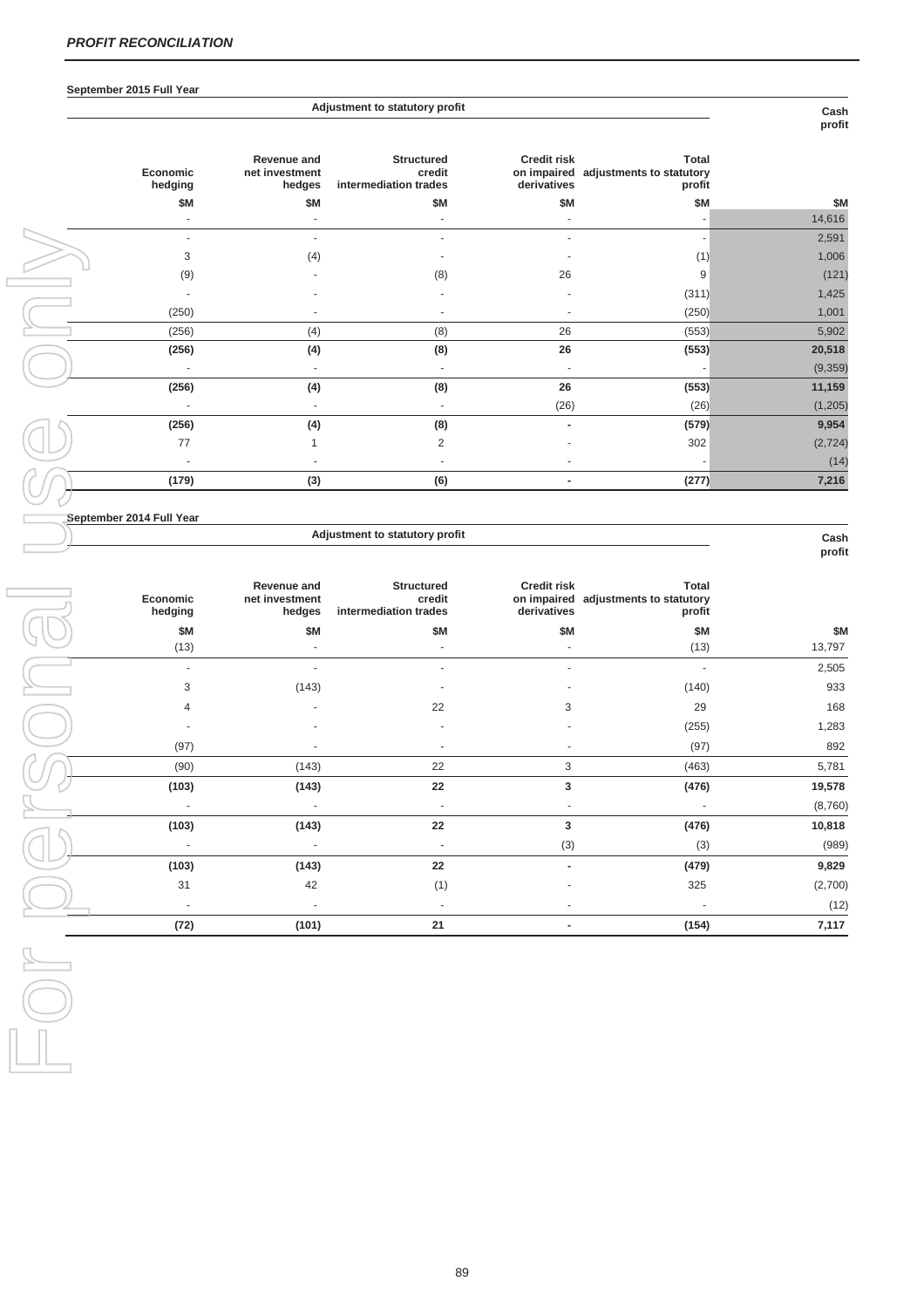| September 2015 Half Year                  | <b>Statutory</b> | Adjustments to statutory profit         |                               |                                                |
|-------------------------------------------|------------------|-----------------------------------------|-------------------------------|------------------------------------------------|
|                                           | profit           |                                         |                               |                                                |
|                                           |                  | <b>Treasury</b><br>shares<br>adjustment | Policyholders<br>tax gross up | <b>Revaluation</b><br>of policy<br>liabilities |
|                                           | \$M              | \$M                                     | \$M                           | \$M                                            |
| Net interest income                       | 7,478            |                                         |                               |                                                |
| Net fee and commission income             | 1,283            | ٠                                       |                               |                                                |
| Net foreign exchange earnings             | 748              |                                         |                               |                                                |
| Profit on trading instruments             | (224)            |                                         |                               |                                                |
| Net funds management and insurance income | 757              | (107)                                   | 91                            | (7)                                            |
| Other                                     | 799              |                                         |                               |                                                |
| Other operating income                    | 3,363            | (107)                                   | 91                            | (7)                                            |
| Operating income                          | 10,841           | (107)                                   | 91                            | (7)                                            |
| Operating expenses                        | (4,766)          |                                         |                               |                                                |
| Profit before credit impairment and tax   | 6,075            | (107)                                   | 91                            | (7)                                            |
| Credit impairment charge                  | (685)            |                                         |                               |                                                |
| Profit before income tax                  | 5,390            | (107)                                   | 91                            | (7)                                            |
| Income tax expense                        | (1, 397)         | 12                                      | (91)                          |                                                |
| Non-controlling interests                 | (6)              | ٠                                       |                               |                                                |
| Profit                                    | 3,987            | (95)                                    |                               | (6)                                            |

### **March 2015 Half Year**

|                                           | 1,283            |                     |                                 |                                  |
|-------------------------------------------|------------------|---------------------|---------------------------------|----------------------------------|
| Net foreign exchange earnings             | 748              |                     |                                 |                                  |
| Profit on trading instruments             | (224)            |                     |                                 |                                  |
| Net funds management and insurance income | 757              | (107)               | 91                              | (7                               |
| Other                                     | 799              |                     |                                 |                                  |
| Other operating income                    | 3,363            | (107)               | 91                              | $\binom{7}{ }$                   |
| Operating income                          | 10,841           | (107)               | 91                              | $\binom{7}{ }$                   |
| Operating expenses                        | (4,766)          |                     |                                 |                                  |
| Profit before credit impairment and tax   | 6,075            | (107)               | 91                              | $\sqrt{ }$                       |
| Credit impairment charge                  | (685)            |                     | $\sim$                          |                                  |
| Profit before income tax                  | 5,390            | (107)               | 91                              | (7                               |
| Income tax expense                        | (1, 397)         | 12                  | (91)                            |                                  |
| Non-controlling interests                 | (6)              |                     |                                 |                                  |
| Profit                                    | 3,987            | (95)                | $\blacksquare$                  | (6                               |
|                                           |                  |                     |                                 |                                  |
| March 2015 Half Year                      |                  |                     |                                 |                                  |
|                                           | <b>Statutory</b> |                     | Adjustments to statutory profit |                                  |
|                                           | profit           |                     |                                 |                                  |
|                                           |                  | <b>Treasury</b>     |                                 |                                  |
|                                           |                  | shares              | Policyholders                   | Revaluation<br>of policy         |
|                                           |                  |                     |                                 |                                  |
|                                           |                  | adjustment          | tax gross up                    | liabilities                      |
|                                           | \$Μ              | \$М                 | \$Μ                             | \$M                              |
| Net interest income                       | 7,138            | $\blacksquare$      |                                 |                                  |
| Net fee and commission income             | 1,308            | ä,                  |                                 |                                  |
| Net foreign exchange earnings             | 259              |                     |                                 |                                  |
| Profit on trading instruments             | 94               |                     |                                 |                                  |
| Net funds management and insurance income | 979              | 86                  | (277)                           | (97)                             |
| Other                                     | 452              |                     |                                 |                                  |
| Other operating income                    | 3,092            | 86                  | (277)                           | (97)                             |
| <b>Operating income</b>                   | 10,230           | 86                  | (277)                           | (97)                             |
| Operating expenses                        | (4, 593)         | $\blacksquare$      | $\blacksquare$                  | $\blacksquare$                   |
| Profit before credit impairment and tax   | 5,637            | 86                  | (277)                           | (97)                             |
| Credit impairment charge                  | (494)            | $\sim$              |                                 |                                  |
| Profit before income tax                  | 5,143            | 86                  | (277)                           | (97)                             |
| fricome tax expense                       | (1,629)          | (7)                 | 277                             | 30                               |
| Non-controlling interests<br>Profit       | (8)<br>3,506     | $\frac{1}{2}$<br>79 | $\overline{\phantom{a}}$<br>٠   | $\overline{\phantom{a}}$<br>(67) |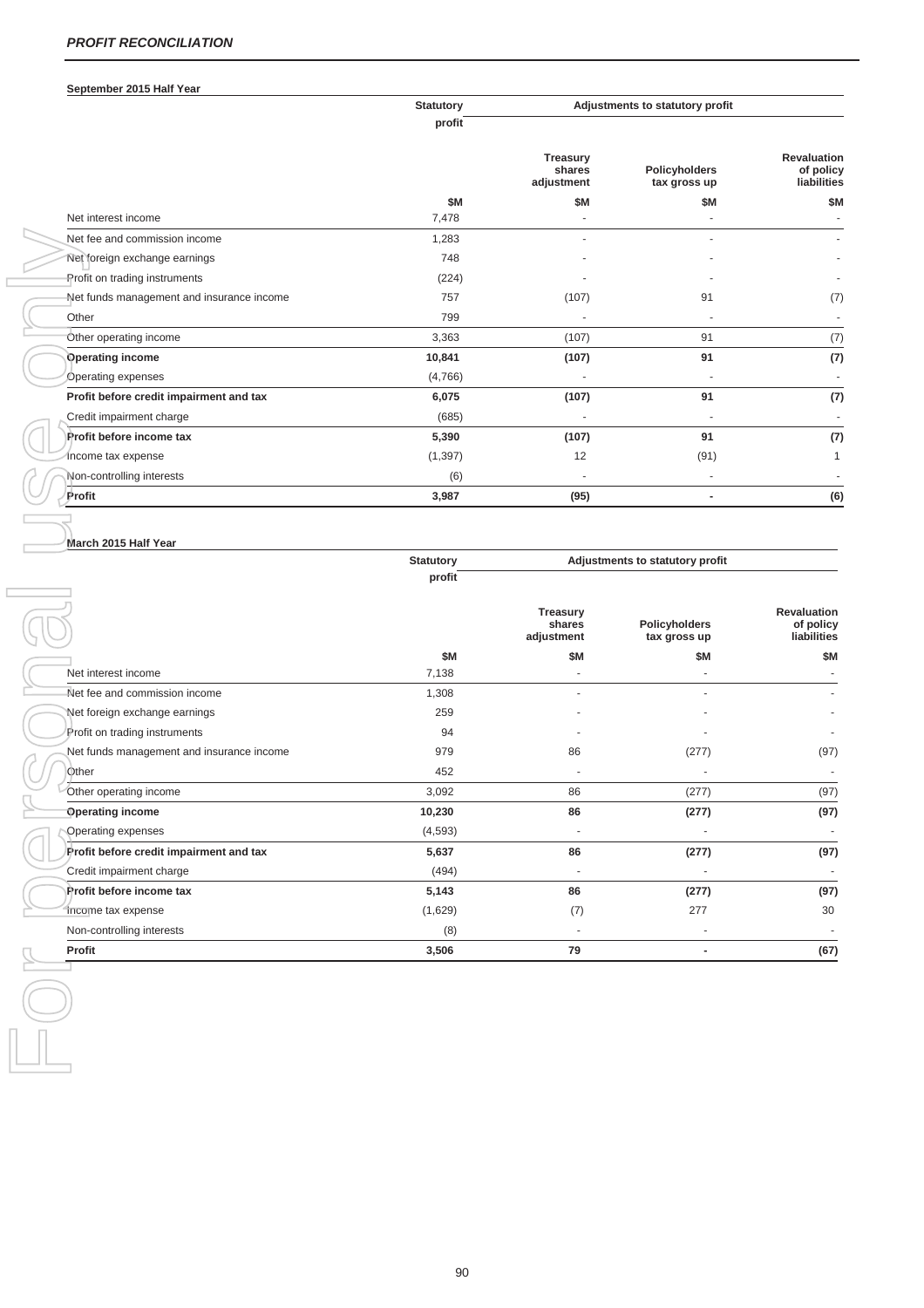# **September 2015 Half Year**

 $\begin{picture}(40,40) \put(0,0){\line(1,0){10}} \put(15,0){\line(1,0){10}} \put(15,0){\line(1,0){10}} \put(15,0){\line(1,0){10}} \put(15,0){\line(1,0){10}} \put(15,0){\line(1,0){10}} \put(15,0){\line(1,0){10}} \put(15,0){\line(1,0){10}} \put(15,0){\line(1,0){10}} \put(15,0){\line(1,0){10}} \put(15,0){\line(1,0){10}} \put(15,0){\line(1$ 

| Adjustments to statutory profit | Cash |
|---------------------------------|------|
|---------------------------------|------|

| Economic<br>hedging | Revenue and<br>net investment<br>hedges | Structured<br>credit<br>intermediation trades | <b>Credit risk</b><br>on impaired<br>derivatives | <b>Total</b><br>adjustments to<br>statutory profit |          |
|---------------------|-----------------------------------------|-----------------------------------------------|--------------------------------------------------|----------------------------------------------------|----------|
| \$M                 | \$M                                     | \$M                                           | \$M                                              | \$M                                                | \$M      |
|                     |                                         | ٠                                             |                                                  |                                                    | 7,478    |
|                     |                                         |                                               |                                                  |                                                    | 1,283    |
| 3                   | (256)                                   |                                               |                                                  | (253)                                              | 495      |
| (21)                |                                         | (3)                                           | 10                                               | (14)                                               | (238)    |
|                     |                                         | $\overline{\phantom{a}}$                      | ٠                                                | (23)                                               | 734      |
| (218)               |                                         |                                               |                                                  | (218)                                              | 581      |
| (236)               | (256)                                   | (3)                                           | 10                                               | (508)                                              | 2,855    |
| (236)               | (256)                                   | (3)                                           | 10                                               | (508)                                              | 10,333   |
|                     | ٠                                       | ٠                                             | ٠                                                |                                                    | (4, 766) |
| (236)               | (256)                                   | (3)                                           | 10                                               | (508)                                              | 5,567    |
|                     |                                         |                                               | (10)                                             | (10)                                               | (695)    |
| (236)               | (256)                                   | (3)                                           |                                                  | (518)                                              | 4,872    |
| 71                  | 77                                      |                                               |                                                  | 71                                                 | (1, 326) |
|                     |                                         |                                               |                                                  |                                                    | (6)      |
| (165)               | (179)                                   | (2)                                           |                                                  | (447)                                              | 3,540    |

**profit**

|                           |                          |                                 |                            |                                    | 1,283        |
|---------------------------|--------------------------|---------------------------------|----------------------------|------------------------------------|--------------|
|                           | ÷,                       |                                 |                            |                                    |              |
| $\ensuremath{\mathsf{3}}$ | (256)                    |                                 |                            | (253)                              | 495          |
| (21)                      |                          | (3)                             | 10                         | (14)                               | (238)        |
|                           |                          |                                 |                            | (23)                               | 734          |
| (218)                     | ÷                        |                                 |                            | (218)                              | 581          |
| (236)                     | (256)                    | (3)                             | 10                         | (508)                              | 2,855        |
| (236)                     | (256)                    | (3)                             | 10                         | (508)                              | 10,333       |
| $\Box$                    | $\Box$                   | $\Box$                          | $\overline{\phantom{a}}$   | $\overline{\phantom{a}}$           | (4, 766)     |
| (236)                     | (256)                    | (3)                             | 10                         | (508)                              | 5,567        |
| $\overline{\phantom{a}}$  | ÷,                       | $\overline{\phantom{a}}$        | (10)                       | (10)                               | (695)        |
| (236)                     | (256)                    | (3)                             |                            | (518)                              | 4,872        |
| $71$                      | $77\,$                   | $\mathbf{1}$                    |                            | 71                                 | (1, 326)     |
| ÷,                        | $\overline{\phantom{a}}$ | $\overline{\phantom{a}}$        |                            | ÷                                  | (6)          |
| (165)                     | (179)                    | (2)                             | $\overline{\phantom{a}}$   | (447)                              | 3,540        |
| March 2015 Half Year      |                          |                                 |                            |                                    |              |
|                           |                          | Adjustments to statutory profit |                            |                                    | Cash         |
|                           |                          |                                 |                            |                                    | profit       |
|                           |                          |                                 |                            |                                    |              |
|                           | Revenue and              | <b>Structured</b>               | <b>Credit risk</b>         | <b>Total</b>                       |              |
| Economic<br>hedging       | net investment<br>hedges | credit<br>intermediation trades | on impaired<br>derivatives | adjustments to<br>statutory profit |              |
| \$M                       | \$M                      | \$M                             | \$M                        | \$M                                | \$M          |
| $\Box$                    | $\sim$                   | $\overline{\phantom{a}}$        | $\bar{z}$                  | $\sim$                             | 7,138        |
| $\overline{\phantom{a}}$  | $\Box$                   | ÷,                              |                            | $\blacksquare$                     | 1,308        |
| ÷,                        | 252                      |                                 |                            | 252                                | 511          |
| 12                        |                          | (5)                             | 16                         | 23                                 | 117          |
| ÷,                        |                          |                                 |                            | (288)                              | 691          |
| (32)                      | ÷,                       |                                 |                            | (32)                               | 420          |
| (20)                      | 252                      | (5)                             | 16                         | (45)                               | 3,047        |
| (20)                      | 252                      | (5)                             | 16                         | (45)                               | 10,185       |
| $\Box$                    | $\overline{\phantom{a}}$ | $\Box$                          | $\overline{\phantom{a}}$   | $\overline{\phantom{a}}$           | (4, 593)     |
| (20)                      | 252                      | (5)                             | 16                         | (45)                               | 5,592        |
| $\overline{a}$            | $\overline{\phantom{a}}$ | $\Box$                          | (16)                       | (16)                               | (510)        |
| (20)                      | 252                      | (5)                             |                            | (61)                               | 5,082        |
| $\,6$                     | (76)                     | $\mathbf{1}$                    |                            | 231                                | (1, 398)     |
| $\overline{\phantom{a}}$  | $\sim$                   | $\sim$                          |                            | $\overline{\phantom{a}}$           | (8)<br>3,676 |

91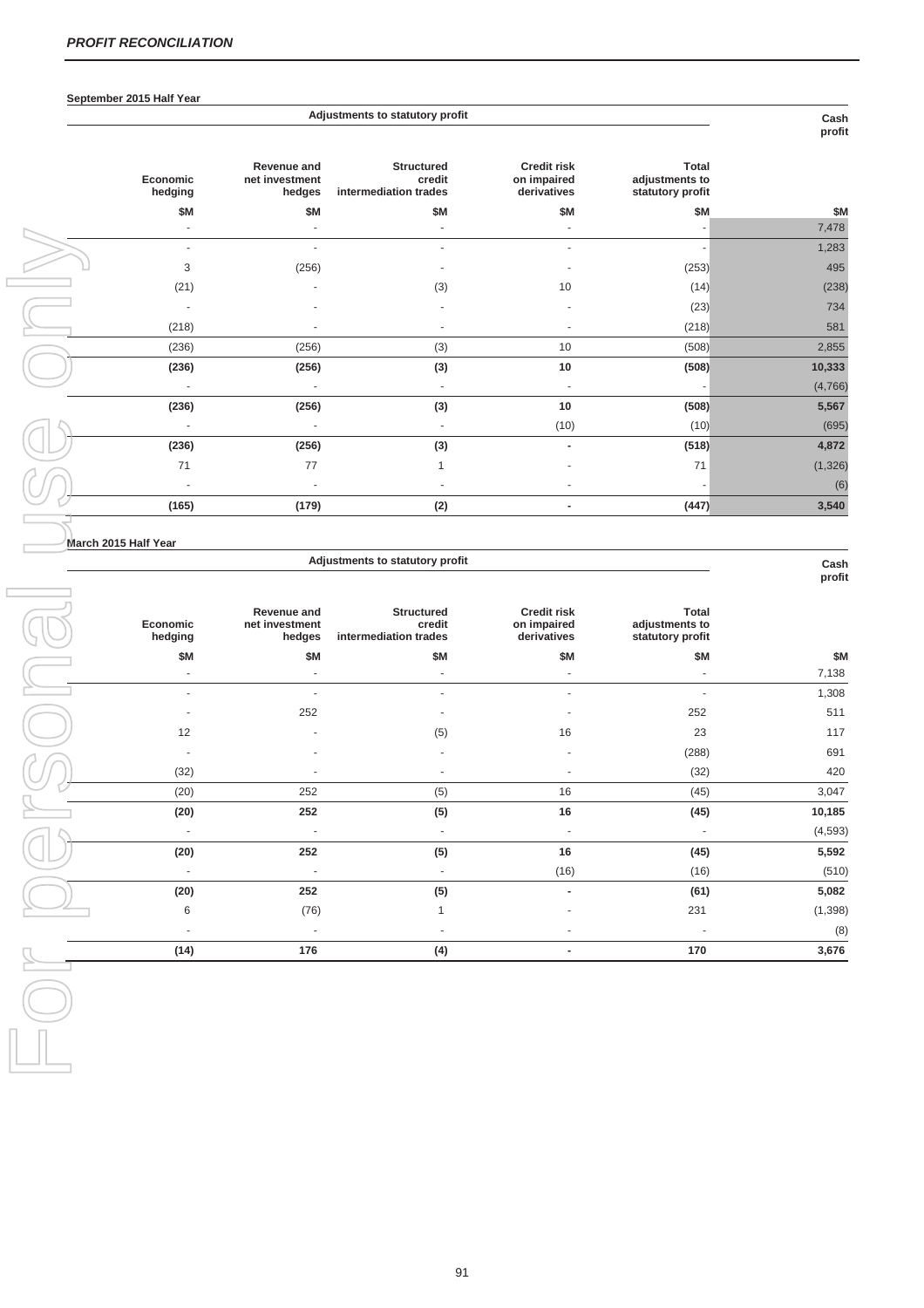**This page has been left blank intentionally**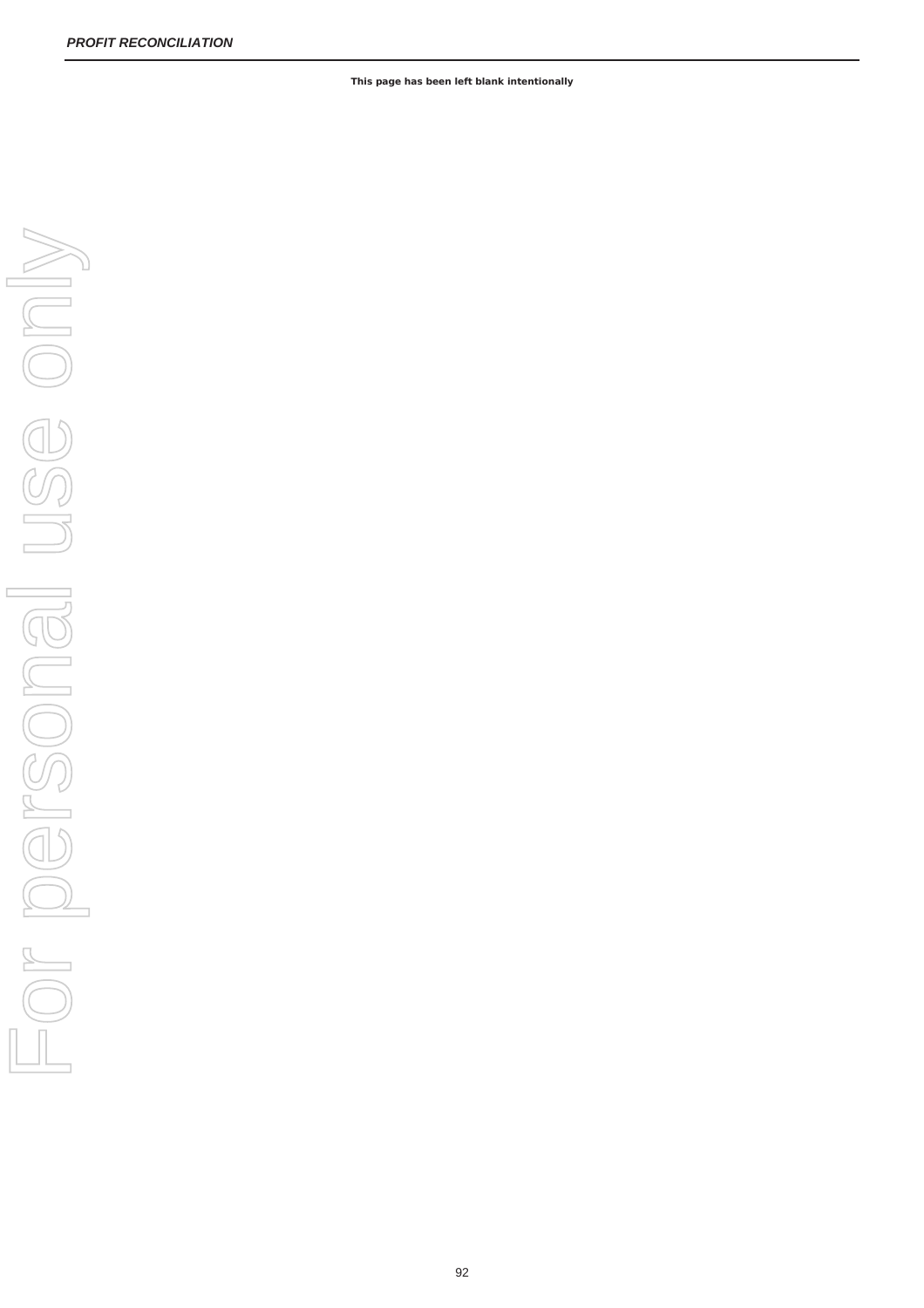# *CONTENTS PAGE*

| <b>Condensed Consolidated Income Statement</b>                                                    | 94     |
|---------------------------------------------------------------------------------------------------|--------|
| <b>Condensed Consolidated Statement of Comprehensive Income</b>                                   | 95     |
| <b>Condensed Consolidated Balance Sheet</b>                                                       | 96     |
| <b>Condensed Consolidated Cash Flow Statement</b>                                                 | $97\,$ |
| <b>Condensed Consolidated Statement of Changes in Equity</b>                                      | 98     |
| Notes to Condensed Consolidated Financial Statements                                              | 99     |
|                                                                                                   |        |
| $\frac{2}{2}$                                                                                     |        |
| $\begin{array}{c} \hline \begin{array}{c} \hline \end{array} \\ \hline \end{array}$<br>$\bigcirc$ |        |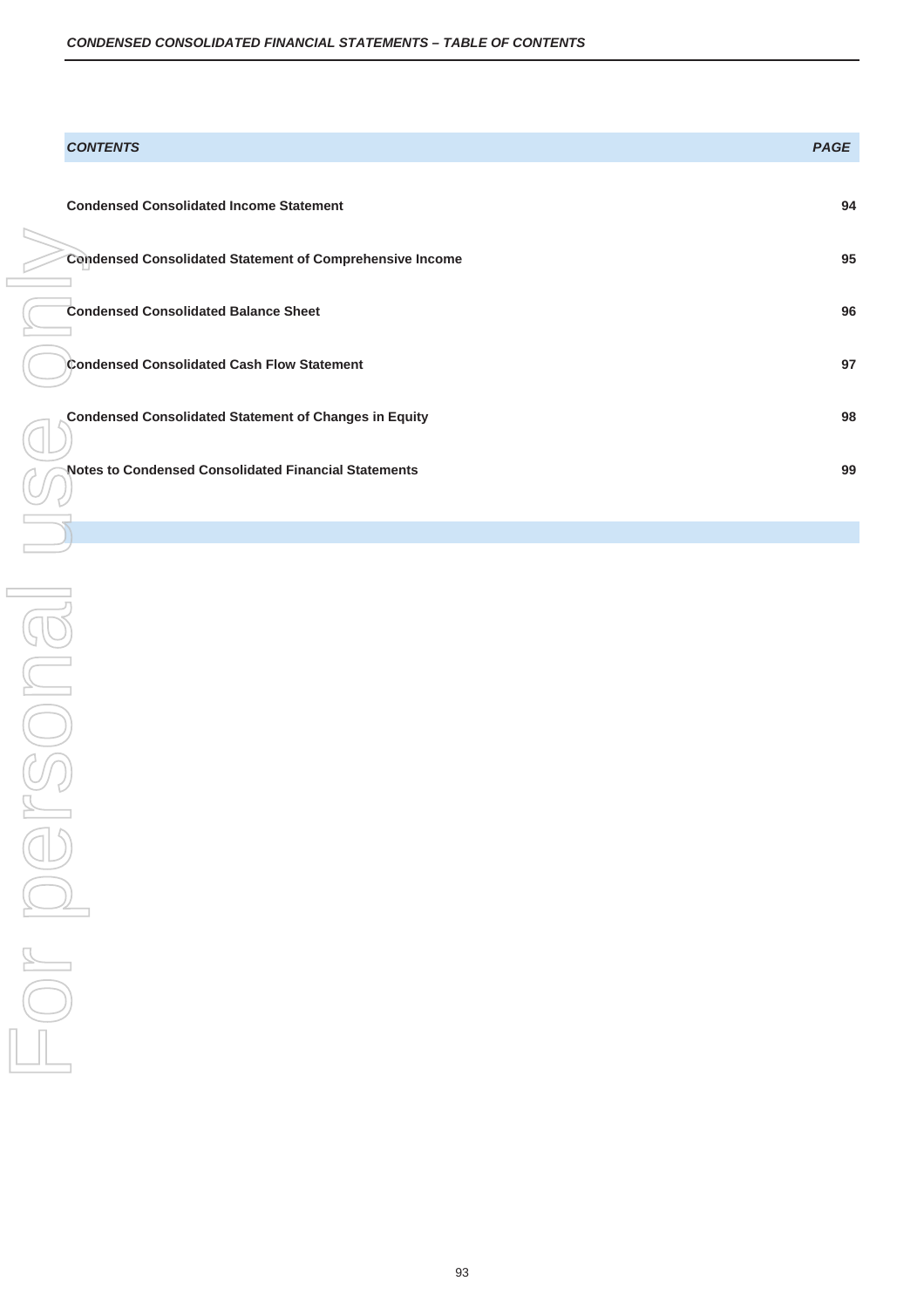|                                                    |                |               | <b>Half Year</b>     |        |               | <b>Full Year</b> |       |
|----------------------------------------------------|----------------|---------------|----------------------|--------|---------------|------------------|-------|
|                                                    | <b>Note</b>    | Sep 15<br>\$M | <b>Mar 15</b><br>\$M | Movt   | Sep 15<br>\$M | Sep 14<br>\$M    | Movt  |
| Interest income                                    |                | 15,132        | 15,394               | $-2%$  | 30,526        | 29,524           | 3%    |
| Interest expense                                   |                | (7,654)       | (8,256)              | $-7%$  | (15,910)      | (15, 714)        | 1%    |
| Net interest income                                | 2              | 7,478         | 7,138                | 5%     | 14,616        | 13,810           | 6%    |
| Other operating income                             | 2              | 2,295         | 1,799                | 28%    | 4,094         | 4,189            | $-2%$ |
| Net funds management and insurance income          | $\overline{2}$ | 757           | 979                  | $-23%$ | 1,736         | 1,538            | 13%   |
| Share of associates' profit                        | 2,15           | 311           | 314                  | $-1%$  | 625           | 517              | 21%   |
| Operating income                                   |                | 10,841        | 10,230               | 6%     | 21,071        | 20,054           | 5%    |
| Operating expenses                                 | 3              | (4,766)       | (4, 593)             | 4%     | (9,359)       | (8,760)          | 7%    |
| Profit before credit impairment and income tax     |                | 6.075         | 5,637                | 8%     | 11,712        | 11,294           | 4%    |
| Credit impairment charge                           | 9              | (685)         | (494)                | 39%    | (1, 179)      | (986)            | 20%   |
| Profit before income tax                           |                | 5,390         | 5,143                | 5%     | 10,533        | 10,308           | 2%    |
| Income tax expense                                 | 4              | (1, 397)      | (1,629)              | $-14%$ | (3,026)       | (3,025)          | 0%    |
| Profit for the period                              |                | 3,993         | 3,514                | 14%    | 7,507         | 7,283            | 3%    |
| Comprising:                                        |                |               |                      |        |               |                  |       |
| Profit attributable to non-controlling interests   |                | 6             | 8                    | $-25%$ | 14            | 12               | 17%   |
| Profit attributable to shareholders of the Company |                | 3,987         | 3,506                | 14%    | 7,493         | 7,271            | 3%    |
|                                                    |                |               |                      |        |               |                  |       |
| Earnings per ordinary share (cents)                |                |               |                      |        |               |                  |       |
| <b>Basic</b>                                       | 6              | 143.4         | 128.0                | 12%    | 271.5         | 267.1            | 2%    |
| <b>Diluted</b>                                     | 6              | 134.9         | 124.6                | 8%     | 257.2         | 257.0            | 0%    |
| Dividend per ordinary share (cents)                | 5              | 95            | 86                   | 10%    | 181           | 178              | 2%    |

*The notes appearing on pages 99 to 112 form an integral part of the Condensed Consolidated Financial Statements.*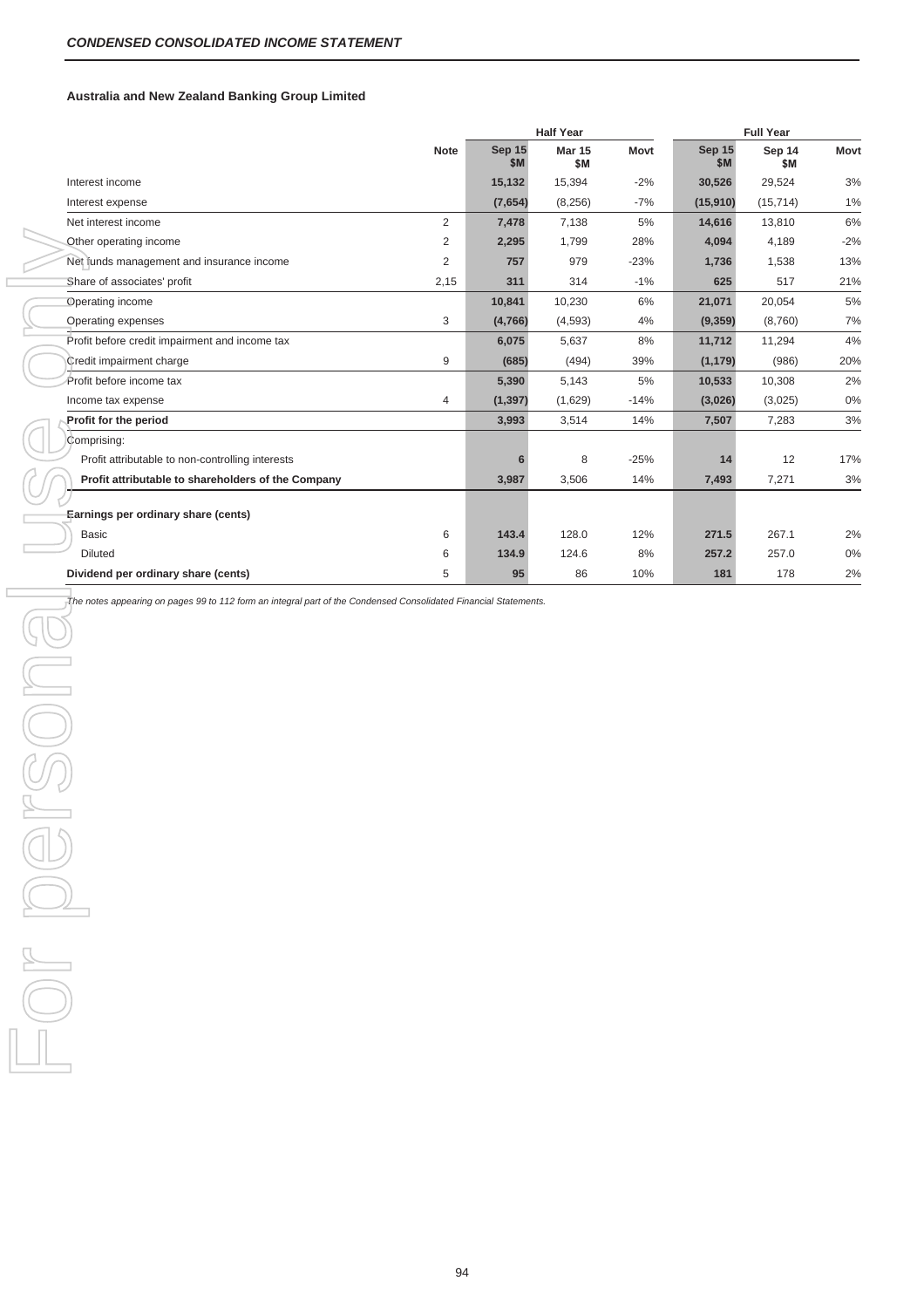|                                                                                                                                                                                                                                                                                                                                                                                                                                                                                                                                                                                                                                                                                                                                                                                                                                                               |                      | <b>Full Year</b> |        |
|---------------------------------------------------------------------------------------------------------------------------------------------------------------------------------------------------------------------------------------------------------------------------------------------------------------------------------------------------------------------------------------------------------------------------------------------------------------------------------------------------------------------------------------------------------------------------------------------------------------------------------------------------------------------------------------------------------------------------------------------------------------------------------------------------------------------------------------------------------------|----------------------|------------------|--------|
|                                                                                                                                                                                                                                                                                                                                                                                                                                                                                                                                                                                                                                                                                                                                                                                                                                                               | <b>Sep 15</b><br>\$M | Sep 14<br>\$Μ    | Movt   |
| Profit for the period                                                                                                                                                                                                                                                                                                                                                                                                                                                                                                                                                                                                                                                                                                                                                                                                                                         | 7,507                | 7,283            | 3%     |
| Other comprehensive income                                                                                                                                                                                                                                                                                                                                                                                                                                                                                                                                                                                                                                                                                                                                                                                                                                    |                      |                  |        |
|                                                                                                                                                                                                                                                                                                                                                                                                                                                                                                                                                                                                                                                                                                                                                                                                                                                               |                      |                  |        |
| Items that will not be reclassified subsequently to profit or loss                                                                                                                                                                                                                                                                                                                                                                                                                                                                                                                                                                                                                                                                                                                                                                                            |                      |                  |        |
| Remeasurement gain/(loss) on defined benefit plans                                                                                                                                                                                                                                                                                                                                                                                                                                                                                                                                                                                                                                                                                                                                                                                                            | (6)                  | 43               | large  |
| Fair value gain/(loss) attributable to changes in own credit risk of financial liabilities<br>designated at fair value                                                                                                                                                                                                                                                                                                                                                                                                                                                                                                                                                                                                                                                                                                                                        | 52                   | (35)             | large  |
| Income tax on items that will not be reclassified subsequently to profit or loss                                                                                                                                                                                                                                                                                                                                                                                                                                                                                                                                                                                                                                                                                                                                                                              |                      |                  |        |
| Remeasurement gain/(loss) on defined benefit plans                                                                                                                                                                                                                                                                                                                                                                                                                                                                                                                                                                                                                                                                                                                                                                                                            | 4                    | (11)             | large  |
| Fair value gain/(loss) attributable to changes in own credit risk of financial liabilities<br>designated at fair value                                                                                                                                                                                                                                                                                                                                                                                                                                                                                                                                                                                                                                                                                                                                        | (15)                 | 10               | large  |
| Items that may be reclassified subsequently to profit or loss                                                                                                                                                                                                                                                                                                                                                                                                                                                                                                                                                                                                                                                                                                                                                                                                 |                      |                  |        |
| Foreign currency translation reserve                                                                                                                                                                                                                                                                                                                                                                                                                                                                                                                                                                                                                                                                                                                                                                                                                          |                      |                  |        |
| Exchange differences taken to equity <sup>1</sup>                                                                                                                                                                                                                                                                                                                                                                                                                                                                                                                                                                                                                                                                                                                                                                                                             | 1,736                | 487              | large  |
| Exchange differences transferred to income statement                                                                                                                                                                                                                                                                                                                                                                                                                                                                                                                                                                                                                                                                                                                                                                                                          | (4)                  | 37               | large  |
| Available-for-sale revaluation reserve                                                                                                                                                                                                                                                                                                                                                                                                                                                                                                                                                                                                                                                                                                                                                                                                                        |                      |                  |        |
| Valuation gain/(loss) taken to equity                                                                                                                                                                                                                                                                                                                                                                                                                                                                                                                                                                                                                                                                                                                                                                                                                         | (40)                 | 134              | large  |
| Transferred to income statement                                                                                                                                                                                                                                                                                                                                                                                                                                                                                                                                                                                                                                                                                                                                                                                                                               | (71)                 | (47)             | 51%    |
| Cash flow hedge reserve                                                                                                                                                                                                                                                                                                                                                                                                                                                                                                                                                                                                                                                                                                                                                                                                                                       |                      |                  |        |
| Valuation gain/(loss) taken to equity                                                                                                                                                                                                                                                                                                                                                                                                                                                                                                                                                                                                                                                                                                                                                                                                                         | 160                  | 165              | $-3%$  |
| Transferred to income statement                                                                                                                                                                                                                                                                                                                                                                                                                                                                                                                                                                                                                                                                                                                                                                                                                               | (15)                 | (31)             | $-52%$ |
| Income tax on items that may be reclassified subsequently to profit or loss                                                                                                                                                                                                                                                                                                                                                                                                                                                                                                                                                                                                                                                                                                                                                                                   |                      |                  |        |
| Available-for-sale assets revaluation reserve                                                                                                                                                                                                                                                                                                                                                                                                                                                                                                                                                                                                                                                                                                                                                                                                                 | 36                   | (23)             | large  |
| Cash flow hedge reserve                                                                                                                                                                                                                                                                                                                                                                                                                                                                                                                                                                                                                                                                                                                                                                                                                                       | (45)                 | (41)             | 10%    |
| Share of associates' other comprehensive income <sup>2</sup>                                                                                                                                                                                                                                                                                                                                                                                                                                                                                                                                                                                                                                                                                                                                                                                                  | 59                   | (24)             | large  |
| Other comprehensive income net of tax                                                                                                                                                                                                                                                                                                                                                                                                                                                                                                                                                                                                                                                                                                                                                                                                                         | 1,851                | 664              | large  |
| Total comprehensive income for the period                                                                                                                                                                                                                                                                                                                                                                                                                                                                                                                                                                                                                                                                                                                                                                                                                     | 9,358                | 7,947            |        |
| Non-controlling interests                                                                                                                                                                                                                                                                                                                                                                                                                                                                                                                                                                                                                                                                                                                                                                                                                                     | 30                   | 16               | 88%    |
| Shareholders of the Company                                                                                                                                                                                                                                                                                                                                                                                                                                                                                                                                                                                                                                                                                                                                                                                                                                   | 9,328                | 7,931            | 18%    |
| Tricludes foreign currency translation differences attributable to non-controlling interests of \$16 million gain (Sep 14 full year: \$4 million gain).<br>2.<br>Share of associates other comprehensive income includes items that may be reclassified subsequently to profit and loss comprised of Available-for-sale revaluation reserve gain of<br>\$53 million (Sep 14 full year: loss of \$25 million); Foreign currency translation reserve gain of \$8 million gain (Sep 14 full year: nil); Cash flow hedge reserve of nil (Sep 14 full year: gain or<br>\$1 million) and items of which will not be reclassified subsequently to profit or loss comprised of Defined Benefit Plans loss of \$2 million (Sep 14 full year: nil).<br>The notes appearing on pages 99 to 112 form an integral part of the Condensed Consolidated Financial Statements. |                      |                  |        |
|                                                                                                                                                                                                                                                                                                                                                                                                                                                                                                                                                                                                                                                                                                                                                                                                                                                               |                      |                  |        |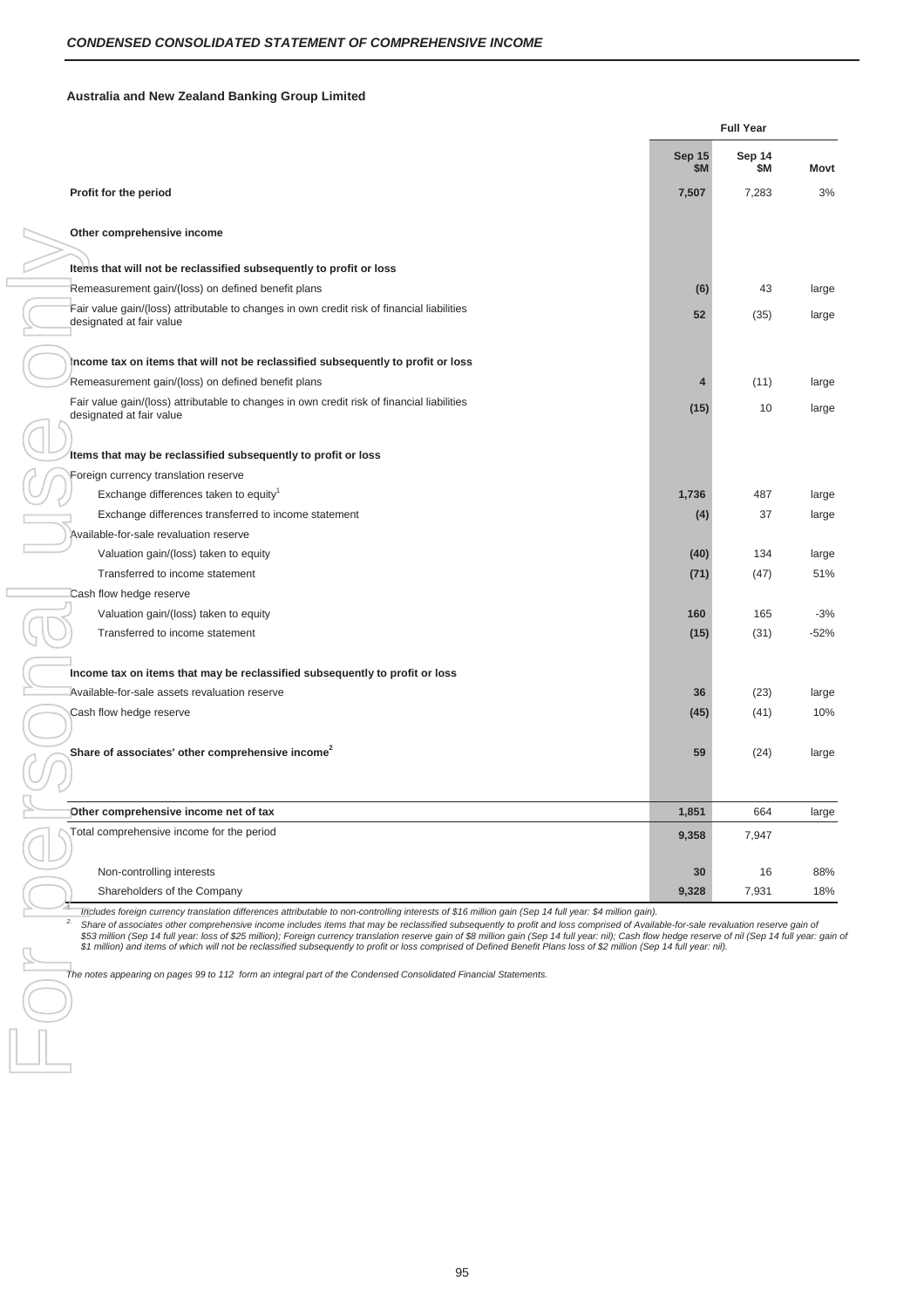|                                                                                                                  |             |                         | As at                          |                         | <b>Movement</b>            |                            |
|------------------------------------------------------------------------------------------------------------------|-------------|-------------------------|--------------------------------|-------------------------|----------------------------|----------------------------|
| <b>Assets</b><br>Cash                                                                                            | <b>Note</b> | Sep 15<br>\$M<br>53,903 | <b>Mar 15</b><br>\$Μ<br>46,004 | Sep 14<br>\$Μ<br>32,559 | Sep 15<br>v. Mar 15<br>17% | Sep 15<br>v. Sep 14<br>66% |
| Settlement balances owed to ANZ                                                                                  |             | 18,596                  | 22,570                         | 20,241                  | $-18%$                     | $-8%$                      |
| Collateral paid                                                                                                  |             | 9,967                   | 10,707                         | 5,459                   | $-7%$                      | 83%                        |
| <b>Trading securities</b>                                                                                        |             | 49,000                  | 51,386                         | 49,692                  | $-5%$                      | $-1%$                      |
| Derivative financial instruments                                                                                 |             | 85,625                  | 73,580                         | 56,369                  | 16%                        | 52%                        |
| Available-for-sale assets                                                                                        |             | 43,667                  | 38,336                         | 30,917                  | 14%                        | 41%                        |
| Net loans and advances                                                                                           | 8           | 562,173                 | 558,203                        | 521,752                 | 1%                         | 8%                         |
| Regulatory deposits                                                                                              |             | 1,773                   | 1,804                          | 1,565                   | $-2%$                      | 13%                        |
| Investment in associates                                                                                         |             | 5,440                   | 5,315                          | 4,582                   | 2%                         | 19%                        |
| Current tax assets                                                                                               |             | 90                      |                                | 38                      |                            |                            |
| Deferred tax assets                                                                                              |             | 402                     | 38                             |                         | large                      | large<br>$-4%$             |
|                                                                                                                  |             |                         | 162                            | 417                     | large                      |                            |
| Goodwill and other intangible assets                                                                             |             | 8,312                   | 8,384                          | 7,950                   | $-1%$                      | 5%                         |
| Investments backing policy liabilities                                                                           |             | 34,820                  | 36,495                         | 33,579                  | $-5%$                      | 4%                         |
| Premises and equipment                                                                                           |             | 2,221                   | 2,203                          | 2,181                   | 1%                         | 2%                         |
| Other assets                                                                                                     |             | 5,846                   | 4,900                          | 4,791                   | 19%                        | 22%                        |
| Esanda dealer finance assets held for sale                                                                       | 8           | 8,065                   |                                |                         | n/a                        | n/a                        |
| Total assets                                                                                                     |             | 889,900                 | 860,087                        | 772,092                 | 3%                         | 15%                        |
|                                                                                                                  |             |                         |                                |                         |                            |                            |
| <b>Liabilities</b>                                                                                               |             |                         |                                |                         |                            |                            |
| Settlement balances owed by ANZ                                                                                  |             | 11,250                  | 7,759                          | 10,114                  | 45%                        | 11%                        |
| Collateral received                                                                                              |             | 7,829                   | 4,844                          | 5,599                   | 62%                        | 40%                        |
| Deposits and other borrowings                                                                                    | 10          | 570,794                 | 567,215                        | 510,079                 | 1%                         | 12%                        |
| Derivative financial instruments                                                                                 |             | 81,270                  | 73,210                         | 52,925                  | 11%                        | 54%                        |
| <b>Current tax liabilities</b>                                                                                   |             | 267                     | 123                            | 449                     | large                      | $-41%$                     |
| Deferred tax liabilities                                                                                         |             | 249                     | 322                            | 120                     | $-23%$                     | large                      |
| <b>Policy liabilities</b>                                                                                        |             | 35,401                  | 36,820                         | 34,554                  | $-4%$                      | 2%                         |
| External unit holder liabilities (life insurance funds)                                                          |             | 3,291                   | 3,489                          | 3,181                   | $-6%$                      | 3%                         |
| Provisions                                                                                                       |             | 1,074                   | 1,128                          | 1,100                   | $-5%$                      | $-2%$                      |
| Payables and other liabilities                                                                                   |             | 10,366                  | 10,999                         | 10,984                  | $-6%$                      | $-6%$                      |
| Debt issuances                                                                                                   |             | 93,747                  | 85,664                         | 80,096                  | 9%                         | 17%                        |
| Subordinated debt                                                                                                | 11          | 17,009                  | 16,463                         | 13,607                  | 3%                         | 25%                        |
| <b>Total liabilities</b>                                                                                         |             | 832,547                 | 808,036                        | 722,808                 | $3%$                       | 15%                        |
| Net assets                                                                                                       |             | 57,353                  | 52,051                         | 49,284                  | 10%                        | 16%                        |
|                                                                                                                  |             |                         |                                |                         |                            |                            |
| Shareholders' equity                                                                                             |             |                         |                                |                         |                            |                            |
| Ordinary share capital                                                                                           |             | 28,367                  | 24,152                         | 24,031                  | 17%                        | 18%                        |
| Preference share capital                                                                                         |             |                         |                                | 871                     | n/a                        | $-100%$                    |
| Reserves                                                                                                         |             | 1,571                   | 2,188                          | (239)                   | -28%                       | large                      |
| Retained earnings                                                                                                |             | 27,309                  | 25,616                         | 24,544                  | 7%                         | 11%                        |
| Share capital and reserves attributable to<br>shareholders of the Company                                        | 13          | 57,247                  | 51,956                         | 49,207                  | 10%                        | 16%                        |
| Non-controlling interests                                                                                        |             | 106                     | 95                             | 77                      | 12%                        | 38%                        |
| Total shareholders' equity                                                                                       | 13          | 57,353                  | 52,051                         | 49,284                  | 10%                        | 16%                        |
| The notes appearing on pages 99 to 112 form an integral part of the Condensed Consolidated Financial Statements. |             |                         |                                |                         |                            |                            |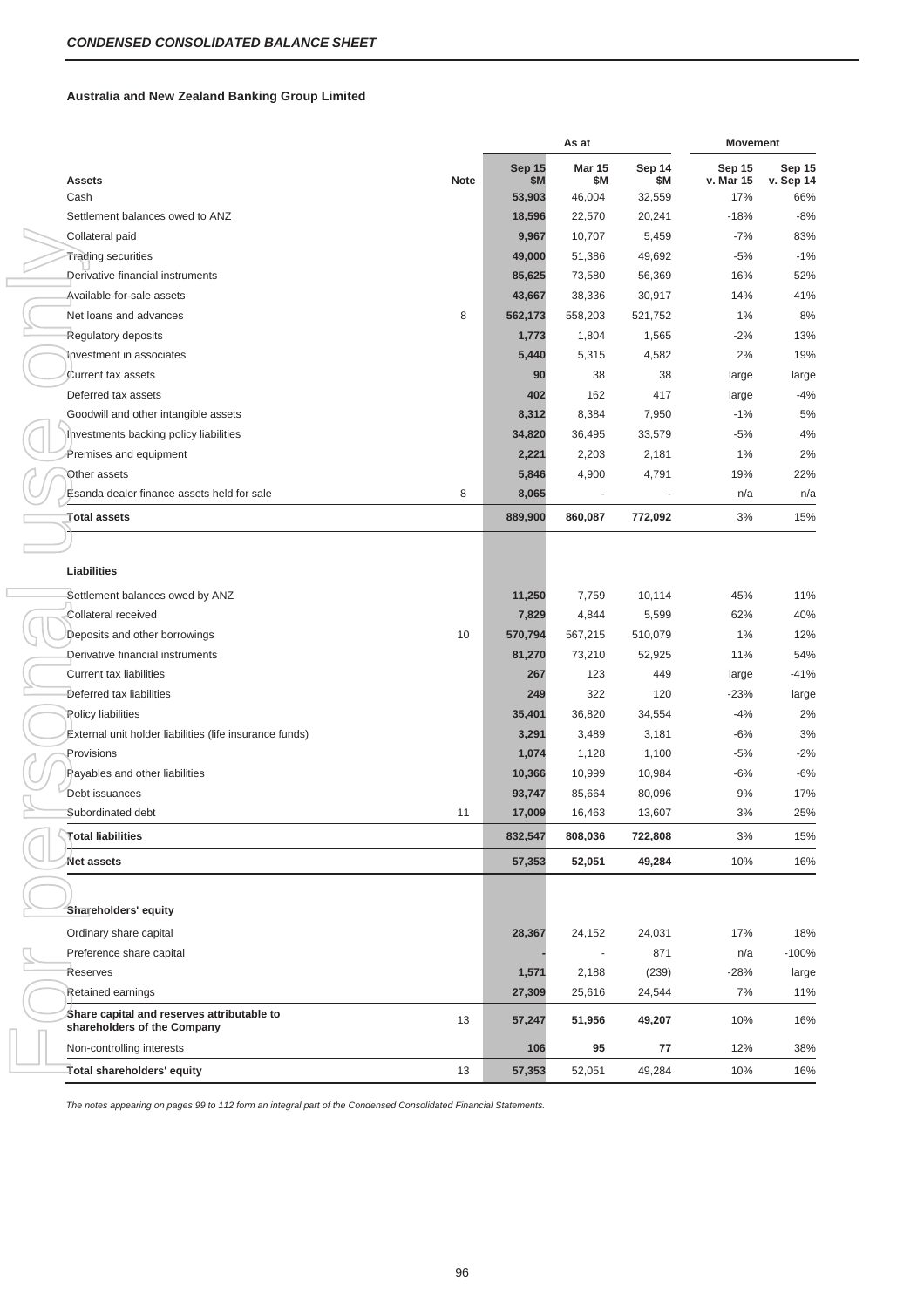|                                                                                |                | <b>Full Year</b> |                |
|--------------------------------------------------------------------------------|----------------|------------------|----------------|
|                                                                                |                | <b>Inflows</b>   | <b>Inflows</b> |
|                                                                                |                | (Outflows)       | (Outflows)     |
|                                                                                |                | Sep 15           | Sep 14         |
|                                                                                | <b>Note</b>    | \$M              | \$M            |
| Cash flows from operating activities                                           |                |                  |                |
| Interest received                                                              |                | 30,667           | 29,327         |
| Interest paid                                                                  |                | (15, 458)        | (14, 886)      |
| <b>Dividends received</b>                                                      |                | 231              | 127            |
| Other operating income received                                                |                | 18,297           | 2,704          |
| Other operating expenses paid                                                  |                | (8, 573)         | (8, 123)       |
| Income taxes paid                                                              |                | (3,082)          | (3,207)        |
| Net cash flows from funds management and insurance business                    |                |                  |                |
| Premiums, other income and life investment deposits received                   |                | 7,577            | 7,549          |
| Investment income and policy deposits received                                 |                | 286              | 620            |
| Claims and policy liability payments                                           |                | (5,930)          | (5,578)        |
| Commission expense paid                                                        |                | (648)            | (471)          |
| Cash flows from operating activities before changes in                         |                |                  |                |
| operating assets and liabilities                                               |                | 23,367           | 8,062          |
| Changes in operating assets and liabilities arising from                       |                |                  |                |
| cash flow movements                                                            |                |                  |                |
| (Increase)/decrease in operating assets                                        |                |                  |                |
| Collateral paid                                                                |                | (3, 585)         | 1,271          |
| <b>Trading securities</b>                                                      |                | 2,870            | (8,600)        |
| Net loans and advances                                                         |                | (32, 280)        | (35, 154)      |
| Net cash flows from investments backing policy liabilities                     |                |                  |                |
| Purchase of insurance assets                                                   |                | (7,065)          | (4,856)        |
| Proceeds from sale/maturity of insurance assets                                |                | 7,239            | 4,625          |
| Increase/(decrease) in operating liabilities                                   |                |                  |                |
| Deposits and other borrowings                                                  |                | 30,050           | 36,592         |
| Settlement balances owed by ANZ                                                |                | 781              | 1,358          |
| Collateral received                                                            |                |                  |                |
|                                                                                |                | 1,073            | 1,435          |
| Payables and other liabilities                                                 |                | (974)            | 910            |
| Change in operating assets and liabilities arising from<br>cash flow movements |                | (1,891)          | (2, 419)       |
| Net cash provided by operating activities                                      |                | 21,476           | 5,643          |
| Cash flows from investing activities                                           |                |                  |                |
| Available-for-sale assets                                                      |                |                  |                |
| Purchases                                                                      |                | (24, 236)        | (12, 652)      |
| Proceeds from sale or maturity                                                 |                | 15,705           | 11,136         |
| Controlled entities and associates                                             |                |                  |                |
|                                                                                |                |                  | 251            |
| Proceeds from sale (net of cash disposed)                                      |                |                  |                |
| Premises and equipment                                                         |                |                  |                |
| Purchases                                                                      |                | (321)            | (370)          |
| Other assets                                                                   |                | (928)            | (292)          |
| Net cash (used in) investing activities                                        |                | (9,776)          | (1, 927)       |
| Cash flows from financing activities                                           |                |                  |                |
| Debt issuances                                                                 |                |                  |                |
| Issue proceeds                                                                 |                | 16,637           | 17,156         |
| Redemptions                                                                    |                | (15,966)         | (10, 710)      |
| Subordinated debt                                                              |                |                  |                |
| Issue proceeds                                                                 |                | 2,683            | 3,258          |
| Redemptions                                                                    |                |                  | (2,586)        |
| Dividends paid                                                                 |                | (3,763)          | (3,827)        |
| Share capital issues                                                           |                | 3,207            |                |
| Preference shares bought back                                                  |                | (755)            |                |
| Share buyback                                                                  |                |                  | (500)          |
| Net cash provided by financing activities                                      |                | 2,043            | 2,795          |
| Net increase in cash and cash equivalents                                      |                | 13,743           | 6,511          |
| Cash and cash equivalents at beginning of period                               |                | 48,229           | 41,111         |
| Effects of exchange rate changes on cash and cash equivalents                  |                | 7,306            | 607            |
| Cash and cash equivalents at end of period                                     | $\overline{7}$ | 69,278           | 48,229         |
|                                                                                |                |                  |                |

*112 form an integral part of the Condensed Consolidated Financial Statements.*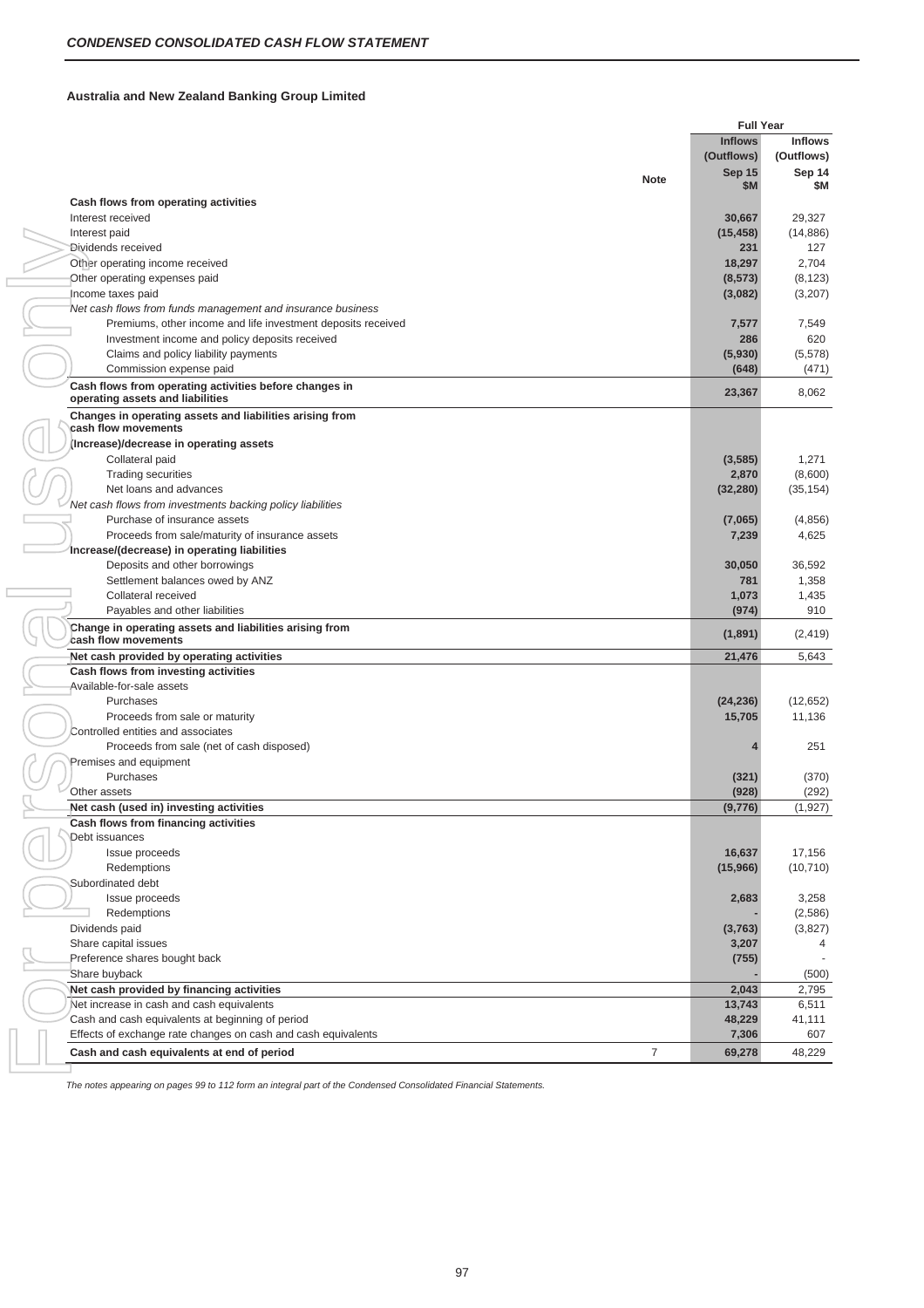|                                                                                                                                                                              | Ordinary<br>share<br>capital<br>\$M | Preference<br>shares<br>\$M | Reserves <sup>1</sup><br>\$Μ | <b>Retained</b><br>earnings<br>\$M | Shareholders'<br>equity<br>attributable to<br><b>Equity holders</b><br>of the Bank<br>\$M | Non-<br>controlling<br>interests<br>\$Μ | <b>Total</b><br>Shareholders'<br>equity<br>\$Μ |
|------------------------------------------------------------------------------------------------------------------------------------------------------------------------------|-------------------------------------|-----------------------------|------------------------------|------------------------------------|-------------------------------------------------------------------------------------------|-----------------------------------------|------------------------------------------------|
| As at 1 October 2013                                                                                                                                                         | 23,641                              | 871                         | (907)                        | 21,936                             | 45,541                                                                                    | 62                                      | 45,603                                         |
|                                                                                                                                                                              |                                     |                             |                              |                                    |                                                                                           |                                         |                                                |
| Profit or loss                                                                                                                                                               |                                     |                             |                              | 7,271                              | 7,271                                                                                     | 12                                      | 7,283                                          |
| Other comprehensive income for the period                                                                                                                                    |                                     |                             | 653                          | 7                                  | 660                                                                                       | 4                                       | 664                                            |
| Total comprehensive income for the period                                                                                                                                    |                                     |                             | 653                          | 7,278                              | 7,931                                                                                     | 16                                      | 7,947                                          |
| Transactions with equity holders in<br>their capacity as equity holders:                                                                                                     |                                     |                             |                              |                                    |                                                                                           |                                         |                                                |
| Dividends paid                                                                                                                                                               |                                     |                             |                              | (4,700)                            | (4,700)                                                                                   | (1)                                     | (4,701)                                        |
| Dividend income on treasury shares                                                                                                                                           |                                     |                             |                              |                                    |                                                                                           |                                         |                                                |
| held within the Group's                                                                                                                                                      |                                     |                             |                              | 22                                 | 22                                                                                        |                                         | 22                                             |
| life insurance statutory funds                                                                                                                                               |                                     |                             |                              |                                    |                                                                                           |                                         |                                                |
| Dividend reinvestment plan                                                                                                                                                   | 851                                 |                             |                              |                                    | 851                                                                                       |                                         | 851                                            |
| Transactions with non-controlling interests                                                                                                                                  |                                     |                             | 10                           |                                    | 10                                                                                        |                                         | 10                                             |
| Other equity movements:                                                                                                                                                      |                                     |                             |                              |                                    |                                                                                           |                                         |                                                |
| Share based payments/(exercises)                                                                                                                                             |                                     |                             | 13                           |                                    | 13                                                                                        |                                         | 13                                             |
| Group share option scheme                                                                                                                                                    | $\overline{4}$                      |                             |                              |                                    | 4                                                                                         |                                         |                                                |
| Treasury shares Global Wealth adjustment                                                                                                                                     | 24                                  |                             |                              |                                    | 24                                                                                        |                                         | 24                                             |
| Group employee share acquisition scheme                                                                                                                                      | 11                                  |                             |                              |                                    | 11                                                                                        |                                         | 11                                             |
| Group share buyback                                                                                                                                                          | (500)                               |                             |                              |                                    | (500)                                                                                     |                                         | (500)                                          |
| Transfer of options/rights lapsed                                                                                                                                            | $\overline{\phantom{a}}$            |                             | (8)                          | 8                                  | $\overline{\phantom{a}}$                                                                  | $\overline{a}$                          | $\overline{\phantom{a}}$                       |
| As at 30 September 2014                                                                                                                                                      | 24,031                              | 871                         | (239)                        | 24,544                             | 49,207                                                                                    | 77                                      | 49,284                                         |
| Profit or loss<br>Other comprehensive income for the period                                                                                                                  | ÷,                                  | ÷,                          | ÷,<br>1,802                  | 7,493<br>33                        | 7,493<br>1,835                                                                            | 14<br>16                                | 7,507<br>1,851                                 |
| Total comprehensive income for the period                                                                                                                                    |                                     |                             | 1,802                        | 7,526                              | 9,328                                                                                     | 30                                      | 9,358                                          |
| Transactions with equity holders in                                                                                                                                          |                                     |                             |                              |                                    |                                                                                           |                                         |                                                |
| their capacity as equity holders:                                                                                                                                            |                                     |                             |                              |                                    |                                                                                           |                                         |                                                |
| Dividends paid                                                                                                                                                               |                                     |                             |                              | (4,907)                            | (4,907)                                                                                   | (1)                                     | (4,908)                                        |
| Dividend income on treasury shares                                                                                                                                           |                                     |                             |                              |                                    |                                                                                           |                                         |                                                |
| held within the Group's                                                                                                                                                      |                                     |                             |                              | 22                                 | 22                                                                                        |                                         | 22                                             |
| life insurance statutory funds                                                                                                                                               |                                     |                             |                              |                                    |                                                                                           |                                         |                                                |
| Dividend reinvestment plan                                                                                                                                                   | 1,122                               |                             |                              |                                    | 1,122                                                                                     |                                         | 1,122                                          |
| Preference share bought back                                                                                                                                                 |                                     | (871)                       |                              |                                    | (871)                                                                                     |                                         | (871)                                          |
| Other equity movements:                                                                                                                                                      |                                     |                             |                              |                                    |                                                                                           |                                         |                                                |
| Share based payments/(exercises)                                                                                                                                             |                                     |                             | 16                           |                                    | 16                                                                                        |                                         | 16                                             |
| Share Placement and Purchase Plan                                                                                                                                            | 3,206                               |                             |                              |                                    | 3,206                                                                                     |                                         | 3,206                                          |
| Group share option scheme                                                                                                                                                    | 2                                   |                             |                              |                                    | $\overline{\mathbf{2}}$                                                                   |                                         | $\overline{2}$                                 |
| Treasury shares Global Wealth adjustment                                                                                                                                     | 5<br>1                              |                             |                              |                                    | 5<br>$\mathbf{1}$                                                                         |                                         | 5                                              |
| Group employee share acquisition scheme<br>Transfer of options/rights lapsed                                                                                                 |                                     |                             |                              | 8                                  |                                                                                           |                                         | 1                                              |
|                                                                                                                                                                              |                                     |                             | (8)                          |                                    |                                                                                           |                                         |                                                |
| Foreign exchange gains on preference shares<br>brought back                                                                                                                  |                                     |                             |                              | 116                                | 116                                                                                       |                                         | 116                                            |
| As at 30 September 2015                                                                                                                                                      | 28,367                              |                             | 1,571                        | 27,309                             | 57,247                                                                                    | 106                                     | 57,353                                         |
|                                                                                                                                                                              |                                     |                             |                              |                                    |                                                                                           |                                         |                                                |
| Further information on reserves is disclosed in Note 13.<br>The notes appearing on pages 99 to 112 form an integral part of the Condensed Consolidated Financial Statements. |                                     |                             |                              |                                    |                                                                                           |                                         |                                                |
|                                                                                                                                                                              |                                     |                             |                              |                                    |                                                                                           |                                         |                                                |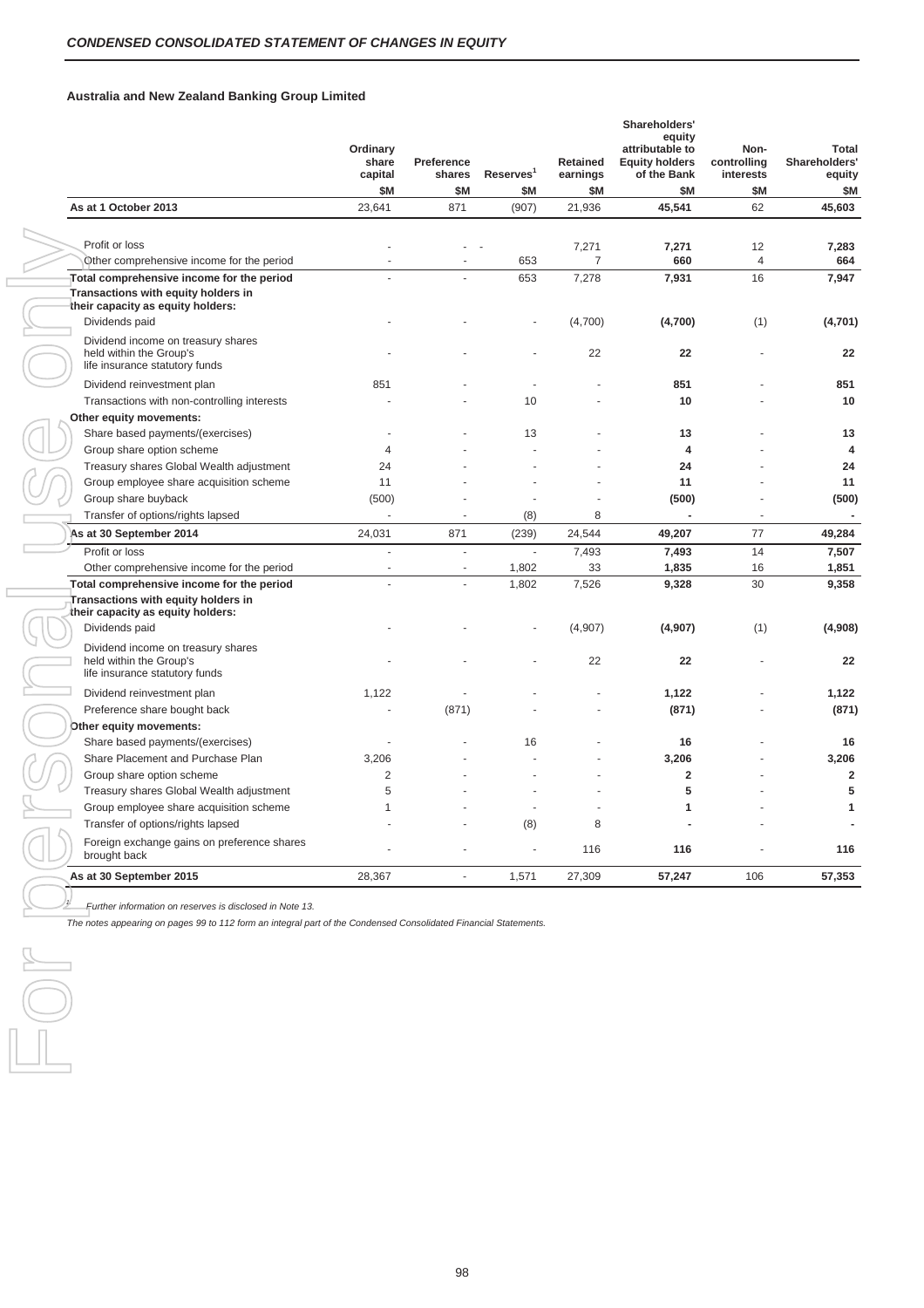### **1. Basis of preparation**

These Condensed Consolidated Financial Statements:

- have been prepared in accordance with the recognition and measurement requirements of Australian Accounting Standards ("AASs"):
- should be read in conjunction with ANZ's Annual Financial Statements for the year ended 30 September 2015 when released and any public announcements made by the Parent Entity and its controlled entities (the Group) for the year ended 30 September 2015 in accordance with the continuous disclosure obligations under the Corporations Act 2001 and the ASX Listing Rules;
- do not include all notes of the type normally included in ANZ's Annual Financial Statements;

### **i) Accounting policies**

### **ii) Basis of measurement**

## **iii) Use of estimates, assumptions and judgments**

| are presented in Australian dollars unless otherwise stated; and                                                                                                                                                                                                                                                                                                                                                                                                                                                                                                                                                                                                                                                                                                                                                                                                                                                                                                                                                                             |              |                 |
|----------------------------------------------------------------------------------------------------------------------------------------------------------------------------------------------------------------------------------------------------------------------------------------------------------------------------------------------------------------------------------------------------------------------------------------------------------------------------------------------------------------------------------------------------------------------------------------------------------------------------------------------------------------------------------------------------------------------------------------------------------------------------------------------------------------------------------------------------------------------------------------------------------------------------------------------------------------------------------------------------------------------------------------------|--------------|-----------------|
| were approved by the Board of Directors on 28 October 2015.                                                                                                                                                                                                                                                                                                                                                                                                                                                                                                                                                                                                                                                                                                                                                                                                                                                                                                                                                                                  |              |                 |
| <b>Accounting policies</b><br>i)                                                                                                                                                                                                                                                                                                                                                                                                                                                                                                                                                                                                                                                                                                                                                                                                                                                                                                                                                                                                             |              |                 |
| These Condensed Consolidated Financial Statements have been prepared on the basis of accounting policies and using methods of computation<br>consistent with those applied in the 2014 ANZ Annual Financial Statements.                                                                                                                                                                                                                                                                                                                                                                                                                                                                                                                                                                                                                                                                                                                                                                                                                      |              |                 |
| <b>Basis of measurement</b><br>H).                                                                                                                                                                                                                                                                                                                                                                                                                                                                                                                                                                                                                                                                                                                                                                                                                                                                                                                                                                                                           |              |                 |
| The financial information has been prepared in accordance with the historical cost basis except that the following assets and liabilities are stated at their<br>fair value:                                                                                                                                                                                                                                                                                                                                                                                                                                                                                                                                                                                                                                                                                                                                                                                                                                                                 |              |                 |
| derivative financial instruments as well as, in the case of fair value hedging, the fair value adjustment on the underlying hedged exposure;                                                                                                                                                                                                                                                                                                                                                                                                                                                                                                                                                                                                                                                                                                                                                                                                                                                                                                 |              |                 |
| available-for-sale financial assets;                                                                                                                                                                                                                                                                                                                                                                                                                                                                                                                                                                                                                                                                                                                                                                                                                                                                                                                                                                                                         |              |                 |
| financial instruments held for trading; and                                                                                                                                                                                                                                                                                                                                                                                                                                                                                                                                                                                                                                                                                                                                                                                                                                                                                                                                                                                                  |              |                 |
| assets and liabilities designated at fair value through profit and loss.                                                                                                                                                                                                                                                                                                                                                                                                                                                                                                                                                                                                                                                                                                                                                                                                                                                                                                                                                                     |              |                 |
| In accordance with AASB 1038 Life Insurance Contracts, life insurance liabilities are measured using the Margin on Services model.                                                                                                                                                                                                                                                                                                                                                                                                                                                                                                                                                                                                                                                                                                                                                                                                                                                                                                           |              |                 |
| In accordance with AASB 119 Employee Benefits, defined benefit obligations are measured using the Projected Unit Credit method.                                                                                                                                                                                                                                                                                                                                                                                                                                                                                                                                                                                                                                                                                                                                                                                                                                                                                                              |              |                 |
| iii) Use of estimates, assumptions and judgments                                                                                                                                                                                                                                                                                                                                                                                                                                                                                                                                                                                                                                                                                                                                                                                                                                                                                                                                                                                             |              |                 |
| affect reported amounts and the application of accounting policies. Discussion of the critical accounting estimates and judgements, which include<br>complex or subjective decisions or assessments will be covered in Note 2 of the 2015 Annual Financial Statements when released. Such estimates and<br>judgements are reviewed on an ongoing basis.<br>At 30 September 2015 the impairment assessment of non-lending assets identified that two of the Group's Associate investments (AMMB Holdings<br>Berhad (Ambank) and PT Bank Pan Indonesia (PT Panin)) had indicators of impairment. Although their market value (based on share price) was below<br>their carrying value, no impairment was recognised as the carrying value was supported by their value in use.<br>lThe value in use estimation is sensitive to a number of key assumptions, including future profitability levels, capital levels, long term growth rates and<br>discount rates. The key assumptions used in the value in use calculations are outlined below: | As at Sep 15 |                 |
|                                                                                                                                                                                                                                                                                                                                                                                                                                                                                                                                                                                                                                                                                                                                                                                                                                                                                                                                                                                                                                              |              |                 |
|                                                                                                                                                                                                                                                                                                                                                                                                                                                                                                                                                                                                                                                                                                                                                                                                                                                                                                                                                                                                                                              | <b>AMMB</b>  | <b>PT Panin</b> |
| Pre-tax discount rate                                                                                                                                                                                                                                                                                                                                                                                                                                                                                                                                                                                                                                                                                                                                                                                                                                                                                                                                                                                                                        | 11.0%        | 12.7%           |
| Terminal growth rate                                                                                                                                                                                                                                                                                                                                                                                                                                                                                                                                                                                                                                                                                                                                                                                                                                                                                                                                                                                                                         | 5.5%<br>2.1% | 5.7%<br>5.1%    |
| Expected NPAT growth (5 years average)<br>Core equity tier 1 rate                                                                                                                                                                                                                                                                                                                                                                                                                                                                                                                                                                                                                                                                                                                                                                                                                                                                                                                                                                            | 10.0%        | 10.0%           |
|                                                                                                                                                                                                                                                                                                                                                                                                                                                                                                                                                                                                                                                                                                                                                                                                                                                                                                                                                                                                                                              |              |                 |
| iv) Rounding of amounts<br>The amounts contained in these Condensed Consolidated Financial Statements have been rounded to the nearest million dollars, except where<br>otherwise indicated, as permitted by Australian Securities and Investments Commission Class Order 98/100.                                                                                                                                                                                                                                                                                                                                                                                                                                                                                                                                                                                                                                                                                                                                                            |              |                 |
| <b>(v) Comparatives</b>                                                                                                                                                                                                                                                                                                                                                                                                                                                                                                                                                                                                                                                                                                                                                                                                                                                                                                                                                                                                                      |              |                 |
| Certain amounts in the comparative information have been reclassified to conform with current period financial statement presentation.                                                                                                                                                                                                                                                                                                                                                                                                                                                                                                                                                                                                                                                                                                                                                                                                                                                                                                       |              |                 |
|                                                                                                                                                                                                                                                                                                                                                                                                                                                                                                                                                                                                                                                                                                                                                                                                                                                                                                                                                                                                                                              |              |                 |

#### **iv) Rounding of amounts**

### **iv) Comparatives**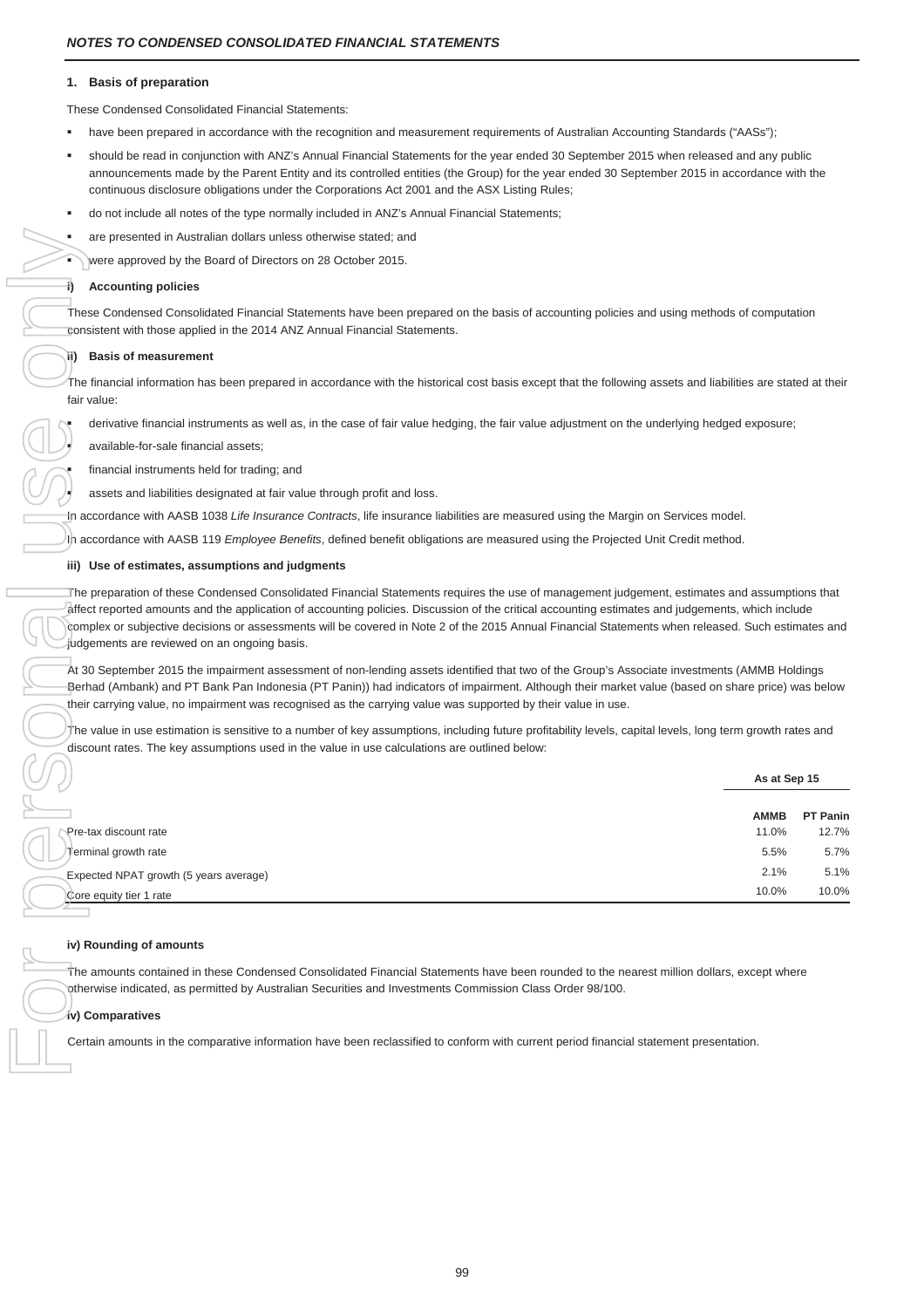**2. Income** 

|                                                                                                                                                                                                                                                                                                                                                                                                                            | <b>Half Year</b> |                      |        | <b>Full Year</b> |               |         |  |
|----------------------------------------------------------------------------------------------------------------------------------------------------------------------------------------------------------------------------------------------------------------------------------------------------------------------------------------------------------------------------------------------------------------------------|------------------|----------------------|--------|------------------|---------------|---------|--|
|                                                                                                                                                                                                                                                                                                                                                                                                                            | Sep 15<br>\$M    | <b>Mar 15</b><br>\$Μ | Movt   | Sep 15<br>\$M    | Sep 14<br>\$M | Movt    |  |
| Interest income                                                                                                                                                                                                                                                                                                                                                                                                            | 15,132           | 15,394               | $-2%$  | 30,526           | 29,524        | 3%      |  |
| Interest expense                                                                                                                                                                                                                                                                                                                                                                                                           | (7,654)          | (8,256)              | $-7%$  | (15, 910)        | (15, 714)     | 1%      |  |
| Net interest income                                                                                                                                                                                                                                                                                                                                                                                                        | 7,478            | 7,138                | 5%     | 14,616           | 13,810        | 6%      |  |
| i) Fee and commission income                                                                                                                                                                                                                                                                                                                                                                                               |                  |                      |        |                  |               |         |  |
| Lending fees <sup>1</sup>                                                                                                                                                                                                                                                                                                                                                                                                  | 411              | 422                  | $-3%$  | 833              | 779           | 7%      |  |
| Non-lending fees and commissions <sup>2</sup>                                                                                                                                                                                                                                                                                                                                                                              | 1,419            | 1,388                | 2%     | 2,807            | 2,648         | 6%      |  |
| Total fee and commission income <sup>2</sup>                                                                                                                                                                                                                                                                                                                                                                               | 1,830            | 1,810                | 1%     | 3,640            | 3,427         | 6%      |  |
| Fee and commission expense <sup>2,3</sup>                                                                                                                                                                                                                                                                                                                                                                                  | (504)            | (502)                | $0\%$  | (1,006)          | (922)         | 9%      |  |
| Net fee and commission income <sup>2</sup>                                                                                                                                                                                                                                                                                                                                                                                 | 1,326            | 1,308                | $1\%$  | 2,634            | 2,505         | 5%      |  |
| ii) Net funds management and insurance income                                                                                                                                                                                                                                                                                                                                                                              |                  |                      |        |                  |               |         |  |
| Funds management income                                                                                                                                                                                                                                                                                                                                                                                                    | 452              | 478                  | $-5%$  | 930              | 917           | $1\%$   |  |
| Investment income                                                                                                                                                                                                                                                                                                                                                                                                          | (1, 301)         | 3,149                | large  | 1,848            | 2,656         | $-30%$  |  |
| Insurance premium income                                                                                                                                                                                                                                                                                                                                                                                                   | 823              | 718                  | 15%    | 1,541            | 1,314         | 17%     |  |
| Commission income/(expense)                                                                                                                                                                                                                                                                                                                                                                                                | (213)            | (239)                | $-11%$ | (452)            | (471)         | $-4%$   |  |
| Claims                                                                                                                                                                                                                                                                                                                                                                                                                     | (377)            | (341)                | 11%    | (718)            | (707)         | 2%      |  |
| Changes in policy liabilities <sup>4</sup>                                                                                                                                                                                                                                                                                                                                                                                 | 1,266            | (2,700)              | large  | (1,434)          | (2, 147)      | $-33%$  |  |
| Elimination of treasury share (gain)/loss                                                                                                                                                                                                                                                                                                                                                                                  | 107              | (86)                 | large  | 21               | (24)          | large   |  |
| Total net funds management and insurance income                                                                                                                                                                                                                                                                                                                                                                            | 757              | 979                  | $-23%$ | 1,736            | 1,538         | 13%     |  |
| ili) Share of associates' profit                                                                                                                                                                                                                                                                                                                                                                                           | 311              | 314                  | $-1%$  | 625              | 517           | 21%     |  |
| iv) Other income                                                                                                                                                                                                                                                                                                                                                                                                           |                  |                      |        |                  |               |         |  |
| Net foreign exchange earnings                                                                                                                                                                                                                                                                                                                                                                                              | 748              | 259                  | large  | 1,007            | 1,073         | $-6%$   |  |
| Net gain/(loss) from trading securities and derivatives                                                                                                                                                                                                                                                                                                                                                                    | (225)            | 94                   | large  | (131)            | 138           | large   |  |
| Credit risk on credit intermediation trades                                                                                                                                                                                                                                                                                                                                                                                | 3                | 5                    | $-40%$ | 8                | (22)          | large   |  |
| Movement on financial instruments measured at fair<br>value through profit & loss <sup>5</sup>                                                                                                                                                                                                                                                                                                                             | 209              | 32                   | large  | 241              | 97            | large   |  |
| Brokerage income                                                                                                                                                                                                                                                                                                                                                                                                           | 24               | 34                   | $-29%$ | 58               | 50            | 16%     |  |
| Loss on divestment of SSI                                                                                                                                                                                                                                                                                                                                                                                                  |                  |                      | n/a    |                  | (21)          | $-100%$ |  |
| Dilution gain on investment in Bank of Tianjin                                                                                                                                                                                                                                                                                                                                                                             |                  |                      | n/a    |                  | 12            | $-100%$ |  |
| Insurance settlement                                                                                                                                                                                                                                                                                                                                                                                                       |                  |                      | n/a    |                  | 26            | $-100%$ |  |
| Gain on sale of ANZ Trustees                                                                                                                                                                                                                                                                                                                                                                                               |                  |                      | n/a    |                  | 125           | $-100%$ |  |
| Other $2$                                                                                                                                                                                                                                                                                                                                                                                                                  | 210              | 67                   | large  | 277              | 206           | 35%     |  |
| Total other income <sup>2</sup>                                                                                                                                                                                                                                                                                                                                                                                            | 969              | 491                  | 97%    | 1,460            | 1,684         | $-13%$  |  |
| Total other operating income <sup>6</sup>                                                                                                                                                                                                                                                                                                                                                                                  | 3,363            | 3,092                | 9%     | 6,455            | 6,244         | 3%      |  |
| ୮otal income                                                                                                                                                                                                                                                                                                                                                                                                               | 18,495           | 18,486               | $0\%$  | 36,981           | 35,768        | 3%      |  |
| Lending fees exclude fees treated as part of the effective yield calculation in interest income.                                                                                                                                                                                                                                                                                                                           |                  |                      |        |                  |               |         |  |
| Certain cards related fees that are integral to the generation of income were reclassified within total income in the March half to better reflect the nature of the items and comparatives were<br>restated. For the Sep 14 full year, fees of \$488 million were moved from 'non-lending fees and commissions' and fees of \$10 million were moved from 'Other income' and included in 'fee<br>and commission expenses'. |                  |                      |        |                  |               |         |  |
| Includes interchange fees paid.                                                                                                                                                                                                                                                                                                                                                                                            |                  |                      |        |                  |               |         |  |
| 4.<br>Includes policyholder tax gross up, which represents contribution tax (recovered at 15% on the super contributions made by members) debited to the policyholder account once a year in<br>July when the statement is issued to the members at the end of the 30 June financial year.                                                                                                                                 |                  |                      |        |                  |               |         |  |
| Includes fair value movements (excluding realised and accrued interest) on derivatives not designated as accounting hedges entered into to manage interest rate and foreign exchange<br>risk on funding instruments, ineffective portions of cashflow hedges, and fair value movements in financial assets and liabilities designated at fair value through profit and loss.                                               |                  |                      |        |                  |               |         |  |
| Total other operating income includes external dividend income of \$0.8 million (Mar 15 half: nil; Sep 14 full year: \$1.1 million).                                                                                                                                                                                                                                                                                       |                  |                      |        |                  |               |         |  |
|                                                                                                                                                                                                                                                                                                                                                                                                                            |                  |                      |        |                  |               |         |  |
|                                                                                                                                                                                                                                                                                                                                                                                                                            |                  |                      |        |                  |               |         |  |
|                                                                                                                                                                                                                                                                                                                                                                                                                            |                  |                      |        |                  |               |         |  |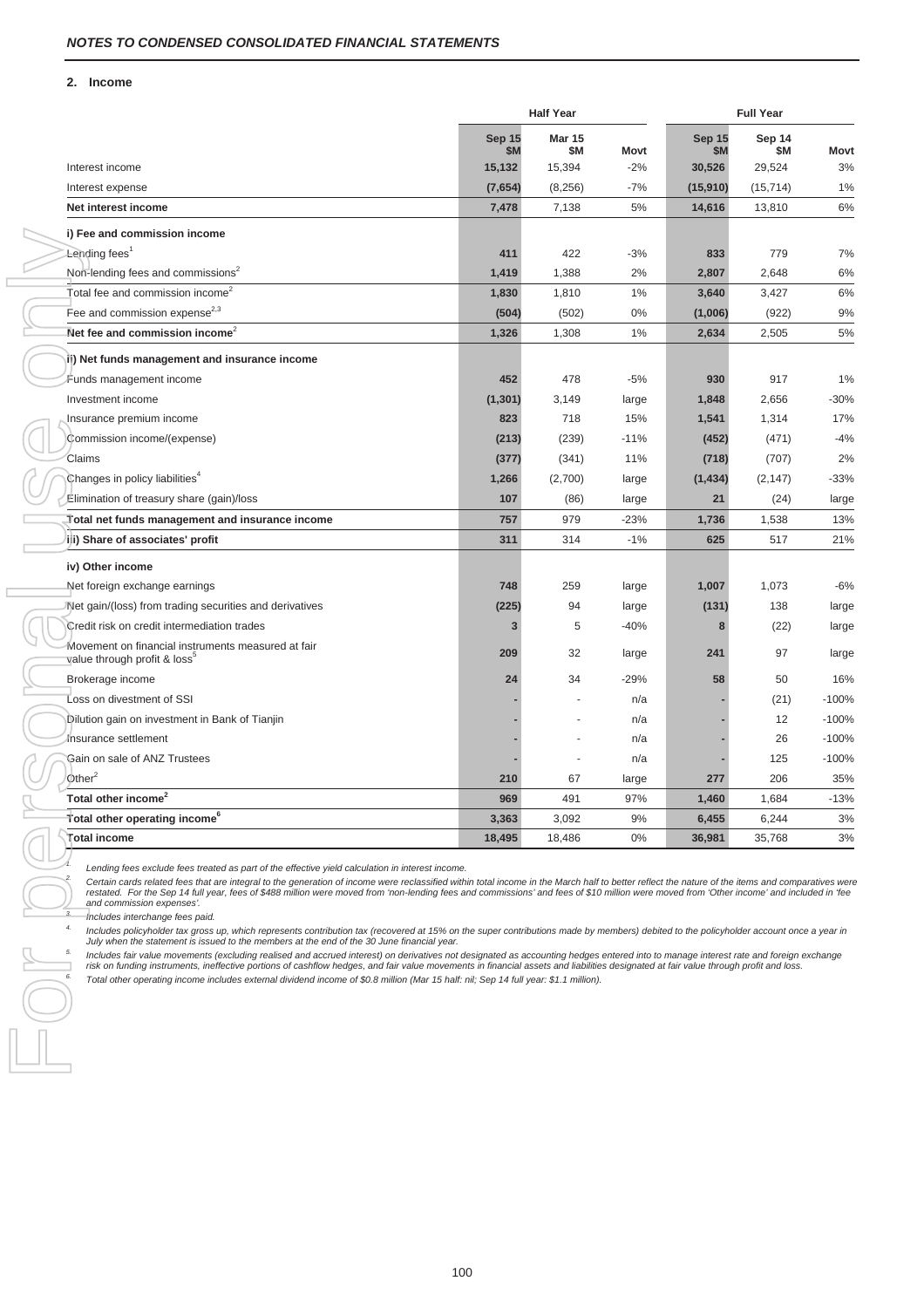# **3. Operating expenses**

| Sep 15<br>\$M<br>Personnel<br>Employee entitlements and taxes<br>170<br>1,867<br>Salaries and wages<br>Superannuation costs - defined benefit plans<br>$\overline{4}$<br>Superannuation costs - defined contribution plans<br>169<br>Equity-settled share-based payments<br>108<br>446<br>Other<br>2,764<br>Total personnel expenses<br>Premises | <b>Mar 15</b><br>\$Μ<br>155<br>1,852<br>3<br>155<br>108<br>442 | Movt<br>10%<br>$1\%$<br>33%<br>9%<br>$0\%$ | Sep 15<br>\$M<br>325<br>3,719<br>$\overline{7}$<br>324 | Sep 14<br>\$Μ<br>278<br>3,495<br>10 | Movt<br>17%<br>6%<br>$-30%$ |
|--------------------------------------------------------------------------------------------------------------------------------------------------------------------------------------------------------------------------------------------------------------------------------------------------------------------------------------------------|----------------------------------------------------------------|--------------------------------------------|--------------------------------------------------------|-------------------------------------|-----------------------------|
|                                                                                                                                                                                                                                                                                                                                                  |                                                                |                                            |                                                        |                                     |                             |
|                                                                                                                                                                                                                                                                                                                                                  |                                                                |                                            |                                                        |                                     |                             |
|                                                                                                                                                                                                                                                                                                                                                  |                                                                |                                            |                                                        |                                     |                             |
|                                                                                                                                                                                                                                                                                                                                                  |                                                                |                                            |                                                        |                                     |                             |
|                                                                                                                                                                                                                                                                                                                                                  |                                                                |                                            |                                                        |                                     |                             |
|                                                                                                                                                                                                                                                                                                                                                  |                                                                |                                            |                                                        | 300                                 | 8%                          |
|                                                                                                                                                                                                                                                                                                                                                  |                                                                |                                            | 216                                                    | 215                                 | 0%                          |
|                                                                                                                                                                                                                                                                                                                                                  |                                                                | $1\%$                                      | 888                                                    | 790                                 | 12%                         |
|                                                                                                                                                                                                                                                                                                                                                  | 2,715                                                          | 2%                                         | 5,479                                                  | 5,088                               | 8%                          |
|                                                                                                                                                                                                                                                                                                                                                  |                                                                |                                            |                                                        |                                     |                             |
| 95<br>Depreciation and amortisation                                                                                                                                                                                                                                                                                                              | 97                                                             | $-2%$                                      | 192                                                    | 198                                 | $-3%$                       |
| Rent<br>241                                                                                                                                                                                                                                                                                                                                      | 238                                                            | $1\%$                                      | 479                                                    | 450                                 | 6%                          |
| Utilities and other outgoings<br>93                                                                                                                                                                                                                                                                                                              | 87                                                             | 7%                                         | 180                                                    | 178                                 | 1%                          |
| Other<br>38                                                                                                                                                                                                                                                                                                                                      | 33                                                             | 15%                                        | 71                                                     | 62                                  | 15%                         |
| 467<br>otal premises expenses                                                                                                                                                                                                                                                                                                                    | 455                                                            | 3%                                         | 922                                                    | 888                                 | 4%                          |
| Technology                                                                                                                                                                                                                                                                                                                                       |                                                                |                                            |                                                        |                                     |                             |
| Data communications<br>65                                                                                                                                                                                                                                                                                                                        | 50                                                             | 30%                                        | 115                                                    | 104                                 | 11%                         |
| Depreciation and amortisation<br>343                                                                                                                                                                                                                                                                                                             | 332                                                            | 3%                                         | 675                                                    | 550                                 | 23%                         |
| Licences and outsourced services<br>238                                                                                                                                                                                                                                                                                                          | 209                                                            | 14%                                        | 447                                                    | 400                                 | 12%                         |
| 80<br>Rentals and repairs                                                                                                                                                                                                                                                                                                                        | 78                                                             | 3%                                         | 158                                                    | 153                                 | 3%                          |
| Software impairment<br>13                                                                                                                                                                                                                                                                                                                        | 4                                                              | large                                      | 17                                                     | 15                                  | 13%                         |
| 22<br>Other                                                                                                                                                                                                                                                                                                                                      | 28                                                             | $-21%$                                     | 50                                                     | 44                                  | 14%                         |
| Total technology expenses<br>761                                                                                                                                                                                                                                                                                                                 | 701                                                            | 9%                                         | 1,462                                                  | 1,266                               | 15%                         |
| 21<br>Restructuring                                                                                                                                                                                                                                                                                                                              | 10                                                             | large                                      | 31                                                     | 113                                 | $-73%$                      |
|                                                                                                                                                                                                                                                                                                                                                  |                                                                |                                            |                                                        |                                     |                             |
| Other                                                                                                                                                                                                                                                                                                                                            |                                                                |                                            |                                                        |                                     |                             |
| Advertising and public relations<br>164                                                                                                                                                                                                                                                                                                          | 128                                                            | 28%                                        | 292                                                    | 278                                 | 5%                          |
| Audit and other fees<br>10                                                                                                                                                                                                                                                                                                                       | 11                                                             | $-9%$                                      | 21                                                     | 19                                  | 11%                         |
| Non-lending losses, frauds and forgeries<br>31                                                                                                                                                                                                                                                                                                   | 35                                                             | $-11%$                                     | 66                                                     | 52                                  | 27%                         |
| Professional fees<br>182                                                                                                                                                                                                                                                                                                                         | 142                                                            | 28%                                        | 324                                                    | 239                                 | 36%                         |
| Travel and entertainment expenses<br>105                                                                                                                                                                                                                                                                                                         | 100                                                            | 5%                                         | 205                                                    | 193                                 | 6%                          |
| Amortisation and impairment of other intangible assets<br>44                                                                                                                                                                                                                                                                                     | 44                                                             | $0\%$                                      | 88                                                     | 118                                 | $-25%$                      |
| Freight, stationery, postage and telephone<br>136                                                                                                                                                                                                                                                                                                | 127                                                            | 7%                                         | 263                                                    | 273                                 | $-4%$                       |
| 81<br>Other                                                                                                                                                                                                                                                                                                                                      | 125                                                            | $-35%$                                     | 206                                                    | 233                                 | $-12%$                      |
| Total other expenses<br>753                                                                                                                                                                                                                                                                                                                      | 712                                                            | $6\%$                                      | 1,465                                                  | 1,405                               | 4%                          |
| Total operating expenses<br>4,766                                                                                                                                                                                                                                                                                                                | 4,593                                                          | $4\%$                                      | 9,359                                                  | 8,760                               | 7%                          |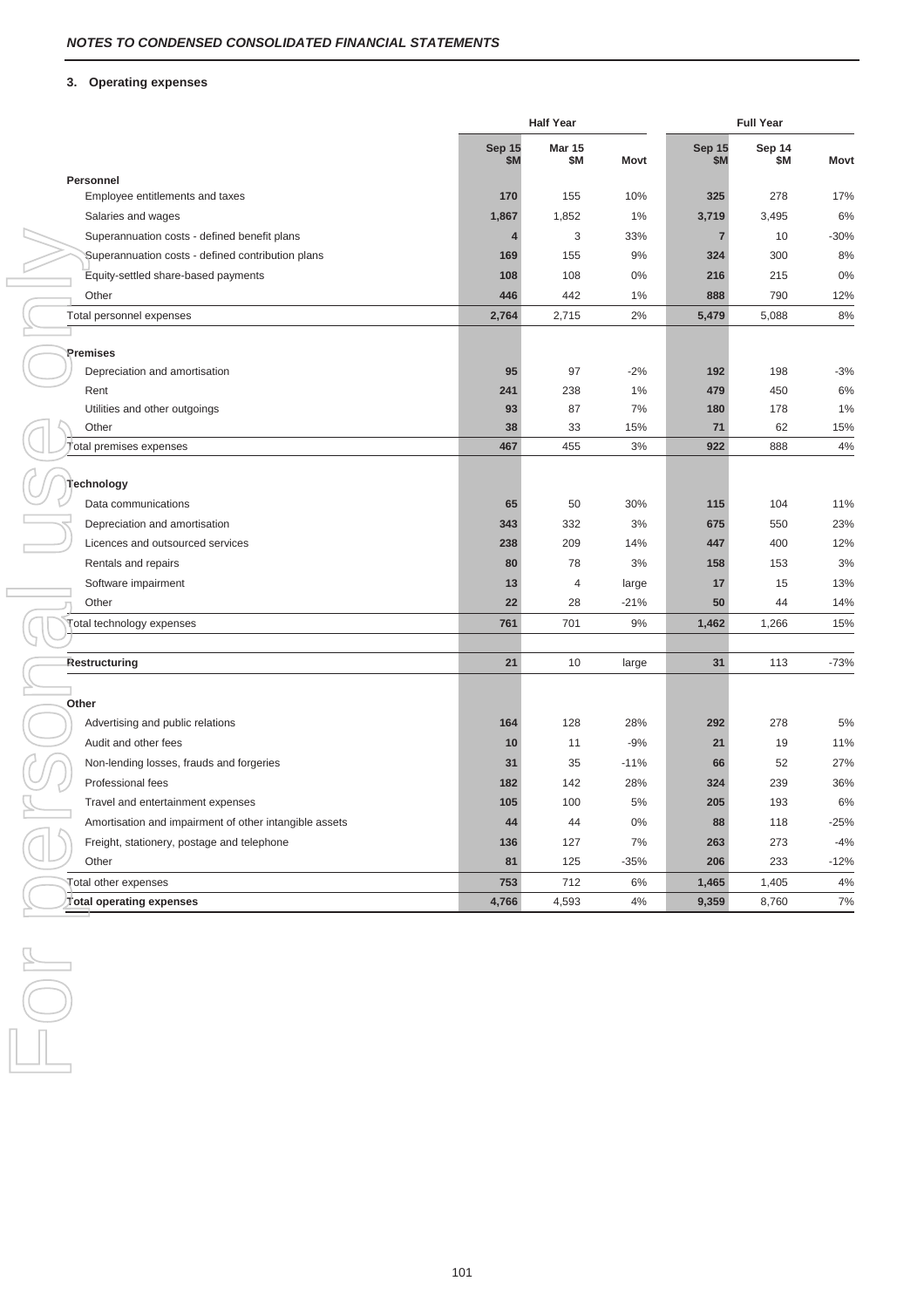## **4. Income tax expense**

Reconciliation of the prima facie income tax expense on pre-tax profit with the income tax expense charged in the Income Statement

|                                                                                                                                                                                                                                                                                                                                                                                         | <b>Half Year</b>       |                               |            | <b>Full Year</b> |                         |               |
|-----------------------------------------------------------------------------------------------------------------------------------------------------------------------------------------------------------------------------------------------------------------------------------------------------------------------------------------------------------------------------------------|------------------------|-------------------------------|------------|------------------|-------------------------|---------------|
| Profit before income tax                                                                                                                                                                                                                                                                                                                                                                | Sep 15<br>\$M<br>5,390 | <b>Mar 15</b><br>\$Μ<br>5,143 | Movt<br>5% | Sep 15<br>\$M    | Sep 14<br>\$Μ<br>10,308 | Movt<br>$2\%$ |
| Prima facie income tax expense at 30%                                                                                                                                                                                                                                                                                                                                                   | 1,617                  | 1,543                         | 5%         | 10,533<br>3,160  | 3,092                   | 2%            |
| Tax effect of permanent differences:                                                                                                                                                                                                                                                                                                                                                    |                        |                               |            |                  |                         |               |
| Overseas tax rate differential                                                                                                                                                                                                                                                                                                                                                          | (36)                   | (59)                          | $-39%$     | (95)             | (102)                   | $-7%$         |
| Rebateable and non-assessable dividends                                                                                                                                                                                                                                                                                                                                                 | (1)                    | (1)                           | $0\%$      | (2)              | (2)                     | $0\%$         |
| Profit from associates                                                                                                                                                                                                                                                                                                                                                                  | (93)                   | (94)                          | $-1%$      | (187)            | (155)                   | 21%           |
| Sale of ANZ Trustees and SSI                                                                                                                                                                                                                                                                                                                                                            |                        |                               | n/a        |                  | (11)                    | $-100%$       |
| Offshore Banking Unit                                                                                                                                                                                                                                                                                                                                                                   | (1)                    | $\overline{\phantom{a}}$      | n/a        | (1)              | 5                       | large         |
| Global Wealth - Policyholder income and contributions tax                                                                                                                                                                                                                                                                                                                               | (64)                   | 194                           | large      | 130              | 170                     | $-24%$        |
| Global Wealth - Tax consolidation benefit                                                                                                                                                                                                                                                                                                                                               | (56)                   | $\overline{\phantom{a}}$      | n/a        | (56)             | $\blacksquare$          | n/a           |
| Tax provisions no longer required                                                                                                                                                                                                                                                                                                                                                       |                        | (17)                          | $-100%$    | (17)             | (50)                    | $-66%$        |
| Interest on Convertible Instruments                                                                                                                                                                                                                                                                                                                                                     | 35                     | 37                            | $-5%$      | 72               | 71                      | $1\%$         |
| Other                                                                                                                                                                                                                                                                                                                                                                                   | (4)                    | 26                            | large      | 22               | 6                       | large         |
|                                                                                                                                                                                                                                                                                                                                                                                         | 1,397                  | 1,629                         | $-14%$     | 3,026            | 3,024                   | $0\%$         |
| Income tax under/(over) provided in previous years                                                                                                                                                                                                                                                                                                                                      |                        | $\overline{\phantom{a}}$      | n/a        |                  | $\mathbf{1}$            | $-100%$       |
| Total income tax expense charged<br>in the income statement                                                                                                                                                                                                                                                                                                                             | 1,397                  | 1,629                         | $-14%$     | 3,026            | 3,025                   | $0\%$         |
| Australia                                                                                                                                                                                                                                                                                                                                                                               | 972                    | 1,172                         | $-17%$     | 2,144            | 2,136                   | $0\%$         |
| Overseas                                                                                                                                                                                                                                                                                                                                                                                | 425                    | 457                           | $-7%$      | 882              | 889                     | $-1%$         |
|                                                                                                                                                                                                                                                                                                                                                                                         | 1,397                  | 1,629                         | $-14%$     | 3,026            | 3,025                   | $0\%$         |
| <b>Effective Tax Rate - Group</b>                                                                                                                                                                                                                                                                                                                                                       | 25.9%                  | 31.7%                         |            | 28.7%            | 29.3%                   |               |
| $\begin{picture}(10,10) \put(0,0){\line(1,0){10}} \put(10,0){\line(1,0){10}} \put(10,0){\line(1,0){10}} \put(10,0){\line(1,0){10}} \put(10,0){\line(1,0){10}} \put(10,0){\line(1,0){10}} \put(10,0){\line(1,0){10}} \put(10,0){\line(1,0){10}} \put(10,0){\line(1,0){10}} \put(10,0){\line(1,0){10}} \put(10,0){\line(1,0){10}} \put(10,0){\line(1$<br>$\frac{1}{\sqrt{1-\frac{1}{2}}}$ |                        |                               |            |                  |                         |               |
|                                                                                                                                                                                                                                                                                                                                                                                         |                        |                               |            |                  |                         |               |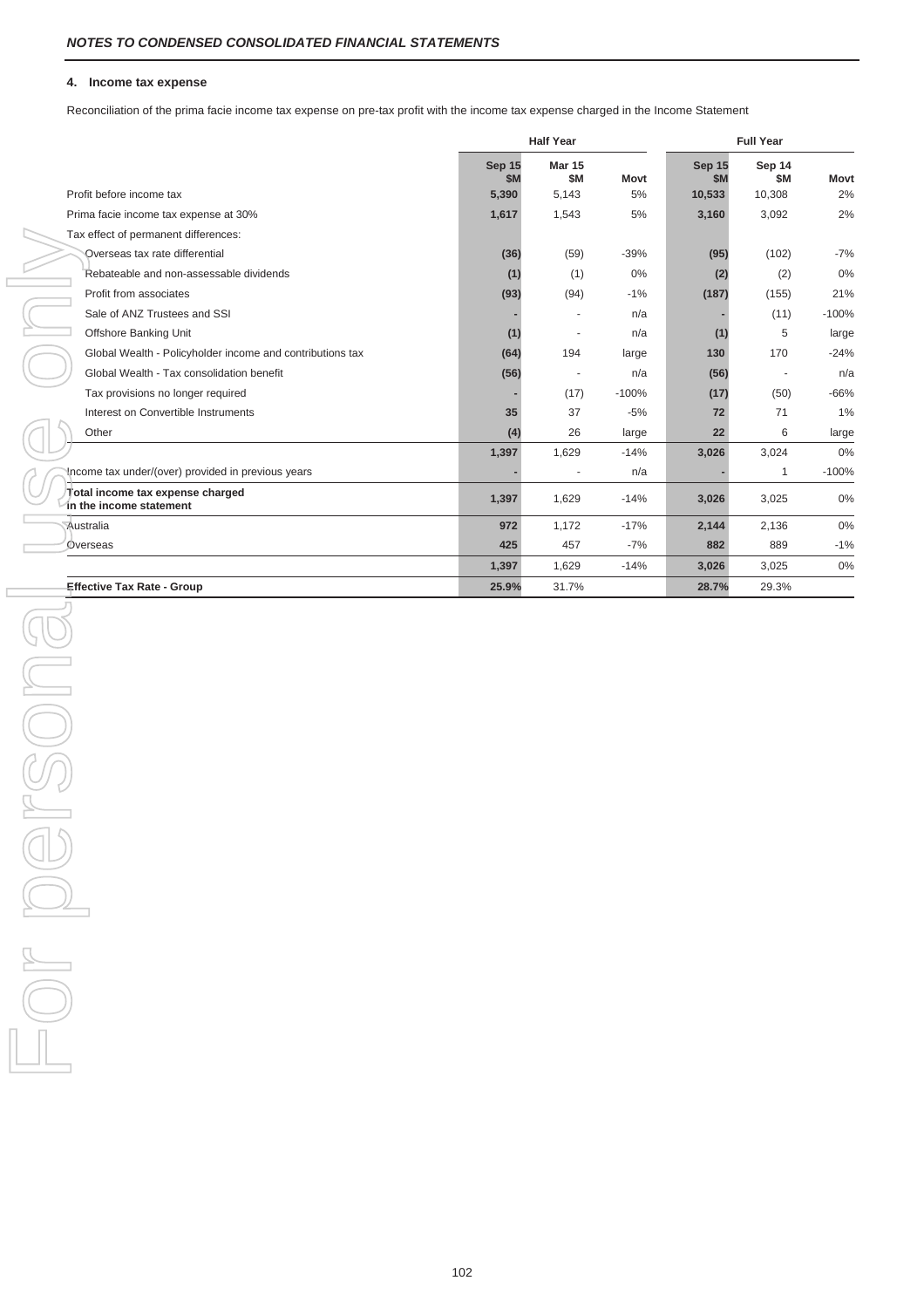#### **5. Dividends**

|                                                                |        | <b>Half Year</b>         |             | <b>Full Year</b> |              |                   |
|----------------------------------------------------------------|--------|--------------------------|-------------|------------------|--------------|-------------------|
| Dividend per ordinary share (cents)<br>Interim (fully franked) | Sep 15 | <b>Mar 15</b><br>86      | Movt<br>n/a | Sep 15<br>86     | Sep 14<br>83 | <b>Movt</b><br>4% |
| Final (fully franked)                                          | 95     | $\overline{\phantom{a}}$ | n/a         | 95               | 95           | $0\%$             |
| Total                                                          | 95     | 86                       | 10%         | 181              | 178          | 2%                |
| Ordinary share dividend (\$M) <sup>1</sup><br>Interim dividend | 2,379  |                          | n/a         | 2,379            | 2,278        | 4%                |
| Final dividend                                                 |        | 2,619                    | n/a         | 2,619            | 2,497        | 5%                |
| Bonus option plan adjustment                                   | (51)   | (41)                     | 24%         | (92)             | (81)         | 14%               |
| $\overline{4}$ otal $^2$                                       | 2,328  | 2,578                    | $-10%$      | 4,906            | 4,694        | 5%                |
| Ordinary share dividend payout ratio $(\%)^3$                  | 69.2%  | 67.9%                    |             | 68.6%            | 67.4%        |                   |

# **Ordinary Shares**

# **Preference Shares**

| Ordinary share dividend (\$M) <sup>1</sup>                                                                                                                                                                                                                                                                                                                                                                                                                                                                                                                                                                                                                                                                                                                                                                                                                                                                                                                                                                                                                                                                                                                                                                                                                                                                                                                                                       |        |                  |         |        |                  |        |
|--------------------------------------------------------------------------------------------------------------------------------------------------------------------------------------------------------------------------------------------------------------------------------------------------------------------------------------------------------------------------------------------------------------------------------------------------------------------------------------------------------------------------------------------------------------------------------------------------------------------------------------------------------------------------------------------------------------------------------------------------------------------------------------------------------------------------------------------------------------------------------------------------------------------------------------------------------------------------------------------------------------------------------------------------------------------------------------------------------------------------------------------------------------------------------------------------------------------------------------------------------------------------------------------------------------------------------------------------------------------------------------------------|--------|------------------|---------|--------|------------------|--------|
| Interim dividend                                                                                                                                                                                                                                                                                                                                                                                                                                                                                                                                                                                                                                                                                                                                                                                                                                                                                                                                                                                                                                                                                                                                                                                                                                                                                                                                                                                 | 2,379  |                  | n/a     | 2,379  | 2,278            | 4%     |
| Final dividend                                                                                                                                                                                                                                                                                                                                                                                                                                                                                                                                                                                                                                                                                                                                                                                                                                                                                                                                                                                                                                                                                                                                                                                                                                                                                                                                                                                   |        | 2,619            | n/a     | 2,619  | 2,497            | 5%     |
| Bonus option plan adjustment                                                                                                                                                                                                                                                                                                                                                                                                                                                                                                                                                                                                                                                                                                                                                                                                                                                                                                                                                                                                                                                                                                                                                                                                                                                                                                                                                                     | (51)   | (41)             | 24%     | (92)   | (81)             | 14%    |
| $\text{Total}^2$                                                                                                                                                                                                                                                                                                                                                                                                                                                                                                                                                                                                                                                                                                                                                                                                                                                                                                                                                                                                                                                                                                                                                                                                                                                                                                                                                                                 | 2,328  | 2,578            | $-10%$  | 4,906  | 4,694            | 5%     |
| Ordinary share dividend payout ratio (%) <sup>3</sup>                                                                                                                                                                                                                                                                                                                                                                                                                                                                                                                                                                                                                                                                                                                                                                                                                                                                                                                                                                                                                                                                                                                                                                                                                                                                                                                                            | 69.2%  | 67.9%            |         | 68.6%  | 67.4%            |        |
| Dividends paid to ordinary equity holders of the Company. Excludes dividends payable by subsidiaries of the Group to non-controlling equity holders of approximately \$1 million (Mar 15<br>half: nil, Sep 14 full year: \$1 million).<br>Dividends payable are not accrued and are recorded when paid.<br>3.<br>Dividend payout ratio is calculated using proposed 2015 final dividend of \$2,758 million (not shown in the above table). The proposed 2015 final dividend of \$2,758 million is based on the<br>forecast number of ordinary shares on issue at the dividend record date. Dividend payout ratios for the March 2015 half and September 2014 full year are calculated using actual dividends<br>paid of \$2,379 million and \$4,897 million respectively. Dividend payout ratio is calculated by adjusting profit attributable to shareholders of the Company by the amount of preference share<br>dividends paid.                                                                                                                                                                                                                                                                                                                                                                                                                                                               |        |                  |         |        |                  |        |
| <b>Ordinary Shares</b><br>The Directors propose that a final dividend of 95 cents be paid on each eligible fully paid ANZ ordinary share on 16 December 2015. The proposed 2015<br>final dividend will be fully franked for Australian tax purposes, and New Zealand imputation credits of NZ 11 cents per ordinary share will also be<br>attached.                                                                                                                                                                                                                                                                                                                                                                                                                                                                                                                                                                                                                                                                                                                                                                                                                                                                                                                                                                                                                                              |        |                  |         |        |                  |        |
| ANZ has a Dividend Reinvestment Plan (DRP) and a Bonus Option Plan (BOP) that will operate in respect of the proposed 2015 final dividend. For the<br>2015 final dividend, ANZ intends to provide shares under the DRP and BOP through the issue of new shares. The "Acquisition Price" to be used in<br>determining the number of shares to be provided under the DRP and BOP will be calculated by reference to the arithmetic average of the daily volume<br>weighted average sale price of all fully paid ANZ ordinary shares sold in the ordinary course of trading on the ASX during the ten trading days<br>commencing on 13 November 2015, and then rounded to the nearest whole cent. Shares provided under the DRP and BOP will rank equally in all<br>respects with existing fully paid ANZ ordinary shares. Election notices from shareholders wanting to commence, cease or vary their participation in the<br>DRP or BOP for the 2015 final dividend must be received by ANZ's Share Registrar by 5.00pm (Australian Eastern Daylight Time) on 11 November 2015.<br>Subject to receiving effective contrary instructions from the shareholder, dividends payable to shareholders with a registered address in the United<br>Kingdom (including the Channel Islands and the Isle of Man) or New Zealand will be converted to Pounds Sterling or New Zealand Dollars respectively at |        |                  |         |        |                  |        |
| an exchange rate calculated on 13 November 2015.<br><b>Preference Shares</b>                                                                                                                                                                                                                                                                                                                                                                                                                                                                                                                                                                                                                                                                                                                                                                                                                                                                                                                                                                                                                                                                                                                                                                                                                                                                                                                     |        |                  |         |        |                  |        |
|                                                                                                                                                                                                                                                                                                                                                                                                                                                                                                                                                                                                                                                                                                                                                                                                                                                                                                                                                                                                                                                                                                                                                                                                                                                                                                                                                                                                  |        | <b>Half Year</b> |         |        | <b>Full Year</b> |        |
|                                                                                                                                                                                                                                                                                                                                                                                                                                                                                                                                                                                                                                                                                                                                                                                                                                                                                                                                                                                                                                                                                                                                                                                                                                                                                                                                                                                                  | Sep 15 | <b>Mar 15</b>    | Movt    | Sep 15 | Sep 14           | Movt   |
| Preference share dividend (\$M)                                                                                                                                                                                                                                                                                                                                                                                                                                                                                                                                                                                                                                                                                                                                                                                                                                                                                                                                                                                                                                                                                                                                                                                                                                                                                                                                                                  |        |                  |         |        |                  |        |
| Euro Trust Securities <sup>1</sup>                                                                                                                                                                                                                                                                                                                                                                                                                                                                                                                                                                                                                                                                                                                                                                                                                                                                                                                                                                                                                                                                                                                                                                                                                                                                                                                                                               |        | 1                | $-100%$ |        | 6                | $-83%$ |
|                                                                                                                                                                                                                                                                                                                                                                                                                                                                                                                                                                                                                                                                                                                                                                                                                                                                                                                                                                                                                                                                                                                                                                                                                                                                                                                                                                                                  |        |                  |         |        |                  |        |
| Dividend per preference share                                                                                                                                                                                                                                                                                                                                                                                                                                                                                                                                                                                                                                                                                                                                                                                                                                                                                                                                                                                                                                                                                                                                                                                                                                                                                                                                                                    |        |                  |         |        |                  |        |
| Euro Trust Securities <sup>1</sup>                                                                                                                                                                                                                                                                                                                                                                                                                                                                                                                                                                                                                                                                                                                                                                                                                                                                                                                                                                                                                                                                                                                                                                                                                                                                                                                                                               |        | €1.88            | $-100%$ | €1.88  | €9.32            | $-80%$ |
| The Euro Trust Securities were bought back by ANZ for cash at face value and cancelled on 15 December 2014.                                                                                                                                                                                                                                                                                                                                                                                                                                                                                                                                                                                                                                                                                                                                                                                                                                                                                                                                                                                                                                                                                                                                                                                                                                                                                      |        |                  |         |        |                  |        |
|                                                                                                                                                                                                                                                                                                                                                                                                                                                                                                                                                                                                                                                                                                                                                                                                                                                                                                                                                                                                                                                                                                                                                                                                                                                                                                                                                                                                  |        |                  |         |        |                  |        |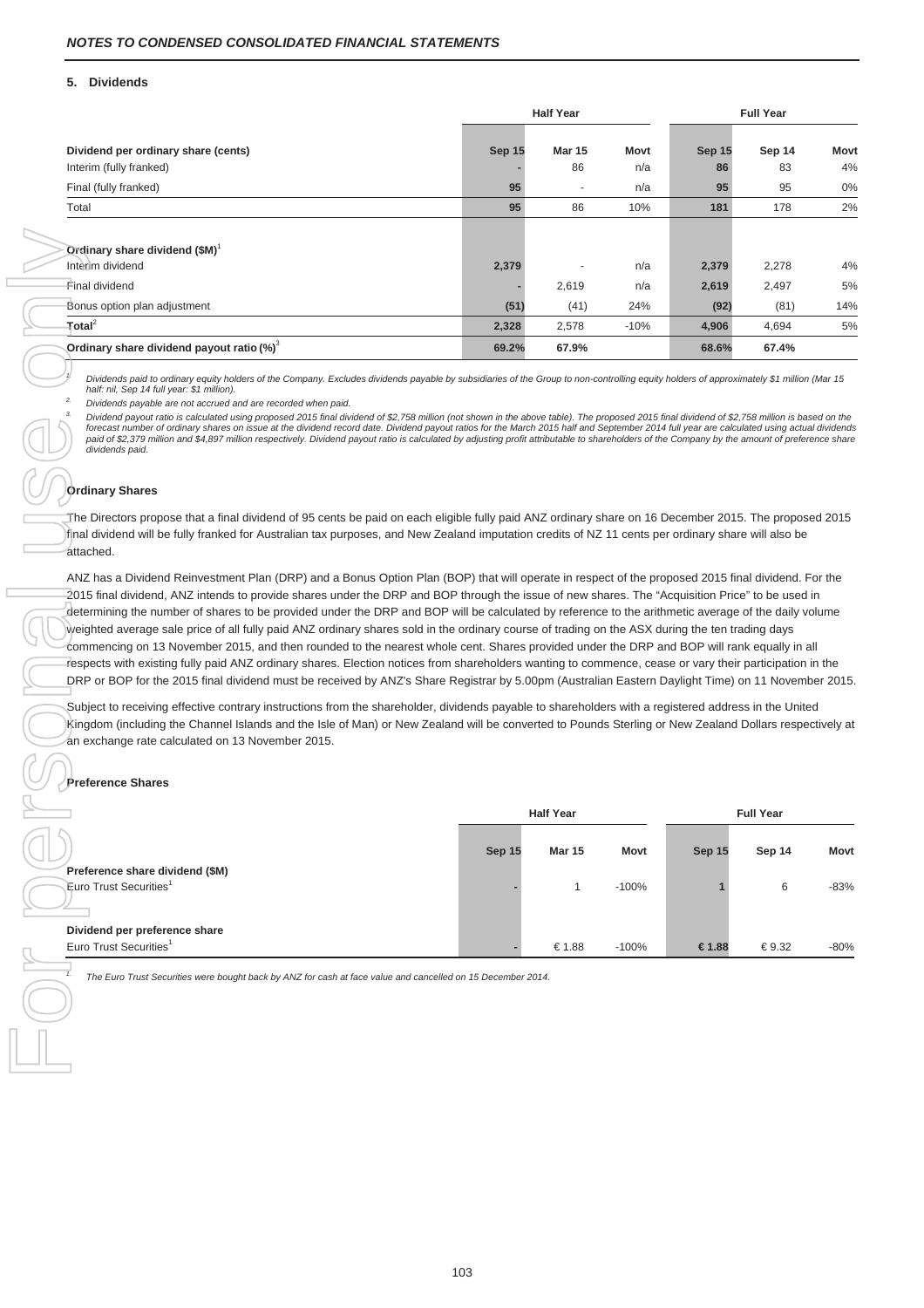#### **6. Earnings per share**

|                                                                                                                                                                       |         | <b>Half Year</b> |         |         | <b>Full Year</b> |         |
|-----------------------------------------------------------------------------------------------------------------------------------------------------------------------|---------|------------------|---------|---------|------------------|---------|
|                                                                                                                                                                       | Sep 15  | <b>Mar 15</b>    | Movt    | Sep 15  | Sep 14           | Movt    |
| Number of fully paid ordinary shares on issue (M)                                                                                                                     | 2,902.7 | 2,766.0          | 5%      | 2,902.7 | 2,756.6          | 5%      |
|                                                                                                                                                                       |         |                  |         |         |                  |         |
| Basic                                                                                                                                                                 |         |                  |         |         |                  |         |
| Profit attributable to shareholders of the Company (\$M)                                                                                                              | 3,987   | 3,506            | 14%     | 7,493   | 7,271            | 3%      |
| Less Preference share dividends (\$M)                                                                                                                                 |         | (1)              | $-100%$ | (1)     | (6)              | $-83%$  |
| Profit less preference share dividends (\$M)                                                                                                                          | 3,987   | 3,505            | 14%     | 7,492   | 7,265            | 3%      |
| Weighted average number of ordinary shares (M) <sup>2</sup>                                                                                                           | 2,780.6 | 2,737.3          | 2%      | 2,759.0 | 2,719.7          | 1%      |
| Basic earnings per share (cents) $^3$                                                                                                                                 | 143.4   | 128.0            | 12%     | 271.5   | 267.1            | 2%      |
|                                                                                                                                                                       |         |                  |         |         |                  |         |
| Diluted                                                                                                                                                               |         |                  |         |         |                  |         |
| Profit less preference share dividends (\$M)                                                                                                                          | 3,987   | 3,505            | 14%     | 7,492   | 7,265            | 3%      |
| Interest on US Trust Securities (\$M) <sup>4</sup>                                                                                                                    |         |                  | n/a     |         | $\overline{7}$   | $-100%$ |
| Interest on ANZ Convertible Preference Shares (\$M) <sup>5</sup>                                                                                                      | 61      | 67               | $-9%$   | 128     | 155              | $-17%$  |
| Interest on ANZ Capital Notes (\$M) <sup>6</sup>                                                                                                                      | 74      | 60               | 23%     | 134     | 81               | 65%     |
| Interest on ANZ NZ Capital Notes (\$M)'                                                                                                                               | 12      |                  | n/a     | 12      |                  | n/a     |
| Profit less preference share dividends and interest on US Trust Securities,<br>ANZ Convertible Preference Shares, ANZ Capital Notes and ANZ NZ Capital<br>Notes (\$M) | 4,134   | 3,632            | 14%     | 7,766   | 7,508            | 3%      |
| Weighted average number of shares on issue $(M)^2$                                                                                                                    | 2,780.6 | 2,737.3          | 2%      | 2,759.0 | 2,719.7          | 1%      |
| Weighted average number of convertible options (M)                                                                                                                    | 6.3     | 6.2              | 2%      | 6.2     | 5.5              | 13%     |
| Weighted average number of convertible US Trust Securities (M) <sup>4</sup>                                                                                           |         |                  | n/a     |         | 6.1              | $-100%$ |
| Weighted average number of ANZ Convertible Preference Shares (M) <sup>5</sup>                                                                                         | 123.4   | 91.2             | 35%     | 123.4   | 127.5            | $-3%$   |
| Weighted average number of convertible ANZ Capital Notes (M) <sup>6</sup>                                                                                             | 138.0   | 79.3             | 74%     | 122.7   | 63.1             | 94%     |
| Weighted average number of convertible ANZ NZ Capital Notes (M) $'$                                                                                                   | 17.0    | 0.1              | large   | 8.5     |                  | n/a     |
| Adjusted weighted average number of shares - diluted (M)                                                                                                              | 3,065.3 | 2,914.1          | 5%      | 3,019.8 | 2,921.9          | 3%      |
| Diluted earnings per share (cents) <sup>3</sup>                                                                                                                       | 134.9   | 124.6            | 8%      | 257.2   | 257.0            | 0%      |

bought back prior to that date. The US Trust Securities were redeemed by ANZ for cash at face value on 16 December 2013.<br>There are three "tranches" of convertible preference shares. The first were convertible preference sh conditions). The third are convertible preference shares (CPS3) issued on 28 September 2011 that convert to ordinary shares on 1 September 2019 at the market price of ANZ ordinary shares less 1.0% (subject to certain conve

There are three "tranches" of ANZ Capital Notes. The first are ANZ Capital Notes 1 (CN1) issued on 7 August 2013 which convert to ANZ ordinary shares on 1 September 2023 at the market price of ANZ ordinary shares less 1.0% (subject to certain conversion conditions). The second are ANZ Capital Notes 2 (CN2) issued on 31 March 2014 which convert to ANZ<br>ordinary shares on 24 March 2025 at the market

*1.0% (subject to certain conversion conditions).* 

#### **7. Note to the Cash Flow Statement**

#### **Reconciliation of cash and cash equivalents**

Cash and cash equivalents at the end of the period as shown in the Cash Flow Statement are reflected in the related items in the Balance Sheet as follows:

|                                 | <b>Full Year</b> |               |
|---------------------------------|------------------|---------------|
|                                 | Sep 15<br>\$M    | Sep 14<br>\$Μ |
| Cash                            | 53,903           | 32,559        |
| Settlement balances owed to ANZ | 15,375           | 15,670        |
|                                 | 69,278           | 48,229        |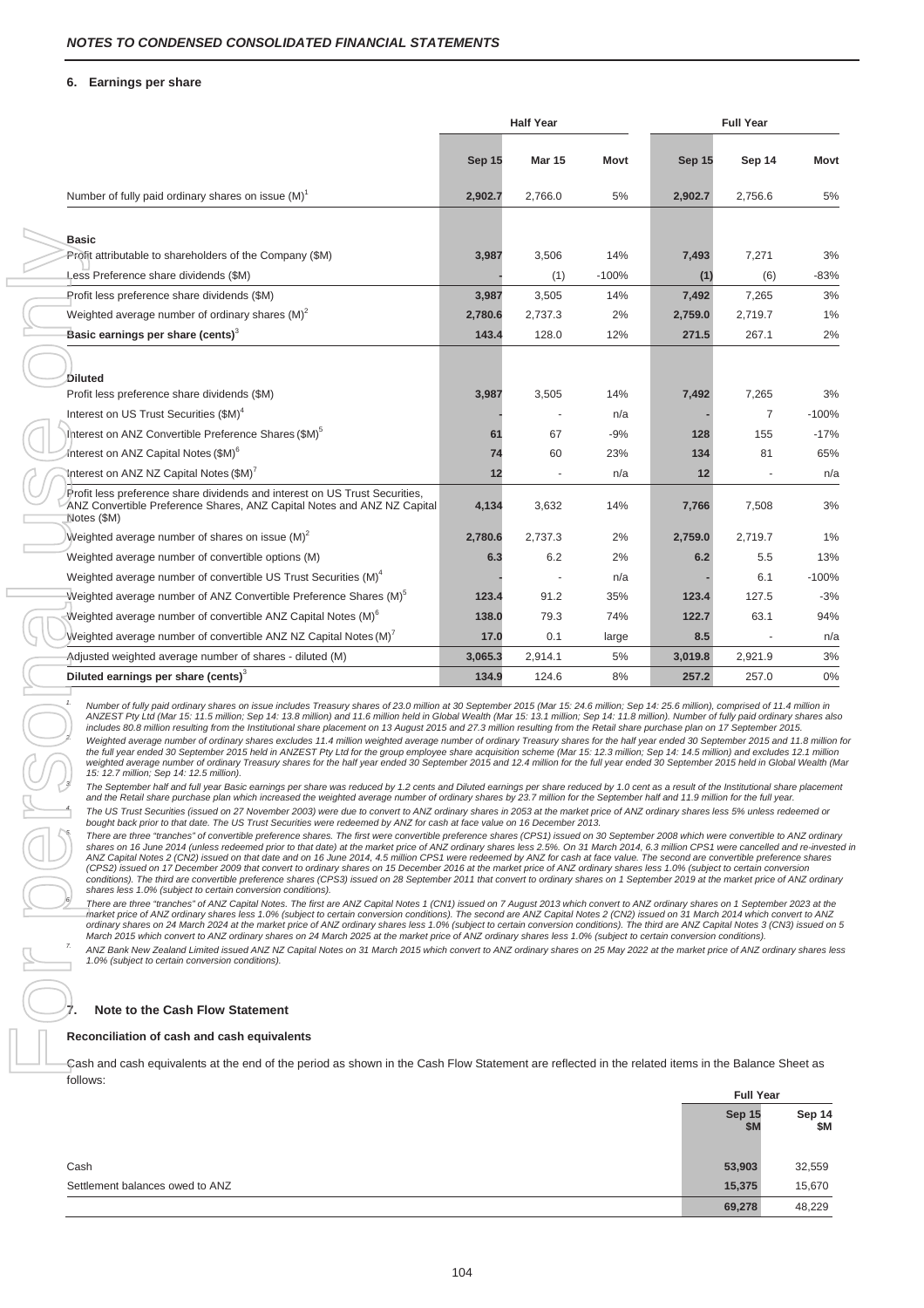# **8. Net loans and advances**

|                                                                                                   | As at         |                      | <b>Movement</b> |                     |                     |
|---------------------------------------------------------------------------------------------------|---------------|----------------------|-----------------|---------------------|---------------------|
|                                                                                                   | Sep 15<br>\$M | <b>Mar 15</b><br>\$Μ | Sep 14<br>\$Μ   | Sep 15<br>v. Mar 15 | Sep 15<br>v. Sep 14 |
| <b>Australia</b>                                                                                  |               |                      |                 |                     |                     |
| Overdrafts                                                                                        | 6,284         | 5,998                | 6,199           | 5%                  | 1%                  |
| Credit card outstandings                                                                          | 8,950         | 9,134                | 8,791           | $-2%$               | 2%                  |
| Commercial bills outstanding                                                                      | 10,420        | 10,859               | 11,684          | $-4%$               | $-11%$              |
| Term loans - housing                                                                              | 230,879       | 217,756              | 209,122         | 6%                  | 10%                 |
| Term loans - non-housing                                                                          | 124,051       | 118,027              | 111,902         | 5%                  | 11%                 |
| Lease receivables                                                                                 | 1,346         | 1,345                | 1,481           | $0\%$               | $-9%$               |
| Hire purchase                                                                                     | 1,111         | 1,293                | 1,492           | $-14%$              | $-26%$              |
| Other                                                                                             | 114           | 489                  | 56              | $-77%$              | large               |
|                                                                                                   | 383,155       | 364,901              | 350,727         | 5%                  | 9%                  |
| Asia Pacific, Europe & America                                                                    |               |                      |                 |                     |                     |
| Overdrafts                                                                                        | 1,616         | 1,643                | 1,312           | $-2%$               | 23%                 |
| Credit card outstandings                                                                          | 1,445         | 1,370                | 1,241           | 5%                  | 16%                 |
| Commercial bills outstanding                                                                      | 3,781         | 3,286                | 3,343           | 15%                 | 13%                 |
| Ferm loans - housing                                                                              | 7,846         | 7,430                | 6,639           | 6%                  | 18%                 |
| Term loans - non-housing                                                                          | 69,669        | 74,041               | 66,106          | $-6%$               | 5%                  |
| Lease receivables                                                                                 | 341           | 222                  | 177             | 54%                 | 93%                 |
| Other                                                                                             | 137           | 31                   | 264             | large               | $-48%$              |
|                                                                                                   | 84,835        | 88,023               | 79,082          | $-4%$               | 7%                  |
| <b>New Zealand</b>                                                                                |               |                      |                 |                     |                     |
| Overdrafts                                                                                        | 1,055         | 1,147                | 1,118           | $-8%$               | $-6%$               |
| Credit card outstandings                                                                          | 1,535         | 1,609                | 1,408           | $-5%$               | 9%                  |
| Term loans - housing                                                                              | 61,743        | 63,311               | 55,627          | $-2%$               | 11%                 |
| Term loans - non-housing                                                                          | 38,973        | 40,259               | 35,316          | $-3%$               | 10%                 |
| Lease receivables                                                                                 | 214           | 250                  | 247             | $-14%$              | $-13%$              |
| Hire purchase                                                                                     | 860           | 862                  | 746             | 0%                  | 15%                 |
| Other                                                                                             |               | 123                  | 112             | $-100%$             | $-100%$             |
|                                                                                                   | 104,380       | 107,561              | 94,574          | $-3%$               | 10%                 |
| Sub-total                                                                                         | 572,370       | 560,485              | 524,383         | 2%                  | 9%                  |
| Unearned income                                                                                   | (739)         | (803)                | (892)           | $-8%$               | $-17%$              |
| $\mathcal{L}$ apitalised brokerage/mortgage origination fees <sup>1</sup>                         | 1,253         | 1,127                | 1,043           | 11%                 | 20%                 |
| Customers' liabilities for acceptances                                                            | 1,371         | 1,422                | 1,151           | $-4%$               | 19%                 |
| Gross loans and advances (including assets classified as held for sale)                           | 574,255       | 562,231              | 525,685         | 2%                  | 9%                  |
| Provision for credit impairment (refer Note 9)                                                    | (4,017)       | (4,028)              | (3,933)         | 0%                  | 2%                  |
| Net loans and advances (including assets classified as held for sale)                             | 570,238       | 558,203              | 521,752         | 2%                  | 9%                  |
| Assets classified as held for sale                                                                | (8,065)       |                      |                 | n/a                 | n/a                 |
| Net loans and advances                                                                            | 562,173       | 558,203              | 521,752         | 1%                  | $8%$                |
| Capitalised brokerage/mortgage origination fees are amortised over the expected life of the loan. |               |                      |                 |                     |                     |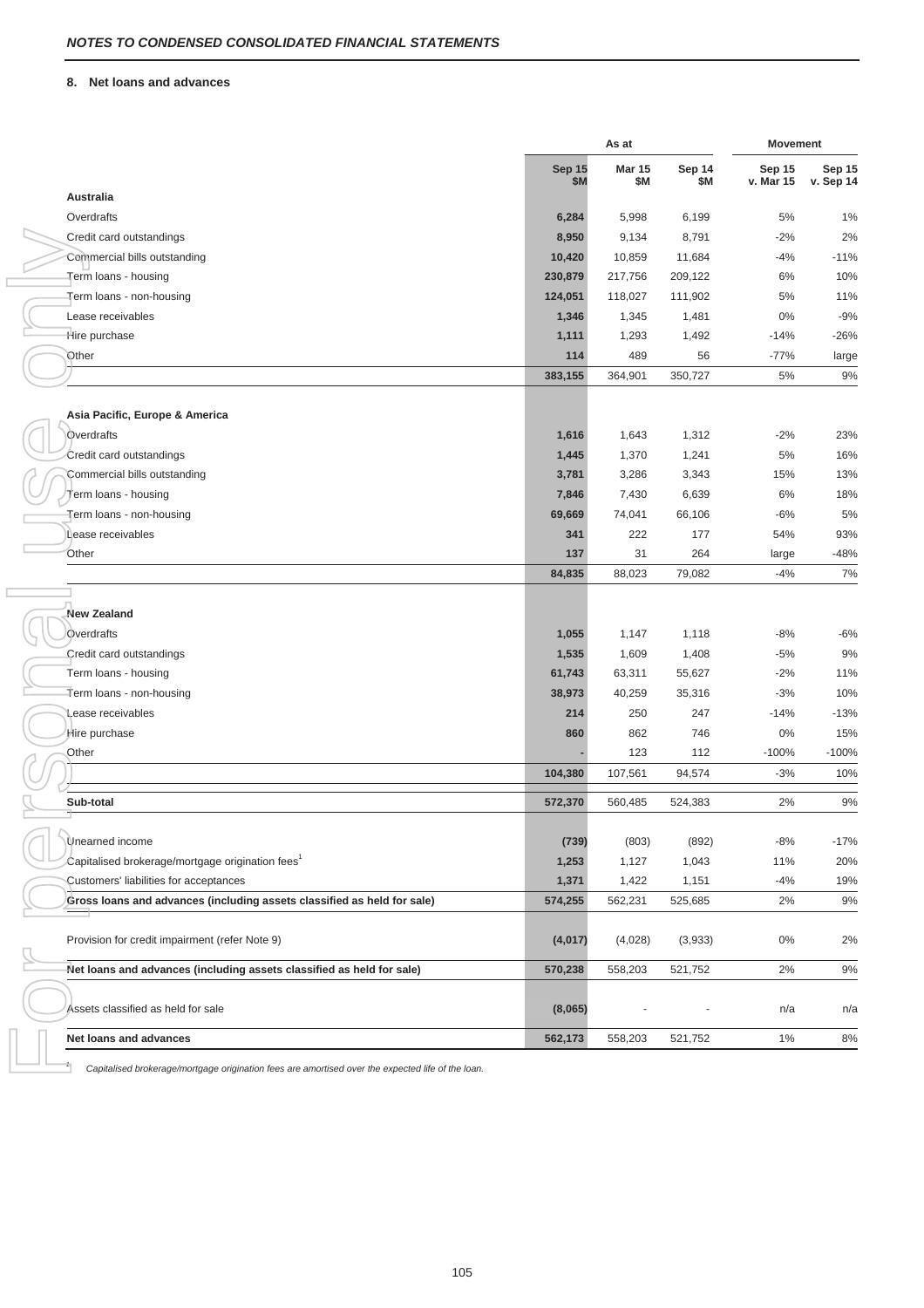# **8. Net loans and advances (cont'd)**

#### **Assets classified as held for sale**

On 4 May 2015, the Group announced its intention to sell the Esanda Dealer Finance business within the Australia Division ("Esanda portfolio"). The assets classified as held for sale include lending assets comprising retail point-of-sale finance and wholesale bailment facilities and other Esanda branded finance offered to motor vehicle dealers along with associated provisions and deferred acquisition costs. No impairment losses were recognised on reclassification as held for sale.

On 8th October the Group entered into an agreement to sell the Esanda Dealer Finance business to Macquarie Group Limited. The sale is expected to complete during the first half of 2016. The estimated sale price is \$8.2 billion.

### **9. Provision for credit impairment**

|                                                           |                | <b>Half Year</b>     |        | <b>Full Year</b> |               |             |
|-----------------------------------------------------------|----------------|----------------------|--------|------------------|---------------|-------------|
|                                                           | Sep 15<br>\$M  | <b>Mar 15</b><br>\$Μ | Movt   | Sep 15<br>\$M    | Sep 14<br>\$M | <b>Movt</b> |
| Individual provision                                      |                |                      |        |                  |               |             |
| Balance at start of period                                | 1,114          | 1,176                | -5%    | 1,176            | 1,467         | $-20%$      |
| New and increased provisions                              | 951            | 806                  | 18%    | 1,757            | 1,812         | $-3%$       |
| Write-backs                                               | (174)          | (260)                | $-33%$ | (434)            | (447)         | $-3%$       |
| Adjustment for exchange rate fluctuations                 |                | 33                   | $-79%$ | 40               | 8             | large       |
| Discount unwind                                           | (22)           | (32)                 | $-31%$ | (54)             | (65)          | $-17%$      |
| Bad debts written-off                                     | (815)          | (609)                | 34%    | (1, 424)         | (1,599)       | $-11%$      |
| Total individual provision                                | 1,061          | 1,114                | -5%    | 1,061            | 1,176         | $-10%$      |
| <b>Collective provision</b><br>Balance at start of period | 2,914          | 2,757                | 6%     | 2,757            | 2,887         | $-5%$       |
| Charge/(release) to income statement                      | 40             | 55                   | $-27%$ | 95               | (155)         | large       |
| Adjustment for exchange rate fluctuations                 | $\overline{2}$ | 102                  | $-98%$ | 104              | 25            | large       |
| Total collective provision <sup>1</sup>                   | 2,956          | 2,914                | $1\%$  | 2,956            | 2,757         | 7%          |
| Total provision for credit impairment                     | 4,017          | 4,028                | $0\%$  | 4,017            | 3,933         | 2%          |

The collective provision includes amounts for off-balance sheet credit exposures of \$677 million at September 2015 (Mar 2015: \$646 million; Sep 2014: \$613 million). The impact on the impact on the shall year: \$1 million ch

|                                               |                     | <b>Half Year</b>     |        | <b>Full Year</b> |               |        |  |
|-----------------------------------------------|---------------------|----------------------|--------|------------------|---------------|--------|--|
| Provision movement analysis                   | Sep 15<br><b>SM</b> | <b>Mar 15</b><br>\$M | Movt   | Sep 15<br>\$M    | Sep 14<br>\$M | Movt   |  |
| New and increased individual provisions       |                     |                      |        |                  |               |        |  |
| Australia                                     | 616                 | 587                  | 5%     | 1,203            | 1,292         | -7%    |  |
| Asia Pacific, Europe & America                | 227                 | 116                  | 96%    | 343              | 246           | 39%    |  |
| New Zealand                                   | 108                 | 103                  | 5%     | 211              | 274           | $-23%$ |  |
|                                               | 951                 | 806                  | 18%    | 1,757            | 1,812         | $-3%$  |  |
| Write-backs                                   | (174)               | (260)                | $-33%$ | (434)            | (447)         | $-3%$  |  |
|                                               | 777                 | 546                  | 42%    | 1,323            | 1,365         | $-3%$  |  |
| Recoveries of amounts previously written-off  | (132)               | (107)                | 23%    | (239)            | (224)         | 7%     |  |
| Individual credit impairment charge           | 645                 | 439                  | 47%    | 1,084            | 1,141         | $-5%$  |  |
| Collective credit impairment charge/(release) | 40                  | 55                   | $-27%$ | 95               | (155)         | large  |  |
| <b>Credit impairment charge</b>               | 685                 | 494                  | 39%    | 1,179            | 986           | 20%    |  |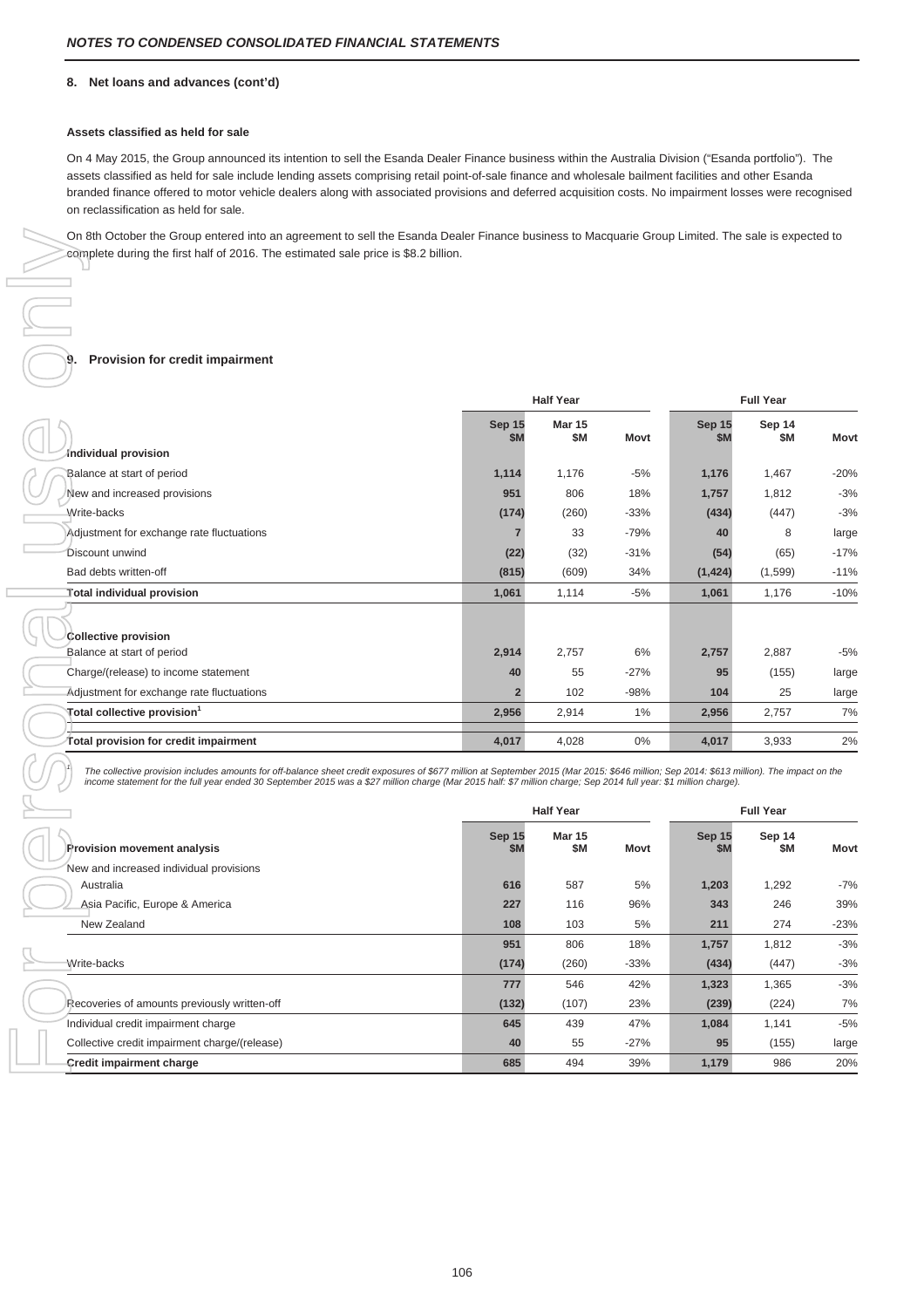# **9. Provision for credit impairment (cont'd)**

|                                     | As at         |                      |               | <b>Movement</b>     |                     |
|-------------------------------------|---------------|----------------------|---------------|---------------------|---------------------|
|                                     | Sep 15<br>\$M | <b>Mar 15</b><br>\$M | Sep 14<br>\$M | Sep 15<br>v. Mar 15 | Sep 15<br>v. Sep 14 |
| Individual provision balance        |               |                      |               |                     |                     |
| Australia                           | 698           | 698                  | 740           | $0\%$               | $-6%$               |
| Asia Pacific, Europe & America      | 216           | 219                  | 236           | $-1%$               | $-8%$               |
| New Zealand                         | 147           | 197                  | 200           | $-25%$              | $-27%$              |
| Total individual provision          | 1,061         | 1,114                | 1,176         | $-5%$               | $-10%$              |
| <b>Collective provision balance</b> |               |                      |               |                     |                     |
| Australia                           | 1,895         | 1,882                | 1,829         | 1%                  | 4%                  |
| Asia Pacific, Europe & America      | 636           | 582                  | 515           | 9%                  | 23%                 |
| New Zealand                         | 425           | 450                  | 413           | $-6%$               | 3%                  |
| <b>Total collective provision</b>   | 2,956         | 2,914                | 2,757         | 1%                  | 7%                  |

#### **10. Deposits and other borrowings**

| Asia Pacific, Europe & America              | 216                  | 219                  | 236           | $-1%$               | $-8%$               |  |
|---------------------------------------------|----------------------|----------------------|---------------|---------------------|---------------------|--|
| New Zealand                                 | 147                  | 197                  | 200           | $-25%$              | $-27%$              |  |
| Total individual provision                  | 1,061                | 1,114                | 1,176         | $-5%$               | $-10%$              |  |
|                                             |                      |                      |               |                     |                     |  |
| <b>Collective provision balance</b>         |                      |                      |               |                     |                     |  |
| Australia                                   | 1,895                | 1,882                | 1,829         | $1\%$               | 4%                  |  |
| Asia Pacific, Europe & America              | 636                  | 582                  | 515           | 9%                  | 23%                 |  |
| New Zealand                                 | 425                  | 450                  | 413           | $-6%$               | 3%                  |  |
| <b>Total collective provision</b>           | 2,956                | 2,914                | 2,757         | $1\%$               | 7%                  |  |
| 10. Deposits and other borrowings           |                      |                      |               |                     |                     |  |
|                                             | As at                |                      |               | <b>Movement</b>     |                     |  |
|                                             | <b>Sep 15</b><br>\$M | <b>Mar 15</b><br>\$Μ | Sep 14<br>\$Μ | Sep 15<br>v. Mar 15 | Sep 15<br>v. Sep 14 |  |
| Australia<br>Certificates of deposit        | 57,390               | 55,857               | 49,446        | 3%                  | 16%                 |  |
| Term deposits                               | 66,394               | 69,595               | 78,779        | $-5%$               | $-16%$              |  |
| On demand and short term deposits           | 164,009              | 150,832              | 142,199       | 9%                  | 15%                 |  |
| Deposits not bearing interest               | 7,782                | 7,133                | 6,845         | 9%                  | 14%                 |  |
| Deposits from banks                         | 19,692               | 19,761               | 15,613        | $0\%$               | 26%                 |  |
| Commercial paper                            | 15,511               | 11,446               | 6,237         | 36%                 | large               |  |
| Securities sold under repurchase agreements | 177                  | 605                  | 46            | $-71%$              | large               |  |
|                                             | 330,955              | 315,229              | 299,165       | 5%                  | 11%                 |  |
|                                             |                      |                      |               |                     |                     |  |
| Asia Pacific, Europe & America              |                      |                      |               |                     |                     |  |
| Certificates of deposit                     | 5,379                | 2,354                | 2,083         | large               | large               |  |
| Term deposits                               | 96,487               | 101,087              | 82,956        | $-5%$               | 16%                 |  |
| On demand and short term deposits           | 27,663               | 23,966               | 20,675        | 15%                 | 34%                 |  |
| Deposits not bearing interest               | 5,126                | 4,684                | 4,211         | 9%                  | 22%                 |  |
| Deposits from banks                         | 19,249               | 27,716               | 22,540        | $-31%$              | $-15%$              |  |
| Commercial paper                            | 2,965                | 5,125                | 3,516         | $-42%$              | $-16%$              |  |
| Securities sold under repurchase agreements | 601                  | 565                  | 210           | 6%                  | large               |  |
|                                             | 157,470              | 165,497              | 136,191       | $-5%$               | 16%                 |  |
|                                             |                      |                      |               |                     |                     |  |
| <b>New Zealand</b>                          |                      |                      |               |                     |                     |  |
| Certificates of deposit                     | 677                  | 1,435                | 1,226         | $-53%$              | $-45%$              |  |
| Term deposits                               | 31,795               | 34,211               | 30,981        | $-7%$               | 3%                  |  |
| On demand and short term deposits           | 37,662               | 36,896               | 30,330        | 2%                  | 24%                 |  |
| Deposits not bearing interest               | 6,103                | 6,148                | 5,348         | $-1%$               | 14%                 |  |
| Deposits from banks                         | 43                   | 43                   | 40            | $0\%$               | 8%                  |  |
| Commercial paper                            | 4,511                | 6,157                | 5,399         | $-27%$              | $-16%$              |  |
| Borrowing corporations' debt                | 1,578                | 1,599                | 1,399         | $-1\%$              | 13%                 |  |
|                                             | 82,369               | 86,489               | 74,723        | $-5%$               | 10%                 |  |
| <b>Total Deposits and other borrowings</b>  | 570,794              | 567,215              | 510,079       | 1%                  | 12%                 |  |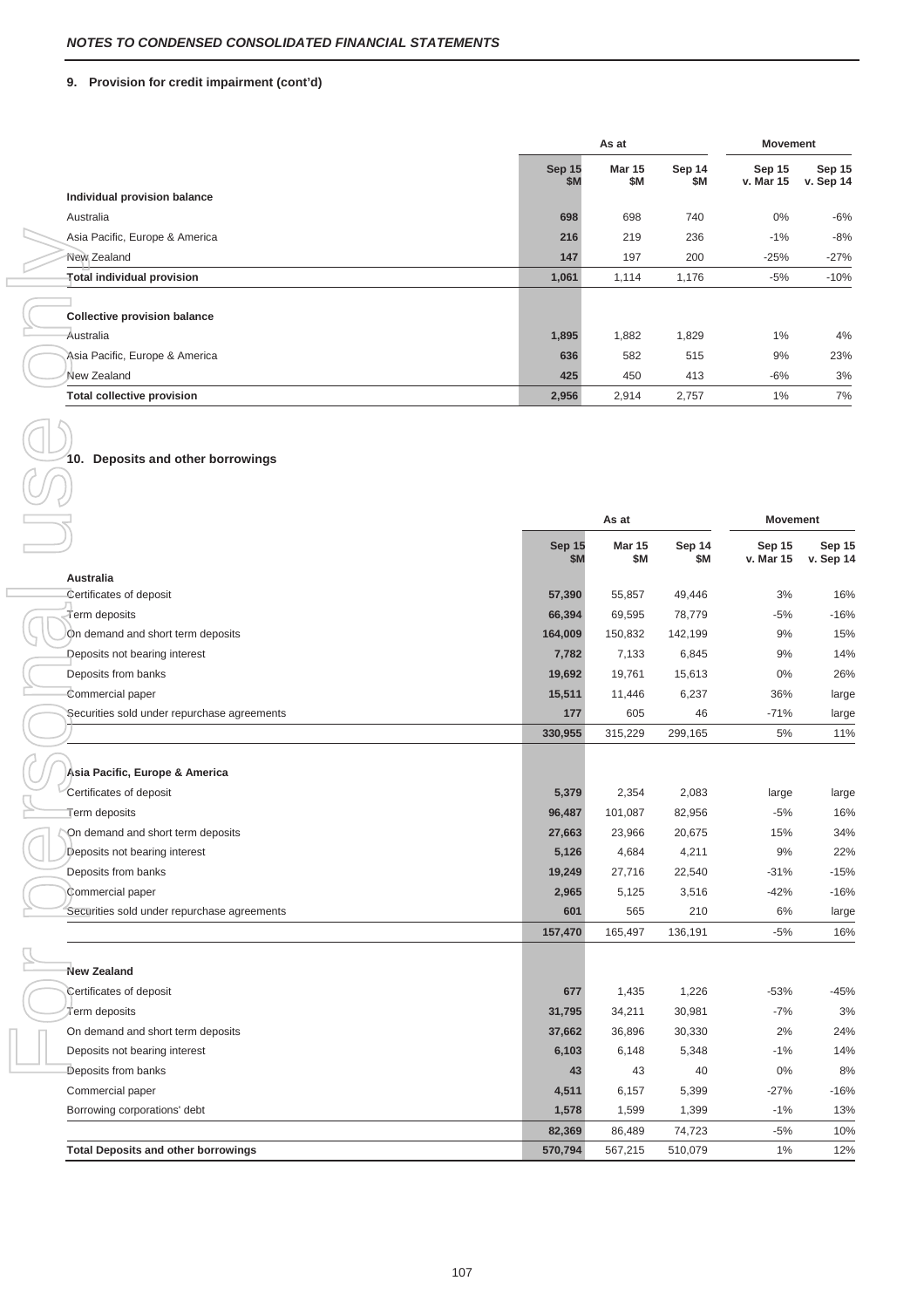### **11. Subordinated debt**

|                                                                                                                                                                                                                                                                                                                                                                                                                                                                                                                                                                                                                                                                                                                                                                                                                                                                                                                                                                                                                                                                                                                                                                                                                                                                                                                                                                                                                                                                                                                                                                                                                                                                                                                                                                                                                                                                                                                                                                                                                                                                                                                                                                                                                                                                                                                                                                                                                                                                                                                                                                                                                                                                                                                                                                                                                                                                                                                                                                                                                                                                                                                                                                                                                                                                                                                                                                                                                                                                                                                                                                                                                                                                                                                                                                                                                                                                                                                                                                                                                                                                                                                                    | <b>Half Year</b> |                      |                      | <b>Full Year</b> |               |               |  |
|------------------------------------------------------------------------------------------------------------------------------------------------------------------------------------------------------------------------------------------------------------------------------------------------------------------------------------------------------------------------------------------------------------------------------------------------------------------------------------------------------------------------------------------------------------------------------------------------------------------------------------------------------------------------------------------------------------------------------------------------------------------------------------------------------------------------------------------------------------------------------------------------------------------------------------------------------------------------------------------------------------------------------------------------------------------------------------------------------------------------------------------------------------------------------------------------------------------------------------------------------------------------------------------------------------------------------------------------------------------------------------------------------------------------------------------------------------------------------------------------------------------------------------------------------------------------------------------------------------------------------------------------------------------------------------------------------------------------------------------------------------------------------------------------------------------------------------------------------------------------------------------------------------------------------------------------------------------------------------------------------------------------------------------------------------------------------------------------------------------------------------------------------------------------------------------------------------------------------------------------------------------------------------------------------------------------------------------------------------------------------------------------------------------------------------------------------------------------------------------------------------------------------------------------------------------------------------------------------------------------------------------------------------------------------------------------------------------------------------------------------------------------------------------------------------------------------------------------------------------------------------------------------------------------------------------------------------------------------------------------------------------------------------------------------------------------------------------------------------------------------------------------------------------------------------------------------------------------------------------------------------------------------------------------------------------------------------------------------------------------------------------------------------------------------------------------------------------------------------------------------------------------------------------------------------------------------------------------------------------------------------------------------------------------------------------------------------------------------------------------------------------------------------------------------------------------------------------------------------------------------------------------------------------------------------------------------------------------------------------------------------------------------------------------------------------------------------------------------------------------------------|------------------|----------------------|----------------------|------------------|---------------|---------------|--|
|                                                                                                                                                                                                                                                                                                                                                                                                                                                                                                                                                                                                                                                                                                                                                                                                                                                                                                                                                                                                                                                                                                                                                                                                                                                                                                                                                                                                                                                                                                                                                                                                                                                                                                                                                                                                                                                                                                                                                                                                                                                                                                                                                                                                                                                                                                                                                                                                                                                                                                                                                                                                                                                                                                                                                                                                                                                                                                                                                                                                                                                                                                                                                                                                                                                                                                                                                                                                                                                                                                                                                                                                                                                                                                                                                                                                                                                                                                                                                                                                                                                                                                                                    | Sep 15<br>\$M    | <b>Mar 15</b><br>\$Μ | Movt                 | Sep 15<br>\$M    | Sep 14<br>\$Μ | Movt          |  |
| Additional Tier 1 Capital                                                                                                                                                                                                                                                                                                                                                                                                                                                                                                                                                                                                                                                                                                                                                                                                                                                                                                                                                                                                                                                                                                                                                                                                                                                                                                                                                                                                                                                                                                                                                                                                                                                                                                                                                                                                                                                                                                                                                                                                                                                                                                                                                                                                                                                                                                                                                                                                                                                                                                                                                                                                                                                                                                                                                                                                                                                                                                                                                                                                                                                                                                                                                                                                                                                                                                                                                                                                                                                                                                                                                                                                                                                                                                                                                                                                                                                                                                                                                                                                                                                                                                          |                  |                      |                      |                  |               |               |  |
| Convertible Preference Shares (ANZ CPS)                                                                                                                                                                                                                                                                                                                                                                                                                                                                                                                                                                                                                                                                                                                                                                                                                                                                                                                                                                                                                                                                                                                                                                                                                                                                                                                                                                                                                                                                                                                                                                                                                                                                                                                                                                                                                                                                                                                                                                                                                                                                                                                                                                                                                                                                                                                                                                                                                                                                                                                                                                                                                                                                                                                                                                                                                                                                                                                                                                                                                                                                                                                                                                                                                                                                                                                                                                                                                                                                                                                                                                                                                                                                                                                                                                                                                                                                                                                                                                                                                                                                                            |                  |                      |                      |                  |               |               |  |
| ANZ $CPS22$                                                                                                                                                                                                                                                                                                                                                                                                                                                                                                                                                                                                                                                                                                                                                                                                                                                                                                                                                                                                                                                                                                                                                                                                                                                                                                                                                                                                                                                                                                                                                                                                                                                                                                                                                                                                                                                                                                                                                                                                                                                                                                                                                                                                                                                                                                                                                                                                                                                                                                                                                                                                                                                                                                                                                                                                                                                                                                                                                                                                                                                                                                                                                                                                                                                                                                                                                                                                                                                                                                                                                                                                                                                                                                                                                                                                                                                                                                                                                                                                                                                                                                                        | 1,969            | 1,969                | $0\%$                | 1,969            | 1,967         | $0\%$         |  |
| ANZ CPS3 <sup>3</sup>                                                                                                                                                                                                                                                                                                                                                                                                                                                                                                                                                                                                                                                                                                                                                                                                                                                                                                                                                                                                                                                                                                                                                                                                                                                                                                                                                                                                                                                                                                                                                                                                                                                                                                                                                                                                                                                                                                                                                                                                                                                                                                                                                                                                                                                                                                                                                                                                                                                                                                                                                                                                                                                                                                                                                                                                                                                                                                                                                                                                                                                                                                                                                                                                                                                                                                                                                                                                                                                                                                                                                                                                                                                                                                                                                                                                                                                                                                                                                                                                                                                                                                              | 1,336            | 1,335                | 0%                   | 1,336            | 1,333         | $0\%$         |  |
| ANZ Capital Notes (ANZ CN)                                                                                                                                                                                                                                                                                                                                                                                                                                                                                                                                                                                                                                                                                                                                                                                                                                                                                                                                                                                                                                                                                                                                                                                                                                                                                                                                                                                                                                                                                                                                                                                                                                                                                                                                                                                                                                                                                                                                                                                                                                                                                                                                                                                                                                                                                                                                                                                                                                                                                                                                                                                                                                                                                                                                                                                                                                                                                                                                                                                                                                                                                                                                                                                                                                                                                                                                                                                                                                                                                                                                                                                                                                                                                                                                                                                                                                                                                                                                                                                                                                                                                                         |                  |                      |                      |                  |               |               |  |
| ANZ CN1 <sup>4</sup>                                                                                                                                                                                                                                                                                                                                                                                                                                                                                                                                                                                                                                                                                                                                                                                                                                                                                                                                                                                                                                                                                                                                                                                                                                                                                                                                                                                                                                                                                                                                                                                                                                                                                                                                                                                                                                                                                                                                                                                                                                                                                                                                                                                                                                                                                                                                                                                                                                                                                                                                                                                                                                                                                                                                                                                                                                                                                                                                                                                                                                                                                                                                                                                                                                                                                                                                                                                                                                                                                                                                                                                                                                                                                                                                                                                                                                                                                                                                                                                                                                                                                                               | 1,112            | 1,110                | $0\%$                | 1,112            | 1,109         | 0%            |  |
| ANZ CN2 <sup>5</sup>                                                                                                                                                                                                                                                                                                                                                                                                                                                                                                                                                                                                                                                                                                                                                                                                                                                                                                                                                                                                                                                                                                                                                                                                                                                                                                                                                                                                                                                                                                                                                                                                                                                                                                                                                                                                                                                                                                                                                                                                                                                                                                                                                                                                                                                                                                                                                                                                                                                                                                                                                                                                                                                                                                                                                                                                                                                                                                                                                                                                                                                                                                                                                                                                                                                                                                                                                                                                                                                                                                                                                                                                                                                                                                                                                                                                                                                                                                                                                                                                                                                                                                               | 1,598            | 1,597                | 0%                   | 1,598            | 1,595         | 0%            |  |
| ANZ CN3 <sup>6</sup>                                                                                                                                                                                                                                                                                                                                                                                                                                                                                                                                                                                                                                                                                                                                                                                                                                                                                                                                                                                                                                                                                                                                                                                                                                                                                                                                                                                                                                                                                                                                                                                                                                                                                                                                                                                                                                                                                                                                                                                                                                                                                                                                                                                                                                                                                                                                                                                                                                                                                                                                                                                                                                                                                                                                                                                                                                                                                                                                                                                                                                                                                                                                                                                                                                                                                                                                                                                                                                                                                                                                                                                                                                                                                                                                                                                                                                                                                                                                                                                                                                                                                                               | 959              | 958                  | 0%                   | 959              |               | n/a           |  |
| ANZ NZ Capital Notes'                                                                                                                                                                                                                                                                                                                                                                                                                                                                                                                                                                                                                                                                                                                                                                                                                                                                                                                                                                                                                                                                                                                                                                                                                                                                                                                                                                                                                                                                                                                                                                                                                                                                                                                                                                                                                                                                                                                                                                                                                                                                                                                                                                                                                                                                                                                                                                                                                                                                                                                                                                                                                                                                                                                                                                                                                                                                                                                                                                                                                                                                                                                                                                                                                                                                                                                                                                                                                                                                                                                                                                                                                                                                                                                                                                                                                                                                                                                                                                                                                                                                                                              | 449              | 484                  | $-7%$                | 449              |               | n/a           |  |
| Tier 2 Capital <sup>8</sup>                                                                                                                                                                                                                                                                                                                                                                                                                                                                                                                                                                                                                                                                                                                                                                                                                                                                                                                                                                                                                                                                                                                                                                                                                                                                                                                                                                                                                                                                                                                                                                                                                                                                                                                                                                                                                                                                                                                                                                                                                                                                                                                                                                                                                                                                                                                                                                                                                                                                                                                                                                                                                                                                                                                                                                                                                                                                                                                                                                                                                                                                                                                                                                                                                                                                                                                                                                                                                                                                                                                                                                                                                                                                                                                                                                                                                                                                                                                                                                                                                                                                                                        |                  |                      |                      |                  |               |               |  |
| Perpetual subordinated notes                                                                                                                                                                                                                                                                                                                                                                                                                                                                                                                                                                                                                                                                                                                                                                                                                                                                                                                                                                                                                                                                                                                                                                                                                                                                                                                                                                                                                                                                                                                                                                                                                                                                                                                                                                                                                                                                                                                                                                                                                                                                                                                                                                                                                                                                                                                                                                                                                                                                                                                                                                                                                                                                                                                                                                                                                                                                                                                                                                                                                                                                                                                                                                                                                                                                                                                                                                                                                                                                                                                                                                                                                                                                                                                                                                                                                                                                                                                                                                                                                                                                                                       | 1,188            | 1,211                | $-2%$                | 1,188            | 1,087         | 9%            |  |
| Term subordinated notes                                                                                                                                                                                                                                                                                                                                                                                                                                                                                                                                                                                                                                                                                                                                                                                                                                                                                                                                                                                                                                                                                                                                                                                                                                                                                                                                                                                                                                                                                                                                                                                                                                                                                                                                                                                                                                                                                                                                                                                                                                                                                                                                                                                                                                                                                                                                                                                                                                                                                                                                                                                                                                                                                                                                                                                                                                                                                                                                                                                                                                                                                                                                                                                                                                                                                                                                                                                                                                                                                                                                                                                                                                                                                                                                                                                                                                                                                                                                                                                                                                                                                                            | 8,398            | 7,799                | 8%                   | 8,398            | 6,516         | 29%           |  |
| <b>Total subordinated debt</b>                                                                                                                                                                                                                                                                                                                                                                                                                                                                                                                                                                                                                                                                                                                                                                                                                                                                                                                                                                                                                                                                                                                                                                                                                                                                                                                                                                                                                                                                                                                                                                                                                                                                                                                                                                                                                                                                                                                                                                                                                                                                                                                                                                                                                                                                                                                                                                                                                                                                                                                                                                                                                                                                                                                                                                                                                                                                                                                                                                                                                                                                                                                                                                                                                                                                                                                                                                                                                                                                                                                                                                                                                                                                                                                                                                                                                                                                                                                                                                                                                                                                                                     | 17,009           | 16,463               | 3%                   | 17,009           | 13,607        | 25%           |  |
| On 28 September 2011, ANZ issued convertible preference shares (CPS3) which will convert into ANZ ordinary shares on 1 September 2019 at a 1% discount (subject to certain<br>conditions being satisfied). If ANZ's Common Equity Tier 1 capital ratio is equal to or less than 5.125% then the convertible preference shares will immediately convert into ANZ ordinary<br>shares at a 1% discount subject to a maximum conversion number. Subject to certain conditions, on and from 1 September 2017 the convertible preference shares are redeemable or<br>convertible into ANZ ordinary shares (on similar terms to the mandatory conversion) by ANZ.<br>On 7 August 2013, ANZ issued convertible notes (ANZ Capital Notes 1 or CN1) which will convert into ANZ ordinary shares on 1 September 2023 at a 1% discount (subject to certain<br>conditions being satisfied). If ANZ's Common Equity Tier 1 capital ratio is equal to or less than 5.125%, or ANZ receives a notice of non-viability from APRA, then the notes will<br>immediately convert into ANZ ordinary shares at a 1% discount subject to a maximum conversion number. Subject to certain conditions, on 1 September 2021 the notes are redeemable or<br>convertible into ANZ ordinary shares (on similar terms to the mandatory conversion) by ANZ.<br>On 31 March 2014, ANZ issued convertible notes (ANZ Capital Notes 2 or CN2) which will convert into ANZ ordinary shares on 24 March 2024 at a 1% discount (subject to certain<br>conditions being satisfied). If ANZ's Common Equity Tier 1 capital ratio is equal to or less than 5.125%, or ANZ receives a notice of non-viability from APRA, then the notes will<br>immediately convert into ANZ ordinary shares at a 1% discount subject to a maximum conversion number. Subject to certain conditions, on 24 March 2022 the notes are redeemable or<br>convertible into ANZ ordinary shares (on similar terms to the mandatory conversion) by ANZ.<br>On 5 March 2015, ANZ acting through its New Zealand Branch issued convertible notes (ANZ Capital Notes 3 or CN3) which will convert into ANZ ordinary shares on 24 March 2025 at a<br>1% discount (subject to certain conditions being satisfied). If ANZ's Common Equity Tier 1 capital ratio is equal to or less than 5.125%, or ANZ receives a notice of non-viability from<br>APRA, then the notes will immediately convert into ANZ ordinary shares at a 1% discount subject to a maximum conversion number. Subject to certain conditions, on 24 March 2023 the<br>notes are redeemable or convertible into ANZ ordinary shares (on similar terms to the mandatory conversion) by ANZ.<br>On 31 March 2015, ANZ Bank New Zealand Limited (ANZ Bank NZ) issued convertible notes (ANZ NZ Capital Notes) which will convert into ANZ ordinary shares on 25 May 2022 at a 1%<br>discount (subject to certain conditions being satisfied). If ANZ or ANZ Bank NZ's Common Equity Tier 1 capital ratio is equal to or less than 5.125%, ANZ receives a notice of non-viability<br>from APRA, ANZ Bank NZ receives a direction from RBNZ or a statutory manager is appointed to ANZ Bank NZ and makes a determination, then the notes will immediately convert into<br>ANZ ordinary shares at a 1% discount subject to a maximum conversion number. Subject to certain conditions, on 25 May 2020 the notes are redeemable or convertible into ANZ ordinary<br>shares (on similar terms to the mandatory conversion) by ANZ Bank NZ.<br>The convertible subordinated notes are Basel 3 compliant. APRA has granted transitional capital treatment for all other outstanding subordinated notes until their first call date or, in the<br>case of the perpetual subordinated notes the earlier of the end of the transitional period (December 2021) and the first call date when a step-up event occurs. If ANZ receives a notice of<br>non-viability from APRA, then the convertible subordinated notes will immediately convert into ANZ ordinary shares at a 1% discount subject to a maximum conversion number.<br>12. Share capital |                  |                      |                      |                  |               |               |  |
| <b>Issued and quoted securities</b>                                                                                                                                                                                                                                                                                                                                                                                                                                                                                                                                                                                                                                                                                                                                                                                                                                                                                                                                                                                                                                                                                                                                                                                                                                                                                                                                                                                                                                                                                                                                                                                                                                                                                                                                                                                                                                                                                                                                                                                                                                                                                                                                                                                                                                                                                                                                                                                                                                                                                                                                                                                                                                                                                                                                                                                                                                                                                                                                                                                                                                                                                                                                                                                                                                                                                                                                                                                                                                                                                                                                                                                                                                                                                                                                                                                                                                                                                                                                                                                                                                                                                                | <b>Half Year</b> |                      | <b>Full Year</b>     |                  |               |               |  |
| Ordinary share capital                                                                                                                                                                                                                                                                                                                                                                                                                                                                                                                                                                                                                                                                                                                                                                                                                                                                                                                                                                                                                                                                                                                                                                                                                                                                                                                                                                                                                                                                                                                                                                                                                                                                                                                                                                                                                                                                                                                                                                                                                                                                                                                                                                                                                                                                                                                                                                                                                                                                                                                                                                                                                                                                                                                                                                                                                                                                                                                                                                                                                                                                                                                                                                                                                                                                                                                                                                                                                                                                                                                                                                                                                                                                                                                                                                                                                                                                                                                                                                                                                                                                                                             | Sep 15<br>No.    |                      | <b>Mar 15</b><br>No. | Sep 15           | No.           | Sep 14<br>No. |  |
| Closing balance                                                                                                                                                                                                                                                                                                                                                                                                                                                                                                                                                                                                                                                                                                                                                                                                                                                                                                                                                                                                                                                                                                                                                                                                                                                                                                                                                                                                                                                                                                                                                                                                                                                                                                                                                                                                                                                                                                                                                                                                                                                                                                                                                                                                                                                                                                                                                                                                                                                                                                                                                                                                                                                                                                                                                                                                                                                                                                                                                                                                                                                                                                                                                                                                                                                                                                                                                                                                                                                                                                                                                                                                                                                                                                                                                                                                                                                                                                                                                                                                                                                                                                                    | 2,902,714,361    | 2,765,980,222        |                      | 2,902,714,361    |               | 2,756,627,771 |  |
| Issued during the period <sup>1,2</sup>                                                                                                                                                                                                                                                                                                                                                                                                                                                                                                                                                                                                                                                                                                                                                                                                                                                                                                                                                                                                                                                                                                                                                                                                                                                                                                                                                                                                                                                                                                                                                                                                                                                                                                                                                                                                                                                                                                                                                                                                                                                                                                                                                                                                                                                                                                                                                                                                                                                                                                                                                                                                                                                                                                                                                                                                                                                                                                                                                                                                                                                                                                                                                                                                                                                                                                                                                                                                                                                                                                                                                                                                                                                                                                                                                                                                                                                                                                                                                                                                                                                                                            | 136,734,139      | 9,352,451            |                      | 146,086,590      |               | 28,861,617    |  |
| Bought back during the period <sup>3</sup>                                                                                                                                                                                                                                                                                                                                                                                                                                                                                                                                                                                                                                                                                                                                                                                                                                                                                                                                                                                                                                                                                                                                                                                                                                                                                                                                                                                                                                                                                                                                                                                                                                                                                                                                                                                                                                                                                                                                                                                                                                                                                                                                                                                                                                                                                                                                                                                                                                                                                                                                                                                                                                                                                                                                                                                                                                                                                                                                                                                                                                                                                                                                                                                                                                                                                                                                                                                                                                                                                                                                                                                                                                                                                                                                                                                                                                                                                                                                                                                                                                                                                         |                  |                      |                      |                  |               | 15,889,156    |  |
| Preference share capital                                                                                                                                                                                                                                                                                                                                                                                                                                                                                                                                                                                                                                                                                                                                                                                                                                                                                                                                                                                                                                                                                                                                                                                                                                                                                                                                                                                                                                                                                                                                                                                                                                                                                                                                                                                                                                                                                                                                                                                                                                                                                                                                                                                                                                                                                                                                                                                                                                                                                                                                                                                                                                                                                                                                                                                                                                                                                                                                                                                                                                                                                                                                                                                                                                                                                                                                                                                                                                                                                                                                                                                                                                                                                                                                                                                                                                                                                                                                                                                                                                                                                                           |                  |                      |                      |                  |               |               |  |
| Closing balance                                                                                                                                                                                                                                                                                                                                                                                                                                                                                                                                                                                                                                                                                                                                                                                                                                                                                                                                                                                                                                                                                                                                                                                                                                                                                                                                                                                                                                                                                                                                                                                                                                                                                                                                                                                                                                                                                                                                                                                                                                                                                                                                                                                                                                                                                                                                                                                                                                                                                                                                                                                                                                                                                                                                                                                                                                                                                                                                                                                                                                                                                                                                                                                                                                                                                                                                                                                                                                                                                                                                                                                                                                                                                                                                                                                                                                                                                                                                                                                                                                                                                                                    |                  |                      |                      |                  |               | 500,000       |  |
| Bought back during the period <sup>4</sup>                                                                                                                                                                                                                                                                                                                                                                                                                                                                                                                                                                                                                                                                                                                                                                                                                                                                                                                                                                                                                                                                                                                                                                                                                                                                                                                                                                                                                                                                                                                                                                                                                                                                                                                                                                                                                                                                                                                                                                                                                                                                                                                                                                                                                                                                                                                                                                                                                                                                                                                                                                                                                                                                                                                                                                                                                                                                                                                                                                                                                                                                                                                                                                                                                                                                                                                                                                                                                                                                                                                                                                                                                                                                                                                                                                                                                                                                                                                                                                                                                                                                                         |                  |                      | 500,000              | 500,000          |               |               |  |
| $\mathbf{1}$<br>The company issued 80.8 million ordinary shares under the Institutional Share Placement and 27.3 million ordinary shares under the Share Purchase Plan in 2015.<br>$2. \,$<br>The company issued 28.6 million shares under the Dividend Reinvestment Plan and Bonus Option Plan for the 2015 interim dividend and 9.3 million shares for the 2014 final dividend<br>(Sep 14: 28.7 million shares for the respective interim and final dividends).<br>3.<br>Following the announcement of the 2013 final dividend, the Company repurchased \$500 million of ordinary shares via an on-market buy back resulting in 15.9 million shares being<br>cancelled.<br>4.<br>All 500,000 Euro Trust Securities on issue were bought back by ANZ for cash at face value (€1,000 per security) and cancelled on 15 December 2014.                                                                                                                                                                                                                                                                                                                                                                                                                                                                                                                                                                                                                                                                                                                                                                                                                                                                                                                                                                                                                                                                                                                                                                                                                                                                                                                                                                                                                                                                                                                                                                                                                                                                                                                                                                                                                                                                                                                                                                                                                                                                                                                                                                                                                                                                                                                                                                                                                                                                                                                                                                                                                                                                                                                                                                                                                                                                                                                                                                                                                                                                                                                                                                                                                                                                                              |                  |                      |                      |                  |               |               |  |

#### **12. Share capital**

| Issued and quoted securities               | <b>Half Year</b>    |                          | <b>Full Year</b> |               |  |
|--------------------------------------------|---------------------|--------------------------|------------------|---------------|--|
| Ordinary share capital                     | Sep 15<br><b>No</b> | <b>Mar 15</b><br>No.     | Sep 15<br>No.    | Sep 14<br>No. |  |
| Closing balance                            | 2,902,714,361       | 2,765,980,222            | 2,902,714,361    | 2,756,627,771 |  |
| Issued during the period $1,2$             | 136,734,139         | 9,352,451                | 146,086,590      | 28,861,617    |  |
| Bought back during the period <sup>3</sup> |                     |                          |                  | 15,889,156    |  |
| Freference share capital                   |                     |                          |                  |               |  |
| Closing balance                            |                     | $\overline{\phantom{a}}$ |                  | 500,000       |  |
| Bought back during the period <sup>4</sup> |                     | 500.000                  | 500,000          |               |  |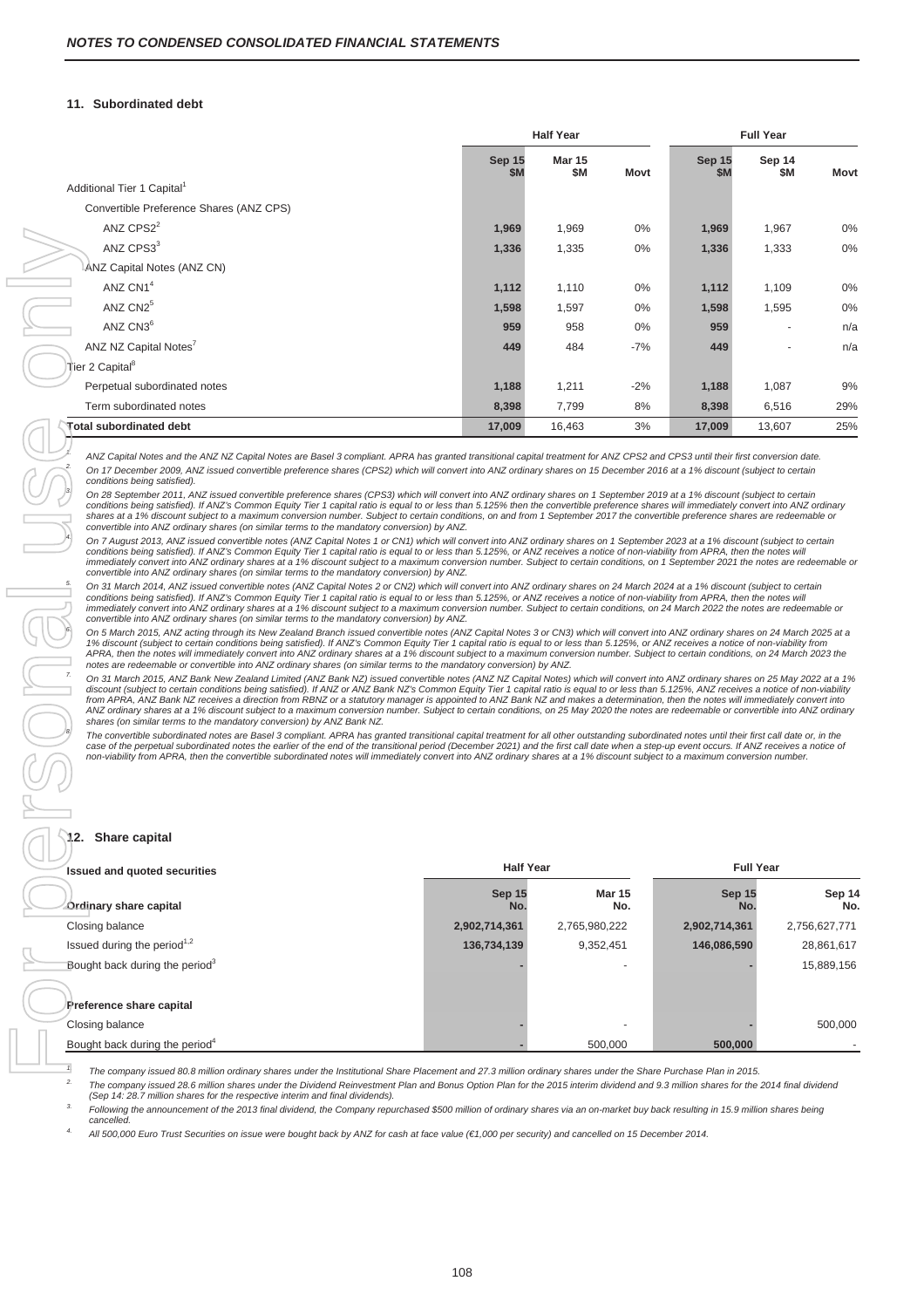#### **13. Shareholders' equity**

|                                                                                                                                                                                                                                                                                                                                                                    | <b>Half Year</b> |                      |         | <b>Full Year</b> |               |         |  |
|--------------------------------------------------------------------------------------------------------------------------------------------------------------------------------------------------------------------------------------------------------------------------------------------------------------------------------------------------------------------|------------------|----------------------|---------|------------------|---------------|---------|--|
|                                                                                                                                                                                                                                                                                                                                                                    | Sep 15<br>\$M    | <b>Mar 15</b><br>\$Μ | Movt    | Sep 15<br>\$M    | Sep 14<br>\$M | Movt    |  |
| Share capital                                                                                                                                                                                                                                                                                                                                                      |                  |                      |         |                  |               |         |  |
| Balance at start of period                                                                                                                                                                                                                                                                                                                                         | 24,152           | 24,902               | $-3%$   | 24,902           | 24,512        | 2%      |  |
| Ordinary share capital movements                                                                                                                                                                                                                                                                                                                                   |                  |                      |         |                  |               |         |  |
| Dividend reinvestment plan                                                                                                                                                                                                                                                                                                                                         | 865              | 257                  | large   | 1,122            | 851           | 32%     |  |
| Share Placement and Purchase Plan                                                                                                                                                                                                                                                                                                                                  | 3,206            |                      | n/a     | 3,206            |               | n/a     |  |
| Group employee share acquisition scheme                                                                                                                                                                                                                                                                                                                            | 98               | (97)                 | large   |                  | 11            | $-91%$  |  |
| Treasury shares in Global Wealth <sup>2</sup>                                                                                                                                                                                                                                                                                                                      | 44               | (39)                 | large   |                  | 24            | $-79%$  |  |
| Group share option scheme                                                                                                                                                                                                                                                                                                                                          |                  |                      | n/a     | $\overline{2}$   | 4             | $-50%$  |  |
| Group share buyback                                                                                                                                                                                                                                                                                                                                                |                  |                      | n/a     |                  | (500)         | $-100%$ |  |
| Preference share capital movements                                                                                                                                                                                                                                                                                                                                 |                  |                      |         |                  |               |         |  |
| Preference shares bought back <sup>3</sup>                                                                                                                                                                                                                                                                                                                         |                  | (871)                | $-100%$ | (871)            |               | n/a     |  |
| <b>Total share capital</b>                                                                                                                                                                                                                                                                                                                                         | 28,367           | 24,152               | 17%     | 28,367           | 24,902        | 14%     |  |
|                                                                                                                                                                                                                                                                                                                                                                    |                  |                      |         |                  |               |         |  |
| Foreign currency translation reserve                                                                                                                                                                                                                                                                                                                               |                  |                      |         |                  |               |         |  |
| Balance at start of period                                                                                                                                                                                                                                                                                                                                         | 1,569            | (605)                | large   | (605)            | (1, 125)      | $-46%$  |  |
| Transfer to the income statement                                                                                                                                                                                                                                                                                                                                   | (4)              |                      | n/a     | (4)              | 37            | large   |  |
| Currency translation adjustments net of hedges                                                                                                                                                                                                                                                                                                                     | (446)            | 2,174                | large   | 1,728            | 483           | large   |  |
| Total foreign currency translation reserve                                                                                                                                                                                                                                                                                                                         | 1,119            | 1,569                | $-29%$  | 1,119            | (605)         | large   |  |
| Share option reserve <sup>4</sup>                                                                                                                                                                                                                                                                                                                                  |                  |                      |         |                  |               |         |  |
| Balance at start of period                                                                                                                                                                                                                                                                                                                                         | 60               | 60                   | $0\%$   | 60               | 55            | 9%      |  |
| Share based payments/(exercises)                                                                                                                                                                                                                                                                                                                                   | 9                | $\overline{7}$       | 29%     | 16               | 13            | 23%     |  |
| Transfer of options/rights lapsed to retained earnings                                                                                                                                                                                                                                                                                                             | (1)              | (7)                  | $-86%$  | (8)              | (8)           | 0%      |  |
| Total share option reserve                                                                                                                                                                                                                                                                                                                                         | 68               | 60                   | 13%     | 68               | 60            | 13%     |  |
|                                                                                                                                                                                                                                                                                                                                                                    |                  |                      |         |                  |               |         |  |
| Available-for-sale revaluation reserve <sup>5</sup>                                                                                                                                                                                                                                                                                                                |                  |                      |         |                  |               |         |  |
| Balance at start of period                                                                                                                                                                                                                                                                                                                                         | 257              | 160                  | 61%     | 160              | 121           | 32%     |  |
| Gain /(loss) recognised                                                                                                                                                                                                                                                                                                                                            | (105)            | 132                  | large   | 27               | 69            | $-61%$  |  |
| Transferred to income statement                                                                                                                                                                                                                                                                                                                                    | (14)             | (35)                 | $-60%$  | (49)             | (30)          | 63%     |  |
| Total available-for-sale revaluation reserve                                                                                                                                                                                                                                                                                                                       | 138              | 257                  | $-46%$  | 138              | 160           | $-14%$  |  |
|                                                                                                                                                                                                                                                                                                                                                                    |                  |                      |         |                  |               |         |  |
| Cash flow hedge reserve <sup>6</sup>                                                                                                                                                                                                                                                                                                                               |                  |                      |         |                  |               |         |  |
| Balance at start of period                                                                                                                                                                                                                                                                                                                                         | 325              | 169                  | 92%     | 169              | 75            | large   |  |
| Gain /(loss) recognised                                                                                                                                                                                                                                                                                                                                            | (53)             | 164                  | large   | 111              | 117           | $-5%$   |  |
| Transferred to income statement                                                                                                                                                                                                                                                                                                                                    | (3)              | (8)                  | $-63%$  | (11)             | (23)          | $-52%$  |  |
| Total hedging reserve                                                                                                                                                                                                                                                                                                                                              | 269              | 325                  | $-17%$  | 269              | 169           | 59%     |  |
|                                                                                                                                                                                                                                                                                                                                                                    |                  |                      |         |                  |               |         |  |
| Transactions with non-controlling interests reserve                                                                                                                                                                                                                                                                                                                |                  |                      |         |                  |               |         |  |
| Balance at start of period                                                                                                                                                                                                                                                                                                                                         | (23)             | (23)                 | 0%      | (23)             | (33)          | $-30%$  |  |
| Transfer to the income statement                                                                                                                                                                                                                                                                                                                                   |                  |                      | n/a     |                  | 10            | -100%   |  |
| Total transactions with non-controlling interests reserve                                                                                                                                                                                                                                                                                                          | (23)             | (23)                 | 0%      | (23)             | (23)          | 0%      |  |
| <b>Total reserves</b>                                                                                                                                                                                                                                                                                                                                              | 1,571            | 2,188                | $-28%$  | 1,571            | (239)         | large   |  |
|                                                                                                                                                                                                                                                                                                                                                                    |                  |                      |         |                  |               |         |  |
| As at 30 September 2015, there were 11.4 million ANZEST Treasury shares outstanding (Mar 15: 11.5 million; Sep 14: 13.8 million). Shares in the Company which are purchased on-<br>market by ANZEST Pty Ltd (trustee of ANZ employee share and option plans) or issued by the Company to ANZEST Pty Ltd are classified as Treasury shares (to the extent that they |                  |                      |         |                  |               |         |  |
| relate to unvested employee share-based awards).<br>As at 30 September 2015, there were 11.6 million Global Wealth Treasury shares outstanding (Mar 15: 13.1 million; Sep 14: 11.8 million). Global Wealth purchases and holds shares in                                                                                                                           |                  |                      |         |                  |               |         |  |
| the Company to back policy liabilities. These shares are classified as Treasury shares.<br>3                                                                                                                                                                                                                                                                       |                  |                      |         |                  |               |         |  |
| All 500,000 Euro Trust Securities on issue were bought back by ANZ for cash at face value (€1,000 per security) and cancelled on 15 December 2014.<br>4.<br>The share option reserve arises on the grant of share options/deferred share rights/performance rights ("options and rights") to selected employees under the ANZ Share Option Plan.                   |                  |                      |         |                  |               |         |  |
| Amounts are transferred from the share option reserve to other equity accounts when the options and rights are exercised and to retained earnings when lapsed or forfeited after vesting.<br>Forfeited options and rights due to termination prior to vesting are credited to the income statement.                                                                |                  |                      |         |                  |               |         |  |
| 5.<br>The available-for-sale revaluation reserve arises on the revaluation of available-for-sale financial assets. Where a revalued financial asset is sold or impaired, that portion of the reserve                                                                                                                                                               |                  |                      |         |                  |               |         |  |
| which relates to that financial asset is recognised in the income statement.<br>6.<br>The cash flow hedge reserve represents hedging gains and losses recognised on the effective portion of cash flow hedges. The cumulative deferred gain or loss on the hedge is                                                                                                |                  |                      |         |                  |               |         |  |
| recognised in the income statement when the hedged transaction impacts profit or loss.                                                                                                                                                                                                                                                                             |                  |                      |         |                  |               |         |  |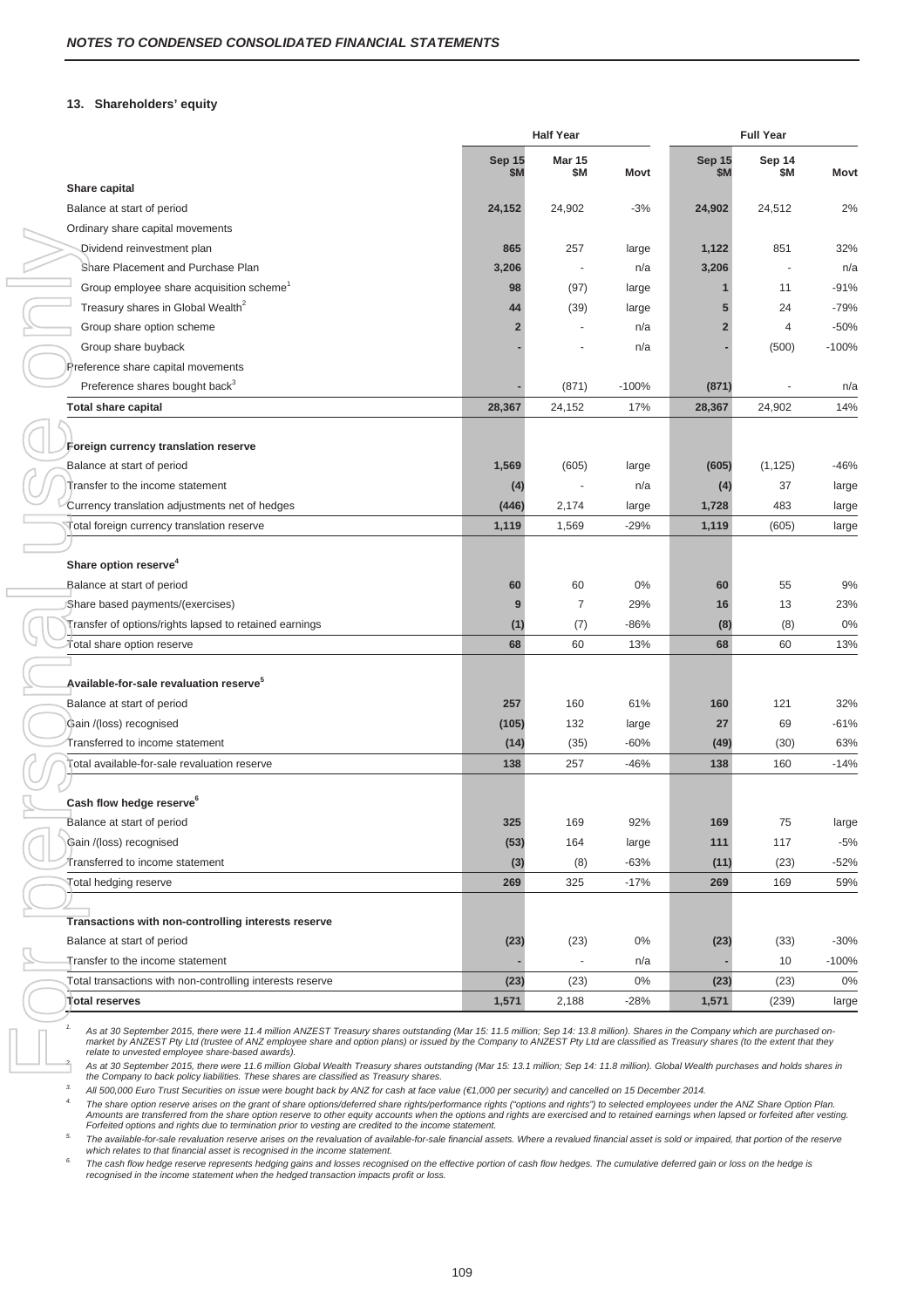### **13. Shareholders' equity, cont'd**

|                                                                                                                                                                                                                                                                                                                                                                                       |                  |                                                 | Sep 15<br>\$M        | <b>Mar 15</b><br>\$M | Movt      | <b>Sep 15</b><br>\$M | Sep 14<br>\$M                              | Movt   |
|---------------------------------------------------------------------------------------------------------------------------------------------------------------------------------------------------------------------------------------------------------------------------------------------------------------------------------------------------------------------------------------|------------------|-------------------------------------------------|----------------------|----------------------|-----------|----------------------|--------------------------------------------|--------|
| <b>Retained earnings</b>                                                                                                                                                                                                                                                                                                                                                              |                  |                                                 |                      |                      |           |                      |                                            |        |
| Balance at start of period                                                                                                                                                                                                                                                                                                                                                            |                  |                                                 | 25,616               | 24,544               | 4%        | 24,544               | 21,936                                     | 12%    |
| Profit attributable to shareholders of the Company                                                                                                                                                                                                                                                                                                                                    |                  |                                                 | 3,987                | 3,506                | 14%       | 7,493                | 7,271                                      | 3%     |
| Transfer of options/rights lapsed from share option reserve                                                                                                                                                                                                                                                                                                                           |                  |                                                 |                      | 7                    | -86%      |                      | 8                                          | 0%     |
| Total available for appropriation                                                                                                                                                                                                                                                                                                                                                     |                  |                                                 | 29,604               | 28,057               | 6%        | 32,045               | 29,215                                     | 10%    |
| Remeasurement gain/(loss) on defined benefit plans                                                                                                                                                                                                                                                                                                                                    |                  |                                                 | (5)                  | $\mathbf{1}$         | large     | (4)                  | 32                                         | large  |
| Fair value gain/(loss) attributable to changes in<br>own credit risk of financial liabilities designated at fair value                                                                                                                                                                                                                                                                |                  |                                                 | 28                   | 9                    | large     | 37                   | (25)                                       | large  |
| Ordinary share dividend paid                                                                                                                                                                                                                                                                                                                                                          |                  |                                                 | (2,328)              | (2,578)              | $-10%$    | (4,906)              | (4,694)                                    | 5%     |
| Dividend income on Treasury shares held within the<br>Group's life insurance statutory funds                                                                                                                                                                                                                                                                                          |                  |                                                 | 10                   | 12                   | $-17%$    | 22                   | 22                                         | 0%     |
| Preference share dividend paid                                                                                                                                                                                                                                                                                                                                                        |                  |                                                 |                      | (1)                  | $-100%$   | (1)                  | (6)                                        | $-83%$ |
| Foreign exchange gains on preference shares bought back'                                                                                                                                                                                                                                                                                                                              |                  |                                                 |                      | 116                  | $-100%$   | 116                  |                                            | n/a    |
| Retained earnings at end of period                                                                                                                                                                                                                                                                                                                                                    |                  |                                                 | 27,309               | 25,616               | 7%        | 27,309               | 24,544                                     | 11%    |
| Share capital and reserves attributable to                                                                                                                                                                                                                                                                                                                                            |                  |                                                 |                      |                      |           |                      |                                            |        |
| shareholders of the Company                                                                                                                                                                                                                                                                                                                                                           |                  |                                                 | 57,247               | 51,956               | 10%       | 57,247               | 49,207                                     | 16%    |
| Non-controlling interests                                                                                                                                                                                                                                                                                                                                                             |                  |                                                 | 106                  | 95                   | 12%       | 106                  | 77                                         | 38%    |
| Total shareholders' equity                                                                                                                                                                                                                                                                                                                                                            |                  |                                                 | 57,353               | 52,051               | 10%       | 57,353               | 49,284                                     | 16%    |
| 14. Changes in composition of the Group<br>September 2015 Full Year<br>The Group incorporated ANZ Bank (Thai) Public Company Limited in Thailand on 27 November 2014 for the purpose of conducting banking activities.<br>There were no other material controlled entities incorporated, acquired or disposed of during the year ended 30 September 2015.<br>September 2014 Full Year |                  |                                                 |                      |                      |           |                      |                                            |        |
| The Group disposed of its ownership interest in ANZ Trustees Limited on 4 July 2014. The contribution to Group profit after tax for the period (1 October<br>2013 to 4 July 2014) from ordinary activities was \$3.7 million.                                                                                                                                                         |                  |                                                 |                      |                      |           |                      |                                            |        |
| 15. Investments in Associates                                                                                                                                                                                                                                                                                                                                                         |                  |                                                 |                      | <b>Half Year</b>     |           |                      | <b>Full Year</b>                           |        |
|                                                                                                                                                                                                                                                                                                                                                                                       |                  |                                                 | <b>Sep 15</b><br>\$M | <b>Mar 15</b><br>\$M | Movt      | Sep 15<br>\$M        | Sep 14<br>\$M                              | Movt   |
| Share of associates' profit                                                                                                                                                                                                                                                                                                                                                           |                  |                                                 | 311                  | 314                  | $-1%$     | 625                  | 517                                        | 21%    |
| Contributions to profit <sup>1</sup>                                                                                                                                                                                                                                                                                                                                                  |                  | <b>Contribution to</b><br>Group post-tax profit |                      |                      |           |                      | <b>Ownership interest</b><br>held by Group |        |
| Associates                                                                                                                                                                                                                                                                                                                                                                            | <b>Half Year</b> |                                                 |                      | <b>Full Year</b>     |           |                      | As at                                      |        |
|                                                                                                                                                                                                                                                                                                                                                                                       | <b>Sep 15</b>    | <b>Mar 15</b>                                   | Sep 15               |                      | Sep 14    | <b>Sep 15</b>        | <b>Mar 15</b>                              | Sep 1  |
|                                                                                                                                                                                                                                                                                                                                                                                       | \$M              | \$M                                             |                      | \$M                  | \$M       | $\%$                 | %                                          |        |
| P.T. Bank Pan Indonesia                                                                                                                                                                                                                                                                                                                                                               | 43               | 35                                              |                      | 78                   | 86        | 39                   | 39                                         |        |
| Bank of Tianjin <sup>2</sup>                                                                                                                                                                                                                                                                                                                                                          | 75               | 80                                              | 155                  |                      | 95        | 14                   | 14                                         |        |
| <b>AMMB Holdings Berhad</b>                                                                                                                                                                                                                                                                                                                                                           | 61               | 77                                              | 138                  |                      | 155       | 24                   | 24                                         |        |
| Shanghai Rural Commercial Bank<br>Other associates                                                                                                                                                                                                                                                                                                                                    | 112<br>20        | 106<br>16                                       | 218                  | 36                   | 142<br>39 | 20<br>n/a            | 20<br>n/a                                  | 2<br>n |

## **14. Changes in composition of the Group**

# **September 2015 Full Year**

### **September 2014 Full Year**

#### **15. Investments in Associates**

|                             | <b>Half Year</b> |                      |       | <b>Full Year</b> |               |      |  |
|-----------------------------|------------------|----------------------|-------|------------------|---------------|------|--|
|                             | Sep 15<br>\$M    | <b>Mar 15</b><br>\$M | Movt  | Sep 15<br>\$M    | Sep 14<br>\$M | Movt |  |
| Share of associates' profit | 311              | 314                  | $-1%$ | 625              | 517           | 21%  |  |

| Contributions to profit <sup>1</sup> |               | <b>Contribution to</b><br>Group post-tax profit |               |                  |                         | <b>Ownership interest</b><br>held by Group |                         |  |  |
|--------------------------------------|---------------|-------------------------------------------------|---------------|------------------|-------------------------|--------------------------------------------|-------------------------|--|--|
| Associates                           |               | <b>Half Year</b>                                |               | <b>Full Year</b> |                         | As at                                      |                         |  |  |
|                                      | Sep 15<br>\$M | <b>Mar 15</b><br>\$M                            | Sep 15<br>\$M | Sep 14<br>\$M    | Sep 15<br>$\frac{0}{2}$ | <b>Mar 15</b><br>$\%$                      | Sep 14<br>$\frac{0}{0}$ |  |  |
| P.T. Bank Pan Indonesia              | 43            | 35                                              | 78            | 86               | 39                      | 39                                         | 39                      |  |  |
| Bank of Tianjin <sup>2</sup>         | 75            | 80                                              | 155           | 95               | 14                      | 14                                         | 14                      |  |  |
| <b>AMMB Holdings Berhad</b>          | 61            | 77                                              | 138           | 155              | 24                      | 24                                         | 24                      |  |  |
| Shanghai Rural Commercial Bank       | 112           | 106                                             | 218           | 142              | 20                      | 20                                         | 20                      |  |  |
| Other associates                     | 20            | 16                                              | 36            | 39               | n/a                     | n/a                                        | n/a                     |  |  |
| Share of associates' profit          | 311           | 314                                             | 625           | 517              |                         |                                            |                         |  |  |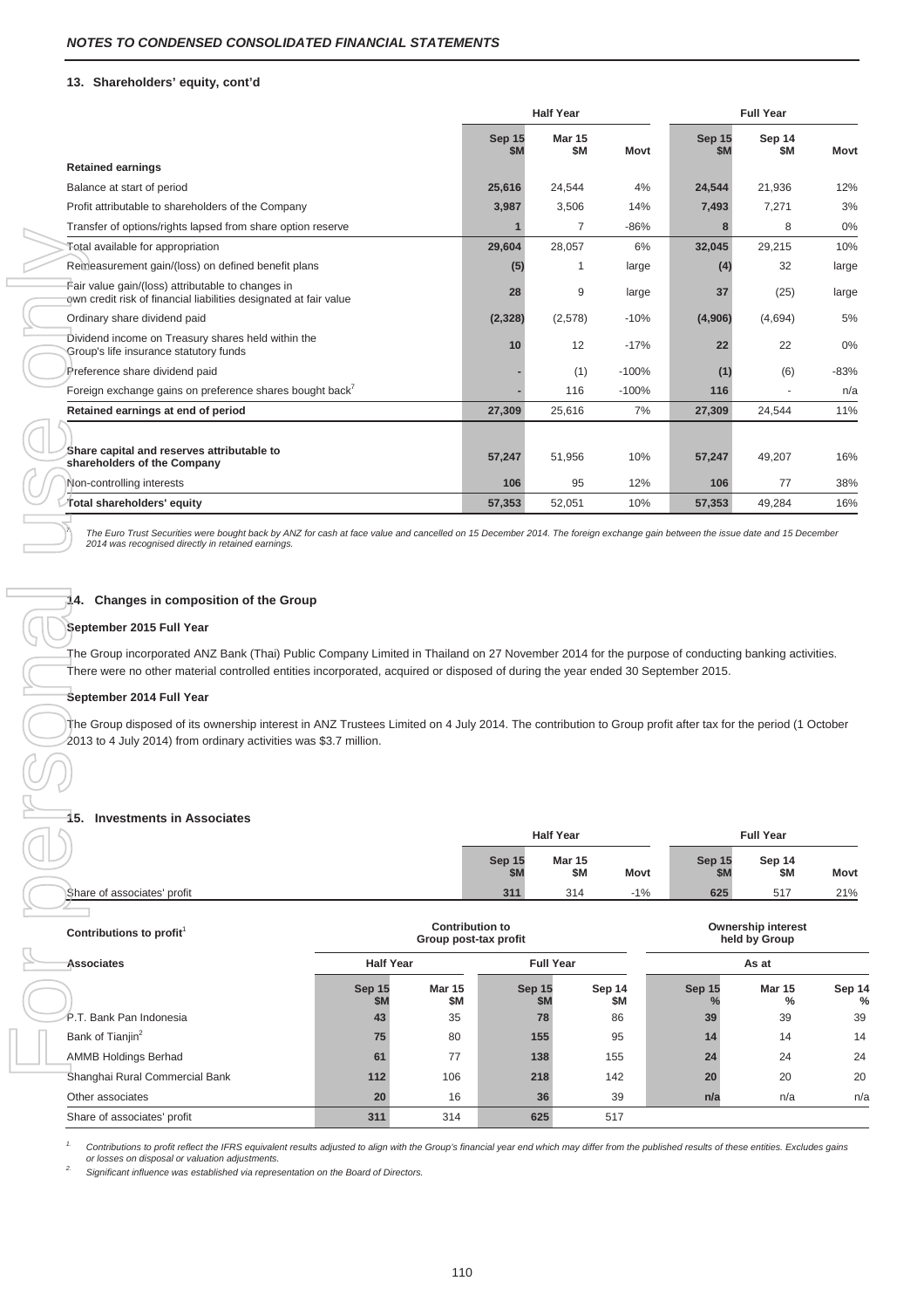#### **16. Contingent liabilities and contingent assets**

There are outstanding court proceedings, claims and possible claims for and against the Group. Where relevant, expert legal advice has been obtained and, in the light of such advice, provisions and/or disclosures as deemed appropriate have been made. In some instances we have not disclosed the estimated financial impact of the individual items either because it is not practicable to do so or because such disclosure may prejudice the interests of the Group.

Note 43 of the 2015 ANZ Annual Financial Statements (when released) will contain a description of contingent liabilities and contingent assets as at 30 September 2015. A summary of some of those contingent liabilities is set out below.

#### – **Bank fees litigation**

Litigation funder IMF Bentham Limited commenced a class action against ANZ in 2010, followed by a second similar class action in March 2013. Together the class actions are claimed to be on behalf of more than 40,000 ANZ customers. The customers currently involved in these class actions are only part of ANZ's customer base for credit cards and transaction accounts.

The applicants contended that the relevant exception fees (honour, dishonour and non-payment fees on transaction accounts and late payment and overlimit fees on credit cards) were unenforceable penalties (at law and in equity) and that various of the fees were also unenforceable under statutory provisions governing unconscionable conduct, unfair contract terms and unjust transactions.

In April 2015, the Full Federal Court delivered judgment in respect of appeals by both parties in the second class action. The Full Federal Court found in ANZ's favour in respect of all fees subject to appeal (in relation to both the penalty and statutory claims). All but one of those fees are no longer being pursued by IMF Bentham Limited. The one which is being pursued further is the credit card late payment fee – for which IMF Bentham Limited has obtained special leave to appeal to the High Court of Australia. The High Court appeal has been listed for hearing on 4 and 5 February 2016.

#### The first class action is on hold.

In August 2014, IMF Bentham Limited commenced a separate class action against ANZ for late payment fees charged to ANZ customers in respect of commercial credit cards and other ANZ products (at this stage not specified). The action is expressed to apply to all relevant customers, rather than being limited to those who have signed up with IMF Bentham Limited. The action is at an early stage and has been put on hold.

In June 2013, litigation funder Litigation Lending Services (NZ) commenced a representative action against ANZ for certain fees charged to New Zealand customers since 2007. This action is currently on hold.

There is a risk that further claims could emerge in Australia, New Zealand or elsewhere.

#### – **Regulator investigations into BBSW and foreign exchange trading**

Since mid-2012 the Australian Securities and Investments Commission (ASIC) has been undertaking inquiries into historic trading practices in the Australian interbank market known as the Bank Bill Swap Rate (BBSW) market. Since 2014, each of ASIC and the Australian Competition and Consumer Commission (ACCC) have been investigating foreign exchange trading conduct of various banks including ANZ. ASIC's and the ACCC's investigations are ongoing and the range of potential outcomes include civil and criminal penalties and other actions under the relevant legislation.

#### – **Security recovery actions**

Various claims have been made or are anticipated, arising from security recovery actions taken to resolve impaired assets over recent years. ANZ will defend these claims and any future claims.

There is a risk that contingent liabilities described in Note 43 of the 2015 ANZ Annual Financial Statements (when released) and above may be larger than anticipated or that additional litigation or other contingent liabilities may arise.

#### **17. Subsequent events since balance date**

#### – **CEO Appointment**

On 1st October the Board of ANZ announced that Shayne Elliott will succeed Mike Smith as Chief Executive Officer and join the Board on 1 January 2016. Mr Smith will step down as Chief Executive Officer and as Director on 31 December 2015. Mr Smith will be retained as a nonexecutive advisor to the Board, initially for one year, commencing after his period of leave on 11 July 2016. Further details of Mr Elliott's remuneration arrangements and Mr Smith's leaving arrangements will be disclosed in the 2015 Remuneration Report.

#### – **Sale of Esanda Dealer Finance Portfolio**

On 8th October the Group entered into an agreement to sell the Esanda Dealer Finance business to Macquarie Group Limited. The sale is expected to be complete during the first half of 2016. The estimated sale price for the portfolio is \$8.2 billion.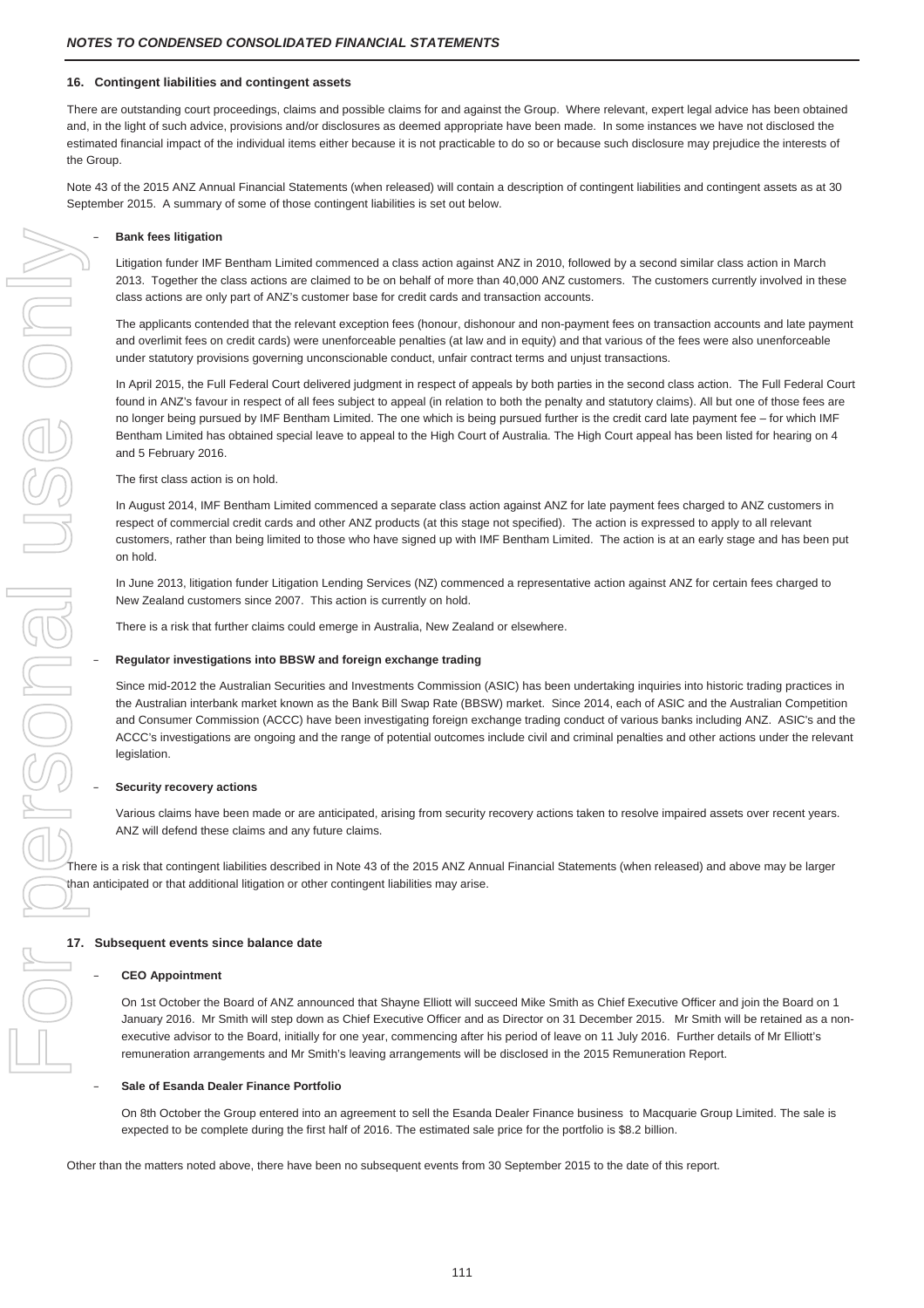**This page has been left blank intentionally**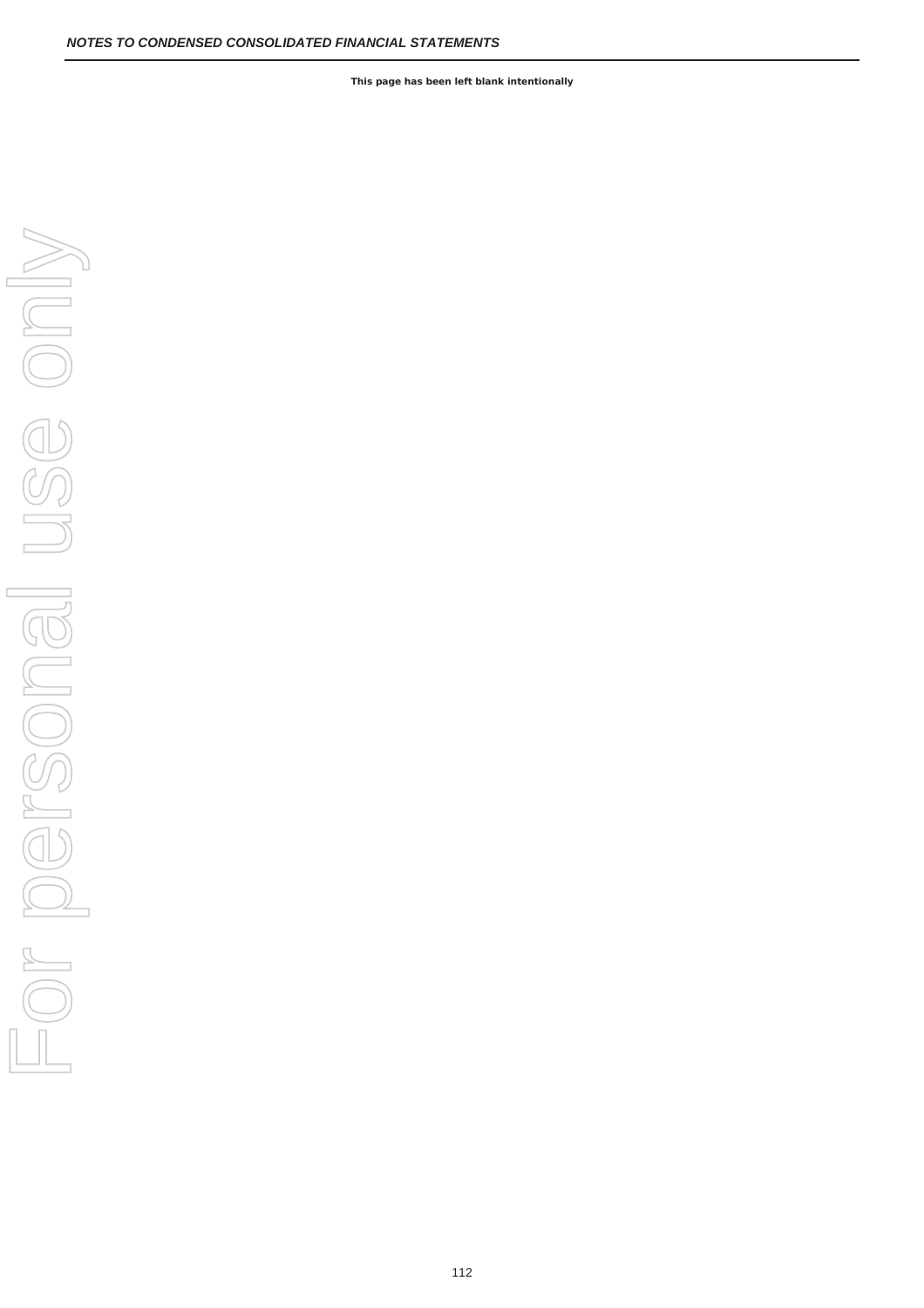## **CONTENTS**

# **Section 9 – Supplementary information**

Capital management

Average balance sheet and related interest

Software capitalisation

Full time equivalent staff

Funds management and insurance income reconciliation<br>Exchange rates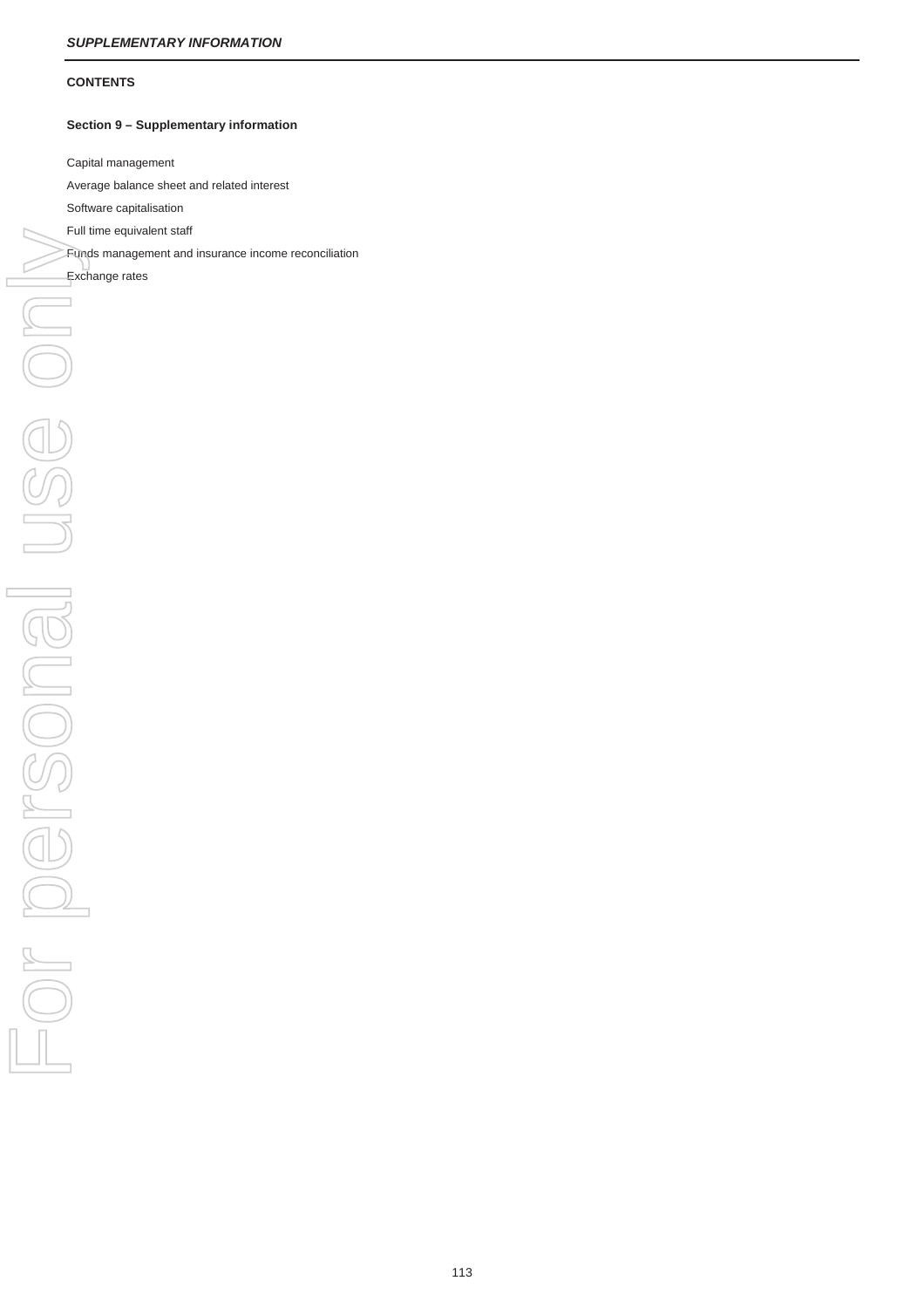# **Capital management**

ANZ provides capital information as required under APRA's prudential standard APS 330: Public Disclosure Attachment A. This information is located in the Regulatory Disclosures section of ANZ's website: shareholder.anz.com/pages/regulatory-disclosure.

|                                                                                                                                                                                                                                            |               | As at                |               |                     | <b>Movement</b>     |  |  |
|--------------------------------------------------------------------------------------------------------------------------------------------------------------------------------------------------------------------------------------------|---------------|----------------------|---------------|---------------------|---------------------|--|--|
| <b>Qualifying Capital</b><br>Tier 1                                                                                                                                                                                                        | Sep 15<br>\$M | <b>Mar 15</b><br>\$M | Sep 14<br>\$M | Sep 15<br>v. Mar 15 | Sep 15<br>v. Sep 14 |  |  |
| Shareholders' equity and non-controlling interests                                                                                                                                                                                         | 57,353        | 52,051               | 49,284        | 10%                 | 16%                 |  |  |
| Prudential adjustments to shareholders' equity<br>Table 1                                                                                                                                                                                  | (387)         | (519)                | (1,211)       | $-25%$              | $-68%$              |  |  |
| Gross Common Equity Tier 1 capital                                                                                                                                                                                                         | 56,966        | 51,532               | 48,073        | 11%                 | 18%                 |  |  |
| Deductions<br>Table 2                                                                                                                                                                                                                      | (18, 440)     | (17, 796)            | (16, 297)     | 4%                  | 13%                 |  |  |
| Common Equity Tier 1 capital                                                                                                                                                                                                               | 38,526        | 33,736               | 31,776        | 14%                 | 21%                 |  |  |
| Additional Tier 1 capital<br>Table 3                                                                                                                                                                                                       | 6,958         | 7,352                | 6,825         | $-5%$               | 2%                  |  |  |
| Tier 1 capital                                                                                                                                                                                                                             | 45,484        | 41,088               | 38,601        | 11%                 | 18%                 |  |  |
| Tier 2 capital<br>Table 4                                                                                                                                                                                                                  | 7,951         | 7,716                | 7,138         | 3%                  | 11%                 |  |  |
| <b>Total qualifying capital</b>                                                                                                                                                                                                            | 53,435        | 48,804               | 45,739        | 9%                  | 17%                 |  |  |
| Capital adequacy ratios                                                                                                                                                                                                                    |               |                      |               |                     |                     |  |  |
| Common Equity Tier 1                                                                                                                                                                                                                       | 9.6%          | 8.7%                 | 8.8%          |                     |                     |  |  |
| Tier 1                                                                                                                                                                                                                                     | 11.3%         | 10.6%                | 10.7%         |                     |                     |  |  |
| Tier 2                                                                                                                                                                                                                                     | 2.0%          | 2.0%                 | 2.0%          |                     |                     |  |  |
| Total                                                                                                                                                                                                                                      | 13.3%         | 12.6%                | 12.7%         |                     |                     |  |  |
| Risk weighted assets<br>Table 5                                                                                                                                                                                                            | 401,937       | 386,863              | 361,529       | 4%                  | 11%                 |  |  |
| $\subseteq$<br>$\boxed{\mathbb{D}}$<br>$\begin{tabular}{ c c } \hline \quad \quad & \quad \quad & \quad \quad \\ \hline \quad \quad & \quad \quad & \quad \quad \\ \hline \quad \quad & \quad \quad & \quad \quad \\ \hline \end{tabular}$ |               |                      |               |                     |                     |  |  |
|                                                                                                                                                                                                                                            |               |                      |               |                     |                     |  |  |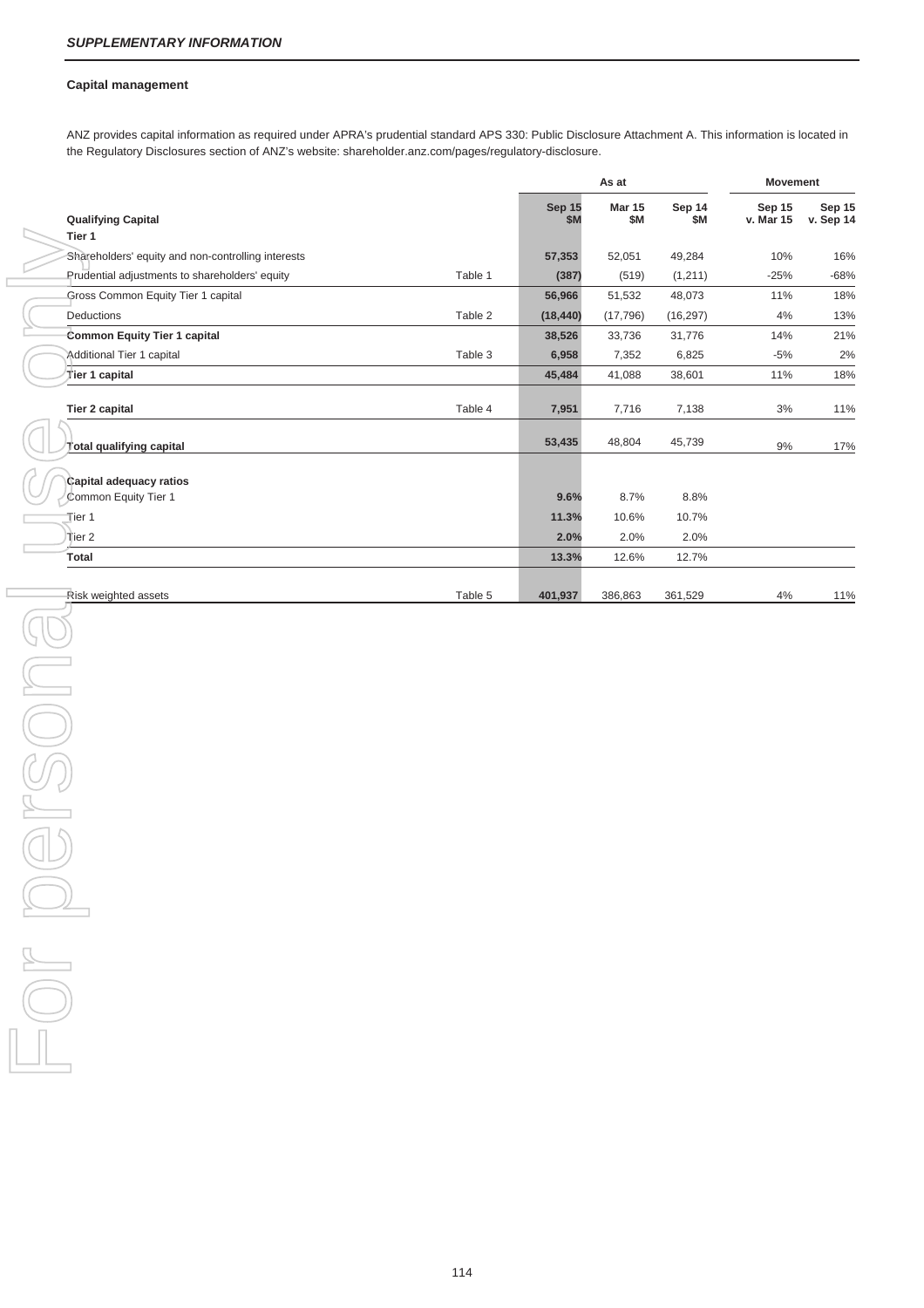# **Capital management, cont'd**

|                            |                                                                              |         |               | As at                |               | <b>Movement</b>     |                     |
|----------------------------|------------------------------------------------------------------------------|---------|---------------|----------------------|---------------|---------------------|---------------------|
|                            |                                                                              |         | Sep 15<br>\$M | <b>Mar 15</b><br>\$Μ | Sep 14<br>\$Μ | Sep 15<br>v. Mar 15 | Sep 15<br>v. Sep 14 |
|                            | Table 1: Prudential adjustments to shareholders' equity                      |         |               |                      |               |                     |                     |
|                            | Treasury shares attributable to ANZ Wealth policy holders                    |         | 242           | 287                  | 249           | $-16%$              | $-3%$               |
|                            | Reclassification of preference share capital                                 |         |               |                      | (871)         | n/a                 | $-100%$             |
| entities                   | Accumulated retained profits and reserves of insurance and funds management  |         | (791)         | (951)                | (794)         | $-17%$              | 0%                  |
|                            | Deferred fee revenue including fees deferred as part of loan yields          |         | 380           | 397                  | 392           | $-4%$               | $-3%$               |
|                            | Available-for-sale reserve attributable to deconsolidated subsidiaries       |         | (113)         | (150)                | (105)         | $-25%$              | 8%                  |
| Other                      |                                                                              |         | (105)         | (102)                | (82)          | 3%                  | 28%                 |
| Total                      |                                                                              |         | (387)         | (519)                | (1, 211)      | $-25%$              | $-68%$              |
|                            | Table 2: Deductions from Common Equity Tier 1 capital                        |         |               |                      |               |                     |                     |
| New Zealand)               | Unamortised goodwill & other intangibles (excluding ANZ Wealth Australia and |         | (4, 109)      | (4,369)              | (3,995)       | $-6%$               | 3%                  |
|                            | Intangible component of investments in ANZ Wealth Australia and New Zealand  |         | (2,093)       | (2, 117)             | (2,096)       | -1%                 | $0\%$               |
| Capitalised software       |                                                                              |         | (2,832)       | (2,631)              | (2,401)       | 8%                  | 18%                 |
|                            | Capitalised expenses including loan and lease origination fees               |         | (1, 320)      | (1, 197)             | (1,099)       | 10%                 | 20%                 |
|                            | Applicable deferred net tax assets                                           |         | (694)         | (610)                | (809)         | 14%                 | $-14%$              |
|                            | Expected losses in excess of eligible provisions                             | Table 8 | (479)         | (374)                | (240)         | 28%                 | 100%                |
|                            | Investment in other insurance and funds management subsidiaries              |         | (297)         | (401)                | (402)         | $-26%$              | $-26%$              |
|                            | Investment in ANZ Wealth Australia and New Zealand                           |         | (1, 349)      | (990)                | (979)         | 36%                 | 38%                 |
|                            | Investment in banking associates                                             |         | (4, 734)      | (4, 499)             | (3,811)       | 5%                  | 24%                 |
| Other deductions           |                                                                              |         | (533)         | (608)                | (465)         | $-12%$              | 15%                 |
| Total                      |                                                                              |         | (18, 440)     | (17, 796)            | (16, 297)     | 4%                  | 13%                 |
|                            | Table 3: Additional Tier 1 capital<br>Convertible Preference Shares          |         |               |                      |               |                     |                     |
| ANZ CPS2                   |                                                                              |         | 1,969         | 1,969                | 1,967         | 0%                  | $0\%$               |
| ANZ CPS3                   |                                                                              |         | 1,336         | 1,335                | 1,333         | 0%                  | $0\%$               |
| ANZ Capital Notes 1        |                                                                              |         | 1,112         | 1,110                | 1,109         | 0%                  | 0%                  |
| <b>ANZ Capital Notes 2</b> |                                                                              |         | 1,598         | 1,597                | 1,595         | 0%                  | $0\%$               |
| ANZ Capital Notes 3        |                                                                              |         | 959           | 958                  |               | 0%                  | n/a                 |
|                            | ANZ Bank NZ Capital Notes                                                    |         | 449           | 484                  |               | $-7%$               | n/a                 |
| <b>Preference Shares</b>   |                                                                              |         |               |                      | 871           | n/a                 | $-100%$             |
|                            | Regulatory adjustments and deductions                                        |         | (465)         | (101)                | (50)          | large               | large               |
| Total                      |                                                                              |         | 6,958         | 7,352                | 6,825         | $-5%$               | 2%                  |
|                            | Table 4: Tier 2 capital                                                      |         |               |                      |               |                     |                     |
|                            | General reserve for impairment of financial assets                           |         | 252           | 249                  | 228           | 1%                  | 10%                 |
|                            | Perpetual subordinated notes                                                 |         | 1,188         | 1,211                | 1,087         | $-2%$               | 9%                  |
| Subordinated debt          |                                                                              |         | 8,398         | 7,799                | 6,516         | 8%                  | 29%                 |
|                            | Regulatory adjustments and deductions                                        |         | (717)         | (336)                | (399)         | large               | 80%                 |
|                            | Transitional adjustments                                                     |         | (1, 170)      | (1, 207)             | (294)         | $-3%$               | large               |
| Total                      |                                                                              |         | 7,951         | 7,716                | 7,138         | 3%                  | 11%                 |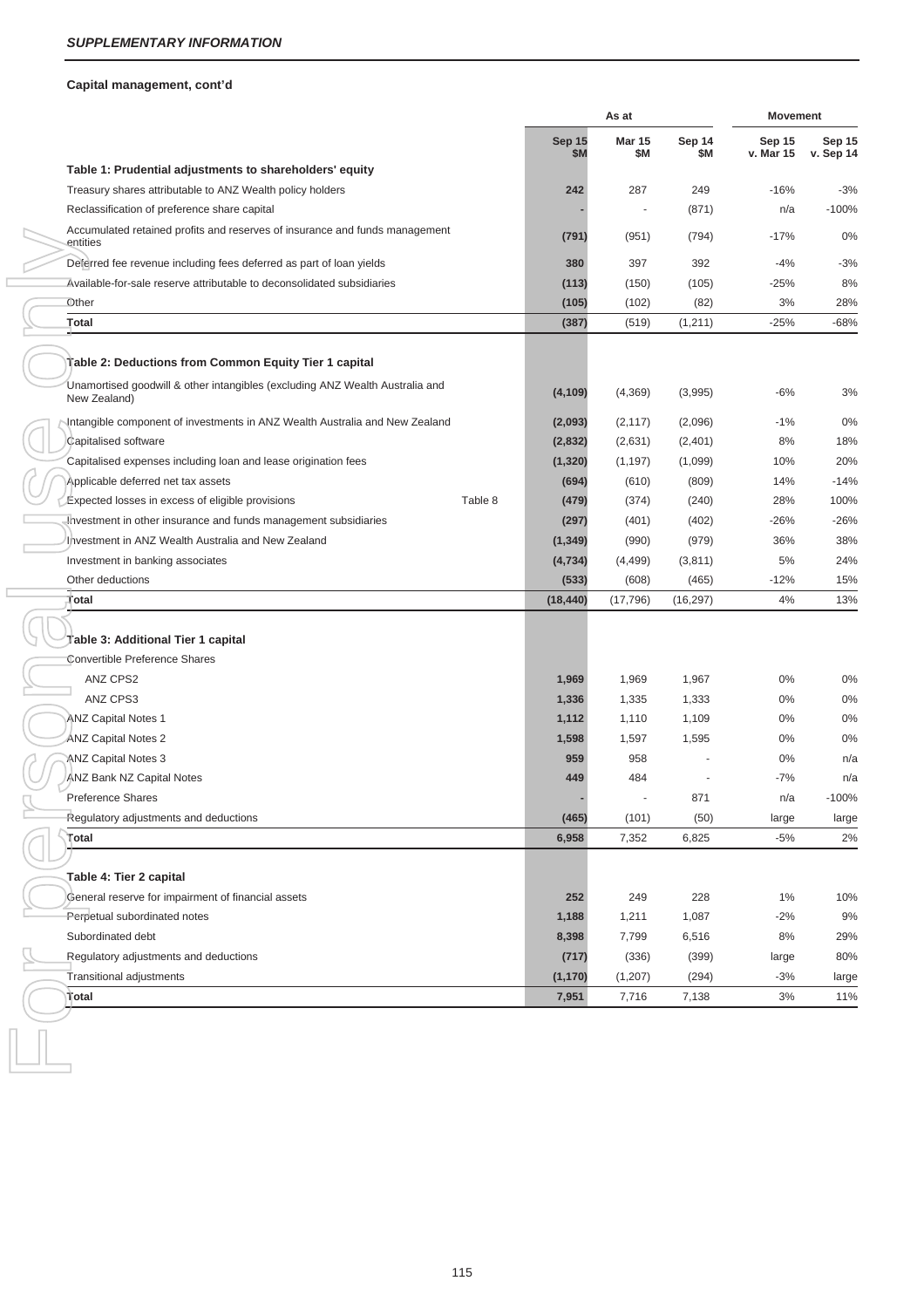# **Capital management, cont'd**

|                               |         | As at         |                      |               | <b>Movement</b>     |                     |
|-------------------------------|---------|---------------|----------------------|---------------|---------------------|---------------------|
|                               |         | Sep 15<br>\$M | <b>Mar 15</b><br>\$Μ | Sep 14<br>\$M | Sep 15<br>v. Mar 15 | Sep 15<br>v. Sep 14 |
| Table 5: Risk weighted assets |         |               |                      |               |                     |                     |
| On balance sheet              |         | 245,542       | 241,807              | 221,147       | 2%                  | 11%                 |
| Commitments                   |         | 61,965        | 56,683               | 53,140        | 9%                  | 17%                 |
| Contingents                   |         | 15,929        | 16,212               | 14,658        | $-2%$               | 9%                  |
| Derivatives                   |         | 26,315        | 24,995               | 19,940        | 5%                  | 32%                 |
| <b>Total credit risk</b>      | Table 6 | 349,751       | 339,697              | 308,885       | 3%                  | 13%                 |
| Market risk - Traded          |         | 6,868         | 6,042                | 7,048         | 14%                 | $-3%$               |
| Market risk - IRRBB           |         | 7,433         | 7,690                | 13,627        | $-3%$               | $-45%$              |
| <b>Operational risk</b>       |         | 37,885        | 33,434               | 31,969        | 13%                 | 19%                 |
| Total risk weighted assets    |         | 401,937       | 386,863              | 361,529       | 4%                  | 11%                 |

|  | Contingents                                                                      |         | 19,929               | 0,212                | 14,000         | $-270$              | <u>ສ70</u>          |
|--|----------------------------------------------------------------------------------|---------|----------------------|----------------------|----------------|---------------------|---------------------|
|  | Derivatives                                                                      |         | 26,315               | 24,995               | 19,940         | 5%                  | 32%                 |
|  | <b>Total credit risk</b>                                                         | Table 6 | 349,751              | 339,697              | 308,885        | 3%                  | 13%                 |
|  | Market risk - Traded                                                             |         | 6,868                | 6,042                | 7,048          | 14%                 | $-3%$               |
|  | Market risk - IRRBB                                                              |         | 7,433                | 7,690                | 13,627         | $-3%$               | $-45%$              |
|  | <b>Operational risk</b>                                                          |         | 37,885               | 33,434               | 31,969         | 13%                 | 19%                 |
|  | Total risk weighted assets                                                       |         | 401,937              | 386,863              | 361,529        | 4%                  | 11%                 |
|  |                                                                                  |         |                      |                      |                |                     |                     |
|  |                                                                                  |         |                      | As at                |                | <b>Movement</b>     |                     |
|  |                                                                                  |         | <b>Sep 15</b><br>\$M | <b>Mar 15</b><br>\$Μ | Sep 14<br>\$Μ  | Sep 15<br>v. Mar 15 | Sep 15<br>v. Sep 14 |
|  | Table 6: Credit risk weighted assets by Basel asset class                        |         |                      |                      |                |                     |                     |
|  | Subject to Advanced IRB approach                                                 |         |                      |                      |                |                     |                     |
|  | Corporate                                                                        |         | 150,165              | 140,451              | 129,087        | 7%                  | 16%                 |
|  | Sovereign                                                                        |         | 6,664                | 5,385                | 4,923          | 24%                 | 35%                 |
|  | Bank                                                                             |         | 17,445               | 22,078               | 20,329         | $-21%$              | $-14%$              |
|  | Residential mortgage                                                             |         | 54,996               | 53,501               | 50,068         | 3%                  | 10%                 |
|  | Qualifying revolving retail (credit cards)                                       |         | 7,546                | 7,775                | 7,546          | $-3%$               | $0\%$               |
|  | Other retail                                                                     |         | 32,990               | 31,664               | 26,858         | 4%                  | 23%                 |
|  | Credit risk weighted assets subject to Advanced IRB approach                     |         | 269,806              | 260,854              | 238,811        | 3%                  | 13%                 |
|  |                                                                                  |         |                      |                      |                |                     |                     |
|  | Credit risk specialised lending exposures subject to slotting criteria           |         | 32,240               | 31,442               | 29,505         | 3%                  | 9%                  |
|  |                                                                                  |         |                      |                      |                |                     |                     |
|  | Subject to Standardised approach                                                 |         |                      |                      |                |                     |                     |
|  | Corporate                                                                        |         | 26,217               | 27,033               | 23,121         | $-3%$               | 13%                 |
|  | Residential mortgage                                                             |         | 2,882                | 2,603                | 2,344          | 11%                 | 23%                 |
|  | Other retail (includes credit cards)                                             |         | 3,625                | 3,271                | 2,989          | 11%                 | 21%                 |
|  | Credit risk weighted assets subject to Standardised approach                     |         | 32,724               | 32,907               | 28,454         | $-1%$               | 15%                 |
|  |                                                                                  |         |                      |                      |                |                     |                     |
|  | Credit Valuation Adjustment and Qualifying Central Counterparties                |         | 10,170               | 9,630                | 7,394          | 6%                  | 38%                 |
|  |                                                                                  |         |                      |                      |                |                     | 12%                 |
|  | Credit risk weighted assets relating to securitisation exposures<br>Other assets |         | 1,156<br>3,655       | 1,067<br>3,797       | 1,030<br>3,691 | 8%<br>$-4%$         | $-1%$               |
|  | Total credit risk weighted assets                                                |         | 349,751              | 339,697              | 308,885        | 3%                  | 13%                 |
|  |                                                                                  |         |                      |                      |                |                     |                     |
|  |                                                                                  |         |                      |                      |                |                     |                     |
|  |                                                                                  |         |                      |                      |                |                     |                     |
|  |                                                                                  |         |                      |                      |                |                     |                     |
|  |                                                                                  |         |                      |                      |                |                     |                     |
|  |                                                                                  |         |                      |                      |                |                     |                     |
|  |                                                                                  |         |                      |                      |                |                     |                     |
|  |                                                                                  |         |                      |                      |                |                     |                     |
|  |                                                                                  |         |                      |                      |                |                     |                     |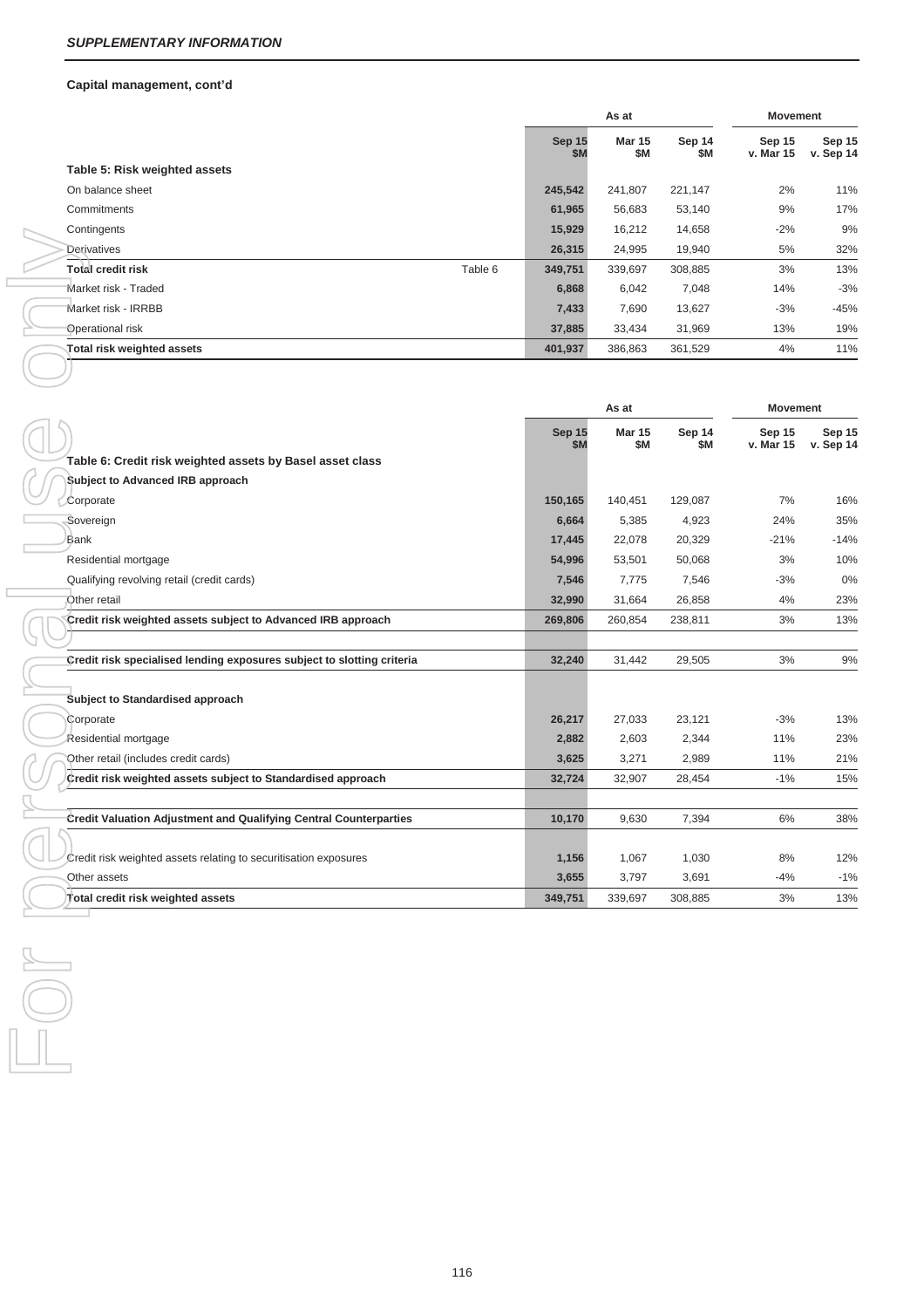# **Capital management, cont'd**

|                                                                                 |               | <b>Collective Provision and Individual</b><br><b>Provision</b> |                     | <b>Basel Expected Loss</b> |               |               |  |
|---------------------------------------------------------------------------------|---------------|----------------------------------------------------------------|---------------------|----------------------------|---------------|---------------|--|
| Table 7: Total provision for credit impairment and expected loss by<br>division | Sep 15<br>\$M | <b>Mar 15</b><br>\$M                                           | Sep 14<br><b>SM</b> | Sep 15<br>\$M              | Mar 15<br>\$M | Sep 14<br>\$M |  |
| Australia                                                                       | 1.828         | 1.796                                                          | 1,777               | 2,635                      | 2,563         | 2.446         |  |
| International and Institutional Banking                                         | 1,697         | 1.681                                                          | 1,618               | 1,300                      | 1.456         | 1,329         |  |
| New Zealand                                                                     | 476           | 536                                                            | 520                 | 718                        | 779           | 718           |  |
| Global Wealth                                                                   | 13            | 12                                                             | 15                  | 12                         | 12            | 13            |  |
| Other                                                                           |               | 3                                                              | 3                   |                            |               |               |  |
| Total provision for credit impairment and expected loss                         | 4,017         | 4,028                                                          | 3,933               | 4.665                      | 4,810         | 4.506         |  |

| <b>Global Wealth</b>                                                                                | 13    | 12      | 15            | 12       | 12               | 1         |
|-----------------------------------------------------------------------------------------------------|-------|---------|---------------|----------|------------------|-----------|
| Other                                                                                               | 3     | 3       | 3             |          |                  |           |
| Total provision for credit impairment and expected loss                                             | 4,017 | 4,028   | 3,933         | 4,665    | 4,810            | 4,50      |
|                                                                                                     |       |         | As at         |          | <b>Movement</b>  |           |
|                                                                                                     |       | Sep 15  | <b>Mar 15</b> | Sep 14   | <b>Sep 15</b>    | Sep 15    |
| पable 8: Expected loss in excess of eligible provisions                                             |       | \$M     | \$Μ           | \$Μ      | v. Mar 15        | v. Sep 14 |
| Basel expected loss: non-defaulted                                                                  |       | 2,850   | 2,735         | 2,486    | 4%               | 15%       |
| Less: Qualifying collective provision                                                               |       |         |               |          |                  |           |
| Collective provision                                                                                |       | (2,956) | (2,914)       | (2,757)  | 1%               | 7%        |
| Non-qualifying collective provision                                                                 |       | 333     | 304           | 283      | 10%              | 18%       |
| Standardised collective provision                                                                   |       | 252     | 249           | 228      | 1%               | 11%       |
| Non-defaulted excess included in deduction                                                          |       | 479     | 374           | 240      | 28%              | 100%      |
| <b>Basel expected loss: defaulted</b>                                                               |       | 1,815   | 2,075         | 2,020    | $-13%$           | $-10%$    |
| Less: Qualifying individual provision                                                               |       |         |               |          |                  |           |
| Individual provision                                                                                |       | (1,061) | (1, 114)      | (1, 176) | $-5%$            | $-10%$    |
| Additional individual provision for partial write offs <sup>1</sup>                                 |       | (633)   | (859)         | (777)    | $-26%$           | $-19%$    |
| Standardised individual provision                                                                   |       | 107     | 103           | 150      | 4%               | $-29%$    |
| Collective provision on advanced defaulted                                                          |       | (286)   | (271)         | (256)    | 6%               | 12%       |
|                                                                                                     |       | (58)    | (66)          | (39)     | $-12%$           | 49%       |
| Shortfall in expected loss not included in deduction                                                |       | 58      | 66            | 39       | $-12%$           | 49%       |
| Defaulted excess included in deduction                                                              |       |         |               |          | n/a              | n/a       |
| <b>Gross deduction</b>                                                                              |       | 479     | 374           | 240      | 28%              | 100%      |
| Included in eligible provisions post September 2013 due to a change in RWA calculation methodology. |       |         |               |          |                  |           |
|                                                                                                     |       |         |               |          |                  |           |
| Table 9: APRA Basel 3 Common Equity Tier 1                                                          |       |         |               |          |                  |           |
|                                                                                                     |       |         |               |          | <b>Half Year</b> |           |
|                                                                                                     |       |         |               |          | Sep 15 vs Mar 15 |           |
| <b>APRA Basel 3 Common Equity Tier 1</b>                                                            |       |         |               |          |                  |           |
| Cash profit after preference share dividends                                                        |       |         |               |          | $+92bps($3.5B)$  |           |
| Risk weighted assets                                                                                |       |         |               |          |                  |           |
| Portfolio growth and mix                                                                            |       |         |               |          | -8bps            |           |
| Risk migration and expected losses in excess of eligible provisions                                 |       |         |               |          | -5bps            |           |
| Non-credit risk                                                                                     |       |         |               |          | $-1bp$           |           |
| Capital retention in insurance businesses and associates                                            |       |         |               |          | -8bps            |           |
| Capitalised software and intangibles                                                                |       |         |               |          | -4bps            |           |
| Other items                                                                                         |       |         |               |          | $-1bp$           |           |
| Organic capital generation                                                                          |       |         |               |          | +65bps           |           |
| Ordinary share dividends (net of dividend reinvestment plan)                                        |       |         |               |          | -38bps           |           |
| Other                                                                                               |       |         |               |          | $-20bps$         |           |
| Capital raising                                                                                     |       |         |               |          | +80bps           |           |
| <b>Total Common Equity Tier 1 movement</b>                                                          |       |         |               |          | +87bps           |           |
| APRA Basel 3 Common Equity Tier 1 ratio                                                             |       |         |               |          | 9.6%             |           |

## **Table 9: APRA Basel 3 Common Equity Tier 1**

|                                                                     | <b>Half Year</b> |
|---------------------------------------------------------------------|------------------|
|                                                                     | Sep 15 vs Mar 15 |
| <b>APRA Basel 3 Common Equity Tier 1</b>                            |                  |
| Cash profit after preference share dividends                        | $+92bps($3.5B)$  |
| Risk weighted assets                                                |                  |
| Portfolio growth and mix                                            | -8bps            |
| Risk migration and expected losses in excess of eligible provisions | -5bps            |
| Non-credit risk                                                     | $-1bp$           |
| Capital retention in insurance businesses and associates            | -8bps            |
| Capitalised software and intangibles                                | -4bps            |
| Other items                                                         | $-1bp$           |
| Organic capital generation                                          | $+65$ bps        |
| Ordinary share dividends (net of dividend reinvestment plan)        | $-38bps$         |
| Other                                                               | $-20$ bps        |
| Capital raising                                                     | $+80$ bps        |
| <b>Total Common Equity Tier 1 movement</b>                          | +87bps           |
| APRA Basel 3 Common Equity Tier 1 ratio                             | 9.6%             |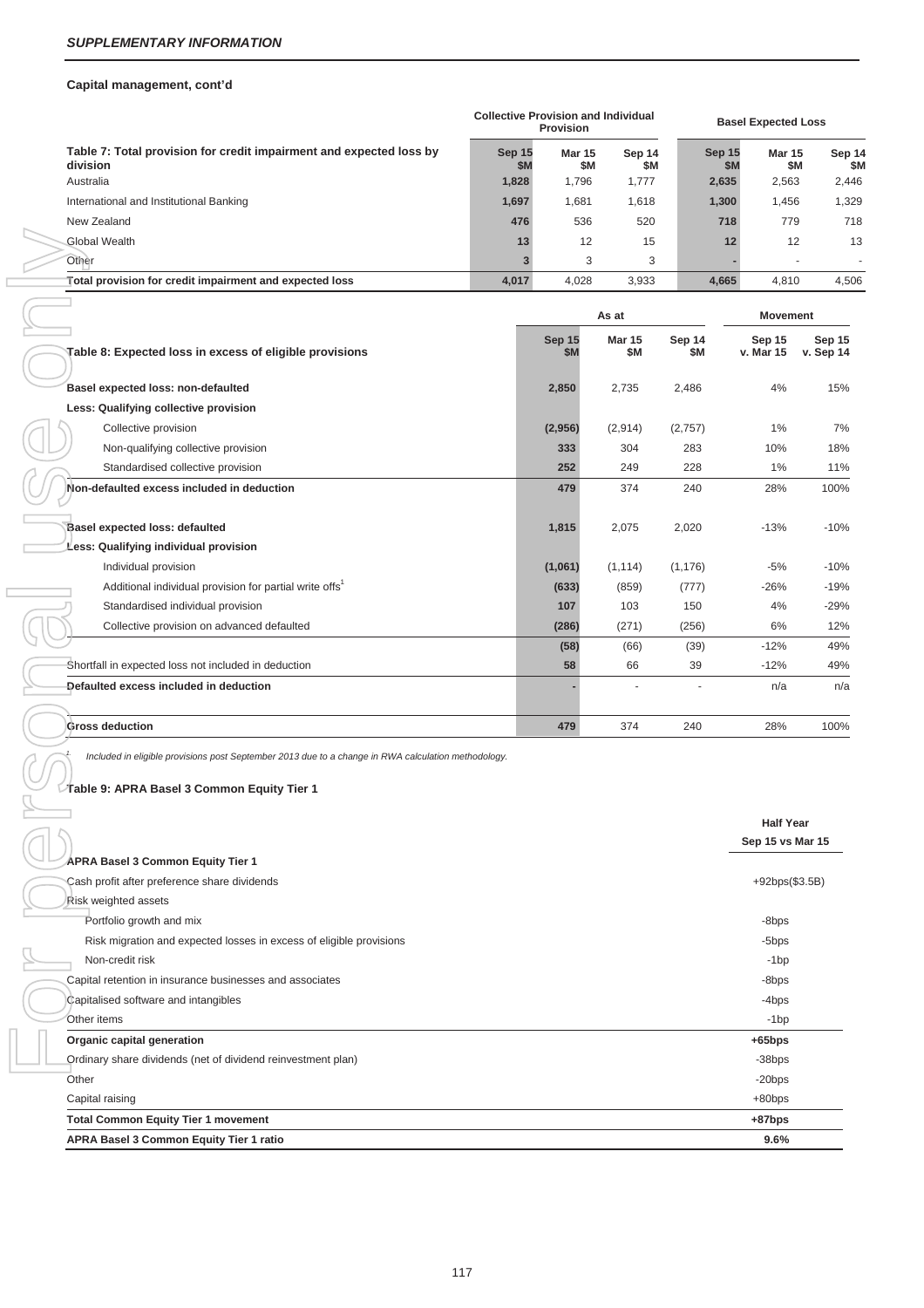## Average balance sheet and related interest<sup>1</sup>

|                                                |                | Half Year Sep 15 |              |                  | Half Year Mar 15 |                       |
|------------------------------------------------|----------------|------------------|--------------|------------------|------------------|-----------------------|
|                                                | Avg bal<br>\$M | Int<br>\$M       | Rate<br>%    | Avg bal<br>\$Μ   | Int<br>\$M       | Rate<br>$\frac{0}{0}$ |
| Gross loans and advances <sup>2</sup>          |                |                  |              |                  |                  |                       |
| Overdrafts and credit cards                    | 22,203         | 1,072            | 9.6%         | 20,901           | 1,060            | 10.2%                 |
| Commercial bills outstanding                   | 13,781         | 135              | 2.0%         | 14,168           | 137              | 1.9%                  |
| Term loans - housing                           | 292,206        | 6,934            | 4.7%         | 279,758          | 7,023            | 5.0%                  |
| Term loans - non-housing                       | 224,208        | 5,108            | 4.5%         | 219,046          | 5,243            | 4.8%                  |
| Lease financing                                | 9,374          | 343              | 7.3%         | 9,438            | 365              | 7.8%                  |
| Other loans and advances                       | 5,837          | 51               | 1.7%         | 2,555            | 45               | 3.5%                  |
|                                                | 567,609        | 13,643           | 4.8%         | 545,866          | 13,873           | 5.1%                  |
| Other interest earning assets                  |                |                  |              |                  |                  |                       |
| Cash                                           | 46,484         | 209              | 0.9%         | 45,498           | 276              | 1.2%                  |
| Settlement Balances owed to ANZ                | 16,562         | 46               | 0.6%         | 15,268           | 21               | 0.3%                  |
| <b>Collateral Paid</b>                         | 9,033          | 29               | 0.6%         | 7,548            | 31               | 0.8%                  |
| Trading and available-for-sale assets          | 91,971         | 1,166            | 2.5%         | 87,995           | 1,187            | 2.7%                  |
| <b>Regulatory Deposits</b>                     | 1,173          | 4                | 0.7%         | 1,183            | 4                | 0.7%                  |
| Other assets                                   | 11             | 35               | n/a          | 11               | 2                | n/a                   |
|                                                | 165,234        | 1,489            | 1.8%         | 157,503          | 1,521            | 1.9%                  |
| Total interest earning assets                  | 732,843        | 15,132           | 4.1%         | 703,369          | 15,394           | 4.4%                  |
| Non-interest earning assets                    |                |                  |              |                  |                  |                       |
| Derivatives                                    | 71,572         |                  |              | 65,114           |                  |                       |
| Premises and equipment                         | 2,182          |                  |              | 2,180            |                  |                       |
| Insurance assets                               | 36,380         |                  |              | 34,092           |                  |                       |
| Other assets                                   | 32,683         |                  |              | 29,559           |                  |                       |
| Provisions for credit impairment               | (4,055)        |                  |              | (3,961)          |                  |                       |
|                                                | 138,762        |                  |              | 126,984          |                  |                       |
| <b>Total average assets</b>                    | 871,605        |                  |              | 830,353          |                  |                       |
| Interest bearing deposits and                  |                |                  |              |                  |                  |                       |
| other borrowings<br>Certificates of deposit    | 64,616         | 806              | 2.5%         | 60,740           | 884              | 2.9%                  |
| Term deposits                                  | 192,790        | 1,951            | 2.0%         | 196,891          | 2,259            | 2.3%                  |
| On demand and short term deposits              | 215,001        | 2,216            | 2.1%         | 199,826          | 2,358            | 2.4%                  |
| Deposits from banks                            | 53,188         | 327              | 1.2%         | 54,063           | 356              | 1.3%                  |
| Commercial paper                               | 21,322         | 253              | 2.4%         | 21,135           | 262              | 2.5%                  |
| Securities sold under agreements to repurchase |                | $\overline{7}$   |              |                  | 5                | 1.5%                  |
| Borrowing corporations' debt                   | 1,064<br>1,535 | 36               | 1.3%         | 675              | 34               |                       |
|                                                | 549,516        | 5,596            | 4.7%<br>2.0% | 1,474<br>534,804 | 6,158            | 4.6%<br>2.3%          |
| Other interest bearing liabilities             |                |                  |              |                  |                  |                       |
| \$ettlement Balances owed by ANZ               | 3,647          | 17               | 0.9%         | 3,134            | 18               | 1.2%                  |
| Collateral Received                            | 5,581          | 20               | 0.7%         | 5,339            | 9                | 0.3%                  |
| Debt issuances & subordinated debt             | 95,591         | 1,847            | 3.9%         | 95,815           | 1,901            | 4.0%                  |
| Other liabilities                              | 9,782          | 174              | 3.5%         | 6,606            | 170              | 5.2%                  |
|                                                | 114,601        | 2,058            | 3.6%         | 110,894          | 2,098            | 3.8%                  |
| Total interest bearing liabilities             | 664,117        | 7,654            | 2.3%         | 645,698          | 8,256            | 2.6%                  |
| Non-interest bearing liabilities               |                |                  |              |                  |                  |                       |
| Deposits                                       | 18,193         |                  |              | 17,001           |                  |                       |
| Derivatives                                    | 78,374         |                  |              | 64,382           |                  |                       |
| <b>Insurance Liabilities</b>                   | 36,654         |                  |              | 34,974           |                  |                       |
| External unit holder liabilities               | 3,491          |                  |              | 3,181            |                  |                       |
| Other liabilities                              | 17,811         |                  |              | 14,620           |                  |                       |
|                                                | 154,523        |                  |              | 134,158          |                  |                       |
|                                                |                |                  |              | 779,856          |                  |                       |

*1. Averages used are predominantly daily averages.*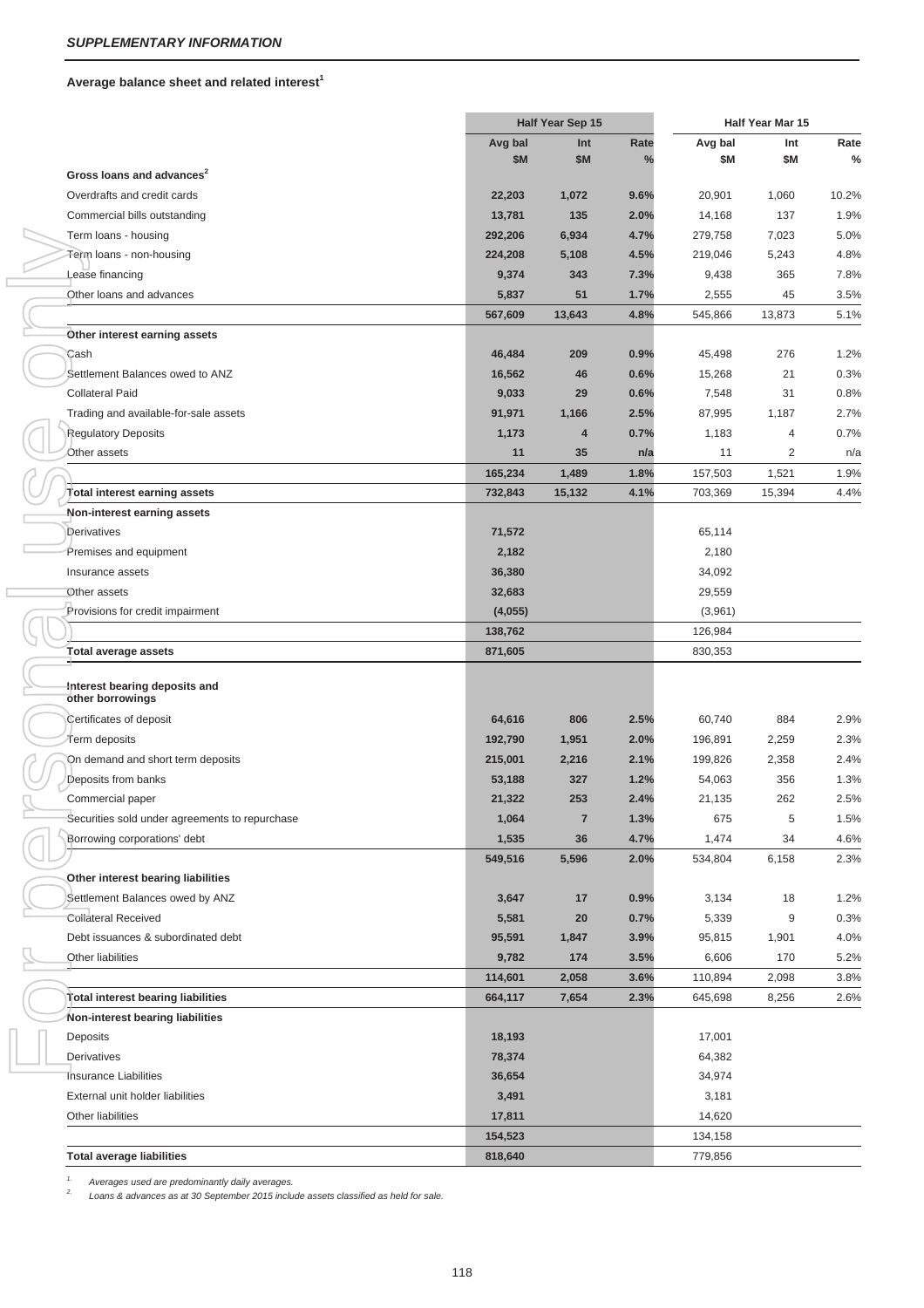## Average balance sheet and related interest<sup>1</sup> (cont'd)

|                                                   |            | Full Year Sep 15 |      | Full Year Sep 14 |        |       |
|---------------------------------------------------|------------|------------------|------|------------------|--------|-------|
|                                                   | Avg bal    | Int              | Rate | Avg bal          | Int    | Rate  |
| Gross loans and advances <sup>2</sup>             | <b>\$M</b> | \$M              | %    | \$Μ              | \$Μ    | $\%$  |
| Overdrafts and credit cards                       | 21,554     | 2,133            | 9.9% | 19,399           | 2,081  | 10.7% |
| Commercial bills outstanding                      | 13,974     | 272              | 1.9% | 15,117           | 303    | 2.0%  |
| Term loans - housing                              | 285,998    | 13,953           | 4.9% | 263,762          | 13,303 | 5.0%  |
| Term loans - non-housing                          | 221,635    | 10,351           | 4.7% | 204,983          | 10,072 | 4.9%  |
| Lease financing                                   | 9,406      | 708              | 7.5% | 9,575            | 795    | 8.3%  |
| Other loans and advances                          | 4,201      | 95               | 2.3% | 2,206            | 198    | 9.0%  |
|                                                   | 556,768    | 27,512           | 4.9% | 515,042          | 26,752 | 5.2%  |
| Other interest earning assets                     |            |                  |      |                  |        |       |
| Cash                                              | 45,992     | 485              | 1.1% | 34,693           | 404    | 1.2%  |
| Settlement Balances owed to ANZ                   | 15,917     | 67               | 0.4% | 13,750           | 47     | 0.3%  |
| <b>Collateral Paid</b>                            | 8,292      | 60               | 0.7% | 5,439            | 38     | 0.7%  |
| Trading and available-for-sale assets             | 89,989     | 2,358            | 2.6% | 76,821           | 2,172  | 2.8%  |
| <b>Regulatory Deposits</b>                        | 1,178      | 8                | 0.7% | 1,202            | 10     | 0.8%  |
| Other assets                                      | 11         | 36               | n/a  | 50               | 101    | n/a   |
|                                                   | 161,379    | 3,014            | 1.9% | 131,955          | 2,772  | 2.1%  |
| Total interest earning assets                     | 718,147    | 30,526           | 4.3% | 646,997          | 29,524 | 4.6%  |
| Non-interest earning assets                       |            |                  |      |                  |        |       |
| Derivatives                                       | 68,352     |                  |      | 42,487           |        |       |
| Premises and equipment                            | 2,181      |                  |      | 2,133            |        |       |
| Insurance assets                                  | 35,239     |                  |      | 33,203           |        |       |
| Other assets                                      | 31,125     |                  |      | 28,794           |        |       |
| Provisions for credit impairment                  | (4,008)    |                  |      | (4,280)          |        |       |
|                                                   | 132,889    |                  |      | 102,337          |        |       |
| Total average assets                              | 851,036    |                  |      | 749,334          |        |       |
| Interest bearing deposits and<br>other borrowings |            |                  |      |                  |        |       |
| Certificates of deposit                           | 62,683     | 1,689            | 2.7% | 57,901           | 1,676  | 2.9%  |
| Term deposits                                     | 194,835    | 4,211            | 2.2% | 192,856          | 4,725  | 2.5%  |
| On demand and short term deposits                 | 207,433    | 4,576            | 2.2% | 176,171          | 4,244  | 2.4%  |
| Deposits from banks                               | 53,624     | 683              | 1.3% | 46,735           | 584    | 1.2%  |
| Commercial paper                                  | 21,229     | 515              | 2.4% | 17,037           | 436    | 2.6%  |
| Securities sold under agreements to repurchase    | 870        | 12               | 1.4% | 370              | 6      | 1.6%  |
| Borrowing corporations' debt                      | 1,505      | 70               | 4.7% | 1,405            | 62     | 4.4%  |
|                                                   | 542,179    | 11,756           | 2.2% | 492,475          | 11,733 | 2.4%  |
| Other interest bearing liabilities                |            |                  |      |                  |        |       |
| Settlement Balances owed by ANZ                   | 3,391      | 34               | 1.0% | 2,481            | 26     | 1.0%  |
| Collateral Received                               | 5,460      | 28               | 0.5% | 3,969            | 19     | 0.5%  |
| Debt issuances & subordinated debt                | 95,704     | 3,748            | 3.9% | 86,877           | 3,544  | 4.1%  |
| Other liabilities                                 | 8,199      | 344              | 4.2% | 5,408            | 392    | 7.2%  |
|                                                   | 112,754    | 4,154            | 3.7% | 98,735           | 3,981  | 4.0%  |
| Total interest bearing liabilities                | 654,933    | 15,910           | 2.4% | 591,210          | 15,714 | 2.7%  |
| Non-interest bearing liabilities                  |            |                  |      |                  |        |       |
| Deposits                                          | 17,600     |                  |      | 15,381           |        |       |
| Derivatives                                       | 71,398     |                  |      | 43,692           |        |       |
| Insurance Liabilities                             | 35,816     |                  |      | 33,381           |        |       |
| External unit holder liabilities                  | 3,337      |                  |      | 3,422            |        |       |
| Other liabilities                                 | 16,217     |                  |      | 15,392           |        |       |
|                                                   | 144,368    |                  |      | 111,268          |        |       |
| <b>Total average liabilities</b>                  | 799,301    |                  |      | 702,478          |        |       |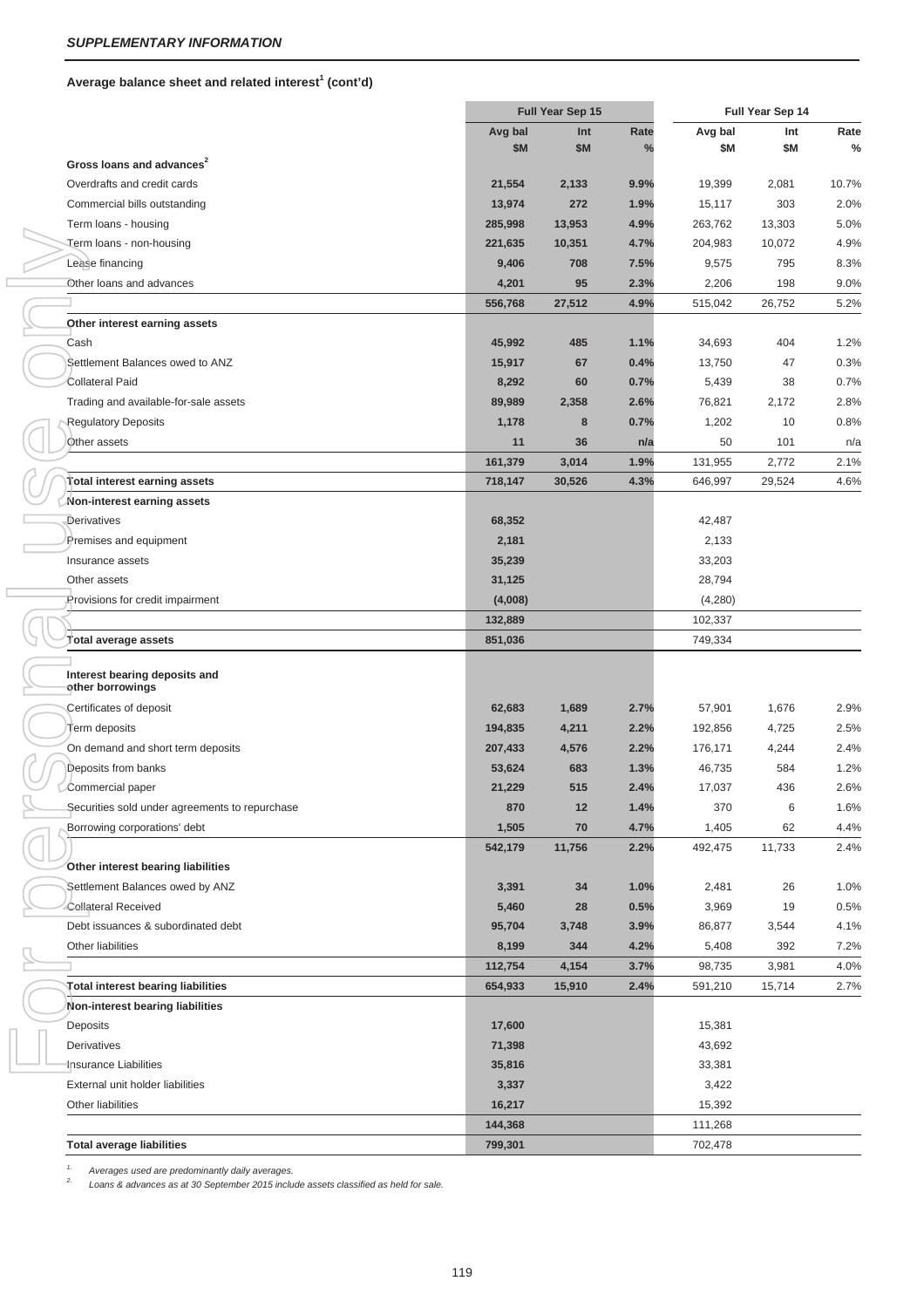## Average balance sheet and related interest<sup>1</sup> (cont'd)

|                                                                                                                                                                                                                                                                                                                                        |                       | Half Year Sep 15 |              |                    | Half Year Mar 15 |              |
|----------------------------------------------------------------------------------------------------------------------------------------------------------------------------------------------------------------------------------------------------------------------------------------------------------------------------------------|-----------------------|------------------|--------------|--------------------|------------------|--------------|
|                                                                                                                                                                                                                                                                                                                                        | Avg bal<br><b>\$M</b> | Int<br>\$M       | Rate<br>%    | Avg bal<br>\$Μ     | Int<br>\$М       | Rate<br>$\%$ |
| Gross loans and advances <sup>2</sup>                                                                                                                                                                                                                                                                                                  |                       |                  |              |                    |                  |              |
| Australia                                                                                                                                                                                                                                                                                                                              | 377,090               | 9,257            | 4.9%         | 358,774            | 9,480            | 5.3%         |
| Asia Pacific, Europe & America                                                                                                                                                                                                                                                                                                         | 86,886                | 1,317            | 3.0%         | 86,172             | 1,238            | 2.9%         |
| New Zealand                                                                                                                                                                                                                                                                                                                            | 103,633               | 3,069            | 5.9%         | 100,920            | 3,155            | 6.3%         |
|                                                                                                                                                                                                                                                                                                                                        | 567,609               | 13,643           | 4.8%         | 545,866            | 13,873           | 5.1%         |
|                                                                                                                                                                                                                                                                                                                                        |                       |                  |              |                    |                  |              |
| Trading and available-for-sale assets                                                                                                                                                                                                                                                                                                  |                       |                  |              |                    | 725              |              |
| Australia<br>Asia Pacific, Europe & America                                                                                                                                                                                                                                                                                            | 53,152<br>26,392      | 720<br>211       | 2.7%<br>1.6% | 50,278<br>25,134   | 212              | 2.9%<br>1.7% |
| New Zealand                                                                                                                                                                                                                                                                                                                            | 12,427                | 235              | 3.8%         | 12,583             | 250              | 4.0%         |
|                                                                                                                                                                                                                                                                                                                                        | 91,971                | 1,166            | 2.5%         | 87,995             | 1,187            | 2.7%         |
|                                                                                                                                                                                                                                                                                                                                        |                       |                  |              |                    |                  |              |
| Total interest earning assets $^3$                                                                                                                                                                                                                                                                                                     |                       |                  |              |                    |                  |              |
| Australia                                                                                                                                                                                                                                                                                                                              | 452,023               | 10,143           | 4.5%         | 428,636            | 10,422           | 4.9%         |
| Asia Pacific, Europe & America                                                                                                                                                                                                                                                                                                         | 160,210               | 1,584            | 2.0%         | 157,469            | 1,512            | 1.9%         |
| New Zealand                                                                                                                                                                                                                                                                                                                            | 120,610<br>732,843    | 3,405<br>15,132  | 5.6%<br>4.1% | 117,264<br>703,369 | 3,460<br>15,394  | 5.9%<br>4.4% |
|                                                                                                                                                                                                                                                                                                                                        |                       |                  |              |                    |                  |              |
| Total average assets                                                                                                                                                                                                                                                                                                                   |                       |                  |              |                    |                  |              |
| Australia                                                                                                                                                                                                                                                                                                                              | 551,794               |                  |              | 524,435            |                  |              |
| Asia Pacific, Europe & America                                                                                                                                                                                                                                                                                                         | 183,650               |                  |              | 176,849            |                  |              |
| New Zealand                                                                                                                                                                                                                                                                                                                            | 136,161               |                  |              | 129,069            |                  |              |
| <b>Total average assets</b>                                                                                                                                                                                                                                                                                                            | 871,605               |                  |              | 830,353            |                  |              |
| % of total average assets attributable to overseas activities                                                                                                                                                                                                                                                                          | 36.7%                 |                  |              | 36.8%              |                  |              |
|                                                                                                                                                                                                                                                                                                                                        |                       |                  |              |                    |                  |              |
| Interest bearing deposits and<br>other borrowings                                                                                                                                                                                                                                                                                      |                       |                  |              |                    |                  |              |
| Australia                                                                                                                                                                                                                                                                                                                              | 320,247               | 3,696            | 2.3%         | 311,454            | 4,243            | 2.7%         |
| Asia Pacific, Europe & America                                                                                                                                                                                                                                                                                                         | 151,508               | 507              | 0.7%         | 146,851            | 488              | 0.7%         |
| New Zealand                                                                                                                                                                                                                                                                                                                            | 77,761                | 1,393            | 3.6%         | 76,499             | 1,427            | 3.7%         |
|                                                                                                                                                                                                                                                                                                                                        | 549,516               | 5,596            | 2.0%         | 534,804            | 6,158            | 2.3%         |
| Total interest bearing liabilities <sup>3</sup>                                                                                                                                                                                                                                                                                        |                       |                  |              |                    |                  |              |
| Australia                                                                                                                                                                                                                                                                                                                              | 396,971               | 5,111            | 2.6%         | 387,583            | 5,706            | 3.0%         |
| Asia Pacific, Europe & America                                                                                                                                                                                                                                                                                                         | 168,686               | 628              | 0.7%         | 163,031            | 604              | 0.7%         |
| New Zealand                                                                                                                                                                                                                                                                                                                            | 98,460                | 1,915            | 3.9%         | 95,084             | 1,946            | 4.1%         |
|                                                                                                                                                                                                                                                                                                                                        | 664,117               | 7,654            | 2.3%         | 645,698            | 8,256            | 2.6%         |
|                                                                                                                                                                                                                                                                                                                                        |                       |                  |              |                    |                  |              |
| <b>Total average liabilities</b>                                                                                                                                                                                                                                                                                                       |                       |                  |              |                    |                  |              |
| Australia                                                                                                                                                                                                                                                                                                                              | 513,643               |                  |              | 491,356            |                  |              |
| Asia Pacific, Europe & America                                                                                                                                                                                                                                                                                                         | 187,679               |                  |              | 179,210            |                  |              |
| New Zealand                                                                                                                                                                                                                                                                                                                            | 117,318<br>818,640    |                  |              | 109,290<br>779,856 |                  |              |
|                                                                                                                                                                                                                                                                                                                                        |                       |                  |              |                    |                  |              |
| % of total average liabilities attributable to overseas activities                                                                                                                                                                                                                                                                     | 37.3%                 |                  |              | 37.0%              |                  |              |
|                                                                                                                                                                                                                                                                                                                                        |                       |                  |              |                    |                  |              |
| Total average shareholder's equity                                                                                                                                                                                                                                                                                                     |                       |                  |              |                    |                  |              |
| Ordinary share capital, reserves and retained earnings <sup>4</sup>                                                                                                                                                                                                                                                                    | 52,966                |                  |              | 50,131             |                  |              |
| Preference share capital                                                                                                                                                                                                                                                                                                               |                       |                  |              | 366                |                  |              |
|                                                                                                                                                                                                                                                                                                                                        | 52,966                |                  |              | 50,497             |                  |              |
| Total average liabilities and shareholder's equity                                                                                                                                                                                                                                                                                     | 871,606               |                  |              | 830,353            |                  |              |
| 1.<br>Averages used are predominantly daily averages.                                                                                                                                                                                                                                                                                  |                       |                  |              |                    |                  |              |
| $\mathfrak{2}.$<br>Loans & advances as at 30 September 2015 include assets classified as held for sale.<br>$\mathfrak{Z}$                                                                                                                                                                                                              |                       |                  |              |                    |                  |              |
| Intra-group interest earning assets and interest income and Intra-group interest earning liabilities and interest expense have been eliminated.<br>4.<br>Average shareholders' equity at 30 September 2015 includes \$242 million of Global Wealth shares that are eliminated from the statutory shareholders' equity balance (Mar 15: |                       |                  |              |                    |                  |              |
| \$287 million).                                                                                                                                                                                                                                                                                                                        |                       |                  |              |                    |                  |              |

nace group morest examing assets and merest mount and mure group merest examing nability samilities expense have been eliminated.<br>Average shareholders' equity at 30 September 2015 includes \$242 million of Global Wealth sha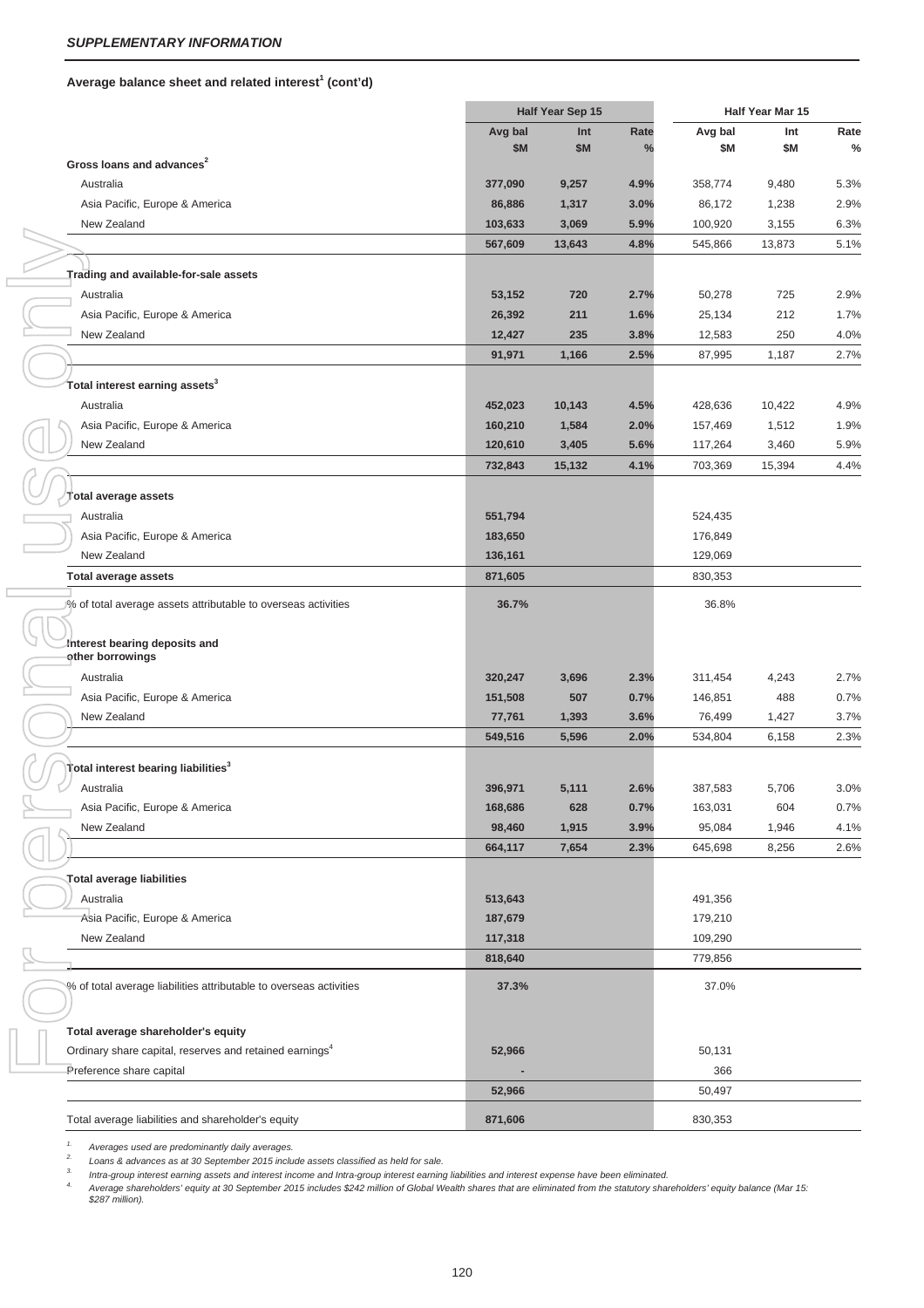## Average balance sheet and related interest<sup>1</sup> (cont'd)

|                                                                                                                                                                                                                                                                                                                                              |                       | Full Year Sep 15 |              |                | Full Year Sep 14 |              |
|----------------------------------------------------------------------------------------------------------------------------------------------------------------------------------------------------------------------------------------------------------------------------------------------------------------------------------------------|-----------------------|------------------|--------------|----------------|------------------|--------------|
|                                                                                                                                                                                                                                                                                                                                              | Avg bal<br><b>\$M</b> | Int<br>\$M       | Rate<br>%    | Avg bal<br>\$Μ | Int<br>\$М       | Rate<br>$\%$ |
| Gross loans and advances <sup>2</sup>                                                                                                                                                                                                                                                                                                        |                       |                  |              |                |                  |              |
| Australia                                                                                                                                                                                                                                                                                                                                    | 367,959               | 18,736           | 5.1%         | 342,587        | 18,882           | 5.5%         |
| Asia Pacific, Europe & America                                                                                                                                                                                                                                                                                                               | 86,529                | 2,553            | 3.0%         | 77,682         | 2,245            | 2.9%         |
| New Zealand                                                                                                                                                                                                                                                                                                                                  | 102,280               | 6,223            | 6.1%         | 94,773         | 5,625            | 5.9%         |
|                                                                                                                                                                                                                                                                                                                                              | 556,768               | 27,512           | 4.9%         | 515,042        | 26,752           | 5.2%         |
|                                                                                                                                                                                                                                                                                                                                              |                       |                  |              |                |                  |              |
| Trading and available-for-sale assets                                                                                                                                                                                                                                                                                                        |                       |                  |              |                |                  |              |
| Australia                                                                                                                                                                                                                                                                                                                                    | 51,719                | 1,434            | 2.8%         | 43,866         | 1,361            | 3.1%         |
| Asia Pacific, Europe & America                                                                                                                                                                                                                                                                                                               | 25,765                | 437              | 1.7%         | 20,910         | 344              | 1.6%         |
| New Zealand                                                                                                                                                                                                                                                                                                                                  | 12,505                | 487              | 3.9%<br>2.6% | 12,045         | 467              | 3.9%<br>2.8% |
|                                                                                                                                                                                                                                                                                                                                              | 89,989                | 2,358            |              | 76,821         | 2,172            |              |
| Total interest earning assets $^3$                                                                                                                                                                                                                                                                                                           |                       |                  |              |                |                  |              |
| Australia                                                                                                                                                                                                                                                                                                                                    | 440,363               | 20,566           | 4.7%         | 400,015        | 20,570           | 5.1%         |
| Asia Pacific, Europe & America                                                                                                                                                                                                                                                                                                               | 158,843               | 3,096            | 1.9%         | 137,023        | 2,733            | 2.0%         |
| New Zealand                                                                                                                                                                                                                                                                                                                                  | 118,941               | 6,864            | 5.8%         | 109,959        | 6,221            | 5.7%         |
|                                                                                                                                                                                                                                                                                                                                              | 718,147               | 30,526           | 4.3%         | 646,997        | 29,524           | 4.6%         |
| Total average assets                                                                                                                                                                                                                                                                                                                         |                       |                  |              |                |                  |              |
| Australia                                                                                                                                                                                                                                                                                                                                    | 538,153               |                  |              | 475,391        |                  |              |
|                                                                                                                                                                                                                                                                                                                                              | 180,258               |                  |              | 153,827        |                  |              |
| Asia Pacific, Europe & America<br>New Zealand                                                                                                                                                                                                                                                                                                | 132,625               |                  |              | 120,116        |                  |              |
| <b>Total average assets</b>                                                                                                                                                                                                                                                                                                                  | 851,036               |                  |              | 749,334        |                  |              |
|                                                                                                                                                                                                                                                                                                                                              |                       |                  |              |                |                  |              |
| % of total average assets attributable to overseas activities                                                                                                                                                                                                                                                                                | 36.8%                 |                  |              | 36.6%          |                  |              |
|                                                                                                                                                                                                                                                                                                                                              |                       |                  |              |                |                  |              |
| Interest bearing deposits and<br>other borrowings                                                                                                                                                                                                                                                                                            |                       |                  |              |                |                  |              |
| Australia                                                                                                                                                                                                                                                                                                                                    | 315,861               | 7,941            | 2.5%         | 290,637        | 8,464            | 2.9%         |
| Asia Pacific, Europe & America                                                                                                                                                                                                                                                                                                               | 149,186               | 995              | 0.7%         | 131,550        | 866              | 0.7%         |
| New Zealand                                                                                                                                                                                                                                                                                                                                  | 77,132                | 2,820            | 3.7%         | 70,288         | 2,402            | 3.4%         |
|                                                                                                                                                                                                                                                                                                                                              | 542,179               | 11,756           | 2.2%         | 492,475        | 11,733           | 2.4%         |
|                                                                                                                                                                                                                                                                                                                                              |                       |                  |              |                |                  |              |
| Total interest bearing liabilities <sup>3</sup>                                                                                                                                                                                                                                                                                              |                       |                  |              |                |                  |              |
| Australia                                                                                                                                                                                                                                                                                                                                    | 392,289               | 10,817           | 2.8%         | 361,732        | 11,404           | 3.2%         |
| Asia Pacific, Europe & America                                                                                                                                                                                                                                                                                                               | 165,867               | 1,232            | 0.7%         | 142,757        | 1,017            | 0.7%         |
| New Zealand                                                                                                                                                                                                                                                                                                                                  | 96,777                | 3,861            | 4.0%         | 86,721         | 3,293            | 3.8%         |
|                                                                                                                                                                                                                                                                                                                                              | 654,933               | 15,910           | 2.4%         | 591,210        | 15,714           | 2.7%         |
| <b>Total average liabilities</b>                                                                                                                                                                                                                                                                                                             |                       |                  |              |                |                  |              |
| Australia                                                                                                                                                                                                                                                                                                                                    | 502,529               |                  |              | 446,892        |                  |              |
| Asia Pacific, Europe & America                                                                                                                                                                                                                                                                                                               | 183,457               |                  |              | 156,418        |                  |              |
| New Zealand                                                                                                                                                                                                                                                                                                                                  | 113,315               |                  |              | 99,168         |                  |              |
|                                                                                                                                                                                                                                                                                                                                              | 799,301               |                  |              | 702,478        |                  |              |
|                                                                                                                                                                                                                                                                                                                                              | 37.1%                 |                  |              | 36.4%          |                  |              |
| % of total average liabilities attributable to overseas activities                                                                                                                                                                                                                                                                           |                       |                  |              |                |                  |              |
|                                                                                                                                                                                                                                                                                                                                              |                       |                  |              |                |                  |              |
| Total average shareholder's equity                                                                                                                                                                                                                                                                                                           |                       |                  |              |                |                  |              |
| Ordinary share capital, reserves and retained earnings <sup>4</sup>                                                                                                                                                                                                                                                                          | 51,563                |                  |              | 45,985         |                  |              |
| Preference share capital                                                                                                                                                                                                                                                                                                                     | 182                   |                  |              | 871            |                  |              |
|                                                                                                                                                                                                                                                                                                                                              | 51,745                |                  |              | 46,856         |                  |              |
| Total average liabilities and shareholder's equity                                                                                                                                                                                                                                                                                           | 851,046               |                  |              | 749,334        |                  |              |
| 1.<br>Averages used are predominantly daily averages.                                                                                                                                                                                                                                                                                        |                       |                  |              |                |                  |              |
| $\mathfrak{p}.$<br>Loans & advances as at 30 September 2015 include assets classified as held for sale.<br>$\mathfrak{Z}$                                                                                                                                                                                                                    |                       |                  |              |                |                  |              |
| Intra-group interest earning assets and interest income and Intra-group interest earning liabilities and interest expense have been eliminated.<br>4.<br>Average shareholders' equity at 30 September 2015 includes \$242 million of Global Wealth shares that are eliminated from the statutory shareholders' equity balance (Sep 14: \$247 |                       |                  |              |                |                  |              |
| million).                                                                                                                                                                                                                                                                                                                                    |                       |                  |              |                |                  |              |

nacryroup merest carning assets and merest meaning and mare group merest earning nabilities and merest expense nave been eliminated.<br>Average shareholders' equity at 30 September 2015 includes \$242 million of Global Wealth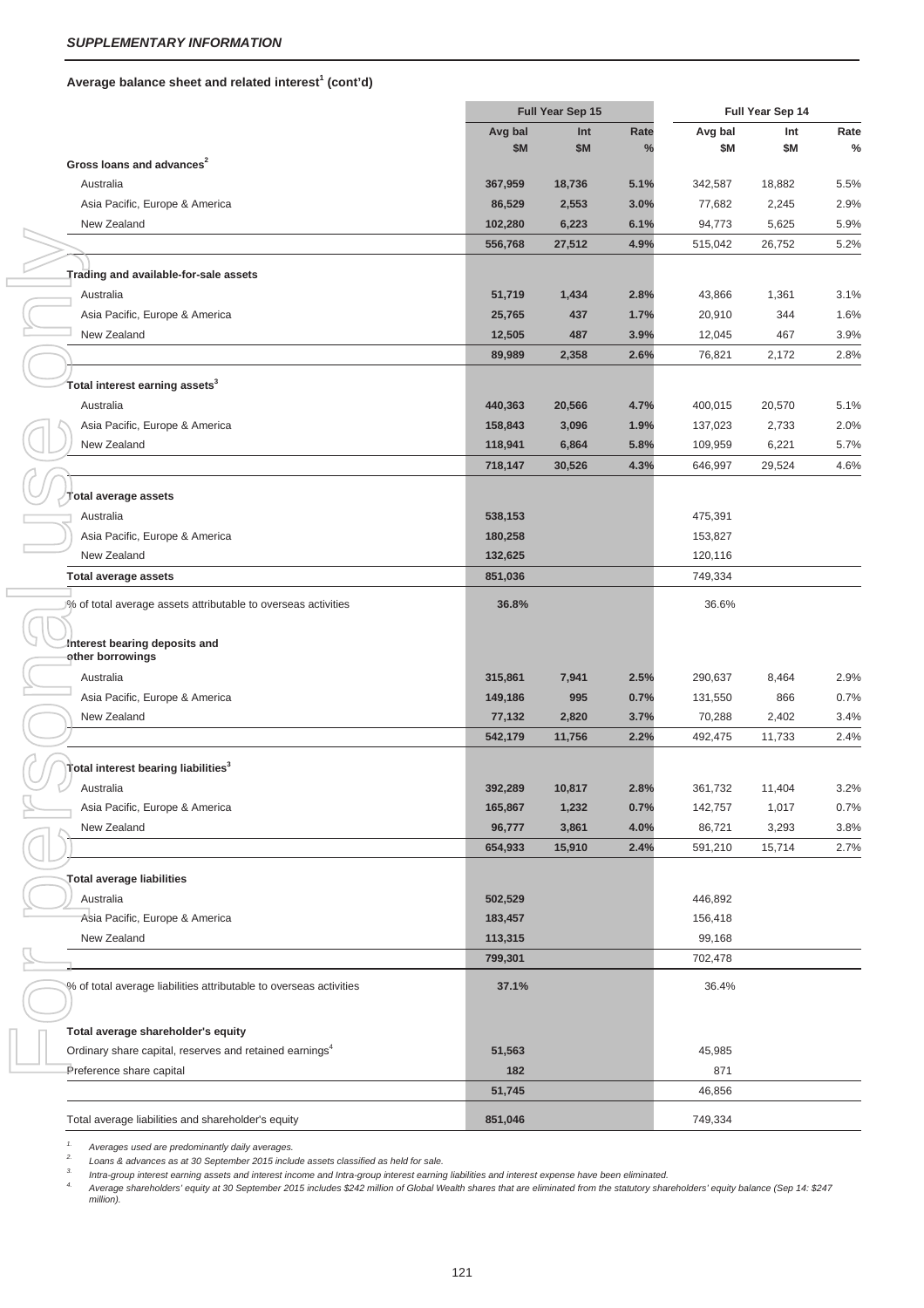## **Average balance sheet and related interest (cont'd)**

|                                  | <b>Half Year</b>        |                    | <b>Full Year</b>        |                         |  |
|----------------------------------|-------------------------|--------------------|-------------------------|-------------------------|--|
|                                  | Sep 15<br>$\frac{0}{6}$ | <b>Mar 15</b><br>% | Sep 15<br>$\frac{0}{2}$ | Sep 14<br>$\frac{0}{0}$ |  |
| Gross earnings rate <sup>1</sup> |                         |                    |                         |                         |  |
| Australia                        | 4.58                    | 4.98               | 4.77                    | 5.24                    |  |
| Asia Pacific, Europe & America   | 1.84                    | 1.82               | 1.83                    | 1.86                    |  |
| New Zealand                      | 5.63                    | 5.92               | 5.77                    | 5.66                    |  |
| Group                            | 4.12                    | 4.39               | 4.25                    | 4.56                    |  |

| Asia Pacific, Europe & America                                                                                                                                                                                                                                              | 1.84             | 1.82                           | 1.83                    | 1.86           |
|-----------------------------------------------------------------------------------------------------------------------------------------------------------------------------------------------------------------------------------------------------------------------------|------------------|--------------------------------|-------------------------|----------------|
| New Zealand                                                                                                                                                                                                                                                                 | 5.63             | 5.92                           | 5.77                    | 5.66           |
| Group                                                                                                                                                                                                                                                                       | 4.12             | 4.39                           | 4.25                    | 4.56           |
|                                                                                                                                                                                                                                                                             |                  |                                |                         |                |
| Interest spread and net interest margin may be analysed as follows:                                                                                                                                                                                                         |                  |                                |                         |                |
|                                                                                                                                                                                                                                                                             | <b>Half Year</b> |                                | <b>Full Year</b>        |                |
|                                                                                                                                                                                                                                                                             | Sep 15<br>$\%$   | <b>Mar 15</b><br>$\frac{0}{0}$ | Sep 15<br>$\frac{0}{0}$ | Sep 14<br>$\%$ |
| Australia <sup>1</sup>                                                                                                                                                                                                                                                      |                  |                                |                         |                |
| Net interest spread                                                                                                                                                                                                                                                         | 2.01             | 2.02                           | 2.01                    | 2.09           |
| Interest attributable to net non-interest bearing items                                                                                                                                                                                                                     | 0.29             | 0.26                           | 0.29                    | 0.30           |
| Net interest margin - Australia <sup>2</sup>                                                                                                                                                                                                                                | 2.30             | 2.28                           | 2.30                    | 2.39           |
|                                                                                                                                                                                                                                                                             |                  |                                |                         |                |
| Asia Pacific, Europe & America <sup>1</sup>                                                                                                                                                                                                                                 |                  |                                |                         |                |
| Net interest spread                                                                                                                                                                                                                                                         | 1.09             | 1.07                           | 1.08                    | 1.15           |
| Interest attributable to net non-interest bearing items                                                                                                                                                                                                                     | 0.03             | 0.03                           | 0.03                    | 0.02           |
| Net interest margin - Asia Pacific, Europe & America <sup>2</sup>                                                                                                                                                                                                           | 1.12             | 1.10                           | 1.11                    | 1.17           |
|                                                                                                                                                                                                                                                                             |                  |                                |                         |                |
| New Zealand <sup>1</sup>                                                                                                                                                                                                                                                    |                  |                                |                         |                |
| Net interest spread                                                                                                                                                                                                                                                         | 1.81             | 1.82                           | 1.82                    | 1.87           |
| Interest attributable to net non-interest bearing items                                                                                                                                                                                                                     | 0.41             | 0.45                           | 0.43                    | 0.43           |
| Net interest margin - New Zealand <sup>2</sup>                                                                                                                                                                                                                              | 2.22             | 2.27                           | 2.25                    | 2.30           |
|                                                                                                                                                                                                                                                                             |                  |                                |                         |                |
| Group                                                                                                                                                                                                                                                                       |                  |                                |                         |                |
| Net interest spread                                                                                                                                                                                                                                                         | 1.82             | 1.82                           | 1.82                    | 1.90           |
| Interest attributable to net non-interest bearing items                                                                                                                                                                                                                     | 0.22             | 0.22                           | 0.22                    | 0.23           |
| Net interest margin $2$                                                                                                                                                                                                                                                     | 2.04             | 2.04                           | 2.04                    | 2.13           |
| Net interest margin (excluding Global Markets) <sup>2</sup>                                                                                                                                                                                                                 | 2.51             | 2.51                           | 2.51                    | 2.55           |
| Geographic gross earnings rate, net interest spread and net interest margin are calculated gross of intra group items (Intra-group interest earning assets and associated interest income<br>and intra-group interest bearing liabilities and associated interest expense). |                  |                                |                         |                |
| Statutory basis.                                                                                                                                                                                                                                                            |                  |                                |                         |                |
|                                                                                                                                                                                                                                                                             |                  |                                |                         |                |
|                                                                                                                                                                                                                                                                             |                  |                                |                         |                |
|                                                                                                                                                                                                                                                                             |                  |                                |                         |                |
|                                                                                                                                                                                                                                                                             |                  |                                |                         |                |
|                                                                                                                                                                                                                                                                             |                  |                                |                         |                |
|                                                                                                                                                                                                                                                                             |                  |                                |                         |                |
|                                                                                                                                                                                                                                                                             |                  |                                |                         |                |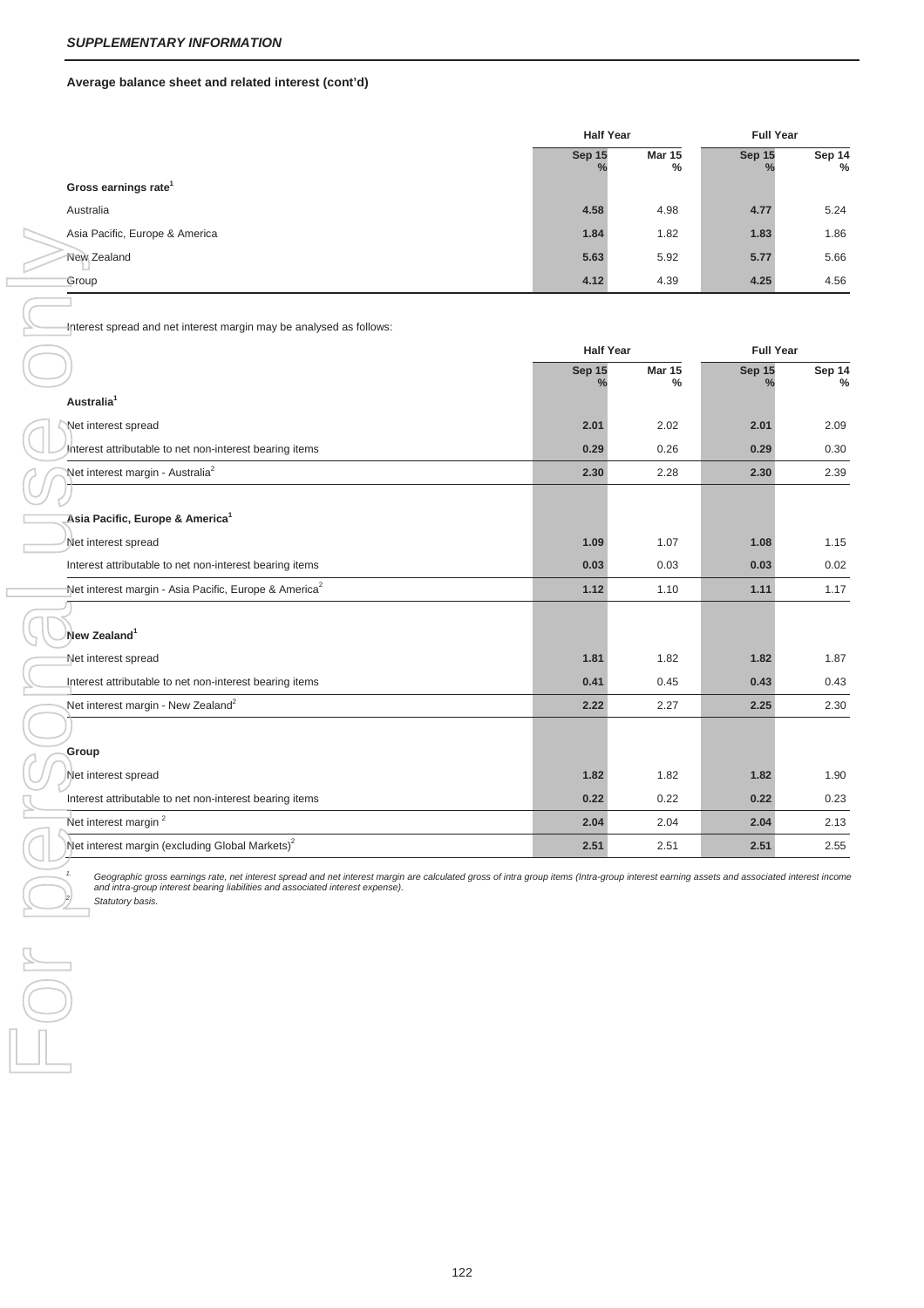## **Software capitalisation**

As at 30 September 2015, the Group's intangibles included \$2,893 million in relation to costs incurred in acquiring and developing software. Details are set out in the table below:

|                                        |               | <b>Half Year</b>     |        | <b>Full Year</b>    |               |       |  |
|----------------------------------------|---------------|----------------------|--------|---------------------|---------------|-------|--|
|                                        | Sep 15<br>\$M | <b>Mar 15</b><br>\$M | Movt   | Sep 15<br><b>SM</b> | Sep 14<br>\$M | Movt  |  |
| Balance at start of period             | 2,689         | 2,533                | 6%     | 2,533               | 2,170         | 17%   |  |
| Software capitalised during the period | 457           | 350                  | 31%    | 807                 | 777           | 4%    |  |
| Amortisation during the period         | (275)         | (267)                | 3%     | (542)               | (426)         | 27%   |  |
| Software impaired/written-off          | (13)          | (4)                  | large  | (17)                | (15)          | 13%   |  |
| Foreign exchange differences           | 35            | 77                   | $-55%$ | 112                 | 27            | large |  |
| <b>Total capitalised software</b>      | 2,893         | 2,689                | 8%     | 2.893               | 2,533         | 14%   |  |

| Capitalised cost analysis by Division   |               | <b>Half Year</b>     |       | <b>Full Year</b> |               |        |  |  |
|-----------------------------------------|---------------|----------------------|-------|------------------|---------------|--------|--|--|
|                                         | Sep 15<br>\$M | <b>Mar 15</b><br>\$M | Movt  | Sep 15<br>\$M    | Sep 14<br>\$M | Movt   |  |  |
| Australia                               | 121           | 93                   | 30%   | 214              | 219           | $-2%$  |  |  |
| International and Institutional Banking | 91            | 100                  | $-9%$ | 191              | 247           | $-23%$ |  |  |
| New Zealand                             | 28            | 14                   | 100%  | 42               | 33            | 27%    |  |  |
| Global Wealth                           | 35            | 21                   | 67%   | 56               | 35            | 60%    |  |  |
| GTSO and Group Centre                   | 182           | 122                  | 49%   | 304              | 243           | 25%    |  |  |
| Total                                   | 457           | 350                  | 31%   | 807              | 777           | 4%     |  |  |

| Net book value by Division | <b>Half Year</b> | <b>Full Year</b> |
|----------------------------|------------------|------------------|
|                            |                  |                  |

|                                         | Sep 15<br>\$M | <b>Mar 15</b><br>\$M | Movt | Sep 15<br>\$M | Sep 14<br>\$M | <b>Movt</b> |
|-----------------------------------------|---------------|----------------------|------|---------------|---------------|-------------|
| Australia                               | 628           | 580                  | 8%   | 628           | 553           | 14%         |
| International and Institutional Banking | 1,133         | 1,091                | 4%   | 1,133         | 998           | 14%         |
| New Zealand                             | 68            | 51                   | 33%  | 68            | 53            | 28%         |
| Global Wealth                           | 121           | 101                  | 20%  | 121           | 93            | 30%         |
| GTSO and Group Centre                   | 943           | 866                  | 9%   | 943           | 836           | 13%         |
| Total                                   | 2,893         | 2,689                | 8%   | 2,893         | 2,533         | 14%         |

#### **Full Time Equivalent Staff**

| Software capitalised during the period                                                                                                | 457           | 350                  | 31%                     | 807              | $\frac{1}{2}$      | 4%                 |
|---------------------------------------------------------------------------------------------------------------------------------------|---------------|----------------------|-------------------------|------------------|--------------------|--------------------|
| Amortisation during the period                                                                                                        | (275)         | (267)                | 3%                      | (542)            | (426)              | 27%                |
| Software impaired/written-off                                                                                                         | (13)          | (4)                  | large                   | (17)             | (15)               | 13%                |
| Foreign exchange differences                                                                                                          | 35            | 77                   | $-55%$                  | 112              | 27                 | large              |
| <b>Total capitalised software</b>                                                                                                     | 2,893         | 2,689                | 8%                      | 2,893            | 2,533              | 14%                |
|                                                                                                                                       |               | <b>Half Year</b>     |                         |                  | <b>Full Year</b>   |                    |
| Capitalised cost analysis by Division                                                                                                 |               |                      |                         |                  |                    |                    |
|                                                                                                                                       | Sep 15<br>\$M | <b>Mar 15</b><br>\$Μ | Movt                    | Sep 15<br>\$M    | Sep 14<br>\$Μ      | Movt               |
| Australia                                                                                                                             | 121           | 93                   | 30%                     | 214              | 219                | $-2%$              |
| International and Institutional Banking                                                                                               | 91            | 100                  | $-9%$                   | 191              | 247                | $-23%$             |
| New Zealand                                                                                                                           | 28            | 14                   | 100%                    | 42               | 33                 | 27%                |
| Global Wealth                                                                                                                         | 35            | 21                   | 67%                     | 56               | 35                 | 60%                |
| GTSO and Group Centre                                                                                                                 | 182           | 122                  | 49%                     | 304              | 243                | 25%                |
| Total                                                                                                                                 | 457           | 350                  | 31%                     | 807              | 777                | 4%                 |
|                                                                                                                                       |               |                      |                         |                  |                    |                    |
| Net book value by Division                                                                                                            |               | <b>Half Year</b>     |                         |                  | <b>Full Year</b>   |                    |
|                                                                                                                                       | Sep 15<br>\$M | <b>Mar 15</b><br>\$Μ | Movt                    | Sep 15<br>\$M    | Sep 14<br>\$M      | Movt               |
| Australia                                                                                                                             | 628           | 580                  | 8%                      | 628              | 553                | 14%                |
| International and Institutional Banking                                                                                               | 1,133         | 1,091                | 4%                      | 1,133            | 998                | 14%                |
| New Zealand                                                                                                                           | 68            | 51                   | 33%                     | 68               | 53                 | 28%                |
|                                                                                                                                       | 121           | 101                  | 20%                     | 121              | 93                 | 30%                |
| Global Wealth                                                                                                                         |               |                      |                         |                  |                    |                    |
| GTSO and Group Centre                                                                                                                 | 943           | 866                  | 9%                      | 943              | 836                | 13%                |
| Total<br>Full Time Equivalent Staff                                                                                                   | 2,893         | 2,689                | 8%                      | 2,893            | 2,533              | 14%                |
| At 30 September 2015, ANZ employed 50,152 people worldwide (Mar 15: 51,243; Sep 14: 50,328) on a full-time equivalent basis ("FTEs"). |               |                      |                         |                  |                    |                    |
| Division                                                                                                                              |               |                      | As at                   |                  | <b>Movement</b>    |                    |
|                                                                                                                                       |               | Sep 15               | <b>Mar 15</b>           | Sep 14           | Sep 15<br>v Mar 15 | Sep 15<br>v Sep 14 |
| Australia                                                                                                                             |               | 9,781                | 10,235                  | 9,904            | $-4%$              | $-1%$              |
| International and Institutional Banking                                                                                               |               | 7,578                | 7,785                   | 7,749            | $-3%$              | $-2%$              |
| New Zealand<br><b>Global Wealth</b>                                                                                                   |               | 5,068                | 5,090                   | 5,059            | $0\%$              | $0\%$              |
| GTSO and Group Centre                                                                                                                 |               | 2,489                | 2,538                   | 2,290            | $-2%$<br>$-1%$     | 9%                 |
|                                                                                                                                       |               | 25,236               | 25,595                  | 25,326           |                    | 0%                 |
| Total                                                                                                                                 |               | 50,152<br>50,953     | 51,243<br>50,786        | 50,328<br>50,097 | $-2%$<br>0%        | $0\%$<br>2%        |
| Average FTE                                                                                                                           |               |                      |                         |                  |                    |                    |
| Geography                                                                                                                             |               |                      | As at                   |                  | <b>Movement</b>    |                    |
|                                                                                                                                       |               |                      |                         |                  | Sep 15             | Sep 15             |
| Australia                                                                                                                             |               | Sep 15<br>21,138     | <b>Mar 15</b><br>22,096 | Sep 14<br>21,591 | v Mar 15<br>$-4%$  | v Sep 14<br>$-2%$  |
| Asia Pacific, Europe & America                                                                                                        |               | 20,910               | 20,910                  | 20,512           | $0\%$              | 2%                 |
| New Zealand                                                                                                                           |               | 8,104                | 8,237                   | 8,225            | $-2%$              | $-1%$              |

| Geography                      | As at  |               |        | <b>Movement</b>    |                    |  |
|--------------------------------|--------|---------------|--------|--------------------|--------------------|--|
|                                | Sep 15 | <b>Mar 15</b> | Sep 14 | Sep 15<br>v Mar 15 | Sep 15<br>v Sep 14 |  |
| Australia                      | 21,138 | 22,096        | 21,591 | $-4%$              | $-2%$              |  |
| Asia Pacific, Europe & America | 20,910 | 20,910        | 20,512 | $0\%$              | 2%                 |  |
| New Zealand                    | 8.104  | 8,237         | 8.225  | $-2%$              | $-1%$              |  |
| <b>Total</b>                   | 50,152 | 51,243        | 50,328 | $-2%$              | $0\%$              |  |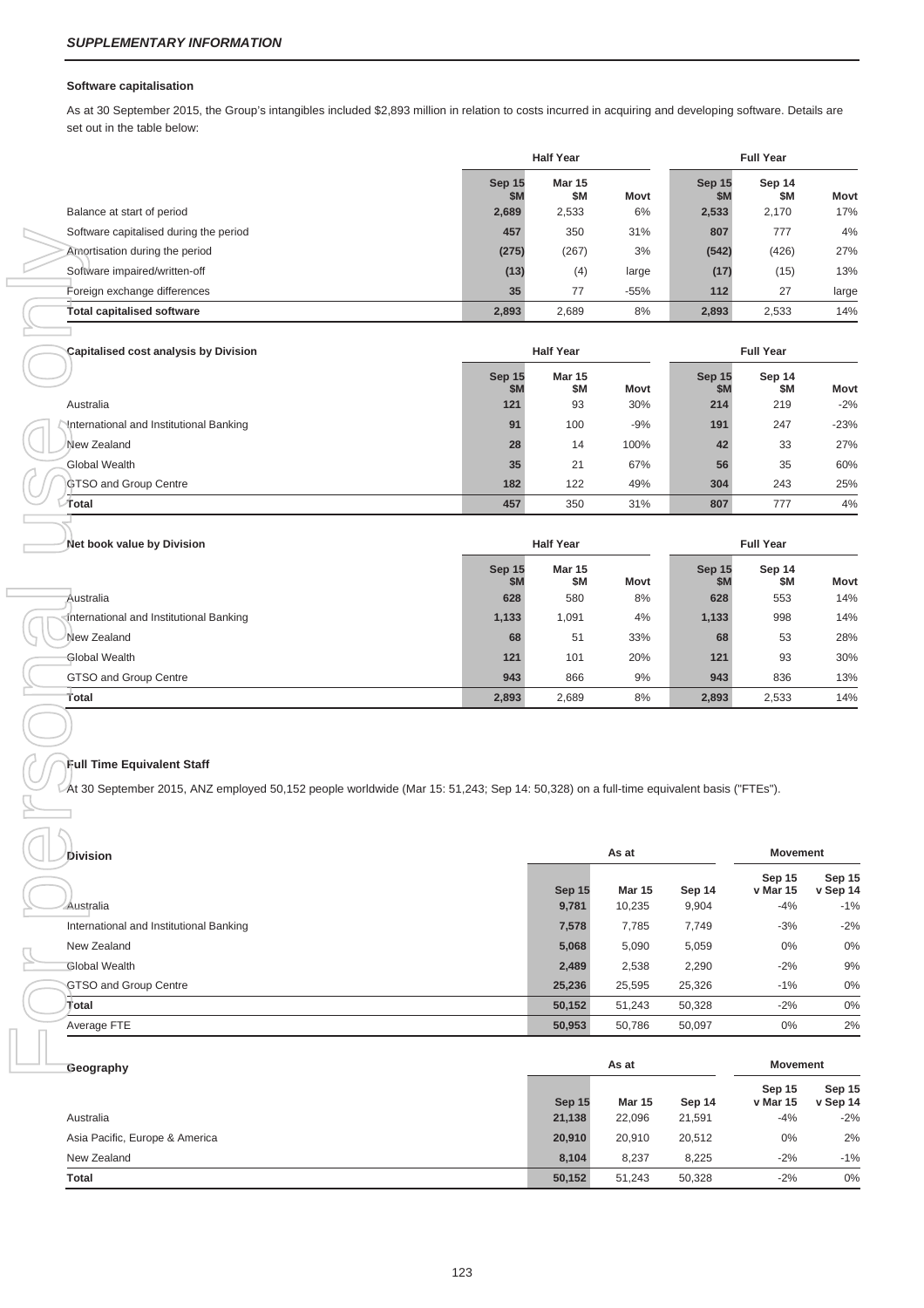## **Funds Management and Insurance Income Reconciliation**

|                                                                                    |                   | <b>Half Year</b>    |                      |              |                     | <b>Full Year</b> |              |  |
|------------------------------------------------------------------------------------|-------------------|---------------------|----------------------|--------------|---------------------|------------------|--------------|--|
|                                                                                    | Reference<br>Page | Sep 15<br><b>SM</b> | <b>Mar 15</b><br>\$M | <b>M</b> vmt | Sep 15<br><b>SM</b> | Sep 14<br>\$M    | <b>M</b> vmt |  |
| Net funds management and insurance income - statutory basis                        | 90                | 757                 | 979                  | $-23%$       | 1,736               | 1,538            | 13%          |  |
| Adjustments between cash and statutory profit                                      |                   |                     |                      |              |                     |                  |              |  |
| Treasury shares adjustment                                                         | 90                | (107)               | 86                   | large        | (21)                | 24               | large        |  |
| Policyholders tax gross up                                                         | 90                | 91                  | (277)                | large        | (186)               | (242)            | $-23%$       |  |
| Revaluation of policy liabilities                                                  | 90                | (7)                 | (97)                 | $-93%$       | (104)               | (37)             | large        |  |
| Net funds management and insurance income - cash basis                             | 91                | 734                 | 691                  | 6%           | 1,425               | 1,283            | 11%          |  |
| Global Wealth - Net funds management and insurance income                          | 69                | 696                 | 665                  | 5%           | 1,361               | 1,249            | 9%           |  |
| Australia - Funds management and insurance income                                  |                   | 20                  | 19                   | 5%           | 39                  | 37               | 5%           |  |
| International and Institutional Banking - Funds management and insurance<br>income |                   | 46                  | 48                   | $-4%$        | 94                  | 90               | 4%           |  |
| New Zealand - Funds management and insurance income                                |                   | 44                  | 42                   | 5%           | 86                  | 74               | 16%          |  |
| Inter-divisional eliminations                                                      |                   | (72)                | (83)                 | $-13%$       | (155)               | (167)            | $-7%$        |  |
| Net funds management and insurance income - cash basis                             | 91                | 734                 | 691                  | 6%           | 1,425               | 1,283            | 11%          |  |

|                      | Policyholders tax gross up                                                                                                      |        | 90            | 91                    | (277)            | large         | (186)  | (242)            | $-23%$ |  |
|----------------------|---------------------------------------------------------------------------------------------------------------------------------|--------|---------------|-----------------------|------------------|---------------|--------|------------------|--------|--|
|                      | Revaluation of policy liabilities                                                                                               |        | 90            | (7)                   | (97)             | $-93%$        | (104)  | (37)             | large  |  |
|                      | Net funds management and insurance income - cash basis                                                                          |        | 91            | 734                   | 691              | 6%            | 1,425  | 1,283            | 11%    |  |
|                      |                                                                                                                                 |        |               |                       |                  |               |        |                  |        |  |
|                      |                                                                                                                                 |        |               |                       |                  |               |        |                  |        |  |
|                      | Global Wealth - Net funds management and insurance income                                                                       |        | 69            | 696                   | 665              | 5%            | 1,361  | 1,249            | 9%     |  |
|                      | Australia - Funds management and insurance income                                                                               |        |               | 20                    | 19               | 5%            | 39     | 37               | 5%     |  |
|                      | International and Institutional Banking - Funds management and insurance<br>income                                              |        |               | 46                    | 48               | -4%           | 94     | 90               | 4%     |  |
|                      | New Zealand - Funds management and insurance income                                                                             |        |               | 44                    | 42               | 5%            | 86     | 74               | 16%    |  |
|                      | Inter-divisional eliminations                                                                                                   |        |               | (72)                  | (83)             | $-13%$        | (155)  | (167)            | $-7%$  |  |
|                      | Net funds management and insurance income - cash basis                                                                          |        | 91            | 734                   | 691              | 6%            | 1,425  | 1,283            | 11%    |  |
|                      |                                                                                                                                 |        |               |                       |                  |               |        |                  |        |  |
|                      |                                                                                                                                 |        |               |                       |                  |               |        |                  |        |  |
|                      |                                                                                                                                 |        |               |                       |                  |               |        |                  |        |  |
|                      | <b>Exchange rates</b>                                                                                                           |        |               |                       |                  |               |        |                  |        |  |
|                      | Major exchange rates used in the translation of foreign subsidiaries, investments in associates and issued debt are as follows: |        |               |                       |                  |               |        |                  |        |  |
| <b>Balance sheet</b> |                                                                                                                                 |        |               | Profit & Loss Average |                  |               |        |                  |        |  |
|                      |                                                                                                                                 |        | As at         |                       | <b>Half Year</b> |               |        | <b>Full Year</b> |        |  |
|                      |                                                                                                                                 | Sep 15 | <b>Mar 15</b> | Sep 14                | Sep 15           | <b>Mar 15</b> |        | Sep 15           | Sep 14 |  |
|                      | Chinese Renminbi                                                                                                                | 4.4573 | 4.7365        | 5.3787                | 4.6831           | 5.0786        |        | 4.8803           | 5.6547 |  |
|                      | Euro                                                                                                                            | 0.6229 | 0.7057        | 0.6895                | 0.6767           | 0.6909        |        | 0.6838           | 0.6779 |  |
|                      | Pound Sterling                                                                                                                  | 0.4625 | 0.5163        | 0.5383                | 0.4853           | 0.5295        |        | 0.5074           | 0.5552 |  |
|                      | Indian Rupee                                                                                                                    | 46.142 | 47.759        | 53.941                | 48.141           | 50.911        |        | 49.522           | 56.166 |  |
|                      | Indonesian Rupiah                                                                                                               | 10,281 | 9,987         | 10,660                | 10,127           | 10,271        |        | 10,199           | 10,787 |  |
|                      | Japanese Yen                                                                                                                    | 84.072 | 91.715        | 95.677                | 91.330           | 95.713        |        | 93.515           | 94.133 |  |
|                      | Malaysian Ringgit                                                                                                               | 3.1176 | 2.8372        | 2.8632                | 2.8898           | 2.8623        |        | 2.8761           | 2.9749 |  |
|                      | New Taiwan Dollar                                                                                                               | 23.066 | 23.887        | 26.639                | 23.511           |               | 25.580 | 24.543           | 27.587 |  |
|                      | New Zealand Dollar                                                                                                              | 1.1003 | 1.0188        | 1.1219                | 1.0878           | 1.0691        |        | 1.0785           | 1.0931 |  |
|                      | Papua New Guinean Kina                                                                                                          | 2.0123 | 2.0439        | 2.1717                | 2.0649           |               | 2.1233 | 2.0940           | 2.2353 |  |
|                      | United States Dollar                                                                                                            | 0.7013 | 0.7634        | 0.8752                | 0.7480           |               | 0.8200 | 0.7839           | 0.9201 |  |
|                      |                                                                                                                                 |        |               |                       |                  |               |        |                  |        |  |
|                      |                                                                                                                                 |        |               |                       |                  |               |        |                  |        |  |
|                      |                                                                                                                                 |        |               |                       |                  |               |        |                  |        |  |
|                      |                                                                                                                                 |        |               |                       |                  |               |        |                  |        |  |
|                      |                                                                                                                                 |        |               |                       |                  |               |        |                  |        |  |
|                      |                                                                                                                                 |        |               |                       |                  |               |        |                  |        |  |
|                      |                                                                                                                                 |        |               |                       |                  |               |        |                  |        |  |
|                      |                                                                                                                                 |        |               |                       |                  |               |        |                  |        |  |
|                      |                                                                                                                                 |        |               |                       |                  |               |        |                  |        |  |
|                      |                                                                                                                                 |        |               |                       |                  |               |        |                  |        |  |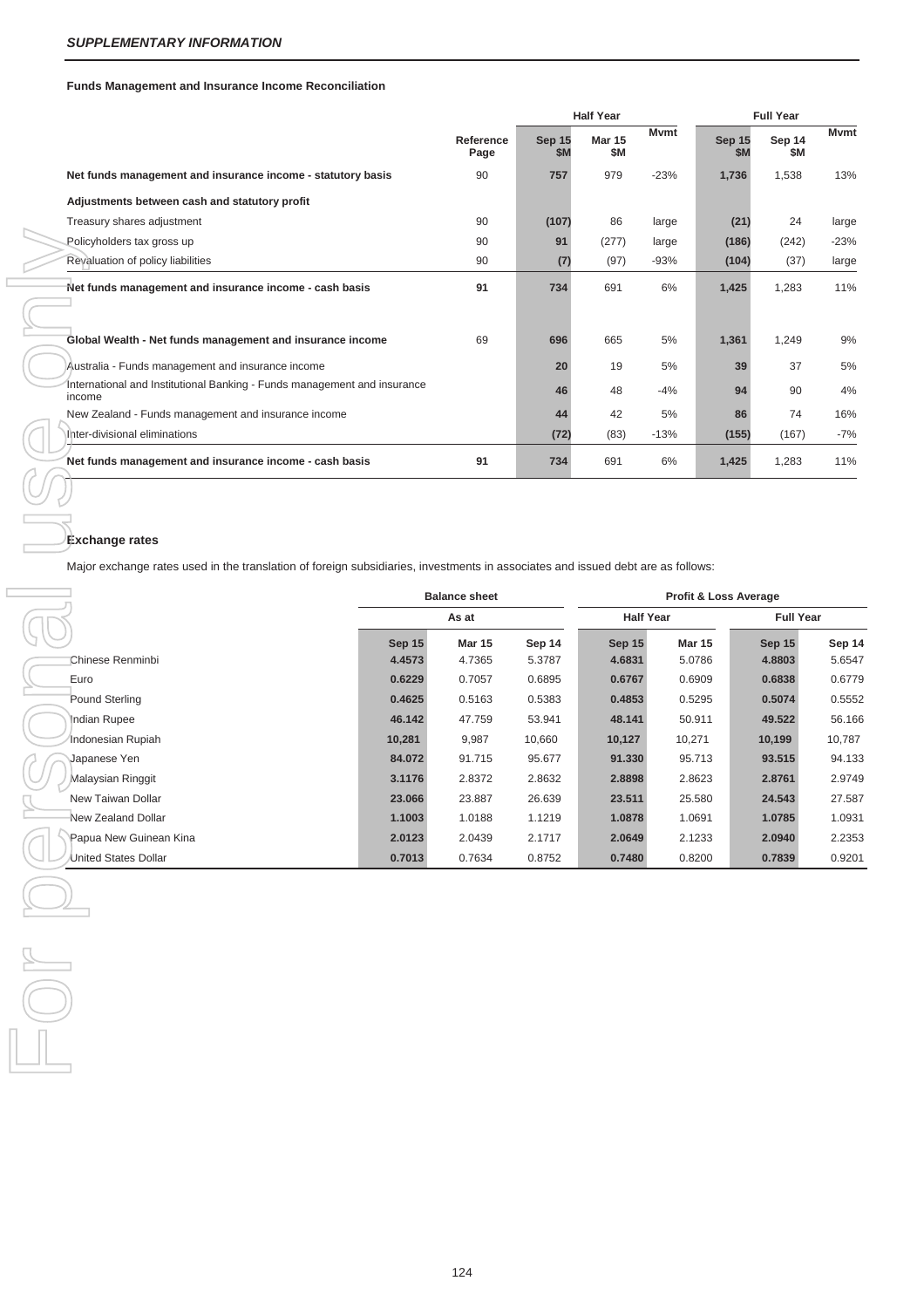**AASs** – Australian Accounting Standards.

**AASB** – Australian Accounting Standards Board. The term "AASB" is commonly used when identifying AASs issued by the AASB.

**ADIs** – Authorised Deposit-taking Institutions.

**APRA** – Australian Prudential Regulation Authority.

**Cash and cash equivalents** comprise coins, notes, money at call, balances held with central banks, liquid settlement balances (readily convertible to known amounts of cash which are subject to insignificant risk of changes in value) and securities purchased under agreements to resell ("reverse repos") in less than three months.

Cash profit is a measure of profit which is prepared on a basis other than in accordance with accounting standards. Cash profit represents a measure of the result of the ongoing business activities of the Group, enabling shareholders to assess Group and Divisional performance against prior periods and against peer institutions. To calculate cash profit, the Group excludes items from statutory net profit as noted below. These items are calculated consistently period on period so as not to discriminate between positive and negative adjustments.

Gains and losses are adjusted where they are significant, or have the potential to be significant in any one period, and fall into one of three categories:

- 1. non-core gains or losses included in earnings arising from changes in tax, legal or accounting legislation or other non-core items not associated with the ongoing operations of the Group;
- 2. treasury shares, revaluation of policy liabilities, economic hedging impacts and similar accounting items that represent timing differences that will reverse through earnings in the future; and
- 3. accounting reclassifications between individual line items that do not impact reported results, such as policyholder tax gross up.

**Collective provision** is the provision for credit losses that are inherent in the portfolio but not able to be individually identified. A collective provision is only recognised when a loss event has occurred. Losses expected as a result of future events, no matter how likely, are not recognised.

**Covered bonds** are bonds issued by an ADI to external investors secured against a pool of the ADI's assets (the cover pool) assigned to a bankruptcy remote special purpose entity. The primary assets forming the cover pool are mortgage loans. The mortgages remain on the issuer's balance sheet. The covered bond holders have dual recourse to the issuer and the cover pool assets. The mortgages included in the cover pool cannot be otherwise pledged or disposed of but may be repurchased and substituted in order to maintain the credit quality of the pool. The Group issues covered bonds as part of its funding activities. For personal use only

**Customer deposits** represent term deposits, other deposits bearing interest, deposits not bearing interest and borrowing corporations' debt excluding securitisation deposits.

**Divisional revenue** includes net interest income, share of associates' profit and other operating income before the elimination of intra group items.

**GLA** – Gross Loans and Advances. This is made up of loans and advances, acceptances and capitalised brokerage/mortgage origination fees less unearned income.

**IFRS** – International Financial Reporting Standards.

**Impaired assets** are those financial assets where doubt exists as to whether the full contractual amount will be received in a timely manner, or where concessional terms have been provided because of the financial difficulties of the customer. Financial assets are impaired if there is objective evidence of impairment as a result of a loss event that occurred prior to the reporting date, and that loss event has had an impact, which can be reliably estimated, on the expected future cash flows of the individual asset or portfolio of assets.

**Impaired loans** comprise drawn facilities where the customer's status is defined as impaired.

**Individual provision** is the amount of expected credit losses on financial instruments assessed for impairment on an individual basis (as opposed to on a collective basis). It takes into account expected cash flows over the lives of those financial instruments.

**Net interest margin** is net interest income as a percentage of average interest earning assets.

**Net loans and advances** represents gross loans and advances less provisions for credit impairment.

**Net tangible assets** equal share capital and reserves attributable to shareholders of the Group less preference share capital and unamortised intangible assets (including goodwill and software).

**Operating expenses** include personnel expenses, premises expense, technology expenses, restructuring expenses, and other operating expenses (excluding credit impairment charges).

**Operating income** includes net interest income, net fee and commission income, net funds management and insurance income, share of associates' profit and other income.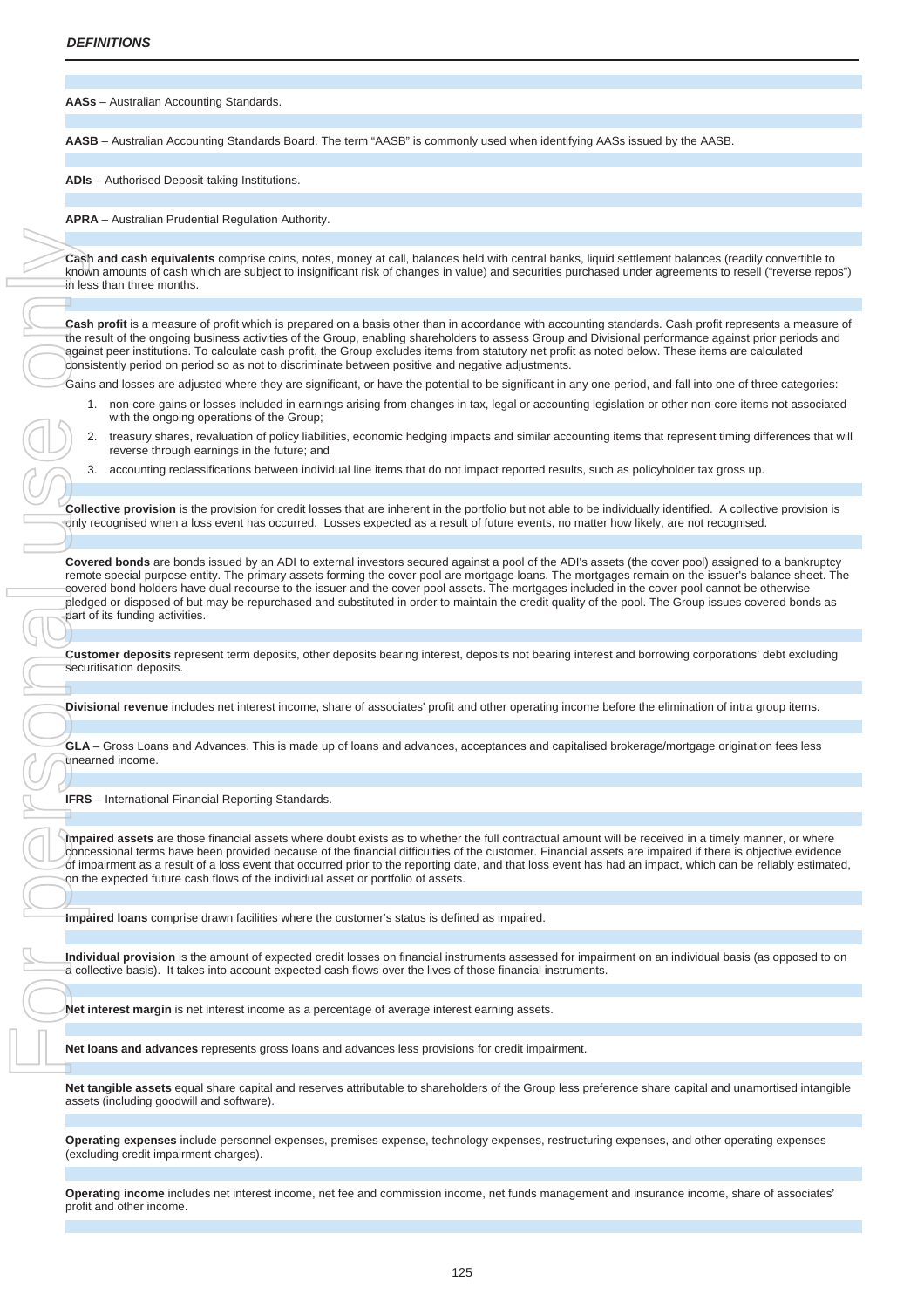**Regulatory deposits** are mandatory reserve deposits lodged with local central banks in accordance with statutory requirements.

**Restructured items** comprise facilities in which the original contractual terms have been modified for reasons related to the financial difficulties of the customer. Restructuring may consist of reduction of interest, principal or other payments legally due, or an extension in maturity materially beyond those typically offered to new facilities with similar risk.

Settlement balances owed to / from ANZ represent financial assets and/or liabilities which are in the course of being settled. These may include trade dated assets and liabilities, nostro / vostro accounts and settlement accounts.

### **Description of divisions**

The Group operates on a divisional structure with Australia, International and Institutional Banking (IIB), New Zealand, and Global Wealth being the major operating divisions. The IIB and Global Wealth divisions are coordinated globally. Global Technology, Services & Operations and Group Centre provide support to the operating divisions, including technology, operations, shared services, property, risk management, financial management, strategy, marketing, human resources and corporate affairs. The Group Centre also includes Group Treasury and Shareholder Functions.

#### **Australia**

The Australia division comprises the Retail and Corporate and Commercial Banking business units.

#### **Retail**

Retail is responsible for delivering a full range of banking services to consumer customers, using capabilities in product management, analytics, customer research, segmentation, strategy and marketing.

- **Home Loans** provides housing finance to consumers in Australia for both owner occupied and investment purposes, as well as providing housing finance for overseas investors.
- Cards and Personal Loans provides unsecured lending products to retail customers.
- **Deposits and Payments** provides transaction banking, savings and investment products, such as term deposits and cash management accounts.

Retail delivers banking solutions to customers across multiple distribution channels including the Australian branch network, ANZ Direct, specialist sales channels and digital channels (including goMoney™, Internet Banking, anz.com). The retail distribution network provides retail and wealth solutions to consumers, as well as providing small business solutions and meeting the various cash and cheque handling needs of corporate, commercial and institutional customers. **Corporate and Commercial Banking (C&CB)**<br>
Corporate and Commercial Banking (including gommercial and institutional customers.<br>
Corporate and Commercial Banking (C&CB)

- **Corporate Banking** provides a full range of banking services including traditional relationship banking and sophisticated financial solutions, primarily to large private companies, smaller listed companies and multi-national corporation subsidiaries.
- **Regional Business Banking** provides a full range of banking services to non-metropolitan commercial and agri (including corporate) customers.
- **Business Banking** provides a full range of banking services, to metropolitan based small to medium sized business clients with a turnover of \$5 million up to \$125 million.
- **Small Business Banking** provides a full range of banking services to metropolitan and regional based small businesses in Australia with a turnover of up to \$5 million and lending up to \$1 million.
- **Esanda** provides motor vehicle and equipment finance.

#### **International and Institutional Banking**

International and Institutional Banking (IIB) division comprises Global Products, Retail Asia Pacific and Asia Partnerships. IIB services three main customer segments: Global Banking, International Banking and Retail Asia Pacific. Global Banking serves institutional customers with multi-product, multi-geographic requirements, International Banking serves institutional customers with less complex needs and Retail Asia Pacific focuses on affluent and emerging affluent customers across 21 countries.

#### **Global Products**

Global Products service Global Banking and International Banking customers across three product sets:

- Global Transaction Banking which provides working capital and liquidity solutions including documentary trade, supply chain financing. structured trade finance as well as cash management solutions, deposits, payments and clearing.
- **Global Markets** provides risk management services to clients globally on foreign exchange, interest rates, credit, commodities, debt capital markets and wealth solutions. Markets provide origination, underwriting, structuring and risk management services, advice and sale of credit and derivative products. The business unit also manages the Bank's interest rate exposure as well as its liquidity position.
- **Global Loans and Advisory** which provides specialised loan structuring and execution, loan syndication, project and export finance, debt structuring and acquisition finance, structured asset finance and corporate advisory.
- **Retail Asia Pacific** provides end-to-end financial solutions to individuals and small businesses including deposits, credit cards, loans, investments and insurance. Leveraging our distinctive footprint we enable client's access to opportunities across the region and connect them to specialists for their banking needs in each location.
- **Asia Partnerships** comprises of strategic partnerships and investments across Asia which provide the Bank with local business and relationship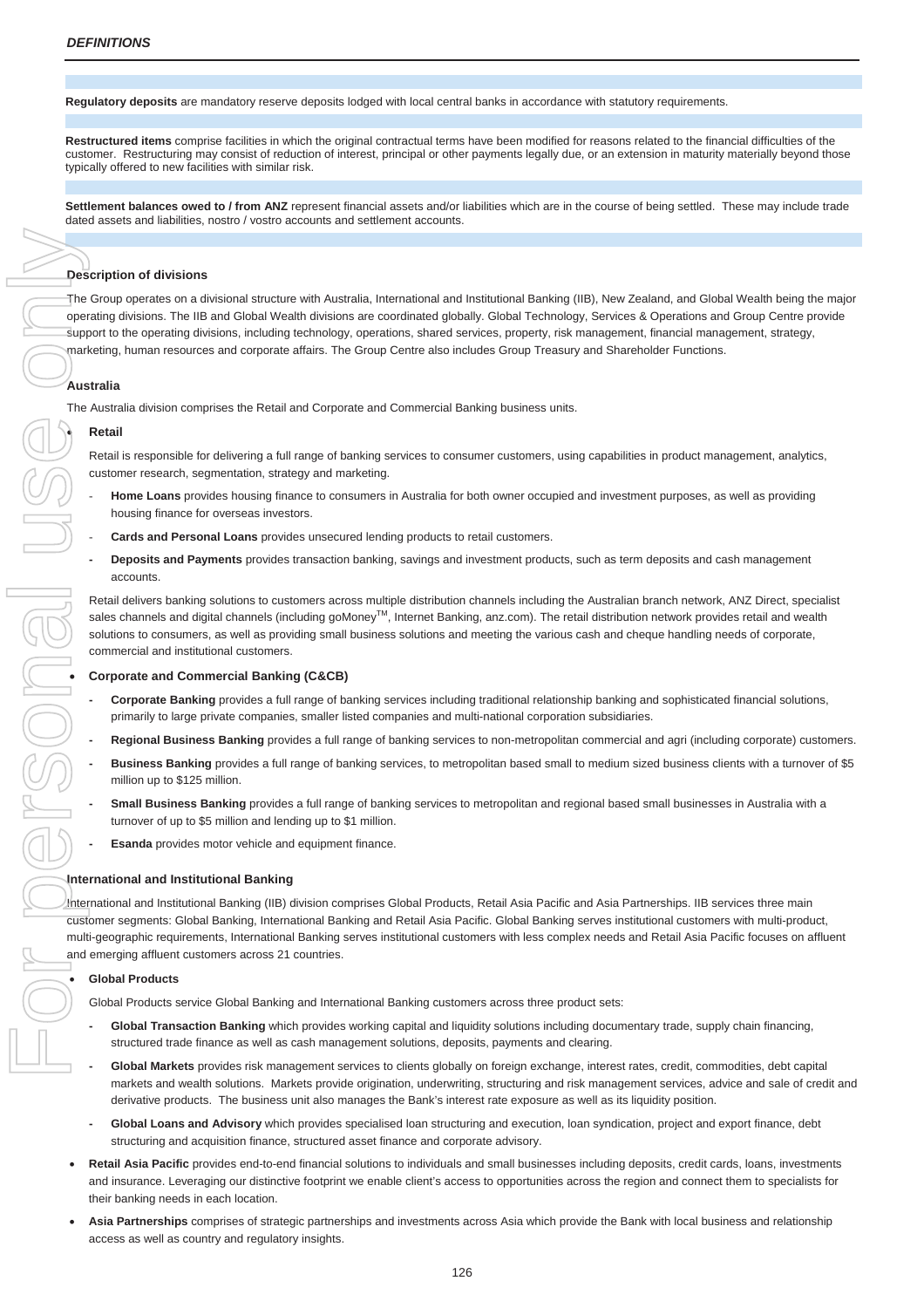## **New Zealand**

The New Zealand division comprises Retail and Commercial business units.

## **Retail**

Retail provides products and services to Retail and Small Business Banking customers via the branch network, mortgage specialists, business managers, the contact centre and a variety of self-service channels (internet banking, phone banking, ATMs, website and mobile phone banking). Retail customers have personal banking requirements and Small Business Banking customers consist primarily of small enterprises with annual revenues of less than NZD 5 million. Core products include current and savings accounts, unsecured lending (credit cards, personal and business loans and overdrafts) and home and business loans secured by mortgages over property. The Retail business unit distributes insurance and investment products on behalf of the Global Wealth division.

## **Commercial**

Commercial provides services to Commercial & Agri (CommAgri) and UDC customers. CommAgri customers consist of primarily privately owned medium to large enterprises. Commercial's relationship with these businesses ranges from simple banking requirements with revenue from deposit and transactional facilities, and cash flow lending, to more complex funding arrangements with revenue sourced from a wider range of products. UDC is principally involved in the financing and leasing of plant, vehicles and equipment, mainly for small and medium sized businesses, as well as investment products.

## **Global Wealth**

The Global Wealth division comprises Funds Management, Insurance and Private Wealth business units which provide investment, superannuation, insurance and private banking solutions to customers across the Asia-Pacific region to make it easier for them to connect with, protect and grow their wealth.

 **Private Wealth** includes global private banking business which specialises in assisting individuals and families to manage, grow and preserve their wealth

**Funds Management** includes the Pensions and Investment business and E\*TRADE.

**Insurance** includes Life Insurance, General Insurance and ANZ Lenders Mortgage Insurance.

**Corporate and Other** includes income from invested capital and profits from the Advice and Distribution business.

## **Global Technology, Services & Operations and Group Centre**

GTSO and Group Centre provide support to the operating divisions, including technology, operations, shared services, property, risk management, financial management, strategy, marketing, human resources and corporate affairs. The Group Centre includes Group Treasury and Shareholder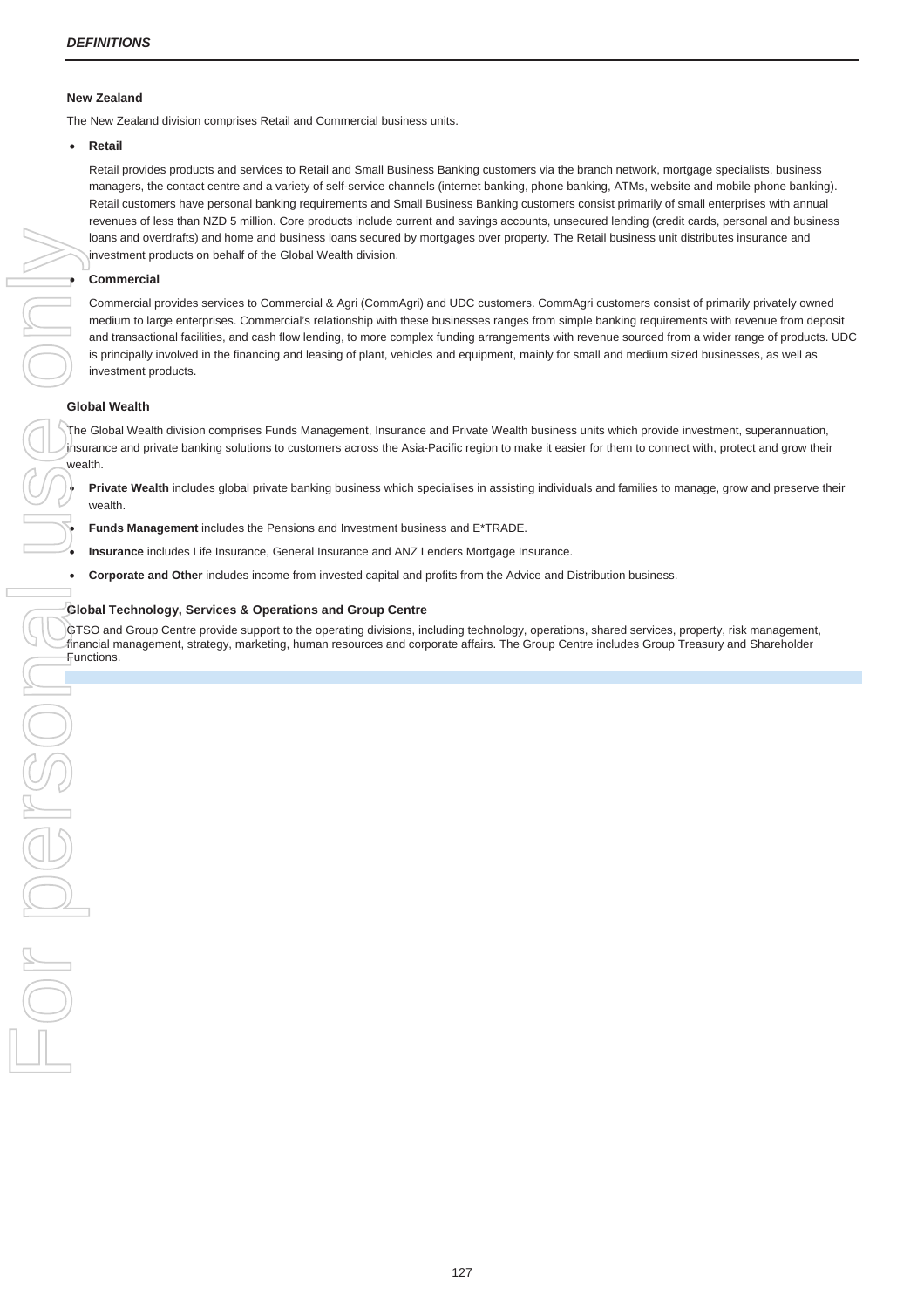# Page